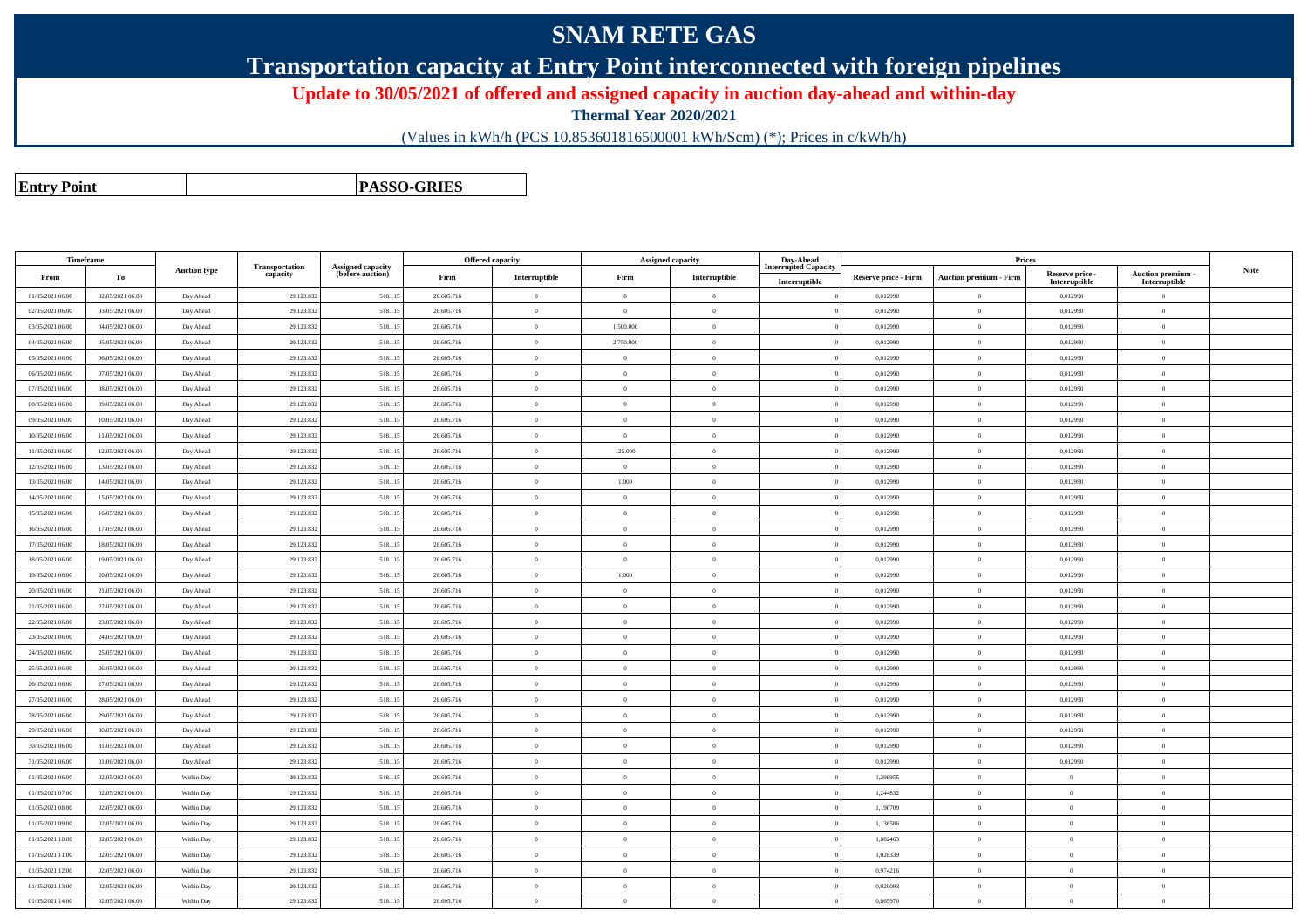| 01/05/2021 15:00                     | 02/05/2021 06:00 | Within Day               | 29.123.832 | 518.11:            | 28.605.716               | $\,0\,$        | $\overline{0}$ | $\overline{0}$ |                | 0,811847             | $\,$ 0 $\,$    | $\overline{0}$ | $\bf{0}$       |  |
|--------------------------------------|------------------|--------------------------|------------|--------------------|--------------------------|----------------|----------------|----------------|----------------|----------------------|----------------|----------------|----------------|--|
| 01/05/2021 16:00                     | 02/05/2021 06:00 | Within Day               | 29.123.832 | 518.11             | 28.605.716               | $\overline{0}$ | $\overline{0}$ | $\overline{0}$ |                | 0,757724             | $\theta$       | $\overline{0}$ | $\theta$       |  |
| 01/05/2021 17:00                     | 02/05/2021 06:00 | Within Day               | 29.123.832 | 518.115            | 28.605.716               | $\mathbf{0}$   | $\overline{0}$ | $\overline{0}$ |                | 0,703601             | $\theta$       | $\overline{0}$ | $\overline{0}$ |  |
| 01/05/2021 18:00                     | 02/05/2021 06:00 | Within Day               | 29.123.832 | 518.115            | 28.605.716               | $\bf{0}$       | $\overline{0}$ | $\bf{0}$       |                | 0,649478             | $\bf{0}$       | $\overline{0}$ | $\bf{0}$       |  |
| 01/05/2021 19:00                     | 02/05/2021 06:00 | Within Day               | 29.123.832 | 518.115            | 28.605.716               | $\bf{0}$       | $\overline{0}$ | $\overline{0}$ |                | 0,595354             | $\bf{0}$       | $\bf{0}$       | $\bf{0}$       |  |
| 01/05/2021 20:00                     | 02/05/2021 06:00 | Within Day               | 29.123.832 | 518.115            | 28.605.716               | $\overline{0}$ | $\overline{0}$ | $\overline{0}$ |                | 0,541231             | $\theta$       | $\bf{0}$       | $\theta$       |  |
| 01/05/2021 21:00                     | 02/05/2021 06:00 | Within Day               | 29.123.832 | 518.11:            | 28.605.716               | $\,0\,$        | $\overline{0}$ | $\overline{0}$ |                | 0,487108             | $\bf{0}$       | $\overline{0}$ | $\theta$       |  |
| 01/05/2021 22:00                     | 02/05/2021 06:00 | Within Day               | 29.123.832 | 518.115            | 28.605.716               | $\overline{0}$ | $\mathbf{0}$   | $\overline{0}$ |                | 0,432985             | $\,0\,$        | $\overline{0}$ | $\theta$       |  |
| 01/05/2021 23:00                     | 02/05/2021 06:00 | Within Day               | 29.123.832 | 518.115            | 28.605.716               | $\mathbf{0}$   | $\overline{0}$ | $\overline{0}$ |                | 0,378862             | $\theta$       | $\overline{0}$ | $\overline{0}$ |  |
| 02/05/2021 00:00                     | 02/05/2021 06:00 | Within Day               | 29.123.832 | 518.115            | 28.605.716               | $\bf{0}$       | $\overline{0}$ | $\overline{0}$ |                | 0,324739             | $\bf{0}$       | $\overline{0}$ | $\bf{0}$       |  |
|                                      | 02/05/2021 06:00 |                          | 29.123.832 |                    |                          | $\bf{0}$       | $\overline{0}$ | $\overline{0}$ |                |                      | $\bf{0}$       | $\mathbf{0}$   | $\theta$       |  |
| 02/05/2021 01:00<br>02/05/2021 02:00 | 02/05/2021 06:00 | Within Day<br>Within Day | 29.123.832 | 518.115<br>518.115 | 28.605.716<br>28.605.716 | $\mathbf{0}$   | $\overline{0}$ | $\overline{0}$ |                | 0,270616<br>0,216493 | $\theta$       | $\overline{0}$ | $\overline{0}$ |  |
| 02/05/2021 03:00                     |                  |                          |            |                    |                          | $\bf{0}$       | $\overline{0}$ |                |                |                      | $\bf{0}$       | $\overline{0}$ | $\bf{0}$       |  |
|                                      | 02/05/2021 06:00 | Within Day               | 29.123.832 | 518.115            | 28.605.716               |                |                | $\overline{0}$ |                | 0,162369             |                | $\overline{0}$ |                |  |
| 02/05/2021 04:00                     | 02/05/2021 06:00 | Within Day               | 29.123.832 | 518.11             | 28.605.716               | $\bf{0}$       | $\overline{0}$ | $\overline{0}$ |                | 0,108246             | $\,0\,$        |                | $\theta$       |  |
| 02/05/2021 05:00                     | 02/05/2021 06:00 | Within Day               | 29.123.832 | 518.115            | 28.605.716               | $\overline{0}$ | $\overline{0}$ | $\overline{0}$ |                | 0,054123             | $\theta$       | $\overline{0}$ | $\overline{0}$ |  |
| 02/05/2021 06:00                     | 03/05/2021 06:00 | Within Day               | 29.123.832 | 518.115            | 28.605.716               | $\,0\,$        | $\overline{0}$ | $\overline{0}$ |                | 1,298955             | $\bf{0}$       | $\overline{0}$ | $\bf{0}$       |  |
| 02/05/2021 07:00                     | 03/05/2021 06:00 | Within Day               | 29.123.832 | 518.115            | 28.605.716               | $\bf{0}$       | $\overline{0}$ | $\overline{0}$ |                | 1,244832             | $\bf{0}$       | $\overline{0}$ | $\overline{0}$ |  |
| 02/05/2021 08:00                     | 03/05/2021 06:00 | Within Day               | 29.123.832 | 518.115            | 28.605.716               | $\mathbf{0}$   | $\overline{0}$ | $\overline{0}$ |                | 1,190709             | $\theta$       | $\overline{0}$ | $\overline{0}$ |  |
| 02/05/2021 09:00                     | 03/05/2021 06:00 | Within Day               | 29.123.832 | 518.115            | 28.605.716               | $\bf{0}$       | $\overline{0}$ | $\bf{0}$       |                | 1,136586             | $\bf{0}$       | $\overline{0}$ | $\bf{0}$       |  |
| 02/05/2021 11:00                     | 03/05/2021 06:00 | Within Day               | 29.123.832 | 518.115            | 28.605.716               | $\bf{0}$       | $\overline{0}$ | $\overline{0}$ |                | 1,028339             | $\bf{0}$       | $\overline{0}$ | $\bf{0}$       |  |
| 02/05/2021 12:00                     | 03/05/2021 06:00 | Within Day               | 29.123.832 | 518.115            | 28.605.716               | $\overline{0}$ | $\overline{0}$ | $\overline{0}$ |                | 0,974216             | $\theta$       | $\overline{0}$ | $\overline{0}$ |  |
| 02/05/2021 13:00                     | 03/05/2021 06:00 | Within Day               | 29.123.832 | 518.115            | 28.605.716               | $\,0\,$        | $\overline{0}$ | $\overline{0}$ |                | 0,920093             | $\bf{0}$       | $\overline{0}$ | $\theta$       |  |
| 02/05/2021 14:00                     | 03/05/2021 06:00 | Within Day               | 29.123.832 | 518.115            | 28.605.716               | $\bf{0}$       | $\overline{0}$ | $\overline{0}$ |                | 0.865970             | $\,$ 0 $\,$    | $\overline{0}$ | $\overline{0}$ |  |
| 02/05/2021 15:00                     | 03/05/2021 06:00 | Within Day               | 29.123.832 | 518.115            | 28.605.716               | $\mathbf{0}$   | $\overline{0}$ | $\overline{0}$ |                | 0,811847             | $\theta$       | $\overline{0}$ | $\overline{0}$ |  |
| 02/05/2021 16:00                     | 03/05/2021 06:00 | Within Day               | 29.123.832 | 518.115            | 28.605.716               | $\bf{0}$       | $\overline{0}$ | $\overline{0}$ |                | 0,757724             | $\bf{0}$       | $\overline{0}$ | $\bf{0}$       |  |
| 02/05/2021 17:00                     | 03/05/2021 06:00 | Within Day               | 29.123.832 | 518.115            | 28.605.716               | $\bf{0}$       | $\overline{0}$ | $\overline{0}$ |                | 0,703601             | $\bf{0}$       | $\overline{0}$ | $\bf{0}$       |  |
| 02/05/2021 18:00                     | 03/05/2021 06:00 | Within Day               | 29.123.832 | 518.115            | 28.605.716               | $\overline{0}$ | $\overline{0}$ | $\overline{0}$ |                | 0,649478             | $\theta$       | $\overline{0}$ | $\overline{0}$ |  |
| 02/05/2021 19:00                     | 03/05/2021 06:00 | Within Day               | 29.123.832 | 518.115            | 28.605.716               | $\bf{0}$       | $\overline{0}$ | $\bf{0}$       |                | 0,595354             | $\bf{0}$       | $\overline{0}$ | $\bf{0}$       |  |
| 02/05/2021 20:00                     | 03/05/2021 06:00 | Within Day               | 29.123.832 | 518.115            | 28.605.716               | $\overline{0}$ | $\overline{0}$ | $\overline{0}$ |                | 0,541231             | $\,$ 0 $\,$    | $\overline{0}$ | $\overline{0}$ |  |
| 02/05/2021 21:00                     | 03/05/2021 06:00 | Within Day               | 29.123.832 | 518.115            | 28.605.716               | $\mathbf{0}$   | $\overline{0}$ | $\overline{0}$ |                | 0,487108             | $\theta$       | $\overline{0}$ | $\overline{0}$ |  |
| 02/05/2021 22:00                     | 03/05/2021 06:00 | Within Day               | 29.123.832 | 518.115            | 28.605.716               | $\mathbf{0}$   | $\overline{0}$ | $\overline{0}$ |                | 0,432985             | $\,$ 0 $\,$    | $\overline{0}$ | $\theta$       |  |
| 02/05/2021 23:00                     | 03/05/2021 06:00 | Within Day               | 29.123.832 | 518.115            | 28.605.716               | $\bf{0}$       | $\overline{0}$ | $\overline{0}$ |                | 0,378862             | $\bf{0}$       | $\overline{0}$ | $\overline{0}$ |  |
| 03/05/2021 00:00                     | 03/05/2021 06:00 | Within Day               | 29.123.832 | 518.115            | 28.605.716               | $\mathbf{0}$   | $\overline{0}$ | $\overline{0}$ |                | 0,324739             | $\theta$       | $\overline{0}$ | $\overline{0}$ |  |
| 03/05/2021 01:00                     | 03/05/2021 06:00 | Within Day               | 29.123.832 | 518.115            | 28.605.716               | $\,$ 0 $\,$    | $\overline{0}$ | $\overline{0}$ |                | 0,270616             | $\,$ 0 $\,$    | $\overline{0}$ | $\theta$       |  |
| 03/05/2021 02:00                     | 03/05/2021 06:00 | Within Day               | 29.123.832 | 518.115            | 28.605.716               | $\overline{0}$ | $\overline{0}$ | $\overline{0}$ |                | 0,216493             | $\,$ 0 $\,$    | $\overline{0}$ | $\bf{0}$       |  |
| 03/05/2021 03:00                     | 03/05/2021 06:00 | Within Day               | 29.123.832 | 518.115            | 28.605.716               | $\mathbf{0}$   | $\overline{0}$ | $\overline{0}$ |                | 0,162369             | $\theta$       | $\overline{0}$ | $\overline{0}$ |  |
| 03/05/2021 04:00                     | 03/05/2021 06:00 | Within Day               | 29.123.832 | 518.115            | 28.605.716               | $\mathbf{0}$   | $\overline{0}$ | $\theta$       |                | 0,108246             | $\,$ 0 $\,$    | $\overline{0}$ | $\theta$       |  |
| 03/05/2021 05:00                     | 03/05/2021 06:00 | Within Day               | 29.123.832 | 518.115            | 28.605.716               | $\bf{0}$       | $\overline{0}$ | $\overline{0}$ |                | 0,054123             | $\bf{0}$       | $\overline{0}$ | $\overline{0}$ |  |
| 03/05/2021 06:00                     | 04/05/2021 06:00 | Within Day               | 29.123.832 | 2.018.115          | 27.105.716               | $\mathbf{0}$   | $\overline{0}$ | $\overline{0}$ |                | 1,298955             | $\theta$       | $\overline{0}$ | $\overline{0}$ |  |
| 03/05/2021 07:00                     | 04/05/2021 06:00 | Within Day               | 29.123.832 | 2.018.115          | 27.105.716               | $\,$ 0 $\,$    | $\overline{0}$ | $\bf{0}$       |                | 1,244832             | $\,$ 0 $\,$    | $\overline{0}$ | $\theta$       |  |
| 03/05/2021 08:00                     | 04/05/2021 06:00 | Within Day               | 29.123.832 | 2.018.11:          | 27.105.716               | $\bf{0}$       | $\overline{0}$ | $\overline{0}$ |                | 1,190709             | $\bf{0}$       | $\overline{0}$ | $\bf{0}$       |  |
| 03/05/2021 09:00                     | 04/05/2021 06:00 | Within Day               | 29.123.832 | 2.018.115          | 27.105.716               | $\mathbf{0}$   | $\overline{0}$ | $\overline{0}$ |                | 1,136586             | $\theta$       | $\overline{0}$ | $\overline{0}$ |  |
| 03/05/2021 10:00                     | 04/05/2021 06:00 | Within Day               | 29.123.832 | 2.018.115          | 27.105.716               | $\mathbf{0}$   | $\overline{0}$ | $\overline{0}$ |                | 1,082463             | $\,$ 0 $\,$    | $\overline{0}$ | $\theta$       |  |
| 03/05/2021 11:00                     | 04/05/2021 06:00 | Within Day               | 29.123.832 | 2.018.11:          | 27.105.716               | $\bf{0}$       | $\overline{0}$ | $\overline{0}$ |                | 1,028339             | $\,$ 0 $\,$    | $\overline{0}$ | $\bf{0}$       |  |
| 03/05/2021 12:00                     | 04/05/2021 06:00 | Within Day               | 29.123.832 | 2.018.115          | 27.105.716               | $\bf{0}$       | $\overline{0}$ | $\Omega$       |                | 0,974216             | $\overline{0}$ | $^{\circ}$     | $\theta$       |  |
| 03/05/2021 13:00                     | 04/05/2021 06:00 | Within Day               | 29.123.832 | 2.018.115          | 27.105.716               | $\,$ 0 $\,$    | $\overline{0}$ | $\bf{0}$       |                | 0,920093             | $\,$ 0 $\,$    | $\overline{0}$ | $\theta$       |  |
| 03/05/2021 14:00                     | 04/05/2021 06:00 | Within Day               | 29.123.832 | 2.018.11:          | 27.105.716               | $\bf{0}$       | $\overline{0}$ | $\overline{0}$ |                | 0,865970             | $\,$ 0 $\,$    | $\overline{0}$ | $\overline{0}$ |  |
| 03/05/2021 15:00                     | 04/05/2021 06:00 | Within Day               | 29.123.832 | 2.018.115          | 27.105.716               | $\mathbf{0}$   | $\overline{0}$ | $\overline{0}$ |                | 0,811847             | $\mathbf{0}$   | $\overline{0}$ | $\overline{0}$ |  |
| 03/05/2021 16:00                     | 04/05/2021 06:00 | Within Day               | 29.123.832 | 2.018.115          | 27.105.716               | $\,$ 0         | $\overline{0}$ | $\overline{0}$ | $\overline{0}$ | 0,757724             | $\,$ 0 $\,$    | $\bf{0}$       | $\,$ 0 $\,$    |  |
| 03/05/2021 17:00                     | 04/05/2021 06:00 | Within Day               | 29.123.832 | 2.018.115          | 27.105.716               | $\bf{0}$       | $\overline{0}$ | $\overline{0}$ |                | 0,703601             | $\,$ 0 $\,$    | $\overline{0}$ | $\overline{0}$ |  |
| 03/05/2021 18:00                     | 04/05/2021 06:00 | Within Day               | 29.123.832 | 2.018.115          | 27.105.716               | $\mathbf{0}$   | $\overline{0}$ | $\overline{0}$ |                | 0,649478             | $\overline{0}$ | $\overline{0}$ | $\overline{0}$ |  |
| 03/05/2021 19:00                     | 04/05/2021 06:00 | Within Day               | 29.123.832 | 2.018.115          | 27.105.716               | $\,$ 0 $\,$    | 200.000        | $\bf{0}$       |                | 0,595354             | $\,$ 0 $\,$    | $\bf{0}$       | $\overline{0}$ |  |
| 03/05/2021 20:00                     | 04/05/2021 06:00 | Within Day               | 29.123.832 | 2.218.115          | 26.905.716               | $\overline{0}$ | $\overline{0}$ | $\overline{0}$ |                | 0,541231             | $\overline{0}$ | $\overline{0}$ | $\bf{0}$       |  |
| 03/05/2021 21:00                     | 04/05/2021 06:00 | Within Day               | 29.123.832 | 2.218.115          | 26.905.716               | $\mathbf{0}$   | $\overline{0}$ | $\overline{0}$ |                | 0,487108             | $\mathbf{0}$   | $\overline{0}$ | $\overline{0}$ |  |
| 03/05/2021 22:00                     | 04/05/2021 06:00 | Within Day               | 29.123.832 | 2.218.115          | 26.905.716               | $\,$ 0 $\,$    | $\overline{0}$ | $\bf{0}$       |                | 0,432985             | $\,$ 0 $\,$    | $\bf{0}$       | $\,$ 0 $\,$    |  |
| 03/05/2021 23:00                     | 04/05/2021 06:00 | Within Day               | 29.123.832 | 2.218.115          | 26.905.716               | $\bf{0}$       | $\overline{0}$ | $\overline{0}$ |                | 0,378862             | $\,$ 0 $\,$    | $\overline{0}$ | $\bf{0}$       |  |
| 04/05/2021 00:00                     | 04/05/2021 06:00 | Within Day               | 29.123.832 | 2.218.115          | 26.905.716               | $\overline{0}$ | $\overline{0}$ | $\overline{0}$ |                | 0,324739             | $\mathbf{0}$   | $\overline{0}$ | $\overline{0}$ |  |
|                                      |                  |                          |            |                    |                          |                |                |                |                |                      |                |                |                |  |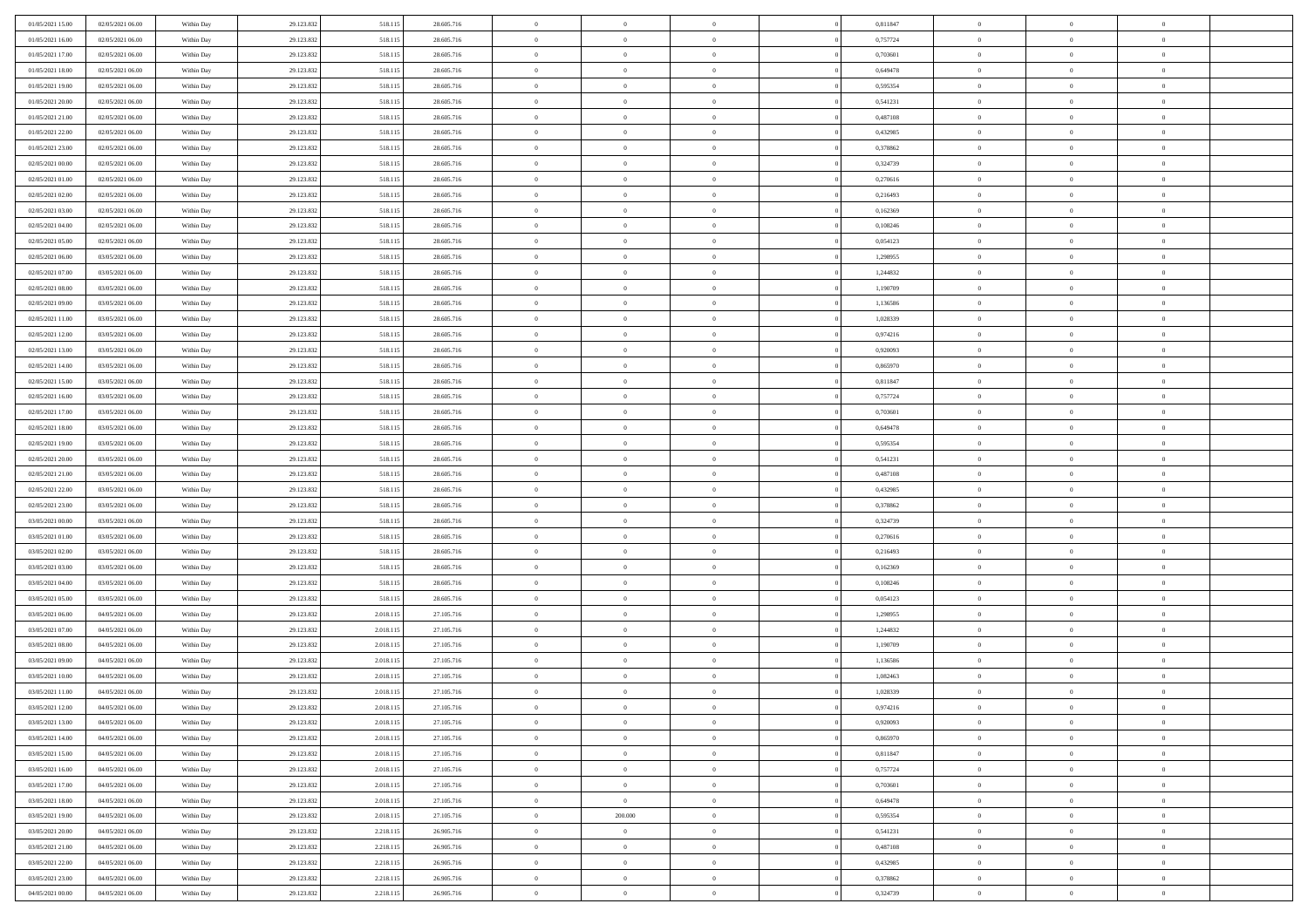| 04/05/2021 01:00 | 04/05/2021 06:00 | Within Day | 29.123.832 | 2.218.115 | 26.905.716 | $\overline{0}$ | $\overline{0}$ | $\Omega$       | 0,270616 | $\bf{0}$       | $\mathbf{0}$   | $\bf{0}$       |  |
|------------------|------------------|------------|------------|-----------|------------|----------------|----------------|----------------|----------|----------------|----------------|----------------|--|
| 04/05/2021 02:00 | 04/05/2021 06:00 | Within Day | 29.123.832 | 2.218.115 | 26.905.716 | $\mathbf{0}$   | $\overline{0}$ | $\overline{0}$ | 0,216493 | $\overline{0}$ | $\overline{0}$ | $\theta$       |  |
| 04/05/2021 03:00 | 04/05/2021 06:00 | Within Day | 29.123.832 | 2.218.115 | 26.905.716 | $\,$ 0         | $\overline{0}$ | $\bf{0}$       | 0,162369 | $\,$ 0         | $\overline{0}$ | $\,$ 0 $\,$    |  |
| 04/05/2021 04:00 | 04/05/2021 06:00 | Within Day | 29.123.832 | 2.218.115 | 26.905.716 | $\bf{0}$       | $\overline{0}$ | $\Omega$       | 0.108246 | $\bf{0}$       | $\mathbf{0}$   | $\theta$       |  |
| 04/05/2021 05:00 | 04/05/2021 06:00 | Within Dav | 29.123.832 | 2.218.115 | 26.905.716 | $\bf{0}$       | $\overline{0}$ | $\overline{0}$ | 0,054123 | $\mathbf{0}$   | $\overline{0}$ | $\overline{0}$ |  |
| 04/05/2021 06:00 | 05/05/2021 06:00 | Within Day | 29.123.832 | 3.268.115 | 25.855.716 | $\bf{0}$       | $\overline{0}$ | $\bf{0}$       | 1,298955 | $\,$ 0         | $\overline{0}$ | $\,$ 0 $\,$    |  |
| 04/05/2021 07.00 | 05/05/2021 06:00 | Within Day | 29.123.832 | 3.268.115 | 25.855.716 | $\bf{0}$       | $\overline{0}$ | $\Omega$       | 1,244832 | $\theta$       | $\mathbf{0}$   | $\theta$       |  |
| 04/05/2021 08:00 | 05/05/2021 06:00 | Within Dav | 29.123.832 | 3.268.115 | 25.855.716 | $\overline{0}$ | $\overline{0}$ | $\overline{0}$ | 1,190709 | $\mathbf{0}$   | $\overline{0}$ | $\overline{0}$ |  |
| 04/05/2021 09:00 | 05/05/2021 06:00 | Within Day | 29.123.832 | 3.268.115 | 25.855.716 | $\bf{0}$       | $\overline{0}$ | $\bf{0}$       | 1,136586 | $\,$ 0         | $\overline{0}$ | $\,$ 0 $\,$    |  |
| 04/05/2021 10:00 | 05/05/2021 06:00 | Within Day | 29.123.832 | 3.268.115 | 25.855.716 | $\bf{0}$       | $\overline{0}$ | $\Omega$       | 1.082463 | $\bf{0}$       | $\mathbf{0}$   | $\theta$       |  |
| 04/05/2021 11:00 | 05/05/2021 06:00 | Within Day | 29.123.832 | 3.268.115 | 25.855.716 | $\overline{0}$ | $\overline{0}$ | $\overline{0}$ | 1,028339 | $\overline{0}$ | $\overline{0}$ | $\overline{0}$ |  |
| 04/05/2021 12:00 | 05/05/2021 06:00 | Within Day | 29.123.832 | 3.268.115 | 25.855.716 | $\,$ 0         | $\overline{0}$ | $\bf{0}$       | 0,974216 | $\,$ 0         | $\overline{0}$ | $\,$ 0 $\,$    |  |
| 04/05/2021 13:00 | 05/05/2021 06:00 | Within Day | 29.123.832 | 3.268.115 | 25.855.716 | $\bf{0}$       | $\overline{0}$ | $\Omega$       | 0.920093 | $\overline{0}$ | $\theta$       | $\theta$       |  |
| 04/05/2021 14:00 | 05/05/2021 06:00 | Within Dav | 29.123.832 | 3.268.115 | 25.855.716 | $\overline{0}$ | $\overline{0}$ | $\overline{0}$ | 0,865970 | $\mathbf{0}$   | $\overline{0}$ | $\overline{0}$ |  |
| 04/05/2021 15:00 | 05/05/2021 06:00 | Within Day | 29.123.832 | 3.268.115 | 25.855.716 | $\bf{0}$       | $\overline{0}$ | $\bf{0}$       | 0,811847 | $\,$ 0         | $\overline{0}$ | $\,$ 0 $\,$    |  |
| 04/05/2021 16:00 | 05/05/2021 06:00 | Within Day | 29.123.832 | 3.268.115 | 25.855.716 | $\bf{0}$       | $\overline{0}$ | $\overline{0}$ | 0,757724 | $\bf{0}$       | $\mathbf{0}$   | $\bf{0}$       |  |
| 04/05/2021 17:00 | 05/05/2021 06:00 | Within Day | 29.123.832 | 3.268.115 | 25.855.716 | $\overline{0}$ | $\overline{0}$ | $\overline{0}$ | 0,703601 | $\mathbf{0}$   | $\overline{0}$ | $\overline{0}$ |  |
| 04/05/2021 18:00 | 05/05/2021 06:00 | Within Day | 29.123.832 | 3.268.115 | 25.855.716 | $\bf{0}$       | $\overline{0}$ | $\bf{0}$       | 0,649478 | $\,$ 0         | $\overline{0}$ | $\,0\,$        |  |
| 04/05/2021 19:00 | 05/05/2021 06:00 | Within Day | 29.123.832 | 3.268.115 | 25.855.716 | $\bf{0}$       | $\overline{0}$ | $\Omega$       | 0.595354 | $\theta$       | $\mathbf{0}$   | $\theta$       |  |
| 04/05/2021 20:00 | 05/05/2021 06:00 | Within Day | 29.123.832 | 3.268.115 | 25.855.716 | $\overline{0}$ | $\overline{0}$ | $\overline{0}$ | 0,541231 | $\mathbf{0}$   | $\overline{0}$ | $\overline{0}$ |  |
| 04/05/2021 21:00 | 05/05/2021 06:00 | Within Day | 29.123.832 | 3.268.115 | 25.855.716 | $\bf{0}$       | $\overline{0}$ | $\bf{0}$       | 0,487108 | $\,$ 0         | $\overline{0}$ | $\,$ 0 $\,$    |  |
| 04/05/2021 22.00 | 05/05/2021 06:00 | Within Day | 29.123.832 | 3.268.115 | 25.855.716 | $\bf{0}$       | $\overline{0}$ | $\Omega$       | 0.432985 | $\bf{0}$       | $\theta$       | $\theta$       |  |
| 04/05/2021 23:00 | 05/05/2021 06:00 | Within Dav | 29.123.832 | 3.268.115 | 25.855.716 | $\overline{0}$ | $\overline{0}$ | $\overline{0}$ | 0,378862 | $\mathbf{0}$   | $\overline{0}$ | $\overline{0}$ |  |
| 05/05/2021 00:00 | 05/05/2021 06:00 | Within Day | 29.123.832 | 3.268.115 | 25.855.716 | $\bf{0}$       | $\overline{0}$ | $\bf{0}$       | 0,324739 | $\,$ 0         | $\overline{0}$ | $\,$ 0 $\,$    |  |
| 05/05/2021 01:00 | 05/05/2021 06:00 | Within Day | 29.123.832 | 3.268.115 | 25.855.716 | $\bf{0}$       | $\overline{0}$ | $\overline{0}$ | 0,270616 | $\bf{0}$       | $\bf{0}$       | $\theta$       |  |
| 05/05/2021 02:00 | 05/05/2021 06:00 | Within Day | 29.123.832 | 3.268.115 | 25.855.716 | $\overline{0}$ | $\overline{0}$ | $\overline{0}$ | 0,216493 | $\overline{0}$ | $\overline{0}$ | $\overline{0}$ |  |
| 05/05/2021 03:00 | 05/05/2021 06:00 | Within Day | 29.123.832 | 3.268.115 | 25.855.716 | $\bf{0}$       | $\overline{0}$ | $\bf{0}$       | 0,162369 | $\,$ 0         | $\overline{0}$ | $\,$ 0 $\,$    |  |
| 05/05/2021 04:00 | 05/05/2021 06:00 | Within Day | 29.123.832 | 3.268.115 | 25.855.716 | $\bf{0}$       | $\overline{0}$ | $\Omega$       | 0.108246 | $\bf{0}$       | $\mathbf{0}$   | $\theta$       |  |
| 05/05/2021 05:00 | 05/05/2021 06:00 |            |            |           |            |                |                |                |          |                |                |                |  |
|                  |                  | Within Day | 29.123.832 | 3.268.115 | 25.855.716 | $\overline{0}$ | $\overline{0}$ | $\overline{0}$ | 0,054123 | $\mathbf{0}$   | $\overline{0}$ | $\overline{0}$ |  |
| 05/05/2021 06:00 | 06/05/2021 06:00 | Within Day | 29.123.832 | 518.115   | 28.605.716 | $\bf{0}$       | 4.583.334      | $\bf{0}$       | 1,298955 | $\,$ 0         | $\overline{0}$ | $\,$ 0 $\,$    |  |
| 05/05/2021 07:00 | 06/05/2021 06:00 | Within Day | 29.123.832 | 5.101.449 | 24.022.382 | $\,$ 0         | $\bf{0}$       | $\overline{0}$ | 1,244832 | $\bf{0}$       | $\overline{0}$ | $\,0\,$        |  |
| 05/05/2021 08:00 | 06/05/2021 06:00 | Within Dav | 29.123.832 | 5.101.449 | 24.022.382 | $\overline{0}$ | $\overline{0}$ | $\overline{0}$ | 1,190709 | $\mathbf{0}$   | $\overline{0}$ | $\overline{0}$ |  |
| 05/05/2021 09:00 | 06/05/2021 06:00 | Within Day | 29.123.832 | 5.101.449 | 24.022.382 | $\bf{0}$       | $\overline{0}$ | $\bf{0}$       | 1,136586 | $\,$ 0         | $\overline{0}$ | $\,$ 0 $\,$    |  |
| 05/05/2021 10:00 | 06/05/2021 06:00 | Within Day | 29.123.832 | 5.101.449 | 24.022.382 | $\bf{0}$       | $\bf{0}$       | $\bf{0}$       | 1,082463 | $\bf{0}$       | $\overline{0}$ | $\,0\,$        |  |
| 05/05/2021 11:00 | 06/05/2021 06:00 | Within Day | 29.123.832 | 5.101.449 | 24.022.382 | $\mathbf{0}$   | $\overline{0}$ | $\overline{0}$ | 1,028339 | $\overline{0}$ | $\overline{0}$ | $\overline{0}$ |  |
| 05/05/2021 12:00 | 06/05/2021 06:00 | Within Day | 29.123.832 | 5.101.449 | 24.022.382 | $\bf{0}$       | $\overline{0}$ | $\bf{0}$       | 0,974216 | $\,$ 0         | $\overline{0}$ | $\,$ 0 $\,$    |  |
| 05/05/2021 13:00 | 06/05/2021 06:00 | Within Day | 29.123.832 | 5.101.449 | 24.022.382 | $\,$ 0         | $\bf{0}$       | $\theta$       | 0,920093 | $\bf{0}$       | $\overline{0}$ | $\,0\,$        |  |
| 05/05/2021 14:00 | 06/05/2021 06:00 | Within Day | 29.123.832 | 5.101.449 | 24.022.382 | $\overline{0}$ | $\overline{0}$ | $\overline{0}$ | 0,865970 | $\mathbf{0}$   | $\overline{0}$ | $\overline{0}$ |  |
| 05/05/2021 15:00 | 06/05/2021 06:00 | Within Day | 29.123.832 | 5.101.449 | 24.022.382 | $\bf{0}$       | $\overline{0}$ | $\bf{0}$       | 0,811847 | $\,$ 0         | $\overline{0}$ | $\,$ 0 $\,$    |  |
| 05/05/2021 16:00 | 06/05/2021 06:00 | Within Day | 29.123.832 | 5.101.449 | 24.022.382 | $\bf{0}$       | $\bf{0}$       | $\overline{0}$ | 0,757724 | $\bf{0}$       | $\overline{0}$ | $\,0\,$        |  |
| 05/05/2021 17:00 | 06/05/2021 06:00 | Within Dav | 29.123.832 | 5.101.449 | 24.022.382 | $\overline{0}$ | $\overline{0}$ | $\overline{0}$ | 0,703601 | $\overline{0}$ | $\overline{0}$ | $\overline{0}$ |  |
| 05/05/2021 18:00 | 06/05/2021 06:00 | Within Day | 29.123.832 | 5.101.449 | 24.022.382 | $\bf{0}$       | $\overline{0}$ | $\bf{0}$       | 0,649478 | $\,$ 0         | $\overline{0}$ | $\,$ 0 $\,$    |  |
| 05/05/2021 19:00 | 06/05/2021 06:00 | Within Day | 29.123.832 | 5.101.449 | 24.022.382 | $\bf{0}$       | $\bf{0}$       | $\bf{0}$       | 0,595354 | $\bf{0}$       | $\overline{0}$ | $\,0\,$        |  |
| 05/05/2021 20:00 | 06/05/2021 06:00 | Within Day | 29.123.832 | 5.101.449 | 24.022.382 | $\mathbf{0}$   | $\overline{0}$ | $\overline{0}$ | 0,541231 | $\overline{0}$ | $\overline{0}$ | $\overline{0}$ |  |
| 05/05/2021 21:00 | 06/05/2021 06:00 | Within Day | 29.123.832 | 5.101.449 | 24.022.382 | $\bf{0}$       | $\overline{0}$ | $\theta$       | 0,487108 | $\overline{0}$ | $\theta$       | $\theta$       |  |
| 05/05/2021 22.00 | 06/05/2021 06:00 | Within Day | 29.123.832 | 5.101.449 | 24.022.382 | $\bf{0}$       | $\bf{0}$       | $\bf{0}$       | 0,432985 | $\bf{0}$       | $\overline{0}$ | $\,0\,$        |  |
| 05/05/2021 23:00 | 06/05/2021 06:00 | Within Day | 29.123.832 | 5.101.449 | 24.022.382 | $\overline{0}$ | $\overline{0}$ | $\overline{0}$ | 0,378862 | $\overline{0}$ | $\bf{0}$       | $\overline{0}$ |  |
| 06/05/2021 00:00 | 06/05/2021 06:00 | Within Day | 29.123.832 | 5.101.449 | 24.022.382 | $\,$ 0 $\,$    | $\overline{0}$ | $\overline{0}$ | 0,324739 | $\mathbf{0}$   | $\overline{0}$ | $\,$ 0 $\,$    |  |
| 06/05/2021 01:00 | 06/05/2021 06:00 | Within Day | 29.123.832 | 5.101.449 | 24.022.382 | $\bf{0}$       | $\bf{0}$       | $\overline{0}$ | 0,270616 | $\bf{0}$       | $\overline{0}$ | $\bf{0}$       |  |
| 06/05/2021 02:00 | 06/05/2021 06:00 | Within Day | 29.123.832 | 5.101.449 | 24.022.382 | $\overline{0}$ | $\overline{0}$ | $\overline{0}$ | 0,216493 | $\overline{0}$ | $\overline{0}$ | $\overline{0}$ |  |
| 06/05/2021 03:00 | 06/05/2021 06:00 | Within Day | 29.123.832 | 5.101.449 | 24.022.382 | $\,$ 0 $\,$    | $\overline{0}$ | $\overline{0}$ | 0,162369 | $\,$ 0 $\,$    | $\overline{0}$ | $\,$ 0 $\,$    |  |
| 06/05/2021 04:00 | 06/05/2021 06:00 | Within Day | 29.123.832 | 5.101.449 | 24.022.382 | $\overline{0}$ | $\overline{0}$ | $\overline{0}$ | 0,108246 | $\bf{0}$       | $\overline{0}$ | $\overline{0}$ |  |
| 06/05/2021 05:00 | 06/05/2021 06:00 | Within Day | 29.123.832 | 5.101.449 | 24.022.382 | $\overline{0}$ | $\overline{0}$ | $\overline{0}$ | 0,054123 | $\overline{0}$ | $\bf{0}$       | $\mathbf{0}$   |  |
| 06/05/2021 06:00 | 07/05/2021 06:00 | Within Day | 29.123.832 | 518.115   | 28.605.716 | $\,$ 0 $\,$    | $\overline{0}$ | $\overline{0}$ | 1,298955 | $\,$ 0 $\,$    | $\overline{0}$ | $\,$ 0 $\,$    |  |
| 06/05/2021 07:00 | 07/05/2021 06:00 | Within Day | 29.123.832 | 518.115   | 28.605.716 | $\bf{0}$       | $\overline{0}$ | $\overline{0}$ | 1,244832 | $\mathbf{0}$   | $\overline{0}$ | $\bf{0}$       |  |
| 06/05/2021 08:00 | 07/05/2021 06:00 | Within Day | 29.123.832 | 518.115   | 28.605.716 | $\overline{0}$ | $\overline{0}$ | $\overline{0}$ | 1,190709 | $\mathbf{0}$   | $\bf{0}$       | $\overline{0}$ |  |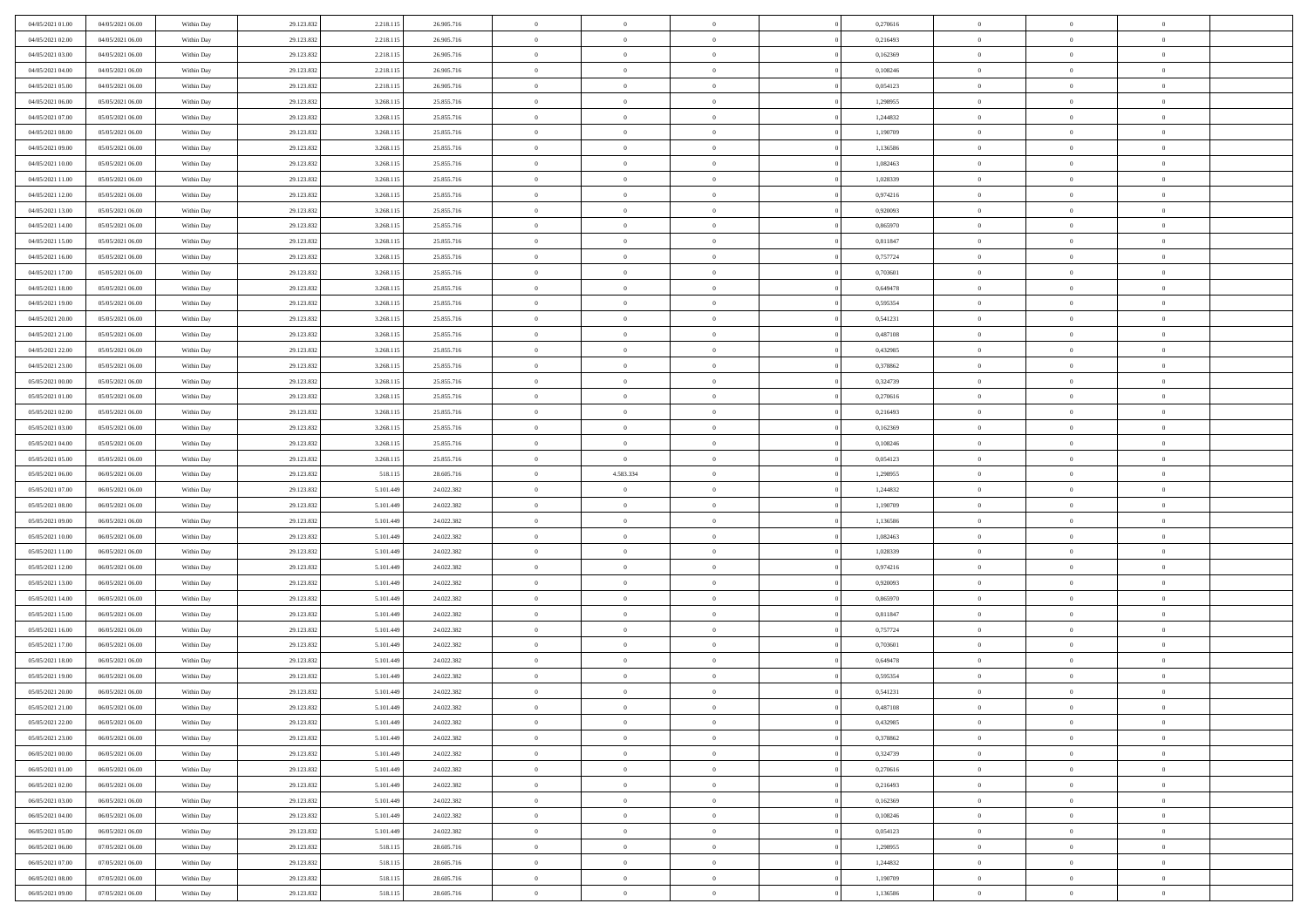| 06/05/2021 10:00 | 07/05/2021 06:00 | Within Day | 29.123.832 | 518.115 | 28.605.716 | $\,$ 0         | $\overline{0}$ | $\theta$       |          | 1,082463 | $\bf{0}$       | $\overline{0}$ | $\,0\,$        |  |
|------------------|------------------|------------|------------|---------|------------|----------------|----------------|----------------|----------|----------|----------------|----------------|----------------|--|
| 06/05/2021 11:00 | 07/05/2021 06:00 | Within Day | 29.123.832 | 518.115 | 28.605.716 | $\overline{0}$ | $\overline{0}$ | $\overline{0}$ |          | 1,028339 | $\overline{0}$ | $\overline{0}$ | $\theta$       |  |
| 06/05/2021 12:00 | 07/05/2021 06:00 | Within Dav | 29.123.832 | 518.115 | 28.605.716 | $\mathbf{0}$   | $\overline{0}$ | $\overline{0}$ |          | 0,974216 | $\mathbf{0}$   | $\overline{0}$ | $\overline{0}$ |  |
| 06/05/2021 13:00 | 07/05/2021 06:00 | Within Day | 29.123.832 | 518.115 | 28.605.716 | $\bf{0}$       | $\overline{0}$ | $\bf{0}$       |          | 0,920093 | $\bf{0}$       | $\overline{0}$ | $\bf{0}$       |  |
| 06/05/2021 14:00 | 07/05/2021 06:00 | Within Day | 29.123.832 | 518.115 | 28.605.716 | $\bf{0}$       | $\overline{0}$ | $\overline{0}$ |          | 0,865970 | $\bf{0}$       | $\bf{0}$       | $\,0\,$        |  |
| 06/05/2021 15:00 | 07/05/2021 06:00 | Within Dav | 29.123.832 | 518.115 | 28.605.716 | $\overline{0}$ | $\overline{0}$ | $\overline{0}$ |          | 0,811847 | $\mathbf{0}$   | $\overline{0}$ | $\overline{0}$ |  |
| 06/05/2021 16:00 | 07/05/2021 06:00 | Within Day | 29.123.832 | 518.115 | 28.605.716 | $\bf{0}$       | $\bf{0}$       | $\overline{0}$ |          | 0,757724 | $\bf{0}$       | $\overline{0}$ | $\,0\,$        |  |
| 06/05/2021 17:00 | 07/05/2021 06:00 | Within Day | 29.123.832 | 518.115 | 28.605.716 | $\overline{0}$ | $\overline{0}$ | $\overline{0}$ |          | 0,703601 | $\,$ 0 $\,$    | $\overline{0}$ | $\theta$       |  |
| 06/05/2021 18:00 | 07/05/2021 06:00 | Within Day | 29.123.832 | 518.115 | 28.605.716 | $\mathbf{0}$   | $\overline{0}$ | $\overline{0}$ |          | 0,649478 | $\mathbf{0}$   | $\overline{0}$ | $\overline{0}$ |  |
| 06/05/2021 19:00 | 07/05/2021 06:00 |            |            |         | 28.605.716 | $\bf{0}$       | $\bf{0}$       | $\overline{0}$ |          | 0,595354 | $\bf{0}$       | $\overline{0}$ | $\,0\,$        |  |
|                  |                  | Within Day | 29.123.832 | 518.115 |            |                | $\overline{0}$ |                |          |          |                | $\overline{0}$ | $\theta$       |  |
| 06/05/2021 20:00 | 07/05/2021 06:00 | Within Day | 29.123.832 | 518.115 | 28.605.716 | $\bf{0}$       |                | $\overline{0}$ |          | 0,541231 | $\bf{0}$       |                |                |  |
| 06/05/2021 21:00 | 07/05/2021 06:00 | Within Dav | 29.123.832 | 518.115 | 28.605.716 | $\mathbf{0}$   | $\overline{0}$ | $\overline{0}$ |          | 0,487108 | $\mathbf{0}$   | $\overline{0}$ | $\overline{0}$ |  |
| 06/05/2021 22.00 | 07/05/2021 06:00 | Within Day | 29.123.832 | 518.115 | 28.605.716 | $\bf{0}$       | $\overline{0}$ | $\bf{0}$       |          | 0,432985 | $\bf{0}$       | $\overline{0}$ | $\overline{0}$ |  |
| 06/05/2021 23:00 | 07/05/2021 06:00 | Within Day | 29.123.832 | 518.115 | 28.605.716 | $\bf{0}$       | $\overline{0}$ | $\overline{0}$ |          | 0,378862 | $\bf{0}$       | $\mathbf{0}$   | $\,0\,$        |  |
| 07/05/2021 00:00 | 07/05/2021 06:00 | Within Dav | 29.123.832 | 518.115 | 28.605.716 | $\overline{0}$ | $\overline{0}$ | $\overline{0}$ |          | 0,324739 | $\mathbf{0}$   | $\overline{0}$ | $\overline{0}$ |  |
| 07/05/2021 01:00 | 07/05/2021 06:00 | Within Day | 29.123.832 | 518.115 | 28.605.716 | $\bf{0}$       | $\bf{0}$       | $\overline{0}$ |          | 0,270616 | $\bf{0}$       | $\overline{0}$ | $\bf{0}$       |  |
| 07/05/2021 02:00 | 07/05/2021 06:00 | Within Day | 29.123.832 | 518.115 | 28.605.716 | $\overline{0}$ | $\overline{0}$ | $\overline{0}$ |          | 0,216493 | $\,$ 0 $\,$    | $\overline{0}$ | $\theta$       |  |
| 07/05/2021 03:00 | 07/05/2021 06:00 | Within Day | 29.123.832 | 518.115 | 28.605.716 | $\mathbf{0}$   | $\overline{0}$ | $\overline{0}$ |          | 0,162369 | $\mathbf{0}$   | $\overline{0}$ | $\overline{0}$ |  |
| 07/05/2021 04:00 | 07/05/2021 06:00 | Within Day | 29.123.832 | 518.115 | 28.605.716 | $\bf{0}$       | $\bf{0}$       | $\overline{0}$ |          | 0,108246 | $\bf{0}$       | $\overline{0}$ | $\,0\,$        |  |
| 07/05/2021 05:00 | 07/05/2021 06:00 | Within Day | 29.123.832 | 518.115 | 28.605.716 | $\bf{0}$       | $\overline{0}$ | $\overline{0}$ |          | 0,054123 | $\bf{0}$       | $\overline{0}$ | $\overline{0}$ |  |
| 07/05/2021 06:00 | 08/05/2021 06:00 | Within Dav | 29.123.832 | 518.115 | 28.605.716 | $\mathbf{0}$   | $\overline{0}$ | $\overline{0}$ |          | 1,298955 | $\mathbf{0}$   | $\overline{0}$ | $\overline{0}$ |  |
| 07/05/2021 07:00 | 08/05/2021 06:00 | Within Day | 29.123.832 | 518.115 | 28.605.716 | $\bf{0}$       | $\overline{0}$ | $\bf{0}$       |          | 1,244832 | $\bf{0}$       | $\overline{0}$ | $\bf{0}$       |  |
| 07/05/2021 08:00 | 08/05/2021 06:00 | Within Day | 29.123.832 | 518.115 | 28.605.716 | $\bf{0}$       | $\bf{0}$       | $\overline{0}$ |          | 1,190709 | $\bf{0}$       | $\overline{0}$ | $\,0\,$        |  |
| 07/05/2021 09:00 | 08/05/2021 06:00 | Within Dav | 29.123.832 | 518.115 | 28.605.716 | $\mathbf{0}$   | $\overline{0}$ | $\overline{0}$ |          | 1,136586 | $\mathbf{0}$   | $\overline{0}$ | $\overline{0}$ |  |
| 07/05/2021 10:00 | 08/05/2021 06:00 | Within Day | 29.123.832 | 518.115 | 28.605.716 | $\bf{0}$       | $\bf{0}$       | $\overline{0}$ |          | 1,082463 | $\bf{0}$       | $\overline{0}$ | $\,0\,$        |  |
| 07/05/2021 11:00 | 08/05/2021 06:00 | Within Day | 29.123.832 | 518.115 | 28.605.716 | $\overline{0}$ | $\overline{0}$ | $\overline{0}$ |          | 1,028339 | $\bf{0}$       | $\mathbf{0}$   | $\overline{0}$ |  |
| 07/05/2021 12:00 | 08/05/2021 06:00 | Within Day | 29.123.832 | 518.115 | 28.605.716 | $\mathbf{0}$   | $\overline{0}$ | $\overline{0}$ |          | 0,974216 | $\mathbf{0}$   | $\overline{0}$ | $\overline{0}$ |  |
| 07/05/2021 13:00 | 08/05/2021 06:00 | Within Day | 29.123.832 | 518.115 | 28.605.716 | $\bf{0}$       | $\bf{0}$       | $\overline{0}$ |          | 0,920093 | $\bf{0}$       | $\overline{0}$ | $\,0\,$        |  |
| 07/05/2021 14:00 | 08/05/2021 06:00 | Within Day | 29.123.832 | 518.115 | 28.605.716 | $\bf{0}$       | $\overline{0}$ | $\overline{0}$ |          | 0,865970 | $\bf{0}$       | $\overline{0}$ | $\bf{0}$       |  |
| 07/05/2021 15:00 | 08/05/2021 06:00 | Within Dav | 29.123.832 | 518.115 | 28.605.716 | $\mathbf{0}$   | $\overline{0}$ | $\overline{0}$ |          | 0,811847 | $\mathbf{0}$   | $\overline{0}$ | $\overline{0}$ |  |
| 07/05/2021 16:00 | 08/05/2021 06:00 | Within Day | 29.123.832 | 518.115 | 28.605.716 | $\bf{0}$       | $\overline{0}$ | $\theta$       |          | 0,757724 | $\,$ 0         | $\overline{0}$ | $\theta$       |  |
| 07/05/2021 17:00 | 08/05/2021 06:00 | Within Day | 29.123.832 | 518.115 | 28.605.716 | $\bf{0}$       | $\bf{0}$       | $\overline{0}$ |          | 0,703601 | $\bf{0}$       | $\overline{0}$ | $\overline{0}$ |  |
| 07/05/2021 18:00 | 08/05/2021 06:00 | Within Dav | 29.123.832 | 518.115 | 28.605.716 | $\mathbf{0}$   | $\overline{0}$ | $\overline{0}$ |          | 0,649478 | $\mathbf{0}$   | $\overline{0}$ | $\overline{0}$ |  |
| 07/05/2021 19:00 | 08/05/2021 06:00 | Within Day | 29.123.832 | 518.115 | 28.605.716 | $\bf{0}$       | $\overline{0}$ | $\theta$       |          | 0,595354 | $\,$ 0         | $\overline{0}$ | $\theta$       |  |
| 07/05/2021 20:00 | 08/05/2021 06:00 | Within Day | 29.123.832 | 518.115 | 28.605.716 | $\bf{0}$       | $\overline{0}$ | $\overline{0}$ |          | 0,541231 | $\bf{0}$       | $\overline{0}$ | $\overline{0}$ |  |
| 07/05/2021 21:00 | 08/05/2021 06:00 | Within Day | 29.123.832 | 518.115 | 28.605.716 | $\mathbf{0}$   | $\overline{0}$ | $\overline{0}$ |          | 0,487108 | $\mathbf{0}$   | $\overline{0}$ | $\overline{0}$ |  |
| 07/05/2021 22:00 | 08/05/2021 06:00 | Within Day | 29.123.832 | 518.115 | 28.605.716 | $\bf{0}$       | $\overline{0}$ | $\theta$       |          | 0,432985 | $\,$ 0         | $\overline{0}$ | $\theta$       |  |
| 07/05/2021 23.00 | 08/05/2021 06:00 | Within Day | 29.123.832 | 518.115 | 28.605.716 | $\bf{0}$       | $\overline{0}$ | $\overline{0}$ |          | 0,378862 | $\bf{0}$       | $\overline{0}$ | $\overline{0}$ |  |
| 08/05/2021 00:00 | 08/05/2021 06:00 | Within Dav | 29.123.832 | 518.115 | 28.605.716 | $\mathbf{0}$   | $\overline{0}$ | $\overline{0}$ |          | 0,324739 | $\mathbf{0}$   | $\overline{0}$ | $\overline{0}$ |  |
| 08/05/2021 01:00 | 08/05/2021 06:00 | Within Day | 29.123.832 | 518.115 | 28.605.716 | $\,0\,$        | $\overline{0}$ | $\theta$       |          | 0,270616 | $\,$ 0         | $\overline{0}$ | $\theta$       |  |
| 08/05/2021 02:00 | 08/05/2021 06:00 | Within Day | 29.123.832 | 518.115 | 28.605.716 | $\bf{0}$       | $\overline{0}$ | $\overline{0}$ |          | 0,216493 | $\bf{0}$       | $\overline{0}$ | $\overline{0}$ |  |
| 08/05/2021 03:00 | 08/05/2021 06:00 | Within Dav | 29.123.832 | 518.115 | 28.605.716 | $\mathbf{0}$   | $\overline{0}$ | $\overline{0}$ |          | 0,162369 | $\mathbf{0}$   | $\overline{0}$ | $\overline{0}$ |  |
| 08/05/2021 04:00 | 08/05/2021 06:00 | Within Day | 29.123.832 | 518.115 | 28.605.716 | $\bf{0}$       | $\overline{0}$ | $\theta$       |          | 0,108246 | $\,$ 0         | $\overline{0}$ | $\theta$       |  |
| 08/05/2021 05:00 | 08/05/2021 06:00 | Within Day | 29.123.832 | 518.115 | 28.605.716 | $\bf{0}$       | $\overline{0}$ | $\overline{0}$ |          | 0,054123 | $\,$ 0 $\,$    | $\overline{0}$ | $\overline{0}$ |  |
| 08/05/2021 06:00 | 09/05/2021 06:00 | Within Day | 29.123.832 | 518.115 | 28.605.716 | $\bf{0}$       | $\overline{0}$ |                |          | 1,298955 | $\overline{0}$ | $\theta$       | $\theta$       |  |
| 08/05/2021 07:00 | 09/05/2021 06:00 | Within Day | 29.123.832 | 518.115 | 28.605.716 | $\,0\,$        | $\overline{0}$ | $\theta$       |          | 1,244832 | $\,$ 0 $\,$    | $\bf{0}$       | $\theta$       |  |
| 08/05/2021 08:00 | 09/05/2021 06:00 | Within Day | 29.123.832 | 518.115 | 28.605.716 | $\overline{0}$ | $\overline{0}$ | $\overline{0}$ |          | 1,190709 | $\overline{0}$ | $\overline{0}$ | $\overline{0}$ |  |
| 08/05/2021 09:00 | 09/05/2021 06:00 | Within Day | 29.123.832 | 518.115 | 28.605.716 | $\bf{0}$       | $\overline{0}$ | $\overline{0}$ |          | 1,136586 | $\overline{0}$ | $\bf{0}$       | $\mathbf{0}$   |  |
| 08/05/2021 10:00 | 09/05/2021 06:00 | Within Day | 29.123.832 | 518.115 | 28.605.716 | $\bf{0}$       | $\overline{0}$ | $\overline{0}$ | $\theta$ | 1,082463 | $\,$ 0 $\,$    | $\bf{0}$       | $\,$ 0 $\,$    |  |
|                  |                  |            |            |         |            | $\bf{0}$       | $\overline{0}$ |                |          | 1,028339 |                | $\overline{0}$ |                |  |
| 08/05/2021 11:00 | 09/05/2021 06:00 | Within Day | 29.123.832 | 518.115 | 28.605.716 |                |                | $\overline{0}$ |          |          | $\,$ 0 $\,$    |                | $\overline{0}$ |  |
| 08/05/2021 12:00 | 09/05/2021 06:00 | Within Day | 29.123.832 | 518.115 | 28.605.716 | $\bf{0}$       | $\overline{0}$ | $\overline{0}$ |          | 0,974216 | $\mathbf{0}$   | $\overline{0}$ | $\overline{0}$ |  |
| 08/05/2021 13:00 | 09/05/2021 06:00 | Within Day | 29.123.832 | 518.115 | 28.605.716 | $\,0\,$        | $\overline{0}$ | $\overline{0}$ | $\theta$ | 0,920093 | $\,$ 0 $\,$    | $\overline{0}$ | $\overline{0}$ |  |
| 08/05/2021 14:00 | 09/05/2021 06:00 | Within Day | 29.123.832 | 518.115 | 28.605.716 | $\bf{0}$       | $\overline{0}$ | $\overline{0}$ |          | 0,865970 | $\overline{0}$ | $\overline{0}$ | $\overline{0}$ |  |
| 08/05/2021 15:00 | 09/05/2021 06:00 | Within Day | 29.123.832 | 518.115 | 28.605.716 | $\bf{0}$       | $\overline{0}$ | $\overline{0}$ |          | 0,811847 | $\mathbf{0}$   | $\overline{0}$ | $\mathbf{0}$   |  |
| 08/05/2021 16:00 | 09/05/2021 06:00 | Within Day | 29.123.832 | 518.115 | 28.605.716 | $\,0\,$        | $\overline{0}$ | $\overline{0}$ |          | 0,757724 | $\,$ 0 $\,$    | $\mathbf{0}$   | $\overline{0}$ |  |
| 08/05/2021 17:00 | 09/05/2021 06:00 | Within Day | 29.123.832 | 518.115 | 28.605.716 | $\bf{0}$       | $\overline{0}$ | $\overline{0}$ |          | 0,703601 | $\bf{0}$       | $\mathbf{0}$   | $\overline{0}$ |  |
| 08/05/2021 18:00 | 09/05/2021 06:00 | Within Day | 29.123.832 | 518.115 | 28.605.716 | $\overline{0}$ | $\overline{0}$ | $\overline{0}$ |          | 0,649478 | $\mathbf{0}$   | $\overline{0}$ | $\overline{0}$ |  |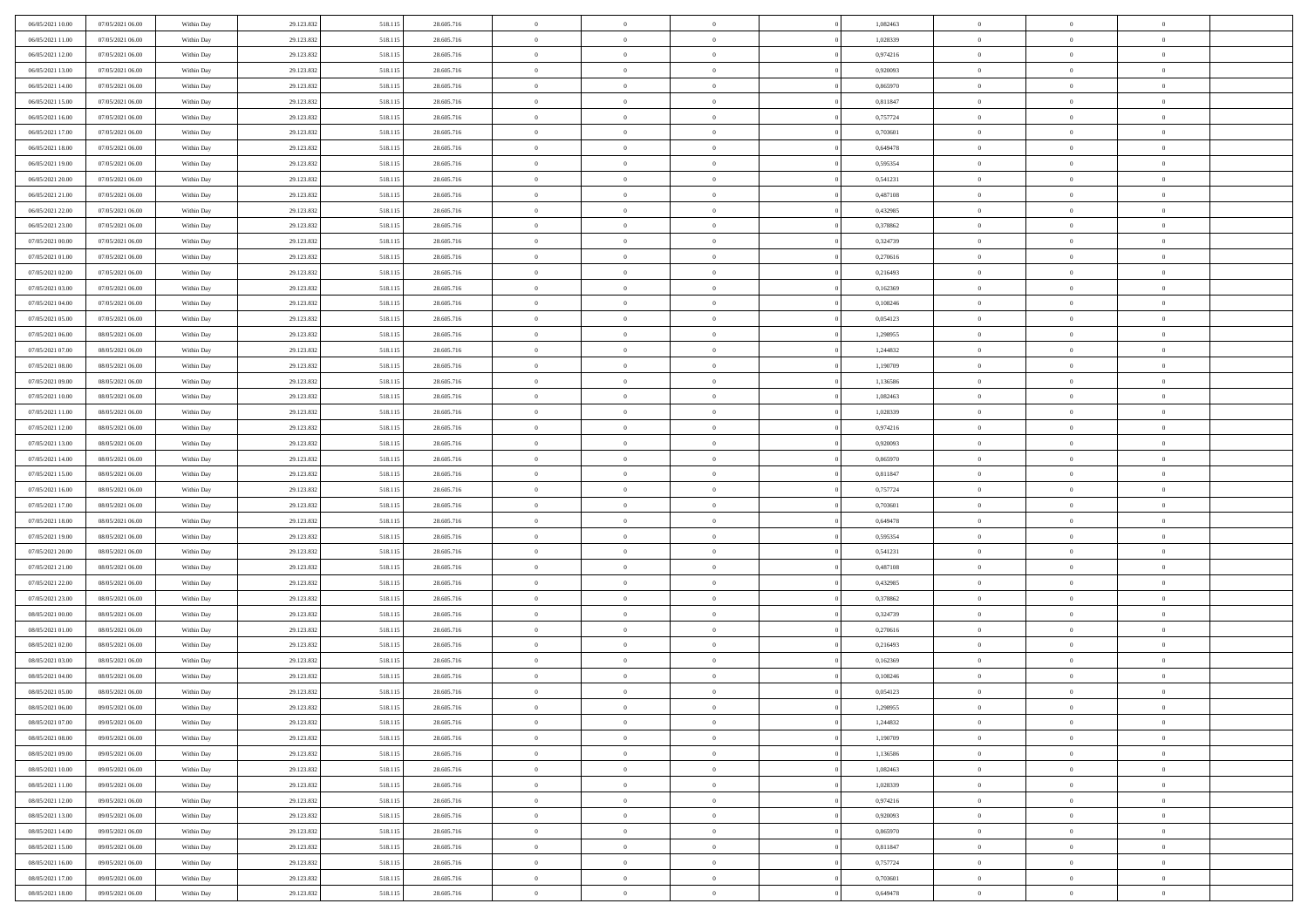| 08/05/2021 19:00 | 09/05/2021 06:00 | Within Day | 29.123.832 | 518.115 | 28.605.716 | $\,$ 0         | $\bf{0}$       | $\theta$       |          | 0,595354 | $\bf{0}$       | $\overline{0}$ | $\,0\,$        |  |
|------------------|------------------|------------|------------|---------|------------|----------------|----------------|----------------|----------|----------|----------------|----------------|----------------|--|
| 08/05/2021 20:00 | 09/05/2021 06:00 | Within Day | 29.123.832 | 518.115 | 28.605.716 | $\overline{0}$ | $\overline{0}$ | $\overline{0}$ |          | 0,541231 | $\overline{0}$ | $\overline{0}$ | $\theta$       |  |
| 08/05/2021 21:00 | 09/05/2021 06:00 | Within Dav | 29.123.832 | 518.115 | 28.605.716 | $\mathbf{0}$   | $\overline{0}$ | $\overline{0}$ |          | 0,487108 | $\mathbf{0}$   | $\overline{0}$ | $\overline{0}$ |  |
| 08/05/2021 22.00 | 09/05/2021 06:00 | Within Day | 29.123.832 | 518.115 | 28.605.716 | $\bf{0}$       | $\overline{0}$ | $\bf{0}$       |          | 0,432985 | $\bf{0}$       | $\overline{0}$ | $\bf{0}$       |  |
| 08/05/2021 23:00 | 09/05/2021 06:00 | Within Day | 29.123.832 | 518.115 | 28.605.716 | $\bf{0}$       | $\bf{0}$       | $\overline{0}$ |          | 0,378862 | $\bf{0}$       | $\bf{0}$       | $\,0\,$        |  |
| 09/05/2021 00:00 | 09/05/2021 06:00 | Within Dav | 29.123.832 | 518.115 | 28.605.716 | $\overline{0}$ | $\overline{0}$ | $\overline{0}$ |          | 0,324739 | $\mathbf{0}$   | $\overline{0}$ | $\overline{0}$ |  |
| 09/05/2021 01:00 | 09/05/2021 06:00 | Within Day | 29.123.832 | 518.115 | 28.605.716 | $\bf{0}$       | $\bf{0}$       | $\overline{0}$ |          | 0,270616 | $\bf{0}$       | $\overline{0}$ | $\,0\,$        |  |
| 09/05/2021 02:00 | 09/05/2021 06:00 | Within Day | 29.123.832 | 518.115 | 28.605.716 | $\overline{0}$ | $\overline{0}$ | $\overline{0}$ |          | 0,216493 | $\,$ 0 $\,$    | $\overline{0}$ | $\theta$       |  |
| 09/05/2021 03:00 | 09/05/2021 06:00 | Within Day | 29.123.832 | 518.115 | 28.605.716 | $\mathbf{0}$   | $\overline{0}$ | $\overline{0}$ |          | 0,162369 | $\mathbf{0}$   | $\overline{0}$ | $\overline{0}$ |  |
| 09/05/2021 04:00 | 09/05/2021 06:00 | Within Day | 29.123.832 | 518.115 | 28.605.716 | $\bf{0}$       | $\bf{0}$       | $\overline{0}$ |          | 0,108246 | $\bf{0}$       | $\overline{0}$ | $\,0\,$        |  |
| 09/05/2021 05:00 | 09/05/2021 06:00 | Within Day | 29.123.832 | 518.115 | 28.605.716 | $\bf{0}$       | $\overline{0}$ | $\overline{0}$ |          | 0,054123 | $\bf{0}$       | $\overline{0}$ | $\theta$       |  |
| 09/05/2021 06:00 | 10/05/2021 06:00 | Within Dav | 29.123.832 | 518.115 | 28.605.716 | $\mathbf{0}$   | $\overline{0}$ | $\overline{0}$ |          | 1,298955 | $\mathbf{0}$   | $\overline{0}$ | $\overline{0}$ |  |
| 09/05/2021 07:00 | 10/05/2021 06:00 | Within Day | 29.123.832 | 518.115 | 28.605.716 | $\bf{0}$       | $\overline{0}$ | $\bf{0}$       |          | 1,244832 | $\bf{0}$       | $\overline{0}$ | $\bf{0}$       |  |
| 09/05/2021 08:00 | 10/05/2021 06:00 | Within Day | 29.123.832 | 518.115 | 28.605.716 | $\bf{0}$       | $\overline{0}$ | $\overline{0}$ |          | 1,190709 | $\bf{0}$       | $\mathbf{0}$   | $\,0\,$        |  |
| 09/05/2021 09:00 | 10/05/2021 06:00 | Within Dav | 29.123.832 | 518.115 | 28.605.716 | $\overline{0}$ | $\overline{0}$ | $\overline{0}$ |          | 1,136586 | $\mathbf{0}$   | $\overline{0}$ | $\overline{0}$ |  |
| 09/05/2021 11:00 | 10/05/2021 06:00 | Within Day | 29.123.832 | 518.115 | 28.605.716 | $\bf{0}$       | $\bf{0}$       | $\overline{0}$ |          | 1,028339 | $\bf{0}$       | $\overline{0}$ | $\bf{0}$       |  |
| 09/05/2021 12:00 | 10/05/2021 06:00 | Within Day | 29.123.832 | 518.115 | 28.605.716 | $\bf{0}$       | $\overline{0}$ | $\overline{0}$ |          | 0,974216 | $\,$ 0 $\,$    | $\overline{0}$ | $\theta$       |  |
| 09/05/2021 13:00 | 10/05/2021 06:00 | Within Day | 29.123.832 | 518.115 | 28.605.716 | $\mathbf{0}$   | $\overline{0}$ | $\overline{0}$ |          | 0,920093 | $\mathbf{0}$   | $\overline{0}$ | $\overline{0}$ |  |
| 09/05/2021 14:00 | 10/05/2021 06:00 | Within Day | 29.123.832 | 518.115 | 28.605.716 | $\bf{0}$       | $\bf{0}$       | $\overline{0}$ |          | 0,865970 | $\bf{0}$       | $\overline{0}$ | $\,0\,$        |  |
| 09/05/2021 15:00 | 10/05/2021 06:00 | Within Day | 29.123.832 | 518.115 | 28.605.716 | $\bf{0}$       | $\overline{0}$ | $\overline{0}$ |          | 0,811847 | $\bf{0}$       | $\overline{0}$ | $\overline{0}$ |  |
| 09/05/2021 16:00 | 10/05/2021 06:00 | Within Dav | 29.123.832 | 518.115 | 28.605.716 | $\mathbf{0}$   | $\overline{0}$ | $\overline{0}$ |          | 0,757724 | $\mathbf{0}$   | $\overline{0}$ | $\overline{0}$ |  |
| 09/05/2021 17:00 | 10/05/2021 06:00 | Within Day | 29.123.832 | 518.115 | 28.605.716 | $\bf{0}$       | $\overline{0}$ | $\overline{0}$ |          | 0,703601 | $\bf{0}$       | $\overline{0}$ | $\bf{0}$       |  |
| 09/05/2021 18:00 | 10/05/2021 06:00 | Within Day | 29.123.832 | 518.115 | 28.605.716 | $\bf{0}$       | $\bf{0}$       | $\overline{0}$ |          | 0,649478 | $\bf{0}$       | $\overline{0}$ | $\,0\,$        |  |
| 09/05/2021 19:00 | 10/05/2021 06:00 | Within Dav | 29.123.832 | 518.115 | 28.605.716 | $\mathbf{0}$   | $\overline{0}$ | $\overline{0}$ |          | 0,595354 | $\mathbf{0}$   | $\overline{0}$ | $\overline{0}$ |  |
| 09/05/2021 20:00 | 10/05/2021 06:00 | Within Day | 29.123.832 | 518.115 | 28.605.716 | $\bf{0}$       | $\bf{0}$       | $\overline{0}$ |          | 0,541231 | $\bf{0}$       | $\overline{0}$ | $\,0\,$        |  |
| 09/05/2021 21:00 | 10/05/2021 06:00 | Within Day | 29.123.832 | 518.115 | 28.605.716 | $\bf{0}$       | $\overline{0}$ | $\overline{0}$ |          | 0,487108 | $\bf{0}$       | $\mathbf{0}$   | $\overline{0}$ |  |
| 09/05/2021 22:00 | 10/05/2021 06:00 | Within Day | 29.123.832 | 518.115 | 28.605.716 | $\mathbf{0}$   | $\overline{0}$ | $\overline{0}$ |          | 0,432985 | $\mathbf{0}$   | $\overline{0}$ | $\overline{0}$ |  |
| 09/05/2021 23:00 | 10/05/2021 06:00 | Within Day | 29.123.832 | 518.115 | 28.605.716 | $\bf{0}$       | $\bf{0}$       | $\overline{0}$ |          | 0,378862 | $\bf{0}$       | $\overline{0}$ | $\,0\,$        |  |
| 10/05/2021 00:00 | 10/05/2021 06:00 | Within Day | 29.123.832 | 518.115 | 28.605.716 | $\bf{0}$       | $\overline{0}$ | $\overline{0}$ |          | 0,324739 | $\bf{0}$       | $\overline{0}$ | $\overline{0}$ |  |
| 10/05/2021 01:00 | 10/05/2021 06:00 | Within Dav | 29.123.832 | 518.115 | 28.605.716 | $\mathbf{0}$   | $\overline{0}$ | $\overline{0}$ |          | 0,270616 | $\mathbf{0}$   | $\overline{0}$ | $\overline{0}$ |  |
| 10/05/2021 02:00 | 10/05/2021 06:00 | Within Day | 29.123.832 | 518.115 | 28.605.716 | $\bf{0}$       | $\overline{0}$ | $\theta$       |          | 0,216493 | $\,$ 0         | $\overline{0}$ | $\theta$       |  |
| 10/05/2021 03:00 | 10/05/2021 06:00 | Within Day | 29.123.832 | 518.115 | 28.605.716 | $\bf{0}$       | $\bf{0}$       | $\overline{0}$ |          | 0,162369 | $\bf{0}$       | $\overline{0}$ | $\overline{0}$ |  |
| 10/05/2021 04:00 | 10/05/2021 06:00 | Within Dav | 29.123.832 | 518.115 | 28.605.716 | $\overline{0}$ | $\overline{0}$ | $\overline{0}$ |          | 0,108246 | $\mathbf{0}$   | $\overline{0}$ | $\overline{0}$ |  |
| 10/05/2021 05:00 | 10/05/2021 06:00 | Within Day | 29.123.832 | 518.115 | 28.605.716 | $\bf{0}$       | $\overline{0}$ | $\theta$       |          | 0,054123 | $\,$ 0         | $\overline{0}$ | $\theta$       |  |
| 10/05/2021 06:00 | 11/05/2021 06:00 | Within Day | 29.123.832 | 518.115 | 28.605.716 | $\bf{0}$       | $\overline{0}$ | $\overline{0}$ |          | 1,298955 | $\bf{0}$       | $\overline{0}$ | $\overline{0}$ |  |
| 10/05/2021 07:00 | 11/05/2021 06:00 | Within Day | 29.123.832 | 518.115 | 28.605.716 | $\mathbf{0}$   | $\overline{0}$ | $\overline{0}$ |          | 1,244832 | $\mathbf{0}$   | $\overline{0}$ | $\overline{0}$ |  |
| 10/05/2021 08:00 | 11/05/2021 06:00 | Within Day | 29.123.832 | 518.115 | 28.605.716 | $\bf{0}$       | $\overline{0}$ | $\theta$       |          | 1,190709 | $\,$ 0         | $\overline{0}$ | $\theta$       |  |
| 10/05/2021 09:00 | 11/05/2021 06:00 | Within Day | 29.123.832 | 518.115 | 28.605.716 | $\bf{0}$       | $\overline{0}$ | $\overline{0}$ |          | 1,136586 | $\bf{0}$       | $\overline{0}$ | $\overline{0}$ |  |
| 10/05/2021 10:00 | 11/05/2021 06:00 | Within Dav | 29.123.832 | 518.115 | 28.605.716 | $\mathbf{0}$   | $\overline{0}$ | $\overline{0}$ |          | 1,082463 | $\mathbf{0}$   | $\overline{0}$ | $\overline{0}$ |  |
| 10/05/2021 11:00 | 11/05/2021 06:00 | Within Day | 29.123.832 | 518.115 | 28.605.716 | $\,0\,$        | $\overline{0}$ | $\theta$       |          | 1,028339 | $\,$ 0         | $\overline{0}$ | $\theta$       |  |
| 10/05/2021 12:00 | 11/05/2021 06:00 | Within Day | 29.123.832 | 518.115 | 28.605.716 | $\bf{0}$       | $\overline{0}$ | $\overline{0}$ |          | 0,974216 | $\bf{0}$       | $\overline{0}$ | $\overline{0}$ |  |
| 10/05/2021 13:00 | 11/05/2021 06:00 | Within Dav | 29.123.832 | 518.115 | 28.605.716 | $\mathbf{0}$   | $\overline{0}$ | $\overline{0}$ |          | 0,920093 | $\mathbf{0}$   | $\overline{0}$ | $\overline{0}$ |  |
| 10/05/2021 14:00 | 11/05/2021 06:00 | Within Day | 29.123.832 | 518.115 | 28.605.716 | $\bf{0}$       | $\overline{0}$ | $\theta$       |          | 0,865970 | $\,$ 0         | $\overline{0}$ | $\theta$       |  |
| 10/05/2021 15:00 | 11/05/2021 06:00 | Within Day | 29.123.832 | 518.115 | 28.605.716 | $\bf{0}$       | 100            | $\overline{0}$ |          | 0,811847 | $\,$ 0 $\,$    | $\overline{0}$ | $\overline{0}$ |  |
| 10/05/2021 16:00 | 11/05/2021 06:00 | Within Day | 29.123.832 | 518.215 | 28.605.616 | $\bf{0}$       | $\overline{0}$ |                |          | 0,757724 | $\overline{0}$ | $\theta$       | $\theta$       |  |
| 10/05/2021 17:00 | 11/05/2021 06:00 | Within Day | 29.123.832 | 518.215 | 28.605.616 | $\,0\,$        | $\overline{0}$ | $\theta$       |          | 0,703601 | $\,$ 0 $\,$    | $\bf{0}$       | $\theta$       |  |
| 10/05/2021 18:00 | 11/05/2021 06:00 | Within Day | 29.123.832 | 518.215 | 28.605.616 | $\overline{0}$ | $100\,$        | $\overline{0}$ |          | 0,649478 | $\overline{0}$ | $\overline{0}$ | $\overline{0}$ |  |
| 10/05/2021 19:00 | 11/05/2021 06:00 | Within Day | 29.123.832 | 518.315 | 28.605.516 | $\bf{0}$       | $\overline{0}$ | $\overline{0}$ |          | 0,595354 | $\overline{0}$ | $\bf{0}$       | $\mathbf{0}$   |  |
| 10/05/2021 20:00 | 11/05/2021 06:00 | Within Day | 29.123.832 | 518.315 | 28.605.516 | $\bf{0}$       | $\overline{0}$ | $\overline{0}$ | $\theta$ | 0,541231 | $\mathbf{0}$   | $\bf{0}$       | $\,$ 0 $\,$    |  |
| 10/05/2021 21:00 | 11/05/2021 06:00 | Within Day | 29.123.832 | 518.315 | 28.605.516 | $\bf{0}$       | $\overline{0}$ | $\overline{0}$ |          | 0,487108 | $\,$ 0 $\,$    | $\overline{0}$ | $\overline{0}$ |  |
| 10/05/2021 22:00 | 11/05/2021 06:00 | Within Day | 29.123.832 | 518.315 | 28.605.516 | $\bf{0}$       | $\overline{0}$ | $\overline{0}$ |          | 0,432985 | $\mathbf{0}$   | $\overline{0}$ | $\overline{0}$ |  |
| 10/05/2021 23:00 | 11/05/2021 06:00 | Within Day | 29.123.832 | 518.315 | 28.605.516 | $\,0\,$        | $\overline{0}$ | $\overline{0}$ | $\theta$ | 0,378862 | $\,$ 0 $\,$    | $\mathbf{0}$   | $\,$ 0 $\,$    |  |
| 11/05/2021 00:00 | 11/05/2021 06:00 | Within Day | 29.123.832 | 518.315 | 28.605.516 | $\bf{0}$       | $\overline{0}$ | $\overline{0}$ |          | 0,324739 | $\overline{0}$ | $\overline{0}$ | $\overline{0}$ |  |
| 11/05/2021 01:00 | 11/05/2021 06:00 | Within Day | 29.123.832 | 518.315 | 28.605.516 | $\bf{0}$       | $\overline{0}$ | $\overline{0}$ |          | 0,270616 | $\mathbf{0}$   | $\bf{0}$       | $\overline{0}$ |  |
| 11/05/2021 02:00 | 11/05/2021 06:00 | Within Day | 29.123.832 | 518.315 | 28.605.516 | $\,0\,$        | $\overline{0}$ | $\overline{0}$ |          | 0,216493 | $\,$ 0 $\,$    | $\mathbf{0}$   | $\,$ 0 $\,$    |  |
| 11/05/2021 03:00 | 11/05/2021 06:00 | Within Day | 29.123.832 | 518.315 | 28.605.516 | $\bf{0}$       | $\overline{0}$ | $\overline{0}$ |          | 0,162369 | $\mathbf 0$    | $\mathbf{0}$   | $\overline{0}$ |  |
| 11/05/2021 04:00 | 11/05/2021 06:00 | Within Day | 29.123.832 | 518.315 | 28.605.516 | $\bf{0}$       | $\overline{0}$ | $\overline{0}$ |          | 0,108246 | $\mathbf{0}$   | $\overline{0}$ | $\overline{0}$ |  |
|                  |                  |            |            |         |            |                |                |                |          |          |                |                |                |  |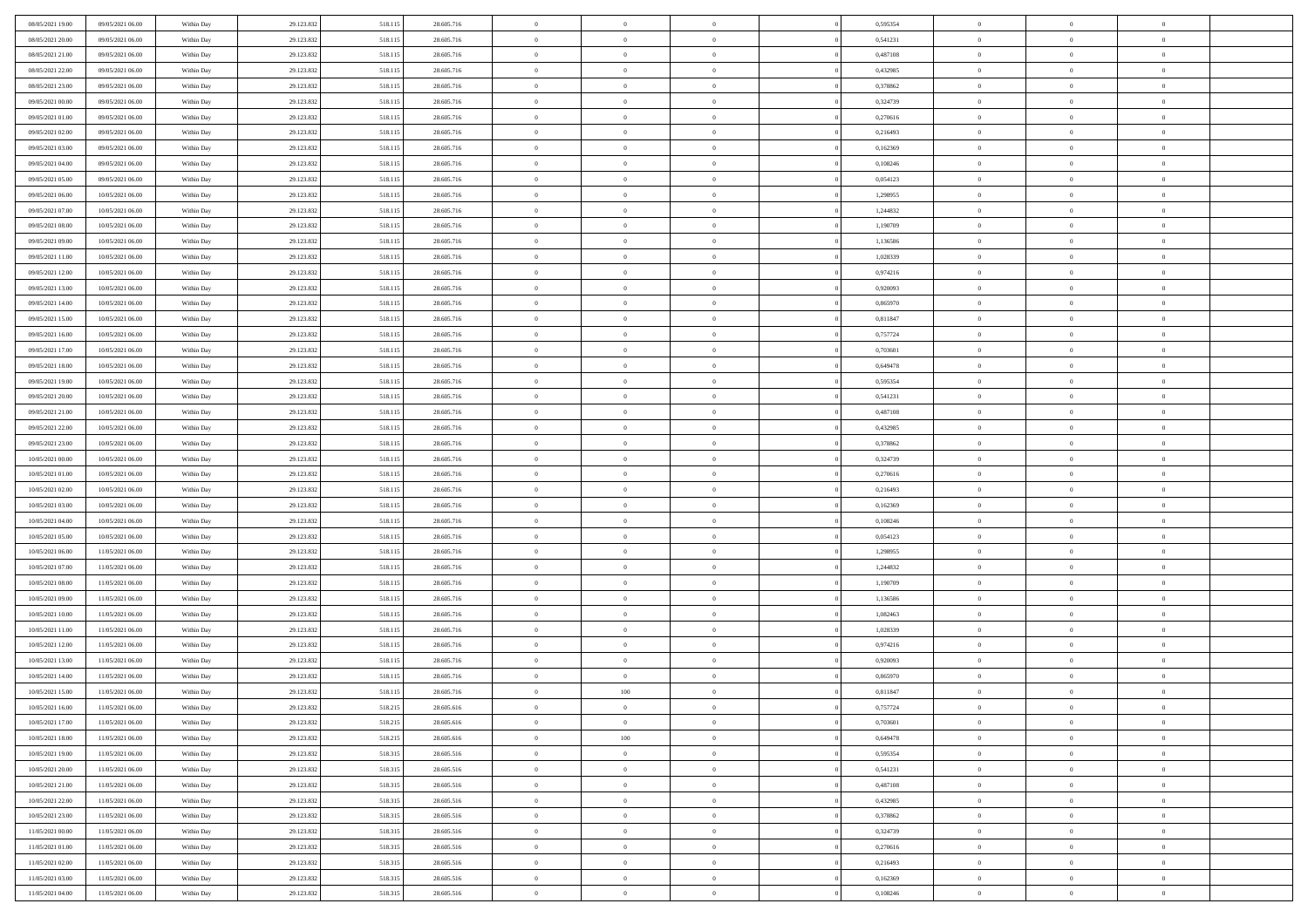| 11/05/2021 05:00 | 11/05/2021 06:00 | Within Day | 29.123.832 | 518.315   | 28.605.516 | $\,$ 0 $\,$    | $\overline{0}$ | $\overline{0}$ |          | 0,054123 | $\bf{0}$       | $\overline{0}$ | $\,0\,$        |  |
|------------------|------------------|------------|------------|-----------|------------|----------------|----------------|----------------|----------|----------|----------------|----------------|----------------|--|
| 11/05/2021 06:00 | 12/05/2021 06:00 | Within Day | 29.123.832 | 643.115   | 28.480.716 | $\overline{0}$ | 2.000.000      | $\mathbf{0}$   |          | 1,298955 | $\theta$       | $\overline{0}$ | $\theta$       |  |
| 11/05/2021 07:00 | 12/05/2021 06:00 | Within Dav | 29.123.832 | 2.643.115 | 26.480.716 | $\theta$       | $\overline{0}$ | $\overline{0}$ |          | 1,244832 | $\mathbf{0}$   | $\overline{0}$ | $\overline{0}$ |  |
| 11/05/2021 08:00 | 12/05/2021 06:00 | Within Day | 29.123.832 | 2.643.115 | 26.480.716 | $\,$ 0 $\,$    | $\overline{0}$ | $\overline{0}$ |          | 1,190709 | $\mathbf{0}$   | $\overline{0}$ | $\bf{0}$       |  |
| 11/05/2021 09:00 | 12/05/2021 06:00 | Within Day | 29.123.832 | 2.643.115 | 26.480.716 | $\,$ 0         | $\overline{0}$ | $\mathbf{0}$   |          | 1,136586 | $\bf{0}$       | $\bf{0}$       | $\,0\,$        |  |
| 11/05/2021 10:00 | 12/05/2021 06:00 | Within Dav | 29.123.832 | 2.643.115 | 26.480.716 | $\overline{0}$ | $\overline{0}$ | $\overline{0}$ |          | 1,082463 | $\mathbf{0}$   | $\overline{0}$ | $\overline{0}$ |  |
| 11/05/2021 11:00 | 12/05/2021 06:00 | Within Day | 29.123.832 | 2.643.115 | 26.480.716 | $\,$ 0 $\,$    | $\overline{0}$ | $\overline{0}$ |          | 1,028339 | $\bf{0}$       | $\overline{0}$ | $\bf{0}$       |  |
| 11/05/2021 12:00 | 12/05/2021 06:00 | Within Day | 29.123.832 | 2.643.115 | 26.480.716 | $\,$ 0         | $\overline{0}$ | $\mathbf{0}$   |          | 0,974216 | $\,$ 0 $\,$    | $\overline{0}$ | $\overline{0}$ |  |
| 11/05/2021 13:00 | 12/05/2021 06:00 | Within Day | 29.123.832 | 2.643.115 | 26.480.716 | $\theta$       | 100            | $\mathbf{0}$   |          | 0,920093 | $\mathbf{0}$   | $\overline{0}$ | $\overline{0}$ |  |
| 11/05/2021 14:00 | 12/05/2021 06:00 | Within Day | 29.123.832 | 2.643.215 | 26.480.616 | $\,$ 0 $\,$    | $\overline{0}$ | $\Omega$       |          | 0,865970 | $\bf{0}$       | $\overline{0}$ | $\bf{0}$       |  |
| 11/05/2021 15:00 | 12/05/2021 06:00 | Within Day | 29.123.832 | 2.643.215 | 26.480.616 | $\bf{0}$       | $\overline{0}$ | $\mathbf{0}$   |          | 0,811847 | $\bf{0}$       | $\overline{0}$ | $\theta$       |  |
| 11/05/2021 16:00 | 12/05/2021 06:00 | Within Dav | 29.123.832 | 2.643.215 | 26,480,616 | $\theta$       | $\overline{0}$ | $\overline{0}$ |          | 0,757724 | $\mathbf{0}$   | $\overline{0}$ | $\overline{0}$ |  |
| 11/05/2021 17:00 | 12/05/2021 06:00 | Within Day | 29.123.832 | 2.643.215 | 26.480.616 | $\,$ 0 $\,$    | $\overline{0}$ | $\overline{0}$ |          | 0,703601 | $\bf{0}$       | $\overline{0}$ | $\bf{0}$       |  |
| 11/05/2021 18:00 | 12/05/2021 06:00 | Within Day | 29.123.832 | 2.643.215 | 26.480.616 | $\bf{0}$       | $\overline{0}$ | $\mathbf{0}$   |          | 0,649478 | $\bf{0}$       | $\bf{0}$       | $\bf{0}$       |  |
| 11/05/2021 19:00 | 12/05/2021 06:00 | Within Dav | 29.123.832 | 2.643.215 | 26.480.616 | $\overline{0}$ | $\overline{0}$ | $\overline{0}$ |          | 0,595354 | $\mathbf{0}$   | $\overline{0}$ | $\overline{0}$ |  |
| 11/05/2021 20:00 | 12/05/2021 06:00 | Within Day | 29.123.832 | 2.643.215 | 26.480.616 | $\,$ 0 $\,$    | $\overline{0}$ | $\Omega$       |          | 0,541231 | $\bf{0}$       | $\overline{0}$ | $\bf{0}$       |  |
| 11/05/2021 21:00 | 12/05/2021 06:00 | Within Day | 29.123.832 | 2.643.215 | 26.480.616 | $\,$ 0 $\,$    | $\overline{0}$ | $\mathbf{0}$   |          | 0,487108 | $\,$ 0 $\,$    | $\overline{0}$ | $\theta$       |  |
| 11/05/2021 22:00 | 12/05/2021 06:00 | Within Day | 29.123.832 | 2.643.215 | 26.480.616 | $\theta$       | $\overline{0}$ | $\mathbf{0}$   |          | 0,432985 | $\mathbf{0}$   | $\overline{0}$ | $\overline{0}$ |  |
| 11/05/2021 23:00 | 12/05/2021 06:00 | Within Day | 29.123.832 | 2.643.215 | 26.480.616 | $\,$ 0 $\,$    | $\overline{0}$ | $\overline{0}$ |          | 0,378862 | $\bf{0}$       | $\overline{0}$ | $\bf{0}$       |  |
| 12/05/2021 00:00 | 12/05/2021 06:00 | Within Day | 29.123.832 | 2.643.215 | 26.480.616 | $\bf{0}$       | $\overline{0}$ | $\mathbf{0}$   |          | 0,324739 | $\bf{0}$       | $\overline{0}$ | $\bf{0}$       |  |
| 12/05/2021 01:00 | 12/05/2021 06:00 | Within Dav | 29.123.832 | 2.643.215 | 26.480.616 | $\theta$       | $\overline{0}$ | $\overline{0}$ |          | 0,270616 | $\mathbf{0}$   | $\overline{0}$ | $\overline{0}$ |  |
| 12/05/2021 02:00 | 12/05/2021 06:00 | Within Day | 29.123.832 | 2.643.215 | 26.480.616 | $\,$ 0 $\,$    | $\overline{0}$ | $\overline{0}$ |          | 0,216493 | $\bf{0}$       | $\overline{0}$ | $\bf{0}$       |  |
| 12/05/2021 03:00 | 12/05/2021 06:00 | Within Day | 29.123.832 | 2.643.215 | 26.480.616 | $\,$ 0 $\,$    | $\overline{0}$ | $\mathbf{0}$   |          | 0,162369 | $\bf{0}$       | $\bf{0}$       | $\bf{0}$       |  |
| 12/05/2021 04:00 | 12/05/2021 06:00 | Within Dav | 29.123.832 | 2.643.215 | 26.480.616 | $\theta$       | $\overline{0}$ | $\mathbf{0}$   |          | 0,108246 | $\mathbf{0}$   | $\overline{0}$ | $\overline{0}$ |  |
| 12/05/2021 05:00 | 12/05/2021 06:00 | Within Day | 29.123.832 | 2.643.215 | 26.480.616 | $\,$ 0 $\,$    | $\overline{0}$ | $\overline{0}$ |          | 0,054123 | $\bf{0}$       | $\overline{0}$ | $\bf{0}$       |  |
| 12/05/2021 06:00 | 13/05/2021 06:00 | Within Day | 29.123.832 | 518.115   | 28.605.716 | $\,$ 0 $\,$    | $\overline{0}$ | $\mathbf{0}$   |          | 1,298955 | $\mathbf{0}$   | $\overline{0}$ | $\overline{0}$ |  |
| 12/05/2021 07:00 | 13/05/2021 06:00 | Within Day | 29.123.832 | 518.115   | 28.605.716 | $\theta$       | $\overline{0}$ | $\mathbf{0}$   |          | 1,244832 | $\mathbf{0}$   | $\overline{0}$ | $\overline{0}$ |  |
| 12/05/2021 08:00 | 13/05/2021 06:00 | Within Day | 29.123.832 | 518.115   | 28.605.716 | $\,$ 0 $\,$    | $\overline{0}$ | $\Omega$       |          | 1,190709 | $\bf{0}$       | $\overline{0}$ | $\bf{0}$       |  |
| 12/05/2021 09:00 | 13/05/2021 06:00 | Within Day | 29.123.832 | 518.115   | 28.605.716 | $\bf{0}$       | $\overline{0}$ | $\mathbf{0}$   |          | 1,136586 | $\bf{0}$       | $\bf{0}$       | $\overline{0}$ |  |
| 12/05/2021 10:00 | 13/05/2021 06:00 | Within Dav | 29.123.832 | 518.115   | 28.605.716 | $\theta$       | $\overline{0}$ | $\overline{0}$ |          | 1,082463 | $\mathbf{0}$   | $\overline{0}$ | $\overline{0}$ |  |
| 12/05/2021 11:00 | 13/05/2021 06:00 | Within Day | 29.123.832 | 518.115   | 28.605.716 | $\,$ 0 $\,$    | $\overline{0}$ | $\overline{0}$ |          | 1,028339 | $\,$ 0         | $\overline{0}$ | $\,$ 0 $\,$    |  |
| 12/05/2021 12:00 | 13/05/2021 06:00 | Within Day | 29.123.832 | 518.115   | 28.605.716 | $\,$ 0         | $\overline{0}$ | $\overline{0}$ |          | 0,974216 | $\bf{0}$       | $\bf{0}$       | $\overline{0}$ |  |
| 12/05/2021 13:00 | 13/05/2021 06:00 | Within Dav | 29.123.832 | 518.115   | 28.605.716 | $\theta$       | $\overline{0}$ | $\overline{0}$ |          | 0,920093 | $\mathbf{0}$   | $\overline{0}$ | $\overline{0}$ |  |
| 12/05/2021 14:00 | 13/05/2021 06:00 | Within Day | 29.123.832 | 518.115   | 28.605.716 | $\,$ 0 $\,$    | $\overline{0}$ | $\overline{0}$ |          | 0,865970 | $\,$ 0         | $\overline{0}$ | $\theta$       |  |
| 12/05/2021 15:00 | 13/05/2021 06:00 | Within Day | 29.123.832 | 518.115   | 28.605.716 | $\overline{0}$ | $\overline{0}$ | $\mathbf{0}$   |          | 0,811847 | $\mathbf{0}$   | $\overline{0}$ | $\overline{0}$ |  |
| 12/05/2021 16:00 | 13/05/2021 06:00 | Within Day | 29.123.832 | 518.115   | 28.605.716 | $\theta$       | $\overline{0}$ | $\overline{0}$ |          | 0,757724 | $\mathbf{0}$   | $\overline{0}$ | $\overline{0}$ |  |
| 12/05/2021 17:00 | 13/05/2021 06:00 | Within Day | 29.123.832 | 518.115   | 28.605.716 | $\theta$       | $\overline{0}$ | $\overline{0}$ |          | 0,703601 | $\,$ 0 $\,$    | $\overline{0}$ | $\theta$       |  |
| 12/05/2021 18:00 | 13/05/2021 06:00 | Within Day | 29.123.832 | 518.115   | 28.605.716 | $\bf{0}$       | $\overline{0}$ | $\mathbf{0}$   |          | 0,649478 | $\bf{0}$       | $\bf{0}$       | $\bf{0}$       |  |
| 12/05/2021 19:00 | 13/05/2021 06:00 | Within Day | 29.123.832 | 518.115   | 28.605.716 | $\theta$       | $\overline{0}$ | $\overline{0}$ |          | 0,595354 | $\mathbf{0}$   | $\overline{0}$ | $\overline{0}$ |  |
| 12/05/2021 20:00 | 13/05/2021 06:00 | Within Day | 29.123.832 | 518.115   | 28.605.716 | $\,$ 0 $\,$    | $\overline{0}$ | $\overline{0}$ |          | 0,541231 | $\,$ 0         | $\overline{0}$ | $\,$ 0 $\,$    |  |
| 12/05/2021 21:00 | 13/05/2021 06:00 | Within Day | 29.123.832 | 518.115   | 28.605.716 | $\,$ 0 $\,$    | $\,$ 0 $\,$    | $\overline{0}$ |          | 0,487108 | $\,$ 0 $\,$    | $\overline{0}$ | $\bf{0}$       |  |
| 12/05/2021 22:00 | 13/05/2021 06:00 | Within Dav | 29.123.832 | 518.115   | 28.605.716 | $\theta$       | $\overline{0}$ | $\mathbf{0}$   |          | 0,432985 | $\mathbf{0}$   | $\overline{0}$ | $\overline{0}$ |  |
| 12/05/2021 23:00 | 13/05/2021 06:00 | Within Day | 29.123.832 | 518.115   | 28.605.716 | $\theta$       | $\overline{0}$ | $\overline{0}$ |          | 0,378862 | $\,$ 0         | $\overline{0}$ | $\theta$       |  |
| 13/05/2021 00:00 | 13/05/2021 06:00 | Within Day | 29.123.832 | 518.115   | 28.605.716 | $\,$ 0         | $\,$ 0 $\,$    | $\mathbf{0}$   |          | 0,324739 | $\,$ 0 $\,$    | $\overline{0}$ | $\bf{0}$       |  |
| 13/05/2021 01:00 | 13/05/2021 06:00 | Within Day | 29.123.832 | 518.115   | 28.605.716 | $\overline{0}$ | $\theta$       |                |          | 0,270616 | $\overline{0}$ | $\theta$       | $\theta$       |  |
| 13/05/2021 02:00 | 13/05/2021 06:00 | Within Day | 29.123.832 | 518.115   | 28.605.716 | $\,$ 0 $\,$    | $\overline{0}$ | $\overline{0}$ |          | 0,216493 | $\,$ 0 $\,$    | $\bf{0}$       | $\theta$       |  |
| 13/05/2021 03:00 | 13/05/2021 06:00 | Within Day | 29.123.832 | 518.115   | 28.605.716 | $\overline{0}$ | $\,$ 0 $\,$    | $\overline{0}$ |          | 0,162369 | $\,$ 0 $\,$    | $\overline{0}$ | $\overline{0}$ |  |
| 13/05/2021 04:00 | 13/05/2021 06:00 | Within Day | 29.123.832 | 518.115   | 28.605.716 | $\mathbf{0}$   | $\overline{0}$ | $\overline{0}$ |          | 0,108246 | $\,$ 0 $\,$    | $\bf{0}$       | $\mathbf{0}$   |  |
| 13/05/2021 05:00 | 13/05/2021 06:00 | Within Day | 29.123.832 | 518.115   | 28.605.716 | $\,$ 0 $\,$    | $\overline{0}$ | $\overline{0}$ | $\theta$ | 0,054123 | $\,$ 0 $\,$    | $\bf{0}$       | $\,$ 0 $\,$    |  |
| 13/05/2021 06:00 | 14/05/2021 06:00 | Within Day | 29.123.832 | 519.115   | 28.604.716 | $\,$ 0 $\,$    | $\,$ 0 $\,$    | $\overline{0}$ |          | 1,298955 | $\,$ 0 $\,$    | $\overline{0}$ | $\overline{0}$ |  |
| 13/05/2021 07:00 | 14/05/2021 06:00 | Within Day | 29.123.832 | 519.115   | 28.604.716 | $\overline{0}$ | $\overline{0}$ | $\overline{0}$ |          | 1,244832 | $\mathbf{0}$   | $\overline{0}$ | $\overline{0}$ |  |
| 13/05/2021 08:00 | 14/05/2021 06:00 | Within Day | 29.123.832 | 519.115   | 28.604.716 | $\,$ 0 $\,$    | $\overline{0}$ | $\overline{0}$ |          | 1,190709 | $\,$ 0 $\,$    | $\overline{0}$ | $\,$ 0 $\,$    |  |
| 13/05/2021 09:00 | 14/05/2021 06:00 | Within Day | 29.123.832 | 519.115   | 28.604.716 | $\overline{0}$ | $\overline{0}$ | $\overline{0}$ |          | 1,136586 | $\,$ 0 $\,$    | $\overline{0}$ | $\overline{0}$ |  |
| 13/05/2021 10:00 | 14/05/2021 06:00 | Within Day | 29.123.832 | 519.115   | 28.604.716 | $\overline{0}$ | $\overline{0}$ | $\overline{0}$ |          | 1,082463 | $\mathbf{0}$   | $\bf{0}$       | $\overline{0}$ |  |
| 13/05/2021 11:00 | 14/05/2021 06:00 | Within Day | 29.123.832 | 519.115   | 28.604.716 | $\,$ 0 $\,$    | $\overline{0}$ | $\overline{0}$ |          | 1,028339 | $\,$ 0 $\,$    | $\overline{0}$ | $\,$ 0 $\,$    |  |
| 13/05/2021 12:00 | 14/05/2021 06:00 | Within Day | 29.123.832 | 519.115   | 28.604.716 | $\,$ 0 $\,$    | $\,$ 0 $\,$    | $\overline{0}$ |          | 0,974216 | $\,$ 0 $\,$    | $\overline{0}$ | $\overline{0}$ |  |
| 13/05/2021 13:00 | 14/05/2021 06:00 | Within Day | 29.123.832 | 519.115   | 28.604.716 | $\theta$       | $\overline{0}$ | $\overline{0}$ |          | 0,920093 | $\,$ 0 $\,$    | $\overline{0}$ | $\overline{0}$ |  |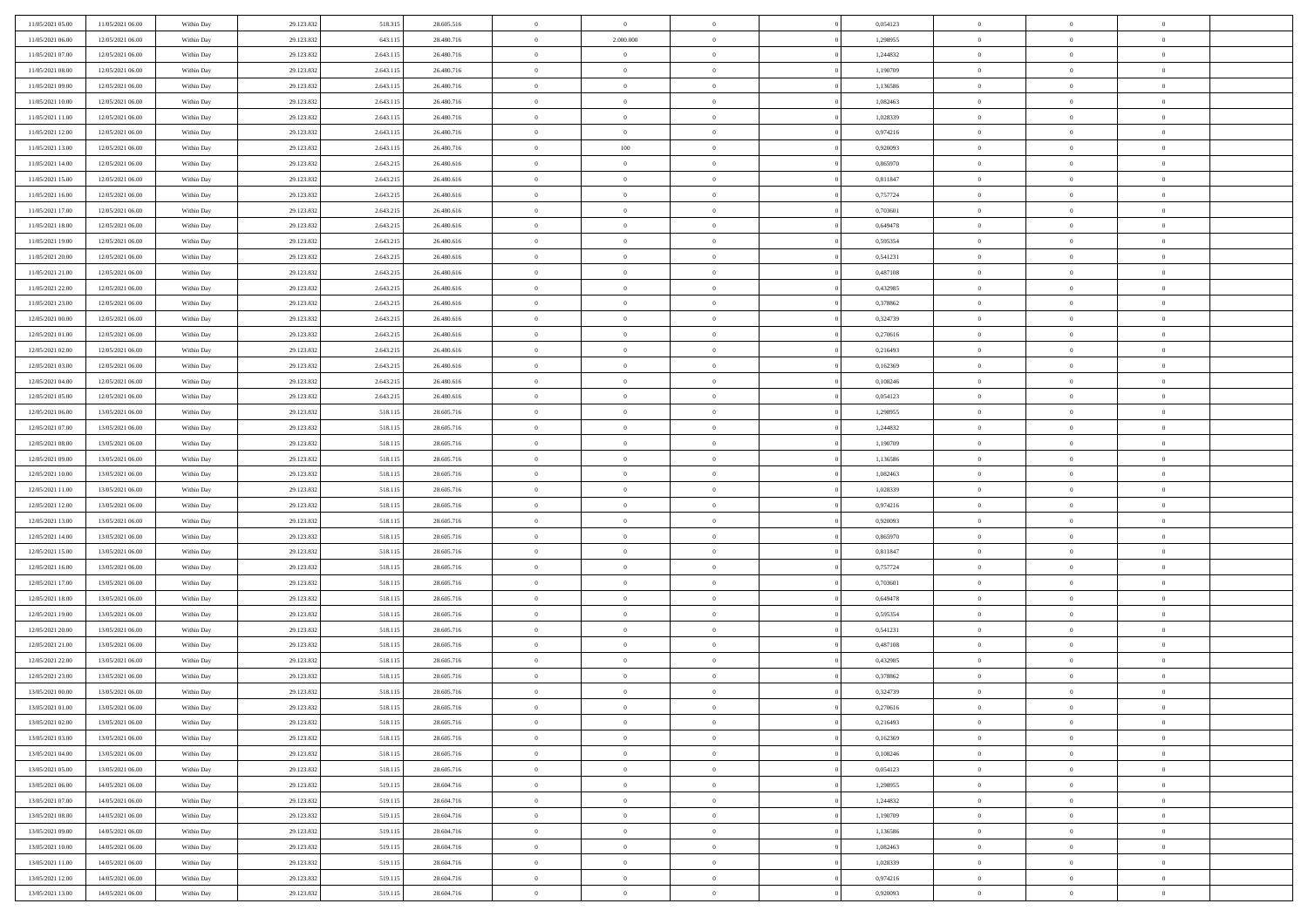| 13/05/2021 14:00 | 14/05/2021 06:00 | Within Day | 29.123.832 | 519.115 | 28.604.716 | $\,$ 0         | $\overline{0}$ | $\theta$       |          | 0,865970 | $\bf{0}$       | $\overline{0}$ | $\,0\,$        |  |
|------------------|------------------|------------|------------|---------|------------|----------------|----------------|----------------|----------|----------|----------------|----------------|----------------|--|
| 13/05/2021 15:00 | 14/05/2021 06:00 | Within Day | 29.123.832 | 519.115 | 28.604.716 | $\overline{0}$ | $\overline{0}$ | $\overline{0}$ |          | 0,811847 | $\overline{0}$ | $\overline{0}$ | $\theta$       |  |
| 13/05/2021 16:00 | 14/05/2021 06:00 | Within Dav | 29.123.832 | 519.115 | 28.604.716 | $\mathbf{0}$   | $\overline{0}$ | $\overline{0}$ |          | 0,757724 | $\mathbf{0}$   | $\overline{0}$ | $\overline{0}$ |  |
| 13/05/2021 17:00 | 14/05/2021 06:00 | Within Day | 29.123.832 | 519.115 | 28.604.716 | $\bf{0}$       | $\overline{0}$ | $\overline{0}$ |          | 0,703601 | $\bf{0}$       | $\overline{0}$ | $\bf{0}$       |  |
| 13/05/2021 18:00 | 14/05/2021 06:00 | Within Day | 29.123.832 | 519.115 | 28.604.716 | $\bf{0}$       | $\overline{0}$ | $\overline{0}$ |          | 0,649478 | $\bf{0}$       | $\bf{0}$       | $\,0\,$        |  |
| 13/05/2021 19:00 | 14/05/2021 06:00 | Within Dav | 29.123.832 | 519.115 | 28.604.716 | $\overline{0}$ | $\overline{0}$ | $\overline{0}$ |          | 0,595354 | $\mathbf{0}$   | $\overline{0}$ | $\overline{0}$ |  |
| 13/05/2021 20:00 | 14/05/2021 06:00 | Within Day | 29.123.832 | 519.115 | 28.604.716 | $\bf{0}$       | $\overline{0}$ | $\overline{0}$ |          | 0,541231 | $\bf{0}$       | $\overline{0}$ | $\,0\,$        |  |
| 13/05/2021 21:00 | 14/05/2021 06:00 | Within Day | 29.123.832 | 519.115 | 28.604.716 | $\overline{0}$ | $\overline{0}$ | $\overline{0}$ |          | 0,487108 | $\,$ 0 $\,$    | $\overline{0}$ | $\overline{0}$ |  |
| 13/05/2021 22:00 | 14/05/2021 06:00 | Within Day | 29.123.832 | 519.115 | 28.604.716 | $\mathbf{0}$   | $\overline{0}$ | $\overline{0}$ |          | 0,432985 | $\mathbf{0}$   | $\overline{0}$ | $\overline{0}$ |  |
| 13/05/2021 23:00 | 14/05/2021 06:00 | Within Day | 29.123.832 | 519.115 | 28.604.716 | $\bf{0}$       | $\bf{0}$       | $\overline{0}$ |          | 0,378862 | $\bf{0}$       | $\overline{0}$ | $\,0\,$        |  |
| 14/05/2021 00:00 | 14/05/2021 06:00 | Within Day | 29.123.832 | 519.115 | 28.604.716 | $\bf{0}$       | $\overline{0}$ | $\overline{0}$ |          | 0,324739 | $\bf{0}$       | $\overline{0}$ | $\theta$       |  |
| 14/05/2021 01:00 | 14/05/2021 06:00 | Within Dav | 29.123.832 | 519.115 | 28.604.716 | $\mathbf{0}$   | $\overline{0}$ | $\overline{0}$ |          | 0,270616 | $\mathbf{0}$   | $\overline{0}$ | $\overline{0}$ |  |
| 14/05/2021 02.00 | 14/05/2021 06:00 | Within Day | 29.123.832 | 519.115 | 28.604.716 | $\bf{0}$       | $\overline{0}$ | $\bf{0}$       |          | 0,216493 | $\bf{0}$       | $\overline{0}$ | $\overline{0}$ |  |
| 14/05/2021 03:00 | 14/05/2021 06:00 | Within Day | 29.123.832 | 519.115 | 28.604.716 | $\bf{0}$       | $\overline{0}$ | $\overline{0}$ |          | 0,162369 | $\bf{0}$       | $\overline{0}$ | $\,0\,$        |  |
| 14/05/2021 04:00 | 14/05/2021 06:00 | Within Dav | 29.123.832 | 519.115 | 28.604.716 | $\overline{0}$ | $\overline{0}$ | $\overline{0}$ |          | 0,108246 | $\mathbf{0}$   | $\overline{0}$ | $\overline{0}$ |  |
| 14/05/2021 05:00 | 14/05/2021 06:00 | Within Day | 29.123.832 | 519.115 | 28.604.716 | $\bf{0}$       | $\bf{0}$       | $\overline{0}$ |          | 0,054123 | $\bf{0}$       | $\overline{0}$ | $\bf{0}$       |  |
| 14/05/2021 06:00 | 15/05/2021 06:00 | Within Day | 29.123.832 | 518.115 | 28.605.716 | $\bf{0}$       | $\overline{0}$ | $\overline{0}$ |          | 1,298955 | $\,$ 0 $\,$    | $\overline{0}$ | $\theta$       |  |
| 14/05/2021 07:00 | 15/05/2021 06:00 | Within Day | 29.123.832 | 518.115 | 28.605.716 | $\mathbf{0}$   | $\overline{0}$ | $\overline{0}$ |          | 1,244832 | $\mathbf{0}$   | $\overline{0}$ | $\overline{0}$ |  |
| 14/05/2021 08:00 | 15/05/2021 06:00 | Within Day | 29.123.832 | 518.115 | 28.605.716 | $\bf{0}$       | $\bf{0}$       | $\overline{0}$ |          | 1,190709 | $\bf{0}$       | $\overline{0}$ | $\,0\,$        |  |
| 14/05/2021 09:00 | 15/05/2021 06:00 | Within Day | 29.123.832 | 518.115 | 28.605.716 | $\bf{0}$       | $\overline{0}$ | $\overline{0}$ |          | 1,136586 | $\bf{0}$       | $\overline{0}$ | $\overline{0}$ |  |
| 14/05/2021 10:00 | 15/05/2021 06:00 | Within Dav | 29.123.832 | 518.115 | 28.605.716 | $\mathbf{0}$   | $\overline{0}$ | $\overline{0}$ |          | 1,082463 | $\mathbf{0}$   | $\overline{0}$ | $\overline{0}$ |  |
| 14/05/2021 11:00 | 15/05/2021 06:00 | Within Day | 29.123.832 | 518.115 | 28.605.716 | $\bf{0}$       | $\overline{0}$ | $\overline{0}$ |          | 1,028339 | $\bf{0}$       | $\overline{0}$ | $\bf{0}$       |  |
| 14/05/2021 12:00 | 15/05/2021 06:00 | Within Day | 29.123.832 | 518.115 | 28.605.716 | $\bf{0}$       | $\bf{0}$       | $\overline{0}$ |          | 0,974216 | $\,$ 0 $\,$    | $\overline{0}$ | $\,0\,$        |  |
| 14/05/2021 13:00 | 15/05/2021 06:00 | Within Dav | 29.123.832 | 518.115 | 28.605.716 | $\mathbf{0}$   | $\overline{0}$ | $\overline{0}$ |          | 0,920093 | $\mathbf{0}$   | $\overline{0}$ | $\overline{0}$ |  |
| 14/05/2021 14:00 | 15/05/2021 06:00 | Within Day | 29.123.832 | 518.115 | 28.605.716 | $\bf{0}$       | $\bf{0}$       | $\overline{0}$ |          | 0,865970 | $\bf{0}$       | $\overline{0}$ | $\bf{0}$       |  |
| 14/05/2021 15:00 | 15/05/2021 06:00 | Within Day | 29.123.832 | 518.115 | 28.605.716 | $\bf{0}$       | $\overline{0}$ | $\overline{0}$ |          | 0,811847 | $\bf{0}$       | $\mathbf{0}$   | $\overline{0}$ |  |
| 14/05/2021 16:00 | 15/05/2021 06:00 | Within Day | 29.123.832 | 518.115 | 28.605.716 | $\mathbf{0}$   | $\overline{0}$ | $\overline{0}$ |          | 0,757724 | $\mathbf{0}$   | $\overline{0}$ | $\overline{0}$ |  |
| 14/05/2021 17:00 | 15/05/2021 06:00 | Within Day | 29.123.832 | 518.115 | 28.605.716 | $\bf{0}$       | $\bf{0}$       | $\overline{0}$ |          | 0,703601 | $\bf{0}$       | $\overline{0}$ | $\,0\,$        |  |
| 14/05/2021 18:00 | 15/05/2021 06:00 | Within Day | 29.123.832 | 518.115 | 28.605.716 | $\bf{0}$       | $\overline{0}$ | $\overline{0}$ |          | 0,649478 | $\bf{0}$       | $\overline{0}$ | $\overline{0}$ |  |
| 14/05/2021 19:00 | 15/05/2021 06:00 | Within Dav | 29.123.832 | 518.115 | 28.605.716 | $\mathbf{0}$   | $\overline{0}$ | $\overline{0}$ |          | 0,595354 | $\mathbf{0}$   | $\overline{0}$ | $\overline{0}$ |  |
| 14/05/2021 20:00 | 15/05/2021 06:00 | Within Day | 29.123.832 | 518.115 | 28.605.716 | $\bf{0}$       | $\overline{0}$ | $\theta$       |          | 0,541231 | $\,$ 0         | $\overline{0}$ | $\theta$       |  |
| 14/05/2021 21:00 | 15/05/2021 06:00 | Within Day | 29.123.832 | 518.115 | 28.605.716 | $\bf{0}$       | $\bf{0}$       | $\overline{0}$ |          | 0,487108 | $\bf{0}$       | $\overline{0}$ | $\overline{0}$ |  |
| 14/05/2021 22:00 | 15/05/2021 06:00 | Within Dav | 29.123.832 | 518.115 | 28.605.716 | $\overline{0}$ | $\overline{0}$ | $\overline{0}$ |          | 0,432985 | $\mathbf{0}$   | $\overline{0}$ | $\overline{0}$ |  |
| 14/05/2021 23:00 | 15/05/2021 06:00 | Within Day | 29.123.832 | 518.115 | 28.605.716 | $\bf{0}$       | $\overline{0}$ | $\theta$       |          | 0,378862 | $\,$ 0         | $\overline{0}$ | $\theta$       |  |
| 15/05/2021 00:00 | 15/05/2021 06:00 | Within Day | 29.123.832 | 518.115 | 28.605.716 | $\overline{0}$ | $\overline{0}$ | $\overline{0}$ |          | 0,324739 | $\bf{0}$       | $\overline{0}$ | $\overline{0}$ |  |
| 15/05/2021 01:00 | 15/05/2021 06:00 | Within Day | 29.123.832 | 518.115 | 28.605.716 | $\mathbf{0}$   | $\overline{0}$ | $\overline{0}$ |          | 0,270616 | $\mathbf{0}$   | $\overline{0}$ | $\overline{0}$ |  |
| 15/05/2021 02:00 | 15/05/2021 06:00 | Within Day | 29.123.832 | 518.115 | 28.605.716 | $\bf{0}$       | $\overline{0}$ | $\theta$       |          | 0,216493 | $\,$ 0         | $\overline{0}$ | $\theta$       |  |
| 15/05/2021 03:00 | 15/05/2021 06:00 | Within Day | 29.123.832 | 518.115 | 28.605.716 | $\bf{0}$       | $\overline{0}$ | $\overline{0}$ |          | 0,162369 | $\bf{0}$       | $\overline{0}$ | $\bf{0}$       |  |
| 15/05/2021 04:00 | 15/05/2021 06:00 | Within Dav | 29.123.832 | 518.115 | 28.605.716 | $\mathbf{0}$   | $\overline{0}$ | $\overline{0}$ |          | 0,108246 | $\mathbf{0}$   | $\overline{0}$ | $\overline{0}$ |  |
| 15/05/2021 05:00 | 15/05/2021 06:00 | Within Day | 29.123.832 | 518.115 | 28.605.716 | $\,0\,$        | $\overline{0}$ | $\theta$       |          | 0,054123 | $\,$ 0         | $\overline{0}$ | $\theta$       |  |
| 15/05/2021 06:00 | 16/05/2021 06:00 | Within Day | 29.123.832 | 518.115 | 28.605.716 | $\bf{0}$       | $\overline{0}$ | $\overline{0}$ |          | 1,298955 | $\bf{0}$       | $\overline{0}$ | $\bf{0}$       |  |
| 15/05/2021 07:00 | 16/05/2021 06:00 | Within Dav | 29.123.832 | 518.115 | 28.605.716 | $\mathbf{0}$   | $\overline{0}$ | $\overline{0}$ |          | 1,244832 | $\mathbf{0}$   | $\overline{0}$ | $\overline{0}$ |  |
| 15/05/2021 08:00 | 16/05/2021 06:00 | Within Day | 29.123.832 | 518.115 | 28.605.716 | $\bf{0}$       | $\overline{0}$ | $\theta$       |          | 1,190709 | $\,$ 0         | $\overline{0}$ | $\theta$       |  |
| 15/05/2021 09:00 | 16/05/2021 06:00 | Within Day | 29.123.832 | 518.115 | 28.605.716 | $\bf{0}$       | $\overline{0}$ | $\overline{0}$ |          | 1,136586 | $\bf{0}$       | $\overline{0}$ | $\bf{0}$       |  |
| 15/05/2021 10:00 | 16/05/2021 06:00 | Within Day | 29.123.832 | 518.115 | 28.605.716 | $\bf{0}$       | $\overline{0}$ |                |          | 1,082463 | $\overline{0}$ | $\theta$       | $\theta$       |  |
| 15/05/2021 11:00 | 16/05/2021 06:00 | Within Day | 29.123.832 | 518.115 | 28.605.716 | $\,0\,$        | $\overline{0}$ | $\theta$       |          | 1,028339 | $\,$ 0 $\,$    | $\bf{0}$       | $\theta$       |  |
| 15/05/2021 12:00 | 16/05/2021 06:00 | Within Day | 29.123.832 | 518.115 | 28.605.716 | $\overline{0}$ | $\overline{0}$ | $\overline{0}$ |          | 0,974216 | $\overline{0}$ | $\overline{0}$ | $\overline{0}$ |  |
| 15/05/2021 13:00 | 16/05/2021 06:00 | Within Day | 29.123.832 | 518.115 | 28.605.716 | $\bf{0}$       | $\overline{0}$ | $\overline{0}$ |          | 0,920093 | $\overline{0}$ | $\bf{0}$       | $\mathbf{0}$   |  |
| 15/05/2021 14:00 | 16/05/2021 06:00 | Within Day | 29.123.832 | 518.115 | 28.605.716 | $\bf{0}$       | $\overline{0}$ | $\overline{0}$ | $\theta$ | 0,865970 | $\mathbf{0}$   | $\bf{0}$       | $\,$ 0 $\,$    |  |
| 15/05/2021 15:00 | 16/05/2021 06:00 | Within Day | 29.123.832 | 518.115 | 28.605.716 | $\bf{0}$       | $\overline{0}$ | $\overline{0}$ |          | 0,811847 | $\,$ 0 $\,$    | $\overline{0}$ | $\overline{0}$ |  |
| 15/05/2021 16:00 | 16/05/2021 06:00 | Within Day | 29.123.832 | 518.115 | 28.605.716 | $\bf{0}$       | $\overline{0}$ | $\overline{0}$ |          | 0,757724 | $\mathbf{0}$   | $\overline{0}$ | $\overline{0}$ |  |
| 15/05/2021 17:00 | 16/05/2021 06:00 | Within Day | 29.123.832 | 518.115 | 28.605.716 | $\,0\,$        | $\overline{0}$ | $\overline{0}$ | $\theta$ | 0,703601 | $\,$ 0 $\,$    | $\overline{0}$ | $\,$ 0 $\,$    |  |
| 15/05/2021 18:00 | 16/05/2021 06:00 | Within Day | 29.123.832 | 518.115 | 28.605.716 | $\bf{0}$       | $\overline{0}$ | $\overline{0}$ |          | 0,649478 | $\overline{0}$ | $\overline{0}$ | $\overline{0}$ |  |
| 15/05/2021 19:00 | 16/05/2021 06:00 | Within Day | 29.123.832 | 518.115 | 28.605.716 | $\bf{0}$       | $\overline{0}$ | $\overline{0}$ |          | 0,595354 | $\mathbf{0}$   | $\overline{0}$ | $\overline{0}$ |  |
| 15/05/2021 20:00 | 16/05/2021 06:00 | Within Day | 29.123.832 | 518.115 | 28.605.716 | $\,0\,$        | $\overline{0}$ | $\overline{0}$ |          | 0,541231 | $\,$ 0 $\,$    | $\overline{0}$ | $\,$ 0 $\,$    |  |
| 15/05/2021 21:00 | 16/05/2021 06:00 | Within Day | 29.123.832 | 518.115 | 28.605.716 | $\bf{0}$       | $\overline{0}$ | $\overline{0}$ |          | 0,487108 | $\bf{0}$       | $\mathbf{0}$   | $\overline{0}$ |  |
| 15/05/2021 22:00 | 16/05/2021 06:00 | Within Day | 29.123.832 | 518.115 | 28.605.716 | $\bf{0}$       | $\overline{0}$ | $\overline{0}$ |          | 0,432985 | $\mathbf{0}$   | $\overline{0}$ | $\overline{0}$ |  |
|                  |                  |            |            |         |            |                |                |                |          |          |                |                |                |  |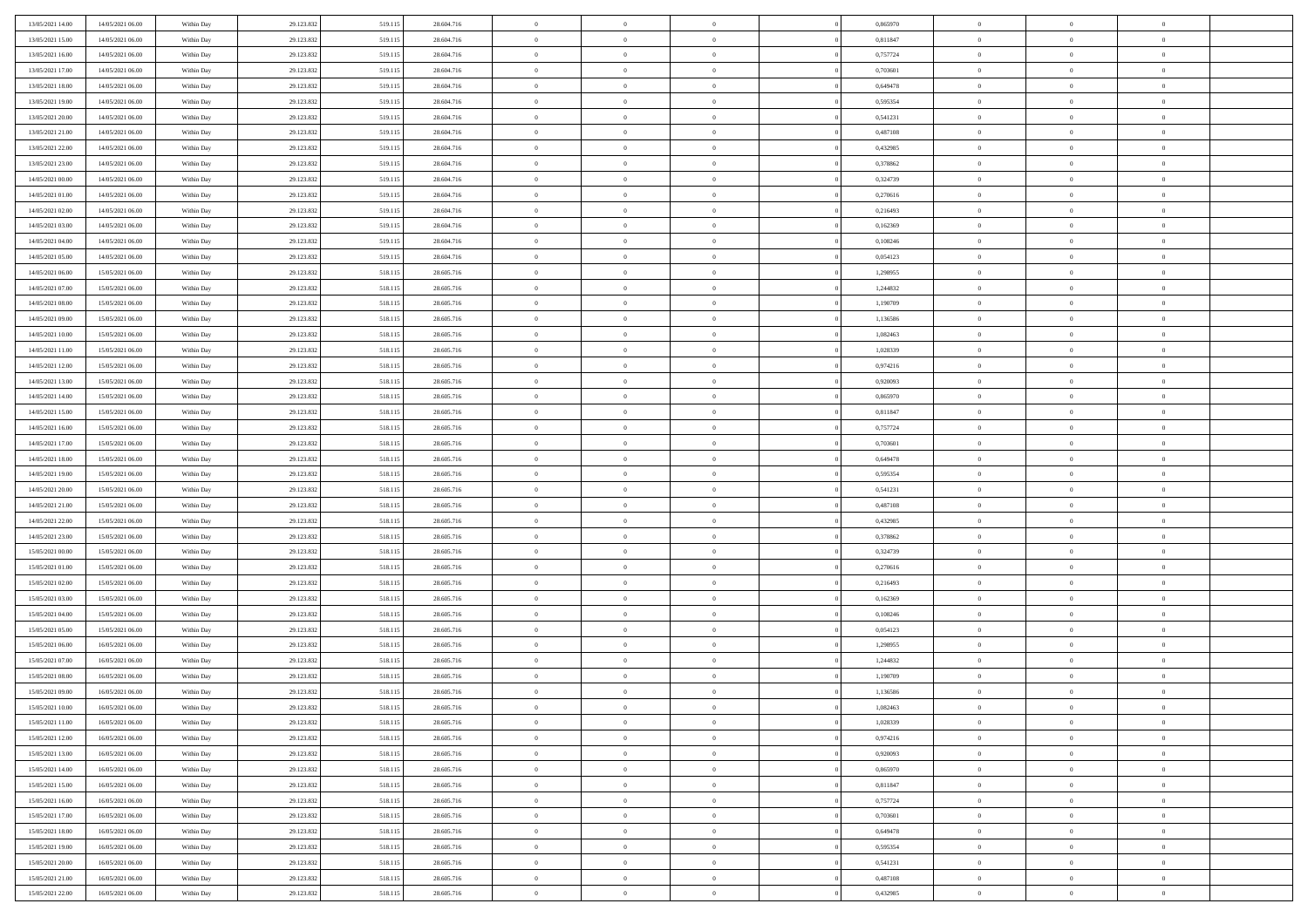| 15/05/2021 23.00                     | 16/05/2021 06:00                     | Within Day               | 29.123.832               | 518.115            | 28.605.716               | $\,$ 0                   | $\overline{0}$                   | $\theta$                         |          | 0,378862             | $\bf{0}$                 | $\overline{0}$                   | $\,0\,$                    |  |
|--------------------------------------|--------------------------------------|--------------------------|--------------------------|--------------------|--------------------------|--------------------------|----------------------------------|----------------------------------|----------|----------------------|--------------------------|----------------------------------|----------------------------|--|
| 16/05/2021 00:00                     | 16/05/2021 06:00                     | Within Day               | 29.123.832               | 518.115            | 28.605.716               | $\overline{0}$           | $\overline{0}$                   | $\overline{0}$                   |          | 0,324739             | $\overline{0}$           | $\overline{0}$                   | $\theta$                   |  |
| 16/05/2021 01:00                     | 16/05/2021 06:00                     | Within Dav               | 29.123.832               | 518.115            | 28.605.716               | $\mathbf{0}$             | $\overline{0}$                   | $\overline{0}$                   |          | 0,270616             | $\mathbf{0}$             | $\overline{0}$                   | $\overline{0}$             |  |
| 16/05/2021 02:00                     | 16/05/2021 06:00                     | Within Day               | 29.123.832               | 518.115            | 28.605.716               | $\bf{0}$                 | $\overline{0}$                   | $\overline{0}$                   |          | 0,216493             | $\bf{0}$                 | $\overline{0}$                   | $\bf{0}$                   |  |
| 16/05/2021 03:00                     | 16/05/2021 06:00                     | Within Day               | 29.123.832               | 518.115            | 28.605.716               | $\bf{0}$                 | $\overline{0}$                   | $\overline{0}$                   |          | 0,162369             | $\bf{0}$                 | $\bf{0}$                         | $\,0\,$                    |  |
| 16/05/2021 04:00                     | 16/05/2021 06:00                     | Within Dav               | 29.123.832               | 518.115            | 28.605.716               | $\overline{0}$           | $\overline{0}$                   | $\overline{0}$                   |          | 0,108246             | $\mathbf{0}$             | $\overline{0}$                   | $\overline{0}$             |  |
| 16/05/2021 05:00                     | 16/05/2021 06:00                     | Within Day               | 29.123.832               | 518.115            | 28.605.716               | $\bf{0}$                 | $\overline{0}$                   | $\overline{0}$                   |          | 0,054123             | $\bf{0}$                 | $\overline{0}$                   | $\,0\,$                    |  |
| 16/05/2021 06:00                     | 17/05/2021 06:00                     | Within Day               | 29.123.832               | 518.115            | 28.605.716               | $\overline{0}$           | $\overline{0}$                   | $\overline{0}$                   |          | 1,298955             | $\,$ 0 $\,$              | $\overline{0}$                   | $\overline{0}$             |  |
| 16/05/2021 07:00                     | 17/05/2021 06:00                     | Within Day               | 29.123.832               | 518.115            | 28.605.716               | $\mathbf{0}$             | $\overline{0}$                   | $\overline{0}$                   |          | 1,244832             | $\mathbf{0}$             | $\overline{0}$                   | $\overline{0}$             |  |
| 16/05/2021 08:00                     | 17/05/2021 06:00                     | Within Day               | 29.123.832               | 518.115            | 28.605.716               | $\bf{0}$                 | $\overline{0}$                   | $\overline{0}$                   |          | 1,190709             | $\bf{0}$                 | $\overline{0}$                   | $\,0\,$                    |  |
| 16/05/2021 11:00                     | 17/05/2021 06:00                     | Within Day               | 29.123.832               | 518.115            | 28.605.716               | $\bf{0}$                 | $\overline{0}$                   | $\overline{0}$                   |          | 1,028339             | $\bf{0}$                 | $\overline{0}$                   | $\theta$                   |  |
| 16/05/2021 12:00                     | 17/05/2021 06:00                     | Within Dav               | 29.123.832               | 518.115            | 28.605.716               | $\mathbf{0}$             | $\overline{0}$                   | $\overline{0}$                   |          | 0,974216             | $\mathbf{0}$             | $\overline{0}$                   | $\overline{0}$             |  |
| 16/05/2021 13:00                     | 17/05/2021 06:00                     | Within Day               | 29.123.832               | 518.115            | 28.605.716               | $\bf{0}$                 | $\overline{0}$                   | $\bf{0}$                         |          | 0,920093             | $\bf{0}$                 | $\overline{0}$                   | $\overline{0}$             |  |
| 16/05/2021 14:00                     | 17/05/2021 06:00                     | Within Day               | 29.123.832               | 518.115            | 28.605.716               | $\bf{0}$                 | $\overline{0}$                   | $\overline{0}$                   |          | 0,865970             | $\bf{0}$                 | $\mathbf{0}$                     | $\,0\,$                    |  |
| 16/05/2021 15:00                     | 17/05/2021 06:00                     | Within Dav               | 29.123.832               | 518.115            | 28.605.716               | $\overline{0}$           | $\overline{0}$                   | $\overline{0}$                   |          | 0,811847             | $\mathbf{0}$             | $\overline{0}$                   | $\overline{0}$             |  |
| 16/05/2021 16:00                     | 17/05/2021 06:00                     | Within Day               | 29.123.832               | 518.115            | 28.605.716               | $\bf{0}$                 | $\bf{0}$                         | $\overline{0}$                   |          | 0,757724             | $\bf{0}$                 | $\overline{0}$                   | $\bf{0}$                   |  |
| 16/05/2021 17:00                     | 17/05/2021 06:00                     | Within Day               | 29.123.832               | 518.115            | 28.605.716               | $\bf{0}$                 | $\overline{0}$                   | $\overline{0}$                   |          | 0.703601             | $\,$ 0 $\,$              | $\overline{0}$                   | $\theta$                   |  |
| 16/05/2021 18:00                     | 17/05/2021 06:00                     | Within Day               | 29.123.832               | 518.115            | 28.605.716               | $\mathbf{0}$             | $\overline{0}$                   | $\overline{0}$                   |          | 0,649478             | $\mathbf{0}$             | $\overline{0}$                   | $\overline{0}$             |  |
| 16/05/2021 19:00                     | 17/05/2021 06:00                     | Within Day               | 29.123.832               | 518.115            | 28.605.716               | $\bf{0}$                 | $\bf{0}$                         | $\overline{0}$                   |          | 0,595354             | $\bf{0}$                 | $\overline{0}$                   | $\,0\,$                    |  |
| 16/05/2021 20:00                     | 17/05/2021 06:00                     | Within Day               | 29.123.832               | 518.115            | 28.605.716               | $\bf{0}$                 | $\overline{0}$                   | $\overline{0}$                   |          | 0,541231             | $\bf{0}$                 | $\overline{0}$                   | $\overline{0}$             |  |
| 16/05/2021 21:00                     | 17/05/2021 06:00                     | Within Dav               | 29.123.832               | 518.115            | 28.605.716               | $\mathbf{0}$             | $\overline{0}$                   | $\overline{0}$                   |          | 0,487108             | $\mathbf{0}$             | $\overline{0}$                   | $\overline{0}$             |  |
| 16/05/2021 22.00                     | 17/05/2021 06:00                     | Within Day               | 29.123.832               | 518.115            | 28.605.716               | $\bf{0}$                 | $\overline{0}$                   | $\overline{0}$                   |          | 0,432985             | $\bf{0}$                 | $\overline{0}$                   | $\bf{0}$                   |  |
|                                      | 17/05/2021 06:00                     |                          | 29.123.832               | 518.115            | 28.605.716               | $\bf{0}$                 | $\bf{0}$                         | $\overline{0}$                   |          | 0,378862             | $\bf{0}$                 | $\overline{0}$                   | $\,0\,$                    |  |
| 16/05/2021 23:00<br>17/05/2021 00:00 | 17/05/2021 06:00                     | Within Day<br>Within Dav | 29.123.832               | 518.115            | 28.605.716               | $\mathbf{0}$             | $\overline{0}$                   | $\overline{0}$                   |          | 0,324739             | $\mathbf{0}$             | $\overline{0}$                   | $\overline{0}$             |  |
| 17/05/2021 01:00                     | 17/05/2021 06:00                     | Within Day               |                          |                    | 28.605.716               | $\bf{0}$                 | $\bf{0}$                         | $\overline{0}$                   |          | 0,270616             | $\bf{0}$                 | $\overline{0}$                   | $\bf{0}$                   |  |
|                                      |                                      |                          | 29.123.832               | 518.115            |                          | $\bf{0}$                 | $\overline{0}$                   | $\overline{0}$                   |          |                      |                          | $\mathbf{0}$                     | $\overline{0}$             |  |
| 17/05/2021 02:00<br>17/05/2021 03:00 | 17/05/2021 06:00<br>17/05/2021 06:00 | Within Day               | 29.123.832               | 518.115            | 28.605.716               | $\mathbf{0}$             |                                  |                                  |          | 0,216493             | $\bf{0}$<br>$\mathbf{0}$ |                                  | $\overline{0}$             |  |
|                                      | 17/05/2021 06:00                     | Within Day               | 29.123.832               | 518.115            | 28.605.716               |                          | $\overline{0}$                   | $\overline{0}$<br>$\overline{0}$ |          | 0,162369             |                          | $\overline{0}$<br>$\overline{0}$ |                            |  |
| 17/05/2021 04:00                     |                                      | Within Day               | 29.123.832               | 518.115            | 28.605.716               | $\bf{0}$                 | $\bf{0}$                         |                                  |          | 0,108246             | $\bf{0}$                 |                                  | $\,0\,$                    |  |
| 17/05/2021 05:00<br>17/05/2021 06:00 | 17/05/2021 06:00<br>18/05/2021 06:00 | Within Day<br>Within Dav | 29.123.832<br>29.123.832 | 518.115<br>518.115 | 28.605.716<br>28.605.716 | $\bf{0}$<br>$\mathbf{0}$ | $\overline{0}$<br>$\overline{0}$ | $\overline{0}$<br>$\overline{0}$ |          | 0,054123<br>1,298955 | $\bf{0}$<br>$\mathbf{0}$ | $\overline{0}$<br>$\overline{0}$ | $\bf{0}$<br>$\overline{0}$ |  |
|                                      |                                      |                          |                          |                    |                          | $\bf{0}$                 |                                  | $\theta$                         |          |                      | $\,$ 0                   | $\overline{0}$                   | $\theta$                   |  |
| 17/05/2021 07:00                     | 18/05/2021 06:00<br>18/05/2021 06:00 | Within Day               | 29.123.832<br>29.123.832 | 518.115<br>518.115 | 28.605.716<br>28.605.716 | $\bf{0}$                 | $\overline{0}$<br>$\bf{0}$       | $\overline{0}$                   |          | 1,244832<br>1,190709 | $\bf{0}$                 | $\overline{0}$                   | $\bf{0}$                   |  |
| 17/05/2021 08:00<br>17/05/2021 09:00 | 18/05/2021 06:00                     | Within Day<br>Within Dav | 29.123.832               | 518.115            | 28.605.716               | $\mathbf{0}$             | $\overline{0}$                   | $\overline{0}$                   |          | 1,136586             | $\mathbf{0}$             | $\overline{0}$                   | $\overline{0}$             |  |
| 17/05/2021 10:00                     | 18/05/2021 06:00                     |                          | 29.123.832               | 518.115            | 28.605.716               | $\bf{0}$                 | $\overline{0}$                   | $\theta$                         |          | 1,082463             | $\,$ 0                   | $\overline{0}$                   | $\theta$                   |  |
|                                      | 18/05/2021 06:00                     | Within Day               | 29.123.832               |                    | 28.605.716               | $\overline{0}$           | $\overline{0}$                   | $\overline{0}$                   |          | 1,028339             | $\bf{0}$                 | $\overline{0}$                   | $\overline{0}$             |  |
| 17/05/2021 11:00<br>17/05/2021 12:00 | 18/05/2021 06:00                     | Within Day<br>Within Day | 29.123.832               | 518.115<br>518.115 | 28.605.716               | $\mathbf{0}$             | $\overline{0}$                   | $\overline{0}$                   |          | 0,974216             | $\mathbf{0}$             | $\overline{0}$                   | $\overline{0}$             |  |
|                                      |                                      |                          |                          |                    |                          | $\bf{0}$                 | $\overline{0}$                   | $\theta$                         |          |                      | $\,$ 0                   | $\overline{0}$                   | $\theta$                   |  |
| 17/05/2021 13:00<br>17/05/2021 14:00 | 18/05/2021 06:00<br>18/05/2021 06:00 | Within Day               | 29.123.832               | 518.115            | 28.605.716<br>28.605.716 | $\bf{0}$                 | $\overline{0}$                   | $\overline{0}$                   |          | 0,920093<br>0,865970 | $\bf{0}$                 | $\overline{0}$                   | $\bf{0}$                   |  |
| 17/05/2021 15:00                     | 18/05/2021 06:00                     | Within Day<br>Within Dav | 29.123.832<br>29.123.832 | 518.115<br>518.115 | 28.605.716               | $\mathbf{0}$             | $\overline{0}$                   | $\overline{0}$                   |          | 0,811847             | $\mathbf{0}$             | $\overline{0}$                   | $\overline{0}$             |  |
|                                      |                                      |                          |                          |                    |                          | $\,0\,$                  | $\overline{0}$                   | $\theta$                         |          |                      | $\,$ 0                   | $\overline{0}$                   | $\theta$                   |  |
| 17/05/2021 16:00<br>17/05/2021 17:00 | 18/05/2021 06:00<br>18/05/2021 06:00 | Within Day<br>Within Day | 29.123.832<br>29.123.832 | 518.115<br>518.115 | 28.605.716<br>28.605.716 | $\bf{0}$                 | $\overline{0}$                   | $\overline{0}$                   |          | 0,757724<br>0,703601 | $\bf{0}$                 | $\overline{0}$                   | $\overline{0}$             |  |
| 17/05/2021 18:00                     | 18/05/2021 06:00                     | Within Dav               | 29.123.832               | 518.115            | 28.605.716               | $\mathbf{0}$             | $\overline{0}$                   | $\overline{0}$                   |          | 0,649478             | $\mathbf{0}$             | $\overline{0}$                   | $\overline{0}$             |  |
| 17/05/2021 19:00                     | 18/05/2021 06:00                     | Within Day               | 29.123.832               | 518.115            | 28.605.716               | $\bf{0}$                 | $\overline{0}$                   | $\theta$                         |          | 0,595354             | $\,$ 0                   | $\overline{0}$                   | $\theta$                   |  |
| 17/05/2021 20:00                     | 18/05/2021 06:00                     | Within Day               | 29.123.832               | 518.115            | 28.605.716               | $\bf{0}$                 | $\overline{0}$                   | $\overline{0}$                   |          | 0,541231             | $\bf{0}$                 | $\overline{0}$                   | $\overline{0}$             |  |
| 17/05/2021 21:00                     | 18/05/2021 06:00                     | Within Day               | 29.123.832               | 518.115            | 28.605.716               | $\bf{0}$                 | $\overline{0}$                   |                                  |          | 0,487108             | $\overline{0}$           | $\theta$                         | $\theta$                   |  |
| 17/05/2021 22.00                     | 18/05/2021 06:00                     | Within Day               | 29.123.832               | 518.115            | 28.605.716               | $\,0\,$                  | $\overline{0}$                   | $\theta$                         |          | 0,432985             | $\,$ 0 $\,$              | $\bf{0}$                         | $\theta$                   |  |
| 17/05/2021 23.00                     | 18/05/2021 06:00                     | Within Day               | 29.123.832               | 518.115            | 28.605.716               | $\overline{0}$           | $\overline{0}$                   | $\overline{0}$                   |          | 0,378862             | $\overline{0}$           | $\overline{0}$                   | $\overline{0}$             |  |
| 18/05/2021 00:00                     | 18/05/2021 06:00                     | Within Day               | 29.123.832               | 518.115            | 28.605.716               | $\bf{0}$                 | $\overline{0}$                   | $\overline{0}$                   |          | 0,324739             | $\overline{0}$           | $\bf{0}$                         | $\mathbf{0}$               |  |
| 18/05/2021 01:00                     | 18/05/2021 06:00                     | Within Day               | 29.123.832               | 518.115            | 28.605.716               | $\bf{0}$                 | $\overline{0}$                   | $\overline{0}$                   | $\theta$ | 0,270616             | $\,$ 0 $\,$              | $\bf{0}$                         | $\,$ 0 $\,$                |  |
| 18/05/2021 02:00                     | 18/05/2021 06:00                     | Within Day               | 29.123.832               | 518.115            | 28.605.716               | $\bf{0}$                 | $\overline{0}$                   | $\overline{0}$                   |          | 0,216493             | $\,$ 0 $\,$              | $\overline{0}$                   | $\overline{0}$             |  |
| 18/05/2021 03:00                     | 18/05/2021 06:00                     | Within Day               | 29.123.832               | 518.115            | 28.605.716               | $\bf{0}$                 | $\overline{0}$                   | $\overline{0}$                   |          | 0,162369             | $\mathbf{0}$             | $\overline{0}$                   | $\overline{0}$             |  |
|                                      |                                      |                          |                          |                    |                          |                          |                                  |                                  |          |                      |                          | $\overline{0}$                   |                            |  |
| 18/05/2021 04:00                     | 18/05/2021 06:00                     | Within Day               | 29.123.832               | 518.115            | 28.605.716               | $\,0\,$                  | $\overline{0}$                   | $\overline{0}$<br>$\overline{0}$ | $\theta$ | 0,108246             | $\,$ 0 $\,$              | $\overline{0}$                   | $\,$ 0 $\,$                |  |
| 18/05/2021 05:00<br>18/05/2021 06:00 | 18/05/2021 06:00<br>19/05/2021 06:00 | Within Day               | 29.123.832               | 518.115            | 28.605.716               | $\bf{0}$                 | $\overline{0}$                   |                                  |          | 0,054123             | $\overline{0}$           |                                  | $\overline{0}$             |  |
|                                      |                                      | Within Day               | 29.123.832               | 518.115            | 28.605.716               | $\bf{0}$                 | $\overline{0}$                   | $\overline{0}$                   |          | 1,298955             | $\mathbf{0}$             | $\overline{0}$                   | $\overline{0}$             |  |
| 18/05/2021 07:00                     | 19/05/2021 06:00                     | Within Day               | 29.123.832               | 518.115            | 28.605.716               | $\,0\,$                  | $\overline{0}$                   | $\overline{0}$                   |          | 1,244832             | $\,$ 0 $\,$              | $\overline{0}$                   | $\,$ 0 $\,$                |  |
| 18/05/2021 08:00                     | 19/05/2021 06:00                     | Within Day               | 29.123.832               | 518.115            | 28.605.716               | $\bf{0}$                 | $\overline{0}$                   | $\overline{0}$                   |          | 1,190709             | $\bf{0}$                 | $\mathbf{0}$                     | $\overline{0}$             |  |
| 18/05/2021 09:00                     | 19/05/2021 06:00                     | Within Day               | 29.123.832               | 518.115            | 28.605.716               | $\mathbf{0}$             | $\overline{0}$                   | $\overline{0}$                   |          | 1,136586             | $\mathbf{0}$             | $\overline{0}$                   | $\overline{0}$             |  |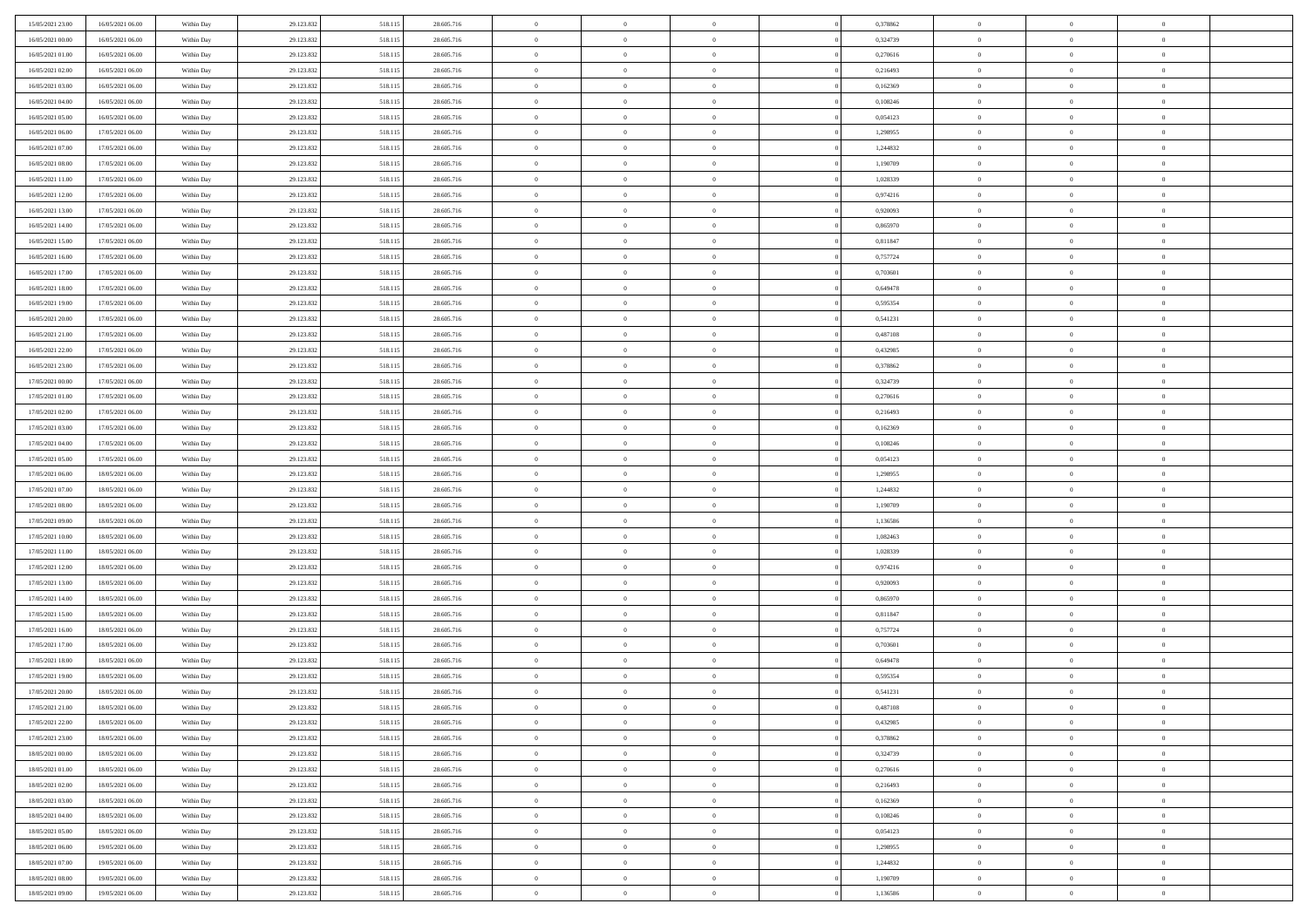| 18/05/2021 10:00                     | 19/05/2021 06:00                     | Within Day               | 29.123.832               | 518.115                | 28.605.716               | $\,$ 0                     | $\bf{0}$                         | $\theta$                         |          | 1,082463             | $\bf{0}$                 | $\overline{0}$                   | $\,0\,$                          |  |
|--------------------------------------|--------------------------------------|--------------------------|--------------------------|------------------------|--------------------------|----------------------------|----------------------------------|----------------------------------|----------|----------------------|--------------------------|----------------------------------|----------------------------------|--|
| 18/05/2021 11:00                     | 19/05/2021 06:00                     | Within Day               | 29.123.832               | 518.115                | 28.605.716               | $\overline{0}$             | $\overline{0}$                   | $\overline{0}$                   |          | 1,028339             | $\overline{0}$           | $\overline{0}$                   | $\theta$                         |  |
| 18/05/2021 12:00                     | 19/05/2021 06:00                     | Within Dav               | 29.123.832               | 518.115                | 28.605.716               | $\mathbf{0}$               | $\overline{0}$                   | $\overline{0}$                   |          | 0,974216             | $\mathbf{0}$             | $\overline{0}$                   | $\overline{0}$                   |  |
| 18/05/2021 13:00                     | 19/05/2021 06:00                     | Within Day               | 29.123.832               | 518.115                | 28.605.716               | $\bf{0}$                   | $\overline{0}$                   | $\bf{0}$                         |          | 0,920093             | $\bf{0}$                 | $\overline{0}$                   | $\bf{0}$                         |  |
| 18/05/2021 14:00                     | 19/05/2021 06:00                     | Within Day               | 29.123.832               | 518.115                | 28.605.716               | $\bf{0}$                   | $\bf{0}$                         | $\overline{0}$                   |          | 0,865970             | $\bf{0}$                 | $\bf{0}$                         | $\,0\,$                          |  |
| 18/05/2021 15:00                     | 19/05/2021 06:00                     | Within Dav               | 29.123.832               | 518.115                | 28.605.716               | $\overline{0}$             | $\overline{0}$                   | $\overline{0}$                   |          | 0,811847             | $\mathbf{0}$             | $\overline{0}$                   | $\overline{0}$                   |  |
| 18/05/2021 16:00                     | 19/05/2021 06:00                     | Within Day               | 29.123.832               | 518.115                | 28.605.716               | $\bf{0}$                   | $\bf{0}$                         | $\overline{0}$                   |          | 0,757724             | $\bf{0}$                 | $\overline{0}$                   | $\,0\,$                          |  |
| 18/05/2021 17:00                     | 19/05/2021 06:00                     | Within Day               | 29.123.832               | 518.115                | 28.605.716               | $\overline{0}$             | $\overline{0}$                   | $\overline{0}$                   |          | 0,703601             | $\,$ 0 $\,$              | $\overline{0}$                   | $\theta$                         |  |
| 18/05/2021 18:00                     | 19/05/2021 06:00                     | Within Dav               | 29.123.832               | 518.115                | 28.605.716               | $\mathbf{0}$               | $\overline{0}$                   | $\overline{0}$                   |          | 0,649478             | $\mathbf{0}$             | $\overline{0}$                   | $\overline{0}$                   |  |
| 18/05/2021 19:00                     | 19/05/2021 06:00                     | Within Day               | 29.123.832               | 518.115                | 28.605.716               | $\bf{0}$                   | $\bf{0}$                         | $\overline{0}$                   |          | 0,595354             | $\bf{0}$                 | $\overline{0}$                   | $\,0\,$                          |  |
| 18/05/2021 20:00                     | 19/05/2021 06:00                     | Within Day               | 29.123.832               | 518.115                | 28.605.716               | $\bf{0}$                   | $\overline{0}$                   | $\overline{0}$                   |          | 0,541231             | $\bf{0}$                 | $\overline{0}$                   | $\theta$                         |  |
| 18/05/2021 21:00                     | 19/05/2021 06:00                     | Within Dav               | 29.123.832               | 518.115                | 28.605.716               | $\mathbf{0}$               | $\overline{0}$                   | $\overline{0}$                   |          | 0,487108             | $\mathbf{0}$             | $\overline{0}$                   | $\overline{0}$                   |  |
| 18/05/2021 22:00                     | 19/05/2021 06:00                     | Within Day               | 29.123.832               | 518.115                | 28.605.716               | $\bf{0}$                   | $\overline{0}$                   | $\bf{0}$                         |          | 0,432985             | $\bf{0}$                 | $\overline{0}$                   | $\bf{0}$                         |  |
| 18/05/2021 23:00                     | 19/05/2021 06:00                     | Within Day               | 29.123.832               | 518.115                | 28.605.716               | $\bf{0}$                   | $\overline{0}$                   | $\overline{0}$                   |          | 0,378862             | $\bf{0}$                 | $\mathbf{0}$                     | $\,0\,$                          |  |
| 19/05/2021 00:00                     | 19/05/2021 06:00                     | Within Dav               | 29.123.832               | 518.115                | 28.605.716               | $\overline{0}$             | $\overline{0}$                   | $\overline{0}$                   |          | 0,324739             | $\mathbf{0}$             | $\overline{0}$                   | $\overline{0}$                   |  |
| 19/05/2021 01:00                     | 19/05/2021 06:00                     | Within Day               | 29.123.832               | 518.115                | 28.605.716               | $\bf{0}$                   | $\bf{0}$                         | $\overline{0}$                   |          | 0,270616             | $\bf{0}$                 | $\overline{0}$                   | $\bf{0}$                         |  |
| 19/05/2021 02:00                     | 19/05/2021 06:00                     | Within Day               | 29.123.832               | 518.115                | 28.605.716               | $\overline{0}$             | $\overline{0}$                   | $\overline{0}$                   |          | 0,216493             | $\bf{0}$                 | $\overline{0}$                   | $\theta$                         |  |
| 19/05/2021 03:00                     | 19/05/2021 06:00                     | Within Day               | 29.123.832               | 518.115                | 28.605.716               | $\mathbf{0}$               | $\overline{0}$                   | $\overline{0}$                   |          | 0,162369             | $\mathbf{0}$             | $\overline{0}$                   | $\overline{0}$                   |  |
| 19/05/2021 04:00                     | 19/05/2021 06:00                     | Within Day               | 29.123.832               | 518.115                | 28.605.716               | $\bf{0}$                   | $\bf{0}$                         | $\overline{0}$                   |          | 0,108246             | $\bf{0}$                 | $\overline{0}$                   | $\,0\,$                          |  |
| 19/05/2021 05:00                     | 19/05/2021 06:00                     | Within Day               | 29.123.832               | 518.115                | 28.605.716               | $\overline{0}$             | $\overline{0}$                   | $\overline{0}$                   |          | 0,054123             | $\bf{0}$                 | $\overline{0}$                   | $\overline{0}$                   |  |
| 19/05/2021 06:00                     | 20/05/2021 06:00                     | Within Dav               | 29.123.832               | 519.115                | 28.604.716               | $\mathbf{0}$               | 3.000.000                        | $\overline{0}$                   |          | 1,298955             | $\mathbf{0}$             | $\overline{0}$                   | $\overline{0}$                   |  |
| 19/05/2021 07:00                     | 20/05/2021 06:00                     | Within Day               | 29.123.832               | 3.519.115              | 25.604.716               | $\bf{0}$                   | $\overline{0}$                   | $\overline{0}$                   |          | 1,244832             | $\bf{0}$                 | $\overline{0}$                   | $\bf{0}$                         |  |
| 19/05/2021 08:00                     | 20/05/2021 06:00                     |                          | 29.123.832               | 3.519.115              | 25.604.716               | $\bf{0}$                   | $\bf{0}$                         | $\overline{0}$                   |          | 1,190709             | $\bf{0}$                 | $\overline{0}$                   | $\,0\,$                          |  |
| 19/05/2021 09:00                     | 20/05/2021 06:00                     | Within Day<br>Within Dav | 29.123.832               | 3.519.115              | 25.604.716               | $\mathbf{0}$               | $\overline{0}$                   | $\overline{0}$                   |          | 1,136586             | $\mathbf{0}$             | $\overline{0}$                   | $\overline{0}$                   |  |
| 19/05/2021 10:00                     | 20/05/2021 06:00                     | Within Day               | 29.123.832               | 3.519.115              | 25.604.716               | $\bf{0}$                   | $\bf{0}$                         | $\overline{0}$                   |          | 1,082463             | $\bf{0}$                 | $\overline{0}$                   | $\,0\,$                          |  |
|                                      |                                      |                          |                          |                        |                          | $\overline{0}$             | $\overline{0}$                   | $\overline{0}$                   |          |                      |                          | $\mathbf{0}$                     | $\overline{0}$                   |  |
| 19/05/2021 11:00                     | 20/05/2021 06:00<br>20/05/2021 06:00 | Within Day               | 29.123.832               | 3.519.115              | 25.604.716               | $\mathbf{0}$               |                                  |                                  |          | 1,028339             | $\bf{0}$<br>$\mathbf{0}$ |                                  | $\overline{0}$                   |  |
| 19/05/2021 12:00                     | 20/05/2021 06:00                     | Within Dav               | 29.123.832               | 3.519.115              | 25.604.716               |                            | $\overline{0}$                   | $\overline{0}$<br>$\overline{0}$ |          | 0,974216             |                          | $\overline{0}$<br>$\overline{0}$ |                                  |  |
| 19/05/2021 13:00                     |                                      | Within Day               | 29.123.832               | 3.519.115              | 25.604.716               | $\bf{0}$                   | $\bf{0}$                         |                                  |          | 0,920093             | $\bf{0}$                 |                                  | $\,0\,$                          |  |
| 19/05/2021 14:00                     | 20/05/2021 06:00                     | Within Day               | 29.123.832               | 3.519.115              | 25.604.716               | $\bf{0}$<br>$\mathbf{0}$   | $\overline{0}$                   | $\overline{0}$                   |          | 0,865970             | $\bf{0}$<br>$\mathbf{0}$ | $\overline{0}$                   | $\bf{0}$<br>$\overline{0}$       |  |
| 19/05/2021 15:00                     | 20/05/2021 06:00                     | Within Dav               | 29.123.832               | 3.519.115              | 25.604.716               |                            | $\overline{0}$                   | $\overline{0}$                   |          | 0,811847             |                          | $\overline{0}$<br>$\overline{0}$ | $\theta$                         |  |
| 19/05/2021 16:00                     | 20/05/2021 06:00                     | Within Day               | 29.123.832               | 3.519.115              | 25.604.716               | $\bf{0}$                   | $\overline{0}$                   | $\theta$                         |          | 0,757724             | $\,$ 0                   | $\overline{0}$                   |                                  |  |
| 19/05/2021 17:00                     | 20/05/2021 06:00                     | Within Day               | 29.123.832               | 3.519.115              | 25.604.716               | $\bf{0}$<br>$\overline{0}$ | $\overline{0}$                   | $\overline{0}$                   |          | 0,703601             | $\bf{0}$<br>$\mathbf{0}$ |                                  | $\overline{0}$<br>$\overline{0}$ |  |
| 19/05/2021 18:00                     | 20/05/2021 06:00                     | Within Dav               | 29.123.832               | 3.519.115              | 25.604.716               |                            | $\overline{0}$                   | $\overline{0}$                   |          | 0,649478             |                          | $\overline{0}$                   |                                  |  |
| 19/05/2021 19:00                     | 20/05/2021 06:00                     | Within Day               | 29.123.832               | 3.519.115              | 25.604.716               | $\bf{0}$                   | $\overline{0}$                   | $\theta$                         |          | 0,595354             | $\,$ 0                   | $\overline{0}$                   | $\theta$                         |  |
| 19/05/2021 20:00                     | 20/05/2021 06:00                     | Within Day               | 29.123.832               | 3.519.115              | 25.604.716               | $\bf{0}$<br>$\mathbf{0}$   | $\overline{0}$                   | $\overline{0}$                   |          | 0,541231             | $\bf{0}$<br>$\mathbf{0}$ | $\overline{0}$                   | $\overline{0}$<br>$\overline{0}$ |  |
| 19/05/2021 21:00                     | 20/05/2021 06:00                     | Within Day               | 29.123.832               | 3.519.115              | 25.604.716               | $\bf{0}$                   | $\overline{0}$                   | $\overline{0}$                   |          | 0,487108             |                          | $\overline{0}$<br>$\overline{0}$ | $\theta$                         |  |
| 19/05/2021 22:00                     | 20/05/2021 06:00                     | Within Day               | 29.123.832               | 3.519.115              | 25.604.716               | $\bf{0}$                   | $\overline{0}$                   | $\theta$<br>$\overline{0}$       |          | 0,432985             | $\,$ 0                   | $\overline{0}$                   |                                  |  |
| 19/05/2021 23:00<br>20/05/2021 00:00 | 20/05/2021 06:00<br>20/05/2021 06:00 | Within Day<br>Within Dav | 29.123.832<br>29.123.832 | 3.519.115<br>3.519.115 | 25.604.716<br>25.604.716 | $\mathbf{0}$               | $\overline{0}$<br>$\overline{0}$ | $\overline{0}$                   |          | 0,378862<br>0,324739 | $\bf{0}$<br>$\mathbf{0}$ | $\overline{0}$                   | $\overline{0}$<br>$\overline{0}$ |  |
|                                      |                                      |                          |                          |                        |                          |                            |                                  |                                  |          |                      |                          | $\overline{0}$                   | $\theta$                         |  |
| 20/05/2021 01:00                     | 20/05/2021 06:00<br>20/05/2021 06:00 | Within Day               | 29.123.832               | 3.519.115              | 25.604.716<br>25.604.716 | $\,0\,$<br>$\bf{0}$        | $\overline{0}$<br>$\overline{0}$ | $\theta$<br>$\overline{0}$       |          | 0,270616             | $\,$ 0                   | $\overline{0}$                   | $\overline{0}$                   |  |
| 20/05/2021 02:00<br>20/05/2021 03:00 | 20/05/2021 06:00                     | Within Day<br>Within Dav | 29.123.832<br>29.123.832 | 3.519.115<br>3.519.115 | 25.604.716               | $\mathbf{0}$               | $\overline{0}$                   | $\overline{0}$                   |          | 0,216493<br>0,162369 | $\bf{0}$<br>$\mathbf{0}$ | $\overline{0}$                   | $\overline{0}$                   |  |
| 20/05/2021 04:00                     | 20/05/2021 06:00                     | Within Day               | 29.123.832               | 3.519.115              | 25.604.716               | $\bf{0}$                   | $\overline{0}$                   | $\theta$                         |          | 0,108246             | $\,$ 0                   | $\overline{0}$                   | $\theta$                         |  |
| 20/05/2021 05:00                     | 20/05/2021 06:00                     |                          | 29.123.832               | 3.519.115              | 25.604.716               | $\bf{0}$                   | $\overline{0}$                   | $\overline{0}$                   |          | 0,054123             | $\bf{0}$                 | $\overline{0}$                   | $\overline{0}$                   |  |
| 20/05/2021 06:00                     | 21/05/2021 06:00                     | Within Day<br>Within Day | 29.123.832               | 518.115                | 28.605.716               | $\bf{0}$                   | $\overline{0}$                   |                                  |          | 1,298955             | $\overline{0}$           | $\theta$                         | $\theta$                         |  |
| 20/05/2021 07:00                     | 21/05/2021 06:00                     | Within Day               | 29.123.832               | 518.115                | 28.605.716               | $\,0\,$                    | $\overline{0}$                   | $\theta$                         |          | 1,244832             | $\,$ 0 $\,$              | $\bf{0}$                         | $\theta$                         |  |
| 20/05/2021 08:00                     | 21/05/2021 06:00                     |                          | 29.123.832               | 518.115                | 28.605.716               | $\overline{0}$             | $\overline{0}$                   | $\overline{0}$                   |          | 1,190709             | $\overline{0}$           | $\overline{0}$                   | $\overline{0}$                   |  |
| 20/05/2021 09:00                     | 21/05/2021 06:00                     | Within Day<br>Within Day | 29.123.832               | 518.115                | 28.605.716               | $\bf{0}$                   | $\overline{0}$                   | $\overline{0}$                   |          | 1,136586             | $\overline{0}$           | $\bf{0}$                         | $\mathbf{0}$                     |  |
| 20/05/2021 10:00                     | 21/05/2021 06:00                     | Within Day               | 29.123.832               | 518.115                | 28.605.716               | $\bf{0}$                   | $\overline{0}$                   | $\overline{0}$                   | $\theta$ | 1,082463             | $\mathbf{0}$             | $\bf{0}$                         | $\,$ 0 $\,$                      |  |
| 20/05/2021 11:00                     | 21/05/2021 06:00                     | Within Day               | 29.123.832               | 518.115                | 28.605.716               | $\bf{0}$                   | $\overline{0}$                   | $\overline{0}$                   |          | 1,028339             | $\,$ 0 $\,$              | $\overline{0}$                   | $\overline{0}$                   |  |
| 20/05/2021 12:00                     | 21/05/2021 06:00                     | Within Day               | 29.123.832               | 518.115                | 28.605.716               | $\bf{0}$                   | $\overline{0}$                   | $\overline{0}$                   |          | 0,974216             | $\mathbf{0}$             | $\overline{0}$                   | $\overline{0}$                   |  |
|                                      |                                      |                          |                          |                        |                          | $\,0\,$                    |                                  | $\overline{0}$                   | $\theta$ |                      | $\,$ 0 $\,$              | $\mathbf{0}$                     | $\,$ 0 $\,$                      |  |
| 20/05/2021 13:00                     | 21/05/2021 06:00                     | Within Day               | 29.123.832               | 518.115                | 28.605.716               | $\bf{0}$                   | $\overline{0}$<br>$\overline{0}$ | $\overline{0}$                   |          | 0,920093             | $\overline{0}$           | $\overline{0}$                   |                                  |  |
| 20/05/2021 14:00<br>20/05/2021 15:00 | 21/05/2021 06:00<br>21/05/2021 06:00 | Within Day<br>Within Day | 29.123.832<br>29.123.832 | 518.115<br>518.115     | 28.605.716<br>28.605.716 | $\bf{0}$                   | $\overline{0}$                   | $\overline{0}$                   |          | 0,865970<br>0,811847 | $\mathbf{0}$             | $\overline{0}$                   | $\overline{0}$<br>$\overline{0}$ |  |
|                                      |                                      |                          |                          |                        |                          | $\,0\,$                    |                                  |                                  |          |                      | $\,$ 0 $\,$              | $\mathbf{0}$                     | $\,$ 0 $\,$                      |  |
| 20/05/2021 16:00                     | 21/05/2021 06:00                     | Within Day               | 29.123.832               | 518.115                | 28.605.716               |                            | $\overline{0}$                   | $\overline{0}$                   |          | 0,757724             |                          |                                  |                                  |  |
| 20/05/2021 17:00                     | 21/05/2021 06:00                     | Within Day               | 29.123.832               | 518.115                | 28.605.716               | $\bf{0}$                   | $\overline{0}$                   | $\overline{0}$                   |          | 0,703601             | $\bf{0}$                 | $\mathbf{0}$                     | $\overline{0}$                   |  |
| 20/05/2021 18:00                     | 21/05/2021 06:00                     | Within Day               | 29.123.832               | 518.115                | 28.605.716               | $\bf{0}$                   | $\overline{0}$                   | $\overline{0}$                   |          | 0,649478             | $\mathbf{0}$             | $\overline{0}$                   | $\overline{0}$                   |  |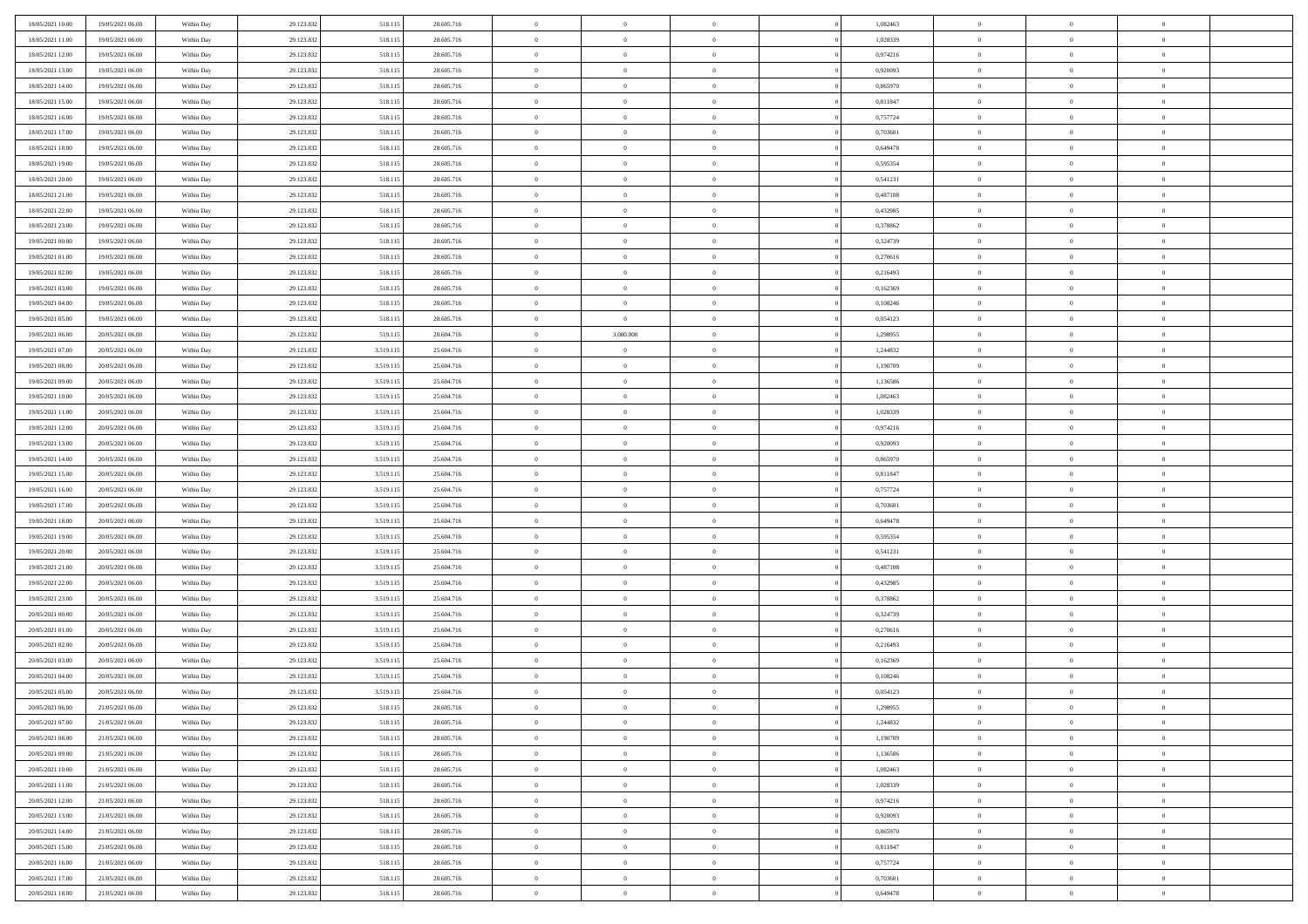| 20/05/2021 19:00 | 21/05/2021 06:00 | Within Day | 29.123.832 | 518.115 | 28.605.716 | $\,$ 0         | $\bf{0}$       | $\theta$       |          | 0,595354 | $\bf{0}$       | $\overline{0}$ | $\,0\,$        |  |
|------------------|------------------|------------|------------|---------|------------|----------------|----------------|----------------|----------|----------|----------------|----------------|----------------|--|
| 20/05/2021 20:00 | 21/05/2021 06:00 | Within Day | 29.123.832 | 518.115 | 28.605.716 | $\overline{0}$ | $\overline{0}$ | $\overline{0}$ |          | 0,541231 | $\theta$       | $\overline{0}$ | $\theta$       |  |
| 20/05/2021 21:00 | 21/05/2021 06:00 | Within Dav | 29.123.832 | 518.115 | 28.605.716 | $\mathbf{0}$   | $\overline{0}$ | $\overline{0}$ |          | 0,487108 | $\mathbf{0}$   | $\overline{0}$ | $\overline{0}$ |  |
| 20/05/2021 22:00 | 21/05/2021 06:00 | Within Day | 29.123.832 | 518.115 | 28.605.716 | $\bf{0}$       | $\overline{0}$ | $\overline{0}$ |          | 0,432985 | $\bf{0}$       | $\overline{0}$ | $\bf{0}$       |  |
| 20/05/2021 23:00 | 21/05/2021 06:00 | Within Day | 29.123.832 | 518.115 | 28.605.716 | $\bf{0}$       | $\bf{0}$       | $\overline{0}$ |          | 0,378862 | $\bf{0}$       | $\bf{0}$       | $\,0\,$        |  |
| 21/05/2021 00:00 | 21/05/2021 06:00 | Within Dav | 29.123.832 | 518.115 | 28.605.716 | $\overline{0}$ | $\overline{0}$ | $\overline{0}$ |          | 0,324739 | $\mathbf{0}$   | $\overline{0}$ | $\overline{0}$ |  |
| 21/05/2021 01:00 | 21/05/2021 06:00 | Within Day | 29.123.832 | 518.115 | 28.605.716 | $\bf{0}$       | $\bf{0}$       | $\overline{0}$ |          | 0,270616 | $\bf{0}$       | $\overline{0}$ | $\,0\,$        |  |
| 21/05/2021 02:00 | 21/05/2021 06:00 | Within Day | 29.123.832 | 518.115 | 28.605.716 | $\overline{0}$ | $\overline{0}$ | $\overline{0}$ |          | 0,216493 | $\,$ 0 $\,$    | $\overline{0}$ | $\theta$       |  |
| 21/05/2021 03:00 | 21/05/2021 06:00 | Within Dav | 29.123.832 | 518.115 | 28.605.716 | $\mathbf{0}$   | $\overline{0}$ | $\overline{0}$ |          | 0,162369 | $\mathbf{0}$   | $\overline{0}$ | $\overline{0}$ |  |
| 21/05/2021 04:00 | 21/05/2021 06:00 | Within Day | 29.123.832 | 518.115 | 28.605.716 | $\bf{0}$       | $\bf{0}$       | $\overline{0}$ |          | 0,108246 | $\bf{0}$       | $\overline{0}$ | $\,0\,$        |  |
| 21/05/2021 05:00 | 21/05/2021 06:00 | Within Day | 29.123.832 | 518.115 | 28.605.716 | $\bf{0}$       | $\overline{0}$ | $\overline{0}$ |          | 0,054123 | $\bf{0}$       | $\overline{0}$ | $\theta$       |  |
| 21/05/2021 06:00 | 22/05/2021 06:00 | Within Dav | 29.123.832 | 518.115 | 28.605.716 | $\mathbf{0}$   | $\overline{0}$ | $\overline{0}$ |          | 1,298955 | $\mathbf{0}$   | $\overline{0}$ | $\overline{0}$ |  |
| 21/05/2021 07:00 | 22/05/2021 06:00 | Within Day | 29.123.832 | 518.115 | 28.605.716 | $\bf{0}$       | $\overline{0}$ | $\bf{0}$       |          | 1,244832 | $\bf{0}$       | $\overline{0}$ | $\bf{0}$       |  |
| 21/05/2021 08:00 | 22/05/2021 06:00 | Within Day | 29.123.832 | 518.115 | 28.605.716 | $\bf{0}$       | $\bf{0}$       | $\overline{0}$ |          | 1,190709 | $\bf{0}$       | $\overline{0}$ | $\,0\,$        |  |
| 21/05/2021 09:00 | 22/05/2021 06:00 | Within Dav | 29.123.832 | 518.115 | 28.605.716 | $\overline{0}$ | $\overline{0}$ | $\overline{0}$ |          | 1,136586 | $\mathbf{0}$   | $\overline{0}$ | $\overline{0}$ |  |
| 21/05/2021 10:00 | 22/05/2021 06:00 | Within Day | 29.123.832 | 518.115 | 28.605.716 | $\bf{0}$       | $\bf{0}$       | $\overline{0}$ |          | 1,082463 | $\bf{0}$       | $\overline{0}$ | $\bf{0}$       |  |
| 21/05/2021 11:00 | 22/05/2021 06:00 | Within Day | 29.123.832 | 518.115 | 28.605.716 | $\bf{0}$       | $\overline{0}$ | $\overline{0}$ |          | 1,028339 | $\bf{0}$       | $\overline{0}$ | $\theta$       |  |
| 21/05/2021 12:00 | 22/05/2021 06:00 | Within Day | 29.123.832 | 518.115 | 28.605.716 | $\mathbf{0}$   | $\overline{0}$ | $\overline{0}$ |          | 0,974216 | $\mathbf{0}$   | $\overline{0}$ | $\overline{0}$ |  |
| 21/05/2021 13:00 | 22/05/2021 06:00 | Within Day | 29.123.832 | 518.115 | 28.605.716 | $\bf{0}$       | $\overline{0}$ | $\overline{0}$ |          | 0,920093 | $\bf{0}$       | $\overline{0}$ | $\,0\,$        |  |
| 21/05/2021 14:00 | 22/05/2021 06:00 | Within Day | 29.123.832 | 518.115 | 28.605.716 | $\bf{0}$       | $\overline{0}$ | $\overline{0}$ |          | 0,865970 | $\bf{0}$       | $\overline{0}$ | $\overline{0}$ |  |
| 21/05/2021 15:00 | 22/05/2021 06:00 | Within Dav | 29.123.832 | 518.115 | 28.605.716 | $\mathbf{0}$   | $\overline{0}$ | $\overline{0}$ |          | 0,811847 | $\mathbf{0}$   | $\overline{0}$ | $\overline{0}$ |  |
| 21/05/2021 16:00 | 22/05/2021 06:00 | Within Day | 29.123.832 | 518.115 | 28.605.716 | $\bf{0}$       | $\overline{0}$ | $\overline{0}$ |          | 0,757724 | $\bf{0}$       | $\overline{0}$ | $\bf{0}$       |  |
| 21/05/2021 17:00 | 22/05/2021 06:00 | Within Day | 29.123.832 | 518.115 | 28.605.716 | $\bf{0}$       | $\overline{0}$ | $\overline{0}$ |          | 0,703601 | $\bf{0}$       | $\overline{0}$ | $\,0\,$        |  |
| 21/05/2021 18:00 | 22/05/2021 06:00 | Within Dav | 29.123.832 | 518.115 | 28.605.716 | $\mathbf{0}$   | $\overline{0}$ | $\overline{0}$ |          | 0,649478 | $\mathbf{0}$   | $\overline{0}$ | $\overline{0}$ |  |
| 21/05/2021 19:00 | 22/05/2021 06:00 | Within Day | 29.123.832 | 518.115 | 28.605.716 | $\bf{0}$       | $\overline{0}$ | $\overline{0}$ |          | 0,595354 | $\bf{0}$       | $\overline{0}$ | $\bf{0}$       |  |
| 21/05/2021 20:00 | 22/05/2021 06:00 | Within Day | 29.123.832 | 518.115 | 28.605.716 | $\bf{0}$       | $\overline{0}$ | $\overline{0}$ |          | 0,541231 | $\bf{0}$       | $\mathbf{0}$   | $\overline{0}$ |  |
| 21/05/2021 21:00 | 22/05/2021 06:00 | Within Dav | 29.123.832 | 518.115 | 28.605.716 | $\mathbf{0}$   | $\overline{0}$ | $\overline{0}$ |          | 0,487108 | $\mathbf{0}$   | $\overline{0}$ | $\overline{0}$ |  |
| 21/05/2021 22:00 | 22/05/2021 06:00 | Within Day | 29.123.832 | 518.115 | 28.605.716 | $\bf{0}$       | $\overline{0}$ | $\overline{0}$ |          | 0,432985 | $\bf{0}$       | $\overline{0}$ | $\,0\,$        |  |
| 21/05/2021 23:00 | 22/05/2021 06:00 | Within Day | 29.123.832 | 518.115 | 28.605.716 | $\bf{0}$       | $\overline{0}$ | $\overline{0}$ |          | 0,378862 | $\bf{0}$       | $\overline{0}$ | $\overline{0}$ |  |
| 22/05/2021 00:00 | 22/05/2021 06:00 | Within Dav | 29.123.832 | 518.115 | 28.605.716 | $\mathbf{0}$   | $\overline{0}$ | $\overline{0}$ |          | 0,324739 | $\mathbf{0}$   | $\overline{0}$ | $\overline{0}$ |  |
| 22/05/2021 01:00 | 22/05/2021 06:00 | Within Day | 29.123.832 | 518.115 | 28.605.716 | $\bf{0}$       | $\overline{0}$ | $\theta$       |          | 0,270616 | $\,$ 0         | $\overline{0}$ | $\theta$       |  |
| 22/05/2021 02:00 | 22/05/2021 06:00 | Within Day | 29.123.832 | 518.115 | 28.605.716 | $\bf{0}$       | $\overline{0}$ | $\overline{0}$ |          | 0,216493 | $\bf{0}$       | $\overline{0}$ | $\overline{0}$ |  |
| 22/05/2021 03:00 | 22/05/2021 06:00 | Within Dav | 29.123.832 | 518.115 | 28.605.716 | $\overline{0}$ | $\overline{0}$ | $\overline{0}$ |          | 0,162369 | $\mathbf{0}$   | $\overline{0}$ | $\overline{0}$ |  |
| 22/05/2021 04:00 | 22/05/2021 06:00 | Within Day | 29.123.832 | 518.115 | 28.605.716 | $\bf{0}$       | $\overline{0}$ | $\theta$       |          | 0,108246 | $\,$ 0         | $\overline{0}$ | $\theta$       |  |
| 22/05/2021 05:00 | 22/05/2021 06:00 | Within Day | 29.123.832 | 518.115 | 28.605.716 | $\overline{0}$ | $\overline{0}$ | $\overline{0}$ |          | 0,054123 | $\bf{0}$       | $\overline{0}$ | $\overline{0}$ |  |
| 22/05/2021 06:00 | 23/05/2021 06:00 | Within Day | 29.123.832 | 518.115 | 28.605.716 | $\mathbf{0}$   | $\overline{0}$ | $\overline{0}$ |          | 1,298955 | $\mathbf{0}$   | $\overline{0}$ | $\overline{0}$ |  |
| 22/05/2021 07:00 | 23/05/2021 06:00 | Within Day | 29.123.832 | 518.115 | 28.605.716 | $\bf{0}$       | $\overline{0}$ | $\theta$       |          | 1,244832 | $\,$ 0         | $\overline{0}$ | $\theta$       |  |
| 22/05/2021 08:00 | 23/05/2021 06:00 | Within Day | 29.123.832 | 518.115 | 28.605.716 | $\bf{0}$       | $\overline{0}$ | $\overline{0}$ |          | 1,190709 | $\bf{0}$       | $\overline{0}$ | $\overline{0}$ |  |
| 22/05/2021 09:00 | 23/05/2021 06:00 | Within Dav | 29.123.832 | 518.115 | 28.605.716 | $\mathbf{0}$   | $\overline{0}$ | $\overline{0}$ |          | 1,136586 | $\mathbf{0}$   | $\overline{0}$ | $\overline{0}$ |  |
| 22/05/2021 10:00 | 23/05/2021 06:00 | Within Day | 29.123.832 | 518.115 | 28.605.716 | $\,0\,$        | $\overline{0}$ | $\theta$       |          | 1,082463 | $\,$ 0         | $\overline{0}$ | $\theta$       |  |
| 22/05/2021 11:00 | 23/05/2021 06:00 | Within Day | 29.123.832 | 518.115 | 28.605.716 | $\bf{0}$       | $\overline{0}$ | $\overline{0}$ |          | 1,028339 | $\bf{0}$       | $\overline{0}$ | $\overline{0}$ |  |
| 22/05/2021 12:00 | 23/05/2021 06:00 | Within Dav | 29.123.832 | 518.115 | 28.605.716 | $\mathbf{0}$   | $\overline{0}$ | $\overline{0}$ |          | 0,974216 | $\mathbf{0}$   | $\overline{0}$ | $\overline{0}$ |  |
| 22/05/2021 13:00 | 23/05/2021 06:00 | Within Day | 29.123.832 | 518.115 | 28.605.716 | $\bf{0}$       | $\overline{0}$ | $\overline{0}$ |          | 0,920093 | $\,$ 0         | $\overline{0}$ | $\theta$       |  |
| 22/05/2021 14:00 | 23/05/2021 06:00 | Within Day | 29.123.832 | 518.115 | 28.605.716 | $\bf{0}$       | $\overline{0}$ | $\overline{0}$ |          | 0,865970 | $\,$ 0 $\,$    | $\overline{0}$ | $\overline{0}$ |  |
| 22/05/2021 15:00 | 23/05/2021 06:00 | Within Day | 29.123.832 | 518.115 | 28.605.716 | $\bf{0}$       | $\overline{0}$ |                |          | 0,811847 | $\overline{0}$ | $\theta$       | $\theta$       |  |
| 22/05/2021 16:00 | 23/05/2021 06:00 | Within Day | 29.123.832 | 518.115 | 28.605.716 | $\,0\,$        | $\overline{0}$ | $\overline{0}$ |          | 0,757724 | $\,$ 0 $\,$    | $\bf{0}$       | $\theta$       |  |
| 22/05/2021 17:00 | 23/05/2021 06:00 | Within Day | 29.123.832 | 518.115 | 28.605.716 | $\overline{0}$ | $\overline{0}$ | $\overline{0}$ |          | 0,703601 | $\overline{0}$ | $\overline{0}$ | $\overline{0}$ |  |
| 22/05/2021 18:00 | 23/05/2021 06:00 | Within Day | 29.123.832 | 518.115 | 28.605.716 | $\bf{0}$       | $\overline{0}$ | $\overline{0}$ |          | 0,649478 | $\overline{0}$ | $\bf{0}$       | $\mathbf{0}$   |  |
| 22/05/2021 19:00 | 23/05/2021 06:00 | Within Day | 29.123.832 | 518.115 | 28.605.716 | $\bf{0}$       | $\overline{0}$ | $\overline{0}$ | $\theta$ | 0,595354 | $\,$ 0 $\,$    | $\bf{0}$       | $\,$ 0 $\,$    |  |
| 22/05/2021 20:00 | 23/05/2021 06:00 | Within Day | 29.123.832 | 518.115 | 28.605.716 | $\bf{0}$       | $\overline{0}$ | $\overline{0}$ |          | 0,541231 | $\,$ 0 $\,$    | $\overline{0}$ | $\overline{0}$ |  |
| 22/05/2021 21:00 | 23/05/2021 06:00 | Within Day | 29.123.832 | 518.115 | 28.605.716 | $\bf{0}$       | $\overline{0}$ | $\overline{0}$ |          | 0,487108 | $\mathbf{0}$   | $\overline{0}$ | $\overline{0}$ |  |
| 22/05/2021 22:00 | 23/05/2021 06:00 | Within Day | 29.123.832 | 518.115 | 28.605.716 | $\,0\,$        | $\overline{0}$ | $\overline{0}$ | $\theta$ | 0,432985 | $\,$ 0 $\,$    | $\overline{0}$ | $\,$ 0 $\,$    |  |
| 22/05/2021 23:00 | 23/05/2021 06:00 | Within Day | 29.123.832 | 518.115 | 28.605.716 | $\bf{0}$       | $\overline{0}$ | $\overline{0}$ |          | 0,378862 | $\overline{0}$ | $\overline{0}$ | $\overline{0}$ |  |
| 23/05/2021 00:00 | 23/05/2021 06:00 | Within Day | 29.123.832 | 518.115 | 28.605.716 | $\bf{0}$       | $\overline{0}$ | $\overline{0}$ |          | 0,324739 | $\mathbf{0}$   | $\overline{0}$ | $\overline{0}$ |  |
| 23/05/2021 01:00 | 23/05/2021 06:00 | Within Day | 29.123.832 | 518.115 | 28.605.716 | $\,0\,$        | $\overline{0}$ | $\overline{0}$ |          | 0,270616 | $\,$ 0 $\,$    | $\mathbf{0}$   | $\,$ 0 $\,$    |  |
| 23/05/2021 02:00 | 23/05/2021 06:00 | Within Day | 29.123.832 | 518.115 | 28.605.716 | $\bf{0}$       | $\bf{0}$       | $\overline{0}$ |          | 0,216493 | $\bf{0}$       | $\mathbf{0}$   | $\overline{0}$ |  |
| 23/05/2021 03:00 | 23/05/2021 06:00 | Within Day | 29.123.832 | 518.115 | 28.605.716 | $\bf{0}$       | $\overline{0}$ | $\overline{0}$ |          | 0,162369 | $\mathbf{0}$   | $\overline{0}$ | $\overline{0}$ |  |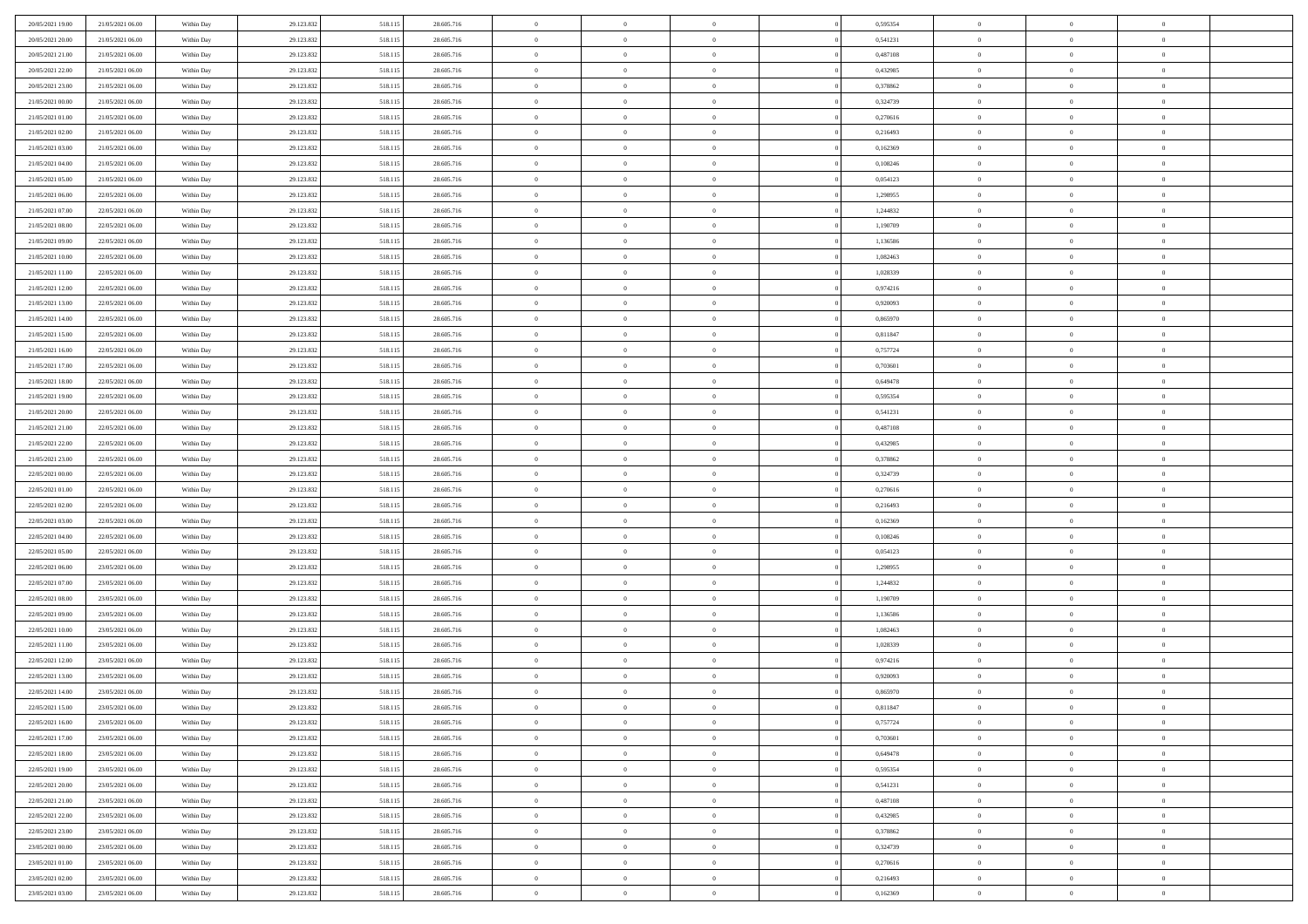| 23/05/2021 04:00 | 23/05/2021 06:00 | Within Day | 29.123.832 | 518.115   | 28.605.716 | $\,$ 0         | $\bf{0}$       | $\overline{0}$                   |          | 0,108246 | $\bf{0}$       | $\overline{0}$                   | $\,0\,$        |  |
|------------------|------------------|------------|------------|-----------|------------|----------------|----------------|----------------------------------|----------|----------|----------------|----------------------------------|----------------|--|
| 23/05/2021 05:00 | 23/05/2021 06:00 | Within Day | 29.123.832 | 518.115   | 28.605.716 | $\overline{0}$ | $\overline{0}$ | $\overline{0}$                   |          | 0.054123 | $\overline{0}$ | $\overline{0}$                   | $\theta$       |  |
| 23/05/2021 06:00 | 24/05/2021 06:00 | Within Dav | 29.123.832 | 518.115   | 28.605.716 | $\mathbf{0}$   | $\overline{0}$ | $\overline{0}$                   |          | 1,298955 | $\mathbf{0}$   | $\overline{0}$                   | $\overline{0}$ |  |
| 23/05/2021 07:00 | 24/05/2021 06:00 | Within Day | 29.123.832 | 518.115   | 28.605.716 | $\bf{0}$       | $\overline{0}$ | $\bf{0}$                         |          | 1,244832 | $\bf{0}$       | $\overline{0}$                   | $\bf{0}$       |  |
| 23/05/2021 08:00 | 24/05/2021 06:00 | Within Day | 29.123.832 | 518.115   | 28.605.716 | $\bf{0}$       | $\bf{0}$       | $\overline{0}$                   |          | 1,190709 | $\bf{0}$       | $\bf{0}$                         | $\,0\,$        |  |
| 23/05/2021 09:00 | 24/05/2021 06:00 | Within Dav | 29.123.832 | 518.115   | 28.605.716 | $\overline{0}$ | $\overline{0}$ | $\overline{0}$                   |          | 1,136586 | $\mathbf{0}$   | $\overline{0}$                   | $\overline{0}$ |  |
| 23/05/2021 11:00 | 24/05/2021 06:00 | Within Day | 29.123.832 | 518.115   | 28.605.716 | $\bf{0}$       | $\bf{0}$       | $\overline{0}$                   |          | 1,028339 | $\bf{0}$       | $\overline{0}$                   | $\,0\,$        |  |
| 23/05/2021 12:00 | 24/05/2021 06:00 | Within Day | 29.123.832 | 518.115   | 28.605.716 | $\overline{0}$ | $\overline{0}$ | $\overline{0}$                   |          | 0,974216 | $\,$ 0 $\,$    | $\overline{0}$                   | $\theta$       |  |
| 23/05/2021 13:00 | 24/05/2021 06:00 | Within Dav | 29.123.832 | 518.115   | 28.605.716 | $\mathbf{0}$   | $\overline{0}$ | $\overline{0}$                   |          | 0,920093 | $\mathbf{0}$   | $\overline{0}$                   | $\overline{0}$ |  |
| 23/05/2021 14:00 | 24/05/2021 06:00 | Within Day | 29.123.832 | 518.115   | 28.605.716 | $\bf{0}$       | $\overline{0}$ | $\overline{0}$                   |          | 0,865970 | $\bf{0}$       | $\overline{0}$                   | $\,0\,$        |  |
| 23/05/2021 15:00 | 24/05/2021 06:00 | Within Day | 29.123.832 | 518.115   | 28.605.716 | $\bf{0}$       | $\overline{0}$ | $\overline{0}$                   |          | 0,811847 | $\bf{0}$       | $\overline{0}$                   | $\theta$       |  |
| 23/05/2021 16:00 | 24/05/2021 06:00 | Within Dav | 29.123.832 | 518.115   | 28.605.716 | $\mathbf{0}$   | $\overline{0}$ | $\overline{0}$                   |          | 0,757724 | $\mathbf{0}$   | $\overline{0}$                   | $\overline{0}$ |  |
| 23/05/2021 17:00 | 24/05/2021 06:00 | Within Day | 29.123.832 | 518.115   | 28.605.716 | $\bf{0}$       | $\overline{0}$ | $\bf{0}$                         |          | 0,703601 | $\bf{0}$       | $\overline{0}$                   | $\overline{0}$ |  |
| 23/05/2021 18:00 | 24/05/2021 06:00 | Within Day | 29.123.832 | 518.115   | 28.605.716 | $\bf{0}$       | $\overline{0}$ | $\overline{0}$                   |          | 0,649478 | $\bf{0}$       | $\overline{0}$                   | $\,0\,$        |  |
| 23/05/2021 19:00 | 24/05/2021 06:00 | Within Dav | 29.123.832 | 518.115   | 28.605.716 | $\overline{0}$ | $\overline{0}$ | $\overline{0}$                   |          | 0,595354 | $\mathbf{0}$   | $\overline{0}$                   | $\overline{0}$ |  |
| 23/05/2021 20:00 | 24/05/2021 06:00 | Within Day | 29.123.832 | 518.115   | 28.605.716 | $\bf{0}$       | $\overline{0}$ | $\overline{0}$                   |          | 0,541231 | $\bf{0}$       | $\overline{0}$                   | $\bf{0}$       |  |
|                  |                  |            |            |           |            | $\bf{0}$       | $\overline{0}$ | $\overline{0}$                   |          |          | $\bf{0}$       | $\overline{0}$                   | $\theta$       |  |
| 23/05/2021 22:00 | 24/05/2021 06:00 | Within Day | 29.123.832 | 518.115   | 28.605.716 | $\mathbf{0}$   |                |                                  |          | 0,432985 | $\mathbf{0}$   |                                  | $\overline{0}$ |  |
| 23/05/2021 23:00 | 24/05/2021 06:00 | Within Day | 29.123.832 | 518.115   | 28.605.716 |                | $\overline{0}$ | $\overline{0}$<br>$\overline{0}$ |          | 0,378862 |                | $\overline{0}$<br>$\overline{0}$ |                |  |
| 24/05/2021 00:00 | 24/05/2021 06:00 | Within Day | 29.123.832 | 518.115   | 28.605.716 | $\bf{0}$       | $\overline{0}$ |                                  |          | 0,324739 | $\bf{0}$       |                                  | $\,0\,$        |  |
| 24/05/2021 01:00 | 24/05/2021 06:00 | Within Day | 29.123.832 | 518.115   | 28.605.716 | $\bf{0}$       | $\overline{0}$ | $\overline{0}$                   |          | 0,270616 | $\bf{0}$       | $\overline{0}$                   | $\overline{0}$ |  |
| 24/05/2021 02:00 | 24/05/2021 06:00 | Within Dav | 29.123.832 | 518.115   | 28.605.716 | $\mathbf{0}$   | $\overline{0}$ | $\overline{0}$                   |          | 0,216493 | $\mathbf{0}$   | $\overline{0}$                   | $\overline{0}$ |  |
| 24/05/2021 03:00 | 24/05/2021 06:00 | Within Day | 29.123.832 | 518.115   | 28.605.716 | $\bf{0}$       | $\overline{0}$ | $\overline{0}$                   |          | 0,162369 | $\bf{0}$       | $\overline{0}$                   | $\bf{0}$       |  |
| 24/05/2021 04:00 | 24/05/2021 06:00 | Within Day | 29.123.832 | 518.115   | 28.605.716 | $\bf{0}$       | $\overline{0}$ | $\overline{0}$                   |          | 0,108246 | $\bf{0}$       | $\overline{0}$                   | $\,0\,$        |  |
| 24/05/2021 05:00 | 24/05/2021 06:00 | Within Dav | 29.123.832 | 518.115   | 28.605.716 | $\mathbf{0}$   | $\overline{0}$ | $\overline{0}$                   |          | 0,054123 | $\mathbf{0}$   | $\overline{0}$                   | $\overline{0}$ |  |
| 24/05/2021 06:00 | 25/05/2021 06:00 | Within Day | 29.123.832 | 518.115   | 28.605.716 | $\bf{0}$       | $\overline{0}$ | $\overline{0}$                   |          | 1,298955 | $\bf{0}$       | $\overline{0}$                   | $\bf{0}$       |  |
| 24/05/2021 07:00 | 25/05/2021 06:00 | Within Day | 29.123.832 | 518.115   | 28.605.716 | $\bf{0}$       | $\overline{0}$ | $\overline{0}$                   |          | 1,244832 | $\bf{0}$       | $\mathbf{0}$                     | $\overline{0}$ |  |
| 24/05/2021 08:00 | 25/05/2021 06:00 | Within Dav | 29.123.832 | 518.115   | 28.605.716 | $\mathbf{0}$   | $\overline{0}$ | $\overline{0}$                   |          | 1,190709 | $\mathbf{0}$   | $\overline{0}$                   | $\overline{0}$ |  |
| 24/05/2021 09:00 | 25/05/2021 06:00 | Within Day | 29.123.832 | 518.115   | 28.605.716 | $\bf{0}$       | $\bf{0}$       | $\overline{0}$                   |          | 1,136586 | $\bf{0}$       | $\overline{0}$                   | $\,0\,$        |  |
| 24/05/2021 10:00 | 25/05/2021 06:00 | Within Day | 29.123.832 | 518.115   | 28.605.716 | $\bf{0}$       | $\overline{0}$ | $\overline{0}$                   |          | 1,082463 | $\bf{0}$       | $\overline{0}$                   | $\overline{0}$ |  |
| 24/05/2021 11:00 | 25/05/2021 06:00 | Within Dav | 29.123.832 | 518.115   | 28.605.716 | $\mathbf{0}$   | $\overline{0}$ | $\overline{0}$                   |          | 1,028339 | $\mathbf{0}$   | $\overline{0}$                   | $\overline{0}$ |  |
| 24/05/2021 12:00 | 25/05/2021 06:00 | Within Day | 29.123.832 | 518.115   | 28.605.716 | $\bf{0}$       | $\overline{0}$ | $\overline{0}$                   |          | 0,974216 | $\,$ 0         | $\overline{0}$                   | $\theta$       |  |
| 24/05/2021 13:00 | 25/05/2021 06:00 | Within Day | 29.123.832 | 518.115   | 28.605.716 | $\bf{0}$       | $\bf{0}$       | $\overline{0}$                   |          | 0,920093 | $\bf{0}$       | $\overline{0}$                   | $\overline{0}$ |  |
| 24/05/2021 14:00 | 25/05/2021 06:00 | Within Dav | 29.123.832 | 518.115   | 28.605.716 | $\mathbf{0}$   | $\overline{0}$ | $\overline{0}$                   |          | 0,865970 | $\mathbf{0}$   | $\overline{0}$                   | $\overline{0}$ |  |
| 24/05/2021 15:00 | 25/05/2021 06:00 | Within Day | 29.123.832 | 518.115   | 28.605.716 | $\bf{0}$       | $\overline{0}$ | $\theta$                         |          | 0,811847 | $\,$ 0         | $\overline{0}$                   | $\theta$       |  |
| 24/05/2021 16:00 | 25/05/2021 06:00 | Within Day | 29.123.832 | 518.115   | 28.605.716 | $\overline{0}$ | $\overline{0}$ | $\overline{0}$                   |          | 0,757724 | $\bf{0}$       | $\overline{0}$                   | $\overline{0}$ |  |
| 24/05/2021 17:00 | 25/05/2021 06:00 | Within Day | 29.123.832 | 518.115   | 28.605.716 | $\mathbf{0}$   | $\overline{0}$ | $\overline{0}$                   |          | 0,703601 | $\mathbf{0}$   | $\overline{0}$                   | $\overline{0}$ |  |
| 24/05/2021 18:00 | 25/05/2021 06:00 | Within Day | 29.123.832 | 518.115   | 28.605.716 | $\bf{0}$       | 6.500.000      | $\theta$                         |          | 0,649478 | $\,$ 0         | $\overline{0}$                   | $\theta$       |  |
| 24/05/2021 19:00 | 25/05/2021 06:00 | Within Day | 29.123.832 | 7.018.115 | 22.105.716 | $\bf{0}$       | $\bf{0}$       | $\overline{0}$                   |          | 0,595354 | $\bf{0}$       | $\overline{0}$                   | $\bf{0}$       |  |
| 24/05/2021 20:00 | 25/05/2021 06:00 | Within Dav | 29.123.832 | 7.018.115 | 22.105.716 | $\mathbf{0}$   | $\overline{0}$ | $\overline{0}$                   |          | 0,541231 | $\mathbf{0}$   | $\overline{0}$                   | $\overline{0}$ |  |
| 24/05/2021 21:00 | 25/05/2021 06:00 | Within Day | 29.123.832 | 7.018.115 | 22.105.716 | $\,0\,$        | $\overline{0}$ | $\theta$                         |          | 0,487108 | $\,$ 0         | $\overline{0}$                   | $\theta$       |  |
| 24/05/2021 22:00 | 25/05/2021 06:00 | Within Day | 29.123.832 | 7.018.115 | 22.105.716 | $\bf{0}$       | $\overline{0}$ | $\overline{0}$                   |          | 0,432985 | $\bf{0}$       | $\overline{0}$                   | $\bf{0}$       |  |
| 24/05/2021 23:00 | 25/05/2021 06:00 | Within Dav | 29.123.832 | 7.018.115 | 22.105.716 | $\mathbf{0}$   | $\overline{0}$ | $\overline{0}$                   |          | 0,378862 | $\mathbf{0}$   | $\overline{0}$                   | $\overline{0}$ |  |
| 25/05/2021 00:00 | 25/05/2021 06:00 | Within Day | 29.123.832 | 7.018.115 | 22.105.716 | $\bf{0}$       | $\overline{0}$ | $\theta$                         |          | 0,324739 | $\,$ 0         | $\overline{0}$                   | $\theta$       |  |
| 25/05/2021 01:00 | 25/05/2021 06:00 | Within Day | 29.123.832 | 7.018.115 | 22.105.716 | $\bf{0}$       | $\overline{0}$ | $\overline{0}$                   |          | 0,270616 | $\,$ 0 $\,$    | $\overline{0}$                   | $\bf{0}$       |  |
| 25/05/2021 02:00 | 25/05/2021 06:00 | Within Day | 29.123.832 | 7.018.115 | 22.105.716 | $\bf{0}$       | $\overline{0}$ |                                  |          | 0,216493 | $\overline{0}$ | $\theta$                         | $\theta$       |  |
| 25/05/2021 03:00 | 25/05/2021 06:00 | Within Day | 29.123.832 | 7.018.115 | 22.105.716 | $\,0\,$        | $\overline{0}$ | $\theta$                         |          | 0,162369 | $\,$ 0 $\,$    | $\bf{0}$                         | $\theta$       |  |
| 25/05/2021 04:00 | 25/05/2021 06:00 | Within Day | 29.123.832 | 7.018.115 | 22.105.716 | $\overline{0}$ | $\overline{0}$ | $\overline{0}$                   |          | 0,108246 | $\overline{0}$ | $\overline{0}$                   | $\overline{0}$ |  |
| 25/05/2021 05:00 | 25/05/2021 06:00 | Within Day | 29.123.832 | 7.018.115 | 22.105.716 | $\bf{0}$       | $\overline{0}$ | $\overline{0}$                   |          | 0,054123 | $\overline{0}$ | $\bf{0}$                         | $\mathbf{0}$   |  |
| 25/05/2021 06:00 | 26/05/2021 06:00 | Within Day | 29.123.832 | 518.115   | 28.605.716 | $\bf{0}$       | 8.000.000      | $\overline{0}$                   | $\theta$ | 1,298955 | $\,$ 0 $\,$    | $\bf{0}$                         | $\,$ 0 $\,$    |  |
| 25/05/2021 07:00 | 26/05/2021 06:00 | Within Day | 29.123.832 | 8.518.115 | 20.605.716 | $\bf{0}$       | $\bf{0}$       | $\overline{0}$                   |          | 1,244832 | $\,$ 0 $\,$    | $\overline{0}$                   | $\overline{0}$ |  |
| 25/05/2021 08:00 | 26/05/2021 06:00 | Within Day | 29.123.832 | 8.518.115 | 20.605.716 | $\bf{0}$       | $\overline{0}$ | $\overline{0}$                   |          | 1,190709 | $\mathbf{0}$   | $\overline{0}$                   | $\overline{0}$ |  |
| 25/05/2021 09:00 | 26/05/2021 06:00 | Within Day | 29.123.832 | 8.518.115 | 20.605.716 | $\,0\,$        | $\overline{0}$ | $\mathbf{0}$                     | $\theta$ | 1,136586 | $\,$ 0 $\,$    | $\overline{0}$                   | $\overline{0}$ |  |
| 25/05/2021 10:00 | 26/05/2021 06:00 | Within Day | 29.123.832 | 8.518.115 | 20.605.716 | $\bf{0}$       | $\overline{0}$ | $\overline{0}$                   |          | 1,082463 | $\overline{0}$ | $\overline{0}$                   | $\overline{0}$ |  |
| 25/05/2021 11:00 | 26/05/2021 06:00 | Within Day | 29.123.832 | 8.518.115 | 20.605.716 | $\bf{0}$       | $\overline{0}$ | $\overline{0}$                   |          | 1,028339 | $\mathbf{0}$   | $\overline{0}$                   | $\mathbf{0}$   |  |
| 25/05/2021 12:00 | 26/05/2021 06:00 | Within Day | 29.123.832 | 8.518.115 | 20.605.716 | $\,0\,$        | $\overline{0}$ | $\overline{0}$                   |          | 0,974216 | $\,$ 0 $\,$    | $\overline{0}$                   | $\overline{0}$ |  |
| 25/05/2021 13:00 | 26/05/2021 06:00 | Within Day | 29.123.832 | 8.518.115 | 20.605.716 | $\bf{0}$       | $\overline{0}$ | $\overline{0}$                   |          | 0,920093 | $\bf{0}$       | $\mathbf{0}$                     | $\overline{0}$ |  |
| 25/05/2021 14:00 | 26/05/2021 06:00 | Within Day | 29.123.832 | 8.518.115 | 20.605.716 | $\bf{0}$       | $\overline{0}$ | $\overline{0}$                   |          | 0,865970 | $\mathbf{0}$   | $\overline{0}$                   | $\overline{0}$ |  |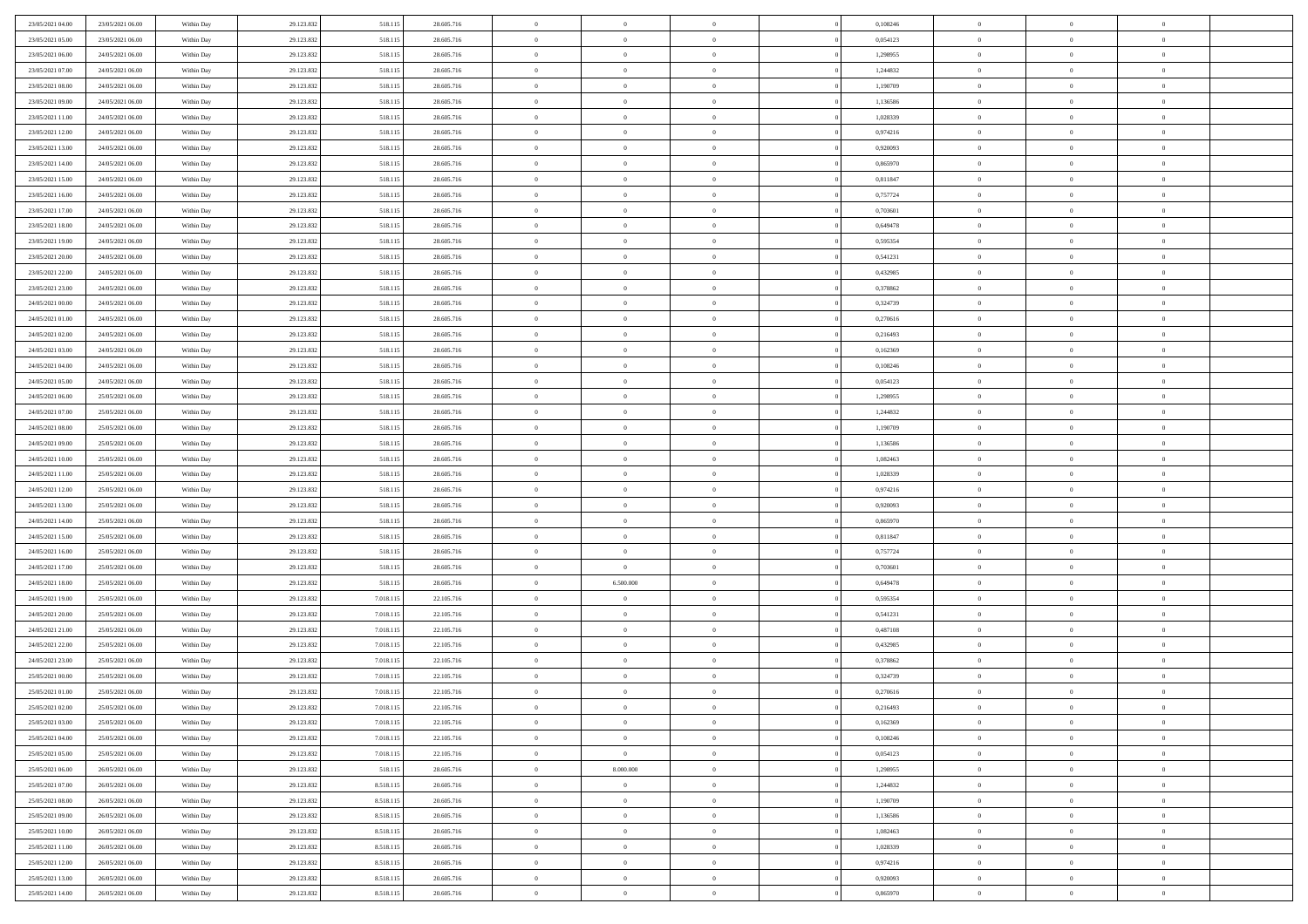| 25/05/2021 16:00<br>26/05/2021 06:00<br>29.123.832<br>8.518.115<br>20.605.716<br>$\overline{0}$<br>$\overline{0}$<br>0,757724<br>$\overline{0}$<br>$\overline{0}$<br>$\theta$<br>Within Day<br>$\overline{0}$<br>25/05/2021 17:00<br>29.123.832<br>8.518.115<br>20.605.716<br>$\mathbf{0}$<br>$\overline{0}$<br>0,703601<br>$\mathbf{0}$<br>$\overline{0}$<br>26/05/2021 06:00<br>Within Dav<br>$\overline{0}$<br>$\overline{0}$<br>25/05/2021 18:00<br>26/05/2021 06:00<br>Within Day<br>29.123.832<br>8.518.115<br>20.605.716<br>$\bf{0}$<br>$\overline{0}$<br>$\bf{0}$<br>0,649478<br>$\bf{0}$<br>$\overline{0}$<br>$\bf{0}$<br>25/05/2021 19:00<br>26/05/2021 06:00<br>29.123.832<br>8.518.115<br>20.605.716<br>$\bf{0}$<br>$\overline{0}$<br>0,595354<br>$\bf{0}$<br>$\,0\,$<br>Within Day<br>$\overline{0}$<br>$\bf{0}$<br>25/05/2021 20:00<br>29.123.832<br>8.518.115<br>20.605.716<br>$\overline{0}$<br>$\overline{0}$<br>0,541231<br>$\mathbf{0}$<br>$\overline{0}$<br>26/05/2021 06:00<br>Within Dav<br>$\overline{0}$<br>$\overline{0}$<br>25/05/2021 21:00<br>26/05/2021 06:00<br>Within Day<br>29.123.832<br>8.518.115<br>20.605.716<br>$\bf{0}$<br>$\overline{0}$<br>$\overline{0}$<br>0,487108<br>$\bf{0}$<br>$\overline{0}$<br>$\,0\,$<br>$\overline{0}$<br>$\,$ 0 $\,$<br>25/05/2021 22.00<br>26/05/2021 06:00<br>29.123.832<br>8.518.115<br>20.605.716<br>$\overline{0}$<br>0,432985<br>$\overline{0}$<br>$\theta$<br>Within Day<br>$\overline{0}$<br>25/05/2021 23:00<br>26/05/2021 06:00<br>29.123.832<br>8.518.115<br>20.605.716<br>$\mathbf{0}$<br>$\overline{0}$<br>0,378862<br>$\mathbf{0}$<br>$\overline{0}$<br>Within Dav<br>$\overline{0}$<br>$\overline{0}$<br>26/05/2021 00:00<br>26/05/2021 06:00<br>Within Day<br>29.123.832<br>8.518.115<br>20.605.716<br>$\bf{0}$<br>$\overline{0}$<br>$\overline{0}$<br>0,324739<br>$\bf{0}$<br>$\overline{0}$<br>$\,0\,$<br>26/05/2021 01:00<br>26/05/2021 06:00<br>29.123.832<br>8.518.115<br>20.605.716<br>$\bf{0}$<br>$\overline{0}$<br>0,270616<br>$\bf{0}$<br>$\overline{0}$<br>$\theta$<br>Within Day<br>$\overline{0}$<br>26/05/2021 02:00<br>29.123.832<br>8.518.115<br>20.605.716<br>$\mathbf{0}$<br>$\overline{0}$<br>0,216493<br>$\mathbf{0}$<br>$\overline{0}$<br>26/05/2021 06:00<br>Within Dav<br>$\overline{0}$<br>$\overline{0}$<br>26/05/2021 03:00<br>26/05/2021 06:00<br>Within Day<br>29.123.832<br>8.518.115<br>20.605.716<br>$\bf{0}$<br>$\overline{0}$<br>$\bf{0}$<br>0,162369<br>$\bf{0}$<br>$\overline{0}$<br>$\bf{0}$<br>29.123.832<br>26/05/2021 04:00<br>26/05/2021 06:00<br>8.518.115<br>20.605.716<br>$\bf{0}$<br>$\overline{0}$<br>0,108246<br>$\bf{0}$<br>$\,0\,$<br>Within Day<br>$\overline{0}$<br>$\theta$<br>26/05/2021 05:00<br>29.123.832<br>8.518.115<br>20.605.716<br>$\overline{0}$<br>$\overline{0}$<br>0,054123<br>$\mathbf{0}$<br>$\overline{0}$<br>26/05/2021 06:00<br>Within Dav<br>$\overline{0}$<br>$\overline{0}$<br>26/05/2021 06:00<br>27/05/2021 06:00<br>Within Day<br>29.123.832<br>518.115<br>28.605.716<br>$\bf{0}$<br>3.500.000<br>$\overline{0}$<br>1,298955<br>$\bf{0}$<br>$\overline{0}$<br>$\bf{0}$<br>26/05/2021 07:00<br>27/05/2021 06:00<br>29.123.832<br>4.018.115<br>25.105.716<br>$\bf{0}$<br>$\overline{0}$<br>$\overline{0}$<br>1,244832<br>$\bf{0}$<br>$\overline{0}$<br>$\theta$<br>Within Day<br>26/05/2021 08:00<br>27/05/2021 06:00<br>Within Day<br>29.123.832<br>4.018.115<br>25.105.716<br>$\mathbf{0}$<br>$\overline{0}$<br>1,190709<br>$\mathbf{0}$<br>$\overline{0}$<br>$\overline{0}$<br>$\overline{0}$<br>26/05/2021 09:00<br>27/05/2021 06:00<br>Within Day<br>29.123.832<br>4.018.115<br>25.105.716<br>$\bf{0}$<br>$\bf{0}$<br>$\overline{0}$<br>1,136586<br>$\bf{0}$<br>$\overline{0}$<br>$\,0\,$<br>26/05/2021 10:00<br>27/05/2021 06:00<br>29.123.832<br>4.018.115<br>25.105.716<br>$\bf{0}$<br>$\overline{0}$<br>1,082463<br>$\bf{0}$<br>$\overline{0}$<br>$\overline{0}$<br>Within Day<br>$\overline{0}$<br>26/05/2021 11:00<br>29.123.832<br>4.018.115<br>25.105.716<br>$\mathbf{0}$<br>$\overline{0}$<br>1,028339<br>$\mathbf{0}$<br>$\overline{0}$<br>27/05/2021 06:00<br>Within Dav<br>$\overline{0}$<br>$\overline{0}$<br>26/05/2021 12:00<br>27/05/2021 06:00<br>Within Day<br>29.123.832<br>4.018.115<br>25.105.716<br>$\bf{0}$<br>$\overline{0}$<br>$\overline{0}$<br>0,974216<br>$\bf{0}$<br>$\overline{0}$<br>$\bf{0}$<br>26/05/2021 13:00<br>27/05/2021 06:00<br>29.123.832<br>4.018.115<br>25.105.716<br>$\bf{0}$<br>$\bf{0}$<br>0,920093<br>$\bf{0}$<br>$\,0\,$<br>Within Day<br>$\overline{0}$<br>$\overline{0}$<br>26/05/2021 14:00<br>29.123.832<br>4.018.115<br>25.105.716<br>$\mathbf{0}$<br>$\overline{0}$<br>0,865970<br>$\mathbf{0}$<br>27/05/2021 06:00<br>Within Dav<br>$\overline{0}$<br>$\theta$<br>$\overline{0}$<br>26/05/2021 15:00<br>27/05/2021 06:00<br>Within Day<br>29.123.832<br>4.018.115<br>25.105.716<br>$\bf{0}$<br>$\bf{0}$<br>$\overline{0}$<br>0,811847<br>$\bf{0}$<br>$\overline{0}$<br>$\,0\,$<br>$\overline{0}$<br>26/05/2021 16:00<br>27/05/2021 06:00<br>29.123.832<br>4.018.115<br>25.105.716<br>$\bf{0}$<br>0,757724<br>$\bf{0}$<br>$\mathbf{0}$<br>$\overline{0}$<br>Within Day<br>$\overline{0}$<br>26/05/2021 17:00<br>27/05/2021 06:00<br>29.123.832<br>4.018.115<br>25.105.716<br>$\mathbf{0}$<br>$\overline{0}$<br>0,703601<br>$\mathbf{0}$<br>$\overline{0}$<br>Within Dav<br>$\overline{0}$<br>$\overline{0}$<br>26/05/2021 18:00<br>27/05/2021 06:00<br>Within Day<br>29.123.832<br>4.018.115<br>25.105.716<br>$\bf{0}$<br>$\bf{0}$<br>$\overline{0}$<br>0,649478<br>$\bf{0}$<br>$\overline{0}$<br>$\,0\,$<br>26/05/2021 19:00<br>27/05/2021 06:00<br>29.123.832<br>4.018.115<br>25.105.716<br>$\bf{0}$<br>$\bf{0}$<br>0.595354<br>$\bf{0}$<br>$\bf{0}$<br>Within Day<br>$\overline{0}$<br>$\overline{0}$<br>26/05/2021 20:00<br>29.123.832<br>4.018.115<br>25.105.716<br>$\mathbf{0}$<br>$\overline{0}$<br>0,541231<br>$\mathbf{0}$<br>$\overline{0}$<br>27/05/2021 06:00<br>Within Dav<br>$\overline{0}$<br>$\overline{0}$<br>26/05/2021 21:00<br>29.123.832<br>4.018.115<br>$\bf{0}$<br>$\overline{0}$<br>0,487108<br>$\,$ 0<br>$\overline{0}$<br>$\theta$<br>27/05/2021 06:00<br>Within Day<br>25.105.716<br>$\theta$<br>26/05/2021 22:00<br>27/05/2021 06:00<br>29.123.832<br>4.018.115<br>25.105.716<br>$\bf{0}$<br>$\bf{0}$<br>0,432985<br>$\bf{0}$<br>$\bf{0}$<br>Within Day<br>$\overline{0}$<br>$\overline{0}$<br>26/05/2021 23:00<br>29.123.832<br>4.018.115<br>25.105.716<br>$\overline{0}$<br>$\overline{0}$<br>0,378862<br>$\mathbf{0}$<br>$\overline{0}$<br>27/05/2021 06:00<br>Within Dav<br>$\overline{0}$<br>$\overline{0}$ |             |
|--------------------------------------------------------------------------------------------------------------------------------------------------------------------------------------------------------------------------------------------------------------------------------------------------------------------------------------------------------------------------------------------------------------------------------------------------------------------------------------------------------------------------------------------------------------------------------------------------------------------------------------------------------------------------------------------------------------------------------------------------------------------------------------------------------------------------------------------------------------------------------------------------------------------------------------------------------------------------------------------------------------------------------------------------------------------------------------------------------------------------------------------------------------------------------------------------------------------------------------------------------------------------------------------------------------------------------------------------------------------------------------------------------------------------------------------------------------------------------------------------------------------------------------------------------------------------------------------------------------------------------------------------------------------------------------------------------------------------------------------------------------------------------------------------------------------------------------------------------------------------------------------------------------------------------------------------------------------------------------------------------------------------------------------------------------------------------------------------------------------------------------------------------------------------------------------------------------------------------------------------------------------------------------------------------------------------------------------------------------------------------------------------------------------------------------------------------------------------------------------------------------------------------------------------------------------------------------------------------------------------------------------------------------------------------------------------------------------------------------------------------------------------------------------------------------------------------------------------------------------------------------------------------------------------------------------------------------------------------------------------------------------------------------------------------------------------------------------------------------------------------------------------------------------------------------------------------------------------------------------------------------------------------------------------------------------------------------------------------------------------------------------------------------------------------------------------------------------------------------------------------------------------------------------------------------------------------------------------------------------------------------------------------------------------------------------------------------------------------------------------------------------------------------------------------------------------------------------------------------------------------------------------------------------------------------------------------------------------------------------------------------------------------------------------------------------------------------------------------------------------------------------------------------------------------------------------------------------------------------------------------------------------------------------------------------------------------------------------------------------------------------------------------------------------------------------------------------------------------------------------------------------------------------------------------------------------------------------------------------------------------------------------------------------------------------------------------------------------------------------------------------------------------------------------------------------------------------------------------------------------------------------------------------------------------------------------------------------------------------------------------------------------------------------------------------------------------------------------------------------------------------------------------------------------------------------------------------------------------------------------------------------------------------------------------------------------------------------------------------------------------------------------------------------------------------------------------------------------------------------------------------------------------------------------------------------------------------------------------------------------------------------------------------------------------------------------------------------------------------------------------------------------------------------------------------------------------------------------------------------------------------------------------------------------------------------------------------------------------------------------------------------------------------------------------------------------------------------------------------------------------------------------------------------------------------------------------------------------------------------------------------------------------------------------------------------------------------------------------------------------------------------------------------------------------------------------------------------------------------------------------------------------------------------------------------------------------------------------------------------------------------------------------------------|-------------|
|                                                                                                                                                                                                                                                                                                                                                                                                                                                                                                                                                                                                                                                                                                                                                                                                                                                                                                                                                                                                                                                                                                                                                                                                                                                                                                                                                                                                                                                                                                                                                                                                                                                                                                                                                                                                                                                                                                                                                                                                                                                                                                                                                                                                                                                                                                                                                                                                                                                                                                                                                                                                                                                                                                                                                                                                                                                                                                                                                                                                                                                                                                                                                                                                                                                                                                                                                                                                                                                                                                                                                                                                                                                                                                                                                                                                                                                                                                                                                                                                                                                                                                                                                                                                                                                                                                                                                                                                                                                                                                                                                                                                                                                                                                                                                                                                                                                                                                                                                                                                                                                                                                                                                                                                                                                                                                                                                                                                                                                                                                                                                                                                                                                                                                                                                                                                                                                                                                                                                                                                                                                                                                                                                                                                                                                                                                                                                                                                                                                                                                                                                                                                                                                                    |             |
|                                                                                                                                                                                                                                                                                                                                                                                                                                                                                                                                                                                                                                                                                                                                                                                                                                                                                                                                                                                                                                                                                                                                                                                                                                                                                                                                                                                                                                                                                                                                                                                                                                                                                                                                                                                                                                                                                                                                                                                                                                                                                                                                                                                                                                                                                                                                                                                                                                                                                                                                                                                                                                                                                                                                                                                                                                                                                                                                                                                                                                                                                                                                                                                                                                                                                                                                                                                                                                                                                                                                                                                                                                                                                                                                                                                                                                                                                                                                                                                                                                                                                                                                                                                                                                                                                                                                                                                                                                                                                                                                                                                                                                                                                                                                                                                                                                                                                                                                                                                                                                                                                                                                                                                                                                                                                                                                                                                                                                                                                                                                                                                                                                                                                                                                                                                                                                                                                                                                                                                                                                                                                                                                                                                                                                                                                                                                                                                                                                                                                                                                                                                                                                                                    |             |
|                                                                                                                                                                                                                                                                                                                                                                                                                                                                                                                                                                                                                                                                                                                                                                                                                                                                                                                                                                                                                                                                                                                                                                                                                                                                                                                                                                                                                                                                                                                                                                                                                                                                                                                                                                                                                                                                                                                                                                                                                                                                                                                                                                                                                                                                                                                                                                                                                                                                                                                                                                                                                                                                                                                                                                                                                                                                                                                                                                                                                                                                                                                                                                                                                                                                                                                                                                                                                                                                                                                                                                                                                                                                                                                                                                                                                                                                                                                                                                                                                                                                                                                                                                                                                                                                                                                                                                                                                                                                                                                                                                                                                                                                                                                                                                                                                                                                                                                                                                                                                                                                                                                                                                                                                                                                                                                                                                                                                                                                                                                                                                                                                                                                                                                                                                                                                                                                                                                                                                                                                                                                                                                                                                                                                                                                                                                                                                                                                                                                                                                                                                                                                                                                    |             |
|                                                                                                                                                                                                                                                                                                                                                                                                                                                                                                                                                                                                                                                                                                                                                                                                                                                                                                                                                                                                                                                                                                                                                                                                                                                                                                                                                                                                                                                                                                                                                                                                                                                                                                                                                                                                                                                                                                                                                                                                                                                                                                                                                                                                                                                                                                                                                                                                                                                                                                                                                                                                                                                                                                                                                                                                                                                                                                                                                                                                                                                                                                                                                                                                                                                                                                                                                                                                                                                                                                                                                                                                                                                                                                                                                                                                                                                                                                                                                                                                                                                                                                                                                                                                                                                                                                                                                                                                                                                                                                                                                                                                                                                                                                                                                                                                                                                                                                                                                                                                                                                                                                                                                                                                                                                                                                                                                                                                                                                                                                                                                                                                                                                                                                                                                                                                                                                                                                                                                                                                                                                                                                                                                                                                                                                                                                                                                                                                                                                                                                                                                                                                                                                                    |             |
|                                                                                                                                                                                                                                                                                                                                                                                                                                                                                                                                                                                                                                                                                                                                                                                                                                                                                                                                                                                                                                                                                                                                                                                                                                                                                                                                                                                                                                                                                                                                                                                                                                                                                                                                                                                                                                                                                                                                                                                                                                                                                                                                                                                                                                                                                                                                                                                                                                                                                                                                                                                                                                                                                                                                                                                                                                                                                                                                                                                                                                                                                                                                                                                                                                                                                                                                                                                                                                                                                                                                                                                                                                                                                                                                                                                                                                                                                                                                                                                                                                                                                                                                                                                                                                                                                                                                                                                                                                                                                                                                                                                                                                                                                                                                                                                                                                                                                                                                                                                                                                                                                                                                                                                                                                                                                                                                                                                                                                                                                                                                                                                                                                                                                                                                                                                                                                                                                                                                                                                                                                                                                                                                                                                                                                                                                                                                                                                                                                                                                                                                                                                                                                                                    |             |
|                                                                                                                                                                                                                                                                                                                                                                                                                                                                                                                                                                                                                                                                                                                                                                                                                                                                                                                                                                                                                                                                                                                                                                                                                                                                                                                                                                                                                                                                                                                                                                                                                                                                                                                                                                                                                                                                                                                                                                                                                                                                                                                                                                                                                                                                                                                                                                                                                                                                                                                                                                                                                                                                                                                                                                                                                                                                                                                                                                                                                                                                                                                                                                                                                                                                                                                                                                                                                                                                                                                                                                                                                                                                                                                                                                                                                                                                                                                                                                                                                                                                                                                                                                                                                                                                                                                                                                                                                                                                                                                                                                                                                                                                                                                                                                                                                                                                                                                                                                                                                                                                                                                                                                                                                                                                                                                                                                                                                                                                                                                                                                                                                                                                                                                                                                                                                                                                                                                                                                                                                                                                                                                                                                                                                                                                                                                                                                                                                                                                                                                                                                                                                                                                    |             |
|                                                                                                                                                                                                                                                                                                                                                                                                                                                                                                                                                                                                                                                                                                                                                                                                                                                                                                                                                                                                                                                                                                                                                                                                                                                                                                                                                                                                                                                                                                                                                                                                                                                                                                                                                                                                                                                                                                                                                                                                                                                                                                                                                                                                                                                                                                                                                                                                                                                                                                                                                                                                                                                                                                                                                                                                                                                                                                                                                                                                                                                                                                                                                                                                                                                                                                                                                                                                                                                                                                                                                                                                                                                                                                                                                                                                                                                                                                                                                                                                                                                                                                                                                                                                                                                                                                                                                                                                                                                                                                                                                                                                                                                                                                                                                                                                                                                                                                                                                                                                                                                                                                                                                                                                                                                                                                                                                                                                                                                                                                                                                                                                                                                                                                                                                                                                                                                                                                                                                                                                                                                                                                                                                                                                                                                                                                                                                                                                                                                                                                                                                                                                                                                                    |             |
|                                                                                                                                                                                                                                                                                                                                                                                                                                                                                                                                                                                                                                                                                                                                                                                                                                                                                                                                                                                                                                                                                                                                                                                                                                                                                                                                                                                                                                                                                                                                                                                                                                                                                                                                                                                                                                                                                                                                                                                                                                                                                                                                                                                                                                                                                                                                                                                                                                                                                                                                                                                                                                                                                                                                                                                                                                                                                                                                                                                                                                                                                                                                                                                                                                                                                                                                                                                                                                                                                                                                                                                                                                                                                                                                                                                                                                                                                                                                                                                                                                                                                                                                                                                                                                                                                                                                                                                                                                                                                                                                                                                                                                                                                                                                                                                                                                                                                                                                                                                                                                                                                                                                                                                                                                                                                                                                                                                                                                                                                                                                                                                                                                                                                                                                                                                                                                                                                                                                                                                                                                                                                                                                                                                                                                                                                                                                                                                                                                                                                                                                                                                                                                                                    |             |
|                                                                                                                                                                                                                                                                                                                                                                                                                                                                                                                                                                                                                                                                                                                                                                                                                                                                                                                                                                                                                                                                                                                                                                                                                                                                                                                                                                                                                                                                                                                                                                                                                                                                                                                                                                                                                                                                                                                                                                                                                                                                                                                                                                                                                                                                                                                                                                                                                                                                                                                                                                                                                                                                                                                                                                                                                                                                                                                                                                                                                                                                                                                                                                                                                                                                                                                                                                                                                                                                                                                                                                                                                                                                                                                                                                                                                                                                                                                                                                                                                                                                                                                                                                                                                                                                                                                                                                                                                                                                                                                                                                                                                                                                                                                                                                                                                                                                                                                                                                                                                                                                                                                                                                                                                                                                                                                                                                                                                                                                                                                                                                                                                                                                                                                                                                                                                                                                                                                                                                                                                                                                                                                                                                                                                                                                                                                                                                                                                                                                                                                                                                                                                                                                    |             |
|                                                                                                                                                                                                                                                                                                                                                                                                                                                                                                                                                                                                                                                                                                                                                                                                                                                                                                                                                                                                                                                                                                                                                                                                                                                                                                                                                                                                                                                                                                                                                                                                                                                                                                                                                                                                                                                                                                                                                                                                                                                                                                                                                                                                                                                                                                                                                                                                                                                                                                                                                                                                                                                                                                                                                                                                                                                                                                                                                                                                                                                                                                                                                                                                                                                                                                                                                                                                                                                                                                                                                                                                                                                                                                                                                                                                                                                                                                                                                                                                                                                                                                                                                                                                                                                                                                                                                                                                                                                                                                                                                                                                                                                                                                                                                                                                                                                                                                                                                                                                                                                                                                                                                                                                                                                                                                                                                                                                                                                                                                                                                                                                                                                                                                                                                                                                                                                                                                                                                                                                                                                                                                                                                                                                                                                                                                                                                                                                                                                                                                                                                                                                                                                                    |             |
|                                                                                                                                                                                                                                                                                                                                                                                                                                                                                                                                                                                                                                                                                                                                                                                                                                                                                                                                                                                                                                                                                                                                                                                                                                                                                                                                                                                                                                                                                                                                                                                                                                                                                                                                                                                                                                                                                                                                                                                                                                                                                                                                                                                                                                                                                                                                                                                                                                                                                                                                                                                                                                                                                                                                                                                                                                                                                                                                                                                                                                                                                                                                                                                                                                                                                                                                                                                                                                                                                                                                                                                                                                                                                                                                                                                                                                                                                                                                                                                                                                                                                                                                                                                                                                                                                                                                                                                                                                                                                                                                                                                                                                                                                                                                                                                                                                                                                                                                                                                                                                                                                                                                                                                                                                                                                                                                                                                                                                                                                                                                                                                                                                                                                                                                                                                                                                                                                                                                                                                                                                                                                                                                                                                                                                                                                                                                                                                                                                                                                                                                                                                                                                                                    |             |
|                                                                                                                                                                                                                                                                                                                                                                                                                                                                                                                                                                                                                                                                                                                                                                                                                                                                                                                                                                                                                                                                                                                                                                                                                                                                                                                                                                                                                                                                                                                                                                                                                                                                                                                                                                                                                                                                                                                                                                                                                                                                                                                                                                                                                                                                                                                                                                                                                                                                                                                                                                                                                                                                                                                                                                                                                                                                                                                                                                                                                                                                                                                                                                                                                                                                                                                                                                                                                                                                                                                                                                                                                                                                                                                                                                                                                                                                                                                                                                                                                                                                                                                                                                                                                                                                                                                                                                                                                                                                                                                                                                                                                                                                                                                                                                                                                                                                                                                                                                                                                                                                                                                                                                                                                                                                                                                                                                                                                                                                                                                                                                                                                                                                                                                                                                                                                                                                                                                                                                                                                                                                                                                                                                                                                                                                                                                                                                                                                                                                                                                                                                                                                                                                    |             |
|                                                                                                                                                                                                                                                                                                                                                                                                                                                                                                                                                                                                                                                                                                                                                                                                                                                                                                                                                                                                                                                                                                                                                                                                                                                                                                                                                                                                                                                                                                                                                                                                                                                                                                                                                                                                                                                                                                                                                                                                                                                                                                                                                                                                                                                                                                                                                                                                                                                                                                                                                                                                                                                                                                                                                                                                                                                                                                                                                                                                                                                                                                                                                                                                                                                                                                                                                                                                                                                                                                                                                                                                                                                                                                                                                                                                                                                                                                                                                                                                                                                                                                                                                                                                                                                                                                                                                                                                                                                                                                                                                                                                                                                                                                                                                                                                                                                                                                                                                                                                                                                                                                                                                                                                                                                                                                                                                                                                                                                                                                                                                                                                                                                                                                                                                                                                                                                                                                                                                                                                                                                                                                                                                                                                                                                                                                                                                                                                                                                                                                                                                                                                                                                                    |             |
|                                                                                                                                                                                                                                                                                                                                                                                                                                                                                                                                                                                                                                                                                                                                                                                                                                                                                                                                                                                                                                                                                                                                                                                                                                                                                                                                                                                                                                                                                                                                                                                                                                                                                                                                                                                                                                                                                                                                                                                                                                                                                                                                                                                                                                                                                                                                                                                                                                                                                                                                                                                                                                                                                                                                                                                                                                                                                                                                                                                                                                                                                                                                                                                                                                                                                                                                                                                                                                                                                                                                                                                                                                                                                                                                                                                                                                                                                                                                                                                                                                                                                                                                                                                                                                                                                                                                                                                                                                                                                                                                                                                                                                                                                                                                                                                                                                                                                                                                                                                                                                                                                                                                                                                                                                                                                                                                                                                                                                                                                                                                                                                                                                                                                                                                                                                                                                                                                                                                                                                                                                                                                                                                                                                                                                                                                                                                                                                                                                                                                                                                                                                                                                                                    |             |
|                                                                                                                                                                                                                                                                                                                                                                                                                                                                                                                                                                                                                                                                                                                                                                                                                                                                                                                                                                                                                                                                                                                                                                                                                                                                                                                                                                                                                                                                                                                                                                                                                                                                                                                                                                                                                                                                                                                                                                                                                                                                                                                                                                                                                                                                                                                                                                                                                                                                                                                                                                                                                                                                                                                                                                                                                                                                                                                                                                                                                                                                                                                                                                                                                                                                                                                                                                                                                                                                                                                                                                                                                                                                                                                                                                                                                                                                                                                                                                                                                                                                                                                                                                                                                                                                                                                                                                                                                                                                                                                                                                                                                                                                                                                                                                                                                                                                                                                                                                                                                                                                                                                                                                                                                                                                                                                                                                                                                                                                                                                                                                                                                                                                                                                                                                                                                                                                                                                                                                                                                                                                                                                                                                                                                                                                                                                                                                                                                                                                                                                                                                                                                                                                    |             |
|                                                                                                                                                                                                                                                                                                                                                                                                                                                                                                                                                                                                                                                                                                                                                                                                                                                                                                                                                                                                                                                                                                                                                                                                                                                                                                                                                                                                                                                                                                                                                                                                                                                                                                                                                                                                                                                                                                                                                                                                                                                                                                                                                                                                                                                                                                                                                                                                                                                                                                                                                                                                                                                                                                                                                                                                                                                                                                                                                                                                                                                                                                                                                                                                                                                                                                                                                                                                                                                                                                                                                                                                                                                                                                                                                                                                                                                                                                                                                                                                                                                                                                                                                                                                                                                                                                                                                                                                                                                                                                                                                                                                                                                                                                                                                                                                                                                                                                                                                                                                                                                                                                                                                                                                                                                                                                                                                                                                                                                                                                                                                                                                                                                                                                                                                                                                                                                                                                                                                                                                                                                                                                                                                                                                                                                                                                                                                                                                                                                                                                                                                                                                                                                                    |             |
|                                                                                                                                                                                                                                                                                                                                                                                                                                                                                                                                                                                                                                                                                                                                                                                                                                                                                                                                                                                                                                                                                                                                                                                                                                                                                                                                                                                                                                                                                                                                                                                                                                                                                                                                                                                                                                                                                                                                                                                                                                                                                                                                                                                                                                                                                                                                                                                                                                                                                                                                                                                                                                                                                                                                                                                                                                                                                                                                                                                                                                                                                                                                                                                                                                                                                                                                                                                                                                                                                                                                                                                                                                                                                                                                                                                                                                                                                                                                                                                                                                                                                                                                                                                                                                                                                                                                                                                                                                                                                                                                                                                                                                                                                                                                                                                                                                                                                                                                                                                                                                                                                                                                                                                                                                                                                                                                                                                                                                                                                                                                                                                                                                                                                                                                                                                                                                                                                                                                                                                                                                                                                                                                                                                                                                                                                                                                                                                                                                                                                                                                                                                                                                                                    |             |
|                                                                                                                                                                                                                                                                                                                                                                                                                                                                                                                                                                                                                                                                                                                                                                                                                                                                                                                                                                                                                                                                                                                                                                                                                                                                                                                                                                                                                                                                                                                                                                                                                                                                                                                                                                                                                                                                                                                                                                                                                                                                                                                                                                                                                                                                                                                                                                                                                                                                                                                                                                                                                                                                                                                                                                                                                                                                                                                                                                                                                                                                                                                                                                                                                                                                                                                                                                                                                                                                                                                                                                                                                                                                                                                                                                                                                                                                                                                                                                                                                                                                                                                                                                                                                                                                                                                                                                                                                                                                                                                                                                                                                                                                                                                                                                                                                                                                                                                                                                                                                                                                                                                                                                                                                                                                                                                                                                                                                                                                                                                                                                                                                                                                                                                                                                                                                                                                                                                                                                                                                                                                                                                                                                                                                                                                                                                                                                                                                                                                                                                                                                                                                                                                    |             |
|                                                                                                                                                                                                                                                                                                                                                                                                                                                                                                                                                                                                                                                                                                                                                                                                                                                                                                                                                                                                                                                                                                                                                                                                                                                                                                                                                                                                                                                                                                                                                                                                                                                                                                                                                                                                                                                                                                                                                                                                                                                                                                                                                                                                                                                                                                                                                                                                                                                                                                                                                                                                                                                                                                                                                                                                                                                                                                                                                                                                                                                                                                                                                                                                                                                                                                                                                                                                                                                                                                                                                                                                                                                                                                                                                                                                                                                                                                                                                                                                                                                                                                                                                                                                                                                                                                                                                                                                                                                                                                                                                                                                                                                                                                                                                                                                                                                                                                                                                                                                                                                                                                                                                                                                                                                                                                                                                                                                                                                                                                                                                                                                                                                                                                                                                                                                                                                                                                                                                                                                                                                                                                                                                                                                                                                                                                                                                                                                                                                                                                                                                                                                                                                                    |             |
|                                                                                                                                                                                                                                                                                                                                                                                                                                                                                                                                                                                                                                                                                                                                                                                                                                                                                                                                                                                                                                                                                                                                                                                                                                                                                                                                                                                                                                                                                                                                                                                                                                                                                                                                                                                                                                                                                                                                                                                                                                                                                                                                                                                                                                                                                                                                                                                                                                                                                                                                                                                                                                                                                                                                                                                                                                                                                                                                                                                                                                                                                                                                                                                                                                                                                                                                                                                                                                                                                                                                                                                                                                                                                                                                                                                                                                                                                                                                                                                                                                                                                                                                                                                                                                                                                                                                                                                                                                                                                                                                                                                                                                                                                                                                                                                                                                                                                                                                                                                                                                                                                                                                                                                                                                                                                                                                                                                                                                                                                                                                                                                                                                                                                                                                                                                                                                                                                                                                                                                                                                                                                                                                                                                                                                                                                                                                                                                                                                                                                                                                                                                                                                                                    |             |
|                                                                                                                                                                                                                                                                                                                                                                                                                                                                                                                                                                                                                                                                                                                                                                                                                                                                                                                                                                                                                                                                                                                                                                                                                                                                                                                                                                                                                                                                                                                                                                                                                                                                                                                                                                                                                                                                                                                                                                                                                                                                                                                                                                                                                                                                                                                                                                                                                                                                                                                                                                                                                                                                                                                                                                                                                                                                                                                                                                                                                                                                                                                                                                                                                                                                                                                                                                                                                                                                                                                                                                                                                                                                                                                                                                                                                                                                                                                                                                                                                                                                                                                                                                                                                                                                                                                                                                                                                                                                                                                                                                                                                                                                                                                                                                                                                                                                                                                                                                                                                                                                                                                                                                                                                                                                                                                                                                                                                                                                                                                                                                                                                                                                                                                                                                                                                                                                                                                                                                                                                                                                                                                                                                                                                                                                                                                                                                                                                                                                                                                                                                                                                                                                    |             |
|                                                                                                                                                                                                                                                                                                                                                                                                                                                                                                                                                                                                                                                                                                                                                                                                                                                                                                                                                                                                                                                                                                                                                                                                                                                                                                                                                                                                                                                                                                                                                                                                                                                                                                                                                                                                                                                                                                                                                                                                                                                                                                                                                                                                                                                                                                                                                                                                                                                                                                                                                                                                                                                                                                                                                                                                                                                                                                                                                                                                                                                                                                                                                                                                                                                                                                                                                                                                                                                                                                                                                                                                                                                                                                                                                                                                                                                                                                                                                                                                                                                                                                                                                                                                                                                                                                                                                                                                                                                                                                                                                                                                                                                                                                                                                                                                                                                                                                                                                                                                                                                                                                                                                                                                                                                                                                                                                                                                                                                                                                                                                                                                                                                                                                                                                                                                                                                                                                                                                                                                                                                                                                                                                                                                                                                                                                                                                                                                                                                                                                                                                                                                                                                                    |             |
|                                                                                                                                                                                                                                                                                                                                                                                                                                                                                                                                                                                                                                                                                                                                                                                                                                                                                                                                                                                                                                                                                                                                                                                                                                                                                                                                                                                                                                                                                                                                                                                                                                                                                                                                                                                                                                                                                                                                                                                                                                                                                                                                                                                                                                                                                                                                                                                                                                                                                                                                                                                                                                                                                                                                                                                                                                                                                                                                                                                                                                                                                                                                                                                                                                                                                                                                                                                                                                                                                                                                                                                                                                                                                                                                                                                                                                                                                                                                                                                                                                                                                                                                                                                                                                                                                                                                                                                                                                                                                                                                                                                                                                                                                                                                                                                                                                                                                                                                                                                                                                                                                                                                                                                                                                                                                                                                                                                                                                                                                                                                                                                                                                                                                                                                                                                                                                                                                                                                                                                                                                                                                                                                                                                                                                                                                                                                                                                                                                                                                                                                                                                                                                                                    |             |
|                                                                                                                                                                                                                                                                                                                                                                                                                                                                                                                                                                                                                                                                                                                                                                                                                                                                                                                                                                                                                                                                                                                                                                                                                                                                                                                                                                                                                                                                                                                                                                                                                                                                                                                                                                                                                                                                                                                                                                                                                                                                                                                                                                                                                                                                                                                                                                                                                                                                                                                                                                                                                                                                                                                                                                                                                                                                                                                                                                                                                                                                                                                                                                                                                                                                                                                                                                                                                                                                                                                                                                                                                                                                                                                                                                                                                                                                                                                                                                                                                                                                                                                                                                                                                                                                                                                                                                                                                                                                                                                                                                                                                                                                                                                                                                                                                                                                                                                                                                                                                                                                                                                                                                                                                                                                                                                                                                                                                                                                                                                                                                                                                                                                                                                                                                                                                                                                                                                                                                                                                                                                                                                                                                                                                                                                                                                                                                                                                                                                                                                                                                                                                                                                    |             |
|                                                                                                                                                                                                                                                                                                                                                                                                                                                                                                                                                                                                                                                                                                                                                                                                                                                                                                                                                                                                                                                                                                                                                                                                                                                                                                                                                                                                                                                                                                                                                                                                                                                                                                                                                                                                                                                                                                                                                                                                                                                                                                                                                                                                                                                                                                                                                                                                                                                                                                                                                                                                                                                                                                                                                                                                                                                                                                                                                                                                                                                                                                                                                                                                                                                                                                                                                                                                                                                                                                                                                                                                                                                                                                                                                                                                                                                                                                                                                                                                                                                                                                                                                                                                                                                                                                                                                                                                                                                                                                                                                                                                                                                                                                                                                                                                                                                                                                                                                                                                                                                                                                                                                                                                                                                                                                                                                                                                                                                                                                                                                                                                                                                                                                                                                                                                                                                                                                                                                                                                                                                                                                                                                                                                                                                                                                                                                                                                                                                                                                                                                                                                                                                                    |             |
|                                                                                                                                                                                                                                                                                                                                                                                                                                                                                                                                                                                                                                                                                                                                                                                                                                                                                                                                                                                                                                                                                                                                                                                                                                                                                                                                                                                                                                                                                                                                                                                                                                                                                                                                                                                                                                                                                                                                                                                                                                                                                                                                                                                                                                                                                                                                                                                                                                                                                                                                                                                                                                                                                                                                                                                                                                                                                                                                                                                                                                                                                                                                                                                                                                                                                                                                                                                                                                                                                                                                                                                                                                                                                                                                                                                                                                                                                                                                                                                                                                                                                                                                                                                                                                                                                                                                                                                                                                                                                                                                                                                                                                                                                                                                                                                                                                                                                                                                                                                                                                                                                                                                                                                                                                                                                                                                                                                                                                                                                                                                                                                                                                                                                                                                                                                                                                                                                                                                                                                                                                                                                                                                                                                                                                                                                                                                                                                                                                                                                                                                                                                                                                                                    |             |
|                                                                                                                                                                                                                                                                                                                                                                                                                                                                                                                                                                                                                                                                                                                                                                                                                                                                                                                                                                                                                                                                                                                                                                                                                                                                                                                                                                                                                                                                                                                                                                                                                                                                                                                                                                                                                                                                                                                                                                                                                                                                                                                                                                                                                                                                                                                                                                                                                                                                                                                                                                                                                                                                                                                                                                                                                                                                                                                                                                                                                                                                                                                                                                                                                                                                                                                                                                                                                                                                                                                                                                                                                                                                                                                                                                                                                                                                                                                                                                                                                                                                                                                                                                                                                                                                                                                                                                                                                                                                                                                                                                                                                                                                                                                                                                                                                                                                                                                                                                                                                                                                                                                                                                                                                                                                                                                                                                                                                                                                                                                                                                                                                                                                                                                                                                                                                                                                                                                                                                                                                                                                                                                                                                                                                                                                                                                                                                                                                                                                                                                                                                                                                                                                    |             |
|                                                                                                                                                                                                                                                                                                                                                                                                                                                                                                                                                                                                                                                                                                                                                                                                                                                                                                                                                                                                                                                                                                                                                                                                                                                                                                                                                                                                                                                                                                                                                                                                                                                                                                                                                                                                                                                                                                                                                                                                                                                                                                                                                                                                                                                                                                                                                                                                                                                                                                                                                                                                                                                                                                                                                                                                                                                                                                                                                                                                                                                                                                                                                                                                                                                                                                                                                                                                                                                                                                                                                                                                                                                                                                                                                                                                                                                                                                                                                                                                                                                                                                                                                                                                                                                                                                                                                                                                                                                                                                                                                                                                                                                                                                                                                                                                                                                                                                                                                                                                                                                                                                                                                                                                                                                                                                                                                                                                                                                                                                                                                                                                                                                                                                                                                                                                                                                                                                                                                                                                                                                                                                                                                                                                                                                                                                                                                                                                                                                                                                                                                                                                                                                                    |             |
|                                                                                                                                                                                                                                                                                                                                                                                                                                                                                                                                                                                                                                                                                                                                                                                                                                                                                                                                                                                                                                                                                                                                                                                                                                                                                                                                                                                                                                                                                                                                                                                                                                                                                                                                                                                                                                                                                                                                                                                                                                                                                                                                                                                                                                                                                                                                                                                                                                                                                                                                                                                                                                                                                                                                                                                                                                                                                                                                                                                                                                                                                                                                                                                                                                                                                                                                                                                                                                                                                                                                                                                                                                                                                                                                                                                                                                                                                                                                                                                                                                                                                                                                                                                                                                                                                                                                                                                                                                                                                                                                                                                                                                                                                                                                                                                                                                                                                                                                                                                                                                                                                                                                                                                                                                                                                                                                                                                                                                                                                                                                                                                                                                                                                                                                                                                                                                                                                                                                                                                                                                                                                                                                                                                                                                                                                                                                                                                                                                                                                                                                                                                                                                                                    |             |
|                                                                                                                                                                                                                                                                                                                                                                                                                                                                                                                                                                                                                                                                                                                                                                                                                                                                                                                                                                                                                                                                                                                                                                                                                                                                                                                                                                                                                                                                                                                                                                                                                                                                                                                                                                                                                                                                                                                                                                                                                                                                                                                                                                                                                                                                                                                                                                                                                                                                                                                                                                                                                                                                                                                                                                                                                                                                                                                                                                                                                                                                                                                                                                                                                                                                                                                                                                                                                                                                                                                                                                                                                                                                                                                                                                                                                                                                                                                                                                                                                                                                                                                                                                                                                                                                                                                                                                                                                                                                                                                                                                                                                                                                                                                                                                                                                                                                                                                                                                                                                                                                                                                                                                                                                                                                                                                                                                                                                                                                                                                                                                                                                                                                                                                                                                                                                                                                                                                                                                                                                                                                                                                                                                                                                                                                                                                                                                                                                                                                                                                                                                                                                                                                    |             |
|                                                                                                                                                                                                                                                                                                                                                                                                                                                                                                                                                                                                                                                                                                                                                                                                                                                                                                                                                                                                                                                                                                                                                                                                                                                                                                                                                                                                                                                                                                                                                                                                                                                                                                                                                                                                                                                                                                                                                                                                                                                                                                                                                                                                                                                                                                                                                                                                                                                                                                                                                                                                                                                                                                                                                                                                                                                                                                                                                                                                                                                                                                                                                                                                                                                                                                                                                                                                                                                                                                                                                                                                                                                                                                                                                                                                                                                                                                                                                                                                                                                                                                                                                                                                                                                                                                                                                                                                                                                                                                                                                                                                                                                                                                                                                                                                                                                                                                                                                                                                                                                                                                                                                                                                                                                                                                                                                                                                                                                                                                                                                                                                                                                                                                                                                                                                                                                                                                                                                                                                                                                                                                                                                                                                                                                                                                                                                                                                                                                                                                                                                                                                                                                                    |             |
|                                                                                                                                                                                                                                                                                                                                                                                                                                                                                                                                                                                                                                                                                                                                                                                                                                                                                                                                                                                                                                                                                                                                                                                                                                                                                                                                                                                                                                                                                                                                                                                                                                                                                                                                                                                                                                                                                                                                                                                                                                                                                                                                                                                                                                                                                                                                                                                                                                                                                                                                                                                                                                                                                                                                                                                                                                                                                                                                                                                                                                                                                                                                                                                                                                                                                                                                                                                                                                                                                                                                                                                                                                                                                                                                                                                                                                                                                                                                                                                                                                                                                                                                                                                                                                                                                                                                                                                                                                                                                                                                                                                                                                                                                                                                                                                                                                                                                                                                                                                                                                                                                                                                                                                                                                                                                                                                                                                                                                                                                                                                                                                                                                                                                                                                                                                                                                                                                                                                                                                                                                                                                                                                                                                                                                                                                                                                                                                                                                                                                                                                                                                                                                                                    |             |
|                                                                                                                                                                                                                                                                                                                                                                                                                                                                                                                                                                                                                                                                                                                                                                                                                                                                                                                                                                                                                                                                                                                                                                                                                                                                                                                                                                                                                                                                                                                                                                                                                                                                                                                                                                                                                                                                                                                                                                                                                                                                                                                                                                                                                                                                                                                                                                                                                                                                                                                                                                                                                                                                                                                                                                                                                                                                                                                                                                                                                                                                                                                                                                                                                                                                                                                                                                                                                                                                                                                                                                                                                                                                                                                                                                                                                                                                                                                                                                                                                                                                                                                                                                                                                                                                                                                                                                                                                                                                                                                                                                                                                                                                                                                                                                                                                                                                                                                                                                                                                                                                                                                                                                                                                                                                                                                                                                                                                                                                                                                                                                                                                                                                                                                                                                                                                                                                                                                                                                                                                                                                                                                                                                                                                                                                                                                                                                                                                                                                                                                                                                                                                                                                    |             |
| 29.123.832<br>4.018.115<br>25.105.716<br>$\bf{0}$<br>$\overline{0}$<br>0,324739<br>$\,$ 0<br>$\theta$<br>27/05/2021 00:00<br>27/05/2021 06:00<br>Within Day<br>$\theta$<br>$\overline{0}$                                                                                                                                                                                                                                                                                                                                                                                                                                                                                                                                                                                                                                                                                                                                                                                                                                                                                                                                                                                                                                                                                                                                                                                                                                                                                                                                                                                                                                                                                                                                                                                                                                                                                                                                                                                                                                                                                                                                                                                                                                                                                                                                                                                                                                                                                                                                                                                                                                                                                                                                                                                                                                                                                                                                                                                                                                                                                                                                                                                                                                                                                                                                                                                                                                                                                                                                                                                                                                                                                                                                                                                                                                                                                                                                                                                                                                                                                                                                                                                                                                                                                                                                                                                                                                                                                                                                                                                                                                                                                                                                                                                                                                                                                                                                                                                                                                                                                                                                                                                                                                                                                                                                                                                                                                                                                                                                                                                                                                                                                                                                                                                                                                                                                                                                                                                                                                                                                                                                                                                                                                                                                                                                                                                                                                                                                                                                                                                                                                                                          |             |
| 27/05/2021 01:00<br>27/05/2021 06:00<br>29.123.832<br>4.018.115<br>25.105.716<br>$\bf{0}$<br>$\overline{0}$<br>0,270616<br>$\bf{0}$<br>$\overline{0}$<br>$\overline{0}$<br>Within Day<br>$\overline{0}$                                                                                                                                                                                                                                                                                                                                                                                                                                                                                                                                                                                                                                                                                                                                                                                                                                                                                                                                                                                                                                                                                                                                                                                                                                                                                                                                                                                                                                                                                                                                                                                                                                                                                                                                                                                                                                                                                                                                                                                                                                                                                                                                                                                                                                                                                                                                                                                                                                                                                                                                                                                                                                                                                                                                                                                                                                                                                                                                                                                                                                                                                                                                                                                                                                                                                                                                                                                                                                                                                                                                                                                                                                                                                                                                                                                                                                                                                                                                                                                                                                                                                                                                                                                                                                                                                                                                                                                                                                                                                                                                                                                                                                                                                                                                                                                                                                                                                                                                                                                                                                                                                                                                                                                                                                                                                                                                                                                                                                                                                                                                                                                                                                                                                                                                                                                                                                                                                                                                                                                                                                                                                                                                                                                                                                                                                                                                                                                                                                                            |             |
| 27/05/2021 02:00<br>27/05/2021 06:00<br>Within Day<br>29.123.832<br>4.018.115<br>25.105.716<br>$\mathbf{0}$<br>$\overline{0}$<br>0,216493<br>$\mathbf{0}$<br>$\overline{0}$<br>$\overline{0}$<br>$\overline{0}$                                                                                                                                                                                                                                                                                                                                                                                                                                                                                                                                                                                                                                                                                                                                                                                                                                                                                                                                                                                                                                                                                                                                                                                                                                                                                                                                                                                                                                                                                                                                                                                                                                                                                                                                                                                                                                                                                                                                                                                                                                                                                                                                                                                                                                                                                                                                                                                                                                                                                                                                                                                                                                                                                                                                                                                                                                                                                                                                                                                                                                                                                                                                                                                                                                                                                                                                                                                                                                                                                                                                                                                                                                                                                                                                                                                                                                                                                                                                                                                                                                                                                                                                                                                                                                                                                                                                                                                                                                                                                                                                                                                                                                                                                                                                                                                                                                                                                                                                                                                                                                                                                                                                                                                                                                                                                                                                                                                                                                                                                                                                                                                                                                                                                                                                                                                                                                                                                                                                                                                                                                                                                                                                                                                                                                                                                                                                                                                                                                                    |             |
| 27/05/2021 03:00<br>29.123.832<br>4.018.115<br>$\bf{0}$<br>$\overline{0}$<br>0,162369<br>$\,$ 0<br>$\theta$<br>$\theta$<br>$\overline{0}$                                                                                                                                                                                                                                                                                                                                                                                                                                                                                                                                                                                                                                                                                                                                                                                                                                                                                                                                                                                                                                                                                                                                                                                                                                                                                                                                                                                                                                                                                                                                                                                                                                                                                                                                                                                                                                                                                                                                                                                                                                                                                                                                                                                                                                                                                                                                                                                                                                                                                                                                                                                                                                                                                                                                                                                                                                                                                                                                                                                                                                                                                                                                                                                                                                                                                                                                                                                                                                                                                                                                                                                                                                                                                                                                                                                                                                                                                                                                                                                                                                                                                                                                                                                                                                                                                                                                                                                                                                                                                                                                                                                                                                                                                                                                                                                                                                                                                                                                                                                                                                                                                                                                                                                                                                                                                                                                                                                                                                                                                                                                                                                                                                                                                                                                                                                                                                                                                                                                                                                                                                                                                                                                                                                                                                                                                                                                                                                                                                                                                                                          |             |
| 27/05/2021 06:00<br>Within Day<br>25.105.716<br>$\bf{0}$<br>$\overline{0}$<br>$\overline{0}$                                                                                                                                                                                                                                                                                                                                                                                                                                                                                                                                                                                                                                                                                                                                                                                                                                                                                                                                                                                                                                                                                                                                                                                                                                                                                                                                                                                                                                                                                                                                                                                                                                                                                                                                                                                                                                                                                                                                                                                                                                                                                                                                                                                                                                                                                                                                                                                                                                                                                                                                                                                                                                                                                                                                                                                                                                                                                                                                                                                                                                                                                                                                                                                                                                                                                                                                                                                                                                                                                                                                                                                                                                                                                                                                                                                                                                                                                                                                                                                                                                                                                                                                                                                                                                                                                                                                                                                                                                                                                                                                                                                                                                                                                                                                                                                                                                                                                                                                                                                                                                                                                                                                                                                                                                                                                                                                                                                                                                                                                                                                                                                                                                                                                                                                                                                                                                                                                                                                                                                                                                                                                                                                                                                                                                                                                                                                                                                                                                                                                                                                                                       |             |
| 27/05/2021 04:00<br>27/05/2021 06:00<br>29.123.832<br>4.018.115<br>25.105.716<br>$\overline{0}$<br>0,108246<br>$\bf{0}$<br>$\bf{0}$<br>Within Day<br>27/05/2021 05:00<br>27/05/2021 06:00                                                                                                                                                                                                                                                                                                                                                                                                                                                                                                                                                                                                                                                                                                                                                                                                                                                                                                                                                                                                                                                                                                                                                                                                                                                                                                                                                                                                                                                                                                                                                                                                                                                                                                                                                                                                                                                                                                                                                                                                                                                                                                                                                                                                                                                                                                                                                                                                                                                                                                                                                                                                                                                                                                                                                                                                                                                                                                                                                                                                                                                                                                                                                                                                                                                                                                                                                                                                                                                                                                                                                                                                                                                                                                                                                                                                                                                                                                                                                                                                                                                                                                                                                                                                                                                                                                                                                                                                                                                                                                                                                                                                                                                                                                                                                                                                                                                                                                                                                                                                                                                                                                                                                                                                                                                                                                                                                                                                                                                                                                                                                                                                                                                                                                                                                                                                                                                                                                                                                                                                                                                                                                                                                                                                                                                                                                                                                                                                                                                                          |             |
| 29.123.832<br>4.018.115<br>25.105.716<br>$\mathbf{0}$<br>$\overline{0}$<br>0,054123<br>$\mathbf{0}$<br>$\overline{0}$<br>Within Dav<br>$\overline{0}$<br>$\overline{0}$                                                                                                                                                                                                                                                                                                                                                                                                                                                                                                                                                                                                                                                                                                                                                                                                                                                                                                                                                                                                                                                                                                                                                                                                                                                                                                                                                                                                                                                                                                                                                                                                                                                                                                                                                                                                                                                                                                                                                                                                                                                                                                                                                                                                                                                                                                                                                                                                                                                                                                                                                                                                                                                                                                                                                                                                                                                                                                                                                                                                                                                                                                                                                                                                                                                                                                                                                                                                                                                                                                                                                                                                                                                                                                                                                                                                                                                                                                                                                                                                                                                                                                                                                                                                                                                                                                                                                                                                                                                                                                                                                                                                                                                                                                                                                                                                                                                                                                                                                                                                                                                                                                                                                                                                                                                                                                                                                                                                                                                                                                                                                                                                                                                                                                                                                                                                                                                                                                                                                                                                                                                                                                                                                                                                                                                                                                                                                                                                                                                                                            |             |
| 27/05/2021 06:00<br>28/05/2021 06:00<br>29.123.832<br>518.115<br>28.605.716<br>$\,0\,$<br>1.500.000<br>1,298955<br>$\,$ 0<br>$\overline{0}$<br>$\theta$<br>Within Day<br>$\theta$                                                                                                                                                                                                                                                                                                                                                                                                                                                                                                                                                                                                                                                                                                                                                                                                                                                                                                                                                                                                                                                                                                                                                                                                                                                                                                                                                                                                                                                                                                                                                                                                                                                                                                                                                                                                                                                                                                                                                                                                                                                                                                                                                                                                                                                                                                                                                                                                                                                                                                                                                                                                                                                                                                                                                                                                                                                                                                                                                                                                                                                                                                                                                                                                                                                                                                                                                                                                                                                                                                                                                                                                                                                                                                                                                                                                                                                                                                                                                                                                                                                                                                                                                                                                                                                                                                                                                                                                                                                                                                                                                                                                                                                                                                                                                                                                                                                                                                                                                                                                                                                                                                                                                                                                                                                                                                                                                                                                                                                                                                                                                                                                                                                                                                                                                                                                                                                                                                                                                                                                                                                                                                                                                                                                                                                                                                                                                                                                                                                                                  |             |
| 27/05/2021 07:00<br>28/05/2021 06:00<br>29.123.832<br>2.018.115<br>27.105.716<br>$\bf{0}$<br>$\bf{0}$<br>1,244832<br>$\bf{0}$<br>$\overline{0}$<br>$\bf{0}$<br>Within Day<br>$\overline{0}$                                                                                                                                                                                                                                                                                                                                                                                                                                                                                                                                                                                                                                                                                                                                                                                                                                                                                                                                                                                                                                                                                                                                                                                                                                                                                                                                                                                                                                                                                                                                                                                                                                                                                                                                                                                                                                                                                                                                                                                                                                                                                                                                                                                                                                                                                                                                                                                                                                                                                                                                                                                                                                                                                                                                                                                                                                                                                                                                                                                                                                                                                                                                                                                                                                                                                                                                                                                                                                                                                                                                                                                                                                                                                                                                                                                                                                                                                                                                                                                                                                                                                                                                                                                                                                                                                                                                                                                                                                                                                                                                                                                                                                                                                                                                                                                                                                                                                                                                                                                                                                                                                                                                                                                                                                                                                                                                                                                                                                                                                                                                                                                                                                                                                                                                                                                                                                                                                                                                                                                                                                                                                                                                                                                                                                                                                                                                                                                                                                                                        |             |
| 27/05/2021 08:00<br>28/05/2021 06:00<br>29.123.832<br>2.018.115<br>27.105.716<br>$\mathbf{0}$<br>$\overline{0}$<br>1,190709<br>$\mathbf{0}$<br>$\overline{0}$<br>Within Dav<br>$\overline{0}$<br>$\overline{0}$                                                                                                                                                                                                                                                                                                                                                                                                                                                                                                                                                                                                                                                                                                                                                                                                                                                                                                                                                                                                                                                                                                                                                                                                                                                                                                                                                                                                                                                                                                                                                                                                                                                                                                                                                                                                                                                                                                                                                                                                                                                                                                                                                                                                                                                                                                                                                                                                                                                                                                                                                                                                                                                                                                                                                                                                                                                                                                                                                                                                                                                                                                                                                                                                                                                                                                                                                                                                                                                                                                                                                                                                                                                                                                                                                                                                                                                                                                                                                                                                                                                                                                                                                                                                                                                                                                                                                                                                                                                                                                                                                                                                                                                                                                                                                                                                                                                                                                                                                                                                                                                                                                                                                                                                                                                                                                                                                                                                                                                                                                                                                                                                                                                                                                                                                                                                                                                                                                                                                                                                                                                                                                                                                                                                                                                                                                                                                                                                                                                    |             |
| 29.123.832<br>$\bf{0}$<br>$\overline{0}$<br>1,136586<br>$\,$ 0<br>$\theta$<br>27/05/2021 09:00<br>28/05/2021 06:00<br>Within Day<br>2.018.115<br>27.105.716<br>$\theta$<br>$\overline{0}$                                                                                                                                                                                                                                                                                                                                                                                                                                                                                                                                                                                                                                                                                                                                                                                                                                                                                                                                                                                                                                                                                                                                                                                                                                                                                                                                                                                                                                                                                                                                                                                                                                                                                                                                                                                                                                                                                                                                                                                                                                                                                                                                                                                                                                                                                                                                                                                                                                                                                                                                                                                                                                                                                                                                                                                                                                                                                                                                                                                                                                                                                                                                                                                                                                                                                                                                                                                                                                                                                                                                                                                                                                                                                                                                                                                                                                                                                                                                                                                                                                                                                                                                                                                                                                                                                                                                                                                                                                                                                                                                                                                                                                                                                                                                                                                                                                                                                                                                                                                                                                                                                                                                                                                                                                                                                                                                                                                                                                                                                                                                                                                                                                                                                                                                                                                                                                                                                                                                                                                                                                                                                                                                                                                                                                                                                                                                                                                                                                                                          |             |
| $\overline{0}$<br>27/05/2021 10:00<br>28/05/2021 06:00<br>29.123.832<br>2.018.115<br>27.105.716<br>$\bf{0}$<br>$\overline{0}$<br>1,082463<br>$\bf{0}$<br>$\overline{0}$<br>$\overline{0}$<br>Within Day                                                                                                                                                                                                                                                                                                                                                                                                                                                                                                                                                                                                                                                                                                                                                                                                                                                                                                                                                                                                                                                                                                                                                                                                                                                                                                                                                                                                                                                                                                                                                                                                                                                                                                                                                                                                                                                                                                                                                                                                                                                                                                                                                                                                                                                                                                                                                                                                                                                                                                                                                                                                                                                                                                                                                                                                                                                                                                                                                                                                                                                                                                                                                                                                                                                                                                                                                                                                                                                                                                                                                                                                                                                                                                                                                                                                                                                                                                                                                                                                                                                                                                                                                                                                                                                                                                                                                                                                                                                                                                                                                                                                                                                                                                                                                                                                                                                                                                                                                                                                                                                                                                                                                                                                                                                                                                                                                                                                                                                                                                                                                                                                                                                                                                                                                                                                                                                                                                                                                                                                                                                                                                                                                                                                                                                                                                                                                                                                                                                            |             |
| 29.123.832<br>2.018.115<br>27.105.716<br>1,028339<br>27/05/2021 11:00<br>28/05/2021 06:00<br>Within Day<br>$\bf{0}$<br>$\overline{0}$<br>$\overline{0}$<br>$\theta$<br>$\theta$                                                                                                                                                                                                                                                                                                                                                                                                                                                                                                                                                                                                                                                                                                                                                                                                                                                                                                                                                                                                                                                                                                                                                                                                                                                                                                                                                                                                                                                                                                                                                                                                                                                                                                                                                                                                                                                                                                                                                                                                                                                                                                                                                                                                                                                                                                                                                                                                                                                                                                                                                                                                                                                                                                                                                                                                                                                                                                                                                                                                                                                                                                                                                                                                                                                                                                                                                                                                                                                                                                                                                                                                                                                                                                                                                                                                                                                                                                                                                                                                                                                                                                                                                                                                                                                                                                                                                                                                                                                                                                                                                                                                                                                                                                                                                                                                                                                                                                                                                                                                                                                                                                                                                                                                                                                                                                                                                                                                                                                                                                                                                                                                                                                                                                                                                                                                                                                                                                                                                                                                                                                                                                                                                                                                                                                                                                                                                                                                                                                                                    |             |
| 27/05/2021 12:00<br>28/05/2021 06:00<br>29.123.832<br>2.018.115<br>27.105.716<br>$\,0\,$<br>$\overline{0}$<br>0,974216<br>$\,$ 0 $\,$<br>$\bf{0}$<br>$\theta$<br>Within Day<br>$\theta$                                                                                                                                                                                                                                                                                                                                                                                                                                                                                                                                                                                                                                                                                                                                                                                                                                                                                                                                                                                                                                                                                                                                                                                                                                                                                                                                                                                                                                                                                                                                                                                                                                                                                                                                                                                                                                                                                                                                                                                                                                                                                                                                                                                                                                                                                                                                                                                                                                                                                                                                                                                                                                                                                                                                                                                                                                                                                                                                                                                                                                                                                                                                                                                                                                                                                                                                                                                                                                                                                                                                                                                                                                                                                                                                                                                                                                                                                                                                                                                                                                                                                                                                                                                                                                                                                                                                                                                                                                                                                                                                                                                                                                                                                                                                                                                                                                                                                                                                                                                                                                                                                                                                                                                                                                                                                                                                                                                                                                                                                                                                                                                                                                                                                                                                                                                                                                                                                                                                                                                                                                                                                                                                                                                                                                                                                                                                                                                                                                                                            |             |
| 29.123.832<br>$\overline{0}$<br>$\overline{0}$<br>27/05/2021 13:00<br>28/05/2021 06:00<br>Within Day<br>2.018.115<br>27.105.716<br>$\overline{0}$<br>$\overline{0}$<br>0,920093<br>$\overline{0}$<br>$\overline{0}$                                                                                                                                                                                                                                                                                                                                                                                                                                                                                                                                                                                                                                                                                                                                                                                                                                                                                                                                                                                                                                                                                                                                                                                                                                                                                                                                                                                                                                                                                                                                                                                                                                                                                                                                                                                                                                                                                                                                                                                                                                                                                                                                                                                                                                                                                                                                                                                                                                                                                                                                                                                                                                                                                                                                                                                                                                                                                                                                                                                                                                                                                                                                                                                                                                                                                                                                                                                                                                                                                                                                                                                                                                                                                                                                                                                                                                                                                                                                                                                                                                                                                                                                                                                                                                                                                                                                                                                                                                                                                                                                                                                                                                                                                                                                                                                                                                                                                                                                                                                                                                                                                                                                                                                                                                                                                                                                                                                                                                                                                                                                                                                                                                                                                                                                                                                                                                                                                                                                                                                                                                                                                                                                                                                                                                                                                                                                                                                                                                                |             |
| $\overline{0}$<br>27/05/2021 14:00<br>28/05/2021 06:00<br>Within Day<br>29.123.832<br>2.018.115<br>27.105.716<br>$\bf{0}$<br>$\overline{0}$<br>$\overline{0}$<br>0,865970<br>$\bf{0}$<br>$\mathbf{0}$                                                                                                                                                                                                                                                                                                                                                                                                                                                                                                                                                                                                                                                                                                                                                                                                                                                                                                                                                                                                                                                                                                                                                                                                                                                                                                                                                                                                                                                                                                                                                                                                                                                                                                                                                                                                                                                                                                                                                                                                                                                                                                                                                                                                                                                                                                                                                                                                                                                                                                                                                                                                                                                                                                                                                                                                                                                                                                                                                                                                                                                                                                                                                                                                                                                                                                                                                                                                                                                                                                                                                                                                                                                                                                                                                                                                                                                                                                                                                                                                                                                                                                                                                                                                                                                                                                                                                                                                                                                                                                                                                                                                                                                                                                                                                                                                                                                                                                                                                                                                                                                                                                                                                                                                                                                                                                                                                                                                                                                                                                                                                                                                                                                                                                                                                                                                                                                                                                                                                                                                                                                                                                                                                                                                                                                                                                                                                                                                                                                              |             |
| 27/05/2021 15:00<br>28/05/2021 06:00<br>Within Day<br>29.123.832<br>2.018.115<br>27.105.716<br>$\bf{0}$<br>$\overline{0}$<br>$\overline{0}$<br>0,811847<br>$\mathbf{0}$<br>$\bf{0}$<br>$\,$ 0 $\,$<br>$\theta$                                                                                                                                                                                                                                                                                                                                                                                                                                                                                                                                                                                                                                                                                                                                                                                                                                                                                                                                                                                                                                                                                                                                                                                                                                                                                                                                                                                                                                                                                                                                                                                                                                                                                                                                                                                                                                                                                                                                                                                                                                                                                                                                                                                                                                                                                                                                                                                                                                                                                                                                                                                                                                                                                                                                                                                                                                                                                                                                                                                                                                                                                                                                                                                                                                                                                                                                                                                                                                                                                                                                                                                                                                                                                                                                                                                                                                                                                                                                                                                                                                                                                                                                                                                                                                                                                                                                                                                                                                                                                                                                                                                                                                                                                                                                                                                                                                                                                                                                                                                                                                                                                                                                                                                                                                                                                                                                                                                                                                                                                                                                                                                                                                                                                                                                                                                                                                                                                                                                                                                                                                                                                                                                                                                                                                                                                                                                                                                                                                                     |             |
| 29.123.832<br>2.018.115<br>$\bf{0}$<br>$\overline{0}$<br>0,757724<br>$\,$ 0 $\,$<br>27/05/2021 16:00<br>28/05/2021 06:00<br>Within Day<br>27.105.716<br>$\overline{0}$<br>$\overline{0}$<br>$\overline{0}$                                                                                                                                                                                                                                                                                                                                                                                                                                                                                                                                                                                                                                                                                                                                                                                                                                                                                                                                                                                                                                                                                                                                                                                                                                                                                                                                                                                                                                                                                                                                                                                                                                                                                                                                                                                                                                                                                                                                                                                                                                                                                                                                                                                                                                                                                                                                                                                                                                                                                                                                                                                                                                                                                                                                                                                                                                                                                                                                                                                                                                                                                                                                                                                                                                                                                                                                                                                                                                                                                                                                                                                                                                                                                                                                                                                                                                                                                                                                                                                                                                                                                                                                                                                                                                                                                                                                                                                                                                                                                                                                                                                                                                                                                                                                                                                                                                                                                                                                                                                                                                                                                                                                                                                                                                                                                                                                                                                                                                                                                                                                                                                                                                                                                                                                                                                                                                                                                                                                                                                                                                                                                                                                                                                                                                                                                                                                                                                                                                                         |             |
| 27/05/2021 17:00<br>28/05/2021 06:00<br>Within Day<br>29.123.832<br>2.018.115<br>27.105.716<br>$\bf{0}$<br>$\overline{0}$<br>0,703601<br>$\mathbf{0}$<br>$\overline{0}$<br>$\overline{0}$<br>$\overline{0}$                                                                                                                                                                                                                                                                                                                                                                                                                                                                                                                                                                                                                                                                                                                                                                                                                                                                                                                                                                                                                                                                                                                                                                                                                                                                                                                                                                                                                                                                                                                                                                                                                                                                                                                                                                                                                                                                                                                                                                                                                                                                                                                                                                                                                                                                                                                                                                                                                                                                                                                                                                                                                                                                                                                                                                                                                                                                                                                                                                                                                                                                                                                                                                                                                                                                                                                                                                                                                                                                                                                                                                                                                                                                                                                                                                                                                                                                                                                                                                                                                                                                                                                                                                                                                                                                                                                                                                                                                                                                                                                                                                                                                                                                                                                                                                                                                                                                                                                                                                                                                                                                                                                                                                                                                                                                                                                                                                                                                                                                                                                                                                                                                                                                                                                                                                                                                                                                                                                                                                                                                                                                                                                                                                                                                                                                                                                                                                                                                                                        |             |
| 27/05/2021 18:00<br>28/05/2021 06:00<br>29.123.832<br>2.018.115<br>27.105.716<br>$\,0\,$<br>$\overline{0}$<br>$\overline{0}$<br>0,649478<br>$\,$ 0 $\,$<br>$\overline{0}$<br>$\,$ 0 $\,$<br>Within Day<br>$\theta$                                                                                                                                                                                                                                                                                                                                                                                                                                                                                                                                                                                                                                                                                                                                                                                                                                                                                                                                                                                                                                                                                                                                                                                                                                                                                                                                                                                                                                                                                                                                                                                                                                                                                                                                                                                                                                                                                                                                                                                                                                                                                                                                                                                                                                                                                                                                                                                                                                                                                                                                                                                                                                                                                                                                                                                                                                                                                                                                                                                                                                                                                                                                                                                                                                                                                                                                                                                                                                                                                                                                                                                                                                                                                                                                                                                                                                                                                                                                                                                                                                                                                                                                                                                                                                                                                                                                                                                                                                                                                                                                                                                                                                                                                                                                                                                                                                                                                                                                                                                                                                                                                                                                                                                                                                                                                                                                                                                                                                                                                                                                                                                                                                                                                                                                                                                                                                                                                                                                                                                                                                                                                                                                                                                                                                                                                                                                                                                                                                                 |             |
| 29.123.832<br>$\bf{0}$<br>$\overline{0}$<br>$\overline{0}$<br>27/05/2021 19:00<br>28/05/2021 06:00<br>2.018.115<br>27.105.716<br>$\overline{0}$<br>0,595354<br>$\overline{0}$<br>$\overline{0}$<br>Within Day                                                                                                                                                                                                                                                                                                                                                                                                                                                                                                                                                                                                                                                                                                                                                                                                                                                                                                                                                                                                                                                                                                                                                                                                                                                                                                                                                                                                                                                                                                                                                                                                                                                                                                                                                                                                                                                                                                                                                                                                                                                                                                                                                                                                                                                                                                                                                                                                                                                                                                                                                                                                                                                                                                                                                                                                                                                                                                                                                                                                                                                                                                                                                                                                                                                                                                                                                                                                                                                                                                                                                                                                                                                                                                                                                                                                                                                                                                                                                                                                                                                                                                                                                                                                                                                                                                                                                                                                                                                                                                                                                                                                                                                                                                                                                                                                                                                                                                                                                                                                                                                                                                                                                                                                                                                                                                                                                                                                                                                                                                                                                                                                                                                                                                                                                                                                                                                                                                                                                                                                                                                                                                                                                                                                                                                                                                                                                                                                                                                      |             |
| 27/05/2021 20:00<br>28/05/2021 06:00<br>Within Day<br>29.123.832<br>2.018.115<br>27.105.716<br>$\bf{0}$<br>$\overline{0}$<br>0,541231<br>$\mathbf{0}$<br>$\overline{0}$<br>$\overline{0}$<br>$\overline{0}$                                                                                                                                                                                                                                                                                                                                                                                                                                                                                                                                                                                                                                                                                                                                                                                                                                                                                                                                                                                                                                                                                                                                                                                                                                                                                                                                                                                                                                                                                                                                                                                                                                                                                                                                                                                                                                                                                                                                                                                                                                                                                                                                                                                                                                                                                                                                                                                                                                                                                                                                                                                                                                                                                                                                                                                                                                                                                                                                                                                                                                                                                                                                                                                                                                                                                                                                                                                                                                                                                                                                                                                                                                                                                                                                                                                                                                                                                                                                                                                                                                                                                                                                                                                                                                                                                                                                                                                                                                                                                                                                                                                                                                                                                                                                                                                                                                                                                                                                                                                                                                                                                                                                                                                                                                                                                                                                                                                                                                                                                                                                                                                                                                                                                                                                                                                                                                                                                                                                                                                                                                                                                                                                                                                                                                                                                                                                                                                                                                                        |             |
| $\,0\,$<br>$\,$ 0 $\,$<br>$\overline{0}$                                                                                                                                                                                                                                                                                                                                                                                                                                                                                                                                                                                                                                                                                                                                                                                                                                                                                                                                                                                                                                                                                                                                                                                                                                                                                                                                                                                                                                                                                                                                                                                                                                                                                                                                                                                                                                                                                                                                                                                                                                                                                                                                                                                                                                                                                                                                                                                                                                                                                                                                                                                                                                                                                                                                                                                                                                                                                                                                                                                                                                                                                                                                                                                                                                                                                                                                                                                                                                                                                                                                                                                                                                                                                                                                                                                                                                                                                                                                                                                                                                                                                                                                                                                                                                                                                                                                                                                                                                                                                                                                                                                                                                                                                                                                                                                                                                                                                                                                                                                                                                                                                                                                                                                                                                                                                                                                                                                                                                                                                                                                                                                                                                                                                                                                                                                                                                                                                                                                                                                                                                                                                                                                                                                                                                                                                                                                                                                                                                                                                                                                                                                                                           |             |
| 27/05/2021 21:00<br>28/05/2021 06:00<br>Within Day<br>29.123.832<br>2.018.115<br>27.105.716<br>$\overline{0}$<br>0,487108<br>$\overline{0}$                                                                                                                                                                                                                                                                                                                                                                                                                                                                                                                                                                                                                                                                                                                                                                                                                                                                                                                                                                                                                                                                                                                                                                                                                                                                                                                                                                                                                                                                                                                                                                                                                                                                                                                                                                                                                                                                                                                                                                                                                                                                                                                                                                                                                                                                                                                                                                                                                                                                                                                                                                                                                                                                                                                                                                                                                                                                                                                                                                                                                                                                                                                                                                                                                                                                                                                                                                                                                                                                                                                                                                                                                                                                                                                                                                                                                                                                                                                                                                                                                                                                                                                                                                                                                                                                                                                                                                                                                                                                                                                                                                                                                                                                                                                                                                                                                                                                                                                                                                                                                                                                                                                                                                                                                                                                                                                                                                                                                                                                                                                                                                                                                                                                                                                                                                                                                                                                                                                                                                                                                                                                                                                                                                                                                                                                                                                                                                                                                                                                                                                        | $\,$ 0 $\,$ |
| 27/05/2021 22.00<br>28/05/2021 06:00<br>Within Day<br>29.123.832<br>2.018.115<br>27.105.716<br>$\bf{0}$<br>$\overline{0}$<br>$\overline{0}$<br>0,432985<br>$\bf{0}$<br>$\overline{0}$<br>$\mathbf{0}$                                                                                                                                                                                                                                                                                                                                                                                                                                                                                                                                                                                                                                                                                                                                                                                                                                                                                                                                                                                                                                                                                                                                                                                                                                                                                                                                                                                                                                                                                                                                                                                                                                                                                                                                                                                                                                                                                                                                                                                                                                                                                                                                                                                                                                                                                                                                                                                                                                                                                                                                                                                                                                                                                                                                                                                                                                                                                                                                                                                                                                                                                                                                                                                                                                                                                                                                                                                                                                                                                                                                                                                                                                                                                                                                                                                                                                                                                                                                                                                                                                                                                                                                                                                                                                                                                                                                                                                                                                                                                                                                                                                                                                                                                                                                                                                                                                                                                                                                                                                                                                                                                                                                                                                                                                                                                                                                                                                                                                                                                                                                                                                                                                                                                                                                                                                                                                                                                                                                                                                                                                                                                                                                                                                                                                                                                                                                                                                                                                                              |             |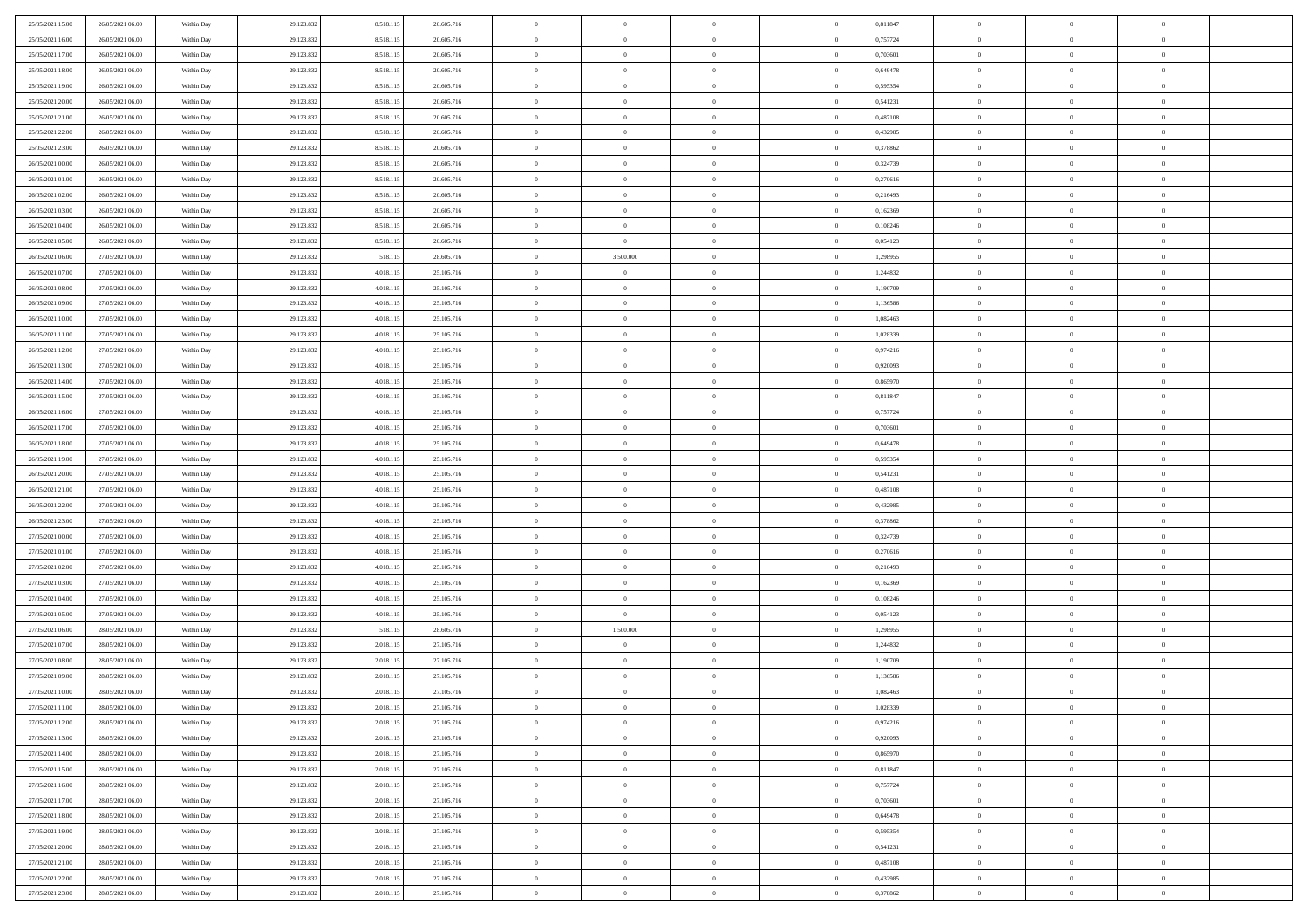| 28/05/2021 00:00 | 28/05/2021 06:00                     | Within Day | 29.123.832 | 2.018.115 | 27.105.716 | $\,$ 0                   | $\overline{0}$ | $\overline{0}$ |          | 0,324739 | $\bf{0}$                 | $\overline{0}$ | $\,0\,$        |  |
|------------------|--------------------------------------|------------|------------|-----------|------------|--------------------------|----------------|----------------|----------|----------|--------------------------|----------------|----------------|--|
| 28/05/2021 01:00 | 28/05/2021 06:00                     | Within Day | 29.123.832 | 2.018.115 | 27.105.716 | $\overline{0}$           | $\overline{0}$ | $\overline{0}$ |          | 0,270616 | $\overline{0}$           | $\overline{0}$ | $\theta$       |  |
| 28/05/2021 02:00 | 28/05/2021 06:00                     | Within Dav | 29.123.832 | 2.018.115 | 27.105.716 | $\mathbf{0}$             | $\overline{0}$ | $\overline{0}$ |          | 0,216493 | $\mathbf{0}$             | $\overline{0}$ | $\overline{0}$ |  |
| 28/05/2021 03:00 | 28/05/2021 06:00                     | Within Day | 29.123.832 | 2.018.115 | 27.105.716 | $\bf{0}$                 | $\overline{0}$ | $\bf{0}$       |          | 0,162369 | $\bf{0}$                 | $\overline{0}$ | $\bf{0}$       |  |
| 28/05/2021 04:00 | 28/05/2021 06:00                     | Within Day | 29.123.832 | 2.018.115 | 27.105.716 | $\bf{0}$                 | $\bf{0}$       | $\overline{0}$ |          | 0,108246 | $\bf{0}$                 | $\bf{0}$       | $\,0\,$        |  |
| 28/05/2021 05:00 | 28/05/2021 06:00                     | Within Dav | 29.123.832 | 2.018.115 | 27.105.716 | $\overline{0}$           | $\overline{0}$ | $\overline{0}$ |          | 0,054123 | $\mathbf{0}$             | $\overline{0}$ | $\overline{0}$ |  |
| 28/05/2021 06:00 | 29/05/2021 06:00                     | Within Day | 29.123.832 | 518.115   | 28.605.716 | $\bf{0}$                 | 763.333        | $\overline{0}$ |          | 1,298955 | $\bf{0}$                 | $\overline{0}$ | $\,0\,$        |  |
| 28/05/2021 07:00 | 29/05/2021 06:00                     | Within Day | 29.123.832 | 1.281.448 | 27.842.383 | $\overline{0}$           | $\overline{0}$ | $\overline{0}$ |          | 1,244832 | $\,$ 0 $\,$              | $\overline{0}$ | $\theta$       |  |
| 28/05/2021 08:00 | 29/05/2021 06:00                     | Within Dav | 29.123.832 | 1.281.448 | 27.842.383 | $\mathbf{0}$             | $\overline{0}$ | $\overline{0}$ |          | 1,190709 | $\mathbf{0}$             | $\overline{0}$ | $\overline{0}$ |  |
| 28/05/2021 09:00 | 29/05/2021 06:00                     |            |            | 1.281.448 | 27.842.383 | $\bf{0}$                 | $\bf{0}$       | $\overline{0}$ |          | 1,136586 | $\bf{0}$                 | $\overline{0}$ | $\,0\,$        |  |
|                  |                                      | Within Day | 29.123.832 |           |            |                          | $\overline{0}$ |                |          |          |                          | $\overline{0}$ | $\theta$       |  |
| 28/05/2021 10:00 | 29/05/2021 06:00<br>29/05/2021 06:00 | Within Day | 29.123.832 | 1.281.448 | 27.842.383 | $\bf{0}$<br>$\mathbf{0}$ |                | $\overline{0}$ |          | 1,082463 | $\bf{0}$<br>$\mathbf{0}$ |                | $\overline{0}$ |  |
| 28/05/2021 11:00 |                                      | Within Dav | 29.123.832 | 1.281.448 | 27.842.383 |                          | $\overline{0}$ | $\overline{0}$ |          | 1,028339 |                          | $\overline{0}$ |                |  |
| 28/05/2021 12:00 | 29/05/2021 06:00                     | Within Day | 29.123.832 | 1.281.448 | 27.842.383 | $\bf{0}$                 | $\overline{0}$ | $\bf{0}$       |          | 0,974216 | $\bf{0}$                 | $\overline{0}$ | $\overline{0}$ |  |
| 28/05/2021 13:00 | 29/05/2021 06:00                     | Within Day | 29.123.832 | 1.281.448 | 27.842.383 | $\bf{0}$                 | $\overline{0}$ | $\overline{0}$ |          | 0,920093 | $\bf{0}$                 | $\overline{0}$ | $\,0\,$        |  |
| 28/05/2021 14:00 | 29/05/2021 06:00                     | Within Dav | 29.123.832 | 1.281.448 | 27.842.383 | $\overline{0}$           | $\overline{0}$ | $\overline{0}$ |          | 0,865970 | $\mathbf{0}$             | $\overline{0}$ | $\overline{0}$ |  |
| 28/05/2021 15:00 | 29/05/2021 06:00                     | Within Day | 29.123.832 | 1.281.448 | 27.842.383 | $\bf{0}$                 | $\bf{0}$       | $\overline{0}$ |          | 0,811847 | $\bf{0}$                 | $\overline{0}$ | $\bf{0}$       |  |
| 28/05/2021 16:00 | 29/05/2021 06:00                     | Within Day | 29.123.832 | 1.281.448 | 27.842.383 | $\overline{0}$           | $\overline{0}$ | $\overline{0}$ |          | 0,757724 | $\bf{0}$                 | $\overline{0}$ | $\theta$       |  |
| 28/05/2021 17:00 | 29/05/2021 06:00                     | Within Day | 29.123.832 | 1.281.448 | 27.842.383 | $\mathbf{0}$             | $\overline{0}$ | $\overline{0}$ |          | 0,703601 | $\mathbf{0}$             | $\overline{0}$ | $\overline{0}$ |  |
| 28/05/2021 18:00 | 29/05/2021 06:00                     | Within Day | 29.123.832 | 1.281.448 | 27.842.383 | $\bf{0}$                 | $\bf{0}$       | $\overline{0}$ |          | 0,649478 | $\bf{0}$                 | $\overline{0}$ | $\,0\,$        |  |
| 28/05/2021 19:00 | 29/05/2021 06:00                     | Within Day | 29.123.832 | 1.281.448 | 27.842.383 | $\bf{0}$                 | $\overline{0}$ | $\overline{0}$ |          | 0,595354 | $\bf{0}$                 | $\overline{0}$ | $\bf{0}$       |  |
| 28/05/2021 20:00 | 29/05/2021 06:00                     | Within Dav | 29.123.832 | 1.281.448 | 27.842.383 | $\mathbf{0}$             | $\overline{0}$ | $\overline{0}$ |          | 0,541231 | $\mathbf{0}$             | $\overline{0}$ | $\overline{0}$ |  |
| 28/05/2021 21:00 | 29/05/2021 06:00                     | Within Day | 29.123.832 | 1.281.448 | 27.842.383 | $\bf{0}$                 | $\overline{0}$ | $\overline{0}$ |          | 0,487108 | $\bf{0}$                 | $\overline{0}$ | $\bf{0}$       |  |
| 28/05/2021 22:00 | 29/05/2021 06:00                     | Within Day | 29.123.832 | 1.281.448 | 27.842.383 | $\bf{0}$                 | $\bf{0}$       | $\overline{0}$ |          | 0,432985 | $\bf{0}$                 | $\overline{0}$ | $\,0\,$        |  |
| 28/05/2021 23:00 | 29/05/2021 06:00                     | Within Dav | 29.123.832 | 1.281.448 | 27.842.383 | $\mathbf{0}$             | $\overline{0}$ | $\overline{0}$ |          | 0,378862 | $\mathbf{0}$             | $\overline{0}$ | $\overline{0}$ |  |
| 29/05/2021 00:00 | 29/05/2021 06:00                     | Within Day | 29.123.832 | 1.281.448 | 27.842.383 | $\bf{0}$                 | $\bf{0}$       | $\overline{0}$ |          | 0,324739 | $\bf{0}$                 | $\overline{0}$ | $\,0\,$        |  |
| 29/05/2021 01:00 | 29/05/2021 06:00                     | Within Day | 29.123.832 | 1.281.448 | 27.842.383 | $\overline{0}$           | $\overline{0}$ | $\overline{0}$ |          | 0,270616 | $\bf{0}$                 | $\mathbf{0}$   | $\overline{0}$ |  |
| 29/05/2021 02:00 | 29/05/2021 06:00                     | Within Dav | 29.123.832 | 1.281.448 | 27.842.383 | $\mathbf{0}$             | $\overline{0}$ | $\overline{0}$ |          | 0,216493 | $\mathbf{0}$             | $\overline{0}$ | $\overline{0}$ |  |
| 29/05/2021 03:00 | 29/05/2021 06:00                     | Within Day | 29.123.832 | 1.281.448 | 27.842.383 | $\bf{0}$                 | $\bf{0}$       | $\overline{0}$ |          | 0,162369 | $\bf{0}$                 | $\overline{0}$ | $\,0\,$        |  |
| 29/05/2021 04:00 | 29/05/2021 06:00                     | Within Day | 29.123.832 | 1.281.448 | 27.842.383 | $\bf{0}$                 | $\bf{0}$       | $\overline{0}$ |          | 0,108246 | $\bf{0}$                 | $\overline{0}$ | $\bf{0}$       |  |
| 29/05/2021 05:00 | 29/05/2021 06:00                     | Within Dav | 29.123.832 | 1.281.448 | 27.842.383 | $\mathbf{0}$             | $\overline{0}$ | $\overline{0}$ |          | 0,054123 | $\mathbf{0}$             | $\overline{0}$ | $\overline{0}$ |  |
| 29/05/2021 06:00 | 30/05/2021 06:00                     | Within Day | 29.123.832 | 518.115   | 28.605.716 | $\bf{0}$                 | $\overline{0}$ | $\overline{0}$ |          | 1,298955 | $\,$ 0                   | $\overline{0}$ | $\theta$       |  |
| 29/05/2021 07:00 | 30/05/2021 06:00                     | Within Day | 29.123.832 | 518.115   | 28.605.716 | $\bf{0}$                 | $\bf{0}$       | $\overline{0}$ |          | 1,244832 | $\bf{0}$                 | $\overline{0}$ | $\overline{0}$ |  |
| 29/05/2021 08:00 | 30/05/2021 06:00                     | Within Dav | 29.123.832 | 518.115   | 28.605.716 | $\mathbf{0}$             | $\overline{0}$ | $\overline{0}$ |          | 1,190709 | $\mathbf{0}$             | $\overline{0}$ | $\overline{0}$ |  |
| 29/05/2021 09:00 | 30/05/2021 06:00                     | Within Day | 29.123.832 | 518.115   | 28.605.716 | $\bf{0}$                 | $\overline{0}$ | $\overline{0}$ |          | 1,136586 | $\,$ 0                   | $\overline{0}$ | $\theta$       |  |
| 29/05/2021 10:00 | 30/05/2021 06:00                     | Within Day | 29.123.832 | 518.115   | 28.605.716 | $\bf{0}$                 | $\overline{0}$ | $\overline{0}$ |          | 1,082463 | $\bf{0}$                 | $\overline{0}$ | $\overline{0}$ |  |
| 29/05/2021 11:00 | 30/05/2021 06:00                     | Within Day | 29.123.832 | 518.115   | 28.605.716 | $\mathbf{0}$             | $\overline{0}$ | $\overline{0}$ |          | 1,028339 | $\mathbf{0}$             | $\overline{0}$ | $\overline{0}$ |  |
| 29/05/2021 12:00 | 30/05/2021 06:00                     | Within Day | 29.123.832 | 518.115   | 28.605.716 | $\bf{0}$                 | $\overline{0}$ | $\overline{0}$ |          | 0,974216 | $\,$ 0                   | $\overline{0}$ | $\theta$       |  |
| 29/05/2021 13:00 | 30/05/2021 06:00                     | Within Day | 29.123.832 | 518.115   | 28.605.716 | $\bf{0}$                 | $\overline{0}$ | $\overline{0}$ |          | 0,920093 | $\bf{0}$                 | $\overline{0}$ | $\overline{0}$ |  |
| 29/05/2021 14:00 | 30/05/2021 06:00                     | Within Dav | 29.123.832 | 518.115   | 28.605.716 | $\mathbf{0}$             | $\overline{0}$ | $\overline{0}$ |          | 0,865970 | $\mathbf{0}$             | $\overline{0}$ | $\overline{0}$ |  |
| 29/05/2021 15:00 | 30/05/2021 06:00                     | Within Day | 29.123.832 | 518.115   | 28.605.716 | $\,0\,$                  | $\overline{0}$ | $\overline{0}$ |          | 0,811847 | $\,$ 0                   | $\overline{0}$ | $\theta$       |  |
| 29/05/2021 16:00 | 30/05/2021 06:00                     | Within Day | 29.123.832 | 518.115   | 28.605.716 | $\bf{0}$                 | $\overline{0}$ | $\overline{0}$ |          | 0,757724 | $\bf{0}$                 | $\overline{0}$ | $\overline{0}$ |  |
| 29/05/2021 17:00 | 30/05/2021 06:00                     | Within Dav | 29.123.832 | 518.115   | 28.605.716 | $\mathbf{0}$             | $\overline{0}$ | $\overline{0}$ |          | 0,703601 | $\mathbf{0}$             | $\overline{0}$ | $\overline{0}$ |  |
| 29/05/2021 18:00 | 30/05/2021 06:00                     | Within Day | 29.123.832 | 518.115   | 28.605.716 | $\bf{0}$                 | $\overline{0}$ | $\theta$       |          | 0,649478 | $\,$ 0                   | $\overline{0}$ | $\theta$       |  |
| 29/05/2021 19:00 | 30/05/2021 06:00                     | Within Day | 29.123.832 | 518.115   | 28.605.716 | $\bf{0}$                 | $\overline{0}$ | $\overline{0}$ |          | 0,595354 | $\bf{0}$                 | $\overline{0}$ | $\overline{0}$ |  |
| 29/05/2021 20:00 | 30/05/2021 06:00                     | Within Day | 29.123.832 | 518.115   | 28.605.716 | $\bf{0}$                 | $\overline{0}$ |                |          | 0,541231 | $\overline{0}$           | $\theta$       | $\theta$       |  |
| 29/05/2021 21:00 | 30/05/2021 06:00                     | Within Day | 29.123.832 | 518.115   | 28.605.716 | $\,0\,$                  | $\overline{0}$ | $\theta$       |          | 0,487108 | $\,$ 0 $\,$              | $\bf{0}$       | $\theta$       |  |
| 29/05/2021 22.00 | 30/05/2021 06:00                     | Within Day | 29.123.832 | 518.115   | 28.605.716 | $\overline{0}$           | $\overline{0}$ | $\overline{0}$ |          | 0,432985 | $\overline{0}$           | $\overline{0}$ | $\overline{0}$ |  |
| 29/05/2021 23:00 | 30/05/2021 06:00                     | Within Day | 29.123.832 | 518.115   | 28.605.716 | $\bf{0}$                 | $\overline{0}$ | $\overline{0}$ |          | 0,378862 | $\overline{0}$           | $\bf{0}$       | $\mathbf{0}$   |  |
| 30/05/2021 00:00 | 30/05/2021 06:00                     | Within Day | 29.123.832 | 518.115   | 28.605.716 | $\bf{0}$                 | $\overline{0}$ | $\overline{0}$ | $\theta$ | 0,324739 | $\,$ 0 $\,$              | $\bf{0}$       | $\,$ 0 $\,$    |  |
| 30/05/2021 01:00 | 30/05/2021 06:00                     | Within Day | 29.123.832 | 518.115   | 28.605.716 | $\bf{0}$                 | $\overline{0}$ | $\overline{0}$ |          | 0,270616 | $\,$ 0 $\,$              | $\overline{0}$ | $\overline{0}$ |  |
| 30/05/2021 02:00 | 30/05/2021 06:00                     | Within Day | 29.123.832 | 518.115   | 28.605.716 | $\bf{0}$                 | $\overline{0}$ | $\overline{0}$ |          | 0,216493 | $\mathbf{0}$             | $\overline{0}$ | $\overline{0}$ |  |
|                  |                                      |            |            |           |            | $\,0\,$                  |                | $\overline{0}$ | $\theta$ |          | $\,$ 0 $\,$              | $\overline{0}$ | $\,$ 0 $\,$    |  |
| 30/05/2021 03:00 | 30/05/2021 06:00                     | Within Day | 29.123.832 | 518.115   | 28.605.716 |                          | $\overline{0}$ |                |          | 0,162369 |                          |                |                |  |
| 30/05/2021 04:00 | 30/05/2021 06:00                     | Within Day | 29.123.832 | 518.115   | 28.605.716 | $\bf{0}$                 | $\overline{0}$ | $\overline{0}$ |          | 0,108246 | $\overline{0}$           | $\overline{0}$ | $\overline{0}$ |  |
| 30/05/2021 05:00 | 30/05/2021 06:00                     | Within Day | 29.123.832 | 518.115   | 28.605.716 | $\bf{0}$                 | $\overline{0}$ | $\overline{0}$ |          | 0,054123 | $\mathbf{0}$             | $\overline{0}$ | $\overline{0}$ |  |
| 30/05/2021 06:00 | 31/05/2021 06:00                     | Within Day | 29.123.832 | 518.115   | 28.605.716 | $\,0\,$                  | $\overline{0}$ | $\overline{0}$ |          | 1,298955 | $\,$ 0 $\,$              | $\mathbf{0}$   | $\,$ 0 $\,$    |  |
| 30/05/2021 07:00 | 31/05/2021 06:00                     | Within Day | 29.123.832 | 518.115   | 28.605.716 | $\bf{0}$                 | $\overline{0}$ | $\overline{0}$ |          | 1,244832 | $\bf{0}$                 | $\mathbf{0}$   | $\overline{0}$ |  |
| 30/05/2021 08:00 | 31/05/2021 06:00                     | Within Day | 29.123.832 | 518.115   | 28.605.716 | $\bf{0}$                 | $\overline{0}$ | $\overline{0}$ |          | 1,190709 | $\mathbf{0}$             | $\overline{0}$ | $\overline{0}$ |  |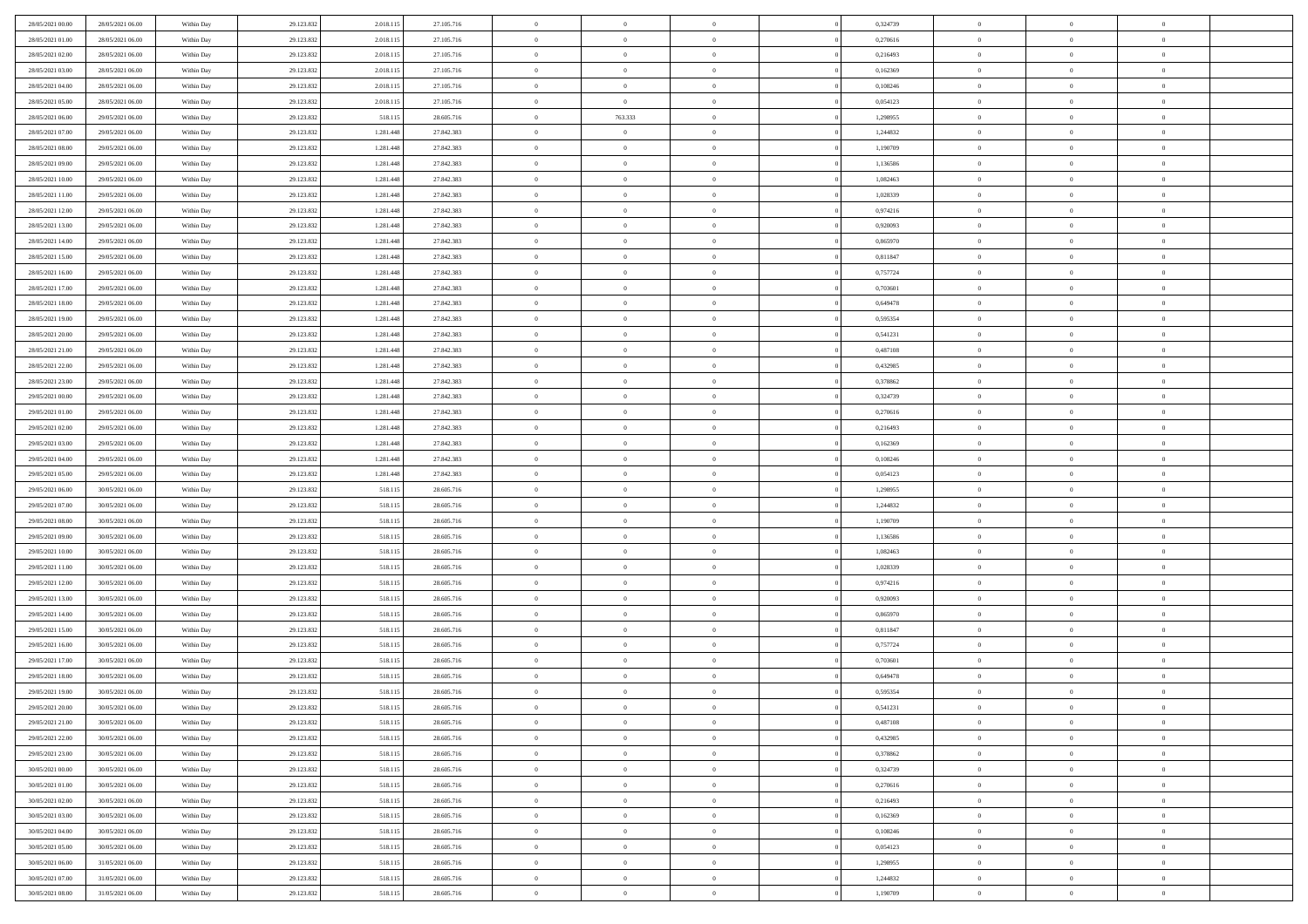| 30/05/2021 09:00 | 31/05/2021 06:00 | Within Day | 29.123.832 | 518.115 | 28.605.716 | $\theta$       | $\Omega$       | 1,136586 | $\theta$       | $\Omega$ |          |  |
|------------------|------------------|------------|------------|---------|------------|----------------|----------------|----------|----------------|----------|----------|--|
| 30/05/2021 11:00 | 31/05/2021 06:00 | Within Day | 29.123.83  | 518.115 | 28.605.716 | $\theta$       | $\Omega$       | 1,028339 | $\Omega$       | $\Omega$ |          |  |
| 30/05/2021 12:00 | 31/05/2021 06:00 | Within Day | 29.123.832 | 518.115 | 28.605.716 | $\theta$       | $\Omega$       | 0,974216 | $\theta$       | 0        |          |  |
| 30/05/2021 13:00 | 31/05/2021 06:00 | Within Day | 29.123.832 | 518.115 | 28.605.716 | $\theta$       | $\Omega$       | 0,920093 | $\theta$       | $\Omega$ |          |  |
| 30/05/2021 14:00 | 31/05/2021 06:00 | Within Day | 29.123.832 | 518,115 | 28.605.716 | $\theta$       | $\Omega$       | 0.865970 | $\Omega$       | $\Omega$ |          |  |
| 30/05/2021 15:00 | 31/05/2021 06:00 | Within Day | 29.123.832 | 518.115 | 28.605.716 | $\mathbf{0}$   | $\Omega$       | 0,811847 | $\theta$       |          |          |  |
| 30/05/2021 16:00 | 31/05/2021 06:00 | Within Day | 29.123.832 | 518.115 | 28.605.716 | $\mathbf{0}$   | $\overline{0}$ | 0,757724 | $\overline{0}$ | $\Omega$ | $\Omega$ |  |
| 30/05/2021 17:00 | 31/05/2021 06:00 | Within Day | 29.123.832 | 518.115 | 28.605.716 | $\mathbf{0}$   | $\Omega$       | 0,703601 | $\theta$       | $\Omega$ |          |  |
| 30/05/2021 18:00 | 31/05/2021 06:00 | Within Day | 29.123.832 | 518.115 | 28.605.716 | $\mathbf{0}$   | $\Omega$       | 0.649478 | $\Omega$       |          |          |  |
| 30/05/2021 19:00 | 31/05/2021 06:00 | Within Day | 29.123.832 | 518.115 | 28.605.716 | $\overline{0}$ | $\Omega$       | 0,595354 | $\theta$       |          |          |  |
| 30/05/2021 20:00 | 31/05/2021 06:00 | Within Day | 29.123.832 | 518,115 | 28.605.716 | $\mathbf{0}$   | $\Omega$       | 0.541231 | $\theta$       |          |          |  |
| 30/05/2021 21:00 | 31/05/2021 06:00 | Within Day | 29.123.832 | 518,115 | 28.605.716 | $\mathbf{0}$   | $\Omega$       | 0,487108 | $\overline{0}$ | $\Omega$ |          |  |
| 30/05/2021 22.00 | 31/05/2021 06:00 | Within Day | 29.123.832 | 518.115 | 28.605.716 | $\overline{0}$ | $\Omega$       | 0,432985 | $\overline{0}$ | $\Omega$ |          |  |
| 30/05/2021 23:00 | 31/05/2021 06:00 | Within Day | 29.123.832 | 518.115 | 28.605.716 | $\mathbf{0}$   | $\Omega$       | 0,378862 | $\theta$       | $\Omega$ | $\Omega$ |  |
| 31/05/2021 00:00 | 31/05/2021 06:00 | Within Day | 29.123.832 | 518.115 | 28.605.716 | $\mathbf{0}$   | $\Omega$       | 0,324739 | $\Omega$       |          |          |  |
| 31/05/2021 01:00 | 31/05/2021 06:00 | Within Day | 29.123.832 | 518.115 | 28.605.716 | $\overline{0}$ | $\Omega$       | 0,270616 | $\Omega$       |          |          |  |
| 31/05/2021 02:00 | 31/05/2021 06:00 | Within Day | 29.123.832 | 518,115 | 28.605.716 | $\mathbf{0}$   | $\Omega$       | 0.216493 | $\Omega$       |          |          |  |
| 31/05/2021 03:00 | 31/05/2021 06:00 | Within Day | 29.123.832 | 518.115 | 28.605.716 | $\mathbf{0}$   | $\Omega$       | 0,162369 | $\Omega$       | $\Omega$ |          |  |
| 31/05/2021 04:00 | 31/05/2021 06:00 | Within Day | 29.123.832 | 518.115 | 28.605.716 | $\mathbf{0}$   | $\Omega$       | 0,108246 | $\theta$       | $\Omega$ |          |  |
| 31/05/2021 06:00 | 01/06/2021 06:00 | Within Day | 29.123.832 | 518.115 | 28.605.716 | $\mathbf{0}$   | $\Omega$       | 1,298955 | $\Omega$       | $\Omega$ |          |  |

(\*) GCV used for the purpose of the conversion does not corresponding to the actual GCV of the Gas Day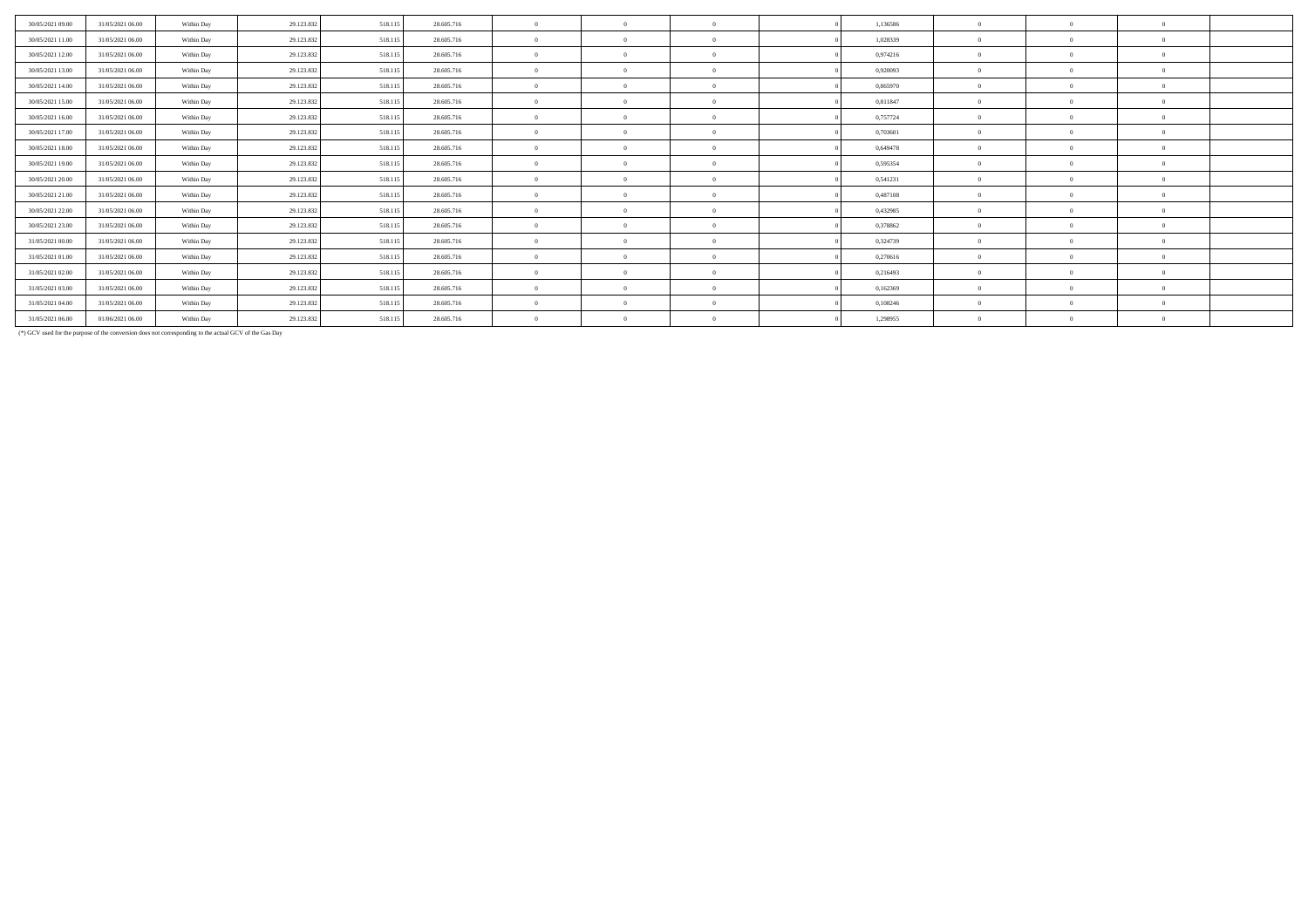## **SNAM RETE GAS**

**Transportation capacity at Entry Point interconnected with foreign pipelines**

**Update to 30/05/2021 of offered and assigned capacity in auction day-ahead and within-day**

**Thermal Year 2020/2021**

(Values in Scm/day (15° C; 1,01325 bar); Prices in c/Scm)

| <b>Entry Point</b> |  |
|--------------------|--|
|--------------------|--|

**PASSO-GRIES**

| Timeframe        |                  |                     |                            |                                              |            | Offered capacity |                | Assigned capacity | Day-Ahead                   |                             | Prices                        |                           |                                 |      |
|------------------|------------------|---------------------|----------------------------|----------------------------------------------|------------|------------------|----------------|-------------------|-----------------------------|-----------------------------|-------------------------------|---------------------------|---------------------------------|------|
| From             | To               | <b>Auction type</b> | Transportation<br>capacity | <b>Assigned capacity</b><br>(before auction) | Firm       | Interruptible    | Firm           | Interruptible     | <b>Interrupted Capacity</b> | <b>Reserve price - Firm</b> | <b>Auction premium - Firm</b> | Reserve price -           | Auction premium -               | Note |
| 01/05/2021 06:00 | 02/05/2021 06:00 | Day Ahead           | 64.400.000                 | 1.145.68                                     | 63.254.318 | $\bf{0}$         | $\overline{0}$ | $\overline{0}$    | Interruptible               | 0,005874                    | $\Omega$                      | Interruptible<br>0,005874 | Interruptible<br>$\overline{0}$ |      |
| 02/05/2021 06:00 | 03/05/2021 06:00 | Day Ahead           | 64.400.00                  | 1.145.68                                     | 63.254.318 | $\theta$         | $\overline{0}$ | $\theta$          |                             | 0,005874                    | $\theta$                      | 0,005874                  | $\overline{0}$                  |      |
| 03/05/2021 06:00 | 04/05/2021 06:00 | Day Ahead           | 64.400.000                 | 1.145.68                                     | 63.254.318 | $\bf{0}$         | 3.316.871      | $\overline{0}$    |                             | 0,005874                    | $\overline{0}$                | 0,005874                  | $\overline{0}$                  |      |
| 04/05/2021 06:00 | 05/05/2021 06:00 | Day Ahead           | 64,400,000                 | 1.145.68                                     | 63.254.318 | $\theta$         | 6.080.931      | $\overline{0}$    |                             | 0.005874                    | $\theta$                      | 0.005874                  | $\theta$                        |      |
| 05/05/2021 06:00 | 06/05/2021 06:00 | Day Ahead           | 64.400.00                  | 1.145.68                                     | 63.254.318 | $\theta$         | $\overline{0}$ | $\overline{0}$    |                             | 0,005874                    | $\theta$                      | 0,005874                  | $\overline{0}$                  |      |
| 06/05/2021 06:00 | 07/05/2021 06:00 | Day Ahead           | 64.400.000                 | 1.145.68                                     | 63.254.318 | $\theta$         | $\theta$       | $\overline{0}$    |                             | 0,005874                    | $\overline{0}$                | 0,005874                  | $\overline{0}$                  |      |
| 07/05/2021 06:00 | 08/05/2021 06:00 | Day Ahead           | 64,400,000                 | 1.145.68                                     | 63.254.318 | $\theta$         | $\theta$       | $\overline{0}$    |                             | 0.005874                    | $\theta$                      | 0.005874                  | $\Omega$                        |      |
| 08/05/2021 06:00 | 09/05/2021 06:00 | Day Ahead           | 64.400.000                 | 1.145.68                                     | 63.254.318 | $\theta$         | $\theta$       | $\overline{0}$    |                             | 0,005874                    | $\overline{0}$                | 0,005874                  | $\Omega$                        |      |
| 09/05/2021 06:00 | 10/05/2021 06:00 | Day Ahead           | 64.400.000                 | 1.145.68                                     | 63.254.318 | $\bf{0}$         | $\overline{0}$ | $\overline{0}$    |                             | 0,005874                    | $\overline{0}$                | 0,005874                  | $\overline{0}$                  |      |
| 10/05/2021 06:00 | 11/05/2021 06:00 | Day Ahead           | 64,400,000                 | 1.145.68                                     | 63.254.318 | $\theta$         | $\Omega$       | $\theta$          |                             | 0.005874                    | $\overline{0}$                | 0.005874                  | $\Omega$                        |      |
| 11/05/2021 06:00 | 12/05/2021 06:00 | Day Ahead           | 64.400.000                 | 1.145.68                                     | 63.254.318 | $\theta$         | 276.406        | $\overline{0}$    |                             | 0,005874                    | $\overline{0}$                | 0,005874                  | $\overline{0}$                  |      |
| 12/05/2021 06:00 | 13/05/2021 06:00 | Day Ahead           | 64.400.000                 | 1.145.68                                     | 63.254.318 | $\theta$         | $\theta$       | $\theta$          |                             | 0,005874                    | $\theta$                      | 0,005874                  | $\overline{0}$                  |      |
| 13/05/2021 06:00 | 14/05/2021 06:00 | Day Ahead           | 64.400.00                  | 1.145.68                                     | 63.254.318 | $\theta$         | 2.211          | $\Omega$          |                             | 0,005874                    | $\theta$                      | 0,005874                  | $\Omega$                        |      |
| 14/05/2021 06:00 | 15/05/2021 06:00 | Day Ahead           | 64,400,000                 | 1.145.68                                     | 63.254.318 | $\overline{0}$   | $\overline{0}$ | $\overline{0}$    |                             | 0.005874                    | $\overline{0}$                | 0.005874                  | $\theta$                        |      |
| 15/05/2021 06:00 | 16/05/2021 06:00 | Day Ahead           | 64.400.000                 | 1.145.68                                     | 63.254.318 | $\bf{0}$         | $\overline{0}$ | $\overline{0}$    |                             | 0,005874                    | $\overline{0}$                | 0,005874                  | $\overline{0}$                  |      |
| 16/05/2021 06:00 | 17/05/2021 06:00 | Day Ahead           | 64.400.00                  | 1.145.68                                     | 63.254.318 | $\theta$         | $\overline{0}$ | $\overline{0}$    |                             | 0,005874                    | $\bf{0}$                      | 0,005874                  | $\,$ 0                          |      |
| 17/05/2021 06:00 | 18/05/2021 06:00 | Day Ahead           | 64,400,000                 | 1.145.68                                     | 63.254.318 | $\overline{0}$   | $\theta$       | $\overline{0}$    |                             | 0.005874                    | $\overline{0}$                | 0.005874                  | $\theta$                        |      |
| 18/05/2021 06:00 | 19/05/2021 06:00 | Day Ahead           | 64.400.000                 | 1.145.68                                     | 63.254.318 | $\theta$         | $\overline{0}$ | $\overline{0}$    |                             | 0,005874                    | $\theta$                      | 0,005874                  | $\overline{0}$                  |      |
| 19/05/2021 06:00 | 20/05/2021 06:00 | Day Ahead           | 64.400.00                  | 1.145.68                                     | 63.254.318 | $\theta$         | 2.211          | $\overline{0}$    |                             | 0,005874                    | $\overline{0}$                | 0,005874                  | $\overline{0}$                  |      |
| 20/05/2021 06:00 | 21/05/2021 06:00 | Day Ahead           | 64.400.000                 | 1.145.68                                     | 63.254.318 | $\bf{0}$         | $\overline{0}$ | $\overline{0}$    |                             | 0,005874                    | $\overline{0}$                | 0,005874                  | $\overline{0}$                  |      |
| 21/05/2021 06:00 | 22/05/2021 06:00 | Day Ahead           | 64,400,000                 | 1.145.68                                     | 63.254.318 | $\bf{0}$         | $\overline{0}$ | $\overline{0}$    |                             | 0.005874                    | $\theta$                      | 0.005874                  | $\overline{0}$                  |      |
| 22/05/2021 06:00 | 23/05/2021 06:00 | Day Ahead           | 64.400.000                 | 1.145.68                                     | 63.254.318 | $\theta$         | $\theta$       | $\overline{0}$    |                             | 0,005874                    | $\theta$                      | 0,005874                  | $\overline{0}$                  |      |
| 23/05/2021 06:00 | 24/05/2021 06:00 | Day Ahead           | 64.400.000                 | 1.145.68                                     | 63.254.318 | $\theta$         | $\theta$       | $\Omega$          |                             | 0,005874                    | $\theta$                      | 0,005874                  | $\overline{0}$                  |      |
| 24/05/2021 06:00 | 25/05/2021 06:00 | Day Ahead           | 64,400,000                 | 1.145.68                                     | 63.254.318 | $\theta$         | $\theta$       | $\overline{0}$    |                             | 0.005874                    | $\theta$                      | 0.005874                  | $\Omega$                        |      |
| 25/05/2021 06:00 | 26/05/2021 06:00 | Day Ahead           | 64,400,000                 | 1.145.68                                     | 63.254.318 | $\Omega$         | $\theta$       | $\alpha$          |                             | 0.005874                    | $\theta$                      | 0.005874                  | $\theta$                        |      |
| 26/05/2021 06:00 | 27/05/2021 06:00 | Day Ahead           | 64.400.000                 | 1.145.68                                     | 63.254.318 | $\bf{0}$         | $\theta$       | $\overline{0}$    |                             | 0,005874                    | $\overline{0}$                | 0,005874                  | $\overline{0}$                  |      |
| 27/05/2021 06:00 | 28/05/2021 06:00 | Day Ahead           | 64,400,000                 | 1.145.68                                     | 63.254.318 | $\theta$         | $\theta$       | $\overline{0}$    |                             | 0.005874                    | $\theta$                      | 0.005874                  | $\Omega$                        |      |
| 28/05/2021 06:00 | 29/05/2021 06:00 | Day Ahead           | 64.400.000                 | 1.145.68                                     | 63.254.318 | $\overline{0}$   | $\overline{0}$ | $\overline{0}$    |                             | 0,005874                    | $\overline{0}$                | 0,005874                  | $\overline{0}$                  |      |
| 29/05/2021 06:00 | 30/05/2021 06:00 | Day Ahead           | 64.400.000                 | 1.145.68                                     | 63.254.318 | $\theta$         | $\theta$       | $\overline{0}$    |                             | 0,005874                    | $\theta$                      | 0,005874                  | $\overline{0}$                  |      |
| 30/05/2021 06:00 | 31/05/2021 06:00 | Day Ahead           | 64.400.000                 | 1.145.68                                     | 63.254.318 | $\theta$         | $\theta$       | $\Omega$          |                             | 0,005874                    | $\theta$                      | 0,005874                  | $\overline{0}$                  |      |
| 31/05/2021 06:00 | 01/06/2021 06:00 | Day Ahead           | 64,400,000                 | 1.145.68                                     | 63.254.318 | $\overline{0}$   | $\Omega$       | $\overline{0}$    |                             | 0.005874                    | $\overline{0}$                | 0.005874                  | $\overline{0}$                  |      |
| 01/05/2021 06:00 | 02/05/2021 06:00 | Within Day          | 64.400.000                 | 1.145.68                                     | 63.254.318 | $\bf{0}$         | $\overline{0}$ | $\overline{0}$    |                             | 0,587431                    | $\mathbf{0}$                  | $\bf{0}$                  | $\overline{0}$                  |      |
| 01/05/2021 07:00 | 02/05/2021 06:00 | Within Day          | 64.400.00                  | 1.145.68                                     | 60.618.721 | $\theta$         | $\theta$       | $\theta$          |                             | 0,587431                    | $\overline{0}$                | $\overline{0}$            | $\overline{0}$                  |      |
| 01/05/2021 08:00 | 02/05/2021 06:00 | Within Day          | 64.400.000                 | 1.145.68                                     | 57.983.125 | $\bf{0}$         | $\theta$       | $\overline{0}$    |                             | 0,587431                    | $\overline{0}$                | $\overline{0}$            | $\overline{0}$                  |      |
| 01/05/2021 09:00 | 02/05/2021 06:00 | Within Day          | 64,400,000                 | 1.145.68                                     | 55.347.528 | $\theta$         | $\theta$       | $\overline{0}$    |                             | 0.587431                    | $\theta$                      | $\theta$                  | $\Omega$                        |      |
| 01/05/2021 10:00 | 02/05/2021 06:00 | Within Day          | 64.400.00                  | 1.145.68                                     | 52.711.931 | $\theta$         | $\theta$       | $\overline{0}$    |                             | 0,587431                    | $\theta$                      | $\overline{0}$            | $\overline{0}$                  |      |
| 01/05/2021 11:00 | 02/05/2021 06:00 | Within Day          | 64.400.000                 | 1.145.68                                     | 50.076.335 | $\theta$         | $\overline{0}$ | $\overline{0}$    |                             | 0,587431                    | $\overline{0}$                | $\overline{0}$            | $\overline{0}$                  |      |
| 01/05/2021 12:00 | 02/05/2021 06:00 | Within Day          | 64,400,000                 | 1.145.68                                     | 47,440.738 | $\theta$         | $\theta$       | $\overline{0}$    |                             | 0.587431                    | $\theta$                      | $\bf{0}$                  | $\Omega$                        |      |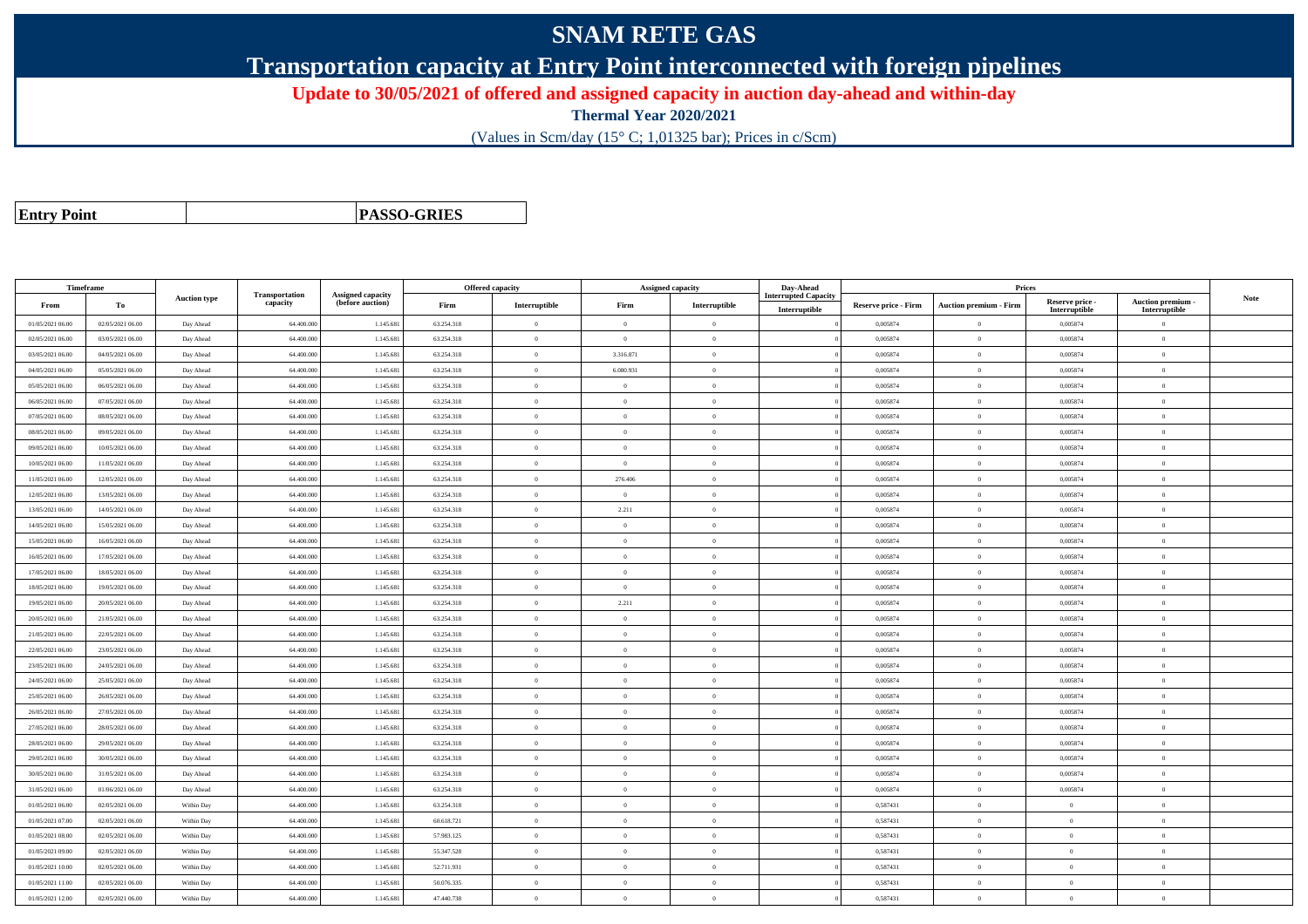| 01/05/2021 13:00                     | 02/05/2021 06:00                     | Within Day               | 64.400.000               | 1.145.681              | 44.805.142               | $\,$ 0                     | $\overline{0}$                   | $\theta$                         |          | 0,587431             | $\bf{0}$                 | $\overline{0}$                   | $\,0\,$                    |  |
|--------------------------------------|--------------------------------------|--------------------------|--------------------------|------------------------|--------------------------|----------------------------|----------------------------------|----------------------------------|----------|----------------------|--------------------------|----------------------------------|----------------------------|--|
| 01/05/2021 14:00                     | 02/05/2021 06:00                     | Within Day               | 64,400,000               | 1.145.681              | 42.169.545               | $\overline{0}$             | $\overline{0}$                   | $\overline{0}$                   |          | 0,587431             | $\overline{0}$           | $\overline{0}$                   | $\theta$                   |  |
| 01/05/2021 15:00                     | 02/05/2021 06:00                     | Within Dav               | 64.400.000               | 1.145.681              | 39.533.948               | $\mathbf{0}$               | $\overline{0}$                   | $\overline{0}$                   |          | 0,587431             | $\mathbf{0}$             | $\overline{0}$                   | $\overline{0}$             |  |
| 01/05/2021 16:00                     | 02/05/2021 06:00                     | Within Day               | 64.400.000               | 1.145.681              | 36.898.352               | $\bf{0}$                   | $\overline{0}$                   | $\bf{0}$                         |          | 0,587431             | $\bf{0}$                 | $\overline{0}$                   | $\bf{0}$                   |  |
| 01/05/2021 17:00                     | 02/05/2021 06:00                     | Within Day               | 64,400,000               | 1.145.681              | 34.262.755               | $\bf{0}$                   | $\overline{0}$                   | $\overline{0}$                   |          | 0,587431             | $\bf{0}$                 | $\bf{0}$                         | $\,0\,$                    |  |
| 01/05/2021 18:00                     | 02/05/2021 06:00                     | Within Dav               | 64.400.000               | 1.145.681              | 31.627.159               | $\mathbf{0}$               | $\overline{0}$                   | $\overline{0}$                   |          | 0,587431             | $\mathbf{0}$             | $\overline{0}$                   | $\overline{0}$             |  |
| 01/05/2021 19:00                     | 02/05/2021 06:00                     | Within Day               | 64.400.000               | 1.145.681              | 28.991.562               | $\bf{0}$                   | $\bf{0}$                         | $\overline{0}$                   |          | 0,587430             | $\bf{0}$                 | $\overline{0}$                   | $\,0\,$                    |  |
| 01/05/2021 20:00                     | 02/05/2021 06:00                     | Within Day               | 64.400.000               | 1.145.681              | 26.355.965               | $\theta$                   | $\overline{0}$                   | $\overline{0}$                   |          | 0,587431             | $\,$ 0 $\,$              | $\overline{0}$                   | $\theta$                   |  |
| 01/05/2021 21:00                     | 02/05/2021 06:00                     | Within Day               | 64.400.000               | 1.145.681              | 23.720.369               | $\mathbf{0}$               | $\overline{0}$                   | $\overline{0}$                   |          | 0,587431             | $\mathbf{0}$             | $\overline{0}$                   | $\overline{0}$             |  |
| 01/05/2021 22.00                     | 02/05/2021 06:00                     | Within Day               | 64.400.000               | 1.145.681              | 21.084.772               | $\bf{0}$                   | $\bf{0}$                         | $\overline{0}$                   |          | 0,587431             | $\bf{0}$                 | $\overline{0}$                   | $\,0\,$                    |  |
| 01/05/2021 23.00                     | 02/05/2021 06:00                     | Within Day               | 64,400,000               | 1.145.681              | 18.449.176               | $\overline{0}$             | $\overline{0}$                   | $\overline{0}$                   |          | 0,587431             | $\bf{0}$                 | $\mathbf{0}$                     | $\theta$                   |  |
| 02/05/2021 00:00                     | 02/05/2021 06:00                     | Within Dav               | 64.400.000               | 1.145.681              | 15.813.579               | $\mathbf{0}$               | $\overline{0}$                   | $\overline{0}$                   |          | 0,587431             | $\mathbf{0}$             | $\overline{0}$                   | $\overline{0}$             |  |
| 02/05/2021 01:00                     | 02/05/2021 06:00                     | Within Day               | 64.400.000               | 1.145.681              | 13.177.982               | $\bf{0}$                   | $\overline{0}$                   | $\bf{0}$                         |          | 0,587432             | $\bf{0}$                 | $\overline{0}$                   | $\,0\,$                    |  |
| 02/05/2021 02:00                     | 02/05/2021 06:00                     | Within Day               | 64.400.000               | 1.145.681              | 10.542.386               | $\bf{0}$                   | $\overline{0}$                   | $\overline{0}$                   |          | 0,587432             | $\bf{0}$                 | $\theta$                         | $\,0\,$                    |  |
| 02/05/2021 03:00                     | 02/05/2021 06:00                     | Within Dav               | 64.400.000               | 1.145.681              | 7.906.789                | $\mathbf{0}$               | $\overline{0}$                   | $\overline{0}$                   |          | 0,587429             | $\mathbf{0}$             | $\overline{0}$                   | $\overline{0}$             |  |
| 02/05/2021 04:00                     | 02/05/2021 06:00                     | Within Day               | 64.400.000               | 1.145.681              | 5.271.193                | $\bf{0}$                   | $\bf{0}$                         | $\overline{0}$                   |          | 0,587429             | $\bf{0}$                 | $\overline{0}$                   | $\,0\,$                    |  |
| 02/05/2021 05:00                     | 02/05/2021 06:00                     | Within Day               | 64,400,000               | 1.145.681              | 2.635.596                | $\overline{0}$             | $\overline{0}$                   | $\overline{0}$                   |          | 0,587429             | $\bf{0}$                 | $\overline{0}$                   | $\theta$                   |  |
| 02/05/2021 06:00                     | 03/05/2021 06:00                     | Within Day               | 64.400.000               | 1.145.681              | 63.254.318               | $\mathbf{0}$               | $\overline{0}$                   | $\overline{0}$                   |          | 0,587431             | $\mathbf{0}$             | $\overline{0}$                   | $\overline{0}$             |  |
| 02/05/2021 07:00                     | 03/05/2021 06:00                     | Within Day               | 64.400.000               | 1.145.681              | 60.618.721               | $\bf{0}$                   | $\bf{0}$                         | $\overline{0}$                   |          | 0,587431             | $\bf{0}$                 | $\overline{0}$                   | $\,0\,$                    |  |
| 02/05/2021 08:00                     | 03/05/2021 06:00                     | Within Day               | 64.400.000               | 1.145.681              | 57.983.125               | $\overline{0}$             | $\overline{0}$                   | $\overline{0}$                   |          | 0,587431             | $\bf{0}$                 | $\overline{0}$                   | $\overline{0}$             |  |
| 02/05/2021 09:00                     | 03/05/2021 06:00                     | Within Dav               | 64.400.000               | 1.145.681              | 55.347.528               | $\mathbf{0}$               | $\overline{0}$                   | $\overline{0}$                   |          | 0,587431             | $\mathbf{0}$             | $\overline{0}$                   | $\overline{0}$             |  |
| 02/05/2021 11:00                     | 03/05/2021 06:00                     | Within Day               | 64.400.000               | 1.145.681              | 50.076.335               | $\bf{0}$                   | $\overline{0}$                   | $\bf{0}$                         |          | 0,587431             | $\bf{0}$                 | $\overline{0}$                   | $\bf{0}$                   |  |
| 02/05/2021 12:00                     | 03/05/2021 06:00                     | Within Day               | 64,400,000               | 1.145.681              | 47.440.738               | $\bf{0}$                   | $\bf{0}$                         | $\overline{0}$                   |          | 0,587431             | $\bf{0}$                 | $\overline{0}$                   | $\,0\,$                    |  |
| 02/05/2021 13:00                     | 03/05/2021 06:00                     | Within Dav               | 64.400.000               | 1.145.681              | 44.805.142               | $\mathbf{0}$               | $\overline{0}$                   | $\overline{0}$                   |          | 0,587431             | $\mathbf{0}$             | $\overline{0}$                   | $\overline{0}$             |  |
| 02/05/2021 14:00                     | 03/05/2021 06:00                     | Within Day               | 64.400.000               | 1.145.681              | 42.169.545               | $\bf{0}$                   | $\bf{0}$                         | $\overline{0}$                   |          | 0,587431             | $\bf{0}$                 | $\overline{0}$                   | $\,0\,$                    |  |
| 02/05/2021 15:00                     | 03/05/2021 06:00                     | Within Day               | 64.400.000               | 1.145.681              | 39.533.948               | $\overline{0}$             | $\overline{0}$                   | $\overline{0}$                   |          | 0,587431             | $\bf{0}$                 | $\overline{0}$                   | $\theta$                   |  |
| 02/05/2021 16:00                     | 03/05/2021 06:00                     | Within Day               | 64.400.000               | 1.145.681              | 36.898.352               | $\mathbf{0}$               | $\overline{0}$                   | $\overline{0}$                   |          | 0,587431             | $\mathbf{0}$             | $\overline{0}$                   | $\overline{0}$             |  |
| 02/05/2021 17:00                     | 03/05/2021 06:00                     | Within Day               | 64.400.000               | 1.145.681              | 34.262.755               | $\bf{0}$                   | $\bf{0}$                         | $\overline{0}$                   |          | 0,587431             | $\bf{0}$                 | $\overline{0}$                   | $\,0\,$                    |  |
| 02/05/2021 18:00                     | 03/05/2021 06:00                     | Within Day               | 64,400,000               | 1.145.681              | 31.627.159               | $\bf{0}$                   | $\bf{0}$                         | $\overline{0}$                   |          | 0,587431             | $\bf{0}$                 | $\mathbf{0}$                     | $\overline{0}$             |  |
| 02/05/2021 19:00                     | 03/05/2021 06:00                     | Within Dav               | 64.400.000               | 1.145.681              | 28.991.562               | $\mathbf{0}$               | $\overline{0}$                   | $\overline{0}$                   |          | 0,587430             | $\mathbf{0}$             | $\overline{0}$                   | $\overline{0}$             |  |
| 02/05/2021 20:00                     | 03/05/2021 06:00                     | Within Day               | 64.400.000               | 1.145.681              | 26.355.965               | $\bf{0}$                   | $\overline{0}$                   | $\overline{0}$                   |          | 0,587431             | $\,$ 0                   | $\overline{0}$                   | $\theta$                   |  |
| 02/05/2021 21:00                     | 03/05/2021 06:00                     | Within Day               | 64.400.000               | 1.145.681              | 23.720.369               | $\bf{0}$                   | $\bf{0}$                         | $\overline{0}$                   |          | 0,587431             | $\bf{0}$                 | $\mathbf{0}$                     | $\overline{0}$             |  |
| 02/05/2021 22:00                     | 03/05/2021 06:00                     | Within Dav               | 64.400.000               | 1.145.681              | 21.084.772               | $\mathbf{0}$               | $\overline{0}$                   | $\overline{0}$                   |          | 0,587431             | $\mathbf{0}$             | $\overline{0}$                   | $\overline{0}$             |  |
| 02/05/2021 23:00                     | 03/05/2021 06:00                     | Within Day               | 64.400.000<br>64,400,000 | 1.145.681              | 18.449.176               | $\bf{0}$<br>$\overline{0}$ | $\overline{0}$<br>$\overline{0}$ | $\overline{0}$<br>$\overline{0}$ |          | 0,587431             | $\,$ 0                   | $\overline{0}$<br>$\overline{0}$ | $\theta$<br>$\overline{0}$ |  |
| 03/05/2021 00:00<br>03/05/2021 01:00 | 03/05/2021 06:00<br>03/05/2021 06:00 | Within Day<br>Within Day | 64.400.000               | 1.145.681<br>1.145.681 | 15.813.579<br>13.177.982 | $\mathbf{0}$               | $\overline{0}$                   | $\overline{0}$                   |          | 0,587431<br>0,587432 | $\bf{0}$<br>$\mathbf{0}$ | $\overline{0}$                   | $\overline{0}$             |  |
| 03/05/2021 02:00                     | 03/05/2021 06:00                     | Within Day               | 64.400.000               | 1.145.681              | 10.542.386               | $\bf{0}$                   | $\overline{0}$                   | $\overline{0}$                   |          | 0,587432             | $\,$ 0                   | $\overline{0}$                   | $\theta$                   |  |
| 03/05/2021 03:00                     | 03/05/2021 06:00                     | Within Day               | 64.400.000               | 1.145.681              | 7.906.789                | $\bf{0}$                   | $\overline{0}$                   | $\overline{0}$                   |          | 0,587429             | $\bf{0}$                 | $\mathbf{0}$                     | $\bf{0}$                   |  |
| 03/05/2021 04:00                     | 03/05/2021 06:00                     | Within Dav               | 64.400.000               | 1.145.681              | 5.271.193                | $\mathbf{0}$               | $\overline{0}$                   | $\overline{0}$                   |          | 0,587429             | $\mathbf{0}$             | $\overline{0}$                   | $\overline{0}$             |  |
| 03/05/2021 05:00                     | 03/05/2021 06:00                     | Within Day               | 64.400.000               | 1.145.681              | 2.635.596                | $\,0\,$                    | $\overline{0}$                   | $\overline{0}$                   |          | 0,587429             | $\,$ 0                   | $\overline{0}$                   | $\theta$                   |  |
| 03/05/2021 06:00                     | 04/05/2021 06:00                     | Within Day               | 64,400,000               | 4.462.552              | 59.937.447               | $\bf{0}$                   | $\bf{0}$                         | $\overline{0}$                   |          | 0,587431             | $\bf{0}$                 | $\overline{0}$                   | $\bf{0}$                   |  |
| 03/05/2021 07:00                     | 04/05/2021 06:00                     | Within Dav               | 64.400.000               | 4.462.552              | 57.440.053               | $\mathbf{0}$               | $\overline{0}$                   | $\overline{0}$                   |          | 0,587431             | $\mathbf{0}$             | $\overline{0}$                   | $\overline{0}$             |  |
| 03/05/2021 08:00                     | 04/05/2021 06:00                     | Within Day               | 64.400.000               | 4.462.552              | 54.942.659               | $\bf{0}$                   | $\overline{0}$                   | $\overline{0}$                   |          | 0,587431             | $\,$ 0                   | $\overline{0}$                   | $\theta$                   |  |
| 03/05/2021 09:00                     | 04/05/2021 06:00                     | Within Day               | 64,400,000               | 4.462.552              | 52.445.266               | $\bf{0}$                   | $\overline{0}$                   | $\overline{0}$                   |          | 0,587431             | $\,$ 0 $\,$              | $\overline{0}$                   | $\bf{0}$                   |  |
| 03/05/2021 10:00                     | 04/05/2021 06:00                     | Within Day               | 64.400.000               | 4.462.552              | 49.947.872               | $\bf{0}$                   | $\overline{0}$                   |                                  |          | 0,587431             | $\overline{0}$           | $\theta$                         | $\theta$                   |  |
| 03/05/2021 11:00                     | 04/05/2021 06:00                     | Within Day               | 64.400.000               | 4.462.552              | 47.450.478               | $\,0\,$                    | $\overline{0}$                   | $\overline{0}$                   |          | 0,587431             | $\,$ 0 $\,$              | $\overline{0}$                   | $\theta$                   |  |
| 03/05/2021 12:00                     | 04/05/2021 06:00                     | Within Day               | 64.400.000               | 4.462.552              | 44.953.085               | $\overline{0}$             | $\overline{0}$                   | $\overline{0}$                   |          | 0,587431             | $\overline{0}$           | $\overline{0}$                   | $\overline{0}$             |  |
| 03/05/2021 13:00                     | 04/05/2021 06:00                     | Within Day               | 64.400.000               | 4.462.552              | 42.455.691               | $\bf{0}$                   | $\overline{0}$                   | $\overline{0}$                   |          | 0,587431             | $\overline{0}$           | $\bf{0}$                         | $\mathbf{0}$               |  |
| 03/05/2021 14:00                     | 04/05/2021 06:00                     | Within Day               | 64.400.000               | 4.462.552              | 39.958.298               | $\bf{0}$                   | $\overline{0}$                   | $\overline{0}$                   | $\theta$ | 0,587431             | $\,$ 0 $\,$              | $\bf{0}$                         | $\,$ 0 $\,$                |  |
| 03/05/2021 15:00                     | 04/05/2021 06:00                     | Within Day               | 64.400.000               | 4.462.552              | 37.460.904               | $\bf{0}$                   | $\overline{0}$                   | $\overline{0}$                   |          | 0,587431             | $\,$ 0 $\,$              | $\overline{0}$                   | $\overline{0}$             |  |
| 03/05/2021 16:00                     | 04/05/2021 06:00                     | Within Day               | 64.400.000               | 4.462.552              | 34.963.510               | $\bf{0}$                   | $\overline{0}$                   | $\overline{0}$                   |          | 0,587431             | $\mathbf{0}$             | $\overline{0}$                   | $\overline{0}$             |  |
| 03/05/2021 17:00                     | 04/05/2021 06:00                     | Within Day               | 64.400.000               | 4.462.552              | 32.466.117               | $\,0\,$                    | $\overline{0}$                   | $\overline{0}$                   | $\theta$ | 0,587431             | $\,$ 0 $\,$              | $\overline{0}$                   | $\overline{0}$             |  |
| 03/05/2021 18:00                     | 04/05/2021 06:00                     | Within Day               | 64.400.000               | 4.462.552              | 29.968.723               | $\bf{0}$                   | $\overline{0}$                   | $\overline{0}$                   |          | 0,587431             | $\overline{0}$           | $\overline{0}$                   | $\overline{0}$             |  |
| 03/05/2021 19:00                     | 04/05/2021 06:00                     | Within Day               | 64.400.000               | 4.462.552              | 27.471.329               | $\bf{0}$                   | 202.698                          | $\overline{0}$                   |          | 0,587430             | $\mathbf{0}$             | $\overline{0}$                   | $\mathbf{0}$               |  |
| 03/05/2021 20:00                     | 04/05/2021 06:00                     | Within Day               | 64.400.000               | 4.665.249              | 24.789.665               | $\,0\,$                    | $\overline{0}$                   | $\overline{0}$                   |          | 0,587431             | $\,$ 0 $\,$              | $\mathbf{0}$                     | $\overline{0}$             |  |
| 03/05/2021 21:00                     | 04/05/2021 06:00                     | Within Day               | 64.400.000               | 4.665.249              | 22.310.699               | $\bf{0}$                   | $\overline{0}$                   | $\overline{0}$                   |          | 0,587431             | $\mathbf{0}$             | $\mathbf{0}$                     | $\overline{0}$             |  |
| 03/05/2021 22:00                     | 04/05/2021 06:00                     | Within Day               | 64.400.000               | 4.665.249              | 19.831.732               | $\mathbf{0}$               | $\overline{0}$                   | $\overline{0}$                   |          | 0,587431             | $\mathbf{0}$             | $\overline{0}$                   | $\overline{0}$             |  |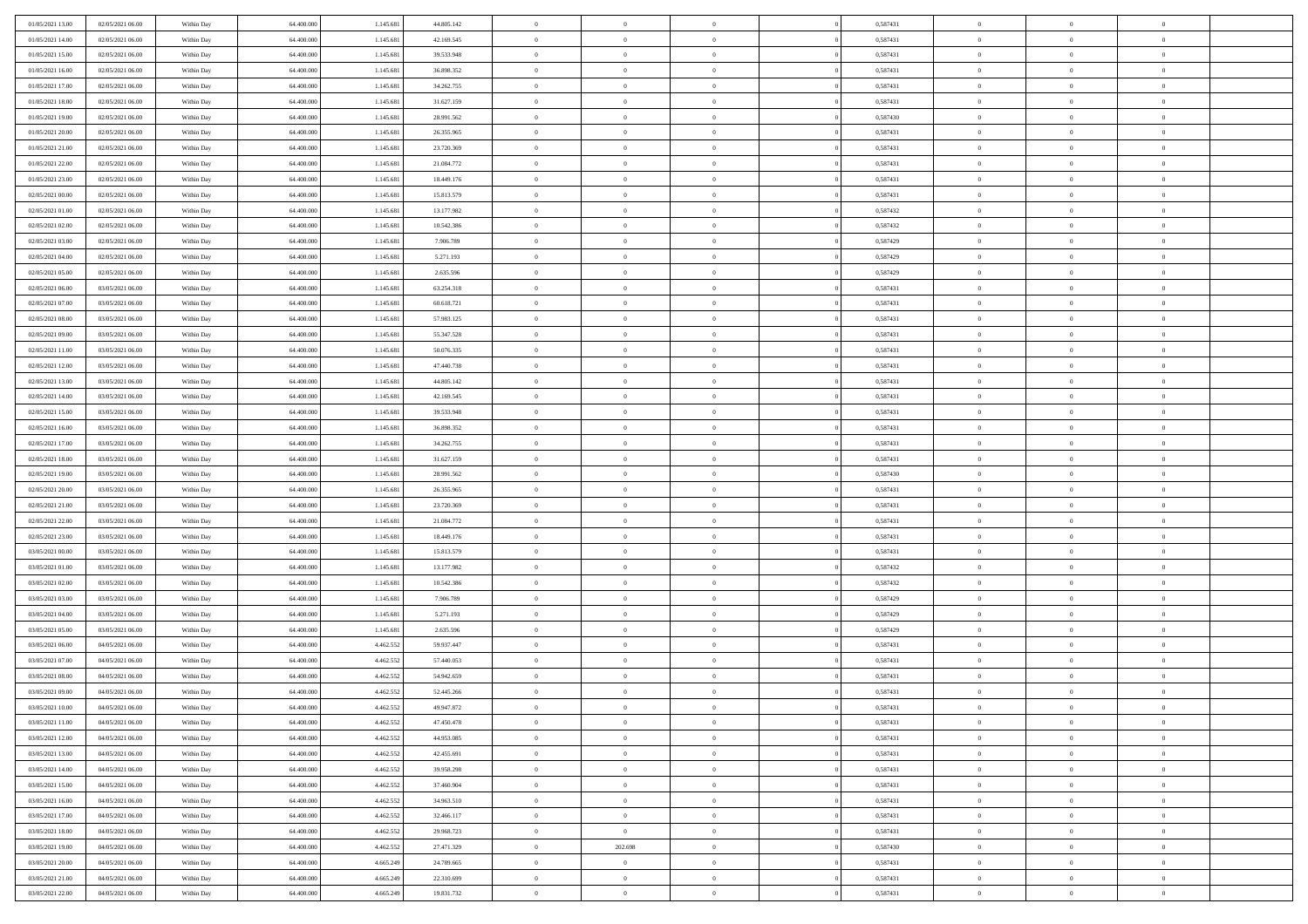| 03/05/2021 23:00 | 04/05/2021 06:00 | Within Day | 64,400,000 | 4.665.249  | 17.352.765 | $\overline{0}$ | $\overline{0}$ | $\Omega$       | 0,587431 | $\bf{0}$       | $\mathbf{0}$   | $\bf{0}$       |  |
|------------------|------------------|------------|------------|------------|------------|----------------|----------------|----------------|----------|----------------|----------------|----------------|--|
| 04/05/2021 00:00 | 04/05/2021 06:00 | Within Day | 64.400.000 | 4.665.249  | 14.873.799 | $\mathbf{0}$   | $\overline{0}$ | $\overline{0}$ | 0,587431 | $\overline{0}$ | $\overline{0}$ | $\theta$       |  |
| 04/05/2021 01:00 | 04/05/2021 06:00 | Within Day | 64.400.000 | 4.665.249  | 12.394.832 | $\,$ 0         | $\overline{0}$ | $\bf{0}$       | 0,587432 | $\,$ 0         | $\overline{0}$ | $\,$ 0 $\,$    |  |
| 04/05/2021 02.00 | 04/05/2021 06:00 | Within Day | 64,400,000 | 4.665.249  | 9.915.866  | $\bf{0}$       | $\overline{0}$ | $\Omega$       | 0,587432 | $\bf{0}$       | $\mathbf{0}$   | $\theta$       |  |
| 04/05/2021 03:00 | 04/05/2021 06:00 | Within Day | 64.400.000 | 4.665.249  | 7.436.899  | $\bf{0}$       | $\overline{0}$ | $\overline{0}$ | 0,587429 | $\mathbf{0}$   | $\overline{0}$ | $\overline{0}$ |  |
| 04/05/2021 04:00 | 04/05/2021 06:00 | Within Day | 64.400.000 | 4.665.249  | 4.957.933  | $\bf{0}$       | $\overline{0}$ | $\bf{0}$       | 0,587429 | $\,$ 0         | $\overline{0}$ | $\,$ 0 $\,$    |  |
| 04/05/2021 05:00 | 04/05/2021 06:00 | Within Day | 64,400,000 | 4.665.249  | 2.478.966  | $\bf{0}$       | $\overline{0}$ | $\Omega$       | 0,587429 | $\theta$       | $\mathbf{0}$   | $\theta$       |  |
| 04/05/2021 06:00 | 05/05/2021 06:00 | Within Day | 64.400.000 | 7.226.612  | 57.173.387 | $\overline{0}$ | $\overline{0}$ | $\overline{0}$ | 0,587431 | $\mathbf{0}$   | $\overline{0}$ | $\overline{0}$ |  |
| 04/05/2021 07:00 | 05/05/2021 06:00 | Within Day | 64.400.000 | 7.226.612  | 54.791.163 | $\bf{0}$       | $\overline{0}$ | $\bf{0}$       | 0,587431 | $\,$ 0         | $\overline{0}$ | $\,$ 0 $\,$    |  |
| 04/05/2021 08:00 | 05/05/2021 06:00 | Within Day | 64,400,000 | 7.226.612  | 52.408.938 | $\bf{0}$       | $\overline{0}$ | $\Omega$       | 0.587431 | $\bf{0}$       | $\mathbf{0}$   | $\theta$       |  |
| 04/05/2021 09:00 | 05/05/2021 06:00 | Within Day | 64.400.000 | 7.226.612  | 50.026.714 | $\overline{0}$ | $\overline{0}$ | $\overline{0}$ | 0,587431 | $\overline{0}$ | $\overline{0}$ | $\overline{0}$ |  |
| 04/05/2021 10:00 | 05/05/2021 06:00 | Within Day | 64.400.000 | 7.226.612  | 47.644.489 | $\,$ 0         | $\overline{0}$ | $\bf{0}$       | 0,587431 | $\,$ 0         | $\overline{0}$ | $\,$ 0 $\,$    |  |
| 04/05/2021 11:00 | 05/05/2021 06:00 | Within Day | 64.400.000 | 7.226.612  | 45.262.265 | $\bf{0}$       | $\overline{0}$ | $\Omega$       | 0.587431 | $\overline{0}$ | $\mathbf{0}$   | $\theta$       |  |
| 04/05/2021 12:00 | 05/05/2021 06:00 | Within Dav | 64.400.000 | 7.226.612  | 42.880.040 | $\overline{0}$ | $\overline{0}$ | $\overline{0}$ | 0,587431 | $\mathbf{0}$   | $\overline{0}$ | $\overline{0}$ |  |
| 04/05/2021 13:00 | 05/05/2021 06:00 | Within Day | 64.400.000 | 7.226.612  | 40.497.816 | $\bf{0}$       | $\overline{0}$ | $\bf{0}$       | 0,587431 | $\,$ 0         | $\overline{0}$ | $\,$ 0 $\,$    |  |
| 04/05/2021 14:00 | 05/05/2021 06:00 | Within Day | 64,400,000 | 7.226.612  | 38.115.591 | $\bf{0}$       | $\overline{0}$ | $\overline{0}$ | 0.587431 | $\bf{0}$       | $\mathbf{0}$   | $\bf{0}$       |  |
| 04/05/2021 15:00 | 05/05/2021 06:00 | Within Day | 64.400.000 | 7.226.612  | 35.733.367 | $\overline{0}$ | $\overline{0}$ | $\overline{0}$ | 0,587431 | $\mathbf{0}$   | $\overline{0}$ | $\overline{0}$ |  |
| 04/05/2021 16:00 | 05/05/2021 06:00 | Within Day | 64.400.000 | 7.226.612  | 33.351.142 | $\bf{0}$       | $\overline{0}$ | $\bf{0}$       | 0,587431 | $\,$ 0         | $\overline{0}$ | $\,0\,$        |  |
| 04/05/2021 17:00 | 05/05/2021 06:00 | Within Day | 64,400,000 | 7.226.612  | 30.968.918 | $\bf{0}$       | $\overline{0}$ | $\Omega$       | 0.587431 | $\theta$       | $\mathbf{0}$   | $\theta$       |  |
| 04/05/2021 18:00 | 05/05/2021 06:00 | Within Day | 64.400.000 | 7.226.612  | 28.586.693 | $\overline{0}$ | $\overline{0}$ | $\overline{0}$ | 0,587431 | $\mathbf{0}$   | $\overline{0}$ | $\overline{0}$ |  |
| 04/05/2021 19:00 | 05/05/2021 06:00 | Within Day | 64.400.000 | 7.226.612  | 26.204.469 | $\bf{0}$       | $\overline{0}$ | $\bf{0}$       | 0,587430 | $\,$ 0         | $\overline{0}$ | $\,$ 0 $\,$    |  |
| 04/05/2021 20:00 | 05/05/2021 06:00 | Within Day | 64,400,000 | 7.226.612  | 23.822.244 | $\bf{0}$       | $\overline{0}$ | $\Omega$       | 0.587431 | $\bf{0}$       | $\theta$       | $\theta$       |  |
| 04/05/2021 21:00 | 05/05/2021 06:00 | Within Dav | 64.400.000 | 7.226.612  | 21.440.020 | $\overline{0}$ | $\overline{0}$ | $\overline{0}$ | 0,587431 | $\mathbf{0}$   | $\overline{0}$ | $\overline{0}$ |  |
| 04/05/2021 22.00 | 05/05/2021 06:00 | Within Day | 64.400.000 | 7.226.612  | 19.057.795 | $\bf{0}$       | $\overline{0}$ | $\bf{0}$       | 0,587431 | $\,$ 0         | $\overline{0}$ | $\,$ 0 $\,$    |  |
| 04/05/2021 23.00 | 05/05/2021 06:00 | Within Day | 64,400,000 | 7.226.612  | 16.675.571 | $\bf{0}$       | $\overline{0}$ | $\overline{0}$ | 0,587431 | $\bf{0}$       | $\overline{0}$ | $\theta$       |  |
| 05/05/2021 00:00 | 05/05/2021 06:00 | Within Day | 64.400.000 | 7.226.612  | 14.293.346 | $\overline{0}$ | $\overline{0}$ | $\overline{0}$ | 0,587431 | $\overline{0}$ | $\overline{0}$ | $\overline{0}$ |  |
| 05/05/2021 01:00 | 05/05/2021 06:00 | Within Day | 64.400.000 | 7.226.612  | 11.911.122 | $\bf{0}$       | $\overline{0}$ | $\bf{0}$       | 0,587432 | $\,$ 0         | $\overline{0}$ | $\,$ 0 $\,$    |  |
| 05/05/2021 02:00 | 05/05/2021 06:00 | Within Day | 64,400,000 | 7.226.612  | 9.528.897  | $\bf{0}$       | $\overline{0}$ | $\Omega$       | 0.587432 | $\bf{0}$       | $\mathbf{0}$   | $\theta$       |  |
|                  |                  |            |            |            |            |                |                |                |          |                |                |                |  |
| 05/05/2021 03:00 | 05/05/2021 06:00 | Within Day | 64.400.000 | 7.226.612  | 7.146.673  | $\overline{0}$ | $\overline{0}$ | $\overline{0}$ | 0,587429 | $\mathbf{0}$   | $\overline{0}$ | $\overline{0}$ |  |
| 05/05/2021 04:00 | 05/05/2021 06:00 | Within Day | 64.400.000 | 7.226.612  | 4.764.448  | $\bf{0}$       | $\overline{0}$ | $\bf{0}$       | 0,587429 | $\,$ 0         | $\overline{0}$ | $\,$ 0 $\,$    |  |
| 05/05/2021 05:00 | 05/05/2021 06:00 | Within Day | 64.400.000 | 7.226.612  | 2.382.224  | $\bf{0}$       | $\overline{0}$ | $\overline{0}$ | 0,587429 | $\bf{0}$       | $\overline{0}$ | $\,0\,$        |  |
| 05/05/2021 06:00 | 06/05/2021 06:00 | Within Dav | 64.400.000 | 1.145.681  | 63.254.318 | $\overline{0}$ | 10.134.886     | $\overline{0}$ | 0,587431 | $\mathbf{0}$   | $\overline{0}$ | $\overline{0}$ |  |
| 05/05/2021 07:00 | 06/05/2021 06:00 | Within Day | 64.400.000 | 11.280.566 | 50.906.122 | $\bf{0}$       | $\overline{0}$ | $\bf{0}$       | 0,587431 | $\,$ 0         | $\overline{0}$ | $\,$ 0 $\,$    |  |
| 05/05/2021 08:00 | 06/05/2021 06:00 | Within Day | 64.400.000 | 11.280.566 | 48.692.813 | $\bf{0}$       | $\bf{0}$       | $\overline{0}$ | 0,587431 | $\bf{0}$       | $\overline{0}$ | $\,0\,$        |  |
| 05/05/2021 09:00 | 06/05/2021 06:00 | Within Day | 64.400.000 | 11.280.566 | 46.479.503 | $\mathbf{0}$   | $\overline{0}$ | $\overline{0}$ | 0,587431 | $\overline{0}$ | $\overline{0}$ | $\overline{0}$ |  |
| 05/05/2021 10:00 | 06/05/2021 06:00 | Within Day | 64.400.000 | 11.280.566 | 44.266.193 | $\bf{0}$       | $\overline{0}$ | $\bf{0}$       | 0,587431 | $\,$ 0         | $\overline{0}$ | $\,$ 0 $\,$    |  |
| 05/05/2021 11:00 | 06/05/2021 06:00 | Within Day | 64.400.000 | 11.280.566 | 42.052.883 | $\,$ 0         | $\bf{0}$       | $\overline{0}$ | 0,587431 | $\bf{0}$       | $\overline{0}$ | $\,0\,$        |  |
| 05/05/2021 12:00 | 06/05/2021 06:00 | Within Day | 64.400.000 | 11.280.566 | 39.839.574 | $\overline{0}$ | $\overline{0}$ | $\overline{0}$ | 0,587431 | $\mathbf{0}$   | $\overline{0}$ | $\overline{0}$ |  |
| 05/05/2021 13:00 | 06/05/2021 06:00 | Within Day | 64.400.000 | 11.280.566 | 37.626.264 | $\bf{0}$       | $\overline{0}$ | $\bf{0}$       | 0,587431 | $\,$ 0         | $\overline{0}$ | $\,$ 0 $\,$    |  |
| 05/05/2021 14:00 | 06/05/2021 06:00 | Within Day | 64.400.000 | 11.280.566 | 35.412.954 | $\bf{0}$       | $\bf{0}$       | $\overline{0}$ | 0,587431 | $\bf{0}$       | $\overline{0}$ | $\,0\,$        |  |
| 05/05/2021 15:00 | 06/05/2021 06:00 | Within Day | 64.400.000 | 11.280.566 | 33.199.645 | $\overline{0}$ | $\overline{0}$ | $\overline{0}$ | 0,587431 | $\overline{0}$ | $\overline{0}$ | $\overline{0}$ |  |
| 05/05/2021 16:00 | 06/05/2021 06:00 | Within Day | 64.400.000 | 11.280.566 | 30.986.335 | $\bf{0}$       | $\overline{0}$ | $\bf{0}$       | 0,587431 | $\,$ 0         | $\overline{0}$ | $\,$ 0 $\,$    |  |
| 05/05/2021 17:00 | 06/05/2021 06:00 | Within Day | 64.400.000 | 11.280.566 | 28.773.025 | $\bf{0}$       | $\bf{0}$       | $\bf{0}$       | 0,587431 | $\bf{0}$       | $\overline{0}$ | $\,0\,$        |  |
| 05/05/2021 18:00 | 06/05/2021 06:00 | Within Day | 64.400.000 | 11.280.566 | 26.559.716 | $\mathbf{0}$   | $\overline{0}$ | $\overline{0}$ | 0,587431 | $\overline{0}$ | $\overline{0}$ | $\overline{0}$ |  |
| 05/05/2021 19:00 | 06/05/2021 06:00 | Within Day | 64.400.000 | 11.280.566 | 24.346.406 | $\bf{0}$       | $\overline{0}$ | $\theta$       | 0,587430 | $\overline{0}$ | $\theta$       | $\theta$       |  |
| 05/05/2021 20:00 | 06/05/2021 06:00 | Within Day | 64.400.000 | 11.280.566 | 22.133.096 | $\bf{0}$       | $\bf{0}$       | $\bf{0}$       | 0,587431 | $\bf{0}$       | $\overline{0}$ | $\,0\,$        |  |
| 05/05/2021 21:00 | 06/05/2021 06:00 | Within Day | 64.400.000 | 11.280.566 | 19.919.787 | $\overline{0}$ | $\overline{0}$ | $\overline{0}$ | 0,587431 | $\overline{0}$ | $\bf{0}$       | $\overline{0}$ |  |
| 05/05/2021 22.00 | 06/05/2021 06:00 | Within Day | 64.400.000 | 11.280.566 | 17.706.477 | $\,$ 0 $\,$    | $\overline{0}$ | $\overline{0}$ | 0,587431 | $\mathbf{0}$   | $\,$ 0 $\,$    | $\,$ 0 $\,$    |  |
| 05/05/2021 23:00 | 06/05/2021 06:00 | Within Day | 64.400.000 | 11.280.566 | 15.493.167 | $\bf{0}$       | $\bf{0}$       | $\overline{0}$ | 0,587431 | $\bf{0}$       | $\overline{0}$ | $\bf{0}$       |  |
| 06/05/2021 00:00 | 06/05/2021 06:00 | Within Day | 64.400.000 | 11.280.566 | 13.279.858 | $\bf{0}$       | $\overline{0}$ | $\overline{0}$ | 0,587431 | $\overline{0}$ | $\overline{0}$ | $\overline{0}$ |  |
| 06/05/2021 01:00 | 06/05/2021 06:00 | Within Day | 64.400.000 | 11.280.566 | 11.066.548 | $\,$ 0 $\,$    | $\overline{0}$ | $\overline{0}$ | 0,587432 | $\,$ 0 $\,$    | $\overline{0}$ | $\,$ 0 $\,$    |  |
| 06/05/2021 02:00 | 06/05/2021 06:00 | Within Day | 64.400.000 | 11.280.566 | 8.853.238  | $\bf{0}$       | $\overline{0}$ | $\overline{0}$ | 0,587432 | $\bf{0}$       | $\overline{0}$ | $\overline{0}$ |  |
| 06/05/2021 03:00 | 06/05/2021 06:00 | Within Day | 64.400.000 | 11.280.566 | 6.639.929  | $\overline{0}$ | $\overline{0}$ | $\overline{0}$ | 0,587429 | $\overline{0}$ | $\bf{0}$       | $\overline{0}$ |  |
| 06/05/2021 04:00 | 06/05/2021 06:00 | Within Day | 64.400.000 | 11.280.566 | 4.426.619  | $\,$ 0 $\,$    | $\overline{0}$ | $\overline{0}$ | 0,587429 | $\,$ 0 $\,$    | $\overline{0}$ | $\,$ 0 $\,$    |  |
| 06/05/2021 05:00 | 06/05/2021 06:00 | Within Day | 64.400.000 | 11.280.566 | 2.213.309  | $\bf{0}$       | $\bf{0}$       | $\overline{0}$ | 0,587429 | $\mathbf{0}$   | $\overline{0}$ | $\bf{0}$       |  |
| 06/05/2021 06:00 | 07/05/2021 06:00 | Within Day | 64.400.000 | 1.145.681  | 63.254.318 | $\bf{0}$       | $\overline{0}$ | $\overline{0}$ | 0,587431 | $\mathbf{0}$   | $\bf{0}$       | $\overline{0}$ |  |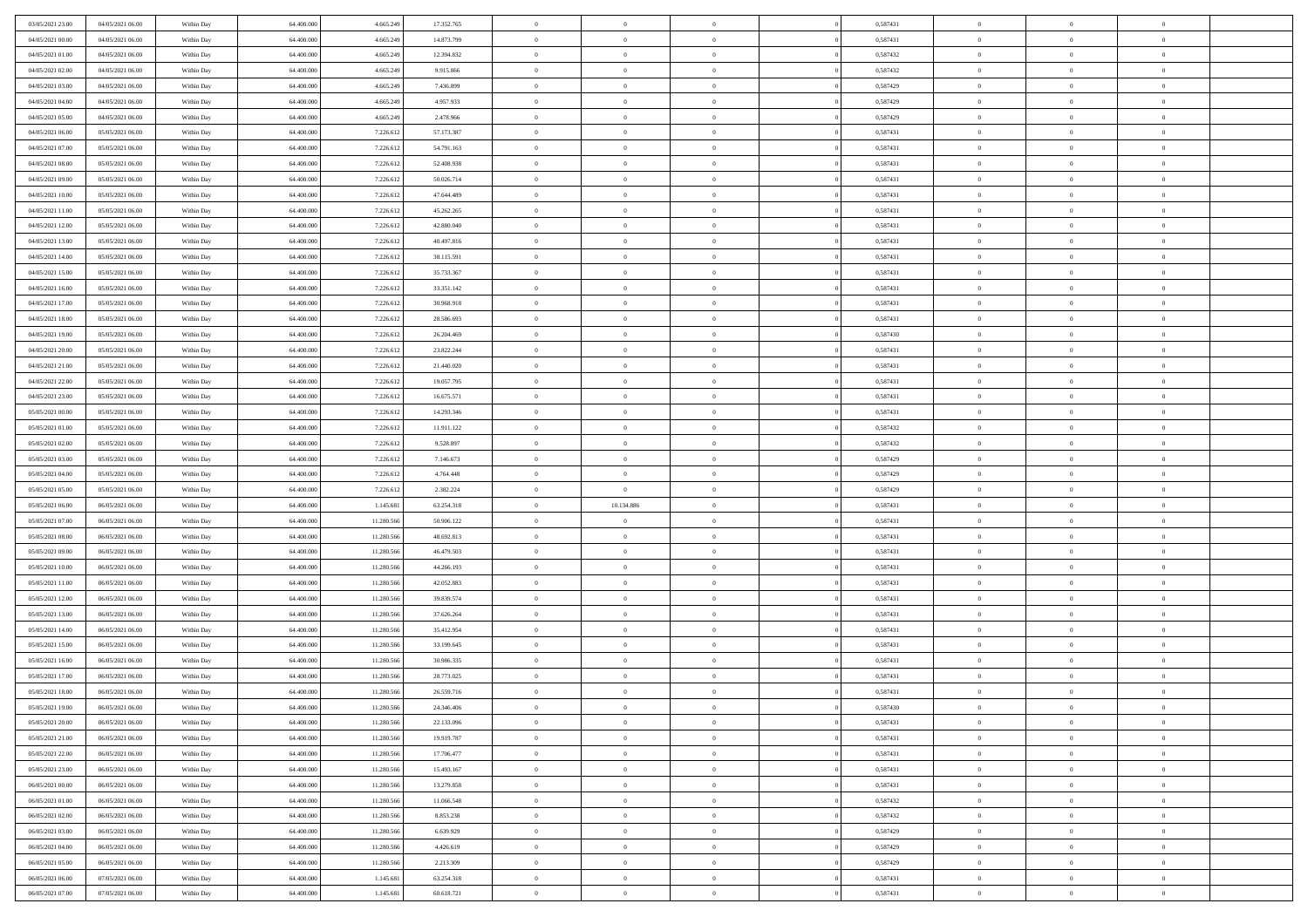| 06/05/2021 08:00 | 07/05/2021 06:00 | Within Day | 64,400,000 | 1.145.681 | 57.983.125 | $\overline{0}$ | $\overline{0}$ | $\Omega$       | 0,587431 | $\bf{0}$       | $\mathbf{0}$   | $\bf{0}$       |  |
|------------------|------------------|------------|------------|-----------|------------|----------------|----------------|----------------|----------|----------------|----------------|----------------|--|
| 06/05/2021 09:00 | 07/05/2021 06:00 | Within Day | 64.400.000 | 1.145.681 | 55.347.528 | $\mathbf{0}$   | $\overline{0}$ | $\overline{0}$ | 0,587431 | $\overline{0}$ | $\overline{0}$ | $\theta$       |  |
| 06/05/2021 10:00 | 07/05/2021 06:00 | Within Day | 64.400.000 | 1.145.681 | 52.711.931 | $\,$ 0         | $\overline{0}$ | $\bf{0}$       | 0,587431 | $\,$ 0         | $\overline{0}$ | $\,$ 0 $\,$    |  |
| 06/05/2021 11:00 | 07/05/2021 06:00 | Within Day | 64,400,000 | 1.145.681 | 50.076.335 | $\bf{0}$       | $\overline{0}$ | $\Omega$       | 0.587431 | $\bf{0}$       | $\mathbf{0}$   | $\theta$       |  |
| 06/05/2021 12:00 | 07/05/2021 06:00 | Within Day | 64.400.000 | 1.145.681 | 47.440.738 | $\bf{0}$       | $\overline{0}$ | $\overline{0}$ | 0,587431 | $\mathbf{0}$   | $\overline{0}$ | $\overline{0}$ |  |
| 06/05/2021 13:00 | 07/05/2021 06:00 | Within Day | 64.400.000 | 1.145.681 | 44.805.142 | $\bf{0}$       | $\overline{0}$ | $\bf{0}$       | 0,587431 | $\,$ 0         | $\overline{0}$ | $\,$ 0 $\,$    |  |
| 06/05/2021 14:00 | 07/05/2021 06:00 | Within Day | 64,400,000 | 1.145.681 | 42.169.545 | $\bf{0}$       | $\overline{0}$ | $\Omega$       | 0.587431 | $\overline{0}$ | $\mathbf{0}$   | $\theta$       |  |
| 06/05/2021 15:00 | 07/05/2021 06:00 | Within Dav | 64.400.000 | 1.145.681 | 39.533.948 | $\overline{0}$ | $\overline{0}$ | $\overline{0}$ | 0,587431 | $\mathbf{0}$   | $\overline{0}$ | $\overline{0}$ |  |
| 06/05/2021 16:00 | 07/05/2021 06:00 | Within Day | 64.400.000 | 1.145.681 | 36.898.352 | $\bf{0}$       | $\overline{0}$ | $\bf{0}$       | 0,587431 | $\,$ 0         | $\overline{0}$ | $\,$ 0 $\,$    |  |
| 06/05/2021 17:00 | 07/05/2021 06:00 | Within Day | 64,400,000 | 1.145.681 | 34.262.755 | $\bf{0}$       | $\overline{0}$ | $\Omega$       | 0.587431 | $\bf{0}$       | $\mathbf{0}$   | $\theta$       |  |
| 06/05/2021 18:00 | 07/05/2021 06:00 | Within Day | 64.400.000 | 1.145.681 | 31.627.159 | $\overline{0}$ | $\overline{0}$ | $\overline{0}$ | 0,587431 | $\overline{0}$ | $\overline{0}$ | $\overline{0}$ |  |
| 06/05/2021 19:00 | 07/05/2021 06:00 | Within Day | 64.400.000 | 1.145.681 | 28.991.562 | $\,$ 0         | $\overline{0}$ | $\bf{0}$       | 0,587430 | $\,$ 0         | $\overline{0}$ | $\,$ 0 $\,$    |  |
| 06/05/2021 20:00 | 07/05/2021 06:00 | Within Day | 64.400.000 | 1.145.681 | 26.355.965 | $\bf{0}$       | $\overline{0}$ | $\Omega$       | 0.587431 | $\overline{0}$ | $\mathbf{0}$   | $\theta$       |  |
| 06/05/2021 21:00 | 07/05/2021 06:00 | Within Dav | 64.400.000 | 1.145.681 | 23.720.369 | $\overline{0}$ | $\overline{0}$ | $\overline{0}$ | 0,587431 | $\mathbf{0}$   | $\overline{0}$ | $\overline{0}$ |  |
| 06/05/2021 22.00 | 07/05/2021 06:00 | Within Day | 64.400.000 | 1.145.681 | 21.084.772 | $\bf{0}$       | $\overline{0}$ | $\bf{0}$       | 0,587431 | $\,$ 0         | $\overline{0}$ | $\,$ 0 $\,$    |  |
| 06/05/2021 23.00 | 07/05/2021 06:00 | Within Day | 64,400,000 | 1.145.681 | 18.449.176 | $\bf{0}$       | $\overline{0}$ | $\overline{0}$ | 0.587431 | $\bf{0}$       | $\mathbf{0}$   | $\bf{0}$       |  |
| 07/05/2021 00:00 | 07/05/2021 06:00 | Within Day | 64.400.000 | 1.145.681 | 15.813.579 | $\overline{0}$ | $\overline{0}$ | $\overline{0}$ | 0,587431 | $\mathbf{0}$   | $\overline{0}$ | $\overline{0}$ |  |
| 07/05/2021 01:00 | 07/05/2021 06:00 | Within Day | 64.400.000 | 1.145.681 | 13.177.982 | $\bf{0}$       | $\overline{0}$ | $\bf{0}$       | 0,587432 | $\,$ 0         | $\overline{0}$ | $\,$ 0 $\,$    |  |
| 07/05/2021 02:00 | 07/05/2021 06:00 | Within Day | 64,400,000 | 1.145.681 | 10.542.386 | $\bf{0}$       | $\overline{0}$ | $\Omega$       | 0.587432 | $\overline{0}$ | $\mathbf{0}$   | $\theta$       |  |
| 07/05/2021 03:00 | 07/05/2021 06:00 | Within Day | 64.400.000 | 1.145.681 | 7.906.789  | $\overline{0}$ | $\overline{0}$ | $\overline{0}$ | 0,587429 | $\mathbf{0}$   | $\overline{0}$ | $\overline{0}$ |  |
| 07/05/2021 04:00 | 07/05/2021 06:00 | Within Day | 64.400.000 | 1.145.681 | 5.271.193  | $\bf{0}$       | $\overline{0}$ | $\bf{0}$       | 0,587429 | $\,$ 0         | $\overline{0}$ | $\,$ 0 $\,$    |  |
| 07/05/2021 05:00 | 07/05/2021 06:00 | Within Day | 64,400,000 | 1.145.681 | 2.635.596  | $\bf{0}$       | $\overline{0}$ | $\Omega$       | 0.587429 | $\bf{0}$       | $\theta$       | $\theta$       |  |
| 07/05/2021 06:00 | 08/05/2021 06:00 | Within Dav | 64.400.000 | 1.145.681 | 63.254.318 | $\overline{0}$ | $\overline{0}$ | $\overline{0}$ | 0,587431 | $\mathbf{0}$   | $\overline{0}$ | $\overline{0}$ |  |
| 07/05/2021 07:00 | 08/05/2021 06:00 | Within Day | 64.400.000 | 1.145.681 | 60.618.721 | $\bf{0}$       | $\overline{0}$ | $\bf{0}$       | 0,587431 | $\,$ 0         | $\overline{0}$ | $\,$ 0 $\,$    |  |
| 07/05/2021 08:00 | 08/05/2021 06:00 | Within Day | 64,400,000 | 1.145.681 | 57.983.125 | $\bf{0}$       | $\overline{0}$ | $\overline{0}$ | 0,587431 | $\bf{0}$       | $\overline{0}$ | $\theta$       |  |
| 07/05/2021 09:00 | 08/05/2021 06:00 | Within Day | 64.400.000 | 1.145.681 | 55.347.528 | $\overline{0}$ | $\overline{0}$ | $\overline{0}$ | 0,587431 | $\overline{0}$ | $\overline{0}$ | $\overline{0}$ |  |
| 07/05/2021 10:00 | 08/05/2021 06:00 | Within Day | 64.400.000 | 1.145.681 | 52.711.931 | $\bf{0}$       | $\overline{0}$ | $\bf{0}$       | 0,587431 | $\,$ 0         | $\overline{0}$ | $\,$ 0 $\,$    |  |
| 07/05/2021 11:00 | 08/05/2021 06:00 | Within Day | 64,400,000 | 1.145.681 | 50.076.335 | $\bf{0}$       | $\overline{0}$ | $\Omega$       | 0.587431 | $\bf{0}$       | $\mathbf{0}$   | $\theta$       |  |
| 07/05/2021 12:00 | 08/05/2021 06:00 | Within Day | 64.400.000 | 1.145.681 | 47.440.738 | $\overline{0}$ | $\overline{0}$ | $\overline{0}$ | 0,587431 | $\mathbf{0}$   | $\overline{0}$ | $\overline{0}$ |  |
| 07/05/2021 13:00 | 08/05/2021 06:00 | Within Day | 64.400.000 | 1.145.681 | 44.805.142 | $\bf{0}$       | $\overline{0}$ | $\bf{0}$       | 0,587431 | $\,$ 0         | $\overline{0}$ | $\,$ 0 $\,$    |  |
| 07/05/2021 14:00 | 08/05/2021 06:00 | Within Day | 64.400.000 | 1.145.681 | 42.169.545 | $\,$ 0         | $\bf{0}$       | $\overline{0}$ | 0,587431 | $\bf{0}$       | $\overline{0}$ | $\,0\,$        |  |
| 07/05/2021 15:00 | 08/05/2021 06:00 | Within Dav | 64.400.000 | 1.145.681 | 39.533.948 | $\overline{0}$ | $\overline{0}$ | $\overline{0}$ | 0,587431 | $\mathbf{0}$   | $\overline{0}$ | $\overline{0}$ |  |
| 07/05/2021 16:00 | 08/05/2021 06:00 | Within Day | 64.400.000 | 1.145.681 | 36.898.352 | $\bf{0}$       | $\overline{0}$ | $\bf{0}$       | 0,587431 | $\,$ 0         | $\overline{0}$ | $\,$ 0 $\,$    |  |
| 07/05/2021 17:00 | 08/05/2021 06:00 | Within Day | 64.400.000 | 1.145.681 | 34.262.755 | $\bf{0}$       | $\bf{0}$       | $\bf{0}$       | 0,587431 | $\bf{0}$       | $\overline{0}$ | $\,0\,$        |  |
| 07/05/2021 18:00 | 08/05/2021 06:00 | Within Day | 64.400.000 | 1.145.681 | 31.627.159 | $\mathbf{0}$   | $\overline{0}$ | $\overline{0}$ | 0,587431 | $\overline{0}$ | $\overline{0}$ | $\overline{0}$ |  |
| 07/05/2021 19:00 | 08/05/2021 06:00 | Within Day | 64.400.000 | 1.145.681 | 28.991.562 | $\bf{0}$       | $\overline{0}$ | $\bf{0}$       | 0,587430 | $\,$ 0         | $\overline{0}$ | $\,$ 0 $\,$    |  |
| 07/05/2021 20:00 | 08/05/2021 06:00 | Within Day | 64.400.000 | 1.145.681 | 26.355.965 | $\,$ 0         | $\bf{0}$       | $\overline{0}$ | 0,587431 | $\bf{0}$       | $\overline{0}$ | $\,0\,$        |  |
| 07/05/2021 21:00 | 08/05/2021 06:00 | Within Day | 64.400.000 | 1.145.681 | 23.720.369 | $\overline{0}$ | $\overline{0}$ | $\overline{0}$ | 0,587431 | $\mathbf{0}$   | $\overline{0}$ | $\overline{0}$ |  |
| 07/05/2021 22.00 | 08/05/2021 06:00 | Within Day | 64.400.000 | 1.145.681 | 21.084.772 | $\bf{0}$       | $\overline{0}$ | $\bf{0}$       | 0,587431 | $\,$ 0         | $\overline{0}$ | $\,$ 0 $\,$    |  |
| 07/05/2021 23.00 | 08/05/2021 06:00 | Within Day | 64.400.000 | 1.145.681 | 18.449.176 | $\bf{0}$       | $\bf{0}$       | $\overline{0}$ | 0,587431 | $\bf{0}$       | $\overline{0}$ | $\,0\,$        |  |
| 08/05/2021 00:00 | 08/05/2021 06:00 | Within Dav | 64.400.000 | 1.145.681 | 15.813.579 | $\overline{0}$ | $\overline{0}$ | $\overline{0}$ | 0,587431 | $\overline{0}$ | $\overline{0}$ | $\overline{0}$ |  |
| 08/05/2021 01:00 | 08/05/2021 06:00 | Within Day | 64.400.000 | 1.145.681 | 13.177.982 | $\bf{0}$       | $\overline{0}$ | $\bf{0}$       | 0,587432 | $\,$ 0         | $\overline{0}$ | $\,$ 0 $\,$    |  |
| 08/05/2021 02:00 | 08/05/2021 06:00 | Within Day | 64.400.000 | 1.145.681 | 10.542.386 | $\bf{0}$       | $\bf{0}$       | $\bf{0}$       | 0,587432 | $\bf{0}$       | $\overline{0}$ | $\,0\,$        |  |
| 08/05/2021 03:00 | 08/05/2021 06:00 | Within Day | 64.400.000 | 1.145.681 | 7.906.789  | $\mathbf{0}$   | $\overline{0}$ | $\overline{0}$ | 0,587429 | $\overline{0}$ | $\overline{0}$ | $\overline{0}$ |  |
| 08/05/2021 04:00 | 08/05/2021 06:00 | Within Day | 64.400.000 | 1.145.681 | 5.271.193  | $\bf{0}$       | $\overline{0}$ | $\theta$       | 0,587429 | $\overline{0}$ | $\theta$       | $\theta$       |  |
| 08/05/2021 05:00 | 08/05/2021 06:00 | Within Day | 64.400.000 | 1.145.681 | 2.635.596  | $\bf{0}$       | $\bf{0}$       | $\bf{0}$       | 0,587429 | $\bf{0}$       | $\overline{0}$ | $\,0\,$        |  |
| 08/05/2021 06:00 | 09/05/2021 06:00 | Within Day | 64.400.000 | 1.145.681 | 63.254.318 | $\overline{0}$ | $\overline{0}$ | $\overline{0}$ | 0,587431 | $\overline{0}$ | $\bf{0}$       | $\overline{0}$ |  |
| 08/05/2021 07:00 | 09/05/2021 06:00 | Within Day | 64.400.000 | 1.145.681 | 60.618.721 | $\,$ 0 $\,$    | $\overline{0}$ | $\overline{0}$ | 0,587431 | $\,$ 0 $\,$    | $\,$ 0 $\,$    | $\,$ 0 $\,$    |  |
| 08/05/2021 08:00 | 09/05/2021 06:00 | Within Day | 64.400.000 | 1.145.681 | 57.983.125 | $\bf{0}$       | $\bf{0}$       | $\overline{0}$ | 0,587431 | $\bf{0}$       | $\overline{0}$ | $\bf{0}$       |  |
| 08/05/2021 09:00 | 09/05/2021 06:00 | Within Day | 64.400.000 | 1.145.681 | 55.347.528 | $\bf{0}$       | $\overline{0}$ | $\overline{0}$ | 0,587431 | $\overline{0}$ | $\overline{0}$ | $\overline{0}$ |  |
| 08/05/2021 10:00 | 09/05/2021 06:00 | Within Day | 64.400.000 | 1.145.681 | 52.711.931 | $\,$ 0 $\,$    | $\overline{0}$ | $\overline{0}$ | 0,587431 | $\,$ 0 $\,$    | $\overline{0}$ | $\,$ 0 $\,$    |  |
| 08/05/2021 11:00 | 09/05/2021 06:00 | Within Day | 64.400.000 | 1.145.681 | 50.076.335 | $\bf{0}$       | $\overline{0}$ | $\overline{0}$ | 0,587431 | $\bf{0}$       | $\overline{0}$ | $\overline{0}$ |  |
| 08/05/2021 12:00 | 09/05/2021 06:00 | Within Day | 64.400.000 | 1.145.681 | 47.440.738 | $\overline{0}$ | $\overline{0}$ | $\overline{0}$ | 0,587431 | $\overline{0}$ | $\bf{0}$       | $\overline{0}$ |  |
| 08/05/2021 13:00 | 09/05/2021 06:00 | Within Day | 64.400.000 | 1.145.681 | 44.805.142 | $\,$ 0 $\,$    | $\overline{0}$ | $\overline{0}$ | 0,587431 | $\,$ 0 $\,$    | $\,$ 0 $\,$    | $\,$ 0 $\,$    |  |
| 08/05/2021 14:00 | 09/05/2021 06:00 | Within Day | 64.400.000 | 1.145.681 | 42.169.545 | $\bf{0}$       | $\bf{0}$       | $\overline{0}$ | 0,587431 | $\mathbf{0}$   | $\overline{0}$ | $\bf{0}$       |  |
| 08/05/2021 15:00 | 09/05/2021 06:00 | Within Day | 64.400.000 | 1.145.681 | 39.533.948 | $\bf{0}$       | $\overline{0}$ | $\overline{0}$ | 0,587431 | $\overline{0}$ | $\bf{0}$       | $\overline{0}$ |  |
| 08/05/2021 16:00 | 09/05/2021 06:00 | Within Day | 64.400.000 | 1.145.681 | 36.898.352 | $\,0\,$        | $\overline{0}$ | $\overline{0}$ | 0,587431 | $\,$ 0         | $\overline{0}$ | $\,$ 0 $\,$    |  |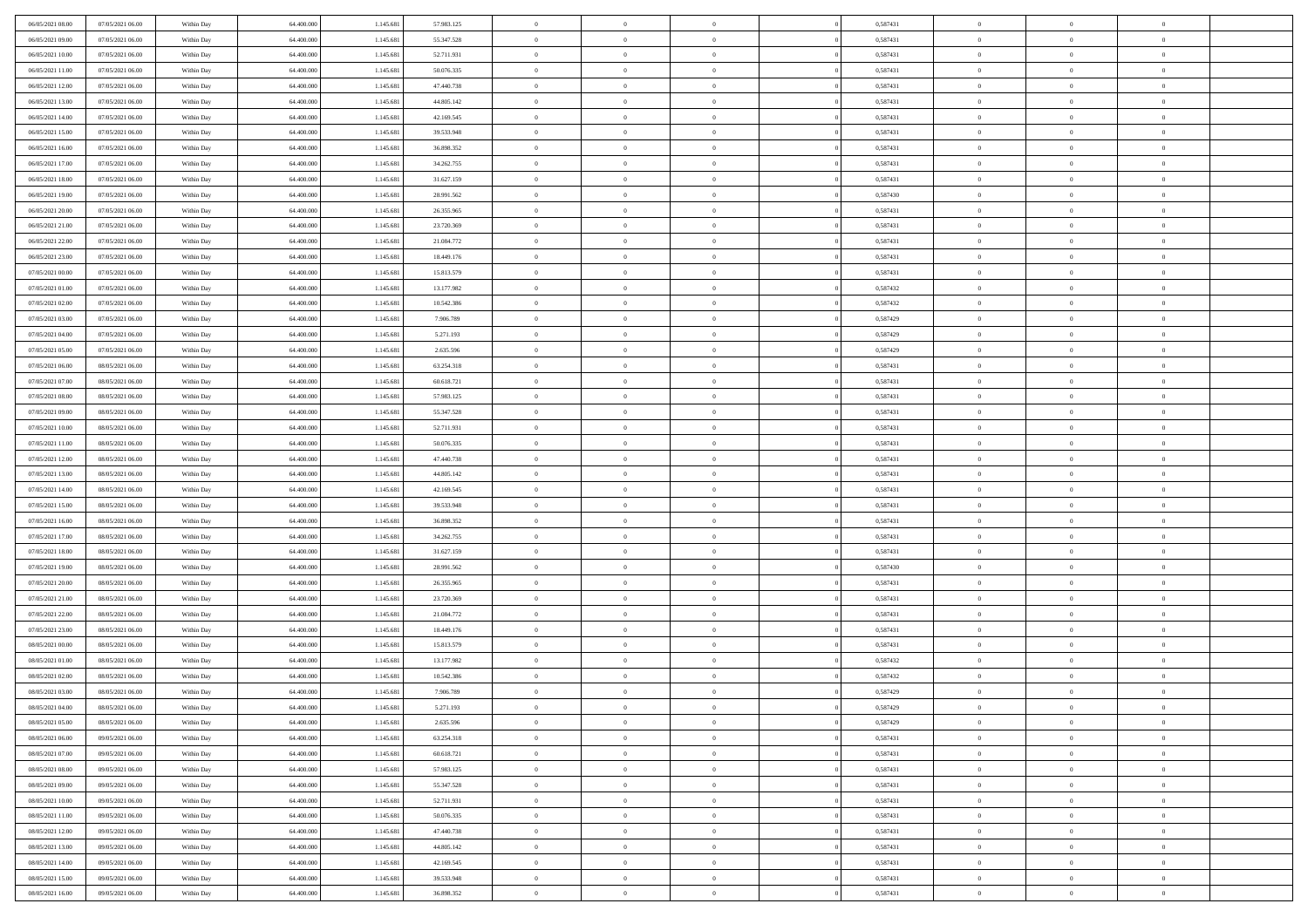| 08/05/2021 17:00 | 09/05/2021 06:00 | Within Day | 64,400,000 | 1.145.681 | 34.262.755 | $\overline{0}$ | $\overline{0}$ | $\Omega$       | 0,587431 | $\bf{0}$       | $\mathbf{0}$   | $\bf{0}$       |  |
|------------------|------------------|------------|------------|-----------|------------|----------------|----------------|----------------|----------|----------------|----------------|----------------|--|
| 08/05/2021 18:00 | 09/05/2021 06:00 | Within Day | 64.400.000 | 1.145.681 | 31.627.159 | $\mathbf{0}$   | $\overline{0}$ | $\overline{0}$ | 0,587431 | $\overline{0}$ | $\overline{0}$ | $\theta$       |  |
| 08/05/2021 19:00 | 09/05/2021 06:00 | Within Day | 64.400.000 | 1.145.681 | 28.991.562 | $\,$ 0         | $\overline{0}$ | $\bf{0}$       | 0,587430 | $\,$ 0         | $\overline{0}$ | $\,$ 0 $\,$    |  |
| 08/05/2021 20:00 | 09/05/2021 06:00 | Within Day | 64,400,000 | 1.145.681 | 26.355.965 | $\bf{0}$       | $\overline{0}$ | $\Omega$       | 0.587431 | $\bf{0}$       | $\mathbf{0}$   | $\theta$       |  |
| 08/05/2021 21:00 | 09/05/2021 06:00 | Within Day | 64.400.000 | 1.145.681 | 23.720.369 | $\bf{0}$       | $\overline{0}$ | $\overline{0}$ | 0,587431 | $\mathbf{0}$   | $\overline{0}$ | $\overline{0}$ |  |
| 08/05/2021 22:00 | 09/05/2021 06:00 | Within Day | 64.400.000 | 1.145.681 | 21.084.772 | $\bf{0}$       | $\overline{0}$ | $\bf{0}$       | 0,587431 | $\,$ 0         | $\overline{0}$ | $\,$ 0 $\,$    |  |
| 08/05/2021 23:00 | 09/05/2021 06:00 | Within Day | 64,400,000 | 1.145.681 | 18.449.176 | $\bf{0}$       | $\overline{0}$ | $\Omega$       | 0.587431 | $\theta$       | $\mathbf{0}$   | $\theta$       |  |
| 09/05/2021 00:00 | 09/05/2021 06:00 | Within Day | 64.400.000 | 1.145.681 | 15.813.579 | $\overline{0}$ | $\overline{0}$ | $\overline{0}$ | 0,587431 | $\mathbf{0}$   | $\overline{0}$ | $\overline{0}$ |  |
| 09/05/2021 01:00 | 09/05/2021 06:00 | Within Day | 64.400.000 | 1.145.681 | 13.177.982 | $\bf{0}$       | $\overline{0}$ | $\bf{0}$       | 0,587432 | $\,$ 0         | $\overline{0}$ | $\,$ 0 $\,$    |  |
| 09/05/2021 02:00 | 09/05/2021 06:00 | Within Day | 64,400,000 | 1.145.681 | 10.542.386 | $\bf{0}$       | $\overline{0}$ | $\Omega$       | 0.587432 | $\theta$       | $\mathbf{0}$   | $\theta$       |  |
| 09/05/2021 03:00 | 09/05/2021 06:00 | Within Day | 64.400.000 | 1.145.681 | 7.906.789  | $\overline{0}$ | $\overline{0}$ | $\overline{0}$ | 0,587429 | $\overline{0}$ | $\overline{0}$ | $\overline{0}$ |  |
| 09/05/2021 04:00 | 09/05/2021 06:00 | Within Day | 64.400.000 | 1.145.681 | 5.271.193  | $\bf{0}$       | $\overline{0}$ | $\bf{0}$       | 0,587429 | $\,$ 0         | $\overline{0}$ | $\,$ 0 $\,$    |  |
| 09/05/2021 05:00 | 09/05/2021 06:00 | Within Day | 64.400.000 | 1.145.681 | 2.635.596  | $\bf{0}$       | $\overline{0}$ | $\Omega$       | 0.587429 | $\overline{0}$ | $\mathbf{0}$   | $\theta$       |  |
| 09/05/2021 06:00 | 10/05/2021 06:00 | Within Dav | 64.400.000 | 1.145.681 | 63.254.318 | $\overline{0}$ | $\overline{0}$ | $\overline{0}$ | 0,587431 | $\mathbf{0}$   | $\overline{0}$ | $\overline{0}$ |  |
| 09/05/2021 07:00 | 10/05/2021 06:00 | Within Day | 64.400.000 | 1.145.681 | 60.618.721 | $\bf{0}$       | $\overline{0}$ | $\bf{0}$       | 0,587431 | $\,$ 0         | $\overline{0}$ | $\,$ 0 $\,$    |  |
| 09/05/2021 08:00 | 10/05/2021 06:00 | Within Day | 64,400,000 | 1.145.681 | 57.983.125 | $\bf{0}$       | $\overline{0}$ | $\overline{0}$ | 0.587431 | $\bf{0}$       | $\mathbf{0}$   | $\bf{0}$       |  |
| 09/05/2021 09:00 | 10/05/2021 06:00 | Within Day | 64.400.000 | 1.145.681 | 55.347.528 | $\overline{0}$ | $\overline{0}$ | $\overline{0}$ | 0,587431 | $\mathbf{0}$   | $\overline{0}$ | $\overline{0}$ |  |
| 09/05/2021 11:00 | 10/05/2021 06:00 | Within Day | 64.400.000 | 1.145.681 | 50.076.335 | $\bf{0}$       | $\overline{0}$ | $\bf{0}$       | 0,587431 | $\,$ 0         | $\overline{0}$ | $\,$ 0 $\,$    |  |
| 09/05/2021 12:00 | 10/05/2021 06:00 | Within Day | 64,400,000 | 1.145.681 | 47.440.738 | $\bf{0}$       | $\overline{0}$ | $\Omega$       | 0.587431 | $\theta$       | $\mathbf{0}$   | $\theta$       |  |
| 09/05/2021 13:00 | 10/05/2021 06:00 | Within Day | 64.400.000 | 1.145.681 | 44.805.142 | $\overline{0}$ | $\overline{0}$ | $\overline{0}$ | 0,587431 | $\mathbf{0}$   | $\overline{0}$ | $\overline{0}$ |  |
| 09/05/2021 14:00 | 10/05/2021 06:00 | Within Day | 64.400.000 | 1.145.681 | 42.169.545 | $\bf{0}$       | $\overline{0}$ | $\bf{0}$       | 0,587431 | $\,$ 0         | $\overline{0}$ | $\,$ 0 $\,$    |  |
| 09/05/2021 15:00 | 10/05/2021 06:00 | Within Day | 64,400,000 | 1.145.681 | 39.533.948 | $\bf{0}$       | $\overline{0}$ | $\Omega$       | 0.587431 | $\bf{0}$       | $\theta$       | $\theta$       |  |
| 09/05/2021 16:00 | 10/05/2021 06:00 | Within Dav | 64.400.000 | 1.145.681 | 36.898.352 | $\overline{0}$ | $\overline{0}$ | $\overline{0}$ | 0,587431 | $\mathbf{0}$   | $\overline{0}$ | $\overline{0}$ |  |
| 09/05/2021 17:00 | 10/05/2021 06:00 | Within Day | 64.400.000 | 1.145.681 | 34.262.755 | $\bf{0}$       | $\overline{0}$ | $\bf{0}$       | 0,587431 | $\,$ 0         | $\overline{0}$ | $\,$ 0 $\,$    |  |
| 09/05/2021 18:00 | 10/05/2021 06:00 | Within Day | 64,400,000 | 1.145.681 | 31.627.159 | $\bf{0}$       | $\overline{0}$ | $\overline{0}$ | 0,587431 | $\bf{0}$       | $\overline{0}$ | $\bf{0}$       |  |
| 09/05/2021 19:00 | 10/05/2021 06:00 | Within Day | 64.400.000 | 1.145.681 | 28.991.562 | $\overline{0}$ | $\overline{0}$ | $\overline{0}$ | 0,587430 | $\mathbf{0}$   | $\overline{0}$ | $\overline{0}$ |  |
| 09/05/2021 20:00 | 10/05/2021 06:00 | Within Day | 64.400.000 | 1.145.681 | 26.355.965 | $\bf{0}$       | $\overline{0}$ | $\bf{0}$       | 0,587431 | $\,$ 0         | $\overline{0}$ | $\,$ 0 $\,$    |  |
| 09/05/2021 21:00 | 10/05/2021 06:00 | Within Day | 64,400,000 | 1.145.681 | 23.720.369 | $\bf{0}$       | $\overline{0}$ | $\Omega$       | 0.587431 | $\theta$       | $\mathbf{0}$   | $\theta$       |  |
| 09/05/2021 22:00 | 10/05/2021 06:00 | Within Day | 64.400.000 | 1.145.681 | 21.084.772 | $\overline{0}$ | $\overline{0}$ | $\overline{0}$ | 0,587431 | $\mathbf{0}$   | $\overline{0}$ | $\overline{0}$ |  |
| 09/05/2021 23:00 | 10/05/2021 06:00 | Within Day | 64.400.000 | 1.145.681 | 18.449.176 | $\bf{0}$       | $\overline{0}$ | $\bf{0}$       | 0,587431 | $\,$ 0         | $\overline{0}$ | $\,$ 0 $\,$    |  |
| 10/05/2021 00:00 | 10/05/2021 06:00 | Within Day | 64.400.000 | 1.145.681 | 15.813.579 | $\,$ 0         | $\bf{0}$       | $\overline{0}$ | 0,587431 | $\bf{0}$       | $\overline{0}$ | $\,0\,$        |  |
| 10/05/2021 01:00 | 10/05/2021 06:00 | Within Dav | 64.400.000 | 1.145.681 | 13.177.982 | $\overline{0}$ | $\overline{0}$ | $\overline{0}$ | 0,587432 | $\mathbf{0}$   | $\overline{0}$ | $\overline{0}$ |  |
| 10/05/2021 02:00 | 10/05/2021 06:00 | Within Day | 64.400.000 | 1.145.681 | 10.542.386 | $\bf{0}$       | $\overline{0}$ | $\bf{0}$       | 0,587432 | $\,$ 0         | $\overline{0}$ | $\,$ 0 $\,$    |  |
| 10/05/2021 03:00 | 10/05/2021 06:00 | Within Day | 64.400.000 | 1.145.681 | 7.906.789  | $\bf{0}$       | $\bf{0}$       | $\bf{0}$       | 0,587429 | $\bf{0}$       | $\overline{0}$ | $\,0\,$        |  |
| 10/05/2021 04:00 | 10/05/2021 06:00 | Within Day | 64.400.000 | 1.145.681 | 5.271.193  | $\overline{0}$ | $\overline{0}$ | $\overline{0}$ | 0,587429 | $\overline{0}$ | $\overline{0}$ | $\overline{0}$ |  |
| 10/05/2021 05:00 | 10/05/2021 06:00 | Within Day | 64.400.000 | 1.145.681 | 2.635.596  | $\bf{0}$       | $\overline{0}$ | $\bf{0}$       | 0,587429 | $\,$ 0         | $\overline{0}$ | $\,$ 0 $\,$    |  |
| 10/05/2021 06:00 | 11/05/2021 06:00 | Within Day | 64.400.000 | 1.145.681 | 63.254.318 | $\,$ 0         | $\bf{0}$       | $\overline{0}$ | 0,587431 | $\bf{0}$       | $\overline{0}$ | $\,0\,$        |  |
| 10/05/2021 07:00 | 11/05/2021 06:00 | Within Day | 64.400.000 | 1.145.681 | 60.618.721 | $\overline{0}$ | $\overline{0}$ | $\overline{0}$ | 0,587431 | $\mathbf{0}$   | $\overline{0}$ | $\overline{0}$ |  |
| 10/05/2021 08:00 | 11/05/2021 06:00 | Within Day | 64.400.000 | 1.145.681 | 57.983.125 | $\bf{0}$       | $\overline{0}$ | $\bf{0}$       | 0,587431 | $\,$ 0         | $\overline{0}$ | $\,$ 0 $\,$    |  |
| 10/05/2021 09:00 | 11/05/2021 06:00 | Within Day | 64.400.000 | 1.145.681 | 55.347.528 | $\bf{0}$       | $\bf{0}$       | $\overline{0}$ | 0,587431 | $\bf{0}$       | $\overline{0}$ | $\,0\,$        |  |
| 10/05/2021 10:00 | 11/05/2021 06:00 | Within Dav | 64.400.000 | 1.145.681 | 52.711.931 | $\overline{0}$ | $\overline{0}$ | $\overline{0}$ | 0,587431 | $\overline{0}$ | $\overline{0}$ | $\overline{0}$ |  |
| 10/05/2021 11:00 | 11/05/2021 06:00 | Within Day | 64.400.000 | 1.145.681 | 50.076.335 | $\bf{0}$       | $\overline{0}$ | $\bf{0}$       | 0,587431 | $\,$ 0         | $\overline{0}$ | $\,$ 0 $\,$    |  |
| 10/05/2021 12:00 | 11/05/2021 06:00 | Within Day | 64.400.000 | 1.145.681 | 47.440.738 | $\bf{0}$       | $\bf{0}$       | $\bf{0}$       | 0,587431 | $\bf{0}$       | $\overline{0}$ | $\,0\,$        |  |
| 10/05/2021 13:00 | 11/05/2021 06:00 | Within Day | 64.400.000 | 1.145.681 | 44.805.142 | $\mathbf{0}$   | $\overline{0}$ | $\overline{0}$ | 0,587431 | $\overline{0}$ | $\overline{0}$ | $\overline{0}$ |  |
| 10/05/2021 14:00 | 11/05/2021 06:00 | Within Day | 64.400.000 | 1.145.681 | 42.169.545 | $\bf{0}$       | $\overline{0}$ | $\theta$       | 0,587431 | $\overline{0}$ | $\theta$       | $\theta$       |  |
| 10/05/2021 15:00 | 11/05/2021 06:00 | Within Day | 64.400.000 | 1.145.681 | 39.533.948 | $\bf{0}$       | 138            | $\bf{0}$       | 0,587431 | $\bf{0}$       | $\overline{0}$ | $\,0\,$        |  |
| 10/05/2021 16:00 | 11/05/2021 06:00 | Within Day | 64.400.000 | 1.145.819 | 36.898.223 | $\overline{0}$ | $\overline{0}$ | $\overline{0}$ | 0,587431 | $\overline{0}$ | $\overline{0}$ | $\overline{0}$ |  |
| 10/05/2021 17:00 | 11/05/2021 06:00 | Within Day | 64.400.000 | 1.145.819 | 34.262.635 | $\,$ 0 $\,$    | $\overline{0}$ | $\overline{0}$ | 0,587431 | $\mathbf{0}$   | $\,$ 0 $\,$    | $\,$ 0 $\,$    |  |
| 10/05/2021 18:00 | 11/05/2021 06:00 | Within Day | 64.400.000 | 1.145.819 | 31.627.048 | $\bf{0}$       | $111$          | $\overline{0}$ | 0,587431 | $\bf{0}$       | $\overline{0}$ | $\bf{0}$       |  |
| 10/05/2021 19:00 | 11/05/2021 06:00 | Within Day | 64.400.000 | 1.145.929 | 28.991.359 | $\bf{0}$       | $\overline{0}$ | $\overline{0}$ | 0,587430 | $\overline{0}$ | $\bf{0}$       | $\overline{0}$ |  |
| 10/05/2021 20:00 | 11/05/2021 06:00 | Within Day | 64.400.000 | 1.145.929 | 26.355.781 | $\,$ 0 $\,$    | $\overline{0}$ | $\overline{0}$ | 0,587431 | $\,$ 0 $\,$    | $\overline{0}$ | $\,$ 0 $\,$    |  |
| 10/05/2021 21:00 | 11/05/2021 06:00 | Within Day | 64.400.000 | 1.145.929 | 23.720.203 | $\bf{0}$       | $\overline{0}$ | $\overline{0}$ | 0,587431 | $\bf{0}$       | $\overline{0}$ | $\overline{0}$ |  |
| 10/05/2021 22:00 | 11/05/2021 06:00 | Within Day | 64.400.000 | 1.145.929 | 21.084.625 | $\overline{0}$ | $\overline{0}$ | $\overline{0}$ | 0,587431 | $\overline{0}$ | $\bf{0}$       | $\overline{0}$ |  |
| 10/05/2021 23:00 | 11/05/2021 06:00 | Within Day | 64.400.000 | 1.145.929 | 18.449.047 | $\,$ 0 $\,$    | $\overline{0}$ | $\overline{0}$ | 0,587431 | $\,$ 0 $\,$    | $\,$ 0 $\,$    | $\,$ 0 $\,$    |  |
| 11/05/2021 00:00 | 11/05/2021 06:00 | Within Day | 64.400.000 | 1.145.929 | 15.813.469 | $\bf{0}$       | $\bf{0}$       | $\overline{0}$ | 0,587431 | $\mathbf{0}$   | $\overline{0}$ | $\bf{0}$       |  |
| 11/05/2021 01:00 | 11/05/2021 06:00 | Within Day | 64.400.000 | 1.145.929 | 13.177.890 | $\bf{0}$       | $\overline{0}$ | $\overline{0}$ | 0,587432 | $\mathbf{0}$   | $\bf{0}$       | $\overline{0}$ |  |
| 11/05/2021 02:00 | 11/05/2021 06:00 | Within Day | 64.400.000 | 1.145.929 | 10.542.312 | $\,0\,$        | $\overline{0}$ | $\overline{0}$ | 0,587432 | $\,$ 0         | $\overline{0}$ | $\,$ 0 $\,$    |  |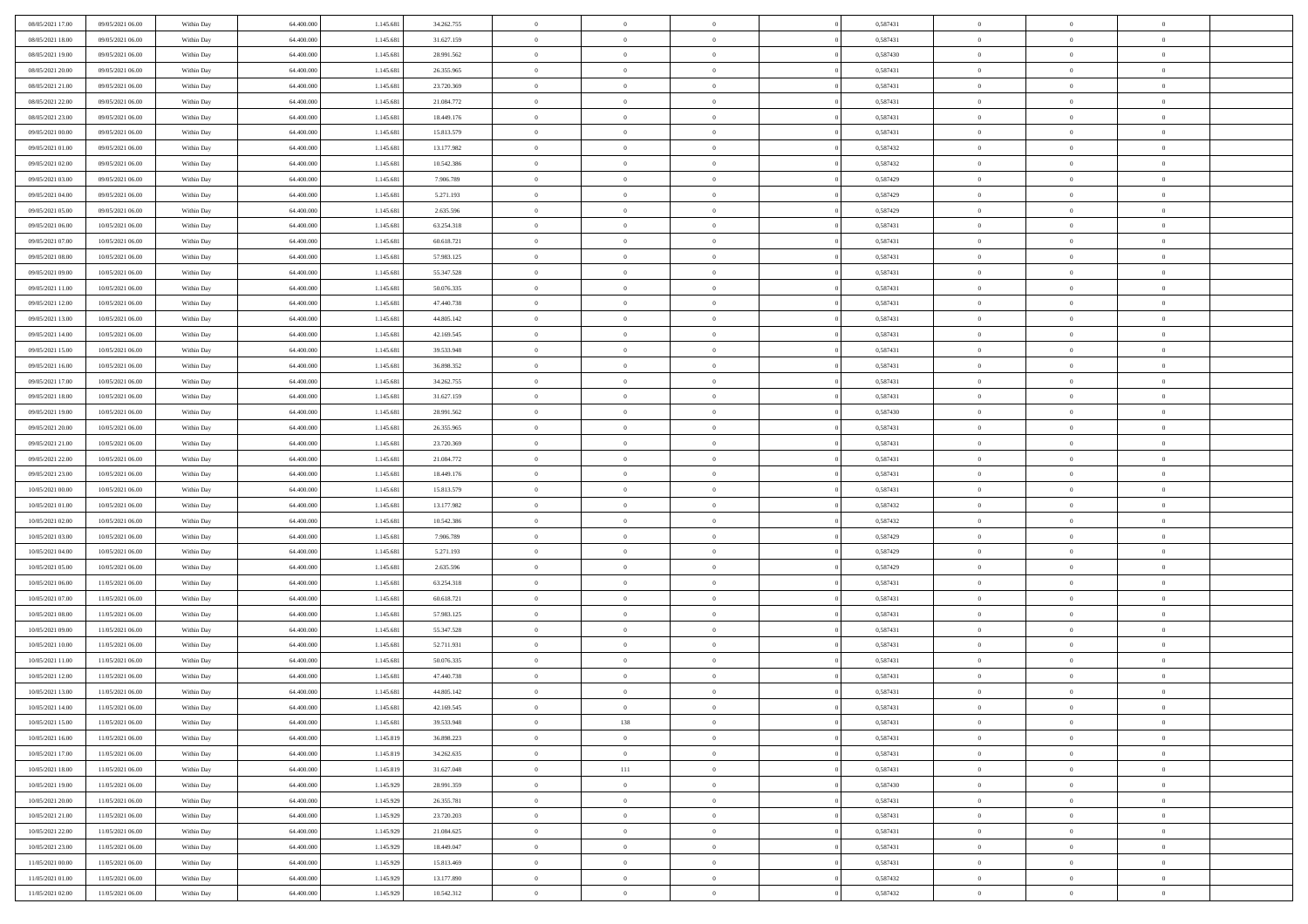| 11/05/2021 03:00 | 11/05/2021 06:00 | Within Day | 64.400.000 | 1.145.929 | 7.906.734  | $\bf{0}$                   | $\bf{0}$       | $\overline{0}$ | 0,587429 | $\bf{0}$       | $\overline{0}$ | $\bf{0}$       |  |
|------------------|------------------|------------|------------|-----------|------------|----------------------------|----------------|----------------|----------|----------------|----------------|----------------|--|
| 11/05/2021 04:00 | 11/05/2021 06:00 | Within Day | 64,400,000 | 1.145.92  | 5.271.156  | $\overline{0}$             | $\overline{0}$ | $\Omega$       | 0,587429 | $\overline{0}$ | $\theta$       | $\theta$       |  |
| 11/05/2021 05:00 | 11/05/2021 06:00 | Within Day | 64.400.000 | 1.145.929 | 2.635.578  | $\overline{0}$             | $\overline{0}$ | $\overline{0}$ | 0,587429 | $\mathbf{0}$   | $\overline{0}$ | $\theta$       |  |
| 11/05/2021 06:00 | 12/05/2021 06:00 | Within Day | 64.400.000 | 1.422.087 | 62.977.912 | $\bf{0}$                   | 4.422.495      | $\overline{0}$ | 0,587431 | $\mathbf{0}$   | $\overline{0}$ | $\bf{0}$       |  |
| 11/05/2021 07:00 | 12/05/2021 06:00 | Within Day | 64,400,000 | 5.844.582 | 56.115.608 | $\,$ 0 $\,$                | $\overline{0}$ | $\overline{0}$ | 0,587431 | $\bf{0}$       | $\overline{0}$ | $\bf{0}$       |  |
| 11/05/2021 08:00 | 12/05/2021 06:00 | Within Day | 64.400.000 | 5.844.582 | 53.675.799 | $\overline{0}$             | $\overline{0}$ | $\overline{0}$ | 0,587431 | $\mathbf{0}$   | $\overline{0}$ | $\theta$       |  |
| 11/05/2021 09:00 | 12/05/2021 06:00 | Within Day | 64.400.000 | 5.844.582 | 51.235.990 | $\bf{0}$                   | $\overline{0}$ | $\Omega$       | 0,587431 | $\bf{0}$       | $\overline{0}$ | $\bf{0}$       |  |
| 11/05/2021 10:00 | 12/05/2021 06:00 | Within Day | 64,400,000 | 5.844.582 | 48.796.181 | $\overline{0}$             | $\overline{0}$ | $\overline{0}$ | 0,587431 | $\mathbf{0}$   | $\theta$       | $\theta$       |  |
| 11/05/2021 11:00 | 12/05/2021 06:00 | Within Day | 64.400.000 | 5.844.582 | 46.356.372 | $\overline{0}$             | $\overline{0}$ | $\overline{0}$ | 0,587431 | $\mathbf{0}$   | $\overline{0}$ | $\theta$       |  |
|                  | 12/05/2021 06:00 |            | 64.400.000 | 5.844.582 | 43.916.563 | $\bf{0}$                   | $\overline{0}$ | $\Omega$       | 0,587431 | $\mathbf{0}$   | $\overline{0}$ | $\bf{0}$       |  |
| 11/05/2021 12:00 |                  | Within Day | 64,400,000 |           |            |                            |                |                |          |                | $\theta$       | $\theta$       |  |
| 11/05/2021 13:00 | 12/05/2021 06:00 | Within Day |            | 5.844.582 | 41.476.753 | $\bf{0}$<br>$\overline{0}$ | 157            | $\overline{0}$ | 0,587431 | $\mathbf{0}$   |                | $\theta$       |  |
| 11/05/2021 14:00 | 12/05/2021 06:00 | Within Day | 64.400.000 | 5.844.738 | 39.036.797 |                            | $\overline{0}$ | $\overline{0}$ | 0,587431 | $\mathbf{0}$   | $\overline{0}$ |                |  |
| 11/05/2021 15:00 | 12/05/2021 06:00 | Within Day | 64.400.000 | 5.844.73  | 36.596.997 | $\bf{0}$                   | $\overline{0}$ | $\overline{0}$ | 0,587431 | $\mathbf{0}$   | $\overline{0}$ | $\bf{0}$       |  |
| 11/05/2021 16:00 | 12/05/2021 06:00 | Within Day | 64,400,000 | 5.844.738 | 34.157.197 | $\bf{0}$                   | $\overline{0}$ | $\overline{0}$ | 0,587431 | $\bf{0}$       | $\theta$       | $\bf{0}$       |  |
| 11/05/2021 17:00 | 12/05/2021 06:00 | Within Day | 64.400.000 | 5.844.738 | 31.717.397 | $\overline{0}$             | $\overline{0}$ | $\overline{0}$ | 0,587431 | $\mathbf{0}$   | $\overline{0}$ | $\theta$       |  |
| 11/05/2021 18:00 | 12/05/2021 06:00 | Within Day | 64.400.000 | 5.844.738 | 29.277.598 | $\bf{0}$                   | $\overline{0}$ | $\Omega$       | 0,587431 | $\bf{0}$       | $\overline{0}$ | $\bf{0}$       |  |
| 11/05/2021 19:00 | 12/05/2021 06:00 | Within Day | 64,400,000 | 5.844.738 | 26.837.798 | $\,$ 0 $\,$                | $\overline{0}$ | $\overline{0}$ | 0,587430 | $\mathbf{0}$   | $\theta$       | $\theta$       |  |
| 11/05/2021 20:00 | 12/05/2021 06:00 | Within Day | 64.400.000 | 5.844.738 | 24.397.998 | $\overline{0}$             | $\overline{0}$ | $\overline{0}$ | 0,587431 | $\mathbf{0}$   | $\overline{0}$ | $\theta$       |  |
| 11/05/2021 21:00 | 12/05/2021 06:00 | Within Day | 64.400.000 | 5.844.73  | 21.958.198 | $\bf{0}$                   | $\overline{0}$ | $\Omega$       | 0,587431 | $\bf{0}$       | $\overline{0}$ | $\bf{0}$       |  |
| 11/05/2021 22:00 | 12/05/2021 06:00 | Within Day | 64,400,000 | 5.844.73  | 19.518.398 | $\bf{0}$                   | $\overline{0}$ | $\overline{0}$ | 0,587431 | $\mathbf{0}$   | $\mathbf{0}$   | $\overline{0}$ |  |
| 11/05/2021 23:00 | 12/05/2021 06:00 | Within Day | 64.400.000 | 5.844.738 | 17.078.598 | $\overline{0}$             | $\overline{0}$ | $\overline{0}$ | 0,587431 | $\mathbf{0}$   | $\overline{0}$ | $\theta$       |  |
| 12/05/2021 00:00 | 12/05/2021 06:00 | Within Day | 64.400.000 | 5.844.738 | 14.638.799 | $\bf{0}$                   | $\overline{0}$ | $\overline{0}$ | 0,587431 | $\mathbf{0}$   | $\overline{0}$ | $\bf{0}$       |  |
| 12/05/2021 01:00 | 12/05/2021 06:00 | Within Day | 64,400,000 | 5.844.738 | 12.198.999 | $\bf{0}$                   | $\overline{0}$ | $\overline{0}$ | 0,587432 | $\,$ 0 $\,$    | $\overline{0}$ | $\bf{0}$       |  |
| 12/05/2021 02:00 | 12/05/2021 06:00 | Within Day | 64.400.000 | 5.844.738 | 9.759.199  | $\overline{0}$             | $\overline{0}$ | $\overline{0}$ | 0,587432 | $\mathbf{0}$   | $\overline{0}$ | $\theta$       |  |
| 12/05/2021 03:00 | 12/05/2021 06:00 | Within Day | 64.400.000 | 5.844.73  | 7.319.399  | $\bf{0}$                   | $\overline{0}$ | $\overline{0}$ | 0,587429 | $\bf{0}$       | $\overline{0}$ | $\bf{0}$       |  |
| 12/05/2021 04:00 | 12/05/2021 06:00 | Within Day | 64,400,000 | 5.844.73  | 4.879.599  | $\,$ 0 $\,$                | $\overline{0}$ | $\overline{0}$ | 0,587429 | $\mathbf{0}$   | $\overline{0}$ | $\overline{0}$ |  |
| 12/05/2021 05:00 | 12/05/2021 06:00 | Within Day | 64.400.000 | 5.844.738 | 2.439.799  | $\overline{0}$             | $\overline{0}$ | $\overline{0}$ | 0,587429 | $\mathbf{0}$   | $\overline{0}$ | $\theta$       |  |
| 12/05/2021 06:00 | 13/05/2021 06:00 | Within Day | 64.400.000 | 1.145.681 | 63.254.318 | $\bf{0}$                   | $\overline{0}$ | $\Omega$       | 0,587431 | $\mathbf{0}$   | $\overline{0}$ | $\bf{0}$       |  |
| 12/05/2021 07:00 | 13/05/2021 06:00 | Within Day | 64,400,000 | 1.145.681 | 60.618.721 | $\bf{0}$                   | $\overline{0}$ | $\overline{0}$ | 0,587431 | $\mathbf{0}$   | $\theta$       | $\overline{0}$ |  |
| 12/05/2021 08:00 | 13/05/2021 06:00 | Within Day | 64.400.000 | 1.145.681 | 57.983.125 | $\overline{0}$             | $\overline{0}$ | $\overline{0}$ | 0,587431 | $\mathbf{0}$   | $\overline{0}$ | $\theta$       |  |
| 12/05/2021 09:00 | 13/05/2021 06:00 | Within Day | 64.400.000 | 1.145.681 | 55.347.528 | $\,$ 0                     | $\overline{0}$ | $\overline{0}$ | 0,587431 | $\,$ 0 $\,$    | $\overline{0}$ | $\,0\,$        |  |
| 12/05/2021 10:00 | 13/05/2021 06:00 | Within Day | 64,400,000 | 1.145.681 | 52.711.931 | $\bf{0}$                   | $\overline{0}$ | $\overline{0}$ | 0,587431 | $\bf{0}$       | $\overline{0}$ | $\bf{0}$       |  |
| 12/05/2021 11:00 | 13/05/2021 06:00 | Within Day | 64.400.000 | 1.145.681 | 50.076.335 | $\overline{0}$             | $\overline{0}$ | $\overline{0}$ | 0,587431 | $\mathbf{0}$   | $\overline{0}$ | $\theta$       |  |
| 12/05/2021 12:00 | 13/05/2021 06:00 | Within Day | 64.400.000 | 1.145.681 | 47.440.738 | $\,$ 0                     | $\overline{0}$ | $\theta$       | 0,587431 | $\,$ 0         | $\overline{0}$ | $\mathbf{0}$   |  |
| 12/05/2021 13:00 | 13/05/2021 06:00 | Within Day | 64,400,000 | 1.145.681 | 44.805.142 | $\bf{0}$                   | $\overline{0}$ | $\overline{0}$ | 0,587431 | $\mathbf{0}$   | $\overline{0}$ | $\overline{0}$ |  |
| 12/05/2021 14:00 | 13/05/2021 06:00 | Within Day | 64.400.000 | 1.145.681 | 42.169.545 | $\overline{0}$             | $\overline{0}$ | $\overline{0}$ | 0,587431 | $\mathbf{0}$   | $\overline{0}$ | $\theta$       |  |
| 12/05/2021 15:00 | 13/05/2021 06:00 | Within Day | 64.400.000 | 1.145.681 | 39.533.948 | $\,$ 0                     | $\overline{0}$ | $\overline{0}$ | 0,587431 | $\,$ 0 $\,$    | $\overline{0}$ | $\mathbf{0}$   |  |
| 12/05/2021 16:00 | 13/05/2021 06:00 | Within Day | 64,400,000 | 1.145.681 | 36.898.352 | $\bf{0}$                   | $\overline{0}$ | $\overline{0}$ | 0,587431 | $\mathbf{0}$   | $\mathbf{0}$   | $\bf{0}$       |  |
| 12/05/2021 17:00 | 13/05/2021 06:00 | Within Day | 64.400.000 | 1.145.681 | 34.262.755 | $\overline{0}$             | $\overline{0}$ | $\overline{0}$ | 0,587431 | $\mathbf{0}$   | $\overline{0}$ | $\theta$       |  |
| 12/05/2021 18:00 | 13/05/2021 06:00 | Within Day | 64.400.000 | 1.145.681 | 31.627.159 | $\,$ 0                     | $\overline{0}$ | $\overline{0}$ | 0,587431 | $\,$ 0 $\,$    | $\overline{0}$ | $\,$ 0 $\,$    |  |
| 12/05/2021 19:00 | 13/05/2021 06:00 | Within Day | 64,400,000 | 1.145.681 | 28.991.562 | $\bf{0}$                   | $\,$ 0 $\,$    | $\overline{0}$ | 0,587430 | $\,$ 0 $\,$    | $\overline{0}$ | $\overline{0}$ |  |
| 12/05/2021 20:00 | 13/05/2021 06:00 | Within Day | 64.400.000 | 1.145.681 | 26.355.965 | $\overline{0}$             | $\overline{0}$ | $\overline{0}$ | 0,587431 | $\overline{0}$ | $\overline{0}$ | $\theta$       |  |
| 12/05/2021 21:00 | 13/05/2021 06:00 | Within Day | 64.400.000 | 1.145.681 | 23.720.369 | $\overline{0}$             | $\overline{0}$ | $\overline{0}$ | 0,587431 | $\,$ 0         | $\overline{0}$ | $\mathbf{0}$   |  |
| 12/05/2021 22:00 | 13/05/2021 06:00 | Within Day | 64,400,000 | 1.145.68  | 21.084.772 | $\bf{0}$                   | $\overline{0}$ | $\overline{0}$ | 0,587431 | $\mathbf{0}$   | $\overline{0}$ | $\overline{0}$ |  |
| 12/05/2021 23:00 | 13/05/2021 06:00 | Within Day | 64.400.000 | 1.145.681 | 18.449.176 | $\overline{0}$             | $\theta$       |                | 0,587431 | $\overline{0}$ | $\Omega$       | $\overline{0}$ |  |
| 13/05/2021 00:00 | 13/05/2021 06:00 | Within Day | 64.400.000 | 1.145.681 | 15.813.579 | $\,$ 0 $\,$                | $\overline{0}$ | $\overline{0}$ | 0,587431 | $\,$ 0 $\,$    | $\bf{0}$       | $\mathbf{0}$   |  |
| 13/05/2021 01:00 |                  | Within Day | 64.400.000 | 1.145.681 |            | $\mathbf{0}$               | $\overline{0}$ |                |          |                | $\overline{0}$ |                |  |
|                  | 13/05/2021 06:00 |            |            |           | 13.177.982 |                            |                | $\overline{0}$ | 0,587432 | $\,$ 0 $\,$    |                | $\overline{0}$ |  |
| 13/05/2021 02:00 | 13/05/2021 06:00 | Within Day | 64.400.000 | 1.145.681 | 10.542.386 | $\mathbf{0}$               | $\overline{0}$ | $\overline{0}$ | 0,587432 | $\mathbf{0}$   | $\bf{0}$       | $\overline{0}$ |  |
| 13/05/2021 03:00 | 13/05/2021 06:00 | Within Day | 64.400.000 | 1.145.681 | 7.906.789  | $\,$ 0 $\,$                | $\overline{0}$ | $\overline{0}$ | 0,587429 | $\,$ 0 $\,$    | $\bf{0}$       | $\theta$       |  |
| 13/05/2021 04:00 | 13/05/2021 06:00 | Within Day | 64.400.000 | 1.145.681 | 5.271.193  | $\,$ 0 $\,$                | $\,$ 0 $\,$    | $\overline{0}$ | 0,587429 | $\,$ 0 $\,$    | $\overline{0}$ | $\overline{0}$ |  |
| 13/05/2021 05:00 | 13/05/2021 06:00 | Within Day | 64.400.000 | 1.145.681 | 2.635.596  | $\mathbf{0}$               | $\overline{0}$ | $\overline{0}$ | 0,587429 | $\mathbf{0}$   | $\bf{0}$       | $\overline{0}$ |  |
| 13/05/2021 06:00 | 14/05/2021 06:00 | Within Day | 64.400.000 | 1.147.892 | 63.252.107 | $\,$ 0 $\,$                | $\overline{0}$ | $\overline{0}$ | 0,587431 | $\,$ 0 $\,$    | $\overline{0}$ | $\theta$       |  |
| 13/05/2021 07:00 | 14/05/2021 06:00 | Within Day | 64,400,000 | 1.147.89  | 60.616.602 | $\mathbf{0}$               | $\overline{0}$ | $\overline{0}$ | 0,587431 | $\,$ 0 $\,$    | $\overline{0}$ | $\overline{0}$ |  |
| 13/05/2021 08:00 | 14/05/2021 06:00 | Within Day | 64.400.000 | 1.147.892 | 57.981.098 | $\mathbf{0}$               | $\overline{0}$ | $\overline{0}$ | 0,587431 | $\mathbf{0}$   | $\bf{0}$       | $\overline{0}$ |  |
| 13/05/2021 09:00 | 14/05/2021 06:00 | Within Day | 64.400.000 | 1.147.892 | 55.345.593 | $\,$ 0 $\,$                | $\overline{0}$ | $\overline{0}$ | 0,587431 | $\,$ 0 $\,$    | $\overline{0}$ | $\theta$       |  |
| 13/05/2021 10:00 | 14/05/2021 06:00 | Within Day | 64,400,000 | 1.147.892 | 52.710.089 | $\mathbf{0}$               | $\overline{0}$ | $\overline{0}$ | 0,587431 | $\,$ 0 $\,$    | $\overline{0}$ | $\overline{0}$ |  |
| 13/05/2021 11:00 | 14/05/2021 06:00 | Within Day | 64.400.000 | 1.147.892 | 50.074.584 | $\overline{0}$             | $\overline{0}$ | $\overline{0}$ | 0,587431 | $\mathbf{0}$   | $\overline{0}$ | $\overline{0}$ |  |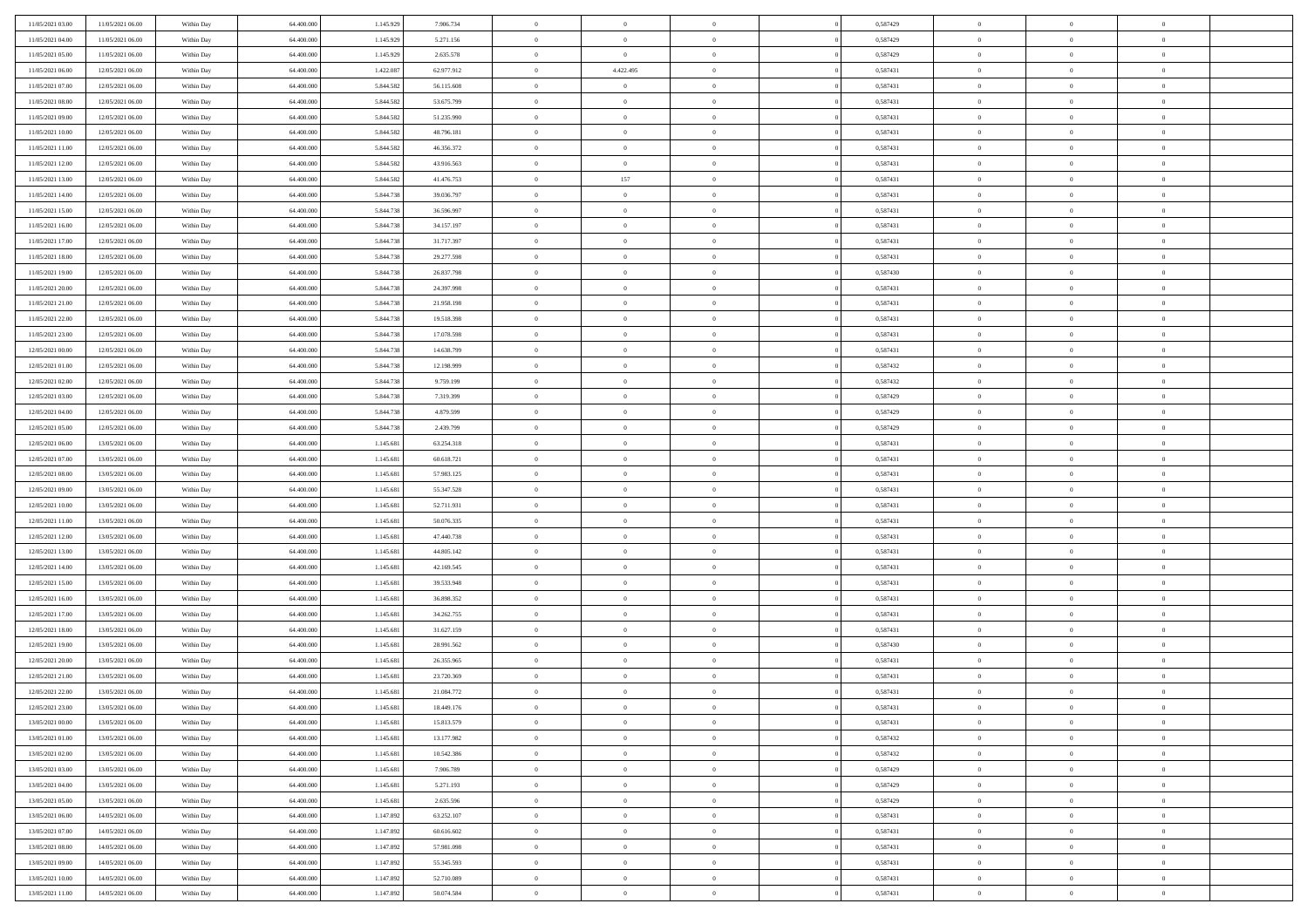| 13/05/2021 12:00 | 14/05/2021 06:00 | Within Day | 64.400.000 | 1.147.892 | 47.439.080 | $\,$ 0         | $\overline{0}$ | $\theta$                         |                | 0,587431 | $\bf{0}$       | $\overline{0}$                   | $\theta$             |  |
|------------------|------------------|------------|------------|-----------|------------|----------------|----------------|----------------------------------|----------------|----------|----------------|----------------------------------|----------------------|--|
| 13/05/2021 13:00 | 14/05/2021 06:00 | Within Day | 64,400,000 | 1.147.892 | 44.803.575 | $\overline{0}$ | $\overline{0}$ | $\overline{0}$                   |                | 0,587431 | $\theta$       | $\theta$                         | $\overline{0}$       |  |
| 13/05/2021 14:00 | 14/05/2021 06:00 | Within Day | 64.400.000 | 1.147.892 | 42.168.071 | $\mathbf{0}$   | $\overline{0}$ | $\overline{0}$                   |                | 0,587431 | $\theta$       | $\overline{0}$                   | $\theta$             |  |
| 13/05/2021 15:00 | 14/05/2021 06:00 | Within Day | 64.400.000 | 1.147.892 | 39.532.566 | $\bf{0}$       | $\overline{0}$ | $\bf{0}$                         |                | 0,587431 | $\bf{0}$       | $\overline{0}$                   | $\bf{0}$             |  |
| 13/05/2021 16:00 | 14/05/2021 06:00 | Within Day | 64,400,000 | 1.147.892 | 36.897.062 | $\bf{0}$       | $\bf{0}$       | $\overline{0}$                   |                | 0,587431 | $\bf{0}$       | $\Omega$                         | $\bf{0}$             |  |
| 13/05/2021 17:00 | 14/05/2021 06:00 | Within Day | 64.400.000 | 1.147.892 | 34.261.557 | $\mathbf{0}$   | $\overline{0}$ | $\overline{0}$                   |                | 0,587431 | $\theta$       | $\overline{0}$                   | $\theta$             |  |
| 13/05/2021 18:00 | 14/05/2021 06:00 | Within Day | 64.400.000 | 1.147.892 | 31.626.053 | $\bf{0}$       | $\bf{0}$       | $\overline{0}$                   |                | 0,587431 | $\bf{0}$       | $\overline{0}$                   | $\theta$             |  |
|                  |                  |            | 64,400,000 | 1.147.892 |            | $\overline{0}$ | $\overline{0}$ | $\overline{0}$                   |                | 0,587430 | $\,$ 0 $\,$    | $\overline{0}$                   | $\overline{0}$       |  |
| 13/05/2021 19:00 | 14/05/2021 06:00 | Within Day |            |           | 28.990.549 | $\mathbf{0}$   |                |                                  |                |          | $\theta$       |                                  |                      |  |
| 13/05/2021 20:00 | 14/05/2021 06:00 | Within Day | 64.400.000 | 1.147.892 | 26.355.044 |                | $\overline{0}$ | $\overline{0}$<br>$\overline{0}$ |                | 0,587431 |                | $\overline{0}$<br>$\overline{0}$ | $\theta$<br>$\theta$ |  |
| 13/05/2021 21:00 | 14/05/2021 06:00 | Within Day | 64.400.000 | 1.147.892 | 23.719.540 | $\bf{0}$       | $\bf{0}$       |                                  |                | 0,587431 | $\bf{0}$       |                                  |                      |  |
| 13/05/2021 22:00 | 14/05/2021 06:00 | Within Day | 64,400,000 | 1.147.892 | 21.084.035 | $\bf{0}$       | $\overline{0}$ | $\overline{0}$                   |                | 0,587431 | $\bf{0}$       | $\theta$                         | $\overline{0}$       |  |
| 13/05/2021 23:00 | 14/05/2021 06:00 | Within Day | 64.400.000 | 1.147.892 | 18.448.531 | $\mathbf{0}$   | $\overline{0}$ | $\overline{0}$                   |                | 0,587431 | $\theta$       | $\overline{0}$                   | $\theta$             |  |
| 14/05/2021 00:00 | 14/05/2021 06:00 | Within Day | 64.400.000 | 1.147.892 | 15.813.026 | $\bf{0}$       | $\overline{0}$ | $\bf{0}$                         |                | 0,587431 | $\bf{0}$       | $\overline{0}$                   | $\bf{0}$             |  |
| 14/05/2021 01:00 | 14/05/2021 06:00 | Within Day | 64.400.000 | 1.147.892 | 13.177.522 | $\bf{0}$       | $\overline{0}$ | $\overline{0}$                   |                | 0,587432 | $\bf{0}$       | $\Omega$                         | $\bf{0}$             |  |
| 14/05/2021 02:00 | 14/05/2021 06:00 | Within Day | 64.400.000 | 1.147.892 | 10.542.017 | $\overline{0}$ | $\overline{0}$ | $\overline{0}$                   |                | 0,587432 | $\theta$       | $\overline{0}$                   | $\theta$             |  |
| 14/05/2021 03:00 | 14/05/2021 06:00 | Within Day | 64.400.000 | 1.147.892 | 7.906.513  | $\bf{0}$       | $\bf{0}$       | $\overline{0}$                   |                | 0,587429 | $\bf{0}$       | $\overline{0}$                   | $\theta$             |  |
| 14/05/2021 04:00 | 14/05/2021 06:00 | Within Day | 64,400,000 | 1.147.892 | 5.271.008  | $\bf{0}$       | $\overline{0}$ | $\overline{0}$                   |                | 0,587429 | $\,$ 0 $\,$    | $\overline{0}$                   | $\overline{0}$       |  |
| 14/05/2021 05:00 | 14/05/2021 06:00 | Within Day | 64.400.000 | 1.147.892 | 2.635.504  | $\mathbf{0}$   | $\overline{0}$ | $\overline{0}$                   |                | 0,587429 | $\theta$       | $\overline{0}$                   | $\theta$             |  |
| 14/05/2021 06:00 | 15/05/2021 06:00 | Within Day | 64.400.000 | 1.145.681 | 63.254.318 | $\bf{0}$       | $\bf{0}$       | $\overline{0}$                   |                | 0,587431 | $\bf{0}$       | $\overline{0}$                   | $\theta$             |  |
| 14/05/2021 07:00 | 15/05/2021 06:00 | Within Day | 64.400.000 | 1.145.681 | 60.618.721 | $\bf{0}$       | $\overline{0}$ | $\overline{0}$                   |                | 0,587431 | $\bf{0}$       | $\theta$                         | $\bf{0}$             |  |
| 14/05/2021 08:00 | 15/05/2021 06:00 | Within Day | 64.400.000 | 1.145.681 | 57.983.125 | $\mathbf{0}$   | $\overline{0}$ | $\overline{0}$                   |                | 0,587431 | $\theta$       | $\overline{0}$                   | $\theta$             |  |
| 14/05/2021 09:00 | 15/05/2021 06:00 | Within Day | 64.400.000 | 1.145.681 | 55.347.528 | $\bf{0}$       | $\bf{0}$       | $\bf{0}$                         |                | 0,587431 | $\bf{0}$       | $\overline{0}$                   | $\bf{0}$             |  |
| 14/05/2021 10:00 | 15/05/2021 06:00 | Within Day | 64,400,000 | 1.145.681 | 52.711.931 | $\bf{0}$       | $\bf{0}$       | $\overline{0}$                   |                | 0,587431 | $\bf{0}$       | $\overline{0}$                   | $\bf{0}$             |  |
| 14/05/2021 11:00 | 15/05/2021 06:00 | Within Day | 64.400.000 | 1.145.681 | 50.076.335 | $\mathbf{0}$   | $\overline{0}$ | $\overline{0}$                   |                | 0,587431 | $\theta$       | $\overline{0}$                   | $\theta$             |  |
| 14/05/2021 12:00 | 15/05/2021 06:00 | Within Day | 64.400.000 | 1.145.681 | 47.440.738 | $\bf{0}$       | $\bf{0}$       | $\overline{0}$                   |                | 0,587431 | $\bf{0}$       | $\overline{0}$                   | $\theta$             |  |
| 14/05/2021 13:00 | 15/05/2021 06:00 | Within Day | 64,400,000 | 1.145.681 | 44.805.142 | $\bf{0}$       | $\overline{0}$ | $\overline{0}$                   |                | 0,587431 | $\,$ 0 $\,$    | $\overline{0}$                   | $\bf{0}$             |  |
| 14/05/2021 14:00 | 15/05/2021 06:00 | Within Day | 64.400.000 | 1.145.681 | 42.169.545 | $\mathbf{0}$   | $\overline{0}$ | $\overline{0}$                   |                | 0,587431 | $\theta$       | $\overline{0}$                   | $\theta$             |  |
| 14/05/2021 15:00 | 15/05/2021 06:00 | Within Day | 64.400.000 | 1.145.681 | 39.533.948 | $\bf{0}$       | $\bf{0}$       | $\overline{0}$                   |                | 0,587431 | $\bf{0}$       | $\overline{0}$                   | $\theta$             |  |
| 14/05/2021 16:00 | 15/05/2021 06:00 | Within Day | 64,400,000 | 1.145.681 | 36.898.352 | $\bf{0}$       | $\bf{0}$       | $\overline{0}$                   |                | 0,587431 | $\bf{0}$       | $\theta$                         | $\bf{0}$             |  |
| 14/05/2021 17:00 | 15/05/2021 06:00 | Within Day | 64.400.000 | 1.145.681 | 34.262.755 | $\mathbf{0}$   | $\overline{0}$ | $\overline{0}$                   |                | 0,587431 | $\theta$       | $\overline{0}$                   | $\theta$             |  |
| 14/05/2021 18:00 | 15/05/2021 06:00 | Within Day | 64.400.000 | 1.145.681 | 31.627.159 | $\bf{0}$       | $\overline{0}$ | $\overline{0}$                   |                | 0,587431 | $\,0\,$        | $\overline{0}$                   | $\theta$             |  |
| 14/05/2021 19:00 | 15/05/2021 06:00 | Within Day | 64.400.000 | 1.145.681 | 28.991.562 | $\bf{0}$       | $\bf{0}$       | $\overline{0}$                   |                | 0,587430 | $\bf{0}$       | $\overline{0}$                   | $\bf{0}$             |  |
| 14/05/2021 20:00 | 15/05/2021 06:00 | Within Day | 64.400.000 | 1.145.681 | 26.355.965 | $\mathbf{0}$   | $\overline{0}$ | $\overline{0}$                   |                | 0,587431 | $\theta$       | $\overline{0}$                   | $\theta$             |  |
| 14/05/2021 21:00 | 15/05/2021 06:00 | Within Day | 64.400.000 | 1.145.681 | 23.720.369 | $\bf{0}$       | $\overline{0}$ | $\theta$                         |                | 0,587431 | $\,0\,$        | $\overline{0}$                   | $\theta$             |  |
| 14/05/2021 22:00 | 15/05/2021 06:00 | Within Day | 64,400,000 | 1.145.681 | 21.084.772 | $\overline{0}$ | $\overline{0}$ | $\overline{0}$                   |                | 0,587431 | $\bf{0}$       | $\overline{0}$                   | $\bf{0}$             |  |
| 14/05/2021 23:00 | 15/05/2021 06:00 | Within Day | 64.400.000 | 1.145.681 | 18.449.176 | $\mathbf{0}$   | $\overline{0}$ | $\overline{0}$                   |                | 0,587431 | $\theta$       | $\overline{0}$                   | $\theta$             |  |
| 15/05/2021 00:00 | 15/05/2021 06:00 | Within Day | 64.400.000 | 1.145.681 | 15.813.579 | $\bf{0}$       | $\overline{0}$ | $\theta$                         |                | 0,587431 | $\,0\,$        | $\overline{0}$                   | $\theta$             |  |
| 15/05/2021 01:00 | 15/05/2021 06:00 | Within Day | 64.400.000 | 1.145.681 | 13.177.982 | $\bf{0}$       | $\overline{0}$ | $\overline{0}$                   |                | 0,587432 | $\bf{0}$       | $\theta$                         | $\bf{0}$             |  |
| 15/05/2021 02:00 | 15/05/2021 06:00 | Within Day | 64.400.000 | 1.145.681 | 10.542.386 | $\mathbf{0}$   | $\overline{0}$ | $\overline{0}$                   |                | 0,587432 | $\theta$       | $\overline{0}$                   | $\theta$             |  |
| 15/05/2021 03:00 | 15/05/2021 06:00 | Within Day | 64.400.000 | 1.145.681 | 7.906.789  | $\,0\,$        | $\overline{0}$ | $\theta$                         |                | 0,587429 | $\,0\,$        | $\overline{0}$                   | $\theta$             |  |
| 15/05/2021 04:00 | 15/05/2021 06:00 | Within Day | 64,400,000 | 1.145.681 | 5.271.193  | $\bf{0}$       | $\bf{0}$       | $\overline{0}$                   |                | 0,587429 | $\bf{0}$       | $\overline{0}$                   | $\bf{0}$             |  |
| 15/05/2021 05:00 | 15/05/2021 06:00 | Within Day | 64.400.000 | 1.145.681 | 2.635.596  | $\mathbf{0}$   | $\overline{0}$ | $\overline{0}$                   |                | 0,587429 | $\theta$       | $\overline{0}$                   | $\overline{0}$       |  |
| 15/05/2021 06:00 | 16/05/2021 06:00 | Within Day | 64.400.000 | 1.145.681 | 63.254.318 | $\bf{0}$       | $\overline{0}$ | $\theta$                         |                | 0,587431 | $\,0\,$        | $\overline{0}$                   | $\theta$             |  |
| 15/05/2021 07:00 | 16/05/2021 06:00 | Within Day | 64,400,000 | 1.145.681 | 60.618.721 | $\bf{0}$       | $\overline{0}$ | $\overline{0}$                   |                | 0,587431 | $\,$ 0 $\,$    | $\overline{0}$                   | $\bf{0}$             |  |
| 15/05/2021 08:00 | 16/05/2021 06:00 | Within Day | 64.400.000 | 1.145.681 | 57.983.125 | $\bf{0}$       | $\overline{0}$ |                                  |                | 0,587431 | $\bf{0}$       | $\Omega$                         | $\Omega$             |  |
| 15/05/2021 09:00 | 16/05/2021 06:00 | Within Day | 64.400.000 | 1.145.681 | 55.347.528 | $\,0\,$        | $\overline{0}$ | $\theta$                         |                | 0,587431 | $\,$ 0 $\,$    | $\overline{0}$                   | $\theta$             |  |
| 15/05/2021 10:00 | 16/05/2021 06:00 | Within Day | 64,400,000 | 1.145.681 | 52.711.931 | $\overline{0}$ | $\overline{0}$ | $\overline{0}$                   |                | 0,587431 | $\overline{0}$ | $\overline{0}$                   | $\overline{0}$       |  |
| 15/05/2021 11:00 | 16/05/2021 06:00 | Within Day | 64.400.000 | 1.145.681 | 50.076.335 | $\mathbf{0}$   | $\overline{0}$ | $\overline{0}$                   |                | 0,587431 | $\mathbf{0}$   | $\overline{0}$                   | $\overline{0}$       |  |
| 15/05/2021 12:00 | 16/05/2021 06:00 | Within Day | 64.400.000 | 1.145.681 | 47.440.738 | $\,$ 0 $\,$    | $\overline{0}$ | $\overline{0}$                   | $\overline{0}$ | 0,587431 | $\,$ 0 $\,$    | $\overline{0}$                   | $\,$ 0               |  |
| 15/05/2021 13:00 | 16/05/2021 06:00 | Within Day | 64,400,000 | 1.145.681 | 44.805.142 | $\mathbf{0}$   | $\overline{0}$ | $\overline{0}$                   |                | 0,587431 | $\,$ 0 $\,$    | $\overline{0}$                   | $\overline{0}$       |  |
| 15/05/2021 14:00 | 16/05/2021 06:00 | Within Day | 64.400.000 | 1.145.681 | 42.169.545 | $\mathbf{0}$   | $\overline{0}$ | $\overline{0}$                   |                | 0,587431 | $\overline{0}$ | $\overline{0}$                   | $\overline{0}$       |  |
|                  |                  |            |            |           |            |                |                |                                  |                |          |                |                                  |                      |  |
| 15/05/2021 15:00 | 16/05/2021 06:00 | Within Day | 64.400.000 | 1.145.681 | 39.533.948 | $\,$ 0 $\,$    | $\overline{0}$ | $\overline{0}$                   | $\theta$       | 0,587431 | $\,$ 0 $\,$    | $\overline{0}$                   | $\theta$             |  |
| 15/05/2021 16:00 | 16/05/2021 06:00 | Within Day | 64,400,000 | 1.145.681 | 36.898.352 | $\overline{0}$ | $\overline{0}$ | $\overline{0}$                   |                | 0,587431 | $\overline{0}$ | $\overline{0}$                   | $\overline{0}$       |  |
| 15/05/2021 17:00 | 16/05/2021 06:00 | Within Day | 64.400.000 | 1.145.681 | 34.262.755 | $\mathbf{0}$   | $\overline{0}$ | $\overline{0}$                   |                | 0,587431 | $\mathbf{0}$   | $\overline{0}$                   | $\overline{0}$       |  |
| 15/05/2021 18:00 | 16/05/2021 06:00 | Within Day | 64.400.000 | 1.145.681 | 31.627.159 | $\,0\,$        | $\overline{0}$ | $\overline{0}$                   |                | 0,587431 | $\,$ 0 $\,$    | $\overline{0}$                   | $\,$ 0 $\,$          |  |
| 15/05/2021 19:00 | 16/05/2021 06:00 | Within Day | 64,400,000 | 1.145.681 | 28.991.562 | $\bf{0}$       | $\bf{0}$       | $\overline{0}$                   |                | 0.587430 | $\bf{0}$       | $\overline{0}$                   | $\overline{0}$       |  |
| 15/05/2021 20:00 | 16/05/2021 06:00 | Within Day | 64.400.000 | 1.145.681 | 26.355.965 | $\mathbf{0}$   | $\overline{0}$ | $\overline{0}$                   |                | 0,587431 | $\mathbf{0}$   | $\overline{0}$                   | $\overline{0}$       |  |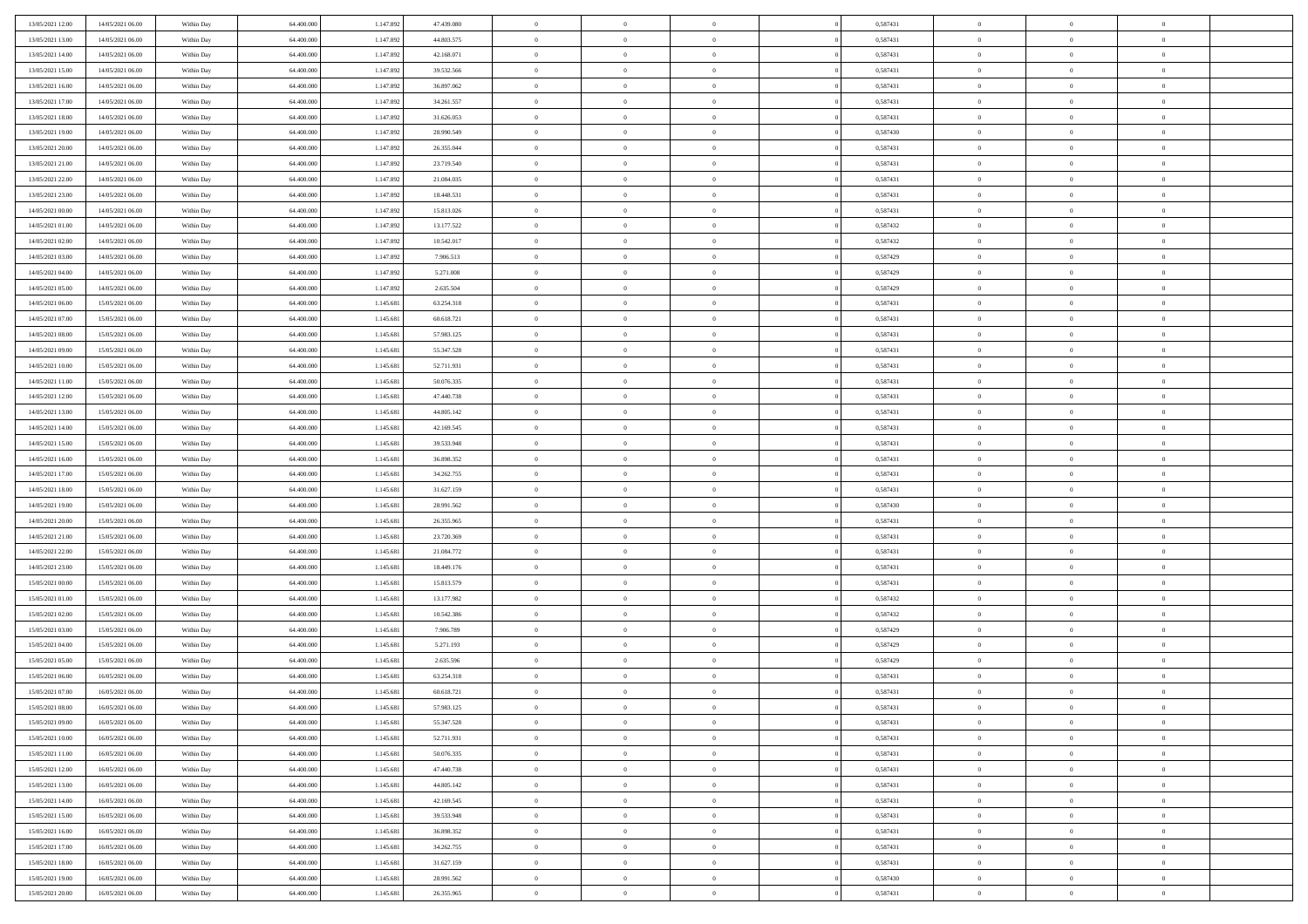| 15/05/2021 21:00 | 16/05/2021 06:00 | Within Day | 64,400,000 | 1.145.681 | 23.720.369 | $\overline{0}$ | $\overline{0}$ | $\Omega$       | 0,587431 | $\bf{0}$       | $\mathbf{0}$   | $\bf{0}$       |  |
|------------------|------------------|------------|------------|-----------|------------|----------------|----------------|----------------|----------|----------------|----------------|----------------|--|
| 15/05/2021 22:00 | 16/05/2021 06:00 | Within Day | 64.400.000 | 1.145.681 | 21.084.772 | $\mathbf{0}$   | $\overline{0}$ | $\overline{0}$ | 0,587431 | $\overline{0}$ | $\overline{0}$ | $\overline{0}$ |  |
| 15/05/2021 23:00 | 16/05/2021 06:00 | Within Day | 64.400.000 | 1.145.681 | 18.449.176 | $\,$ 0         | $\overline{0}$ | $\bf{0}$       | 0,587431 | $\,$ 0         | $\overline{0}$ | $\,$ 0 $\,$    |  |
| 16/05/2021 00:00 | 16/05/2021 06:00 | Within Day | 64,400,000 | 1.145.681 | 15.813.579 | $\bf{0}$       | $\overline{0}$ | $\Omega$       | 0.587431 | $\bf{0}$       | $\mathbf{0}$   | $\theta$       |  |
| 16/05/2021 01:00 | 16/05/2021 06:00 | Within Day | 64.400.000 | 1.145.681 | 13.177.982 | $\bf{0}$       | $\overline{0}$ | $\overline{0}$ | 0,587432 | $\overline{0}$ | $\overline{0}$ | $\overline{0}$ |  |
| 16/05/2021 02:00 | 16/05/2021 06:00 | Within Day | 64.400.000 | 1.145.681 | 10.542.386 | $\bf{0}$       | $\overline{0}$ | $\bf{0}$       | 0,587432 | $\,$ 0         | $\overline{0}$ | $\,$ 0 $\,$    |  |
| 16/05/2021 03:00 | 16/05/2021 06:00 | Within Day | 64,400,000 | 1.145.681 | 7.906.789  | $\bf{0}$       | $\overline{0}$ | $\overline{0}$ | 0,587429 | $\bf{0}$       | $\overline{0}$ | $\theta$       |  |
| 16/05/2021 04:00 | 16/05/2021 06:00 | Within Day | 64.400.000 | 1.145.681 | 5.271.193  | $\overline{0}$ | $\overline{0}$ | $\overline{0}$ | 0,587429 | $\mathbf{0}$   | $\overline{0}$ | $\overline{0}$ |  |
| 16/05/2021 05:00 | 16/05/2021 06:00 | Within Day | 64.400.000 | 1.145.681 | 2.635.596  | $\bf{0}$       | $\overline{0}$ | $\bf{0}$       | 0,587429 | $\,$ 0         | $\overline{0}$ | $\,$ 0 $\,$    |  |
| 16/05/2021 06:00 | 17/05/2021 06:00 | Within Day | 64,400,000 | 1.145.681 | 63.254.318 | $\bf{0}$       | $\overline{0}$ | $\Omega$       | 0.587431 | $\theta$       | $\mathbf{0}$   | $\theta$       |  |
| 16/05/2021 07:00 | 17/05/2021 06:00 | Within Day | 64.400.000 | 1.145.681 | 60.618.721 | $\overline{0}$ | $\overline{0}$ | $\overline{0}$ | 0,587431 | $\mathbf{0}$   | $\overline{0}$ | $\overline{0}$ |  |
| 16/05/2021 08:00 | 17/05/2021 06:00 | Within Day | 64.400.000 | 1.145.681 | 57.983.125 | $\bf{0}$       | $\overline{0}$ | $\bf{0}$       | 0,587431 | $\,$ 0         | $\overline{0}$ | $\,$ 0 $\,$    |  |
| 16/05/2021 11:00 | 17/05/2021 06:00 | Within Day | 64.400.000 | 1.145.681 | 50.076.335 | $\bf{0}$       | $\overline{0}$ | $\Omega$       | 0.587431 | $\overline{0}$ | $\mathbf{0}$   | $\theta$       |  |
| 16/05/2021 12:00 | 17/05/2021 06:00 | Within Day | 64.400.000 | 1.145.681 | 47.440.738 | $\overline{0}$ | $\overline{0}$ | $\overline{0}$ | 0,587431 | $\mathbf{0}$   | $\overline{0}$ | $\overline{0}$ |  |
| 16/05/2021 13:00 | 17/05/2021 06:00 | Within Day | 64.400.000 | 1.145.681 | 44.805.142 | $\bf{0}$       | $\overline{0}$ | $\bf{0}$       | 0,587431 | $\,$ 0         | $\overline{0}$ | $\,$ 0 $\,$    |  |
| 16/05/2021 14:00 | 17/05/2021 06:00 | Within Day | 64,400,000 | 1.145.681 | 42.169.545 | $\bf{0}$       | $\overline{0}$ | $\overline{0}$ | 0.587431 | $\bf{0}$       | $\mathbf{0}$   | $\bf{0}$       |  |
| 16/05/2021 15:00 | 17/05/2021 06:00 | Within Day | 64.400.000 | 1.145.681 | 39.533.948 | $\overline{0}$ | $\overline{0}$ | $\overline{0}$ | 0,587431 | $\mathbf{0}$   | $\overline{0}$ | $\overline{0}$ |  |
| 16/05/2021 16:00 | 17/05/2021 06:00 | Within Day | 64.400.000 | 1.145.681 | 36.898.352 | $\bf{0}$       | $\overline{0}$ | $\bf{0}$       | 0,587431 | $\,$ 0         | $\overline{0}$ | $\,$ 0 $\,$    |  |
| 16/05/2021 17:00 | 17/05/2021 06:00 | Within Day | 64,400,000 | 1.145.681 | 34.262.755 | $\bf{0}$       | $\overline{0}$ | $\Omega$       | 0.587431 | $\theta$       | $\mathbf{0}$   | $\theta$       |  |
| 16/05/2021 18:00 | 17/05/2021 06:00 | Within Day | 64.400.000 | 1.145.681 | 31.627.159 | $\overline{0}$ | $\overline{0}$ | $\overline{0}$ | 0,587431 | $\mathbf{0}$   | $\overline{0}$ | $\overline{0}$ |  |
| 16/05/2021 19:00 | 17/05/2021 06:00 | Within Day | 64.400.000 | 1.145.681 | 28.991.562 | $\bf{0}$       | $\overline{0}$ | $\bf{0}$       | 0,587430 | $\,$ 0         | $\overline{0}$ | $\,$ 0 $\,$    |  |
| 16/05/2021 20:00 | 17/05/2021 06:00 | Within Day | 64,400,000 | 1.145.681 | 26.355.965 | $\bf{0}$       | $\overline{0}$ | $\Omega$       | 0.587431 | $\theta$       | $\mathbf{0}$   | $\theta$       |  |
| 16/05/2021 21:00 | 17/05/2021 06:00 | Within Day | 64.400.000 | 1.145.681 | 23.720.369 | $\overline{0}$ | $\overline{0}$ | $\overline{0}$ | 0,587431 | $\mathbf{0}$   | $\overline{0}$ | $\overline{0}$ |  |
| 16/05/2021 22:00 | 17/05/2021 06:00 | Within Day | 64.400.000 | 1.145.681 | 21.084.772 | $\bf{0}$       | $\overline{0}$ | $\bf{0}$       | 0,587431 | $\,$ 0         | $\overline{0}$ | $\,$ 0 $\,$    |  |
| 16/05/2021 23:00 | 17/05/2021 06:00 | Within Day | 64,400,000 | 1.145.681 | 18.449.176 | $\bf{0}$       | $\overline{0}$ | $\overline{0}$ | 0,587431 | $\bf{0}$       | $\overline{0}$ | $\bf{0}$       |  |
| 17/05/2021 00:00 | 17/05/2021 06:00 | Within Day | 64.400.000 | 1.145.681 | 15.813.579 | $\overline{0}$ | $\overline{0}$ | $\overline{0}$ | 0,587431 | $\mathbf{0}$   | $\overline{0}$ | $\overline{0}$ |  |
| 17/05/2021 01:00 | 17/05/2021 06:00 | Within Day | 64.400.000 | 1.145.681 | 13.177.982 | $\bf{0}$       | $\overline{0}$ | $\bf{0}$       | 0,587432 | $\,$ 0         | $\overline{0}$ | $\,$ 0 $\,$    |  |
| 17/05/2021 02:00 | 17/05/2021 06:00 | Within Day | 64,400,000 | 1.145.681 | 10.542.386 | $\bf{0}$       | $\overline{0}$ | $\Omega$       | 0.587432 | $\theta$       | $\mathbf{0}$   | $\theta$       |  |
| 17/05/2021 03:00 | 17/05/2021 06:00 | Within Day | 64.400.000 | 1.145.681 | 7.906.789  | $\overline{0}$ | $\overline{0}$ | $\overline{0}$ | 0,587429 | $\mathbf{0}$   | $\overline{0}$ | $\overline{0}$ |  |
| 17/05/2021 04:00 | 17/05/2021 06:00 | Within Day | 64.400.000 | 1.145.681 | 5.271.193  | $\bf{0}$       | $\overline{0}$ | $\bf{0}$       | 0,587429 | $\,$ 0         | $\overline{0}$ | $\,$ 0 $\,$    |  |
| 17/05/2021 05:00 | 17/05/2021 06:00 | Within Day | 64.400.000 | 1.145.681 | 2.635.596  | $\bf{0}$       | $\bf{0}$       | $\overline{0}$ | 0,587429 | $\bf{0}$       | $\overline{0}$ | $\,0\,$        |  |
| 17/05/2021 06:00 | 18/05/2021 06:00 | Within Day | 64.400.000 | 1.145.681 | 63.254.318 | $\overline{0}$ | $\overline{0}$ | $\overline{0}$ | 0,587431 | $\mathbf{0}$   | $\overline{0}$ | $\overline{0}$ |  |
| 17/05/2021 07:00 | 18/05/2021 06:00 | Within Day | 64.400.000 | 1.145.681 | 60.618.721 | $\bf{0}$       | $\overline{0}$ | $\bf{0}$       | 0,587431 | $\,$ 0         | $\overline{0}$ | $\,$ 0 $\,$    |  |
| 17/05/2021 08:00 | 18/05/2021 06:00 | Within Day | 64.400.000 | 1.145.681 | 57.983.125 | $\bf{0}$       | $\overline{0}$ | $\bf{0}$       | 0,587431 | $\bf{0}$       | $\overline{0}$ | $\,0\,$        |  |
| 17/05/2021 09:00 | 18/05/2021 06:00 | Within Day | 64.400.000 | 1.145.681 | 55.347.528 | $\overline{0}$ | $\overline{0}$ | $\overline{0}$ | 0,587431 | $\overline{0}$ | $\overline{0}$ | $\overline{0}$ |  |
| 17/05/2021 10:00 | 18/05/2021 06:00 | Within Day | 64.400.000 | 1.145.681 | 52.711.931 | $\bf{0}$       | $\overline{0}$ | $\bf{0}$       | 0,587431 | $\,$ 0         | $\overline{0}$ | $\,$ 0 $\,$    |  |
| 17/05/2021 11:00 | 18/05/2021 06:00 | Within Day | 64.400.000 | 1.145.681 | 50.076.335 | $\bf{0}$       | $\bf{0}$       | $\overline{0}$ | 0,587431 | $\bf{0}$       | $\overline{0}$ | $\,0\,$        |  |
| 17/05/2021 12:00 | 18/05/2021 06:00 | Within Day | 64.400.000 | 1.145.681 | 47.440.738 | $\overline{0}$ | $\overline{0}$ | $\overline{0}$ | 0,587431 | $\mathbf{0}$   | $\overline{0}$ | $\overline{0}$ |  |
| 17/05/2021 13:00 | 18/05/2021 06:00 | Within Day | 64.400.000 | 1.145.681 | 44.805.142 | $\bf{0}$       | $\overline{0}$ | $\bf{0}$       | 0,587431 | $\,$ 0         | $\overline{0}$ | $\,$ 0 $\,$    |  |
| 17/05/2021 14:00 | 18/05/2021 06:00 | Within Day | 64.400.000 | 1.145.681 | 42.169.545 | $\bf{0}$       | $\bf{0}$       | $\overline{0}$ | 0,587431 | $\bf{0}$       | $\overline{0}$ | $\,0\,$        |  |
| 17/05/2021 15:00 | 18/05/2021 06:00 | Within Day | 64.400.000 | 1.145.681 | 39.533.948 | $\overline{0}$ | $\overline{0}$ | $\overline{0}$ | 0,587431 | $\overline{0}$ | $\overline{0}$ | $\overline{0}$ |  |
| 17/05/2021 16:00 | 18/05/2021 06:00 | Within Day | 64.400.000 | 1.145.681 | 36.898.352 | $\bf{0}$       | $\overline{0}$ | $\bf{0}$       | 0,587431 | $\,$ 0         | $\overline{0}$ | $\,$ 0 $\,$    |  |
| 17/05/2021 17:00 | 18/05/2021 06:00 | Within Day | 64.400.000 | 1.145.681 | 34.262.755 | $\bf{0}$       | $\bf{0}$       | $\bf{0}$       | 0,587431 | $\bf{0}$       | $\overline{0}$ | $\,0\,$        |  |
| 17/05/2021 18:00 | 18/05/2021 06:00 | Within Day | 64.400.000 | 1.145.681 | 31.627.159 | $\mathbf{0}$   | $\overline{0}$ | $\overline{0}$ | 0,587431 | $\overline{0}$ | $\overline{0}$ | $\overline{0}$ |  |
| 17/05/2021 19:00 | 18/05/2021 06:00 | Within Day | 64.400.000 | 1.145.681 | 28.991.562 | $\bf{0}$       | $\overline{0}$ | $\theta$       | 0,587430 | $\overline{0}$ | $\overline{0}$ | $\theta$       |  |
| 17/05/2021 20:00 | 18/05/2021 06:00 | Within Day | 64.400.000 | 1.145.681 | 26.355.965 | $\bf{0}$       | $\bf{0}$       | $\bf{0}$       | 0,587431 | $\bf{0}$       | $\overline{0}$ | $\,0\,$        |  |
| 17/05/2021 21:00 | 18/05/2021 06:00 | Within Day | 64.400.000 | 1.145.681 | 23.720.369 | $\overline{0}$ | $\overline{0}$ | $\overline{0}$ | 0,587431 | $\overline{0}$ | $\bf{0}$       | $\overline{0}$ |  |
| 17/05/2021 22.00 | 18/05/2021 06:00 | Within Day | 64.400.000 | 1.145.681 | 21.084.772 | $\,$ 0 $\,$    | $\overline{0}$ | $\overline{0}$ | 0,587431 | $\mathbf{0}$   | $\,$ 0 $\,$    | $\,$ 0 $\,$    |  |
| 17/05/2021 23.00 | 18/05/2021 06:00 | Within Day | 64.400.000 | 1.145.681 | 18.449.176 | $\bf{0}$       | $\bf{0}$       | $\overline{0}$ | 0,587431 | $\bf{0}$       | $\overline{0}$ | $\bf{0}$       |  |
| 18/05/2021 00:00 | 18/05/2021 06:00 | Within Day | 64.400.000 | 1.145.681 | 15.813.579 | $\bf{0}$       | $\overline{0}$ | $\overline{0}$ | 0,587431 | $\overline{0}$ | $\overline{0}$ | $\overline{0}$ |  |
| 18/05/2021 01:00 | 18/05/2021 06:00 | Within Day | 64.400.000 | 1.145.681 | 13.177.982 | $\,$ 0 $\,$    | $\overline{0}$ | $\overline{0}$ | 0,587432 | $\,$ 0 $\,$    | $\overline{0}$ | $\,$ 0 $\,$    |  |
| 18/05/2021 02:00 | 18/05/2021 06:00 | Within Day | 64.400.000 | 1.145.681 | 10.542.386 | $\bf{0}$       | $\overline{0}$ | $\overline{0}$ | 0,587432 | $\bf{0}$       | $\overline{0}$ | $\overline{0}$ |  |
| 18/05/2021 03:00 | 18/05/2021 06:00 | Within Day | 64.400.000 | 1.145.681 | 7.906.789  | $\overline{0}$ | $\overline{0}$ | $\overline{0}$ | 0,587429 | $\overline{0}$ | $\bf{0}$       | $\overline{0}$ |  |
| 18/05/2021 04:00 | 18/05/2021 06:00 | Within Day | 64.400.000 | 1.145.681 | 5.271.193  | $\,$ 0 $\,$    | $\overline{0}$ | $\overline{0}$ | 0,587429 | $\,$ 0 $\,$    | $\,$ 0 $\,$    | $\,$ 0 $\,$    |  |
| 18/05/2021 05:00 | 18/05/2021 06:00 | Within Day | 64.400.000 | 1.145.681 | 2.635.596  | $\bf{0}$       | $\bf{0}$       | $\overline{0}$ | 0,587429 | $\bf{0}$       | $\overline{0}$ | $\bf{0}$       |  |
| 18/05/2021 06:00 | 19/05/2021 06:00 | Within Day | 64.400.000 | 1.145.681 | 63.254.318 | $\overline{0}$ | $\overline{0}$ | $\overline{0}$ | 0,587431 | $\mathbf{0}$   | $\bf{0}$       | $\overline{0}$ |  |
| 18/05/2021 07:00 | 19/05/2021 06:00 | Within Day | 64.400.000 | 1.145.681 | 60.618.721 | $\,0\,$        | $\overline{0}$ | $\overline{0}$ | 0,587431 | $\,$ 0         | $\overline{0}$ | $\,$ 0 $\,$    |  |
|                  |                  |            |            |           |            |                |                |                |          |                |                |                |  |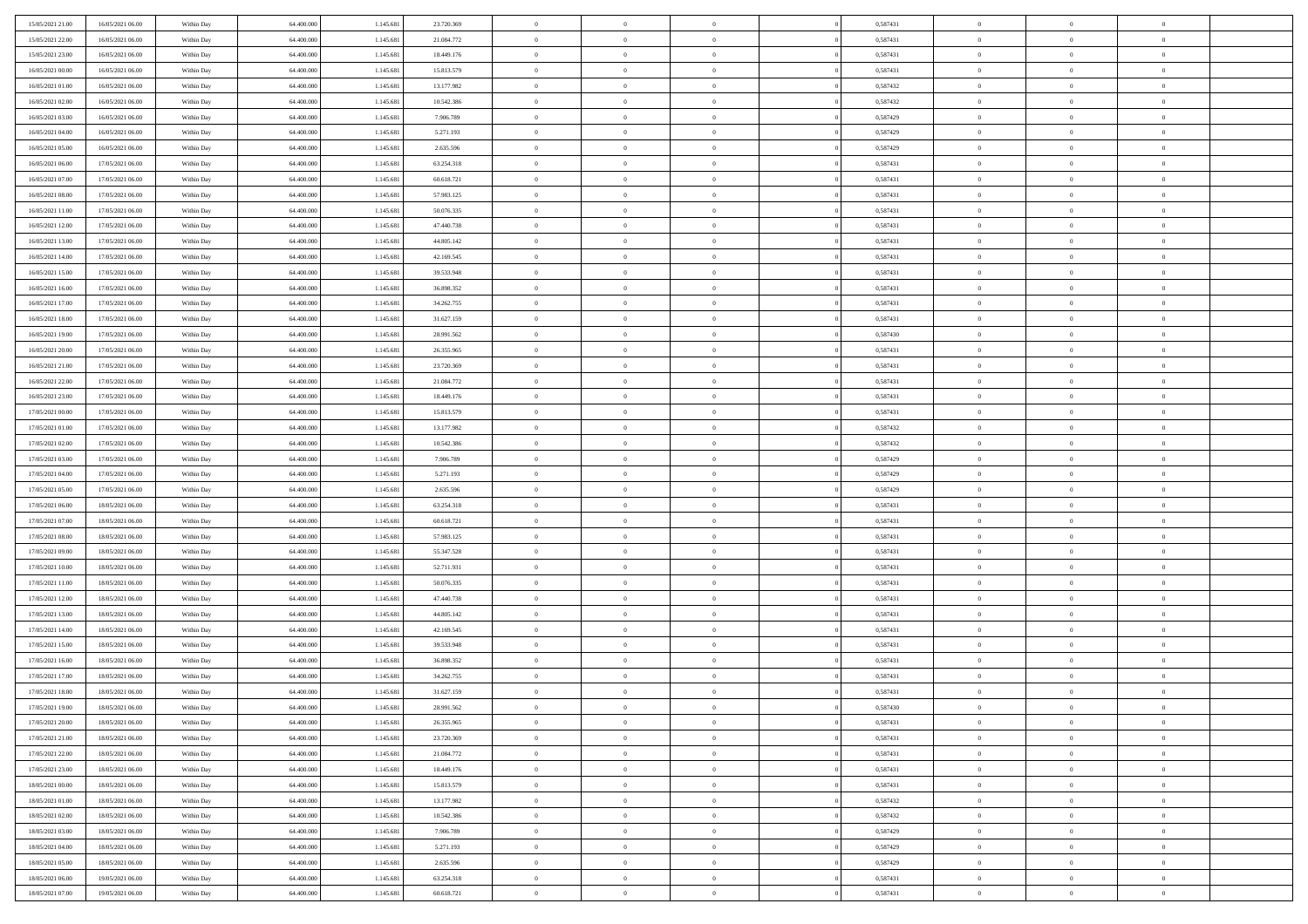| 18/05/2021 08:00 | 19/05/2021 06:00 | Within Day | 64,400,000 | 1.145.681 | 57.983.125 | $\bf{0}$       | $\overline{0}$ | $\theta$       | 0,587431 | $\theta$       | $\overline{0}$ | $\overline{0}$ |  |
|------------------|------------------|------------|------------|-----------|------------|----------------|----------------|----------------|----------|----------------|----------------|----------------|--|
| 18/05/2021 09:00 | 19/05/2021 06:00 | Within Dav | 64.400.000 | 1.145.681 | 55.347.528 | $\mathbf{0}$   | $\overline{0}$ | $\overline{0}$ | 0,587431 | $\theta$       | $\overline{0}$ | $\theta$       |  |
| 18/05/2021 10:00 | 19/05/2021 06:00 | Within Day | 64.400.000 | 1.145.681 | 52.711.931 | $\,$ 0         | $\overline{0}$ | $\bf{0}$       | 0,587431 | $\,0\,$        | $\overline{0}$ | $\,$ 0 $\,$    |  |
| 18/05/2021 11:00 | 19/05/2021 06:00 | Within Day | 64,400,000 | 1.145.681 | 50.076.335 | $\bf{0}$       | $\overline{0}$ | $\Omega$       | 0.587431 | $\overline{0}$ | $\theta$       | $\theta$       |  |
| 18/05/2021 12:00 | 19/05/2021 06:00 | Within Dav | 64.400.000 | 1.145.681 | 47.440.738 | $\mathbf{0}$   | $\overline{0}$ | $\overline{0}$ | 0,587431 | $\mathbf{0}$   | $\overline{0}$ | $\overline{0}$ |  |
| 18/05/2021 13:00 | 19/05/2021 06:00 | Within Day | 64.400.000 | 1.145.681 | 44.805.142 | $\bf{0}$       | $\overline{0}$ | $\bf{0}$       | 0,587431 | $\,0\,$        | $\overline{0}$ | $\,$ 0 $\,$    |  |
| 18/05/2021 14:00 | 19/05/2021 06:00 | Within Day | 64,400,000 | 1.145.681 | 42.169.545 | $\bf{0}$       | $\overline{0}$ | $\overline{0}$ | 0,587431 | $\bf{0}$       | $\overline{0}$ | $\theta$       |  |
| 18/05/2021 15:00 | 19/05/2021 06:00 | Within Dav | 64.400.000 | 1.145.681 | 39.533.948 | $\overline{0}$ | $\overline{0}$ | $\overline{0}$ | 0,587431 | $\mathbf{0}$   | $\overline{0}$ | $\theta$       |  |
| 18/05/2021 16:00 | 19/05/2021 06:00 | Within Day | 64.400.000 | 1.145.681 | 36.898.352 | $\bf{0}$       | $\overline{0}$ | $\bf{0}$       | 0,587431 | $\,0\,$        | $\overline{0}$ | $\,$ 0 $\,$    |  |
| 18/05/2021 17:00 | 19/05/2021 06:00 | Within Day | 64,400,000 | 1.145.681 | 34.262.755 | $\bf{0}$       | $\overline{0}$ | $\overline{0}$ | 0,587431 | $\theta$       | $\overline{0}$ | $\overline{0}$ |  |
| 18/05/2021 18:00 | 19/05/2021 06:00 | Within Dav | 64.400.000 | 1.145.681 | 31.627.159 | $\overline{0}$ | $\overline{0}$ | $\overline{0}$ | 0,587431 | $\mathbf{0}$   | $\overline{0}$ | $\theta$       |  |
| 18/05/2021 19:00 | 19/05/2021 06:00 | Within Day | 64.400.000 | 1.145.681 | 28.991.562 | $\,$ 0         | $\overline{0}$ | $\bf{0}$       | 0,587430 | $\,0\,$        | $\overline{0}$ | $\,$ 0 $\,$    |  |
| 18/05/2021 20:00 | 19/05/2021 06:00 | Within Day | 64,400,000 | 1.145.681 | 26.355.965 | $\bf{0}$       | $\overline{0}$ | $\Omega$       | 0.587431 | $\theta$       | $\theta$       | $\theta$       |  |
| 18/05/2021 21:00 | 19/05/2021 06:00 | Within Dav | 64.400.000 | 1.145.681 | 23.720.369 | $\overline{0}$ | $\overline{0}$ | $\overline{0}$ | 0,587431 | $\mathbf{0}$   | $\overline{0}$ | $\overline{0}$ |  |
| 18/05/2021 22:00 | 19/05/2021 06:00 | Within Day | 64.400.000 | 1.145.681 | 21.084.772 | $\bf{0}$       | $\overline{0}$ | $\bf{0}$       | 0,587431 | $\,0\,$        | $\overline{0}$ | $\,$ 0 $\,$    |  |
| 18/05/2021 23:00 | 19/05/2021 06:00 | Within Day | 64,400,000 | 1.145.681 | 18.449.176 | $\bf{0}$       | $\overline{0}$ | $\overline{0}$ | 0,587431 | $\theta$       | $\overline{0}$ | $\overline{0}$ |  |
| 19/05/2021 00:00 | 19/05/2021 06:00 | Within Dav | 64.400.000 | 1.145.681 | 15.813.579 | $\overline{0}$ | $\overline{0}$ | $\overline{0}$ | 0,587431 | $\mathbf{0}$   | $\overline{0}$ | $\theta$       |  |
| 19/05/2021 01:00 | 19/05/2021 06:00 | Within Day | 64.400.000 | 1.145.681 | 13.177.982 | $\bf{0}$       | $\overline{0}$ | $\bf{0}$       | 0,587432 | $\,0\,$        | $\overline{0}$ | $\,$ 0 $\,$    |  |
| 19/05/2021 02:00 | 19/05/2021 06:00 | Within Day | 64,400,000 | 1.145.681 | 10.542.386 | $\bf{0}$       | $\overline{0}$ | $\overline{0}$ | 0,587432 | $\theta$       | $\theta$       | $\overline{0}$ |  |
| 19/05/2021 03:00 | 19/05/2021 06:00 | Within Dav | 64.400.000 | 1.145.681 | 7.906.789  | $\overline{0}$ | $\overline{0}$ | $\overline{0}$ | 0,587429 | $\mathbf{0}$   | $\overline{0}$ | $\theta$       |  |
| 19/05/2021 04:00 | 19/05/2021 06:00 | Within Day | 64.400.000 | 1.145.681 | 5.271.193  | $\bf{0}$       | $\overline{0}$ | $\bf{0}$       | 0,587429 | $\,0\,$        | $\overline{0}$ | $\,$ 0 $\,$    |  |
| 19/05/2021 05:00 | 19/05/2021 06:00 | Within Day | 64,400,000 | 1.145.681 | 2.635.596  | $\bf{0}$       | $\overline{0}$ | $\Omega$       | 0.587429 | $\theta$       | $\theta$       | $\theta$       |  |
| 19/05/2021 06:00 | 20/05/2021 06:00 | Within Dav | 64.400.000 | 1.147.892 | 63.252.107 | $\overline{0}$ | 6.633.743      | $\overline{0}$ | 0,587431 | $\mathbf{0}$   | $\overline{0}$ | $\overline{0}$ |  |
| 19/05/2021 07:00 | 20/05/2021 06:00 | Within Day | 64.400.000 | 7.781.634 | 54.259.265 | $\bf{0}$       | $\overline{0}$ | $\bf{0}$       | 0,587431 | $\,0\,$        | $\overline{0}$ | $\,$ 0 $\,$    |  |
| 19/05/2021 08:00 | 20/05/2021 06:00 | Within Day | 64,400,000 | 7.781.634 | 51.900.167 | $\bf{0}$       | $\overline{0}$ | $\overline{0}$ | 0,587431 | $\bf{0}$       | $\overline{0}$ | $\overline{0}$ |  |
| 19/05/2021 09:00 | 20/05/2021 06:00 | Within Dav | 64.400.000 | 7.781.634 | 49.541.068 | $\overline{0}$ | $\overline{0}$ | $\overline{0}$ | 0,587431 | $\mathbf{0}$   | $\bf{0}$       | $\theta$       |  |
| 19/05/2021 10:00 | 20/05/2021 06:00 | Within Day | 64.400.000 | 7.781.634 | 47.181.970 | $\bf{0}$       | $\overline{0}$ | $\bf{0}$       | 0,587431 | $\,0\,$        | $\overline{0}$ | $\,$ 0 $\,$    |  |
| 19/05/2021 11:00 | 20/05/2021 06:00 | Within Day | 64,400,000 | 7.781.634 | 44.822.871 | $\bf{0}$       | $\overline{0}$ | $\Omega$       | 0.587431 | $\theta$       | $\theta$       | $\overline{0}$ |  |
| 19/05/2021 12:00 | 20/05/2021 06:00 | Within Dav | 64.400.000 | 7.781.634 | 42.463.773 | $\overline{0}$ | $\overline{0}$ | $\overline{0}$ | 0,587431 | $\mathbf{0}$   | $\bf{0}$       | $\overline{0}$ |  |
| 19/05/2021 13:00 | 20/05/2021 06:00 | Within Day | 64.400.000 | 7.781.634 | 40.104.674 | $\bf{0}$       | $\overline{0}$ | $\bf{0}$       | 0,587431 | $\,0\,$        | $\overline{0}$ | $\,$ 0 $\,$    |  |
| 19/05/2021 14:00 | 20/05/2021 06:00 | Within Day | 64.400.000 | 7.781.634 | 37.745.576 | $\,$ 0         | $\bf{0}$       | $\overline{0}$ | 0,587431 | $\bf{0}$       | $\overline{0}$ | $\theta$       |  |
| 19/05/2021 15:00 | 20/05/2021 06:00 | Within Dav | 64.400.000 | 7.781.634 | 35.386.477 | $\overline{0}$ | $\overline{0}$ | $\overline{0}$ | 0,587431 | $\mathbf{0}$   | $\overline{0}$ | $\overline{0}$ |  |
| 19/05/2021 16:00 | 20/05/2021 06:00 | Within Day | 64.400.000 | 7.781.634 | 33.027.379 | $\bf{0}$       | $\overline{0}$ | $\bf{0}$       | 0,587431 | $\,0\,$        | $\overline{0}$ | $\,$ 0 $\,$    |  |
| 19/05/2021 17:00 | 20/05/2021 06:00 | Within Day | 64.400.000 | 7.781.634 | 30.668.280 | $\bf{0}$       | $\bf{0}$       | $\bf{0}$       | 0,587431 | $\bf{0}$       | $\overline{0}$ | $\bf{0}$       |  |
| 19/05/2021 18:00 | 20/05/2021 06:00 | Within Dav | 64.400.000 | 7.781.634 | 28.309.182 | $\overline{0}$ | $\overline{0}$ | $\overline{0}$ | 0,587431 | $\theta$       | $\overline{0}$ | $\theta$       |  |
| 19/05/2021 19:00 | 20/05/2021 06:00 | Within Day | 64.400.000 | 7.781.634 | 25.950.083 | $\bf{0}$       | $\overline{0}$ | $\bf{0}$       | 0,587430 | $\,0\,$        | $\overline{0}$ | $\,$ 0 $\,$    |  |
| 19/05/2021 20:00 | 20/05/2021 06:00 | Within Day | 64.400.000 | 7.781.634 | 23.590.985 | $\bf{0}$       | $\bf{0}$       | $\overline{0}$ | 0,587431 | $\bf{0}$       | $\overline{0}$ | $\theta$       |  |
| 19/05/2021 21:00 | 20/05/2021 06:00 | Within Dav | 64.400.000 | 7.781.634 | 21.231.886 | $\overline{0}$ | $\overline{0}$ | $\overline{0}$ | 0,587431 | $\mathbf{0}$   | $\bf{0}$       | $\overline{0}$ |  |
| 19/05/2021 22:00 | 20/05/2021 06:00 | Within Day | 64.400.000 | 7.781.634 | 18.872.788 | $\bf{0}$       | $\overline{0}$ | $\bf{0}$       | 0,587431 | $\,0\,$        | $\overline{0}$ | $\,$ 0 $\,$    |  |
| 19/05/2021 23:00 | 20/05/2021 06:00 | Within Day | 64.400.000 | 7.781.634 | 16.513.689 | $\bf{0}$       | $\bf{0}$       | $\overline{0}$ | 0,587431 | $\bf{0}$       | $\overline{0}$ | $\theta$       |  |
| 20/05/2021 00:00 | 20/05/2021 06:00 | Within Dav | 64.400.000 | 7.781.634 | 14.154.591 | $\overline{0}$ | $\overline{0}$ | $\overline{0}$ | 0,587431 | $\theta$       | $\overline{0}$ | $\theta$       |  |
| 20/05/2021 01:00 | 20/05/2021 06:00 | Within Day | 64.400.000 | 7.781.634 | 11.795.492 | $\bf{0}$       | $\overline{0}$ | $\bf{0}$       | 0,587432 | $\,0\,$        | $\overline{0}$ | $\theta$       |  |
| 20/05/2021 02:00 | 20/05/2021 06:00 | Within Day | 64.400.000 | 7.781.634 | 9.436.394  | $\bf{0}$       | $\bf{0}$       | $\bf{0}$       | 0,587432 | $\bf{0}$       | $\overline{0}$ | $\bf{0}$       |  |
| 20/05/2021 03:00 | 20/05/2021 06:00 | Within Dav | 64.400.000 | 7.781.634 | 7.077.295  | $\mathbf{0}$   | $\overline{0}$ | $\overline{0}$ | 0,587429 | $\theta$       | $\bf{0}$       | $\theta$       |  |
| 20/05/2021 04:00 | 20/05/2021 06:00 | Within Day | 64.400.000 | 7.781.634 | 4.718.197  | $\bf{0}$       | $\overline{0}$ | $\theta$       | 0,587429 | $\bf{0}$       | $\overline{0}$ | $\theta$       |  |
| 20/05/2021 05:00 | 20/05/2021 06:00 | Within Day | 64.400.000 | 7.781.634 | 2.359.098  | $\bf{0}$       | $\bf{0}$       | $\bf{0}$       | 0,587429 | $\bf{0}$       | $\overline{0}$ | $\bf{0}$       |  |
| 20/05/2021 06:00 | 21/05/2021 06:00 | Within Day | 64.400.000 | 1.145.681 | 63.254.318 | $\overline{0}$ | $\overline{0}$ | $\overline{0}$ | 0,587431 | $\overline{0}$ | $\overline{0}$ | $\overline{0}$ |  |
| 20/05/2021 07:00 | 21/05/2021 06:00 | Within Day | 64.400.000 | 1.145.681 | 60.618.721 | $\,$ 0 $\,$    | $\overline{0}$ | $\overline{0}$ | 0,587431 | $\,$ 0 $\,$    | $\,$ 0 $\,$    | $\,0\,$        |  |
| 20/05/2021 08:00 | 21/05/2021 06:00 | Within Day | 64.400.000 | 1.145.681 | 57.983.125 | $\bf{0}$       | $\bf{0}$       | $\overline{0}$ | 0,587431 | $\mathbf{0}$   | $\overline{0}$ | $\bf{0}$       |  |
| 20/05/2021 09:00 | 21/05/2021 06:00 | Within Day | 64.400.000 | 1.145.681 | 55.347.528 | $\,$ 0 $\,$    | $\overline{0}$ | $\overline{0}$ | 0,587431 | $\mathbf{0}$   | $\bf{0}$       | $\overline{0}$ |  |
| 20/05/2021 10:00 | 21/05/2021 06:00 | Within Day | 64.400.000 | 1.145.681 | 52.711.931 | $\,$ 0 $\,$    | $\overline{0}$ | $\overline{0}$ | 0,587431 | $\,$ 0 $\,$    | $\overline{0}$ | $\,$ 0         |  |
| 20/05/2021 11:00 | 21/05/2021 06:00 | Within Day | 64.400.000 | 1.145.681 | 50.076.335 | $\overline{0}$ | $\overline{0}$ | $\overline{0}$ | 0,587431 | $\overline{0}$ | $\overline{0}$ | $\bf{0}$       |  |
| 20/05/2021 12:00 | 21/05/2021 06:00 | Within Day | 64.400.000 | 1.145.681 | 47.440.738 | $\,$ 0 $\,$    | $\overline{0}$ | $\overline{0}$ | 0,587431 | $\overline{0}$ | $\bf{0}$       | $\overline{0}$ |  |
| 20/05/2021 13:00 | 21/05/2021 06:00 | Within Day | 64.400.000 | 1.145.681 | 44.805.142 | $\,$ 0 $\,$    | $\overline{0}$ | $\overline{0}$ | 0,587431 | $\,$ 0 $\,$    | $\,$ 0 $\,$    | $\,$ 0         |  |
| 20/05/2021 14:00 | 21/05/2021 06:00 | Within Day | 64.400.000 | 1.145.681 | 42.169.545 | $\bf{0}$       | $\bf{0}$       | $\overline{0}$ | 0,587431 | $\mathbf{0}$   | $\overline{0}$ | $\bf{0}$       |  |
| 20/05/2021 15:00 | 21/05/2021 06:00 | Within Day | 64.400.000 | 1.145.681 | 39.533.948 | $\,$ 0 $\,$    | $\overline{0}$ | $\overline{0}$ | 0,587431 | $\overline{0}$ | $\overline{0}$ | $\overline{0}$ |  |
| 20/05/2021 16:00 | 21/05/2021 06:00 | Within Day | 64.400.000 | 1.145.681 | 36.898.352 | $\,0\,$        | $\overline{0}$ | $\overline{0}$ | 0,587431 | $\,0\,$        | $\overline{0}$ | $\,0\,$        |  |
|                  |                  |            |            |           |            |                |                |                |          |                |                |                |  |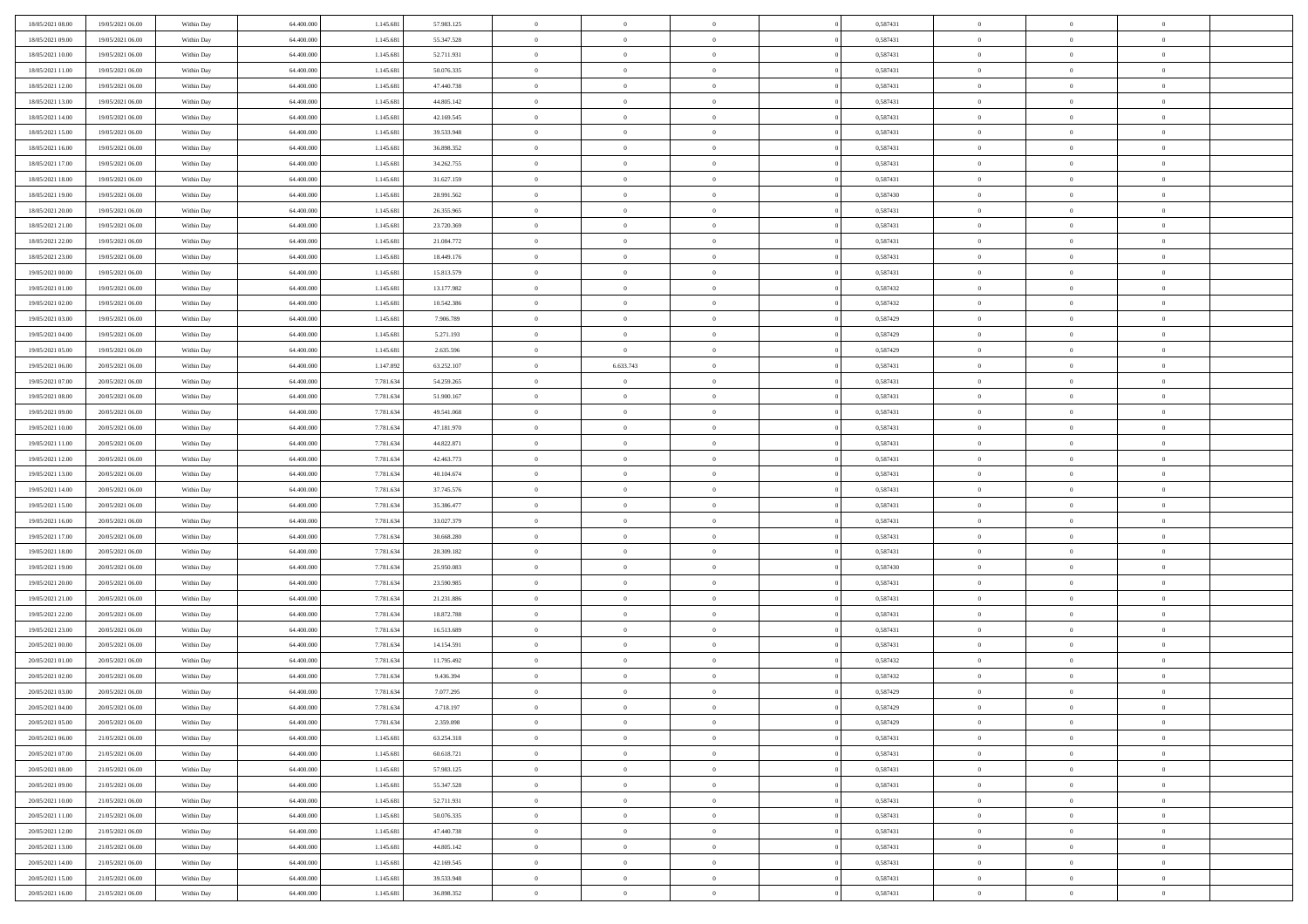| 20/05/2021 17:00 | 21/05/2021 06:00 | Within Day | 64,400,000 | 1.145.681 | 34.262.755 | $\overline{0}$ | $\overline{0}$ | $\Omega$       | 0,587431 | $\bf{0}$       | $\mathbf{0}$   | $\bf{0}$       |  |
|------------------|------------------|------------|------------|-----------|------------|----------------|----------------|----------------|----------|----------------|----------------|----------------|--|
| 20/05/2021 18:00 | 21/05/2021 06:00 | Within Day | 64.400.000 | 1.145.681 | 31.627.159 | $\mathbf{0}$   | $\overline{0}$ | $\overline{0}$ | 0,587431 | $\mathbf{0}$   | $\overline{0}$ | $\overline{0}$ |  |
| 20/05/2021 19:00 | 21/05/2021 06:00 | Within Day | 64.400.000 | 1.145.681 | 28.991.562 | $\,$ 0         | $\overline{0}$ | $\bf{0}$       | 0,587430 | $\,$ 0         | $\overline{0}$ | $\,$ 0 $\,$    |  |
| 20/05/2021 20:00 | 21/05/2021 06:00 | Within Day | 64,400,000 | 1.145.681 | 26.355.965 | $\bf{0}$       | $\overline{0}$ | $\Omega$       | 0.587431 | $\bf{0}$       | $\mathbf{0}$   | $\theta$       |  |
| 20/05/2021 21:00 | 21/05/2021 06:00 | Within Day | 64.400.000 | 1.145.681 | 23.720.369 | $\bf{0}$       | $\overline{0}$ | $\overline{0}$ | 0,587431 | $\mathbf{0}$   | $\overline{0}$ | $\overline{0}$ |  |
| 20/05/2021 22:00 | 21/05/2021 06:00 | Within Day | 64.400.000 | 1.145.681 | 21.084.772 | $\bf{0}$       | $\overline{0}$ | $\bf{0}$       | 0,587431 | $\,$ 0         | $\overline{0}$ | $\,$ 0 $\,$    |  |
| 20/05/2021 23:00 | 21/05/2021 06:00 | Within Day | 64,400,000 | 1.145.681 | 18.449.176 | $\bf{0}$       | $\overline{0}$ | $\overline{0}$ | 0,587431 | $\bf{0}$       | $\overline{0}$ | $\theta$       |  |
| 21/05/2021 00:00 | 21/05/2021 06:00 | Within Day | 64.400.000 | 1.145.681 | 15.813.579 | $\overline{0}$ | $\overline{0}$ | $\overline{0}$ | 0,587431 | $\mathbf{0}$   | $\overline{0}$ | $\overline{0}$ |  |
| 21/05/2021 01:00 | 21/05/2021 06:00 | Within Day | 64.400.000 | 1.145.681 | 13.177.982 | $\bf{0}$       | $\overline{0}$ | $\bf{0}$       | 0,587432 | $\,$ 0         | $\overline{0}$ | $\,$ 0 $\,$    |  |
| 21/05/2021 02:00 | 21/05/2021 06:00 | Within Day | 64,400,000 | 1.145.681 | 10.542.386 | $\bf{0}$       | $\overline{0}$ | $\Omega$       | 0.587432 | $\theta$       | $\mathbf{0}$   | $\theta$       |  |
| 21/05/2021 03:00 | 21/05/2021 06:00 | Within Day | 64.400.000 | 1.145.681 | 7.906.789  | $\bf{0}$       | $\overline{0}$ | $\overline{0}$ | 0,587429 | $\mathbf{0}$   | $\overline{0}$ | $\overline{0}$ |  |
| 21/05/2021 04:00 | 21/05/2021 06:00 | Within Day | 64.400.000 | 1.145.681 | 5.271.193  | $\bf{0}$       | $\overline{0}$ | $\bf{0}$       | 0,587429 | $\,$ 0         | $\overline{0}$ | $\,$ 0 $\,$    |  |
| 21/05/2021 05:00 | 21/05/2021 06:00 | Within Day | 64,400,000 | 1.145.681 | 2.635.596  | $\bf{0}$       | $\overline{0}$ | $\Omega$       | 0.587429 | $\theta$       | $\mathbf{0}$   | $\theta$       |  |
| 21/05/2021 06:00 | 22/05/2021 06:00 | Within Day | 64.400.000 | 1.145.681 | 63.254.318 | $\overline{0}$ | $\overline{0}$ | $\overline{0}$ | 0,587431 | $\mathbf{0}$   | $\overline{0}$ | $\overline{0}$ |  |
| 21/05/2021 07:00 | 22/05/2021 06:00 | Within Day | 64.400.000 | 1.145.681 | 60.618.721 | $\bf{0}$       | $\overline{0}$ | $\bf{0}$       | 0,587431 | $\,$ 0         | $\overline{0}$ | $\,$ 0 $\,$    |  |
| 21/05/2021 08:00 | 22/05/2021 06:00 | Within Day | 64,400,000 | 1.145.681 | 57.983.125 | $\bf{0}$       | $\overline{0}$ | $\overline{0}$ | 0,587431 | $\bf{0}$       | $\mathbf{0}$   | $\bf{0}$       |  |
| 21/05/2021 09:00 | 22/05/2021 06:00 | Within Day | 64.400.000 | 1.145.681 | 55.347.528 | $\overline{0}$ | $\overline{0}$ | $\overline{0}$ | 0,587431 | $\mathbf{0}$   | $\overline{0}$ | $\overline{0}$ |  |
| 21/05/2021 10:00 | 22/05/2021 06:00 | Within Day | 64.400.000 | 1.145.681 | 52.711.931 | $\bf{0}$       | $\overline{0}$ | $\bf{0}$       | 0,587431 | $\,$ 0         | $\overline{0}$ | $\,$ 0 $\,$    |  |
| 21/05/2021 11:00 | 22/05/2021 06:00 | Within Day | 64,400,000 | 1.145.681 | 50.076.335 | $\bf{0}$       | $\overline{0}$ | $\Omega$       | 0.587431 | $\theta$       | $\mathbf{0}$   | $\theta$       |  |
| 21/05/2021 12:00 | 22/05/2021 06:00 | Within Day | 64.400.000 | 1.145.681 | 47.440.738 | $\overline{0}$ | $\overline{0}$ | $\overline{0}$ | 0,587431 | $\mathbf{0}$   | $\overline{0}$ | $\overline{0}$ |  |
| 21/05/2021 13:00 | 22/05/2021 06:00 | Within Day | 64.400.000 | 1.145.681 | 44.805.142 | $\bf{0}$       | $\overline{0}$ | $\bf{0}$       | 0,587431 | $\,$ 0         | $\overline{0}$ | $\,$ 0 $\,$    |  |
| 21/05/2021 14:00 | 22/05/2021 06:00 | Within Day | 64,400,000 | 1.145.681 | 42.169.545 | $\bf{0}$       | $\overline{0}$ | $\Omega$       | 0.587431 | $\theta$       | $\mathbf{0}$   | $\theta$       |  |
| 21/05/2021 15:00 | 22/05/2021 06:00 | Within Day | 64.400.000 | 1.145.681 | 39.533.948 | $\overline{0}$ | $\overline{0}$ | $\overline{0}$ | 0,587431 | $\mathbf{0}$   | $\overline{0}$ | $\overline{0}$ |  |
| 21/05/2021 16:00 | 22/05/2021 06:00 | Within Day | 64.400.000 | 1.145.681 | 36.898.352 | $\bf{0}$       | $\overline{0}$ | $\bf{0}$       | 0,587431 | $\,$ 0         | $\overline{0}$ | $\,$ 0 $\,$    |  |
| 21/05/2021 17:00 | 22/05/2021 06:00 | Within Day | 64,400,000 | 1.145.681 | 34.262.755 | $\bf{0}$       | $\overline{0}$ | $\overline{0}$ | 0,587431 | $\bf{0}$       | $\overline{0}$ | $\bf{0}$       |  |
| 21/05/2021 18:00 | 22/05/2021 06:00 | Within Day | 64.400.000 | 1.145.681 | 31.627.159 | $\overline{0}$ | $\overline{0}$ | $\overline{0}$ | 0,587431 | $\mathbf{0}$   | $\overline{0}$ | $\overline{0}$ |  |
| 21/05/2021 19:00 | 22/05/2021 06:00 | Within Day | 64.400.000 | 1.145.681 | 28.991.562 | $\bf{0}$       | $\overline{0}$ | $\bf{0}$       | 0,587430 | $\,$ 0         | $\overline{0}$ | $\,$ 0 $\,$    |  |
| 21/05/2021 20:00 | 22/05/2021 06:00 | Within Day | 64,400,000 | 1.145.681 | 26.355.965 | $\bf{0}$       | $\overline{0}$ | $\Omega$       | 0.587431 | $\theta$       | $\mathbf{0}$   | $\theta$       |  |
| 21/05/2021 21:00 | 22/05/2021 06:00 | Within Day | 64.400.000 | 1.145.681 | 23.720.369 | $\overline{0}$ | $\overline{0}$ | $\overline{0}$ | 0,587431 | $\mathbf{0}$   | $\overline{0}$ | $\overline{0}$ |  |
| 21/05/2021 22:00 | 22/05/2021 06:00 | Within Day | 64.400.000 | 1.145.681 | 21.084.772 | $\bf{0}$       | $\overline{0}$ | $\bf{0}$       | 0,587431 | $\,$ 0         | $\overline{0}$ | $\,$ 0 $\,$    |  |
| 21/05/2021 23:00 | 22/05/2021 06:00 | Within Day | 64.400.000 | 1.145.681 | 18.449.176 | $\,$ 0         | $\bf{0}$       | $\overline{0}$ | 0,587431 | $\bf{0}$       | $\overline{0}$ | $\,0\,$        |  |
| 22/05/2021 00:00 | 22/05/2021 06:00 | Within Day | 64.400.000 | 1.145.681 | 15.813.579 | $\overline{0}$ | $\overline{0}$ | $\overline{0}$ | 0,587431 | $\mathbf{0}$   | $\overline{0}$ | $\overline{0}$ |  |
| 22/05/2021 01:00 | 22/05/2021 06:00 | Within Day | 64.400.000 | 1.145.681 | 13.177.982 | $\bf{0}$       | $\overline{0}$ | $\bf{0}$       | 0,587432 | $\,$ 0         | $\overline{0}$ | $\,$ 0 $\,$    |  |
| 22/05/2021 02:00 | 22/05/2021 06:00 | Within Day | 64.400.000 | 1.145.681 | 10.542.386 | $\bf{0}$       | $\overline{0}$ | $\bf{0}$       | 0,587432 | $\bf{0}$       | $\overline{0}$ | $\,0\,$        |  |
| 22/05/2021 03:00 | 22/05/2021 06:00 | Within Day | 64.400.000 | 1.145.681 | 7.906.789  | $\overline{0}$ | $\overline{0}$ | $\overline{0}$ | 0,587429 | $\mathbf{0}$   | $\overline{0}$ | $\overline{0}$ |  |
| 22/05/2021 04:00 | 22/05/2021 06:00 | Within Day | 64.400.000 | 1.145.681 | 5.271.193  | $\bf{0}$       | $\overline{0}$ | $\bf{0}$       | 0,587429 | $\,$ 0         | $\overline{0}$ | $\,$ 0 $\,$    |  |
| 22/05/2021 05:00 | 22/05/2021 06:00 | Within Day | 64.400.000 | 1.145.681 | 2.635.596  | $\bf{0}$       | $\bf{0}$       | $\overline{0}$ | 0,587429 | $\bf{0}$       | $\overline{0}$ | $\,0\,$        |  |
| 22/05/2021 06:00 | 23/05/2021 06:00 | Within Day | 64.400.000 | 1.145.681 | 63.254.318 | $\overline{0}$ | $\overline{0}$ | $\overline{0}$ | 0,587431 | $\mathbf{0}$   | $\overline{0}$ | $\overline{0}$ |  |
| 22/05/2021 07:00 | 23/05/2021 06:00 | Within Day | 64.400.000 | 1.145.681 | 60.618.721 | $\bf{0}$       | $\overline{0}$ | $\bf{0}$       | 0,587431 | $\,$ 0         | $\overline{0}$ | $\,$ 0 $\,$    |  |
| 22/05/2021 08:00 | 23/05/2021 06:00 | Within Day | 64.400.000 | 1.145.681 | 57.983.125 | $\bf{0}$       | $\bf{0}$       | $\overline{0}$ | 0,587431 | $\bf{0}$       | $\overline{0}$ | $\,0\,$        |  |
| 22/05/2021 09:00 | 23/05/2021 06:00 | Within Day | 64.400.000 | 1.145.681 | 55.347.528 | $\overline{0}$ | $\overline{0}$ | $\overline{0}$ | 0,587431 | $\mathbf{0}$   | $\overline{0}$ | $\overline{0}$ |  |
| 22/05/2021 10:00 | 23/05/2021 06:00 | Within Day | 64.400.000 | 1.145.681 | 52.711.931 | $\bf{0}$       | $\overline{0}$ | $\bf{0}$       | 0,587431 | $\,$ 0         | $\overline{0}$ | $\,$ 0 $\,$    |  |
| 22/05/2021 11:00 | 23/05/2021 06:00 | Within Day | 64.400.000 | 1.145.681 | 50.076.335 | $\bf{0}$       | $\bf{0}$       | $\bf{0}$       | 0,587431 | $\bf{0}$       | $\overline{0}$ | $\,0\,$        |  |
| 22/05/2021 12:00 | 23/05/2021 06:00 | Within Day | 64.400.000 | 1.145.681 | 47.440.738 | $\mathbf{0}$   | $\overline{0}$ | $\overline{0}$ | 0,587431 | $\mathbf{0}$   | $\overline{0}$ | $\overline{0}$ |  |
| 22/05/2021 13:00 | 23/05/2021 06:00 | Within Day | 64.400.000 | 1.145.681 | 44.805.142 | $\bf{0}$       | $\overline{0}$ | $\theta$       | 0,587431 | $\overline{0}$ | $\overline{0}$ | $\theta$       |  |
| 22/05/2021 14:00 | 23/05/2021 06:00 | Within Day | 64.400.000 | 1.145.681 | 42.169.545 | $\bf{0}$       | $\bf{0}$       | $\bf{0}$       | 0,587431 | $\bf{0}$       | $\overline{0}$ | $\bf{0}$       |  |
| 22/05/2021 15:00 | 23/05/2021 06:00 | Within Day | 64.400.000 | 1.145.681 | 39.533.948 | $\overline{0}$ | $\overline{0}$ | $\overline{0}$ | 0,587431 | $\overline{0}$ | $\bf{0}$       | $\overline{0}$ |  |
| 22/05/2021 16:00 | 23/05/2021 06:00 | Within Day | 64.400.000 | 1.145.681 | 36.898.352 | $\,$ 0 $\,$    | $\overline{0}$ | $\overline{0}$ | 0,587431 | $\mathbf{0}$   | $\,$ 0 $\,$    | $\,$ 0 $\,$    |  |
| 22/05/2021 17:00 | 23/05/2021 06:00 | Within Day | 64.400.000 | 1.145.681 | 34.262.755 | $\bf{0}$       | $\bf{0}$       | $\overline{0}$ | 0,587431 | $\bf{0}$       | $\overline{0}$ | $\bf{0}$       |  |
| 22/05/2021 18:00 | 23/05/2021 06:00 | Within Day | 64.400.000 | 1.145.681 | 31.627.159 | $\bf{0}$       | $\overline{0}$ | $\overline{0}$ | 0,587431 | $\overline{0}$ | $\bf{0}$       | $\overline{0}$ |  |
| 22/05/2021 19:00 | 23/05/2021 06:00 | Within Day | 64.400.000 | 1.145.681 | 28.991.562 | $\,$ 0 $\,$    | $\overline{0}$ | $\overline{0}$ | 0,587430 | $\,$ 0 $\,$    | $\overline{0}$ | $\,$ 0 $\,$    |  |
| 22/05/2021 20:00 | 23/05/2021 06:00 | Within Day | 64.400.000 | 1.145.681 | 26.355.965 | $\bf{0}$       | $\overline{0}$ | $\overline{0}$ | 0,587431 | $\bf{0}$       | $\overline{0}$ | $\overline{0}$ |  |
| 22/05/2021 21:00 | 23/05/2021 06:00 | Within Day | 64.400.000 | 1.145.681 | 23.720.369 | $\overline{0}$ | $\overline{0}$ | $\overline{0}$ | 0,587431 | $\overline{0}$ | $\bf{0}$       | $\overline{0}$ |  |
| 22/05/2021 22:00 | 23/05/2021 06:00 | Within Day | 64.400.000 | 1.145.681 | 21.084.772 | $\,$ 0 $\,$    | $\overline{0}$ | $\overline{0}$ | 0,587431 | $\,$ 0 $\,$    | $\,$ 0 $\,$    | $\,$ 0 $\,$    |  |
| 22/05/2021 23:00 | 23/05/2021 06:00 | Within Day | 64.400.000 | 1.145.681 | 18.449.176 | $\bf{0}$       | $\bf{0}$       | $\overline{0}$ | 0,587431 | $\mathbf{0}$   | $\overline{0}$ | $\bf{0}$       |  |
| 23/05/2021 00:00 | 23/05/2021 06:00 | Within Day | 64.400.000 | 1.145.681 | 15.813.579 | $\bf{0}$       | $\overline{0}$ | $\overline{0}$ | 0,587431 | $\mathbf{0}$   | $\bf{0}$       | $\overline{0}$ |  |
| 23/05/2021 01:00 | 23/05/2021 06:00 | Within Day | 64.400.000 | 1.145.681 | 13.177.982 | $\,0\,$        | $\overline{0}$ | $\overline{0}$ | 0,587432 | $\,$ 0         | $\overline{0}$ | $\,$ 0 $\,$    |  |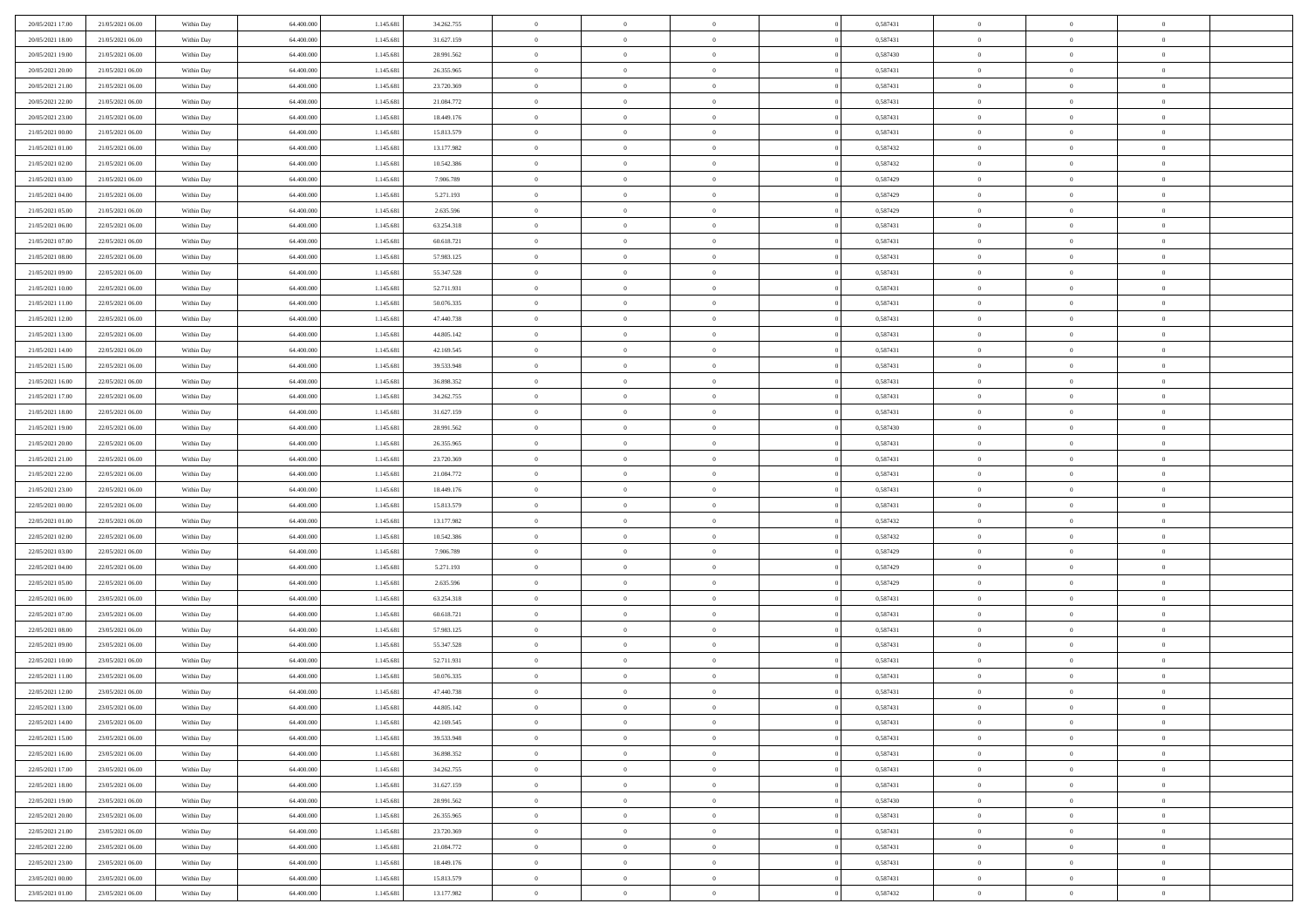| 23/05/2021 02:00                     | 23/05/2021 06:00                     | Within Day               | 64.400.000               | 1.145.681              | 10.542.386               | $\,$ 0                   | $\bf{0}$                         | $\theta$                   |          | 0,587432             | $\bf{0}$           | $\overline{0}$                   | $\,0\,$                    |  |
|--------------------------------------|--------------------------------------|--------------------------|--------------------------|------------------------|--------------------------|--------------------------|----------------------------------|----------------------------|----------|----------------------|--------------------|----------------------------------|----------------------------|--|
| 23/05/2021 03:00                     | 23/05/2021 06:00                     | Within Day               | 64,400,000               | 1.145.681              | 7.906.789                | $\overline{0}$           | $\overline{0}$                   | $\overline{0}$             |          | 0,587429             | $\theta$           | $\overline{0}$                   | $\theta$                   |  |
| 23/05/2021 04:00                     | 23/05/2021 06:00                     | Within Dav               | 64.400.000               | 1.145.681              | 5.271.193                | $\mathbf{0}$             | $\overline{0}$                   | $\overline{0}$             |          | 0,587429             | $\mathbf{0}$       | $\overline{0}$                   | $\overline{0}$             |  |
| 23/05/2021 05:00                     | 23/05/2021 06:00                     | Within Day               | 64.400.000               | 1.145.681              | 2.635.596                | $\bf{0}$                 | $\overline{0}$                   | $\bf{0}$                   |          | 0,587429             | $\bf{0}$           | $\overline{0}$                   | $\bf{0}$                   |  |
| 23/05/2021 06:00                     | 24/05/2021 06:00                     | Within Day               | 64,400,000               | 1.145.681              | 63.254.318               | $\bf{0}$                 | $\bf{0}$                         | $\overline{0}$             |          | 0,587431             | $\bf{0}$           | $\bf{0}$                         | $\,0\,$                    |  |
| 23/05/2021 07:00                     | 24/05/2021 06:00                     | Within Dav               | 64.400.000               | 1.145.681              | 60.618.721               | $\overline{0}$           | $\overline{0}$                   | $\overline{0}$             |          | 0,587431             | $\mathbf{0}$       | $\overline{0}$                   | $\overline{0}$             |  |
| 23/05/2021 08:00                     | 24/05/2021 06:00                     | Within Day               | 64.400.000               | 1.145.681              | 57.983.125               | $\bf{0}$                 | $\bf{0}$                         | $\overline{0}$             |          | 0,587431             | $\bf{0}$           | $\overline{0}$                   | $\,0\,$                    |  |
| 23/05/2021 09:00                     | 24/05/2021 06:00                     | Within Day               | 64.400.000               | 1.145.681              | 55.347.528               | $\overline{0}$           | $\overline{0}$                   | $\overline{0}$             |          | 0,587431             | $\,$ 0 $\,$        | $\overline{0}$                   | $\theta$                   |  |
| 23/05/2021 11:00                     | 24/05/2021 06:00                     | Within Dav               | 64.400.000               | 1.145.681              | 50.076.335               | $\mathbf{0}$             | $\overline{0}$                   | $\overline{0}$             |          | 0,587431             | $\mathbf{0}$       | $\overline{0}$                   | $\overline{0}$             |  |
| 23/05/2021 12:00                     | 24/05/2021 06:00                     | Within Day               | 64.400.000               | 1.145.681              | 47.440.738               | $\bf{0}$                 | $\bf{0}$                         | $\overline{0}$             |          | 0,587431             | $\bf{0}$           | $\overline{0}$                   | $\,0\,$                    |  |
| 23/05/2021 13:00                     | 24/05/2021 06:00                     | Within Day               | 64,400,000               | 1.145.681              | 44.805.142               | $\bf{0}$                 | $\overline{0}$                   | $\overline{0}$             |          | 0,587431             | $\bf{0}$           | $\overline{0}$                   | $\theta$                   |  |
| 23/05/2021 14:00                     | 24/05/2021 06:00                     | Within Dav               | 64.400.000               | 1.145.681              | 42.169.545               | $\mathbf{0}$             | $\overline{0}$                   | $\overline{0}$             |          | 0,587431             | $\mathbf{0}$       | $\overline{0}$                   | $\overline{0}$             |  |
| 23/05/2021 15:00                     | 24/05/2021 06:00                     | Within Day               | 64.400.000               | 1.145.681              | 39.533.948               | $\bf{0}$                 | $\overline{0}$                   | $\bf{0}$                   |          | 0,587431             | $\bf{0}$           | $\overline{0}$                   | $\overline{0}$             |  |
| 23/05/2021 16:00                     | 24/05/2021 06:00                     | Within Day               | 64.400.000               | 1.145.681              | 36.898.352               | $\bf{0}$                 | $\overline{0}$                   | $\overline{0}$             |          | 0,587431             | $\bf{0}$           | $\overline{0}$                   | $\,0\,$                    |  |
| 23/05/2021 17:00                     | 24/05/2021 06:00                     | Within Dav               | 64.400.000               | 1.145.681              | 34.262.755               | $\overline{0}$           | $\overline{0}$                   | $\overline{0}$             |          | 0,587431             | $\mathbf{0}$       | $\overline{0}$                   | $\overline{0}$             |  |
| 23/05/2021 18:00                     | 24/05/2021 06:00                     | Within Day               | 64.400.000               | 1.145.681              | 31.627.159               | $\bf{0}$                 | $\bf{0}$                         | $\overline{0}$             |          | 0,587431             | $\bf{0}$           | $\overline{0}$                   | $\bf{0}$                   |  |
| 23/05/2021 19:00                     | 24/05/2021 06:00                     | Within Day               | 64,400,000               | 1.145.681              | 28.991.562               | $\overline{0}$           | $\overline{0}$                   | $\overline{0}$             |          | 0,587430             | $\bf{0}$           | $\overline{0}$                   | $\theta$                   |  |
| 23/05/2021 20:00                     | 24/05/2021 06:00                     | Within Day               | 64.400.000               | 1.145.681              | 26.355.965               | $\mathbf{0}$             | $\overline{0}$                   | $\overline{0}$             |          | 0,587431             | $\mathbf{0}$       | $\overline{0}$                   | $\overline{0}$             |  |
| 23/05/2021 22:00                     | 24/05/2021 06:00                     | Within Day               | 64.400.000               | 1.145.681              | 21.084.772               | $\bf{0}$                 | $\overline{0}$                   | $\overline{0}$             |          | 0,587431             | $\bf{0}$           | $\overline{0}$                   | $\,0\,$                    |  |
| 23/05/2021 23:00                     | 24/05/2021 06:00                     | Within Day               | 64.400.000               | 1.145.681              | 18.449.176               | $\bf{0}$                 | $\overline{0}$                   | $\overline{0}$             |          | 0,587431             | $\bf{0}$           | $\overline{0}$                   | $\overline{0}$             |  |
| 24/05/2021 00:00                     | 24/05/2021 06:00                     | Within Dav               | 64.400.000               | 1.145.681              | 15.813.579               | $\mathbf{0}$             | $\overline{0}$                   | $\overline{0}$             |          | 0,587431             | $\mathbf{0}$       | $\overline{0}$                   | $\overline{0}$             |  |
| 24/05/2021 01:00                     | 24/05/2021 06:00                     | Within Day               | 64.400.000               | 1.145.681              | 13.177.982               | $\bf{0}$                 | $\overline{0}$                   | $\overline{0}$             |          | 0,587432             | $\bf{0}$           | $\overline{0}$                   | $\bf{0}$                   |  |
| 24/05/2021 02:00                     | 24/05/2021 06:00                     | Within Day               | 64,400,000               | 1.145.681              | 10.542.386               | $\bf{0}$                 | $\overline{0}$                   | $\overline{0}$             |          | 0,587432             | $\bf{0}$           | $\overline{0}$                   | $\,0\,$                    |  |
| 24/05/2021 03:00                     | 24/05/2021 06:00                     | Within Dav               | 64.400.000               | 1.145.681              | 7.906.789                | $\mathbf{0}$             | $\overline{0}$                   | $\overline{0}$             |          | 0,587429             | $\mathbf{0}$       | $\overline{0}$                   | $\overline{0}$             |  |
| 24/05/2021 04:00                     | 24/05/2021 06:00                     | Within Day               | 64.400.000               | 1.145.681              | 5.271.193                | $\bf{0}$                 | $\overline{0}$                   | $\overline{0}$             |          | 0,587429             | $\bf{0}$           | $\overline{0}$                   | $\,0\,$                    |  |
| 24/05/2021 05:00                     | 24/05/2021 06:00                     | Within Day               | 64.400.000               | 1.145.681              | 2.635.596                | $\bf{0}$                 | $\overline{0}$                   | $\overline{0}$             |          | 0,587429             | $\bf{0}$           | $\mathbf{0}$                     | $\overline{0}$             |  |
| 24/05/2021 06:00                     | 25/05/2021 06:00                     | Within Dav               | 64.400.000               | 1.145.681              | 63.254.318               | $\mathbf{0}$             | $\overline{0}$                   | $\overline{0}$             |          | 0,587431             | $\mathbf{0}$       | $\overline{0}$                   | $\overline{0}$             |  |
| 24/05/2021 07:00                     | 25/05/2021 06:00                     | Within Day               | 64.400.000               | 1.145.681              | 60.618.721               | $\bf{0}$                 | $\overline{0}$                   | $\overline{0}$             |          | 0,587431             | $\bf{0}$           | $\overline{0}$                   | $\,0\,$                    |  |
| 24/05/2021 08:00                     | 25/05/2021 06:00                     | Within Day               | 64,400,000               | 1.145.681              | 57.983.125               | $\bf{0}$                 | $\overline{0}$                   | $\overline{0}$             |          | 0,587431             | $\bf{0}$           | $\bf{0}$                         | $\overline{0}$             |  |
| 24/05/2021 09:00                     | 25/05/2021 06:00                     | Within Dav               | 64.400.000               | 1.145.681              | 55.347.528               | $\mathbf{0}$             | $\overline{0}$                   | $\overline{0}$             |          | 0,587431             | $\mathbf{0}$       | $\overline{0}$                   | $\overline{0}$             |  |
| 24/05/2021 10:00                     | 25/05/2021 06:00                     | Within Day               | 64.400.000               | 1.145.681              | 52.711.931               | $\bf{0}$                 | $\overline{0}$                   | $\theta$                   |          | 0,587431             | $\,$ 0             | $\overline{0}$                   | $\theta$                   |  |
| 24/05/2021 11:00                     | 25/05/2021 06:00                     | Within Day               | 64.400.000               | 1.145.681              | 50.076.335               | $\bf{0}$                 | $\overline{0}$                   | $\overline{0}$             |          | 0,587431             | $\bf{0}$           | $\bf{0}$                         | $\bf{0}$                   |  |
| 24/05/2021 12:00                     | 25/05/2021 06:00                     | Within Dav               | 64.400.000               | 1.145.681              | 47.440.738               | $\mathbf{0}$             | $\overline{0}$                   | $\overline{0}$             |          | 0,587431             | $\mathbf{0}$       | $\overline{0}$                   | $\overline{0}$             |  |
| 24/05/2021 13:00                     | 25/05/2021 06:00                     | Within Day               | 64.400.000               | 1.145.681              | 44.805.142               | $\bf{0}$                 | $\overline{0}$                   | $\theta$                   |          | 0,587431             | $\,$ 0             | $\overline{0}$                   | $\theta$                   |  |
| 24/05/2021 14:00                     | 25/05/2021 06:00                     | Within Day               | 64,400,000               | 1.145.681              | 42.169.545               | $\bf{0}$                 | $\overline{0}$                   | $\overline{0}$             |          | 0,587431             | $\bf{0}$           | $\overline{0}$                   | $\overline{0}$             |  |
| 24/05/2021 15:00                     | 25/05/2021 06:00                     | Within Day               | 64.400.000               | 1.145.681              | 39.533.948               | $\mathbf{0}$<br>$\bf{0}$ | $\overline{0}$                   | $\overline{0}$             |          | 0,587431             | $\mathbf{0}$       | $\overline{0}$<br>$\overline{0}$ | $\overline{0}$<br>$\theta$ |  |
| 24/05/2021 16:00<br>24/05/2021 17:00 | 25/05/2021 06:00<br>25/05/2021 06:00 | Within Day               | 64.400.000<br>64.400.000 | 1.145.681<br>1.145.681 | 36.898.352<br>34.262.755 | $\bf{0}$                 | $\overline{0}$<br>$\overline{0}$ | $\theta$<br>$\overline{0}$ |          | 0,587431<br>0,587431 | $\,$ 0<br>$\bf{0}$ | $\bf{0}$                         | $\bf{0}$                   |  |
| 24/05/2021 18:00                     | 25/05/2021 06:00                     | Within Day<br>Within Dav | 64.400.000               | 1.145.681              | 31.627.159               | $\mathbf{0}$             | 7.186.554                        | $\overline{0}$             |          | 0,587431             | $\mathbf{0}$       | $\overline{0}$                   | $\overline{0}$             |  |
| 24/05/2021 19:00                     | 25/05/2021 06:00                     | Within Day               | 64.400.000               | 8.332.235              | 22.403.887               | $\,0\,$                  | $\overline{0}$                   | $\theta$                   |          | 0,587430             | $\,$ 0             | $\overline{0}$                   | $\theta$                   |  |
| 24/05/2021 20:00                     | 25/05/2021 06:00                     | Within Day               | 64,400,000               | 8.332.235              | 20.367.170               | $\bf{0}$                 | $\overline{0}$                   | $\overline{0}$             |          | 0,587431             | $\bf{0}$           | $\overline{0}$                   | $\bf{0}$                   |  |
| 24/05/2021 21:00                     | 25/05/2021 06:00                     | Within Dav               | 64.400.000               | 8.332.235              | 18.330.453               | $\mathbf{0}$             | $\overline{0}$                   | $\overline{0}$             |          | 0,587431             | $\mathbf{0}$       | $\overline{0}$                   | $\overline{0}$             |  |
| 24/05/2021 22:00                     | 25/05/2021 06:00                     | Within Day               | 64.400.000               | 8.332.235              | 16.293.736               | $\bf{0}$                 | $\overline{0}$                   | $\theta$                   |          | 0,587431             | $\,$ 0             | $\overline{0}$                   | $\theta$                   |  |
| 24/05/2021 23.00                     | 25/05/2021 06:00                     | Within Day               | 64,400,000               | 8.332.235              | 14.257.019               | $\bf{0}$                 | $\overline{0}$                   | $\overline{0}$             |          | 0,587431             | $\,$ 0 $\,$        | $\overline{0}$                   | $\bf{0}$                   |  |
| 25/05/2021 00:00                     | 25/05/2021 06:00                     | Within Day               | 64.400.000               | 8.332.235              | 12.220.302               | $\bf{0}$                 | $\overline{0}$                   |                            |          | 0,587431             | $\overline{0}$     | $\theta$                         | $\theta$                   |  |
| 25/05/2021 01:00                     | 25/05/2021 06:00                     | Within Day               | 64.400.000               | 8.332.235              | 10.183.585               | $\,0\,$                  | $\overline{0}$                   | $\theta$                   |          | 0,587432             | $\,$ 0 $\,$        | $\bf{0}$                         | $\theta$                   |  |
| 25/05/2021 02:00                     | 25/05/2021 06:00                     | Within Day               | 64.400.000               | 8.332.235              | 8.146.868                | $\overline{0}$           | $\overline{0}$                   | $\overline{0}$             |          | 0,587432             | $\overline{0}$     | $\overline{0}$                   | $\overline{0}$             |  |
| 25/05/2021 03:00                     | 25/05/2021 06:00                     | Within Day               | 64.400.000               | 8.332.235              | 6.110.151                | $\bf{0}$                 | $\overline{0}$                   | $\overline{0}$             |          | 0,587429             | $\overline{0}$     | $\bf{0}$                         | $\mathbf{0}$               |  |
| 25/05/2021 04:00                     | 25/05/2021 06:00                     | Within Day               | 64.400.000               | 8.332.235              | 4.073.434                | $\bf{0}$                 | $\overline{0}$                   | $\overline{0}$             | $\theta$ | 0,587429             | $\mathbf{0}$       | $\bf{0}$                         | $\,$ 0 $\,$                |  |
| 25/05/2021 05:00                     | 25/05/2021 06:00                     | Within Day               | 64.400.000               | 8.332.235              | 2.036.717                | $\,$ 0 $\,$              | $\overline{0}$                   | $\overline{0}$             |          | 0,587429             | $\,$ 0 $\,$        | $\overline{0}$                   | $\overline{0}$             |  |
| 25/05/2021 06:00                     | 26/05/2021 06:00                     | Within Day               | 64.400.000               | 1.145.681              | 63.254.318               | $\bf{0}$                 | 17.689.980                       | $\overline{0}$             |          | 0,587431             | $\mathbf{0}$       | $\overline{0}$                   | $\overline{0}$             |  |
| 25/05/2021 07:00                     | 26/05/2021 06:00                     | Within Day               | 64.400.000               | 18.835.661             | 43.665.824               | $\,$ 0 $\,$              | $\overline{0}$                   | $\overline{0}$             | $\theta$ | 0,587431             | $\,$ 0 $\,$        | $\overline{0}$                   | $\overline{0}$             |  |
| 25/05/2021 08:00                     | 26/05/2021 06:00                     | Within Day               | 64.400.000               | 18.835.661             | 41.767.310               | $\bf{0}$                 | $\overline{0}$                   | $\overline{0}$             |          | 0,587431             | $\overline{0}$     | $\overline{0}$                   | $\overline{0}$             |  |
| 25/05/2021 09:00                     | 26/05/2021 06:00                     | Within Day               | 64.400.000               | 18.835.661             | 39.868.795               | $\bf{0}$                 | $\overline{0}$                   | $\overline{0}$             |          | 0,587431             | $\mathbf{0}$       | $\overline{0}$                   | $\overline{0}$             |  |
| 25/05/2021 10:00                     | 26/05/2021 06:00                     | Within Day               | 64.400.000               | 18.835.661             | 37.970.281               | $\,0\,$                  | $\overline{0}$                   | $\overline{0}$             |          | 0,587431             | $\,$ 0 $\,$        | $\mathbf{0}$                     | $\overline{0}$             |  |
| 25/05/2021 11:00                     | 26/05/2021 06:00                     | Within Day               | 64.400.000               | 18.835.661             | 36.071.767               | $\bf{0}$                 | $\overline{0}$                   | $\overline{0}$             |          | 0,587431             | $\mathbf{0}$       | $\mathbf{0}$                     | $\overline{0}$             |  |
| 25/05/2021 12:00                     | 26/05/2021 06:00                     | Within Day               | 64.400.000               | 18.835.661             | 34.173.253               | $\overline{0}$           | $\overline{0}$                   | $\overline{0}$             |          | 0,587431             | $\mathbf{0}$       | $\overline{0}$                   | $\overline{0}$             |  |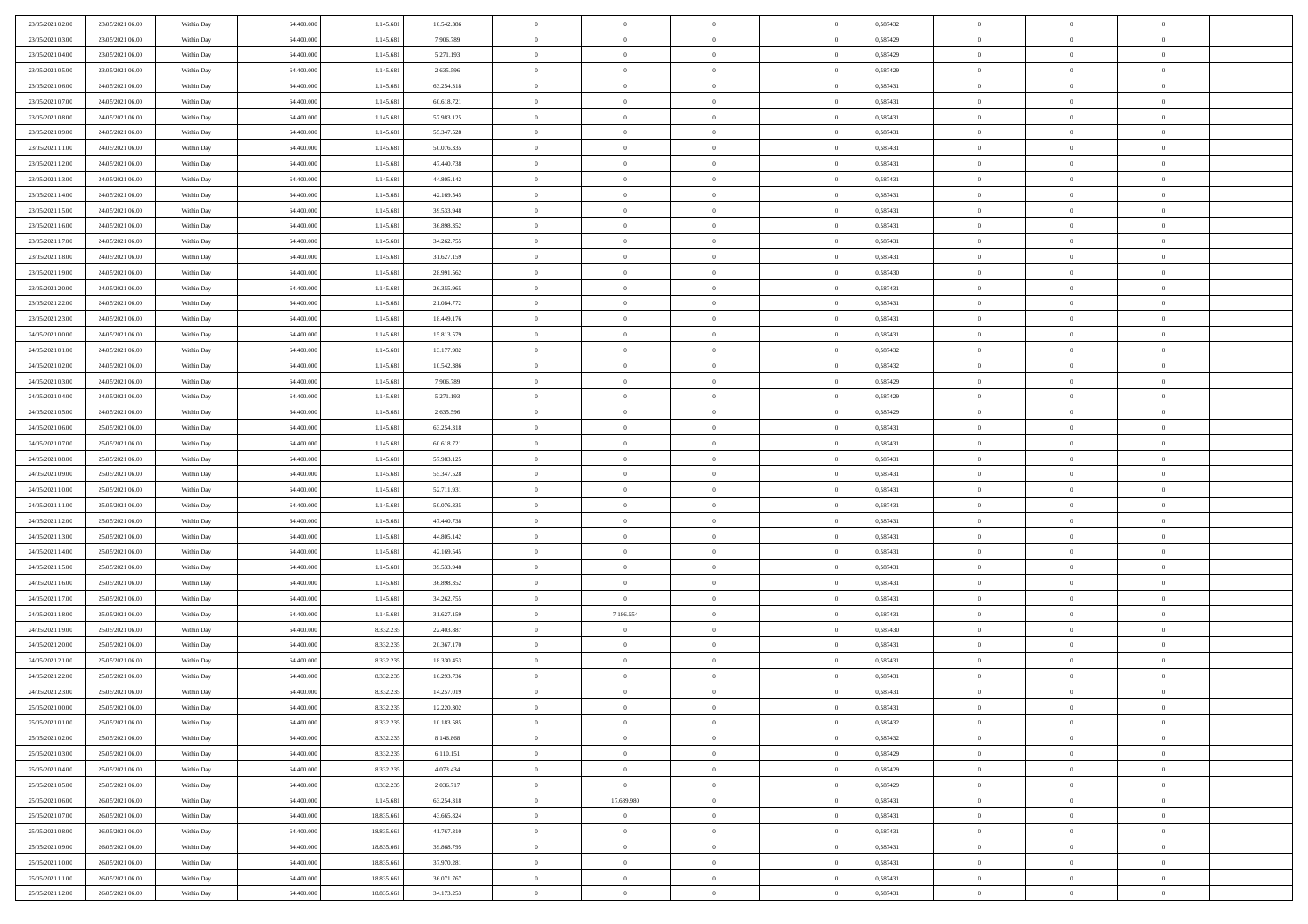| 25/05/2021 13:00 | 26/05/2021 06:00 | Within Day | 64,400,000 | 18.835.661 | 32.274.739 | $\overline{0}$ | $\overline{0}$ | $\Omega$       | 0,587431 | $\bf{0}$       | $\mathbf{0}$   | $\bf{0}$       |  |
|------------------|------------------|------------|------------|------------|------------|----------------|----------------|----------------|----------|----------------|----------------|----------------|--|
| 25/05/2021 14:00 | 26/05/2021 06:00 | Within Day | 64.400.000 | 18.835.661 | 30.376.225 | $\mathbf{0}$   | $\overline{0}$ | $\overline{0}$ | 0,587431 | $\mathbf{0}$   | $\overline{0}$ | $\overline{0}$ |  |
| 25/05/2021 15:00 | 26/05/2021 06:00 | Within Day | 64.400.000 | 18.835.661 | 28.477.711 | $\,$ 0         | $\overline{0}$ | $\bf{0}$       | 0,587431 | $\,$ 0         | $\overline{0}$ | $\,$ 0 $\,$    |  |
| 25/05/2021 16:00 | 26/05/2021 06:00 | Within Day | 64,400,000 | 18.835.661 | 26.579.197 | $\bf{0}$       | $\overline{0}$ | $\Omega$       | 0.587431 | $\bf{0}$       | $\mathbf{0}$   | $\theta$       |  |
| 25/05/2021 17:00 | 26/05/2021 06:00 | Within Day | 64.400.000 | 18.835.661 | 24.680.683 | $\bf{0}$       | $\overline{0}$ | $\overline{0}$ | 0,587431 | $\mathbf{0}$   | $\overline{0}$ | $\overline{0}$ |  |
| 25/05/2021 18:00 | 26/05/2021 06:00 | Within Day | 64.400.000 | 18.835.661 | 22.782.169 | $\bf{0}$       | $\overline{0}$ | $\bf{0}$       | 0,587431 | $\,$ 0         | $\overline{0}$ | $\,$ 0 $\,$    |  |
| 25/05/2021 19:00 | 26/05/2021 06:00 | Within Day | 64,400,000 | 18.835.661 | 20.883.655 | $\bf{0}$       | $\overline{0}$ | $\Omega$       | 0.587430 | $\bf{0}$       | $\bf{0}$       | $\theta$       |  |
| 25/05/2021 20:00 | 26/05/2021 06:00 | Within Day | 64.400.000 | 18.835.661 | 18.985.140 | $\overline{0}$ | $\overline{0}$ | $\overline{0}$ | 0,587431 | $\mathbf{0}$   | $\overline{0}$ | $\overline{0}$ |  |
| 25/05/2021 21:00 | 26/05/2021 06:00 | Within Day | 64.400.000 | 18.835.661 | 17.086.626 | $\bf{0}$       | $\overline{0}$ | $\bf{0}$       | 0,587431 | $\,$ 0         | $\overline{0}$ | $\,$ 0 $\,$    |  |
| 25/05/2021 22.00 | 26/05/2021 06:00 | Within Day | 64,400,000 | 18,835,661 | 15.188.112 | $\bf{0}$       | $\overline{0}$ | $\Omega$       | 0.587431 | $\theta$       | $\mathbf{0}$   | $\theta$       |  |
| 25/05/2021 23:00 | 26/05/2021 06:00 | Within Day | 64.400.000 | 18.835.661 | 13.289.598 | $\overline{0}$ | $\overline{0}$ | $\overline{0}$ | 0,587431 | $\mathbf{0}$   | $\overline{0}$ | $\overline{0}$ |  |
| 26/05/2021 00:00 | 26/05/2021 06:00 | Within Day | 64.400.000 | 18.835.661 | 11.391.084 | $\bf{0}$       | $\overline{0}$ | $\bf{0}$       | 0,587431 | $\,$ 0         | $\overline{0}$ | $\,$ 0 $\,$    |  |
| 26/05/2021 01:00 | 26/05/2021 06:00 | Within Day | 64,400,000 | 18.835.661 | 9.492.570  | $\bf{0}$       | $\overline{0}$ | $\Omega$       | 0,587432 | $\overline{0}$ | $\mathbf{0}$   | $\theta$       |  |
| 26/05/2021 02:00 | 26/05/2021 06:00 | Within Day | 64.400.000 | 18.835.661 | 7.594.056  | $\overline{0}$ | $\overline{0}$ | $\overline{0}$ | 0,587432 | $\mathbf{0}$   | $\overline{0}$ | $\overline{0}$ |  |
| 26/05/2021 03:00 | 26/05/2021 06:00 | Within Day | 64.400.000 | 18.835.661 | 5.695.542  | $\bf{0}$       | $\overline{0}$ | $\bf{0}$       | 0,587429 | $\,$ 0         | $\overline{0}$ | $\,$ 0 $\,$    |  |
| 26/05/2021 04:00 | 26/05/2021 06:00 | Within Day | 64,400,000 | 18.835.661 | 3.797.028  | $\bf{0}$       | $\overline{0}$ | $\overline{0}$ | 0,587429 | $\bf{0}$       | $\mathbf{0}$   | $\bf{0}$       |  |
| 26/05/2021 05:00 | 26/05/2021 06:00 | Within Day | 64.400.000 | 18.835.661 | 1.898.514  | $\overline{0}$ | $\overline{0}$ | $\overline{0}$ | 0,587429 | $\mathbf{0}$   | $\overline{0}$ | $\overline{0}$ |  |
| 26/05/2021 06:00 | 27/05/2021 06:00 | Within Day | 64.400.000 | 1.145.681  | 63.254.318 | $\bf{0}$       | 7.739.366      | $\bf{0}$       | 0,587431 | $\,$ 0         | $\overline{0}$ | $\,$ 0 $\,$    |  |
| 26/05/2021 07:00 | 27/05/2021 06:00 | Within Day | 64,400,000 | 8.885.047  | 53.201.829 | $\bf{0}$       | $\overline{0}$ | $\Omega$       | 0.587431 | $\theta$       | $\mathbf{0}$   | $\theta$       |  |
| 26/05/2021 08:00 | 27/05/2021 06:00 | Within Day | 64.400.000 | 8.885.047  | 50.888.706 | $\overline{0}$ | $\overline{0}$ | $\overline{0}$ | 0,587431 | $\mathbf{0}$   | $\overline{0}$ | $\overline{0}$ |  |
| 26/05/2021 09:00 | 27/05/2021 06:00 | Within Day | 64.400.000 | 8.885.047  | 48.575.583 | $\bf{0}$       | $\overline{0}$ | $\bf{0}$       | 0,587431 | $\,$ 0         | $\overline{0}$ | $\,$ 0 $\,$    |  |
| 26/05/2021 10:00 | 27/05/2021 06:00 | Within Day | 64,400,000 | 8.885.047  | 46.262.460 | $\bf{0}$       | $\overline{0}$ | $\Omega$       | 0.587431 | $\bf{0}$       | $\mathbf{0}$   | $\theta$       |  |
| 26/05/2021 11:00 | 27/05/2021 06:00 | Within Day | 64.400.000 | 8.885.047  | 43.949.337 | $\overline{0}$ | $\overline{0}$ | $\overline{0}$ | 0,587431 | $\mathbf{0}$   | $\overline{0}$ | $\overline{0}$ |  |
| 26/05/2021 12:00 | 27/05/2021 06:00 | Within Day | 64.400.000 | 8.885.047  | 41.636.214 | $\bf{0}$       | $\overline{0}$ | $\bf{0}$       | 0,587431 | $\,$ 0         | $\overline{0}$ | $\,$ 0 $\,$    |  |
| 26/05/2021 13:00 | 27/05/2021 06:00 | Within Day | 64,400,000 | 8.885.047  | 39.323.091 | $\bf{0}$       | $\overline{0}$ | $\overline{0}$ | 0,587431 | $\bf{0}$       | $\bf{0}$       | $\bf{0}$       |  |
| 26/05/2021 14:00 | 27/05/2021 06:00 | Within Day | 64.400.000 | 8.885.047  | 37.009.968 | $\overline{0}$ | $\overline{0}$ | $\overline{0}$ | 0,587431 | $\mathbf{0}$   | $\overline{0}$ | $\overline{0}$ |  |
| 26/05/2021 15:00 | 27/05/2021 06:00 | Within Day | 64.400.000 | 8.885.047  | 34.696.845 | $\bf{0}$       | $\overline{0}$ | $\bf{0}$       | 0,587431 | $\,$ 0         | $\overline{0}$ | $\,$ 0 $\,$    |  |
| 26/05/2021 16:00 | 27/05/2021 06:00 | Within Day | 64,400,000 | 8.885.047  | 32.383.722 | $\bf{0}$       | $\overline{0}$ | $\Omega$       | 0.587431 | $\theta$       | $\mathbf{0}$   | $\theta$       |  |
| 26/05/2021 17:00 | 27/05/2021 06:00 | Within Day | 64.400.000 | 8.885.047  | 30.070.599 | $\overline{0}$ | $\overline{0}$ | $\overline{0}$ | 0,587431 | $\mathbf{0}$   | $\overline{0}$ | $\overline{0}$ |  |
| 26/05/2021 18:00 | 27/05/2021 06:00 | Within Day | 64.400.000 | 8.885.047  | 27.757.476 | $\bf{0}$       | $\overline{0}$ | $\bf{0}$       | 0,587431 | $\,$ 0         | $\overline{0}$ | $\,$ 0 $\,$    |  |
| 26/05/2021 19:00 | 27/05/2021 06:00 | Within Day | 64.400.000 | 8.885.047  | 25.444.353 | $\,$ 0         | $\bf{0}$       | $\overline{0}$ | 0,587430 | $\bf{0}$       | $\overline{0}$ | $\,0\,$        |  |
| 26/05/2021 20:00 | 27/05/2021 06:00 | Within Day | 64.400.000 | 8.885.047  | 23.131.230 | $\overline{0}$ | $\overline{0}$ | $\overline{0}$ | 0,587431 | $\mathbf{0}$   | $\overline{0}$ | $\overline{0}$ |  |
| 26/05/2021 21:00 | 27/05/2021 06:00 | Within Day | 64.400.000 | 8.885.047  | 20.818.107 | $\bf{0}$       | $\overline{0}$ | $\bf{0}$       | 0,587431 | $\,$ 0         | $\overline{0}$ | $\,$ 0 $\,$    |  |
| 26/05/2021 22.00 | 27/05/2021 06:00 | Within Day | 64.400.000 | 8.885.047  | 18.504.984 | $\bf{0}$       | $\overline{0}$ | $\bf{0}$       | 0,587431 | $\bf{0}$       | $\overline{0}$ | $\,0\,$        |  |
| 26/05/2021 23:00 | 27/05/2021 06:00 | Within Day | 64.400.000 | 8.885.047  | 16.191.861 | $\overline{0}$ | $\overline{0}$ | $\overline{0}$ | 0,587431 | $\overline{0}$ | $\overline{0}$ | $\overline{0}$ |  |
| 27/05/2021 00:00 | 27/05/2021 06:00 | Within Day | 64.400.000 | 8.885.047  | 13.878.738 | $\bf{0}$       | $\overline{0}$ | $\bf{0}$       | 0,587431 | $\,$ 0         | $\overline{0}$ | $\,$ 0 $\,$    |  |
| 27/05/2021 01:00 | 27/05/2021 06:00 | Within Day | 64.400.000 | 8.885.047  | 11.565.615 | $\bf{0}$       | $\bf{0}$       | $\overline{0}$ | 0,587432 | $\bf{0}$       | $\overline{0}$ | $\,0\,$        |  |
| 27/05/2021 02:00 | 27/05/2021 06:00 | Within Day | 64.400.000 | 8.885.047  | 9.252.492  | $\overline{0}$ | $\overline{0}$ | $\overline{0}$ | 0,587432 | $\mathbf{0}$   | $\overline{0}$ | $\overline{0}$ |  |
| 27/05/2021 03:00 | 27/05/2021 06:00 | Within Day | 64.400.000 | 8.885.047  | 6.939.369  | $\bf{0}$       | $\overline{0}$ | $\bf{0}$       | 0,587429 | $\,$ 0         | $\overline{0}$ | $\,$ 0 $\,$    |  |
| 27/05/2021 04:00 | 27/05/2021 06:00 | Within Day | 64.400.000 | 8.885.047  | 4.626.246  | $\bf{0}$       | $\bf{0}$       | $\overline{0}$ | 0,587429 | $\bf{0}$       | $\overline{0}$ | $\,0\,$        |  |
| 27/05/2021 05:00 | 27/05/2021 06:00 | Within Day | 64.400.000 | 8.885.047  | 2.313.123  | $\overline{0}$ | $\overline{0}$ | $\overline{0}$ | 0,587429 | $\overline{0}$ | $\overline{0}$ | $\overline{0}$ |  |
| 27/05/2021 06:00 | 28/05/2021 06:00 | Within Day | 64.400.000 | 1.145.681  | 63.254.318 | $\bf{0}$       | 3.316.871      | $\bf{0}$       | 0,587431 | $\,$ 0         | $\overline{0}$ | $\,$ 0 $\,$    |  |
| 27/05/2021 07:00 | 28/05/2021 06:00 | Within Day | 64.400.000 | 4.462.552  | 57.440.053 | $\bf{0}$       | $\bf{0}$       | $\bf{0}$       | 0,587431 | $\bf{0}$       | $\overline{0}$ | $\,0\,$        |  |
| 27/05/2021 08:00 | 28/05/2021 06:00 | Within Day | 64.400.000 | 4.462.552  | 54.942.659 | $\mathbf{0}$   | $\overline{0}$ | $\overline{0}$ | 0,587431 | $\overline{0}$ | $\overline{0}$ | $\overline{0}$ |  |
| 27/05/2021 09:00 | 28/05/2021 06:00 | Within Day | 64.400.000 | 4.462.552  | 52.445.266 | $\bf{0}$       | $\overline{0}$ | $\theta$       | 0,587431 | $\overline{0}$ | $\overline{0}$ | $\theta$       |  |
| 27/05/2021 10:00 | 28/05/2021 06:00 | Within Day | 64.400.000 | 4.462.552  | 49.947.872 | $\bf{0}$       | $\bf{0}$       | $\bf{0}$       | 0,587431 | $\bf{0}$       | $\overline{0}$ | $\bf{0}$       |  |
| 27/05/2021 11:00 | 28/05/2021 06:00 | Within Day | 64.400.000 | 4.462.552  | 47.450.478 | $\overline{0}$ | $\overline{0}$ | $\overline{0}$ | 0,587431 | $\overline{0}$ | $\bf{0}$       | $\overline{0}$ |  |
| 27/05/2021 12:00 | 28/05/2021 06:00 | Within Day | 64.400.000 | 4.462.552  | 44.953.085 | $\,$ 0 $\,$    | $\overline{0}$ | $\overline{0}$ | 0,587431 | $\mathbf{0}$   | $\,$ 0 $\,$    | $\,$ 0 $\,$    |  |
| 27/05/2021 13:00 | 28/05/2021 06:00 | Within Day | 64.400.000 | 4.462.552  | 42.455.691 | $\bf{0}$       | $\bf{0}$       | $\overline{0}$ | 0,587431 | $\bf{0}$       | $\overline{0}$ | $\bf{0}$       |  |
| 27/05/2021 14:00 | 28/05/2021 06:00 | Within Day | 64.400.000 | 4.462.552  | 39.958.298 | $\bf{0}$       | $\overline{0}$ | $\overline{0}$ | 0,587431 | $\overline{0}$ | $\bf{0}$       | $\overline{0}$ |  |
| 27/05/2021 15:00 | 28/05/2021 06:00 | Within Day | 64.400.000 | 4.462.552  | 37.460.904 | $\,$ 0 $\,$    | $\overline{0}$ | $\overline{0}$ | 0,587431 | $\,$ 0 $\,$    | $\overline{0}$ | $\,$ 0 $\,$    |  |
| 27/05/2021 16:00 | 28/05/2021 06:00 | Within Day | 64.400.000 | 4.462.552  | 34.963.510 | $\overline{0}$ | $\overline{0}$ | $\overline{0}$ | 0,587431 | $\bf{0}$       | $\overline{0}$ | $\overline{0}$ |  |
| 27/05/2021 17:00 | 28/05/2021 06:00 | Within Day | 64.400.000 | 4.462.552  | 32.466.117 | $\overline{0}$ | $\overline{0}$ | $\overline{0}$ | 0,587431 | $\overline{0}$ | $\bf{0}$       | $\overline{0}$ |  |
| 27/05/2021 18:00 | 28/05/2021 06:00 | Within Day | 64.400.000 | 4.462.552  | 29.968.723 | $\,$ 0 $\,$    | $\overline{0}$ | $\overline{0}$ | 0,587431 | $\,$ 0 $\,$    | $\,$ 0 $\,$    | $\,$ 0 $\,$    |  |
| 27/05/2021 19:00 | 28/05/2021 06:00 | Within Day | 64.400.000 | 4.462.552  | 27.471.329 | $\bf{0}$       | $\bf{0}$       | $\overline{0}$ | 0,587430 | $\mathbf{0}$   | $\overline{0}$ | $\bf{0}$       |  |
| 27/05/2021 20:00 | 28/05/2021 06:00 | Within Day | 64.400.000 | 4.462.552  | 24.973.936 | $\bf{0}$       | $\overline{0}$ | $\overline{0}$ | 0,587431 | $\mathbf{0}$   | $\bf{0}$       | $\overline{0}$ |  |
| 27/05/2021 21:00 | 28/05/2021 06:00 | Within Day | 64.400.000 | 4.462.552  | 22.476.542 | $\,0\,$        | $\overline{0}$ | $\overline{0}$ | 0,587431 | $\,$ 0         | $\overline{0}$ | $\,$ 0 $\,$    |  |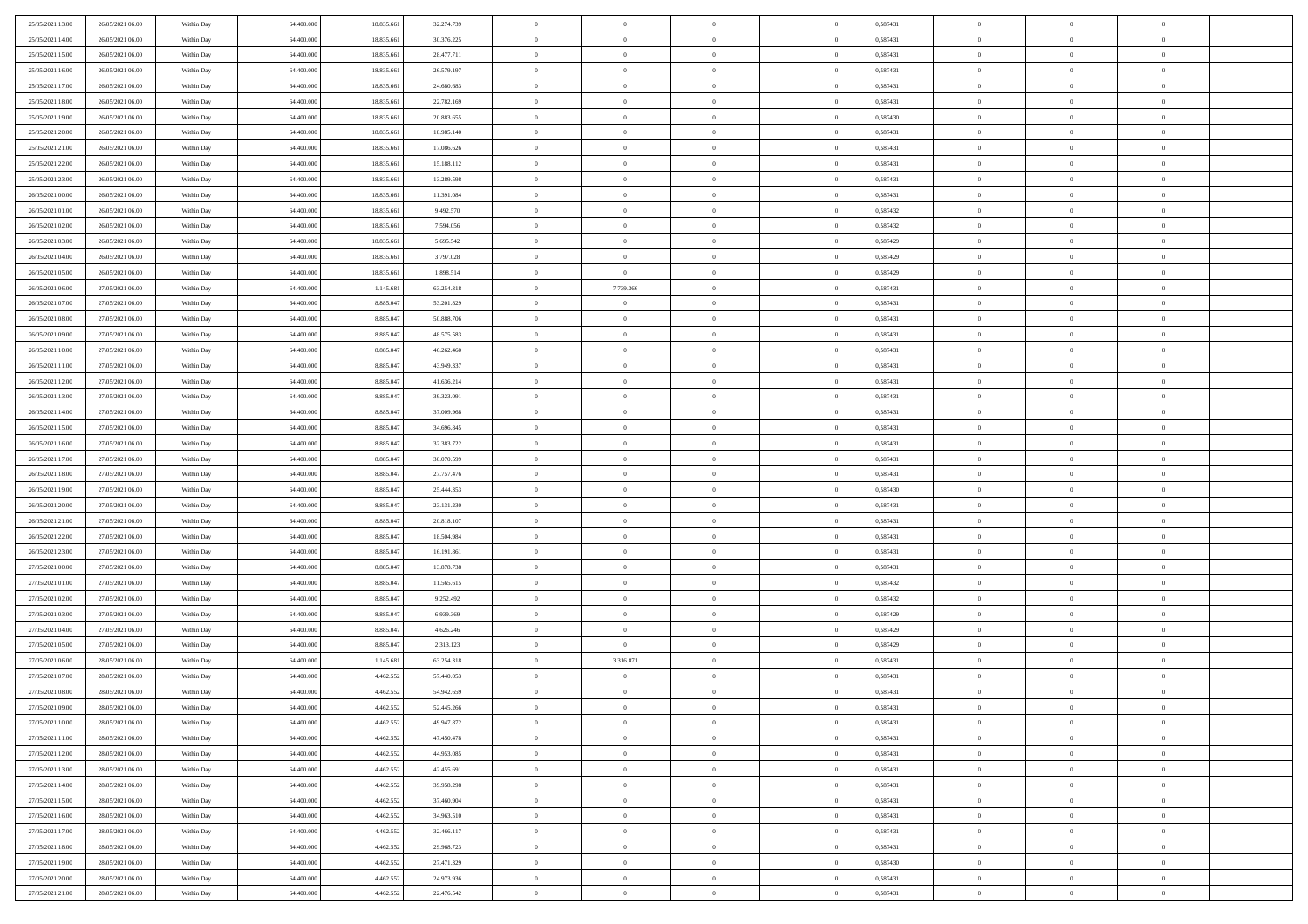| 27/05/2021 22.00 | 28/05/2021 06:00 | Within Day | 64,400,000 | 4.462.552 | 19.979.149 | $\overline{0}$ | $\overline{0}$ | $\Omega$       | 0,587431 | $\bf{0}$       | $\mathbf{0}$   | $\bf{0}$       |  |
|------------------|------------------|------------|------------|-----------|------------|----------------|----------------|----------------|----------|----------------|----------------|----------------|--|
| 27/05/2021 23:00 | 28/05/2021 06:00 | Within Dav | 64.400.000 | 4.462.552 | 17.481.755 | $\mathbf{0}$   | $\overline{0}$ | $\overline{0}$ | 0,587431 | $\overline{0}$ | $\overline{0}$ | $\overline{0}$ |  |
| 28/05/2021 00:00 | 28/05/2021 06:00 | Within Day | 64.400.000 | 4.462.552 | 14.984.361 | $\,$ 0         | $\overline{0}$ | $\bf{0}$       | 0,587431 | $\,$ 0         | $\overline{0}$ | $\,$ 0 $\,$    |  |
| 28/05/2021 01:00 | 28/05/2021 06:00 | Within Day | 64,400,000 | 4.462.552 | 12.486.968 | $\bf{0}$       | $\overline{0}$ | $\Omega$       | 0,587432 | $\bf{0}$       | $\mathbf{0}$   | $\theta$       |  |
| 28/05/2021 02:00 | 28/05/2021 06:00 | Within Day | 64.400.000 | 4.462.552 | 9.989.574  | $\bf{0}$       | $\overline{0}$ | $\overline{0}$ | 0,587432 | $\mathbf{0}$   | $\overline{0}$ | $\overline{0}$ |  |
| 28/05/2021 03:00 | 28/05/2021 06:00 | Within Day | 64.400.000 | 4.462.552 | 7.492.180  | $\bf{0}$       | $\overline{0}$ | $\bf{0}$       | 0,587429 | $\,$ 0         | $\overline{0}$ | $\,$ 0 $\,$    |  |
| 28/05/2021 04:00 | 28/05/2021 06:00 | Within Day | 64,400,000 | 4.462.552 | 4.994.787  | $\bf{0}$       | $\overline{0}$ | $\overline{0}$ | 0,587429 | $\theta$       | $\overline{0}$ | $\theta$       |  |
| 28/05/2021 05:00 | 28/05/2021 06:00 | Within Day | 64.400.000 | 4.462.552 | 2.497.393  | $\overline{0}$ | $\overline{0}$ | $\overline{0}$ | 0,587429 | $\mathbf{0}$   | $\overline{0}$ | $\overline{0}$ |  |
| 28/05/2021 06:00 | 29/05/2021 06:00 | Within Day | 64.400.000 | 1.145.681 | 63.254.318 | $\bf{0}$       | 1.687.918      | $\bf{0}$       | 0,587431 | $\,$ 0         | $\overline{0}$ | $\,$ 0 $\,$    |  |
| 28/05/2021 07:00 | 29/05/2021 06:00 | Within Day | 64,400,000 | 2.833.599 | 59.001.133 | $\bf{0}$       | $\overline{0}$ | $\Omega$       | 0.587431 | $\theta$       | $\mathbf{0}$   | $\theta$       |  |
| 28/05/2021 08:00 | 29/05/2021 06:00 | Within Day | 64.400.000 | 2.833.599 | 56.435.866 | $\overline{0}$ | $\overline{0}$ | $\overline{0}$ | 0,587431 | $\mathbf{0}$   | $\overline{0}$ | $\overline{0}$ |  |
| 28/05/2021 09:00 | 29/05/2021 06:00 | Within Day | 64.400.000 | 2.833.599 | 53.870.600 | $\bf{0}$       | $\overline{0}$ | $\bf{0}$       | 0,587431 | $\,$ 0         | $\overline{0}$ | $\,$ 0 $\,$    |  |
| 28/05/2021 10:00 | 29/05/2021 06:00 | Within Day | 64,400,000 | 2.833.599 | 51.305.333 | $\bf{0}$       | $\overline{0}$ | $\Omega$       | 0.587431 | $\overline{0}$ | $\mathbf{0}$   | $\theta$       |  |
| 28/05/2021 11:00 | 29/05/2021 06:00 | Within Day | 64.400.000 | 2.833.599 | 48.740.066 | $\overline{0}$ | $\overline{0}$ | $\overline{0}$ | 0,587431 | $\mathbf{0}$   | $\overline{0}$ | $\overline{0}$ |  |
| 28/05/2021 12:00 | 29/05/2021 06:00 | Within Day | 64.400.000 | 2.833.599 | 46.174.800 | $\bf{0}$       | $\overline{0}$ | $\bf{0}$       | 0,587431 | $\,$ 0         | $\overline{0}$ | $\,$ 0 $\,$    |  |
| 28/05/2021 13:00 | 29/05/2021 06:00 | Within Day | 64,400,000 | 2.833.599 | 43,609,533 | $\bf{0}$       | $\overline{0}$ | $\overline{0}$ | 0.587431 | $\bf{0}$       | $\mathbf{0}$   | $\bf{0}$       |  |
| 28/05/2021 14:00 | 29/05/2021 06:00 | Within Day | 64.400.000 | 2.833.599 | 41.044.266 | $\overline{0}$ | $\overline{0}$ | $\overline{0}$ | 0,587431 | $\mathbf{0}$   | $\overline{0}$ | $\overline{0}$ |  |
| 28/05/2021 15:00 | 29/05/2021 06:00 | Within Day | 64.400.000 | 2.833.599 | 38.479.000 | $\bf{0}$       | $\overline{0}$ | $\bf{0}$       | 0,587431 | $\,$ 0         | $\overline{0}$ | $\,$ 0 $\,$    |  |
| 28/05/2021 16:00 | 29/05/2021 06:00 | Within Day | 64,400,000 | 2.833.599 | 35.913.733 | $\bf{0}$       | $\overline{0}$ | $\Omega$       | 0.587431 | $\theta$       | $\mathbf{0}$   | $\theta$       |  |
| 28/05/2021 17:00 | 29/05/2021 06:00 | Within Day | 64.400.000 | 2.833.599 | 33.348.466 | $\overline{0}$ | $\overline{0}$ | $\overline{0}$ | 0,587431 | $\mathbf{0}$   | $\overline{0}$ | $\overline{0}$ |  |
| 28/05/2021 18:00 | 29/05/2021 06:00 | Within Day | 64.400.000 | 2.833.599 | 30.783.200 | $\bf{0}$       | $\overline{0}$ | $\bf{0}$       | 0,587431 | $\,$ 0         | $\overline{0}$ | $\,$ 0 $\,$    |  |
| 28/05/2021 19:00 | 29/05/2021 06:00 | Within Day | 64,400,000 | 2.833.599 | 28.217.933 | $\bf{0}$       | $\overline{0}$ | $\Omega$       | 0.587430 | $\bf{0}$       | $\mathbf{0}$   | $\theta$       |  |
| 28/05/2021 20:00 | 29/05/2021 06:00 | Within Day | 64.400.000 | 2.833.599 | 25.652.666 | $\overline{0}$ | $\overline{0}$ | $\overline{0}$ | 0,587431 | $\mathbf{0}$   | $\overline{0}$ | $\overline{0}$ |  |
| 28/05/2021 21:00 | 29/05/2021 06:00 | Within Day | 64.400.000 | 2.833.599 | 23.087.400 | $\bf{0}$       | $\overline{0}$ | $\bf{0}$       | 0,587431 | $\,$ 0         | $\overline{0}$ | $\,$ 0 $\,$    |  |
| 28/05/2021 22:00 | 29/05/2021 06:00 | Within Day | 64,400,000 | 2.833.599 | 20.522.133 | $\bf{0}$       | $\overline{0}$ | $\overline{0}$ | 0,587431 | $\bf{0}$       | $\overline{0}$ | $\bf{0}$       |  |
| 28/05/2021 23:00 | 29/05/2021 06:00 | Within Day | 64.400.000 | 2.833.599 | 17.956.866 | $\overline{0}$ | $\overline{0}$ | $\overline{0}$ | 0,587431 | $\mathbf{0}$   | $\overline{0}$ | $\overline{0}$ |  |
| 29/05/2021 00:00 | 29/05/2021 06:00 | Within Day | 64.400.000 | 2.833.599 | 15.391.600 | $\bf{0}$       | $\overline{0}$ | $\bf{0}$       | 0,587431 | $\,$ 0         | $\overline{0}$ | $\,$ 0 $\,$    |  |
| 29/05/2021 01:00 | 29/05/2021 06:00 | Within Day | 64,400,000 | 2.833.599 | 12.826.333 | $\bf{0}$       | $\overline{0}$ | $\Omega$       | 0.587432 | $\theta$       | $\mathbf{0}$   | $\theta$       |  |
| 29/05/2021 02:00 | 29/05/2021 06:00 | Within Day | 64.400.000 | 2.833.599 | 10.261.066 | $\overline{0}$ | $\overline{0}$ | $\overline{0}$ | 0,587432 | $\mathbf{0}$   | $\overline{0}$ | $\overline{0}$ |  |
| 29/05/2021 03:00 | 29/05/2021 06:00 | Within Day | 64.400.000 | 2.833.599 | 7.695.800  | $\bf{0}$       | $\overline{0}$ | $\bf{0}$       | 0,587429 | $\,$ 0         | $\overline{0}$ | $\,$ 0 $\,$    |  |
| 29/05/2021 04:00 | 29/05/2021 06:00 | Within Day | 64.400.000 | 2.833.599 | 5.130.533  | $\bf{0}$       | $\bf{0}$       | $\overline{0}$ | 0,587429 | $\bf{0}$       | $\overline{0}$ | $\,0\,$        |  |
| 29/05/2021 05:00 | 29/05/2021 06:00 | Within Day | 64.400.000 | 2.833.599 | 2.565.266  | $\overline{0}$ | $\overline{0}$ | $\overline{0}$ | 0,587429 | $\mathbf{0}$   | $\overline{0}$ | $\overline{0}$ |  |
| 29/05/2021 06:00 | 30/05/2021 06:00 | Within Day | 64.400.000 | 1.145.681 | 63.254.318 | $\bf{0}$       | $\overline{0}$ | $\bf{0}$       | 0,587431 | $\,$ 0         | $\overline{0}$ | $\,$ 0 $\,$    |  |
| 29/05/2021 07:00 | 30/05/2021 06:00 | Within Day | 64.400.000 | 1.145.681 | 60.618.721 | $\bf{0}$       | $\overline{0}$ | $\bf{0}$       | 0,587431 | $\bf{0}$       | $\overline{0}$ | $\,0\,$        |  |
| 29/05/2021 08:00 | 30/05/2021 06:00 | Within Day | 64.400.000 | 1.145.681 | 57.983.125 | $\overline{0}$ | $\overline{0}$ | $\overline{0}$ | 0,587431 | $\overline{0}$ | $\overline{0}$ | $\overline{0}$ |  |
| 29/05/2021 09:00 | 30/05/2021 06:00 | Within Day | 64.400.000 | 1.145.681 | 55.347.528 | $\bf{0}$       | $\overline{0}$ | $\bf{0}$       | 0,587431 | $\,$ 0         | $\overline{0}$ | $\,$ 0 $\,$    |  |
| 29/05/2021 10:00 | 30/05/2021 06:00 | Within Day | 64.400.000 | 1.145.681 | 52.711.931 | $\bf{0}$       | $\bf{0}$       | $\overline{0}$ | 0,587431 | $\bf{0}$       | $\overline{0}$ | $\,0\,$        |  |
| 29/05/2021 11:00 | 30/05/2021 06:00 | Within Day | 64.400.000 | 1.145.681 | 50.076.335 | $\overline{0}$ | $\overline{0}$ | $\overline{0}$ | 0,587431 | $\mathbf{0}$   | $\overline{0}$ | $\overline{0}$ |  |
| 29/05/2021 12:00 | 30/05/2021 06:00 | Within Day | 64.400.000 | 1.145.681 | 47.440.738 | $\bf{0}$       | $\overline{0}$ | $\bf{0}$       | 0,587431 | $\,$ 0         | $\overline{0}$ | $\,$ 0 $\,$    |  |
| 29/05/2021 13:00 | 30/05/2021 06:00 | Within Day | 64.400.000 | 1.145.681 | 44.805.142 | $\bf{0}$       | $\bf{0}$       | $\overline{0}$ | 0,587431 | $\bf{0}$       | $\overline{0}$ | $\,0\,$        |  |
| 29/05/2021 14:00 | 30/05/2021 06:00 | Within Day | 64.400.000 | 1.145.681 | 42.169.545 | $\overline{0}$ | $\overline{0}$ | $\overline{0}$ | 0,587431 | $\overline{0}$ | $\overline{0}$ | $\overline{0}$ |  |
| 29/05/2021 15:00 | 30/05/2021 06:00 | Within Day | 64.400.000 | 1.145.681 | 39.533.948 | $\bf{0}$       | $\overline{0}$ | $\bf{0}$       | 0,587431 | $\,$ 0         | $\overline{0}$ | $\,$ 0 $\,$    |  |
| 29/05/2021 16:00 | 30/05/2021 06:00 | Within Day | 64.400.000 | 1.145.681 | 36.898.352 | $\bf{0}$       | $\bf{0}$       | $\bf{0}$       | 0,587431 | $\bf{0}$       | $\overline{0}$ | $\,0\,$        |  |
| 29/05/2021 17:00 | 30/05/2021 06:00 | Within Day | 64.400.000 | 1.145.681 | 34.262.755 | $\mathbf{0}$   | $\overline{0}$ | $\overline{0}$ | 0,587431 | $\overline{0}$ | $\overline{0}$ | $\overline{0}$ |  |
| 29/05/2021 18:00 | 30/05/2021 06:00 | Within Day | 64.400.000 | 1.145.681 | 31.627.159 | $\bf{0}$       | $\overline{0}$ | $\theta$       | 0,587431 | $\overline{0}$ | $\overline{0}$ | $\theta$       |  |
| 29/05/2021 19:00 | 30/05/2021 06:00 | Within Day | 64.400.000 | 1.145.681 | 28.991.562 | $\bf{0}$       | $\bf{0}$       | $\bf{0}$       | 0,587430 | $\bf{0}$       | $\overline{0}$ | $\,0\,$        |  |
| 29/05/2021 20:00 | 30/05/2021 06:00 | Within Day | 64.400.000 | 1.145.681 | 26.355.965 | $\overline{0}$ | $\overline{0}$ | $\overline{0}$ | 0,587431 | $\overline{0}$ | $\bf{0}$       | $\overline{0}$ |  |
| 29/05/2021 21:00 | 30/05/2021 06:00 | Within Day | 64.400.000 | 1.145.681 | 23.720.369 | $\,$ 0 $\,$    | $\overline{0}$ | $\overline{0}$ | 0,587431 | $\mathbf{0}$   | $\,$ 0 $\,$    | $\,$ 0 $\,$    |  |
| 29/05/2021 22:00 | 30/05/2021 06:00 | Within Day | 64.400.000 | 1.145.681 | 21.084.772 | $\bf{0}$       | $\bf{0}$       | $\overline{0}$ | 0,587431 | $\bf{0}$       | $\overline{0}$ | $\bf{0}$       |  |
| 29/05/2021 23:00 | 30/05/2021 06:00 | Within Day | 64.400.000 | 1.145.681 | 18.449.176 | $\bf{0}$       | $\overline{0}$ | $\overline{0}$ | 0,587431 | $\overline{0}$ | $\overline{0}$ | $\overline{0}$ |  |
| 30/05/2021 00:00 | 30/05/2021 06:00 | Within Day | 64.400.000 | 1.145.681 | 15.813.579 | $\,$ 0 $\,$    | $\overline{0}$ | $\overline{0}$ | 0,587431 | $\,$ 0 $\,$    | $\overline{0}$ | $\,$ 0 $\,$    |  |
| 30/05/2021 01:00 | 30/05/2021 06:00 | Within Day | 64.400.000 | 1.145.681 | 13.177.982 | $\bf{0}$       | $\overline{0}$ | $\overline{0}$ | 0,587432 | $\bf{0}$       | $\overline{0}$ | $\overline{0}$ |  |
| 30/05/2021 02:00 | 30/05/2021 06:00 | Within Day | 64.400.000 | 1.145.681 | 10.542.386 | $\overline{0}$ | $\overline{0}$ | $\overline{0}$ | 0,587432 | $\overline{0}$ | $\bf{0}$       | $\overline{0}$ |  |
| 30/05/2021 03:00 | 30/05/2021 06:00 | Within Day | 64.400.000 | 1.145.681 | 7.906.789  | $\,$ 0 $\,$    | $\overline{0}$ | $\overline{0}$ | 0,587429 | $\,$ 0 $\,$    | $\,$ 0 $\,$    | $\,$ 0 $\,$    |  |
| 30/05/2021 04:00 | 30/05/2021 06:00 | Within Day | 64.400.000 | 1.145.681 | 5.271.193  | $\bf{0}$       | $\bf{0}$       | $\overline{0}$ | 0,587429 | $\mathbf{0}$   | $\overline{0}$ | $\bf{0}$       |  |
| 30/05/2021 05:00 | 30/05/2021 06:00 | Within Day | 64.400.000 | 1.145.681 | 2.635.596  | $\bf{0}$       | $\overline{0}$ | $\overline{0}$ | 0,587429 | $\mathbf{0}$   | $\bf{0}$       | $\overline{0}$ |  |
| 30/05/2021 06:00 | 31/05/2021 06:00 | Within Day | 64.400.000 | 1.145.681 | 63.254.318 | $\,0\,$        | $\overline{0}$ | $\overline{0}$ | 0,587431 | $\,$ 0         | $\overline{0}$ | $\,$ 0 $\,$    |  |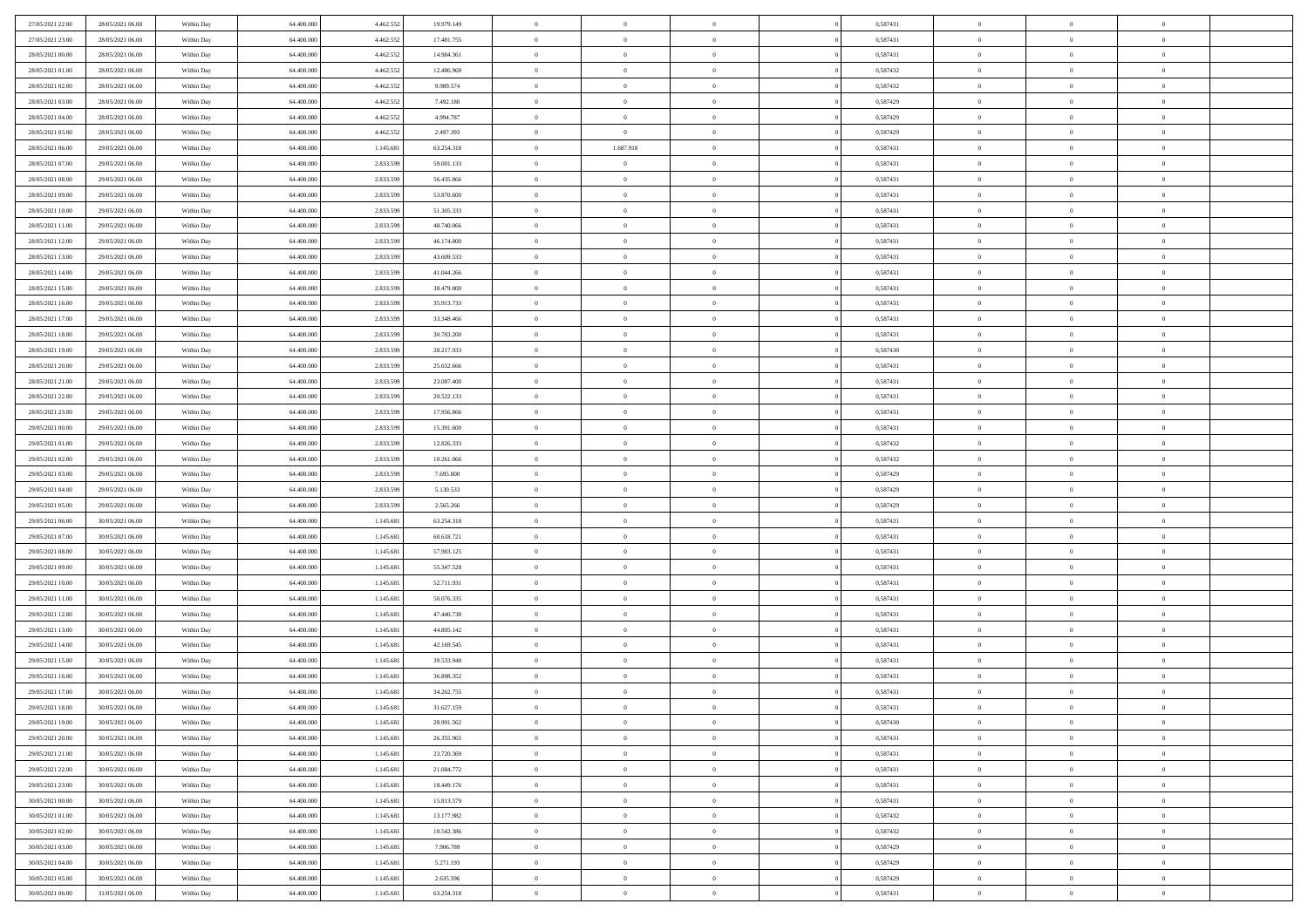| 30/05/2021 07:00 | 31/05/2021 06:00 | Within Day | 64,400,000 | 1.145.681 | 60.618.721 | $\mathbf{a}$   | $\Omega$   |          | 0,587431 |          |          |          |  |
|------------------|------------------|------------|------------|-----------|------------|----------------|------------|----------|----------|----------|----------|----------|--|
| 30/05/2021 08:00 | 31/05/2021 06:00 | Within Day | 64,400,000 | 1.145.681 | 57.983.125 | $\theta$       | $\Omega$   | $\Omega$ | 0,587431 |          |          |          |  |
| 30/05/2021 09:00 | 31/05/2021 06:00 | Within Day | 64,400,000 | 1.145.681 | 55.347.528 | $\overline{0}$ | $\Omega$   | $\Omega$ | 0.587431 | $\Omega$ |          | $\Omega$ |  |
| 30/05/2021 11:00 | 31/05/2021 06:00 | Within Day | 64,400,000 | 1.145.681 | 50.076.335 | $\overline{0}$ | $\Omega$   | $\Omega$ | 0.587431 | $\Omega$ | $\theta$ | $\Omega$ |  |
| 30/05/2021 12:00 | 31/05/2021 06:00 | Within Day | 64,400,000 | 1.145.681 | 47.440.738 | $\theta$       | $\Omega$   | $\Omega$ | 0,587431 |          |          |          |  |
| 30/05/2021 13:00 | 31/05/2021 06:00 | Within Day | 64.400.000 | 1.145.681 | 44.805.142 | $\mathbf{0}$   | $\Omega$   | $\Omega$ | 0,587431 | $\Omega$ |          | $\Omega$ |  |
| 30/05/2021 14:00 | 31/05/2021 06:00 | Within Day | 64,400,000 | 1.145.681 | 42.169.545 | $\theta$       | $\Omega$   | $\Omega$ | 0,587431 | $\Omega$ |          | $\Omega$ |  |
| 30/05/2021 15:00 | 31/05/2021 06:00 | Within Day | 64,400,000 | 1.145.681 | 39.533.948 | $\theta$       | $\Omega$   | $\Omega$ | 0,587431 | $\Omega$ |          | $\Omega$ |  |
| 30/05/2021 16:00 | 31/05/2021 06:00 | Within Day | 64.400.000 | 1.145.681 | 36.898.352 | $\mathbf{0}$   | $\Omega$   | $\Omega$ | 0,587431 | $\Omega$ |          | $\Omega$ |  |
| 30/05/2021 17:00 | 31/05/2021 06:00 | Within Day | 64.400.000 | 1.145.681 | 34.262.755 | $\Omega$       | $\Omega$   | $\Omega$ | 0,587431 | $\Omega$ |          | $\Omega$ |  |
| 30/05/2021 18:00 | 31/05/2021 06:00 | Within Day | 64.400.000 | 1.145.681 | 31.627.159 | $\theta$       | $^{\circ}$ | $\Omega$ | 0,587431 | $\Omega$ |          |          |  |
| 30/05/2021 19:00 | 31/05/2021 06:00 | Within Day | 64,400,000 | 1.145.681 | 28.991.562 | $\theta$       | $\Omega$   | $\Omega$ | 0,587430 | $\Omega$ |          | $\Omega$ |  |
| 30/05/2021 20:00 | 31/05/2021 06:00 | Within Day | 64,400,000 | 1.145.681 | 26.355.965 | $\theta$       | $\Omega$   | $\Omega$ | 0,587431 | $\Omega$ |          | $\Omega$ |  |
| 30/05/2021 21:00 | 31/05/2021 06:00 | Within Day | 64,400,000 | 1.145.681 | 23.720.369 | $\theta$       | $\Omega$   | $\Omega$ | 0.587431 | $\bf{0}$ |          | $\Omega$ |  |
| 30/05/2021 22:00 | 31/05/2021 06:00 | Within Day | 64.400.000 | 1.145.681 | 21.084.772 | $\theta$       | $\Omega$   | $\Omega$ | 0,587431 | $\Omega$ |          |          |  |
| 30/05/2021 23:00 | 31/05/2021 06:00 | Within Day | 64.400.000 | 1.145.681 | 18.449.176 | $\overline{0}$ | $\Omega$   | $\Omega$ | 0,587431 | $\Omega$ | $\theta$ | $\Omega$ |  |
| 31/05/2021 00:00 | 31/05/2021 06:00 | Within Day | 64,400,000 | 1.145.681 | 15.813.579 | $\theta$       | $\Omega$   | $\Omega$ | 0,587431 | $\Omega$ |          | $\Omega$ |  |
| 31/05/2021 01:00 | 31/05/2021 06:00 | Within Day | 64.400.000 | 1.145.681 | 13.177.982 | $\mathbf{0}$   | $\Omega$   | $\Omega$ | 0,587432 | $\bf{0}$ |          | $\Omega$ |  |
| 31/05/2021 02:00 | 31/05/2021 06:00 | Within Day | 64.400.000 | 1.145.681 | 10.542.386 | $\overline{0}$ | $\Omega$   | $\Omega$ | 0,587432 | $\Omega$ | $\Omega$ | $\theta$ |  |
| 31/05/2021 03:00 | 31/05/2021 06:00 | Within Day | 64,400,000 | 1.145.681 | 7.906.789  | $\theta$       | $^{\circ}$ | $\theta$ | 0,587429 | $\bf{0}$ |          | $\Omega$ |  |
| 31/05/2021 04:00 | 31/05/2021 06:00 | Within Day | 64.400.000 | 1.145.681 | 5.271.193  | $\theta$       |            |          | 0,587429 | $\Omega$ |          |          |  |
| 31/05/2021 06:00 | 01/06/2021 06:00 | Within Day | 64.400.000 | 1.145.681 | 63.254.318 |                | $\Omega$   |          | 0,587431 |          |          |          |  |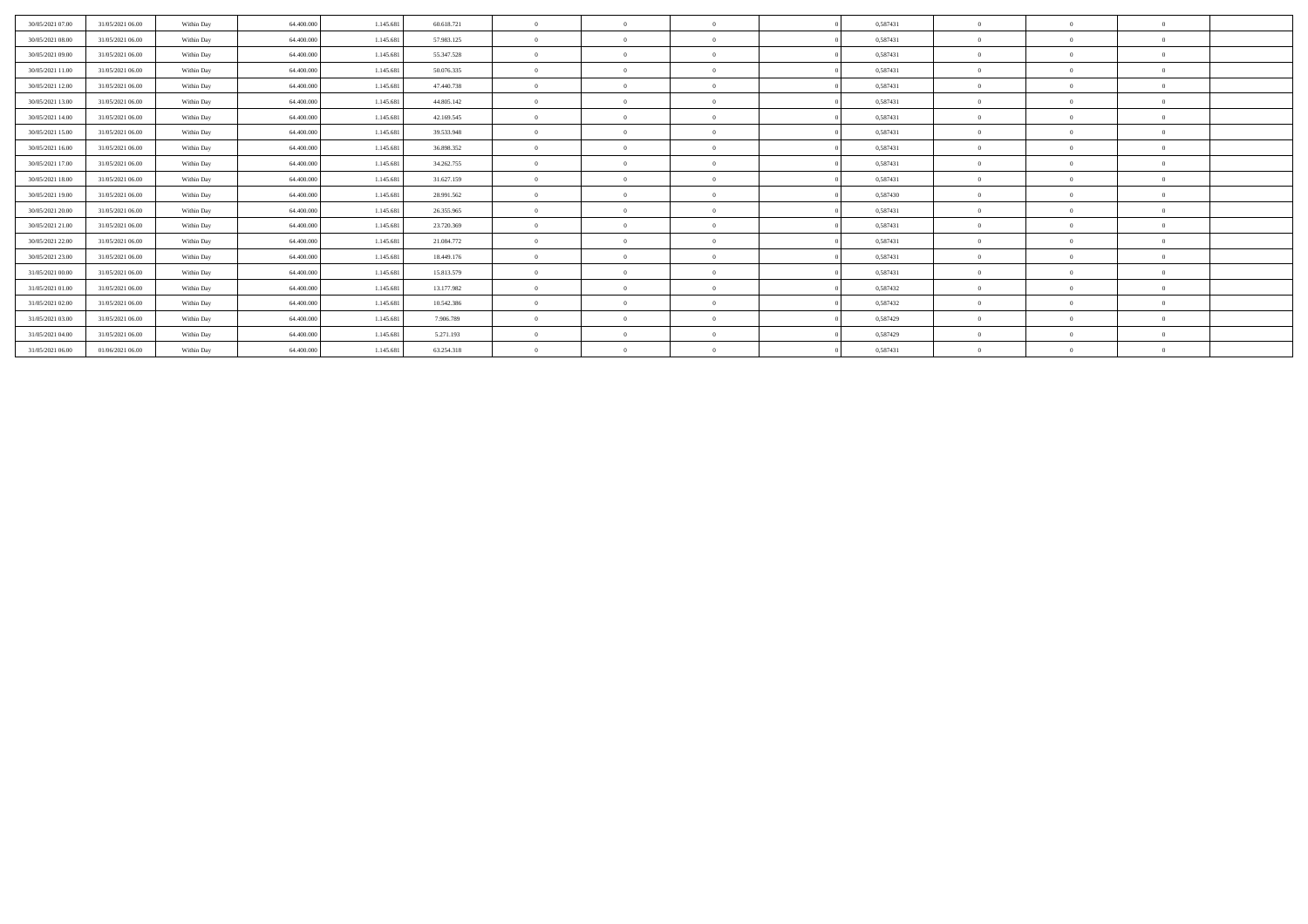## **SNAM RETE GAS**

**Transportation capacity at Entry Point interconnected with foreign pipelines**

**Update to 30/05/2021 of offered and assigned capacity in auction day-ahead and within-day**

**Thermal Year 2020/2021**

(Values in Ncm/day (0° C; 1,01325 bar) - 1 Scm=0,94794378 Ncm; Prices in c/Ncm)

**Entry Point**

**PASSO-GRIES**

| Timeframe        |                  |                     |                            |                                       |            | <b>Offered capacity</b> | <b>Assigned capacity</b> |                | Day-Ahead                                    |                             | <b>Prices</b>                 |                                  |                                    |             |
|------------------|------------------|---------------------|----------------------------|---------------------------------------|------------|-------------------------|--------------------------|----------------|----------------------------------------------|-----------------------------|-------------------------------|----------------------------------|------------------------------------|-------------|
| From             | То               | <b>Auction type</b> | Transportation<br>capacity | Assigned capacity<br>(before auction) | Firm       | Interruptible           | Firm                     | Interruptible  | <b>Interrupted Capacity</b><br>Interruptible | <b>Reserve price - Firm</b> | <b>Auction premium - Firm</b> | Reserve price -<br>Interruptible | Auction premium -<br>Interruptible | <b>Note</b> |
| 01/05/2021 06:00 | 02/05/2021 06:00 | Day Ahead           | 67.936.518                 | 1.208.59                              | 66.727.921 | $\bf{0}$                | $\overline{0}$           | $\theta$       |                                              | 0,005569                    | $\theta$                      | 0,005569                         | $\overline{0}$                     |             |
| 02/05/2021 06:00 | 03/05/2021 06:00 | Day Ahead           | 67.936.518                 | 1.208.596                             | 66.727.921 | $\Omega$                | $\theta$                 | $\theta$       |                                              | 0.005569                    | $\Omega$                      | 0.005569                         | $\theta$                           |             |
| 03/05/2021 06:00 | 04/05/2021 06:00 | Day Ahead           | 67.936.518                 | 1.208.596                             | 66.727.921 | $\overline{0}$          | 3.499.017                | $\Omega$       |                                              | 0.005569                    | $\overline{0}$                | 0.005569                         | $\overline{0}$                     |             |
| 04/05/2021 06:00 | 05/05/2021 06:00 | Day Ahead           | 67.936.518                 | 1.208.59                              | 66.727.921 | $\overline{0}$          | 6.414.865                | $\Omega$       |                                              | 0,005569                    | $\overline{0}$                | 0,005569                         | $\theta$                           |             |
| 05/05/2021 06:00 | 06/05/2021 06:00 | Day Ahead           | 67.936.518                 | 1.208.59                              | 66.727.921 |                         | $\overline{0}$           | $\Omega$       |                                              | 0,005569                    | $\theta$                      | 0,005569                         | $\Omega$                           |             |
| 06/05/2021 06:00 | 07/05/2021 06:00 | Day Ahead           | 67.936.518                 | 1.208.596                             | 66.727.921 | $\theta$                | $\overline{0}$           | $\mathbf{0}$   |                                              | 0.005569                    | $\overline{0}$                | 0.005569                         | $\overline{0}$                     |             |
| 07/05/2021 06:00 | 08/05/2021 06:00 | Day Ahead           | 67.936.518                 | 1.208.596                             | 66.727.921 | $\mathbf{a}$            | $\Omega$                 | $\Omega$       |                                              | 0.005569                    | $\overline{0}$                | 0,005569                         | $\theta$                           |             |
| 08/05/2021 06:00 | 09/05/2021 06:00 | Day Ahead           | 67.936.518                 | 1.208.59                              | 66.727.921 | $\overline{0}$          | $\overline{0}$           | $\mathbf{0}$   |                                              | 0,005569                    | $\overline{0}$                | 0,005569                         | $\overline{0}$                     |             |
| 09/05/2021 06:00 | 10/05/2021 06:00 | Day Ahead           | 67.936.518                 | 1.208.596                             | 66.727.921 | $\theta$                | $\overline{0}$           | $\mathbf{0}$   |                                              | 0,005569                    | $\overline{0}$                | 0,005569                         | $\overline{0}$                     |             |
| 10/05/2021 06:00 | 11/05/2021 06:00 | Day Ahead           | 67.936.518                 | 1.208.59                              | 66.727.921 | $\theta$                | $\Omega$                 | $\theta$       |                                              | 0.005569                    | $\theta$                      | 0,005569                         | $\theta$                           |             |
| 11/05/2021 06:00 | 12/05/2021 06:00 | Day Ahead           | 67.936.518                 | 1.208.59                              | 66.727.921 | $\Omega$                | 291.585                  | $\overline{0}$ |                                              | 0,005569                    | $\theta$                      | 0,005569                         | $\Omega$                           |             |
| 12/05/2021 06:00 | 13/05/2021 06:00 | Day Ahead           | 67.936.518                 | 1.208.596                             | 66.727.921 | $\theta$                | $\overline{0}$           | $\theta$       |                                              | 0,005569                    | $\theta$                      | 0,005569                         | $\overline{0}$                     |             |
| 13/05/2021 06:00 | 14/05/2021 06:00 | Day Ahead           | 67.936.518                 | 1.208.596                             | 66.727.921 | $\Omega$                | 2.332                    | $\theta$       |                                              | 0.005569                    | $\Omega$                      | 0.005569                         | $\theta$                           |             |
| 14/05/2021 06:00 | 15/05/2021 06:00 | Day Ahead           | 67.936.518                 | 1.208.59                              | 66.727.921 | $\theta$                | $\Omega$                 | $\Omega$       |                                              | 0,005569                    | $\Omega$                      | 0,005569                         | $\Omega$                           |             |
| 15/05/2021 06:00 | 16/05/2021 06:00 | Day Ahead           | 67.936.518                 | 1.208.59                              | 66.727.921 | $\theta$                | $\overline{0}$           | $\theta$       |                                              | 0,005569                    | $\overline{0}$                | 0,005569                         | $\overline{0}$                     |             |
| 16/05/2021 06:00 | 17/05/2021 06:00 | Day Ahead           | 67.936.518                 | 1.208.59                              | 66.727.921 | $\theta$                | $\overline{0}$           | $\theta$       |                                              | 0,005569                    | $\theta$                      | 0,005569                         | $\Omega$                           |             |
| 17/05/2021 06:00 | 18/05/2021 06:00 | Day Ahead           | 67.936.518                 | 1.208.59                              | 66.727.921 | $\theta$                | $\overline{0}$           | $\overline{0}$ |                                              | 0.005569                    | $\overline{0}$                | 0.005569                         | $\overline{0}$                     |             |
| 18/05/2021 06:00 | 19/05/2021 06:00 | Day Ahead           | 67.936.518                 | 1.208.596                             | 66.727.921 | $\theta$                | $\overline{0}$           | $\overline{0}$ |                                              | 0,005569                    | $\theta$                      | 0,005569                         | $\overline{0}$                     |             |
| 19/05/2021 06:00 | 20/05/2021 06:00 | Day Ahead           | 67.936.51                  | 1.208.59                              | 66.727.921 | $\theta$                | 2.332                    | $\mathbf{0}$   |                                              | 0,005569                    | $\overline{0}$                | 0,005569                         | $\overline{0}$                     |             |
| 20/05/2021 06:00 | 21/05/2021 06:00 | Day Ahead           | 67.936.518                 | 1.208.596                             | 66.727.921 | $\theta$                | $\theta$                 | $\Omega$       |                                              | 0.005569                    | $\overline{0}$                | 0.005569                         | $\overline{0}$                     |             |
| 21/05/2021 06:00 | 22/05/2021 06:00 | Day Ahead           | 67.936.518                 | 1.208.59                              | 66.727.921 | $\overline{0}$          | $\overline{0}$           | $\overline{0}$ |                                              | 0,005569                    | $\overline{0}$                | 0,005569                         | $\overline{0}$                     |             |
| 22/05/2021 06:00 | 23/05/2021 06:00 | Day Ahead           | 67.936.518                 | 1.208.59                              | 66.727.921 | $\theta$                | $\overline{0}$           | $\overline{0}$ |                                              | 0,005569                    | $\theta$                      | 0,005569                         | $\Omega$                           |             |
| 23/05/2021 06:00 | 24/05/2021 06:00 | Day Ahead           | 67.936.518                 | 1.208.596                             | 66.727.921 | $\theta$                | $\overline{0}$           | $\overline{0}$ |                                              | 0,005569                    | $\theta$                      | 0,005569                         | $\overline{0}$                     |             |
| 24/05/2021 06:00 | 25/05/2021 06:00 | Day Ahead           | 67.936.518                 | 1.208.596                             | 66.727.921 | $\theta$                | $\Omega$                 | $\Omega$       |                                              | 0.005569                    | $\Omega$                      | 0.005569                         | $\Omega$                           |             |
| 25/05/2021 06:00 | 26/05/2021 06:00 | Day Ahead           | 67.936.518                 | 1.208.59                              | 66.727.921 | $\theta$                | $\Omega$                 | $\Omega$       |                                              | 0.005569                    | $\theta$                      | 0,005569                         | $\Omega$                           |             |
| 26/05/2021 06:00 | 27/05/2021 06:00 | Day Ahead           | 67.936.518                 | 1.208.59                              | 66.727.921 | $\theta$                | $\theta$                 | $\theta$       |                                              | 0,005569                    | $\overline{0}$                | 0,005569                         | $\overline{0}$                     |             |
| 27/05/2021 06:00 | 28/05/2021 06:00 | Day Ahead           | 67.936.518                 | 1.208.596                             | 66.727.921 | $\theta$                | $\theta$                 | $\Omega$       |                                              | 0.005569                    | $\theta$                      | 0.005569                         | $\theta$                           |             |
| 28/05/2021 06:00 | 29/05/2021 06:00 | Day Ahead           | 67.936.518                 | 1.208.59                              | 66.727.921 | $\theta$                | $\theta$                 | $\overline{0}$ |                                              | 0,005569                    | $\overline{0}$                | 0,005569                         | $\theta$                           |             |
| 29/05/2021 06:00 | 30/05/2021 06:00 | Day Ahead           | 67.936.518                 | 1.208.596                             | 66.727.921 | $\theta$                | $\overline{0}$           | $\overline{0}$ |                                              | 0,005569                    | $\theta$                      | 0,005569                         | $\overline{0}$                     |             |
| 30/05/2021 06:00 | 31/05/2021 06:00 | Day Ahead           | 67.936.518                 | 1.208.59                              | 66.727.921 |                         | $\overline{0}$           | $\theta$       |                                              | 0,005569                    | $\theta$                      | 0,005569                         | $\theta$                           |             |
| 31/05/2021 06:00 | 01/06/2021 06:00 | Day Ahead           | 67.936.518                 | 1.208.596                             | 66.727.921 | $\theta$                | $\Omega$                 | $\theta$       |                                              | 0.005569                    | $\overline{0}$                | 0.005569                         | $\overline{0}$                     |             |
| 01/05/2021 06:00 | 02/05/2021 06:00 | Within Day          | 67.936.518                 | 1.208.596                             | 66.727.921 | $\overline{0}$          | $\bf{0}$                 | $\overline{0}$ |                                              | 0,556851                    | $\overline{0}$                | $\overline{0}$                   | $\overline{0}$                     |             |
| 01/05/2021 07:00 | 02/05/2021 06:00 | Within Day          | 67.936.518                 | 1.208.59                              | 63.947.591 | $\theta$                | $\overline{0}$           | $\theta$       |                                              | 0,556851                    | $\theta$                      | $\theta$                         | $\Omega$                           |             |
| 01/05/2021 08:00 | 02/05/2021 06:00 | Within Day          | 67.936.518                 | 1.208.596                             | 61.167.261 | $\theta$                | $\overline{0}$           | $\overline{0}$ |                                              | 0,556852                    | $\theta$                      | $\bf{0}$                         | $\overline{0}$                     |             |
| 01/05/2021 09:00 | 02/05/2021 06:00 | Within Day          | 67.936.518                 | 1.208.596                             | 58.386.931 | $\theta$                | $\theta$                 | $\theta$       |                                              | 0.556852                    | $\theta$                      | $\theta$                         | $\theta$                           |             |
| 01/05/2021 10:00 | 02/05/2021 06:00 | Within Day          | 67.936.518                 | 1.208.59                              | 55.606.600 | $\theta$                | $\overline{0}$           | $\theta$       |                                              | 0,556852                    | $\overline{0}$                | $\bf{0}$                         | $\Omega$                           |             |
| 01/05/2021 11:00 | 02/05/2021 06:00 | Within Day          | 67.936.518                 | 1.208.59                              | 52.826.271 | $\overline{0}$          | $\overline{0}$           | $\mathbf{0}$   |                                              | 0,556851                    | $\overline{0}$                | $\bf{0}$                         | $\overline{0}$                     |             |
| 01/05/2021 12:00 | 02/05/2021 06:00 | Within Day          | 67.936.518                 | 1.208.596                             | 50,045,940 | $\theta$                | $\Omega$                 | $\Omega$       |                                              | 0.556851                    | $\theta$                      | $\theta$                         | $\overline{0}$                     |             |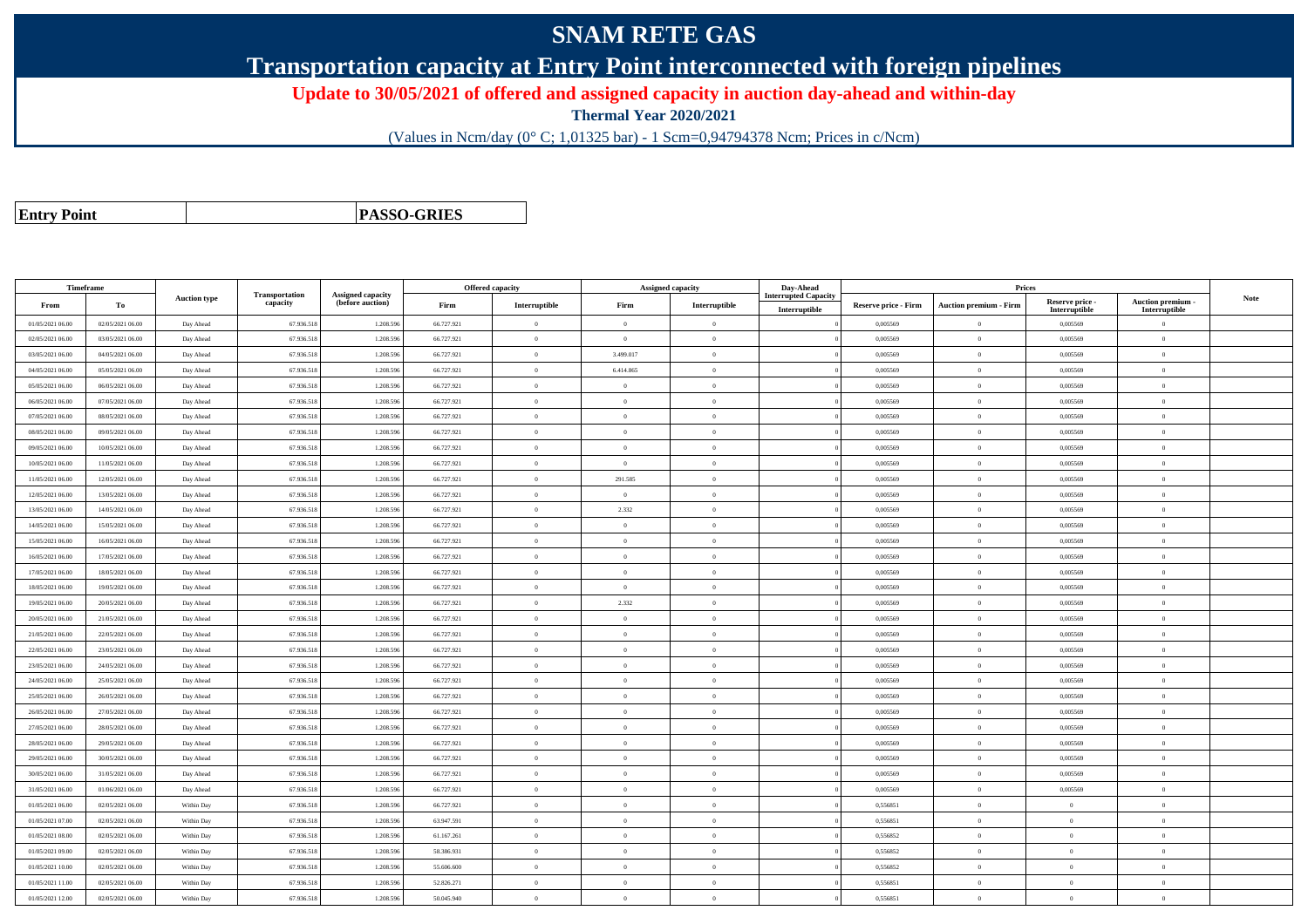| 01/05/2021 13:00                     | 02/05/2021 06:00                     | Within Day | 67.936.518               | 1.208.59               | 47.265.611               | $\bf{0}$                  | $\overline{0}$                   | $\overline{0}$             | 0,556851             | $\bf{0}$             | $\bf{0}$       | $\theta$             |  |
|--------------------------------------|--------------------------------------|------------|--------------------------|------------------------|--------------------------|---------------------------|----------------------------------|----------------------------|----------------------|----------------------|----------------|----------------------|--|
| 01/05/2021 14:00                     | 02/05/2021 06:00                     | Within Day | 67.936.518               | 1.208.596              | 44.485.281               | $\overline{0}$            | $\overline{0}$                   | $\overline{0}$             | 0,556851             | $\theta$             | $\overline{0}$ | $\theta$             |  |
| 01/05/2021 15:00                     | 02/05/2021 06:00                     | Within Day | 67.936.518               | 1.208.596              | 41.704.950               | $\,0\,$                   | $\overline{0}$                   | $\bf{0}$                   | 0,556852             | $\,$ 0 $\,$          | $\overline{0}$ | $\,$ 0 $\,$          |  |
| 01/05/2021 16:00                     | 02/05/2021 06:00                     | Within Day | 67.936.518               | 1.208.596              | 38.924.621               | $\bf{0}$                  | $\Omega$                         | $\overline{0}$             | 0,556852             | $\theta$             | $\mathbf{0}$   | $\theta$             |  |
| 01/05/2021 17:00                     | 02/05/2021 06:00                     | Within Day | 67.936.518               | 1.208.596              | 36.144.290               | $\overline{0}$            | $\overline{0}$                   | $\overline{0}$             | 0,556852             | $\overline{0}$       | $\overline{0}$ | $\overline{0}$       |  |
| 01/05/2021 18:00                     | 02/05/2021 06:00                     | Within Day | 67.936.518               | 1.208.596              | 33.363.961               | $\,$ 0 $\,$               | $\overline{0}$                   | $\bf{0}$                   | 0,556852             | $\,$ 0 $\,$          | $\overline{0}$ | $\,$ 0 $\,$          |  |
| 01/05/2021 19:00                     | 02/05/2021 06:00                     | Within Day | 67.936.518               | 1.208.596              | 30.583.630               | $\overline{0}$            | $\overline{0}$                   | $\overline{0}$             | 0.556851             | $\bf{0}$             | $\overline{0}$ | $\theta$             |  |
|                                      | 02/05/2021 06:00                     |            | 67.936.518               | 1.208.596              | 27.803.300               | $\overline{0}$            | $\overline{0}$                   | $\overline{0}$             | 0,556851             | $\overline{0}$       | $\overline{0}$ | $\overline{0}$       |  |
| 01/05/2021 20:00                     |                                      | Within Day |                          |                        |                          |                           |                                  |                            |                      |                      |                |                      |  |
| 01/05/2021 21:00                     | 02/05/2021 06:00                     | Within Day | 67.936.518               | 1.208.596              | 25.022.970               | $\,$ 0 $\,$               | $\overline{0}$                   | $\bf{0}$                   | 0,556851             | $\,$ 0 $\,$          | $\overline{0}$ | $\bf{0}$             |  |
| 01/05/2021 22.00                     | 02/05/2021 06:00                     | Within Day | 67.936.518               | 1.208.59               | 22.242.640               | $\bf{0}$                  | $\mathbf{0}$                     | $\overline{0}$             | 0.556851             | $\theta$             | $\mathbf{0}$   | $\theta$             |  |
| 01/05/2021 23:00                     | 02/05/2021 06:00                     | Within Day | 67.936.518               | 1.208.596              | 19.462.310               | $\overline{0}$            | $\overline{0}$                   | $\overline{0}$             | 0,556852             | $\overline{0}$       | $\overline{0}$ | $\overline{0}$       |  |
| 02/05/2021 00:00                     | 02/05/2021 06:00                     | Within Day | 67.936.518               | 1.208.596              | 16.681.980               | $\,$ 0 $\,$               | $\overline{0}$                   | $\bf{0}$                   | 0,556852             | $\,$ 0 $\,$          | $\overline{0}$ | $\,$ 0 $\,$          |  |
| 02/05/2021 01:00                     | 02/05/2021 06:00                     | Within Day | 67.936.518               | 1.208.596              | 13.901.649               | $\bf{0}$                  | $\overline{0}$                   | $\overline{0}$             | 0,556852             | $\bf{0}$             | $\mathbf{0}$   | $\theta$             |  |
| 02/05/2021 02:00                     | 02/05/2021 06:00                     | Within Day | 67.936.518               | 1.208.596              | 11.121.320               | $\overline{0}$            | $\overline{0}$                   | $\overline{0}$             | 0,556853             | $\overline{0}$       | $\overline{0}$ | $\theta$             |  |
| 02/05/2021 03:00                     | 02/05/2021 06:00                     | Within Day | 67.936.518               | 1.208.596              | 8.340.989                | $\,$ 0 $\,$               | $\overline{0}$                   | $\bf{0}$                   | 0,556850             | $\,$ 0 $\,$          | $\overline{0}$ | $\,$ 0 $\,$          |  |
| 02/05/2021 04:00                     | 02/05/2021 06:00                     | Within Day | 67.936.518               | 1.208.59               | 5.560,660                | $\bf{0}$                  | $\mathbf{0}$                     | $\overline{0}$             | 0.556850             | $\theta$             | $\mathbf{0}$   | $\theta$             |  |
| 02/05/2021 05:00                     | 02/05/2021 06:00                     | Within Day | 67.936.518               | 1.208.596              | 2.780.329                | $\overline{0}$            | $\overline{0}$                   | $\overline{0}$             | 0,556850             | $\overline{0}$       | $\overline{0}$ | $\overline{0}$       |  |
| 02/05/2021 06:00                     | 03/05/2021 06:00                     | Within Day | 67.936.518               | 1.208.596              | 66.727.921               | $\,$ 0 $\,$               | $\overline{0}$                   | $\bf{0}$                   | 0,556851             | $\,$ 0 $\,$          | $\overline{0}$ | $\,$ 0 $\,$          |  |
| 02/05/2021 07:00                     | 03/05/2021 06:00                     | Within Day | 67.936.518               | 1.208.596              | 63.947.591               | $\bf{0}$                  | $\Omega$                         | $\overline{0}$             | 0,556851             | $\theta$             | $\theta$       | $\theta$             |  |
| 02/05/2021 08:00                     | 03/05/2021 06:00                     | Within Day | 67.936.518               | 1.208.596              | 61.167.261               | $\overline{0}$            | $\overline{0}$                   | $\overline{0}$             | 0,556852             | $\overline{0}$       | $\overline{0}$ | $\overline{0}$       |  |
| 02/05/2021 09:00                     | 03/05/2021 06:00                     | Within Day | 67.936.518               | 1.208.596              | 58.386.931               | $\,$ 0 $\,$               | $\overline{0}$                   | $\bf{0}$                   | 0,556852             | $\,$ 0 $\,$          | $\overline{0}$ | $\,$ 0 $\,$          |  |
| 02/05/2021 11:00                     | 03/05/2021 06:00                     | Within Day | 67.936.518               | 1.208.596              | 52.826.271               | $\overline{0}$            | $\overline{0}$                   | $\overline{0}$             | 0.556851             | $\bf{0}$             | $\mathbf{0}$   | $\theta$             |  |
| 02/05/2021 12:00                     | 03/05/2021 06:00                     | Within Day | 67.936.518               | 1.208.596              | 50.045.940               | $\overline{0}$            | $\overline{0}$                   | $\overline{0}$             | 0,556851             | $\overline{0}$       | $\overline{0}$ | $\overline{0}$       |  |
| 02/05/2021 13:00                     | 03/05/2021 06:00                     | Within Day | 67.936.518               | 1.208.596              | 47.265.611               | $\,0\,$                   | $\overline{0}$                   | $\bf{0}$                   | 0,556851             | $\,$ 0 $\,$          | $\overline{0}$ | $\bf{0}$             |  |
| 02/05/2021 14:00                     | 03/05/2021 06:00                     | Within Day | 67.936.518               | 1.208.59               | 44.485.281               | $\overline{0}$            | $\mathbf{0}$                     | $\overline{0}$             | 0.556851             | $\theta$             | $\mathbf{0}$   | $\theta$             |  |
| 02/05/2021 15:00                     | 03/05/2021 06:00                     | Within Day | 67.936.518               | 1.208.596              | 41.704.950               | $\overline{0}$            | $\overline{0}$                   | $\overline{0}$             | 0,556852             | $\overline{0}$       | $\overline{0}$ | $\overline{0}$       |  |
| 02/05/2021 16:00                     | 03/05/2021 06:00                     | Within Day | 67.936.518               | 1.208.596              | 38.924.621               | $\,$ 0 $\,$               | $\overline{0}$                   | $\bf{0}$                   | 0,556852             | $\,$ 0 $\,$          | $\overline{0}$ | $\,$ 0 $\,$          |  |
| 02/05/2021 17:00                     | 03/05/2021 06:00                     | Within Day | 67.936.518               | 1.208.596              | 36.144.290               | $\bf{0}$                  | $\overline{0}$                   | $\overline{0}$             | 0,556852             | $\bf{0}$             | $\overline{0}$ | $\bf{0}$             |  |
| 02/05/2021 18:00                     | 03/05/2021 06:00                     | Within Day | 67.936.518               | 1.208.596              | 33.363.961               | $\overline{0}$            | $\overline{0}$                   | $\overline{0}$             | 0,556852             | $\theta$             | $\overline{0}$ | $\theta$             |  |
| 02/05/2021 19:00                     | 03/05/2021 06:00                     | Within Day | 67.936.518               | 1.208.596              | 30.583.630               | $\,$ 0 $\,$               | $\overline{0}$                   | $\bf{0}$                   | 0,556851             | $\,$ 0 $\,$          | $\overline{0}$ | $\,$ 0 $\,$          |  |
|                                      |                                      |            |                          |                        |                          | $\,0\,$                   | $\overline{0}$                   |                            |                      | $\,$ 0 $\,$          | $\overline{0}$ | $\bf{0}$             |  |
| 02/05/2021 20:00<br>02/05/2021 21:00 | 03/05/2021 06:00<br>03/05/2021 06:00 | Within Day | 67.936.518<br>67.936.518 | 1.208.596<br>1.208.596 | 27.803.300<br>25.022.970 | $\overline{0}$            | $\overline{0}$                   | $\bf{0}$<br>$\overline{0}$ | 0,556851<br>0,556851 | $\mathbf{0}$         | $\overline{0}$ | $\overline{0}$       |  |
|                                      |                                      | Within Day |                          |                        |                          | $\,$ 0 $\,$               | $\overline{0}$                   |                            |                      | $\,$ 0 $\,$          | $\overline{0}$ | $\,$ 0 $\,$          |  |
| 02/05/2021 22:00                     | 03/05/2021 06:00                     | Within Day | 67.936.518               | 1.208.596              | 22.242.640               |                           |                                  | $\bf{0}$                   | 0,556851             |                      |                |                      |  |
| 02/05/2021 23:00                     | 03/05/2021 06:00                     | Within Day | 67.936.518               | 1.208.596              | 19.462.310               | $\,0\,$<br>$\overline{0}$ | $\overline{0}$<br>$\overline{0}$ | $\bf{0}$                   | 0,556852             | $\bf{0}$<br>$\theta$ | $\overline{0}$ | $\bf{0}$<br>$\theta$ |  |
| 03/05/2021 00:00                     | 03/05/2021 06:00                     | Within Day | 67.936.518               | 1.208.596              | 16.681.980               |                           |                                  | $\overline{0}$             | 0,556852             |                      | $\overline{0}$ |                      |  |
| 03/05/2021 01:00                     | 03/05/2021 06:00                     | Within Day | 67.936.518               | 1.208.596              | 13.901.649               | $\,$ 0 $\,$               | $\overline{0}$                   | $\bf{0}$                   | 0,556852             | $\,$ 0 $\,$          | $\overline{0}$ | $\,$ 0 $\,$          |  |
| 03/05/2021 02:00                     | 03/05/2021 06:00                     | Within Day | 67.936.518               | 1.208.596              | 11.121.320               | $\bf{0}$                  | $\overline{0}$                   | $\bf{0}$                   | 0,556853             | $\bf{0}$             | $\overline{0}$ | $\bf{0}$             |  |
| 03/05/2021 03:00                     | 03/05/2021 06:00                     | Within Day | 67.936.518               | 1.208.596              | 8.340.989                | $\overline{0}$            | $\overline{0}$                   | $\overline{0}$             | 0,556850             | $\mathbf{0}$         | $\overline{0}$ | $\overline{0}$       |  |
| 03/05/2021 04:00                     | 03/05/2021 06:00                     | Within Day | 67.936.518               | 1.208.596              | 5.560.660                | $\,$ 0 $\,$               | $\overline{0}$                   | $\bf{0}$                   | 0,556850             | $\,$ 0 $\,$          | $\overline{0}$ | $\,$ 0 $\,$          |  |
| 03/05/2021 05:00                     | 03/05/2021 06:00                     | Within Day | 67.936.518               | 1.208.596              | 2.780.329                | $\mathbf{0}$              | $\overline{0}$                   | $\bf{0}$                   | 0,556850             | $\bf{0}$             | $\overline{0}$ | $\bf{0}$             |  |
| 03/05/2021 06:00                     | 04/05/2021 06:00                     | Within Day | 67.936.518               | 4.707.613              | 63.228.905               | $\overline{0}$            | $\overline{0}$                   | $\overline{0}$             | 0,556851             | $\mathbf{0}$         | $\overline{0}$ | $\overline{0}$       |  |
| 03/05/2021 07:00                     | 04/05/2021 06:00                     | Within Day | 67.936.518               | 4.707.613              | 60.594.367               | $\,$ 0 $\,$               | $\overline{0}$                   | $\bf{0}$                   | 0,556851             | $\,$ 0 $\,$          | $\overline{0}$ | $\,$ 0 $\,$          |  |
| 03/05/2021 08:00                     | 04/05/2021 06:00                     | Within Day | 67.936.518               | 4.707.61               | 57.959.829               | $\bf{0}$                  | $\overline{0}$                   | $\bf{0}$                   | 0,556852             | $\bf{0}$             | $\overline{0}$ | $\bf{0}$             |  |
| 03/05/2021 09:00                     | 04/05/2021 06:00                     | Within Day | 67.936.518               | 4.707.613              | 55.325.292               | $\mathbf{0}$              | $\overline{0}$                   | $\overline{0}$             | 0,556852             | $\theta$             | $\overline{0}$ | $\overline{0}$       |  |
| 03/05/2021 10:00                     | 04/05/2021 06:00                     | Within Day | 67.936.518               | 4.707.613              | 52.690.753               | $\mathbf{0}$              | $\overline{0}$                   | $\theta$                   | 0,556852             | $\overline{0}$       | $\theta$       | $\theta$             |  |
| 03/05/2021 11:00                     | 04/05/2021 06:00                     | Within Day | 67.936.518               | 4.707.613              | 50.056.215               | $\bf{0}$                  | $\overline{0}$                   | $\bf{0}$                   | 0,556851             | $\bf{0}$             | $\overline{0}$ | $\bf{0}$             |  |
| 03/05/2021 12:00                     | 04/05/2021 06:00                     | Within Day | 67.936.518               | 4.707.613              | 47.421.678               | $\overline{0}$            | $\overline{0}$                   | $\overline{0}$             | 0,556851             | $\overline{0}$       | $\overline{0}$ | $\overline{0}$       |  |
| 03/05/2021 13:00                     | 04/05/2021 06:00                     | Within Day | 67.936.518               | 4.707.613              | 44.787.140               | $\,$ 0 $\,$               | $\overline{0}$                   | $\overline{0}$             | 0,556851             | $\,$ 0 $\,$          | $\,$ 0 $\,$    | $\,$ 0 $\,$          |  |
| 03/05/2021 14:00                     | 04/05/2021 06:00                     | Within Day | 67.936.518               | 4.707.613              | 42.152.603               | $\bf{0}$                  | $\overline{0}$                   | $\overline{0}$             | 0,556851             | $\mathbf{0}$         | $\overline{0}$ | $\bf{0}$             |  |
| 03/05/2021 15:00                     | 04/05/2021 06:00                     | Within Day | 67.936.518               | 4.707.613              | 39.518.065               | $\overline{0}$            | $\overline{0}$                   | $\overline{0}$             | 0,556852             | $\mathbf{0}$         | $\overline{0}$ | $\overline{0}$       |  |
| 03/05/2021 16:00                     | 04/05/2021 06:00                     | Within Day | 67.936.518               | 4.707.613              | 36.883.527               | $\,$ 0                    | $\overline{0}$                   | $\overline{0}$             | 0,556852             | $\,$ 0 $\,$          | $\overline{0}$ | $\,$ 0 $\,$          |  |
| 03/05/2021 17:00                     | 04/05/2021 06:00                     | Within Day | 67.936.518               | 4.707.613              | 34.248.990               | $\overline{0}$            | $\overline{0}$                   | $\overline{0}$             | 0,556852             | $\overline{0}$       | $\overline{0}$ | $\bf{0}$             |  |
| 03/05/2021 18:00                     | 04/05/2021 06:00                     | Within Day | 67.936.518               | 4.707.613              | 31.614.452               | $\mathbf{0}$              | $\overline{0}$                   | $\overline{0}$             | 0,556852             | $\overline{0}$       | $\overline{0}$ | $\overline{0}$       |  |
| 03/05/2021 19:00                     | 04/05/2021 06:00                     | Within Day | 67.936.518               | 4.707.613              | 28.979.914               | $\,$ 0                    | 213.829                          | $\overline{0}$             | 0,556851             | $\,$ 0 $\,$          | $\,$ 0 $\,$    | $\,$ 0 $\,$          |  |
| 03/05/2021 20:00                     | 04/05/2021 06:00                     | Within Day | 67.936.518               | 4.921.441              | 26.150.987               | $\bf{0}$                  | $\overline{0}$                   | $\overline{0}$             | 0,556851             | $\mathbf{0}$         | $\overline{0}$ | $\bf{0}$             |  |
| 03/05/2021 21:00                     | 04/05/2021 06:00                     | Within Day | 67.936.518               | 4.921.441              | 23.535.888               | $\mathbf{0}$              | $\overline{0}$                   | $\overline{0}$             | 0,556851             | $\mathbf{0}$         | $\overline{0}$ | $\overline{0}$       |  |
| 03/05/2021 22:00                     | 04/05/2021 06:00                     | Within Day | 67.936.518               | 4.921.441              | 20.920.789               | $\,$ 0 $\,$               | $\overline{0}$                   | $\overline{0}$             | 0,556851             | $\,$ 0 $\,$          | $\overline{0}$ | $\,$ 0 $\,$          |  |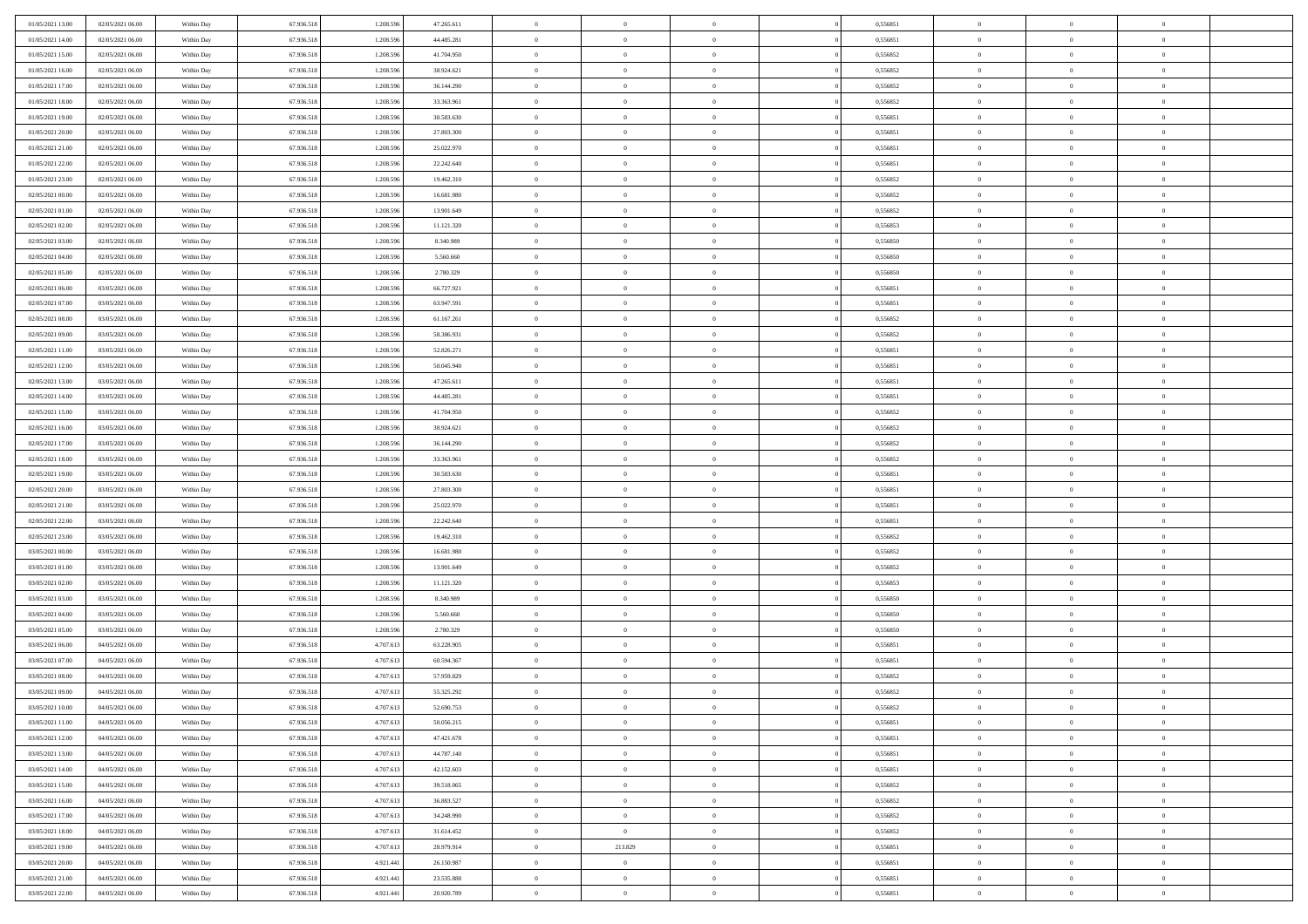| 03/05/2021 23:00 | 04/05/2021 06:00 | Within Day | 67.936.518 | 4.921.441  | 18.305.690 | $\bf{0}$                   | $\overline{0}$ | $\overline{0}$ | 0,556852 | $\bf{0}$       | $\bf{0}$       | $\theta$                   |  |
|------------------|------------------|------------|------------|------------|------------|----------------------------|----------------|----------------|----------|----------------|----------------|----------------------------|--|
| 04/05/2021 00:00 | 04/05/2021 06:00 | Within Day | 67.936.518 | 4.921.441  | 15.690.592 | $\overline{0}$             | $\overline{0}$ | $\overline{0}$ | 0,556852 | $\theta$       | $\overline{0}$ | $\theta$                   |  |
| 04/05/2021 01:00 | 04/05/2021 06:00 | Within Day | 67.936.518 | 4.921.441  | 13.075.493 | $\,0\,$                    | $\overline{0}$ | $\bf{0}$       | 0,556852 | $\,$ 0 $\,$    | $\overline{0}$ | $\,$ 0 $\,$                |  |
| 04/05/2021 02:00 | 04/05/2021 06:00 | Within Day | 67.936.518 | 4.921.441  | 10.460.395 | $\bf{0}$                   | $\Omega$       | $\overline{0}$ | 0.556853 | $\theta$       | $\mathbf{0}$   | $\theta$                   |  |
| 04/05/2021 03:00 | 04/05/2021 06:00 | Within Day | 67.936.518 | 4.921.441  | 7.845.295  | $\overline{0}$             | $\overline{0}$ | $\overline{0}$ | 0,556850 | $\mathbf{0}$   | $\overline{0}$ | $\overline{0}$             |  |
| 04/05/2021 04:00 | 04/05/2021 06:00 | Within Day | 67.936.518 | 4.921.441  | 5.230.197  | $\,$ 0 $\,$                | $\overline{0}$ | $\bf{0}$       | 0,556850 | $\,$ 0 $\,$    | $\overline{0}$ | $\,$ 0 $\,$                |  |
|                  | 04/05/2021 06:00 |            |            |            |            | $\bf{0}$                   | $\overline{0}$ | $\overline{0}$ | 0.556850 |                | $\overline{0}$ | $\theta$                   |  |
| 04/05/2021 05:00 |                  | Within Day | 67.936.518 | 4.921.441  | 2.615.098  |                            |                |                |          | $\bf{0}$       |                |                            |  |
| 04/05/2021 06:00 | 05/05/2021 06:00 | Within Day | 67.936.518 | 7.623.461  | 60.313.057 | $\overline{0}$             | $\overline{0}$ | $\overline{0}$ | 0,556851 | $\mathbf{0}$   | $\overline{0}$ | $\theta$                   |  |
| 04/05/2021 07:00 | 05/05/2021 06:00 | Within Day | 67.936.518 | 7.623.461  | 57.800.013 | $\,$ 0 $\,$                | $\overline{0}$ | $\bf{0}$       | 0,556851 | $\,$ 0 $\,$    | $\overline{0}$ | $\bf{0}$                   |  |
| 04/05/2021 08:00 | 05/05/2021 06:00 | Within Day | 67.936.518 | 7.623.461  | 55.286.969 | $\mathbf{0}$               | $\mathbf{0}$   | $\overline{0}$ | 0.556852 | $\theta$       | $\mathbf{0}$   | $\theta$                   |  |
| 04/05/2021 09:00 | 05/05/2021 06:00 | Within Day | 67.936.518 | 7.623.461  | 52.773.925 | $\overline{0}$             | $\overline{0}$ | $\overline{0}$ | 0,556852 | $\overline{0}$ | $\overline{0}$ | $\overline{0}$             |  |
| 04/05/2021 10:00 | 05/05/2021 06:00 | Within Day | 67.936.518 | 7.623.461  | 50.260.880 | $\,$ 0 $\,$                | $\overline{0}$ | $\bf{0}$       | 0,556852 | $\,$ 0 $\,$    | $\overline{0}$ | $\,$ 0 $\,$                |  |
| 04/05/2021 11:00 | 05/05/2021 06:00 | Within Day | 67.936.518 | 7.623.461  | 47.747.837 | $\mathbf{0}$               | $\overline{0}$ | $\overline{0}$ | 0,556851 | $\bf{0}$       | $\mathbf{0}$   | $\theta$                   |  |
| 04/05/2021 12:00 | 05/05/2021 06:00 | Within Day | 67.936.518 | 7.623.461  | 45.234.792 | $\overline{0}$             | $\overline{0}$ | $\overline{0}$ | 0,556851 | $\overline{0}$ | $\overline{0}$ | $\theta$                   |  |
| 04/05/2021 13:00 | 05/05/2021 06:00 | Within Day | 67.936.518 | 7.623.461  | 42.721.749 | $\,$ 0 $\,$                | $\overline{0}$ | $\bf{0}$       | 0,556851 | $\,$ 0 $\,$    | $\overline{0}$ | $\,$ 0 $\,$                |  |
| 04/05/2021 14:00 | 05/05/2021 06:00 | Within Day | 67.936.518 | 7.623.46   | 40.208.704 | $\overline{0}$             | $\mathbf{0}$   | $\overline{0}$ | 0.556851 | $\theta$       | $\mathbf{0}$   | $\theta$                   |  |
| 04/05/2021 15:00 | 05/05/2021 06:00 | Within Day | 67.936.518 | 7.623.461  | 37.695.661 | $\overline{0}$             | $\overline{0}$ | $\overline{0}$ | 0,556852 | $\overline{0}$ | $\overline{0}$ | $\overline{0}$             |  |
| 04/05/2021 16:00 | 05/05/2021 06:00 | Within Day | 67.936.518 | 7.623.461  | 35.182.616 | $\,$ 0 $\,$                | $\overline{0}$ | $\bf{0}$       | 0,556852 | $\,$ 0 $\,$    | $\overline{0}$ | $\,$ 0 $\,$                |  |
| 04/05/2021 17:00 | 05/05/2021 06:00 | Within Day | 67.936.518 | 7.623.46   | 32.669.572 | $\mathbf{0}$               | $\Omega$       | $\overline{0}$ | 0,556852 | $\theta$       | $\theta$       | $\theta$                   |  |
| 04/05/2021 18:00 | 05/05/2021 06:00 | Within Day | 67.936.518 | 7.623.461  | 30.156.528 | $\overline{0}$             | $\overline{0}$ | $\overline{0}$ | 0,556852 | $\overline{0}$ | $\overline{0}$ | $\overline{0}$             |  |
| 04/05/2021 19:00 | 05/05/2021 06:00 | Within Day | 67.936.518 | 7.623.461  | 27.643.484 | $\,$ 0 $\,$                | $\overline{0}$ | $\bf{0}$       | 0,556851 | $\,$ 0 $\,$    | $\overline{0}$ | $\,$ 0 $\,$                |  |
| 04/05/2021 20:00 | 05/05/2021 06:00 | Within Day | 67.936.518 | 7.623.46   | 25.130.440 | $\overline{0}$             | $\overline{0}$ | $\overline{0}$ | 0.556851 | $\bf{0}$       | $\mathbf{0}$   | $\theta$                   |  |
| 04/05/2021 21:00 | 05/05/2021 06:00 | Within Day | 67.936.518 | 7.623.461  | 22.617.396 | $\overline{0}$             | $\overline{0}$ | $\overline{0}$ | 0,556851 | $\overline{0}$ | $\overline{0}$ | $\overline{0}$             |  |
| 04/05/2021 22:00 | 05/05/2021 06:00 | Within Day | 67.936.518 | 7.623.461  | 20.104.352 | $\,$ 0 $\,$                | $\overline{0}$ | $\bf{0}$       | 0,556851 | $\,$ 0 $\,$    | $\overline{0}$ | $\bf{0}$                   |  |
| 04/05/2021 23:00 | 05/05/2021 06:00 | Within Day | 67.936.518 | 7.623.46   | 17.591.308 | $\mathbf{0}$               | $\mathbf{0}$   | $\overline{0}$ | 0.556852 | $\theta$       | $\mathbf{0}$   | $\theta$                   |  |
| 05/05/2021 00:00 | 05/05/2021 06:00 | Within Day | 67.936.518 | 7.623.461  | 15.078.263 | $\overline{0}$             | $\overline{0}$ | $\overline{0}$ | 0,556852 | $\overline{0}$ | $\overline{0}$ | $\overline{0}$             |  |
| 05/05/2021 01:00 | 05/05/2021 06:00 | Within Day | 67.936.518 | 7.623.461  | 12.565.220 | $\,$ 0 $\,$                | $\overline{0}$ | $\bf{0}$       | 0,556852 | $\,$ 0 $\,$    | $\overline{0}$ | $\,$ 0 $\,$                |  |
| 05/05/2021 02:00 | 05/05/2021 06:00 | Within Day | 67.936.518 | 7.623.461  | 10.052.175 | $\mathbf{0}$               | $\overline{0}$ | $\overline{0}$ | 0.556853 | $\bf{0}$       | $\bf{0}$       | $\bf{0}$                   |  |
| 05/05/2021 03:00 | 05/05/2021 06:00 | Within Day | 67.936.518 | 7.623.461  | 7.539.132  | $\overline{0}$             | $\overline{0}$ | $\overline{0}$ | 0,556850 | $\overline{0}$ | $\overline{0}$ | $\theta$                   |  |
| 05/05/2021 04:00 | 05/05/2021 06:00 | Within Day | 67.936.518 | 7.623.461  | 5.026.087  | $\,$ 0 $\,$                | $\overline{0}$ | $\bf{0}$       | 0,556850 | $\,$ 0 $\,$    | $\overline{0}$ | $\,$ 0 $\,$                |  |
| 05/05/2021 05:00 | 05/05/2021 06:00 | Within Day | 67.936.518 | 7.623.461  | 2.513.044  | $\,0\,$                    | $\overline{0}$ | $\bf{0}$       | 0,556850 | $\,$ 0 $\,$    | $\overline{0}$ | $\bf{0}$                   |  |
| 05/05/2021 06:00 | 06/05/2021 06:00 | Within Day | 67.936.518 | 1.208.596  | 66.727.921 | $\overline{0}$             | 10.691.442     | $\overline{0}$ | 0,556851 | $\mathbf{0}$   | $\overline{0}$ | $\overline{0}$             |  |
| 05/05/2021 07:00 | 06/05/2021 06:00 | Within Day | 67.936.518 | 11.900.037 | 53.701.626 | $\,$ 0 $\,$                | $\overline{0}$ | $\bf{0}$       | 0,556851 | $\,$ 0 $\,$    | $\overline{0}$ | $\,$ 0 $\,$                |  |
| 05/05/2021 08:00 | 06/05/2021 06:00 | Within Day | 67.936.518 | 11.900.037 | 51.366.773 | $\,0\,$                    | $\overline{0}$ | $\bf{0}$       | 0,556852 | $\bf{0}$       | $\overline{0}$ | $\bf{0}$                   |  |
| 05/05/2021 09:00 | 06/05/2021 06:00 | Within Day | 67.936.518 | 11.900.037 | 49.031.919 | $\overline{0}$             | $\overline{0}$ | $\overline{0}$ | 0,556852 | $\theta$       | $\overline{0}$ | $\theta$                   |  |
|                  |                  |            |            |            |            | $\,$ 0 $\,$                | $\overline{0}$ |                |          | $\,$ 0 $\,$    | $\overline{0}$ | $\,$ 0 $\,$                |  |
| 05/05/2021 10:00 | 06/05/2021 06:00 | Within Day | 67.936.518 | 11.900.037 | 46.697.066 |                            |                | $\bf{0}$       | 0,556852 |                |                |                            |  |
| 05/05/2021 11:00 | 06/05/2021 06:00 | Within Day | 67.936.518 | 11.900.037 | 44.362.212 | $\bf{0}$<br>$\overline{0}$ | $\overline{0}$ | $\bf{0}$       | 0,556851 | $\bf{0}$       | $\overline{0}$ | $\bf{0}$<br>$\overline{0}$ |  |
| 05/05/2021 12:00 | 06/05/2021 06:00 | Within Day | 67.936.518 | 11.900.037 | 42.027.359 |                            | $\overline{0}$ | $\overline{0}$ | 0,556851 | $\mathbf{0}$   | $\overline{0}$ |                            |  |
| 05/05/2021 13:00 | 06/05/2021 06:00 | Within Day | 67.936.518 | 11.900.037 | 39.692.506 | $\,$ 0 $\,$                | $\overline{0}$ | $\bf{0}$       | 0,556851 | $\,$ 0 $\,$    | $\overline{0}$ | $\,$ 0 $\,$                |  |
| 05/05/2021 14:00 | 06/05/2021 06:00 | Within Day | 67.936.518 | 11.900.037 | 37.357.652 | $\mathbf{0}$               | $\overline{0}$ | $\bf{0}$       | 0,556851 | $\bf{0}$       | $\overline{0}$ | $\bf{0}$                   |  |
| 05/05/2021 15:00 | 06/05/2021 06:00 | Within Day | 67.936.518 | 11.900.037 | 35.022.800 | $\overline{0}$             | $\overline{0}$ | $\overline{0}$ | 0,556852 | $\mathbf{0}$   | $\overline{0}$ | $\overline{0}$             |  |
| 05/05/2021 16:00 | 06/05/2021 06:00 | Within Day | 67.936.518 | 11.900.037 | 32.687.946 | $\,$ 0 $\,$                | $\overline{0}$ | $\bf{0}$       | 0,556852 | $\,$ 0 $\,$    | $\overline{0}$ | $\,$ 0 $\,$                |  |
| 05/05/2021 17:00 | 06/05/2021 06:00 | Within Day | 67.936.518 | 11.900.037 | 30.353.092 | $\,0\,$                    | $\overline{0}$ | $\bf{0}$       | 0,556852 | $\bf{0}$       | $\overline{0}$ | $\bf{0}$                   |  |
| 05/05/2021 18:00 | 06/05/2021 06:00 | Within Day | 67.936.518 | 11.900.037 | 28.018.240 | $\mathbf{0}$               | $\overline{0}$ | $\overline{0}$ | 0,556852 | $\theta$       | $\overline{0}$ | $\overline{0}$             |  |
| 05/05/2021 19:00 | 06/05/2021 06:00 | Within Day | 67.936.518 | 11.900.037 | 25.683.386 | $\mathbf{0}$               | $\overline{0}$ | $\theta$       | 0,556851 | $\overline{0}$ | $\theta$       | $\theta$                   |  |
| 05/05/2021 20:00 | 06/05/2021 06:00 | Within Day | 67.936.518 | 11.900.037 | 23.348.532 | $\bf{0}$                   | $\overline{0}$ | $\bf{0}$       | 0,556851 | $\bf{0}$       | $\overline{0}$ | $\bf{0}$                   |  |
| 05/05/2021 21:00 | 06/05/2021 06:00 | Within Day | 67.936.518 | 11.900.037 | 21.013.680 | $\overline{0}$             | $\overline{0}$ | $\overline{0}$ | 0,556851 | $\overline{0}$ | $\overline{0}$ | $\overline{0}$             |  |
| 05/05/2021 22:00 | 06/05/2021 06:00 | Within Day | 67.936.518 | 11.900.037 | 18.678.826 | $\,$ 0                     | $\overline{0}$ | $\overline{0}$ | 0,556851 | $\,$ 0 $\,$    | $\,$ 0 $\,$    | $\,$ 0 $\,$                |  |
| 05/05/2021 23:00 | 06/05/2021 06:00 | Within Day | 67.936.518 | 11.900.037 | 16.343.972 | $\bf{0}$                   | $\overline{0}$ | $\overline{0}$ | 0,556852 | $\mathbf{0}$   | $\overline{0}$ | $\bf{0}$                   |  |
| 06/05/2021 00:00 | 06/05/2021 06:00 | Within Day | 67.936.518 | 11.900.037 | 14.009.120 | $\overline{0}$             | $\overline{0}$ | $\overline{0}$ | 0,556852 | $\mathbf{0}$   | $\overline{0}$ | $\overline{0}$             |  |
| 06/05/2021 01:00 | 06/05/2021 06:00 | Within Day | 67.936.518 | 11.900.037 | 11.674.266 | $\,$ 0                     | $\overline{0}$ | $\overline{0}$ | 0,556852 | $\,$ 0 $\,$    | $\overline{0}$ | $\,$ 0 $\,$                |  |
| 06/05/2021 02:00 | 06/05/2021 06:00 | Within Day | 67.936.518 | 11.900.037 | 9.339.413  | $\overline{0}$             | $\overline{0}$ | $\overline{0}$ | 0,556853 | $\overline{0}$ | $\overline{0}$ | $\bf{0}$                   |  |
| 06/05/2021 03:00 | 06/05/2021 06:00 | Within Day | 67.936.518 | 11.900.037 | 7.004.560  | $\mathbf{0}$               | $\overline{0}$ | $\overline{0}$ | 0,556850 | $\overline{0}$ | $\overline{0}$ | $\overline{0}$             |  |
| 06/05/2021 04:00 | 06/05/2021 06:00 | Within Day | 67.936.518 | 11.900.037 | 4.669.706  | $\,$ 0                     | $\overline{0}$ | $\overline{0}$ | 0,556850 | $\,$ 0 $\,$    | $\,$ 0 $\,$    | $\,$ 0 $\,$                |  |
| 06/05/2021 05:00 | 06/05/2021 06:00 | Within Day | 67.936.518 | 11.900.037 | 2.334.853  | $\bf{0}$                   | $\overline{0}$ | $\overline{0}$ | 0,556850 | $\mathbf{0}$   | $\overline{0}$ | $\bf{0}$                   |  |
| 06/05/2021 06:00 | 07/05/2021 06:00 | Within Day | 67.936.518 | 1.208.596  | 66.727.921 | $\mathbf{0}$               | $\overline{0}$ | $\overline{0}$ | 0,556851 | $\mathbf{0}$   | $\overline{0}$ | $\overline{0}$             |  |
| 06/05/2021 07:00 | 07/05/2021 06:00 | Within Day | 67.936.518 | 1.208.596  | 63.947.591 | $\,$ 0                     | $\overline{0}$ | $\bf{0}$       | 0,556851 | $\,$ 0 $\,$    | $\overline{0}$ | $\,$ 0 $\,$                |  |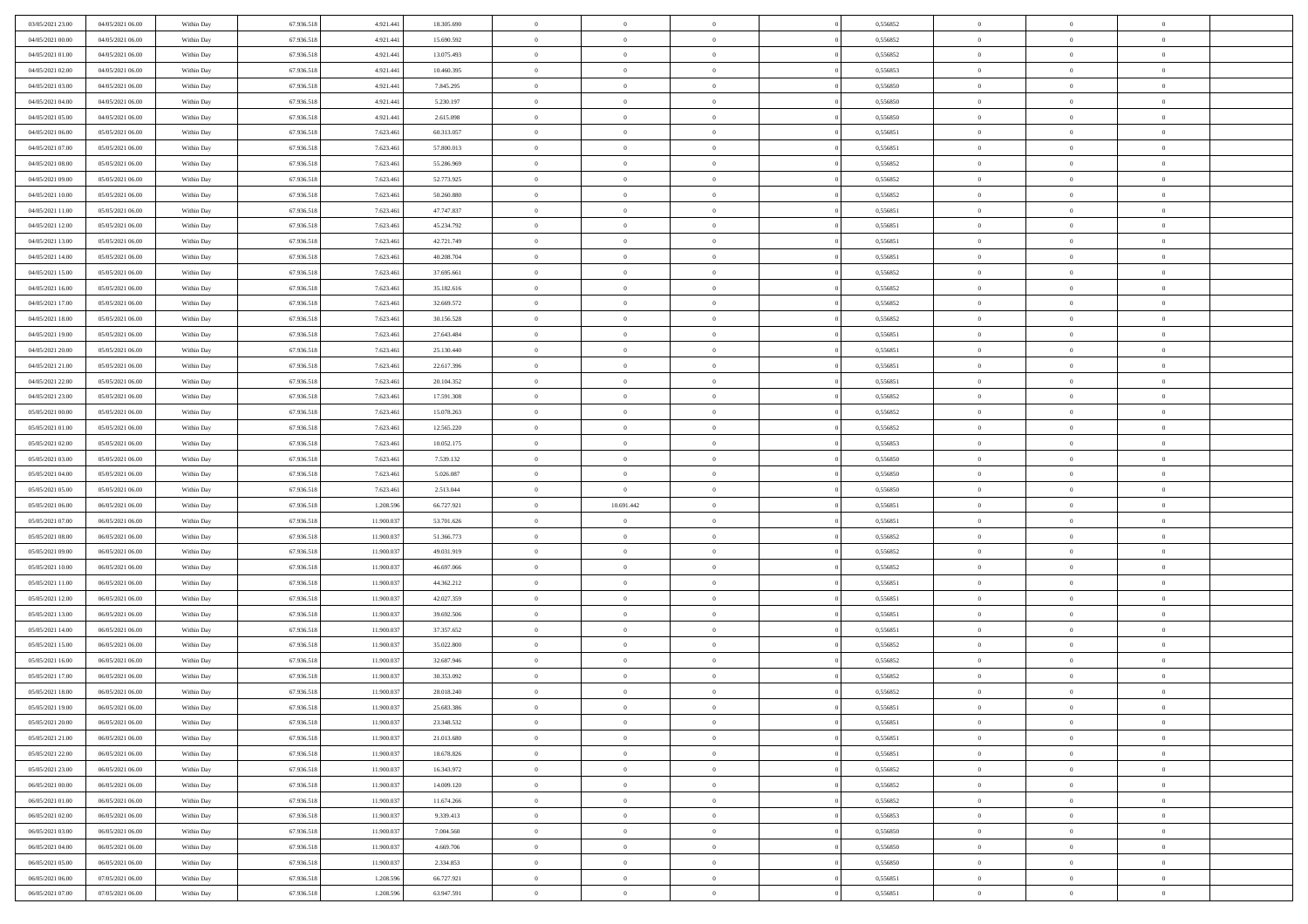| 06/05/2021 08:00                     | 07/05/2021 06:00                     | Within Day               | 67.936.518               | 1.208.596              | 61.167.261               | $\overline{0}$       | $\overline{0}$             | $\Omega$                         | 0,556852             | $\bf{0}$                 | $\mathbf{0}$                     | $\bf{0}$       |  |
|--------------------------------------|--------------------------------------|--------------------------|--------------------------|------------------------|--------------------------|----------------------|----------------------------|----------------------------------|----------------------|--------------------------|----------------------------------|----------------|--|
| 06/05/2021 09:00                     | 07/05/2021 06:00                     | Within Day               | 67.936.518               | 1.208.596              | 58.386.931               | $\mathbf{0}$         | $\overline{0}$             | $\overline{0}$                   | 0,556852             | $\overline{0}$           | $\overline{0}$                   | $\theta$       |  |
| 06/05/2021 10:00                     | 07/05/2021 06:00                     | Within Day               | 67.936.518               | 1.208.596              | 55.606.600               | $\,$ 0               | $\overline{0}$             | $\bf{0}$                         | 0,556852             | $\,$ 0                   | $\overline{0}$                   | $\,$ 0 $\,$    |  |
| 06/05/2021 11:00                     | 07/05/2021 06:00                     | Within Day               | 67.936.518               | 1.208.596              | 52.826.271               | $\bf{0}$             | $\overline{0}$             | $\Omega$                         | 0.556851             | $\bf{0}$                 | $\mathbf{0}$                     | $\theta$       |  |
| 06/05/2021 12:00                     | 07/05/2021 06:00                     | Within Dav               | 67.936.518               | 1.208.596              | 50.045.940               | $\bf{0}$             | $\overline{0}$             | $\overline{0}$                   | 0,556851             | $\mathbf{0}$             | $\overline{0}$                   | $\overline{0}$ |  |
| 06/05/2021 13:00                     | 07/05/2021 06:00                     | Within Day               | 67.936.518               | 1.208.596              | 47.265.611               | $\bf{0}$             | $\overline{0}$             | $\bf{0}$                         | 0,556851             | $\,$ 0                   | $\overline{0}$                   | $\,$ 0 $\,$    |  |
| 06/05/2021 14:00                     | 07/05/2021 06:00                     | Within Day               | 67.936.518               | 1.208.596              | 44.485.281               | $\bf{0}$             | $\overline{0}$             | $\Omega$                         | 0.556851             | $\bf{0}$                 | $\mathbf{0}$                     | $\theta$       |  |
| 06/05/2021 15:00                     | 07/05/2021 06:00                     | Within Dav               | 67.936.518               | 1.208.596              | 41.704.950               | $\overline{0}$       | $\overline{0}$             | $\overline{0}$                   | 0,556852             | $\mathbf{0}$             | $\overline{0}$                   | $\overline{0}$ |  |
|                                      |                                      |                          |                          |                        |                          | $\bf{0}$             | $\overline{0}$             |                                  |                      | $\,$ 0                   | $\overline{0}$                   | $\,$ 0 $\,$    |  |
| 06/05/2021 16:00                     | 07/05/2021 06:00<br>07/05/2021 06:00 | Within Day               | 67.936.518               | 1.208.596<br>1.208.596 | 38.924.621               | $\bf{0}$             | $\overline{0}$             | $\bf{0}$<br>$\Omega$             | 0,556852<br>0.556852 | $\bf{0}$                 | $\mathbf{0}$                     | $\theta$       |  |
| 06/05/2021 17:00<br>06/05/2021 18:00 |                                      | Within Day               | 67.936.518               |                        | 36.144.290               | $\overline{0}$       |                            |                                  |                      | $\overline{0}$           |                                  | $\overline{0}$ |  |
|                                      | 07/05/2021 06:00                     | Within Day               | 67.936.518               | 1.208.596              | 33.363.961               |                      | $\overline{0}$             | $\overline{0}$                   | 0,556852             |                          | $\overline{0}$                   |                |  |
| 06/05/2021 19:00                     | 07/05/2021 06:00                     | Within Day               | 67.936.518               | 1.208.596              | 30.583.630               | $\,$ 0               | $\overline{0}$             | $\bf{0}$                         | 0,556851             | $\,$ 0                   | $\overline{0}$                   | $\,$ 0 $\,$    |  |
| 06/05/2021 20:00                     | 07/05/2021 06:00                     | Within Day               | 67.936.518               | 1.208.596              | 27.803.300               | $\bf{0}$             | $\overline{0}$             | $\Omega$                         | 0.556851             | $\overline{0}$           | $\mathbf{0}$                     | $\theta$       |  |
| 06/05/2021 21:00                     | 07/05/2021 06:00                     | Within Dav               | 67.936.518               | 1.208.596              | 25.022.970               | $\overline{0}$       | $\overline{0}$             | $\overline{0}$                   | 0,556851             | $\mathbf{0}$             | $\overline{0}$                   | $\overline{0}$ |  |
| 06/05/2021 22.00                     | 07/05/2021 06:00                     | Within Day               | 67.936.518               | 1.208.596              | 22.242.640               | $\bf{0}$             | $\overline{0}$             | $\bf{0}$                         | 0,556851             | $\,$ 0                   | $\overline{0}$                   | $\,$ 0 $\,$    |  |
| 06/05/2021 23.00                     | 07/05/2021 06:00                     | Within Day               | 67.936.518               | 1.208.596              | 19.462.310               | $\bf{0}$             | $\overline{0}$             | $\overline{0}$                   | 0.556852             | $\bf{0}$                 | $\mathbf{0}$                     | $\theta$       |  |
| 07/05/2021 00:00                     | 07/05/2021 06:00                     | Within Day               | 67.936.518               | 1.208.596              | 16.681.980               | $\overline{0}$       | $\overline{0}$             | $\overline{0}$                   | 0,556852             | $\mathbf{0}$             | $\overline{0}$                   | $\overline{0}$ |  |
| 07/05/2021 01:00                     | 07/05/2021 06:00                     | Within Day               | 67.936.518               | 1.208.596              | 13.901.649               | $\bf{0}$             | $\overline{0}$             | $\bf{0}$                         | 0,556852             | $\,$ 0                   | $\overline{0}$                   | $\,0\,$        |  |
| 07/05/2021 02:00                     | 07/05/2021 06:00                     | Within Day               | 67.936.518               | 1.208.596              | 11.121.320               | $\bf{0}$             | $\overline{0}$             | $\Omega$                         | 0.556853             | $\overline{0}$           | $\mathbf{0}$                     | $\theta$       |  |
| 07/05/2021 03:00                     | 07/05/2021 06:00                     | Within Day               | 67.936.518               | 1.208.596              | 8.340.989                | $\overline{0}$       | $\overline{0}$             | $\overline{0}$                   | 0,556850             | $\overline{0}$           | $\overline{0}$                   | $\overline{0}$ |  |
| 07/05/2021 04:00                     | 07/05/2021 06:00                     | Within Day               | 67.936.518               | 1.208.596              | 5.560.660                | $\bf{0}$             | $\overline{0}$             | $\bf{0}$                         | 0,556850             | $\,$ 0                   | $\overline{0}$                   | $\,$ 0 $\,$    |  |
| 07/05/2021 05:00                     | 07/05/2021 06:00                     | Within Day               | 67.936.518               | 1.208.596              | 2.780.329                | $\bf{0}$             | $\overline{0}$             | $\Omega$                         | 0.556850             | $\overline{0}$           | $\theta$                         | $\theta$       |  |
| 07/05/2021 06:00                     | 08/05/2021 06:00                     | Within Day               | 67.936.518               | 1.208.596              | 66.727.921               | $\overline{0}$       | $\overline{0}$             | $\overline{0}$                   | 0,556851             | $\mathbf{0}$             | $\overline{0}$                   | $\overline{0}$ |  |
| 07/05/2021 07:00                     | 08/05/2021 06:00                     | Within Day               | 67.936.518               | 1.208.596              | 63.947.591               | $\bf{0}$             | $\overline{0}$             | $\bf{0}$                         | 0,556851             | $\,$ 0                   | $\overline{0}$                   | $\,$ 0 $\,$    |  |
| 07/05/2021 08:00                     | 08/05/2021 06:00                     | Within Day               | 67.936.518               | 1.208.596              | 61.167.261               | $\bf{0}$             | $\overline{0}$             | $\overline{0}$                   | 0.556852             | $\bf{0}$                 | $\bf{0}$                         | $\theta$       |  |
| 07/05/2021 09:00                     | 08/05/2021 06:00                     | Within Day               | 67.936.518               | 1.208.596              | 58.386.931               | $\overline{0}$       | $\overline{0}$             | $\overline{0}$                   | 0,556852             | $\overline{0}$           | $\overline{0}$                   | $\overline{0}$ |  |
| 07/05/2021 10:00                     | 08/05/2021 06:00                     | Within Day               | 67.936.518               | 1.208.596              | 55.606.600               | $\bf{0}$             | $\overline{0}$             | $\bf{0}$                         | 0,556852             | $\,$ 0                   | $\overline{0}$                   | $\,$ 0 $\,$    |  |
| 07/05/2021 11:00                     | 08/05/2021 06:00                     | Within Day               | 67.936.518               | 1.208.596              | 52.826.271               | $\bf{0}$             | $\overline{0}$             | $\Omega$                         | 0.556851             | $\bf{0}$                 | $\mathbf{0}$                     | $\theta$       |  |
| 07/05/2021 12:00                     | 08/05/2021 06:00                     | Within Day               | 67.936.518               | 1.208.596              | 50.045.940               | $\overline{0}$       | $\overline{0}$             | $\overline{0}$                   | 0,556851             | $\mathbf{0}$             | $\overline{0}$                   | $\overline{0}$ |  |
| 07/05/2021 13:00                     | 08/05/2021 06:00                     | Within Day               | 67.936.518               | 1.208.596              | 47.265.611               | $\bf{0}$             | $\overline{0}$             | $\bf{0}$                         | 0,556851             | $\,$ 0                   | $\overline{0}$                   | $\,$ 0 $\,$    |  |
| 07/05/2021 14:00                     | 08/05/2021 06:00                     | Within Day               | 67.936.518               | 1.208.596              | 44.485.281               | $\,$ 0               | $\overline{0}$             | $\overline{0}$                   | 0,556851             | $\bf{0}$                 | $\overline{0}$                   | $\,0\,$        |  |
| 07/05/2021 15:00                     | 08/05/2021 06:00                     | Within Dav               | 67.936.518               | 1.208.596              | 41.704.950               | $\overline{0}$       | $\overline{0}$             | $\overline{0}$                   | 0,556852             | $\mathbf{0}$             | $\overline{0}$                   | $\overline{0}$ |  |
| 07/05/2021 16:00                     | 08/05/2021 06:00                     | Within Day               | 67.936.518               | 1.208.596              | 38.924.621               | $\bf{0}$             | $\overline{0}$             | $\bf{0}$                         | 0,556852             | $\,$ 0                   | $\overline{0}$                   | $\,$ 0 $\,$    |  |
| 07/05/2021 17:00                     | 08/05/2021 06:00                     | Within Day               | 67.936.518               | 1.208.596              | 36.144.290               | $\bf{0}$             | $\bf{0}$                   | $\bf{0}$                         | 0,556852             | $\bf{0}$                 | $\overline{0}$                   | $\,0\,$        |  |
| 07/05/2021 18:00                     | 08/05/2021 06:00                     | Within Day               | 67.936.518               | 1.208.596              | 33.363.961               | $\mathbf{0}$         | $\overline{0}$             | $\overline{0}$                   | 0,556852             | $\overline{0}$           | $\overline{0}$                   | $\overline{0}$ |  |
| 07/05/2021 19:00                     | 08/05/2021 06:00                     | Within Day               | 67.936.518               | 1.208.596              | 30.583.630               | $\bf{0}$             | $\overline{0}$             | $\bf{0}$                         | 0,556851             | $\,$ 0                   | $\overline{0}$                   | $\,$ 0 $\,$    |  |
| 07/05/2021 20:00                     | 08/05/2021 06:00                     | Within Day               | 67.936.518               | 1.208.596              | 27.803.300               | $\,$ 0               | $\bf{0}$                   | $\overline{0}$                   | 0,556851             | $\bf{0}$                 | $\overline{0}$                   | $\,0\,$        |  |
| 07/05/2021 21:00                     | 08/05/2021 06:00                     | Within Day               | 67.936.518               | 1.208.596              | 25.022.970               | $\overline{0}$       | $\overline{0}$             | $\overline{0}$                   | 0,556851             | $\mathbf{0}$             | $\overline{0}$                   | $\overline{0}$ |  |
| 07/05/2021 22.00                     | 08/05/2021 06:00                     | Within Day               | 67.936.518               | 1.208.596              | 22.242.640               | $\bf{0}$             | $\overline{0}$             | $\bf{0}$                         | 0,556851             | $\,$ 0                   | $\overline{0}$                   | $\,$ 0 $\,$    |  |
| 07/05/2021 23.00                     | 08/05/2021 06:00                     | Within Day               | 67.936.518               | 1.208.596              | 19.462.310               | $\bf{0}$             | $\bf{0}$                   | $\overline{0}$                   | 0,556852             | $\bf{0}$                 | $\overline{0}$                   | $\,0\,$        |  |
| 08/05/2021 00:00                     | 08/05/2021 06:00                     | Within Dav               | 67.936.518               | 1.208.596              | 16.681.980               | $\overline{0}$       | $\overline{0}$             | $\overline{0}$                   | 0,556852             | $\overline{0}$           | $\overline{0}$                   | $\overline{0}$ |  |
| 08/05/2021 01:00                     | 08/05/2021 06:00                     | Within Day               | 67.936.518               | 1.208.596              | 13.901.649               | $\bf{0}$             | $\overline{0}$             | $\bf{0}$                         | 0,556852             | $\,$ 0                   | $\overline{0}$                   | $\,$ 0 $\,$    |  |
| 08/05/2021 02:00                     | 08/05/2021 06:00                     | Within Day               | 67.936.518               | 1.208.596              | 11.121.320               | $\bf{0}$             | $\bf{0}$                   | $\bf{0}$                         | 0,556853             | $\bf{0}$                 | $\overline{0}$                   | $\,0\,$        |  |
| 08/05/2021 03:00                     | 08/05/2021 06:00                     | Within Day               | 67.936.518               | 1.208.596              | 8.340.989                | $\mathbf{0}$         | $\overline{0}$             | $\overline{0}$                   | 0,556850             | $\overline{0}$           | $\overline{0}$                   | $\overline{0}$ |  |
| 08/05/2021 04:00                     | 08/05/2021 06:00                     | Within Day               | 67.936.518               | 1.208.596              | 5.560.660                | $\bf{0}$             | $\overline{0}$             | $\theta$                         | 0,556850             | $\overline{0}$           | $\theta$                         | $\theta$       |  |
| 08/05/2021 05:00                     | 08/05/2021 06:00                     | Within Day               | 67.936.518               | 1.208.596              | 2.780.329                | $\bf{0}$             | $\bf{0}$                   | $\bf{0}$                         | 0,556850             | $\bf{0}$                 | $\overline{0}$                   | $\,0\,$        |  |
| 08/05/2021 06:00                     | 09/05/2021 06:00                     | Within Day               | 67.936.518               | 1.208.596              | 66.727.921               | $\overline{0}$       | $\overline{0}$             | $\overline{0}$                   | 0,556851             | $\overline{0}$           | $\bf{0}$                         | $\overline{0}$ |  |
| 08/05/2021 07:00                     | 09/05/2021 06:00                     | Within Day               | 67.936.518               | 1.208.596              | 63.947.591               | $\,$ 0 $\,$          | $\overline{0}$             | $\overline{0}$                   | 0,556851             | $\mathbf{0}$             | $\,$ 0 $\,$                      | $\,$ 0 $\,$    |  |
| 08/05/2021 08:00                     |                                      |                          |                          |                        |                          |                      |                            |                                  |                      |                          |                                  | $\bf{0}$       |  |
| 08/05/2021 09:00                     | 09/05/2021 06:00<br>09/05/2021 06:00 | Within Day<br>Within Day | 67.936.518<br>67.936.518 | 1.208.596<br>1.208.596 | 61.167.261<br>58.386.931 | $\bf{0}$<br>$\bf{0}$ | $\bf{0}$<br>$\overline{0}$ | $\overline{0}$<br>$\overline{0}$ | 0,556852<br>0,556852 | $\bf{0}$<br>$\mathbf{0}$ | $\overline{0}$<br>$\overline{0}$ | $\overline{0}$ |  |
|                                      |                                      |                          |                          |                        |                          |                      |                            |                                  |                      |                          | $\overline{0}$                   |                |  |
| 08/05/2021 10:00                     | 09/05/2021 06:00                     | Within Day               | 67.936.518               | 1.208.596              | 55.606.600               | $\,$ 0 $\,$          | $\overline{0}$             | $\overline{0}$                   | 0,556852             | $\,$ 0 $\,$              |                                  | $\,$ 0 $\,$    |  |
| 08/05/2021 11:00                     | 09/05/2021 06:00                     | Within Day               | 67.936.518               | 1.208.596              | 52.826.271               | $\bf{0}$             | $\overline{0}$             | $\overline{0}$                   | 0,556851             | $\bf{0}$                 | $\overline{0}$                   | $\overline{0}$ |  |
| 08/05/2021 12:00                     | 09/05/2021 06:00                     | Within Day               | 67.936.518               | 1.208.596              | 50.045.940               | $\overline{0}$       | $\overline{0}$             | $\overline{0}$                   | 0,556851             | $\overline{0}$           | $\bf{0}$                         | $\overline{0}$ |  |
| 08/05/2021 13:00                     | 09/05/2021 06:00                     | Within Day               | 67.936.518               | 1.208.596              | 47.265.611               | $\,$ 0 $\,$          | $\overline{0}$             | $\overline{0}$                   | 0,556851             | $\,$ 0 $\,$              | $\overline{0}$                   | $\,$ 0 $\,$    |  |
| 08/05/2021 14:00                     | 09/05/2021 06:00                     | Within Day               | 67.936.518               | 1.208.596              | 44.485.281               | $\bf{0}$             | $\bf{0}$                   | $\overline{0}$                   | 0,556851             | $\mathbf{0}$             | $\overline{0}$                   | $\bf{0}$       |  |
| 08/05/2021 15:00                     | 09/05/2021 06:00                     | Within Day               | 67.936.518               | 1.208.596              | 41.704.950               | $\bf{0}$             | $\overline{0}$             | $\overline{0}$                   | 0,556852             | $\overline{0}$           | $\bf{0}$                         | $\overline{0}$ |  |
| 08/05/2021 16:00                     | 09/05/2021 06:00                     | Within Day               | 67.936.518               | 1.208.596              | 38.924.621               | $\,0\,$              | $\overline{0}$             | $\overline{0}$                   | 0,556852             | $\,$ 0                   | $\overline{0}$                   | $\,$ 0 $\,$    |  |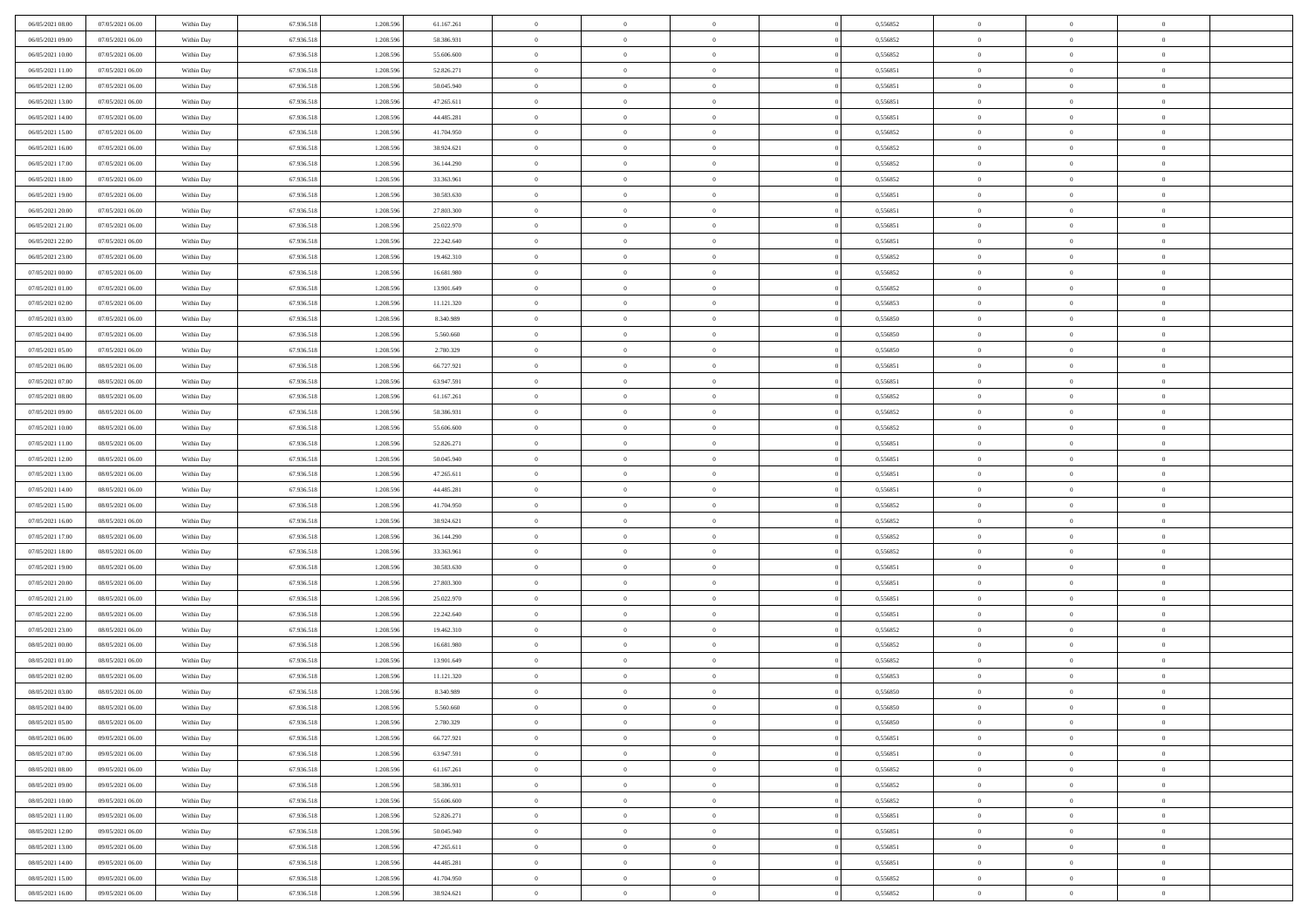| 08/05/2021 17:00                     | 09/05/2021 06:00 | Within Day | 67.936.518 | 1.208.59              | 36.144.290               | $\bf{0}$       | $\overline{0}$ | $\overline{0}$             | 0,556852             | $\bf{0}$       | $\bf{0}$       | $\theta$             |  |
|--------------------------------------|------------------|------------|------------|-----------------------|--------------------------|----------------|----------------|----------------------------|----------------------|----------------|----------------|----------------------|--|
| 08/05/2021 18:00                     | 09/05/2021 06:00 | Within Day | 67.936.518 | 1.208.596             | 33.363.961               | $\overline{0}$ | $\overline{0}$ | $\overline{0}$             | 0,556852             | $\theta$       | $\overline{0}$ | $\theta$             |  |
| 08/05/2021 19:00                     | 09/05/2021 06:00 | Within Day | 67.936.518 | 1.208.596             | 30.583.630               | $\,0\,$        | $\overline{0}$ | $\bf{0}$                   | 0,556851             | $\,$ 0 $\,$    | $\overline{0}$ | $\,$ 0 $\,$          |  |
| 08/05/2021 20:00                     | 09/05/2021 06:00 | Within Day | 67.936.518 | 1.208.596             | 27.803.300               | $\bf{0}$       | $\Omega$       | $\overline{0}$             | 0,556851             | $\theta$       | $\mathbf{0}$   | $\theta$             |  |
| 08/05/2021 21:00                     | 09/05/2021 06:00 | Within Day | 67.936.518 | 1.208.596             | 25.022.970               | $\overline{0}$ | $\overline{0}$ | $\overline{0}$             | 0,556851             | $\mathbf{0}$   | $\overline{0}$ | $\overline{0}$       |  |
| 08/05/2021 22:00                     | 09/05/2021 06:00 | Within Day | 67.936.518 | 1.208.596             | 22.242.640               | $\,$ 0 $\,$    | $\overline{0}$ | $\bf{0}$                   | 0,556851             | $\,$ 0 $\,$    | $\overline{0}$ | $\,$ 0 $\,$          |  |
| 08/05/2021 23:00                     | 09/05/2021 06:00 | Within Day | 67.936.518 | 1.208.596             | 19.462.310               | $\overline{0}$ | $\overline{0}$ | $\overline{0}$             | 0.556852             | $\bf{0}$       | $\overline{0}$ | $\theta$             |  |
| 09/05/2021 00:00                     | 09/05/2021 06:00 | Within Day | 67.936.518 | 1.208.596             | 16.681.980               | $\overline{0}$ | $\overline{0}$ | $\overline{0}$             | 0,556852             | $\mathbf{0}$   | $\overline{0}$ | $\overline{0}$       |  |
|                                      |                  |            |            |                       |                          | $\,$ 0 $\,$    | $\overline{0}$ |                            |                      | $\,$ 0 $\,$    | $\overline{0}$ |                      |  |
| 09/05/2021 01:00                     | 09/05/2021 06:00 | Within Day | 67.936.518 | 1.208.596<br>1.208.59 | 13.901.649               | $\overline{0}$ | $\mathbf{0}$   | $\bf{0}$<br>$\overline{0}$ | 0,556852<br>0.556853 | $\theta$       | $\mathbf{0}$   | $\bf{0}$<br>$\theta$ |  |
| 09/05/2021 02:00<br>09/05/2021 03:00 | 09/05/2021 06:00 | Within Day | 67.936.518 |                       | 11.121.320               | $\overline{0}$ |                |                            |                      |                |                |                      |  |
|                                      | 09/05/2021 06:00 | Within Day | 67.936.518 | 1.208.596             | 8.340.989                |                | $\overline{0}$ | $\overline{0}$             | 0,556850             | $\overline{0}$ | $\overline{0}$ | $\overline{0}$       |  |
| 09/05/2021 04:00                     | 09/05/2021 06:00 | Within Day | 67.936.518 | 1.208.596             | 5.560.660                | $\,$ 0 $\,$    | $\overline{0}$ | $\bf{0}$                   | 0,556850             | $\,$ 0 $\,$    | $\overline{0}$ | $\,$ 0 $\,$          |  |
| 09/05/2021 05:00                     | 09/05/2021 06:00 | Within Day | 67.936.518 | 1.208.596             | 2.780.329                | $\bf{0}$       | $\overline{0}$ | $\overline{0}$             | 0.556850             | $\bf{0}$       | $\mathbf{0}$   | $\theta$             |  |
| 09/05/2021 06:00                     | 10/05/2021 06:00 | Within Day | 67.936.518 | 1.208.596             | 66.727.921               | $\overline{0}$ | $\overline{0}$ | $\overline{0}$             | 0,556851             | $\overline{0}$ | $\overline{0}$ | $\overline{0}$       |  |
| 09/05/2021 07:00                     | 10/05/2021 06:00 | Within Day | 67.936.518 | 1.208.596             | 63.947.591               | $\,$ 0 $\,$    | $\overline{0}$ | $\bf{0}$                   | 0,556851             | $\,$ 0 $\,$    | $\overline{0}$ | $\,$ 0 $\,$          |  |
| 09/05/2021 08:00                     | 10/05/2021 06:00 | Within Day | 67.936.518 | 1.208.59              | 61.167.261               | $\bf{0}$       | $\mathbf{0}$   | $\overline{0}$             | 0.556852             | $\theta$       | $\mathbf{0}$   | $\theta$             |  |
| 09/05/2021 09:00                     | 10/05/2021 06:00 | Within Day | 67.936.518 | 1.208.596             | 58.386.931               | $\overline{0}$ | $\overline{0}$ | $\overline{0}$             | 0,556852             | $\overline{0}$ | $\overline{0}$ | $\overline{0}$       |  |
| 09/05/2021 11:00                     | 10/05/2021 06:00 | Within Day | 67.936.518 | 1.208.596             | 52.826.271               | $\,$ 0 $\,$    | $\overline{0}$ | $\bf{0}$                   | 0,556851             | $\,$ 0 $\,$    | $\overline{0}$ | $\,$ 0 $\,$          |  |
| 09/05/2021 12:00                     | 10/05/2021 06:00 | Within Day | 67.936.518 | 1.208.596             | 50.045.940               | $\bf{0}$       | $\Omega$       | $\overline{0}$             | 0,556851             | $\theta$       | $\theta$       | $\theta$             |  |
| 09/05/2021 13:00                     | 10/05/2021 06:00 | Within Day | 67.936.518 | 1.208.596             | 47.265.611               | $\overline{0}$ | $\overline{0}$ | $\overline{0}$             | 0,556851             | $\overline{0}$ | $\overline{0}$ | $\overline{0}$       |  |
| 09/05/2021 14:00                     | 10/05/2021 06:00 | Within Day | 67.936.518 | 1.208.596             | 44.485.281               | $\,$ 0 $\,$    | $\overline{0}$ | $\bf{0}$                   | 0,556851             | $\,$ 0 $\,$    | $\overline{0}$ | $\,$ 0 $\,$          |  |
| 09/05/2021 15:00                     | 10/05/2021 06:00 | Within Day | 67.936.518 | 1.208.596             | 41.704.950               | $\overline{0}$ | $\overline{0}$ | $\overline{0}$             | 0.556852             | $\bf{0}$       | $\mathbf{0}$   | $\theta$             |  |
| 09/05/2021 16:00                     | 10/05/2021 06:00 | Within Day | 67.936.518 | 1.208.596             | 38.924.621               | $\overline{0}$ | $\overline{0}$ | $\overline{0}$             | 0,556852             | $\overline{0}$ | $\overline{0}$ | $\overline{0}$       |  |
| 09/05/2021 17:00                     | 10/05/2021 06:00 | Within Day | 67.936.518 | 1.208.596             | 36.144.290               | $\,$ 0 $\,$    | $\overline{0}$ | $\bf{0}$                   | 0,556852             | $\,$ 0 $\,$    | $\overline{0}$ | $\bf{0}$             |  |
| 09/05/2021 18:00                     | 10/05/2021 06:00 | Within Day | 67.936.518 | 1.208.59              | 33,363,961               | $\overline{0}$ | $\mathbf{0}$   | $\overline{0}$             | 0.556852             | $\theta$       | $\mathbf{0}$   | $\theta$             |  |
| 09/05/2021 19:00                     | 10/05/2021 06:00 | Within Day | 67.936.518 | 1.208.596             | 30.583.630               | $\overline{0}$ | $\overline{0}$ | $\overline{0}$             | 0,556851             | $\overline{0}$ | $\overline{0}$ | $\overline{0}$       |  |
| 09/05/2021 20:00                     | 10/05/2021 06:00 | Within Day | 67.936.518 | 1.208.596             | 27.803.300               | $\,$ 0 $\,$    | $\overline{0}$ | $\bf{0}$                   | 0,556851             | $\,$ 0 $\,$    | $\overline{0}$ | $\,$ 0 $\,$          |  |
| 09/05/2021 21:00                     | 10/05/2021 06:00 | Within Day | 67.936.518 | 1.208.596             | 25.022.970               | $\mathbf{0}$   | $\overline{0}$ | $\overline{0}$             | 0,556851             | $\bf{0}$       | $\overline{0}$ | $\bf{0}$             |  |
| 09/05/2021 22:00                     | 10/05/2021 06:00 | Within Day | 67.936.518 | 1.208.596             | 22.242.640               | $\overline{0}$ | $\overline{0}$ | $\overline{0}$             | 0,556851             | $\theta$       | $\overline{0}$ | $\theta$             |  |
| 09/05/2021 23:00                     | 10/05/2021 06:00 | Within Day | 67.936.518 | 1.208.596             | 19.462.310               | $\,$ 0 $\,$    | $\overline{0}$ | $\bf{0}$                   | 0,556852             | $\,$ 0 $\,$    | $\overline{0}$ | $\,$ 0 $\,$          |  |
| 10/05/2021 00:00                     | 10/05/2021 06:00 | Within Day | 67.936.518 | 1.208.596             | 16.681.980               | $\,0\,$        | $\overline{0}$ | $\bf{0}$                   | 0,556852             | $\,$ 0 $\,$    | $\overline{0}$ | $\bf{0}$             |  |
| 10/05/2021 01:00                     | 10/05/2021 06:00 | Within Day | 67.936.518 | 1.208.596             | 13.901.649               | $\overline{0}$ | $\overline{0}$ | $\overline{0}$             | 0,556852             | $\mathbf{0}$   | $\overline{0}$ | $\overline{0}$       |  |
| 10/05/2021 02:00                     | 10/05/2021 06:00 | Within Day | 67.936.518 | 1.208.596             | 11.121.320               | $\,$ 0 $\,$    | $\overline{0}$ | $\bf{0}$                   | 0,556853             | $\,$ 0 $\,$    | $\overline{0}$ | $\,$ 0 $\,$          |  |
| 10/05/2021 03:00                     | 10/05/2021 06:00 | Within Day | 67.936.518 | 1.208.596             | 8.340.989                | $\,0\,$        | $\overline{0}$ | $\bf{0}$                   | 0,556850             | $\bf{0}$       | $\overline{0}$ | $\bf{0}$             |  |
| 10/05/2021 04:00                     | 10/05/2021 06:00 | Within Day | 67.936.518 | 1.208.596             | 5.560.660                | $\overline{0}$ | $\overline{0}$ | $\overline{0}$             | 0,556850             | $\theta$       | $\overline{0}$ | $\theta$             |  |
| 10/05/2021 05:00                     | 10/05/2021 06:00 | Within Day | 67.936.518 | 1.208.596             | 2.780.329                | $\,$ 0 $\,$    | $\overline{0}$ | $\bf{0}$                   | 0,556850             | $\,$ 0 $\,$    | $\overline{0}$ | $\,$ 0 $\,$          |  |
| 10/05/2021 06:00                     | 11/05/2021 06:00 | Within Day | 67.936.518 | 1.208.596             | 66.727.921               | $\bf{0}$       | $\overline{0}$ | $\bf{0}$                   | 0,556851             | $\bf{0}$       | $\overline{0}$ | $\bf{0}$             |  |
| 10/05/2021 07:00                     | 11/05/2021 06:00 | Within Day | 67.936.518 | 1.208.596             | 63.947.591               | $\overline{0}$ | $\overline{0}$ | $\overline{0}$             | 0,556851             | $\mathbf{0}$   | $\overline{0}$ | $\overline{0}$       |  |
| 10/05/2021 08:00                     | 11/05/2021 06:00 | Within Day | 67.936.518 | 1.208.596             | 61.167.261               | $\,$ 0 $\,$    | $\overline{0}$ | $\bf{0}$                   | 0,556852             | $\,$ 0 $\,$    | $\overline{0}$ | $\,$ 0 $\,$          |  |
| 10/05/2021 09:00                     | 11/05/2021 06:00 | Within Day | 67.936.518 | 1.208.596             | 58.386.931               | $\mathbf{0}$   | $\overline{0}$ | $\bf{0}$                   | 0,556852             | $\bf{0}$       | $\overline{0}$ | $\bf{0}$             |  |
| 10/05/2021 10:00                     | 11/05/2021 06:00 | Within Day | 67.936.518 | 1.208.596             | 55.606.600               | $\overline{0}$ | $\overline{0}$ | $\overline{0}$             | 0,556852             | $\mathbf{0}$   | $\overline{0}$ | $\overline{0}$       |  |
| 10/05/2021 11:00                     | 11/05/2021 06:00 | Within Day | 67.936.518 | 1.208.596             | 52.826.271               | $\,$ 0 $\,$    | $\overline{0}$ | $\bf{0}$                   | 0,556851             | $\,$ 0 $\,$    | $\overline{0}$ | $\,$ 0 $\,$          |  |
| 10/05/2021 12:00                     | 11/05/2021 06:00 | Within Day | 67.936.518 | 1.208.59              | 50.045.940               | $\,0\,$        | $\overline{0}$ | $\bf{0}$                   | 0,556851             | $\bf{0}$       | $\overline{0}$ | $\bf{0}$             |  |
| 10/05/2021 13:00                     | 11/05/2021 06:00 | Within Day | 67.936.518 | 1.208.596             | 47.265.611               | $\mathbf{0}$   | $\overline{0}$ | $\overline{0}$             | 0,556851             | $\theta$       | $\overline{0}$ | $\overline{0}$       |  |
| 10/05/2021 14:00                     | 11/05/2021 06:00 | Within Day | 67.936.518 | 1.208.596             | 44.485.281               | $\mathbf{0}$   | $\overline{0}$ | $\theta$                   | 0,556851             | $\overline{0}$ | $\overline{0}$ | $\theta$             |  |
| 10/05/2021 15:00                     | 11/05/2021 06:00 | Within Day | 67.936.518 | 1.208.596             | 41.704.950               | $\bf{0}$       | 146            | $\bf{0}$                   | 0,556852             | $\bf{0}$       | $\overline{0}$ | $\bf{0}$             |  |
| 10/05/2021 16:00                     | 11/05/2021 06:00 | Within Day | 67.936.518 | 1.208.742             | 38.924.485               | $\bf{0}$       | $\overline{0}$ | $\overline{0}$             | 0,556852             | $\overline{0}$ | $\overline{0}$ | $\overline{0}$       |  |
| 10/05/2021 17:00                     | 11/05/2021 06:00 | Within Day | 67.936.518 | 1.208.742             | 36.144.164               | $\,$ 0 $\,$    | $\overline{0}$ | $\overline{0}$             | 0,556852             | $\,$ 0 $\,$    | $\,$ 0 $\,$    | $\,$ 0 $\,$          |  |
| 10/05/2021 18:00                     | 11/05/2021 06:00 | Within Day | 67.936.518 | 1.208.742             | 33.363.844               | $\bf{0}$       | 117            | $\overline{0}$             | 0,556852             | $\mathbf{0}$   | $\overline{0}$ | $\bf{0}$             |  |
| 10/05/2021 19:00                     | 11/05/2021 06:00 | Within Day | 67.936.518 | 1.208.858             | 30.583.416               | $\bf{0}$       | $\overline{0}$ | $\overline{0}$             | 0,556851             | $\mathbf{0}$   | $\overline{0}$ | $\overline{0}$       |  |
| 10/05/2021 20:00                     | 11/05/2021 06:00 | Within Day | 67.936.518 | 1.208.858             | 27.803.106               | $\,$ 0         | $\overline{0}$ | $\overline{0}$             | 0,556851             | $\,$ 0 $\,$    | $\overline{0}$ | $\,$ 0 $\,$          |  |
| 10/05/2021 21:00                     | 11/05/2021 06:00 | Within Day | 67.936.518 | 1.208.858             |                          | $\overline{0}$ | $\overline{0}$ | $\overline{0}$             | 0,556851             | $\overline{0}$ | $\overline{0}$ | $\overline{0}$       |  |
| 10/05/2021 22:00                     | 11/05/2021 06:00 | Within Day | 67.936.518 | 1.208.858             | 25.022.795<br>22.242.485 | $\mathbf{0}$   | $\overline{0}$ | $\overline{0}$             | 0,556851             | $\overline{0}$ | $\overline{0}$ | $\overline{0}$       |  |
| 10/05/2021 23:00                     | 11/05/2021 06:00 | Within Day | 67.936.518 | 1.208.858             | 19.462.174               | $\,$ 0         | $\overline{0}$ | $\overline{0}$             | 0,556852             | $\,$ 0 $\,$    | $\bf{0}$       | $\,$ 0 $\,$          |  |
|                                      |                  |            |            |                       |                          |                |                |                            |                      |                |                |                      |  |
| 11/05/2021 00:00<br>11/05/2021 01:00 | 11/05/2021 06:00 | Within Day | 67.936.518 | 1.208.858             | 16.681.864               | $\bf{0}$       | $\overline{0}$ | $\overline{0}$             | 0,556852             | $\mathbf{0}$   | $\overline{0}$ | $\bf{0}$             |  |
|                                      | 11/05/2021 06:00 | Within Day | 67.936.518 | 1.208.858             | 13.901.552               | $\mathbf{0}$   | $\overline{0}$ | $\overline{0}$             | 0,556852             | $\mathbf{0}$   | $\overline{0}$ | $\overline{0}$       |  |
| 11/05/2021 02:00                     | 11/05/2021 06:00 | Within Day | 67.936.518 | 1.208.858             | 11.121.242               | $\,$ 0         | $\overline{0}$ | $\overline{0}$             | 0,556853             | $\,$ 0 $\,$    | $\overline{0}$ | $\,$ 0 $\,$          |  |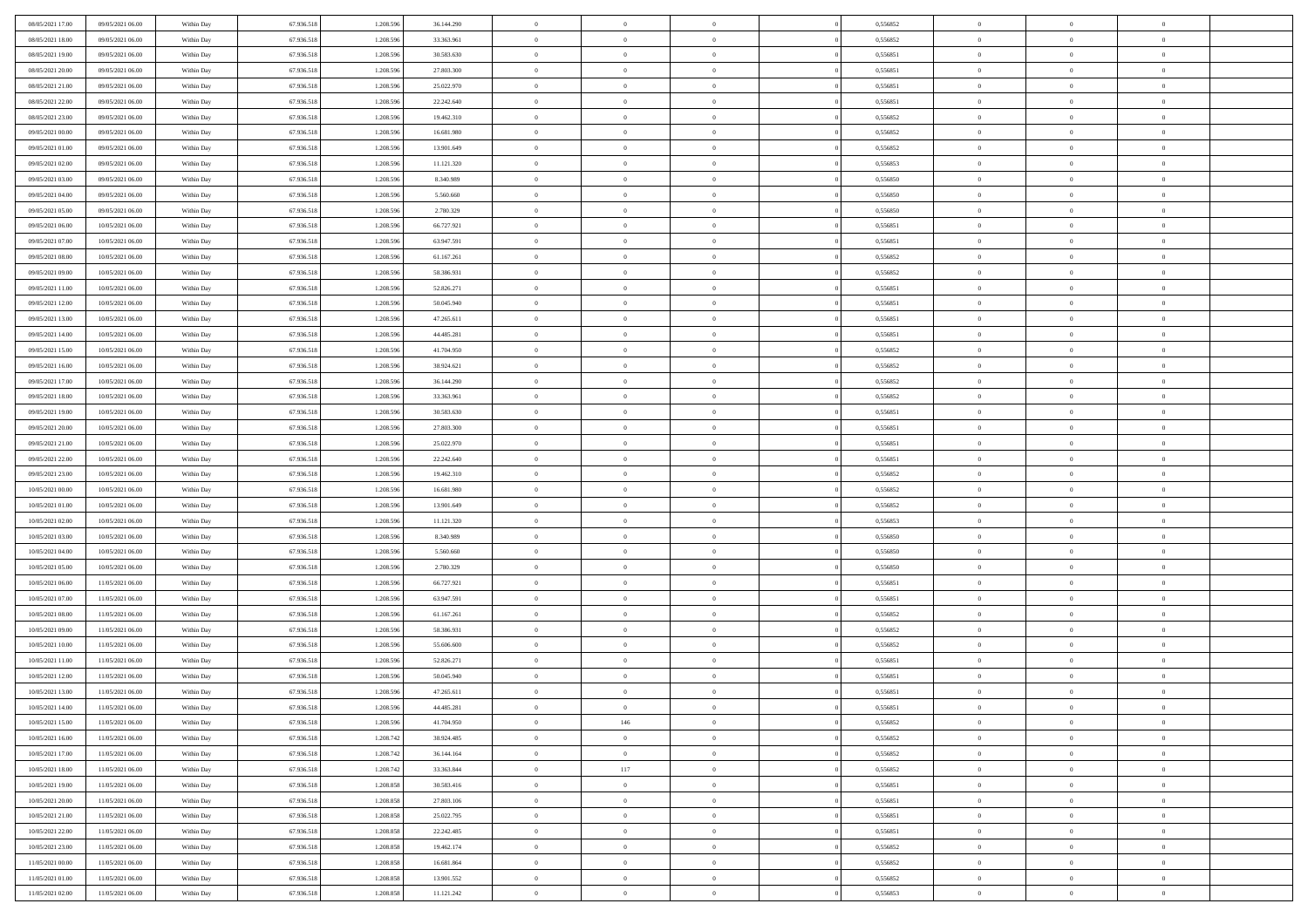| 11/05/2021 03:00 | 11/05/2021 06:00 | Within Day | 67.936.518 | 1.208.858 | 8.340.931  | $\,$ 0 $\,$    | $\overline{0}$ | $\overline{0}$ | 0,556850 | $\bf{0}$       | $\overline{0}$ | $\,0\,$        |  |
|------------------|------------------|------------|------------|-----------|------------|----------------|----------------|----------------|----------|----------------|----------------|----------------|--|
| 11/05/2021 04:00 | 11/05/2021 06:00 | Within Day | 67.936.518 | 1.208.858 | 5.560.621  | $\overline{0}$ | $\overline{0}$ | $\mathbf{0}$   | 0.556850 | $\theta$       | $\overline{0}$ | $\theta$       |  |
| 11/05/2021 05:00 | 11/05/2021 06:00 | Within Dav | 67.936.518 | 1.208.858 | 2.780.310  | $\theta$       | $\overline{0}$ | $\overline{0}$ | 0,556850 | $\mathbf{0}$   | $\overline{0}$ | $\overline{0}$ |  |
| 11/05/2021 06:00 | 12/05/2021 06:00 | Within Day | 67.936.518 | 1.500.181 | 66.436.337 | $\,$ 0 $\,$    | 4.665.356      | $\overline{0}$ | 0,556851 | $\bf{0}$       | $\overline{0}$ | $\bf{0}$       |  |
| 11/05/2021 07:00 | 12/05/2021 06:00 | Within Day | 67.936.518 | 6.165.537 | 59.197.190 | $\,$ 0         | $\overline{0}$ | $\mathbf{0}$   | 0,556851 | $\bf{0}$       | $\theta$       | $\,0\,$        |  |
| 11/05/2021 08:00 | 12/05/2021 06:00 | Within Dav | 67.936.518 | 6.165.537 | 56.623.399 | $\theta$       | $\overline{0}$ | $\mathbf{0}$   | 0,556852 | $\mathbf{0}$   | $\overline{0}$ | $\overline{0}$ |  |
| 11/05/2021 09:00 | 12/05/2021 06:00 | Within Day | 67.936.518 | 6.165.537 | 54.049.608 | $\,$ 0 $\,$    | $\overline{0}$ | $\overline{0}$ | 0,556852 | $\bf{0}$       | $\overline{0}$ | $\bf{0}$       |  |
|                  |                  |            |            |           |            | $\,$ 0         | $\overline{0}$ |                |          | $\,$ 0 $\,$    | $\overline{0}$ | $\theta$       |  |
| 11/05/2021 10:00 | 12/05/2021 06:00 | Within Day | 67.936.518 | 6.165.537 | 51.475.817 |                |                | $\mathbf{0}$   | 0,556852 |                |                |                |  |
| 11/05/2021 11:00 | 12/05/2021 06:00 | Within Day | 67.936.518 | 6.165.537 | 48.902.027 | $\theta$       | $\overline{0}$ | $\mathbf{0}$   | 0,556851 | $\mathbf{0}$   | $\overline{0}$ | $\overline{0}$ |  |
| 11/05/2021 12:00 | 12/05/2021 06:00 | Within Day | 67.936.518 | 6.165.537 | 46.328.236 | $\,$ 0 $\,$    | $\overline{0}$ | $\Omega$       | 0,556851 | $\bf{0}$       | $\overline{0}$ | $\,0\,$        |  |
| 11/05/2021 13:00 | 12/05/2021 06:00 | Within Day | 67.936.518 | 6.165.537 | 43.754.444 | $\bf{0}$       | 166            | $\mathbf{0}$   | 0,556851 | $\bf{0}$       | $\mathbf{0}$   | $\theta$       |  |
| 11/05/2021 14:00 | 12/05/2021 06:00 | Within Dav | 67.936.518 | 6.165.701 | 41.180.498 | $\theta$       | $\overline{0}$ | $\overline{0}$ | 0,556851 | $\mathbf{0}$   | $\overline{0}$ | $\overline{0}$ |  |
| 11/05/2021 15:00 | 12/05/2021 06:00 | Within Day | 67.936.518 | 6.165.701 | 38.606.717 | $\,$ 0 $\,$    | $\overline{0}$ | $\overline{0}$ | 0,556852 | $\bf{0}$       | $\overline{0}$ | $\bf{0}$       |  |
| 11/05/2021 16:00 | 12/05/2021 06:00 | Within Day | 67.936.518 | 6.165.701 | 36.032.935 | $\bf{0}$       | $\overline{0}$ | $\mathbf{0}$   | 0,556852 | $\bf{0}$       | $\theta$       | $\,0\,$        |  |
| 11/05/2021 17:00 | 12/05/2021 06:00 | Within Dav | 67.936.518 | 6.165.701 | 33.459.154 | $\theta$       | $\overline{0}$ | $\mathbf{0}$   | 0,556852 | $\mathbf{0}$   | $\overline{0}$ | $\overline{0}$ |  |
| 11/05/2021 18:00 | 12/05/2021 06:00 | Within Day | 67.936.518 | 6.165.701 | 30.885.374 | $\,$ 0 $\,$    | $\overline{0}$ | $\Omega$       | 0,556852 | $\bf{0}$       | $\overline{0}$ | $\bf{0}$       |  |
| 11/05/2021 19:00 | 12/05/2021 06:00 | Within Day | 67.936.518 | 6.165.701 | 28.311.592 | $\,$ 0         | $\overline{0}$ | $\mathbf{0}$   | 0,556851 | $\bf{0}$       | $\overline{0}$ | $\theta$       |  |
| 11/05/2021 20:00 | 12/05/2021 06:00 | Within Day | 67.936.518 | 6.165.701 | 25.737.811 | $\theta$       | $\overline{0}$ | $\mathbf{0}$   | 0,556851 | $\mathbf{0}$   | $\overline{0}$ | $\overline{0}$ |  |
| 11/05/2021 21:00 | 12/05/2021 06:00 | Within Day | 67.936.518 | 6.165.701 | 23.164.030 | $\,$ 0 $\,$    | $\overline{0}$ | $\Omega$       | 0,556851 | $\bf{0}$       | $\overline{0}$ | $\,0\,$        |  |
| 11/05/2021 22.00 | 12/05/2021 06:00 | Within Day | 67.936.518 | 6.165.701 | 20.590.249 | $\bf{0}$       | $\overline{0}$ | $\mathbf{0}$   | 0,556851 | $\bf{0}$       | $\mathbf{0}$   | $\theta$       |  |
| 11/05/2021 23:00 | 12/05/2021 06:00 | Within Dav | 67.936.518 | 6.165.701 | 18.016.467 | $\theta$       | $\overline{0}$ | $\mathbf{0}$   | 0,556852 | $\mathbf{0}$   | $\overline{0}$ | $\overline{0}$ |  |
| 12/05/2021 00:00 | 12/05/2021 06:00 | Within Day | 67.936.518 | 6.165.701 | 15.442.687 | $\,$ 0 $\,$    | $\overline{0}$ | $\overline{0}$ | 0,556852 | $\bf{0}$       | $\overline{0}$ | $\bf{0}$       |  |
| 12/05/2021 01:00 | 12/05/2021 06:00 | Within Day | 67.936.518 | 6.165.701 | 12.868.906 | $\,$ 0         | $\overline{0}$ | $\mathbf{0}$   | 0,556852 | $\bf{0}$       | $\overline{0}$ | $\,0\,$        |  |
| 12/05/2021 02:00 | 12/05/2021 06:00 | Within Dav | 67.936.518 | 6.165.701 | 10.295.124 | $\theta$       | $\overline{0}$ | $\mathbf{0}$   | 0,556853 | $\mathbf{0}$   | $\overline{0}$ | $\overline{0}$ |  |
| 12/05/2021 03:00 | 12/05/2021 06:00 | Within Day | 67.936.518 | 6.165.701 | 7.721.343  | $\,$ 0 $\,$    | $\overline{0}$ | $\overline{0}$ | 0,556850 | $\bf{0}$       | $\overline{0}$ | $\bf{0}$       |  |
| 12/05/2021 04:00 | 12/05/2021 06:00 | Within Day | 67.936.518 | 6.165.701 | 5.147.562  | $\,$ 0         | $\overline{0}$ | $\mathbf{0}$   | 0,556850 | $\bf{0}$       | $\overline{0}$ | $\theta$       |  |
| 12/05/2021 05:00 | 12/05/2021 06:00 | Within Day | 67.936.518 | 6.165.701 | 2.573.780  | $\theta$       | $\overline{0}$ | $\mathbf{0}$   | 0,556850 | $\mathbf{0}$   | $\bf{0}$       | $\overline{0}$ |  |
| 12/05/2021 06:00 | 13/05/2021 06:00 | Within Day | 67.936.518 | 1.208.596 | 66.727.921 | $\,$ 0 $\,$    | $\overline{0}$ | $\Omega$       | 0,556851 | $\bf{0}$       | $\overline{0}$ | $\bf{0}$       |  |
|                  |                  |            |            |           |            |                |                |                |          |                | $\mathbf{0}$   | $\overline{0}$ |  |
| 12/05/2021 07:00 | 13/05/2021 06:00 | Within Day | 67.936.518 | 1.208.596 | 63.947.591 | $\bf{0}$       | $\overline{0}$ | $\mathbf{0}$   | 0,556851 | $\bf{0}$       |                |                |  |
| 12/05/2021 08:00 | 13/05/2021 06:00 | Within Dav | 67.936.518 | 1.208.596 | 61.167.261 | $\theta$       | $\overline{0}$ | $\overline{0}$ | 0,556852 | $\mathbf{0}$   | $\overline{0}$ | $\overline{0}$ |  |
| 12/05/2021 09:00 | 13/05/2021 06:00 | Within Day | 67.936.518 | 1.208.596 | 58.386.931 | $\theta$       | $\overline{0}$ | $\overline{0}$ | 0,556852 | $\,$ 0         | $\overline{0}$ | $\,$ 0 $\,$    |  |
| 12/05/2021 10:00 | 13/05/2021 06:00 | Within Day | 67.936.518 | 1.208.596 | 55.606.600 | $\bf{0}$       | $\overline{0}$ | $\mathbf{0}$   | 0,556852 | $\bf{0}$       | $\mathbf{0}$   | $\overline{0}$ |  |
| 12/05/2021 11:00 | 13/05/2021 06:00 | Within Dav | 67.936.518 | 1.208.596 | 52.826.271 | $\theta$       | $\overline{0}$ | $\mathbf{0}$   | 0,556851 | $\mathbf{0}$   | $\overline{0}$ | $\overline{0}$ |  |
| 12/05/2021 12:00 | 13/05/2021 06:00 | Within Day | 67.936.518 | 1.208.596 | 50.045.940 | $\theta$       | $\overline{0}$ | $\overline{0}$ | 0,556851 | $\,$ 0         | $\overline{0}$ | $\theta$       |  |
| 12/05/2021 13:00 | 13/05/2021 06:00 | Within Day | 67.936.518 | 1.208.596 | 47.265.611 | $\bf{0}$       | $\overline{0}$ | $\mathbf{0}$   | 0,556851 | $\mathbf{0}$   | $\overline{0}$ | $\overline{0}$ |  |
| 12/05/2021 14:00 | 13/05/2021 06:00 | Within Day | 67.936.518 | 1.208.596 | 44.485.281 | $\theta$       | $\overline{0}$ | $\mathbf{0}$   | 0,556851 | $\mathbf{0}$   | $\overline{0}$ | $\overline{0}$ |  |
| 12/05/2021 15:00 | 13/05/2021 06:00 | Within Day | 67.936.518 | 1.208.596 | 41.704.950 | $\theta$       | $\overline{0}$ | $\overline{0}$ | 0,556852 | $\,$ 0         | $\overline{0}$ | $\theta$       |  |
| 12/05/2021 16:00 | 13/05/2021 06:00 | Within Day | 67.936.518 | 1.208.596 | 38.924.621 | $\bf{0}$       | $\overline{0}$ | $\mathbf{0}$   | 0,556852 | $\bf{0}$       | $\mathbf{0}$   | $\overline{0}$ |  |
| 12/05/2021 17:00 | 13/05/2021 06:00 | Within Dav | 67.936.518 | 1.208.596 | 36.144.290 | $\theta$       | $\overline{0}$ | $\overline{0}$ | 0,556852 | $\mathbf{0}$   | $\overline{0}$ | $\overline{0}$ |  |
| 12/05/2021 18:00 | 13/05/2021 06:00 | Within Day | 67.936.518 | 1.208.596 | 33.363.961 | $\,$ 0 $\,$    | $\overline{0}$ | $\overline{0}$ | 0,556852 | $\,$ 0         | $\overline{0}$ | $\,$ 0 $\,$    |  |
| 12/05/2021 19:00 | 13/05/2021 06:00 | Within Day | 67.936.518 | 1.208.596 | 30.583.630 | $\,$ 0         | $\,$ 0 $\,$    | $\overline{0}$ | 0,556851 | $\,$ 0 $\,$    | $\overline{0}$ | $\overline{0}$ |  |
| 12/05/2021 20:00 | 13/05/2021 06:00 | Within Dav | 67.936.518 | 1.208.596 | 27.803.300 | $\theta$       | $\overline{0}$ | $\mathbf{0}$   | 0,556851 | $\mathbf{0}$   | $\overline{0}$ | $\theta$       |  |
| 12/05/2021 21:00 | 13/05/2021 06:00 | Within Day | 67.936.518 | 1.208.596 | 25.022.970 | $\overline{0}$ | $\overline{0}$ | $\overline{0}$ | 0,556851 | $\,$ 0         | $\overline{0}$ | $\theta$       |  |
| 12/05/2021 22:00 | 13/05/2021 06:00 | Within Day | 67.936.518 | 1.208.596 | 22.242.640 | $\bf{0}$       | $\,$ 0 $\,$    | $\mathbf{0}$   | 0,556851 | $\bf{0}$       | $\overline{0}$ | $\overline{0}$ |  |
| 12/05/2021 23:00 | 13/05/2021 06:00 | Within Day | 67.936.518 | 1.208.596 | 19.462.310 | $\overline{0}$ | $\theta$       |                | 0,556852 | $\overline{0}$ | $\theta$       | $\theta$       |  |
| 13/05/2021 00:00 | 13/05/2021 06:00 | Within Day | 67.936.518 | 1.208.596 | 16.681.980 | $\,$ 0 $\,$    | $\overline{0}$ | $\overline{0}$ | 0,556852 | $\,$ 0 $\,$    | $\bf{0}$       | $\theta$       |  |
| 13/05/2021 01:00 | 13/05/2021 06:00 | Within Day | 67.936.518 | 1.208.596 | 13.901.649 | $\bf{0}$       | $\,$ 0 $\,$    | $\overline{0}$ | 0,556852 | $\,$ 0 $\,$    | $\overline{0}$ | $\overline{0}$ |  |
| 13/05/2021 02:00 | 13/05/2021 06:00 | Within Day | 67.936.518 | 1.208.596 | 11.121.320 | $\mathbf{0}$   | $\overline{0}$ | $\overline{0}$ | 0,556853 | $\,$ 0 $\,$    | $\bf{0}$       | $\mathbf{0}$   |  |
| 13/05/2021 03:00 | 13/05/2021 06:00 | Within Day | 67.936.518 | 1.208.596 | 8.340.989  | $\,$ 0 $\,$    | $\overline{0}$ | $\overline{0}$ | 0,556850 | $\,$ 0 $\,$    | $\bf{0}$       | $\,$ 0 $\,$    |  |
| 13/05/2021 04:00 | 13/05/2021 06:00 | Within Day | 67.936.518 | 1.208.596 | 5.560.660  | $\,$ 0 $\,$    | $\,$ 0 $\,$    | $\overline{0}$ | 0,556850 | $\,$ 0 $\,$    | $\overline{0}$ | $\overline{0}$ |  |
| 13/05/2021 05:00 | 13/05/2021 06:00 | Within Day | 67.936.518 | 1.208.596 | 2.780.329  | $\mathbf{0}$   | $\overline{0}$ | $\overline{0}$ | 0,556850 | $\mathbf{0}$   | $\overline{0}$ | $\overline{0}$ |  |
| 13/05/2021 06:00 | 14/05/2021 06:00 | Within Day | 67.936.518 | 1.210.928 | 66.725.589 | $\,$ 0 $\,$    | $\overline{0}$ | $\overline{0}$ | 0,556851 | $\,$ 0 $\,$    | $\mathbf{0}$   | $\,$ 0 $\,$    |  |
| 13/05/2021 07:00 | 14/05/2021 06:00 | Within Day | 67.936.518 | 1.210.928 | 63.945.355 | $\bf{0}$       | $\overline{0}$ | $\overline{0}$ | 0,556851 | $\,$ 0 $\,$    | $\overline{0}$ | $\overline{0}$ |  |
| 13/05/2021 08:00 | 14/05/2021 06:00 | Within Day | 67.936.518 | 1.210.928 | 61.165.123 | $\mathbf{0}$   | $\overline{0}$ | $\overline{0}$ | 0,556852 | $\mathbf{0}$   | $\bf{0}$       | $\overline{0}$ |  |
|                  |                  |            |            |           |            |                |                |                |          |                |                |                |  |
| 13/05/2021 09:00 | 14/05/2021 06:00 | Within Day | 67.936.518 | 1.210.928 | 58.384.890 | $\,$ 0 $\,$    | $\overline{0}$ | $\overline{0}$ | 0,556852 | $\,$ 0 $\,$    | $\overline{0}$ | $\,$ 0 $\,$    |  |
| 13/05/2021 10:00 | 14/05/2021 06:00 | Within Day | 67.936.518 | 1.210.928 | 55.604.657 | $\,$ 0 $\,$    | $\overline{0}$ | $\overline{0}$ | 0,556852 | $\bf{0}$       | $\overline{0}$ | $\overline{0}$ |  |
| 13/05/2021 11:00 | 14/05/2021 06:00 | Within Day | 67.936.518 | 1.210.928 | 52.824.424 | $\theta$       | $\overline{0}$ | $\overline{0}$ | 0,556851 | $\mathbf{0}$   | $\overline{0}$ | $\overline{0}$ |  |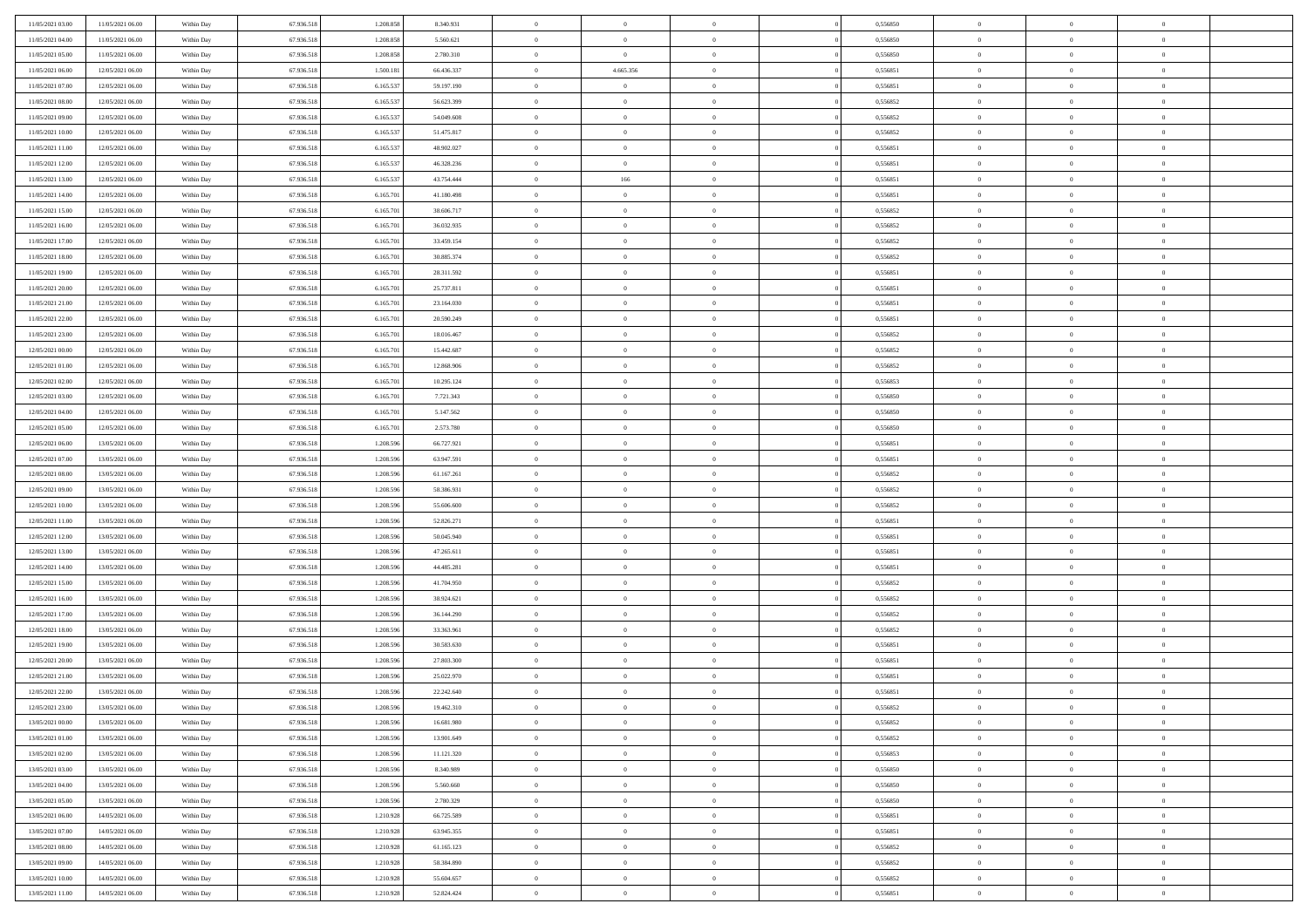| 13/05/2021 12:00 | 14/05/2021 06:00 | Within Day | 67.936.518 | 1.210.928 | 50.044.191 | $\overline{0}$ | $\overline{0}$ | $\Omega$       | 0,556851 | $\bf{0}$       | $\mathbf{0}$   | $\bf{0}$       |  |
|------------------|------------------|------------|------------|-----------|------------|----------------|----------------|----------------|----------|----------------|----------------|----------------|--|
| 13/05/2021 13:00 | 14/05/2021 06:00 | Within Day | 67.936.518 | 1.210.928 | 47.263.958 | $\mathbf{0}$   | $\overline{0}$ | $\overline{0}$ | 0,556851 | $\overline{0}$ | $\overline{0}$ | $\overline{0}$ |  |
| 13/05/2021 14:00 | 14/05/2021 06:00 | Within Day | 67.936.518 | 1.210.928 | 44.483.726 | $\,$ 0         | $\overline{0}$ | $\bf{0}$       | 0,556851 | $\,$ 0         | $\overline{0}$ | $\,$ 0 $\,$    |  |
| 13/05/2021 15:00 | 14/05/2021 06:00 | Within Day | 67.936.518 | 1.210.928 | 41.703.492 | $\bf{0}$       | $\overline{0}$ | $\Omega$       | 0.556852 | $\bf{0}$       | $\mathbf{0}$   | $\theta$       |  |
| 13/05/2021 16:00 | 14/05/2021 06:00 | Within Day | 67.936.518 | 1.210.928 | 38.923.260 | $\bf{0}$       | $\overline{0}$ | $\overline{0}$ | 0,556852 | $\overline{0}$ | $\overline{0}$ | $\overline{0}$ |  |
| 13/05/2021 17:00 | 14/05/2021 06:00 | Within Day | 67.936.518 | 1.210.928 | 36.143.026 | $\bf{0}$       | $\overline{0}$ | $\bf{0}$       | 0,556852 | $\,$ 0         | $\overline{0}$ | $\,$ 0 $\,$    |  |
| 13/05/2021 18:00 | 14/05/2021 06:00 | Within Day | 67.936.518 | 1.210.928 | 33.362.794 | $\bf{0}$       | $\overline{0}$ | $\Omega$       | 0.556852 | $\theta$       | $\overline{0}$ | $\theta$       |  |
| 13/05/2021 19:00 | 14/05/2021 06:00 | Within Day | 67.936.518 | 1.210.928 | 30.582.562 | $\overline{0}$ | $\overline{0}$ | $\overline{0}$ | 0,556851 | $\mathbf{0}$   | $\overline{0}$ | $\overline{0}$ |  |
| 13/05/2021 20:00 | 14/05/2021 06:00 | Within Day | 67.936.518 | 1.210.928 | 27.802.328 | $\bf{0}$       | $\overline{0}$ | $\bf{0}$       | 0,556851 | $\,$ 0         | $\overline{0}$ | $\,$ 0 $\,$    |  |
| 13/05/2021 21:00 | 14/05/2021 06:00 | Within Day | 67.936.518 | 1.210.928 | 25.022.096 | $\bf{0}$       | $\overline{0}$ | $\Omega$       | 0.556851 | $\theta$       | $\mathbf{0}$   | $\theta$       |  |
| 13/05/2021 22:00 | 14/05/2021 06:00 | Within Day | 67.936.518 | 1.210.928 | 22.241.862 | $\overline{0}$ | $\overline{0}$ | $\overline{0}$ | 0,556851 | $\mathbf{0}$   | $\overline{0}$ | $\overline{0}$ |  |
| 13/05/2021 23:00 | 14/05/2021 06:00 | Within Day | 67.936.518 | 1.210.928 | 19.461.630 | $\bf{0}$       | $\overline{0}$ | $\bf{0}$       | 0,556852 | $\,$ 0         | $\overline{0}$ | $\,$ 0 $\,$    |  |
| 14/05/2021 00:00 | 14/05/2021 06:00 | Within Day | 67.936.518 | 1.210.928 | 16.681.396 | $\bf{0}$       | $\overline{0}$ | $\Omega$       | 0.556852 | $\overline{0}$ | $\mathbf{0}$   | $\theta$       |  |
| 14/05/2021 01:00 | 14/05/2021 06:00 | Within Day | 67.936.518 | 1.210.928 | 13.901.164 | $\overline{0}$ | $\overline{0}$ | $\overline{0}$ | 0,556852 | $\mathbf{0}$   | $\overline{0}$ | $\overline{0}$ |  |
| 14/05/2021 02:00 | 14/05/2021 06:00 | Within Day | 67.936.518 | 1.210.928 | 11.120.931 | $\bf{0}$       | $\overline{0}$ | $\bf{0}$       | 0,556853 | $\,$ 0         | $\overline{0}$ | $\,$ 0 $\,$    |  |
| 14/05/2021 03:00 | 14/05/2021 06:00 | Within Day | 67.936.518 | 1.210.928 | 8.340.698  | $\bf{0}$       | $\overline{0}$ | $\overline{0}$ | 0.556850 | $\theta$       | $\mathbf{0}$   | $\bf{0}$       |  |
| 14/05/2021 04:00 | 14/05/2021 06:00 | Within Day | 67.936.518 | 1.210.928 | 5.560.465  | $\overline{0}$ | $\overline{0}$ | $\overline{0}$ | 0,556850 | $\mathbf{0}$   | $\overline{0}$ | $\overline{0}$ |  |
| 14/05/2021 05:00 | 14/05/2021 06:00 | Within Day | 67.936.518 | 1.210.928 | 2.780.232  | $\bf{0}$       | $\overline{0}$ | $\bf{0}$       | 0,556850 | $\,$ 0         | $\overline{0}$ | $\,$ 0 $\,$    |  |
| 14/05/2021 06:00 | 15/05/2021 06:00 | Within Day | 67.936.518 | 1.208.596 | 66.727.921 | $\bf{0}$       | $\overline{0}$ | $\Omega$       | 0.556851 | $\theta$       | $\mathbf{0}$   | $\theta$       |  |
| 14/05/2021 07:00 | 15/05/2021 06:00 | Within Day | 67.936.518 | 1.208.596 | 63.947.591 | $\overline{0}$ | $\overline{0}$ | $\overline{0}$ | 0,556851 | $\mathbf{0}$   | $\overline{0}$ | $\overline{0}$ |  |
| 14/05/2021 08:00 | 15/05/2021 06:00 | Within Day | 67.936.518 | 1.208.596 | 61.167.261 | $\bf{0}$       | $\overline{0}$ | $\bf{0}$       | 0,556852 | $\,$ 0         | $\overline{0}$ | $\,$ 0 $\,$    |  |
| 14/05/2021 09:00 | 15/05/2021 06:00 | Within Day | 67.936.518 | 1.208.596 | 58,386,931 | $\bf{0}$       | $\overline{0}$ | $\Omega$       | 0.556852 | $\bf{0}$       | $\mathbf{0}$   | $\theta$       |  |
| 14/05/2021 10:00 | 15/05/2021 06:00 | Within Day | 67.936.518 | 1.208.596 | 55.606.600 | $\overline{0}$ | $\overline{0}$ | $\overline{0}$ | 0,556852 | $\mathbf{0}$   | $\overline{0}$ | $\overline{0}$ |  |
| 14/05/2021 11:00 | 15/05/2021 06:00 | Within Day | 67.936.518 | 1.208.596 | 52.826.271 | $\bf{0}$       | $\overline{0}$ | $\bf{0}$       | 0,556851 | $\,$ 0         | $\overline{0}$ | $\,$ 0 $\,$    |  |
| 14/05/2021 12:00 | 15/05/2021 06:00 | Within Day | 67.936.518 | 1.208.596 | 50.045.940 | $\bf{0}$       | $\overline{0}$ | $\overline{0}$ | 0.556851 | $\bf{0}$       | $\overline{0}$ | $\bf{0}$       |  |
| 14/05/2021 13:00 | 15/05/2021 06:00 | Within Day | 67.936.518 | 1.208.596 | 47.265.611 | $\overline{0}$ | $\overline{0}$ | $\overline{0}$ | 0,556851 | $\mathbf{0}$   | $\overline{0}$ | $\overline{0}$ |  |
| 14/05/2021 14:00 | 15/05/2021 06:00 | Within Day | 67.936.518 | 1.208.596 | 44.485.281 | $\bf{0}$       | $\overline{0}$ | $\bf{0}$       | 0,556851 | $\,$ 0         | $\overline{0}$ | $\,$ 0 $\,$    |  |
| 14/05/2021 15:00 | 15/05/2021 06:00 | Within Day | 67.936.518 | 1.208.596 | 41.704.950 | $\bf{0}$       | $\overline{0}$ | $\Omega$       | 0.556852 | $\theta$       | $\mathbf{0}$   | $\theta$       |  |
| 14/05/2021 16:00 | 15/05/2021 06:00 | Within Day | 67.936.518 | 1.208.596 | 38.924.621 | $\overline{0}$ | $\overline{0}$ | $\overline{0}$ | 0,556852 | $\mathbf{0}$   | $\overline{0}$ | $\overline{0}$ |  |
| 14/05/2021 17:00 | 15/05/2021 06:00 | Within Day | 67.936.518 | 1.208.596 | 36.144.290 | $\bf{0}$       | $\overline{0}$ | $\bf{0}$       | 0,556852 | $\,$ 0         | $\overline{0}$ | $\,$ 0 $\,$    |  |
| 14/05/2021 18:00 | 15/05/2021 06:00 | Within Day | 67.936.518 | 1.208.596 | 33.363.961 | $\bf{0}$       | $\bf{0}$       | $\overline{0}$ | 0,556852 | $\bf{0}$       | $\overline{0}$ | $\,0\,$        |  |
| 14/05/2021 19:00 | 15/05/2021 06:00 | Within Day | 67.936.518 | 1.208.596 | 30.583.630 | $\overline{0}$ | $\overline{0}$ | $\overline{0}$ | 0,556851 | $\mathbf{0}$   | $\overline{0}$ | $\overline{0}$ |  |
| 14/05/2021 20:00 | 15/05/2021 06:00 | Within Day | 67.936.518 | 1.208.596 | 27.803.300 | $\bf{0}$       | $\overline{0}$ | $\bf{0}$       | 0,556851 | $\,$ 0         | $\overline{0}$ | $\,$ 0 $\,$    |  |
| 14/05/2021 21:00 | 15/05/2021 06:00 | Within Day | 67.936.518 | 1.208.596 | 25.022.970 | $\bf{0}$       | $\overline{0}$ | $\bf{0}$       | 0,556851 | $\bf{0}$       | $\overline{0}$ | $\,0\,$        |  |
| 14/05/2021 22:00 | 15/05/2021 06:00 | Within Day | 67.936.518 | 1.208.596 | 22.242.640 | $\overline{0}$ | $\overline{0}$ | $\overline{0}$ | 0,556851 | $\overline{0}$ | $\overline{0}$ | $\overline{0}$ |  |
| 14/05/2021 23:00 | 15/05/2021 06:00 | Within Day | 67.936.518 | 1.208.596 | 19.462.310 | $\bf{0}$       | $\overline{0}$ | $\bf{0}$       | 0,556852 | $\,$ 0         | $\overline{0}$ | $\,$ 0 $\,$    |  |
| 15/05/2021 00:00 | 15/05/2021 06:00 | Within Day | 67.936.518 | 1.208.596 | 16.681.980 | $\bf{0}$       | $\bf{0}$       | $\overline{0}$ | 0,556852 | $\bf{0}$       | $\overline{0}$ | $\,0\,$        |  |
| 15/05/2021 01:00 | 15/05/2021 06:00 | Within Day | 67.936.518 | 1.208.596 | 13.901.649 | $\overline{0}$ | $\overline{0}$ | $\overline{0}$ | 0,556852 | $\mathbf{0}$   | $\overline{0}$ | $\overline{0}$ |  |
| 15/05/2021 02:00 | 15/05/2021 06:00 | Within Day | 67.936.518 | 1.208.596 | 11.121.320 | $\bf{0}$       | $\overline{0}$ | $\bf{0}$       | 0,556853 | $\,$ 0         | $\overline{0}$ | $\,$ 0 $\,$    |  |
| 15/05/2021 03:00 | 15/05/2021 06:00 | Within Day | 67.936.518 | 1.208.596 | 8.340.989  | $\bf{0}$       | $\bf{0}$       | $\overline{0}$ | 0,556850 | $\bf{0}$       | $\overline{0}$ | $\,0\,$        |  |
| 15/05/2021 04:00 | 15/05/2021 06:00 | Within Day | 67.936.518 | 1.208.596 | 5.560.660  | $\overline{0}$ | $\overline{0}$ | $\overline{0}$ | 0,556850 | $\overline{0}$ | $\overline{0}$ | $\overline{0}$ |  |
| 15/05/2021 05:00 | 15/05/2021 06:00 | Within Day | 67.936.518 | 1.208.596 | 2.780.329  | $\bf{0}$       | $\overline{0}$ | $\bf{0}$       | 0,556850 | $\,$ 0         | $\overline{0}$ | $\,$ 0 $\,$    |  |
| 15/05/2021 06:00 | 16/05/2021 06:00 | Within Day | 67.936.518 | 1.208.596 | 66.727.921 | $\bf{0}$       | $\overline{0}$ | $\bf{0}$       | 0,556851 | $\bf{0}$       | $\overline{0}$ | $\,0\,$        |  |
| 15/05/2021 07:00 | 16/05/2021 06:00 | Within Day | 67.936.518 | 1.208.596 | 63.947.591 | $\mathbf{0}$   | $\overline{0}$ | $\overline{0}$ | 0,556851 | $\overline{0}$ | $\overline{0}$ | $\overline{0}$ |  |
| 15/05/2021 08:00 | 16/05/2021 06:00 | Within Day | 67.936.518 | 1.208.596 | 61.167.261 | $\bf{0}$       | $\overline{0}$ | $\theta$       | 0,556852 | $\overline{0}$ | $\overline{0}$ | $\theta$       |  |
| 15/05/2021 09:00 | 16/05/2021 06:00 | Within Day | 67.936.518 | 1.208.596 | 58.386.931 | $\bf{0}$       | $\overline{0}$ | $\bf{0}$       | 0,556852 | $\bf{0}$       | $\overline{0}$ | $\bf{0}$       |  |
| 15/05/2021 10:00 | 16/05/2021 06:00 | Within Day | 67.936.518 | 1.208.596 | 55.606.600 | $\overline{0}$ | $\overline{0}$ | $\overline{0}$ | 0,556852 | $\overline{0}$ | $\bf{0}$       | $\overline{0}$ |  |
| 15/05/2021 11:00 | 16/05/2021 06:00 | Within Day | 67.936.518 | 1.208.596 | 52.826.271 | $\,$ 0 $\,$    | $\overline{0}$ | $\overline{0}$ | 0,556851 | $\mathbf{0}$   | $\,$ 0 $\,$    | $\,$ 0 $\,$    |  |
| 15/05/2021 12:00 | 16/05/2021 06:00 | Within Day | 67.936.518 | 1.208.596 | 50.045.940 | $\bf{0}$       | $\overline{0}$ | $\overline{0}$ | 0,556851 | $\bf{0}$       | $\overline{0}$ | $\bf{0}$       |  |
| 15/05/2021 13:00 | 16/05/2021 06:00 | Within Day | 67.936.518 | 1.208.596 | 47.265.611 | $\bf{0}$       | $\overline{0}$ | $\overline{0}$ | 0,556851 | $\overline{0}$ | $\overline{0}$ | $\overline{0}$ |  |
| 15/05/2021 14:00 | 16/05/2021 06:00 | Within Day | 67.936.518 | 1.208.596 | 44.485.281 | $\,$ 0 $\,$    | $\overline{0}$ | $\overline{0}$ | 0,556851 | $\,$ 0 $\,$    | $\overline{0}$ | $\,$ 0 $\,$    |  |
| 15/05/2021 15:00 | 16/05/2021 06:00 | Within Day | 67.936.518 | 1.208.596 | 41.704.950 | $\overline{0}$ | $\overline{0}$ | $\overline{0}$ | 0,556852 | $\bf{0}$       | $\overline{0}$ | $\overline{0}$ |  |
| 15/05/2021 16:00 | 16/05/2021 06:00 | Within Day | 67.936.518 | 1.208.596 | 38.924.621 | $\overline{0}$ | $\overline{0}$ | $\overline{0}$ | 0,556852 | $\overline{0}$ | $\bf{0}$       | $\overline{0}$ |  |
| 15/05/2021 17:00 | 16/05/2021 06:00 | Within Day | 67.936.518 | 1.208.596 | 36.144.290 | $\,$ 0 $\,$    | $\overline{0}$ | $\overline{0}$ | 0,556852 | $\,$ 0 $\,$    | $\,$ 0 $\,$    | $\,$ 0 $\,$    |  |
| 15/05/2021 18:00 | 16/05/2021 06:00 | Within Day | 67.936.518 | 1.208.596 | 33.363.961 | $\bf{0}$       | $\overline{0}$ | $\overline{0}$ | 0,556852 | $\bf{0}$       | $\overline{0}$ | $\bf{0}$       |  |
| 15/05/2021 19:00 | 16/05/2021 06:00 | Within Day | 67.936.518 | 1.208.596 | 30.583.630 | $\bf{0}$       | $\overline{0}$ | $\overline{0}$ | 0,556851 | $\mathbf{0}$   | $\bf{0}$       | $\overline{0}$ |  |
| 15/05/2021 20:00 | 16/05/2021 06:00 | Within Day | 67.936.518 | 1.208.596 | 27.803.300 | $\,0\,$        | $\overline{0}$ | $\overline{0}$ | 0,556851 | $\,$ 0         | $\overline{0}$ | $\,$ 0 $\,$    |  |
|                  |                  |            |            |           |            |                |                |                |          |                |                |                |  |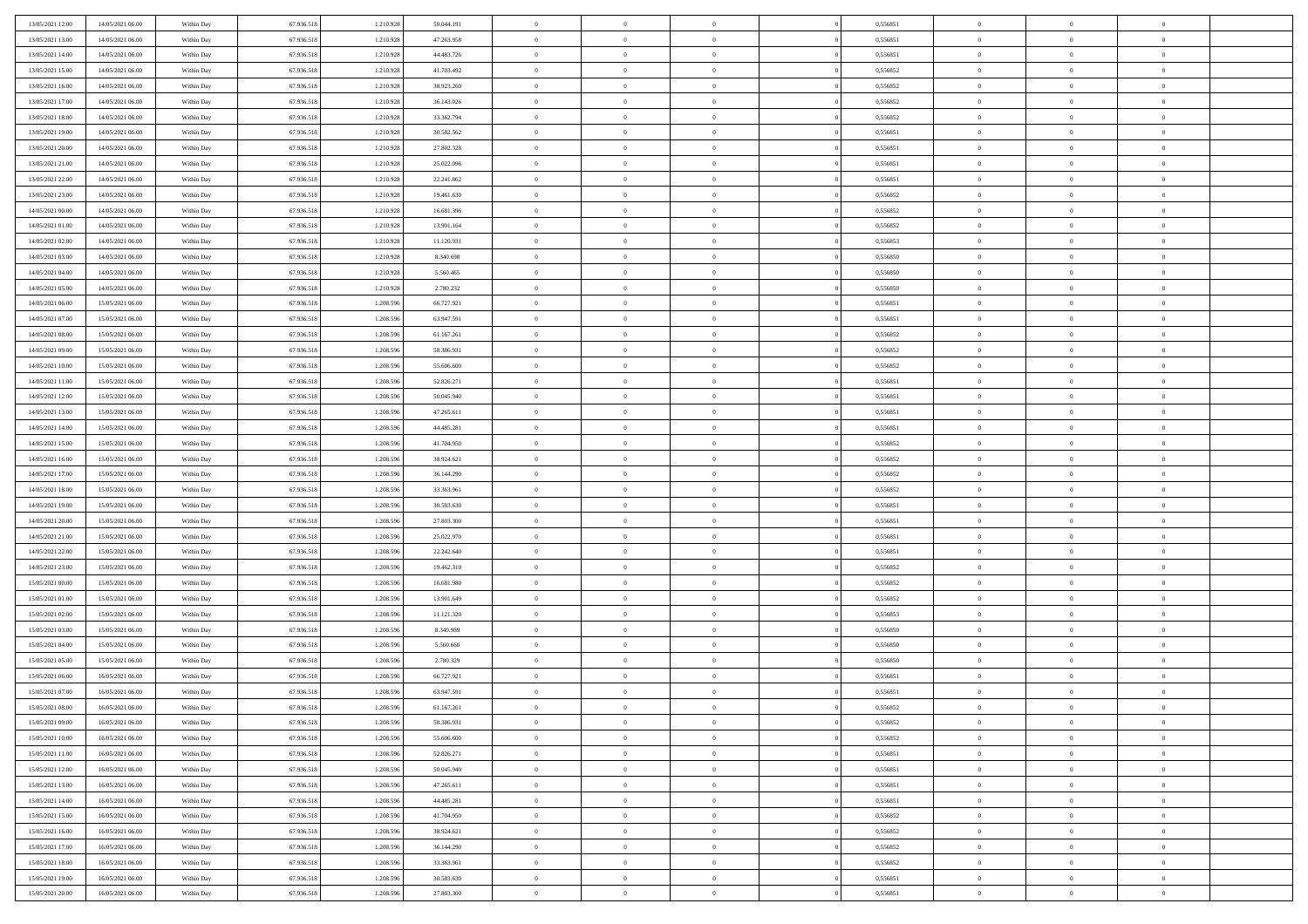| 15/05/2021 21:00 | 16/05/2021 06:00 | Within Day | 67.936.518 | 1.208.596 | 25.022.970 | $\overline{0}$ | $\overline{0}$ | $\Omega$       | 0,556851 | $\bf{0}$       | $\mathbf{0}$   | $\bf{0}$       |  |
|------------------|------------------|------------|------------|-----------|------------|----------------|----------------|----------------|----------|----------------|----------------|----------------|--|
| 15/05/2021 22:00 | 16/05/2021 06:00 | Within Day | 67.936.518 | 1.208.596 | 22.242.640 | $\mathbf{0}$   | $\overline{0}$ | $\overline{0}$ | 0,556851 | $\overline{0}$ | $\overline{0}$ | $\overline{0}$ |  |
| 15/05/2021 23:00 | 16/05/2021 06:00 | Within Day | 67.936.518 | 1.208.596 | 19.462.310 | $\,$ 0         | $\overline{0}$ | $\bf{0}$       | 0,556852 | $\,$ 0         | $\overline{0}$ | $\,$ 0 $\,$    |  |
| 16/05/2021 00:00 | 16/05/2021 06:00 | Within Day | 67.936.518 | 1.208.596 | 16.681.980 | $\bf{0}$       | $\overline{0}$ | $\Omega$       | 0.556852 | $\bf{0}$       | $\mathbf{0}$   | $\theta$       |  |
| 16/05/2021 01:00 | 16/05/2021 06:00 | Within Day | 67.936.518 | 1.208.596 | 13.901.649 | $\bf{0}$       | $\overline{0}$ | $\overline{0}$ | 0,556852 | $\overline{0}$ | $\overline{0}$ | $\overline{0}$ |  |
| 16/05/2021 02:00 | 16/05/2021 06:00 | Within Day | 67.936.518 | 1.208.596 | 11.121.320 | $\bf{0}$       | $\overline{0}$ | $\bf{0}$       | 0,556853 | $\,$ 0         | $\overline{0}$ | $\,$ 0 $\,$    |  |
| 16/05/2021 03:00 | 16/05/2021 06:00 | Within Day | 67.936.518 | 1.208.596 | 8.340.989  | $\bf{0}$       | $\overline{0}$ | $\Omega$       | 0.556850 | $\theta$       | $\overline{0}$ | $\theta$       |  |
| 16/05/2021 04:00 | 16/05/2021 06:00 | Within Day | 67.936.518 | 1.208.596 | 5.560.660  | $\overline{0}$ | $\overline{0}$ | $\overline{0}$ | 0,556850 | $\mathbf{0}$   | $\overline{0}$ | $\overline{0}$ |  |
| 16/05/2021 05:00 | 16/05/2021 06:00 | Within Day | 67.936.518 | 1.208.596 | 2.780.329  | $\bf{0}$       | $\overline{0}$ | $\bf{0}$       | 0,556850 | $\,$ 0         | $\overline{0}$ | $\,$ 0 $\,$    |  |
| 16/05/2021 06:00 | 17/05/2021 06:00 | Within Day | 67.936.518 | 1.208.596 | 66.727.921 | $\bf{0}$       | $\overline{0}$ | $\Omega$       | 0.556851 | $\theta$       | $\mathbf{0}$   | $\theta$       |  |
| 16/05/2021 07:00 | 17/05/2021 06:00 | Within Day | 67.936.518 | 1.208.596 | 63.947.591 | $\overline{0}$ | $\overline{0}$ | $\overline{0}$ | 0,556851 | $\mathbf{0}$   | $\overline{0}$ | $\overline{0}$ |  |
| 16/05/2021 08:00 | 17/05/2021 06:00 | Within Day | 67.936.518 | 1.208.596 | 61.167.261 | $\bf{0}$       | $\overline{0}$ | $\bf{0}$       | 0,556852 | $\,$ 0         | $\overline{0}$ | $\,$ 0 $\,$    |  |
| 16/05/2021 11:00 | 17/05/2021 06:00 | Within Day | 67.936.518 | 1.208.596 | 52.826.271 | $\bf{0}$       | $\overline{0}$ | $\Omega$       | 0.556851 | $\bf{0}$       | $\mathbf{0}$   | $\theta$       |  |
| 16/05/2021 12:00 | 17/05/2021 06:00 | Within Day | 67.936.518 | 1.208.596 | 50.045.940 | $\overline{0}$ | $\overline{0}$ | $\overline{0}$ | 0,556851 | $\mathbf{0}$   | $\overline{0}$ | $\overline{0}$ |  |
| 16/05/2021 13:00 | 17/05/2021 06:00 | Within Day | 67.936.518 | 1.208.596 | 47.265.611 | $\bf{0}$       | $\overline{0}$ | $\bf{0}$       | 0,556851 | $\,$ 0         | $\overline{0}$ | $\,$ 0 $\,$    |  |
| 16/05/2021 14:00 | 17/05/2021 06:00 | Within Day | 67.936.518 | 1.208.596 | 44.485.281 | $\bf{0}$       | $\overline{0}$ | $\overline{0}$ | 0.556851 | $\theta$       | $\overline{0}$ | $\theta$       |  |
| 16/05/2021 15:00 | 17/05/2021 06:00 | Within Day | 67.936.518 | 1.208.596 | 41.704.950 | $\overline{0}$ | $\overline{0}$ | $\overline{0}$ | 0,556852 | $\mathbf{0}$   | $\overline{0}$ | $\overline{0}$ |  |
| 16/05/2021 16:00 | 17/05/2021 06:00 | Within Day | 67.936.518 | 1.208.596 | 38.924.621 | $\bf{0}$       | $\overline{0}$ | $\bf{0}$       | 0,556852 | $\,$ 0         | $\overline{0}$ | $\,$ 0 $\,$    |  |
| 16/05/2021 17:00 | 17/05/2021 06:00 | Within Day | 67.936.518 | 1.208.596 | 36.144.290 | $\bf{0}$       | $\overline{0}$ | $\Omega$       | 0.556852 | $\theta$       | $\mathbf{0}$   | $\theta$       |  |
| 16/05/2021 18:00 | 17/05/2021 06:00 | Within Day | 67.936.518 | 1.208.596 | 33.363.961 | $\overline{0}$ | $\overline{0}$ | $\overline{0}$ | 0,556852 | $\mathbf{0}$   | $\overline{0}$ | $\overline{0}$ |  |
| 16/05/2021 19:00 | 17/05/2021 06:00 | Within Day | 67.936.518 | 1.208.596 | 30.583.630 | $\bf{0}$       | $\overline{0}$ | $\bf{0}$       | 0,556851 | $\,$ 0         | $\overline{0}$ | $\,$ 0 $\,$    |  |
| 16/05/2021 20:00 | 17/05/2021 06:00 | Within Day | 67.936.518 | 1.208.596 | 27,803,300 | $\bf{0}$       | $\overline{0}$ | $\Omega$       | 0.556851 | $\bf{0}$       | $\mathbf{0}$   | $\theta$       |  |
| 16/05/2021 21:00 | 17/05/2021 06:00 | Within Day | 67.936.518 | 1.208.596 | 25.022.970 | $\overline{0}$ | $\overline{0}$ | $\overline{0}$ | 0,556851 | $\mathbf{0}$   | $\overline{0}$ | $\overline{0}$ |  |
| 16/05/2021 22:00 | 17/05/2021 06:00 | Within Day | 67.936.518 | 1.208.596 | 22.242.640 | $\bf{0}$       | $\overline{0}$ | $\bf{0}$       | 0,556851 | $\,$ 0         | $\overline{0}$ | $\,$ 0 $\,$    |  |
| 16/05/2021 23:00 | 17/05/2021 06:00 | Within Day | 67.936.518 | 1.208.596 | 19.462.310 | $\bf{0}$       | $\overline{0}$ | $\overline{0}$ | 0.556852 | $\bf{0}$       | $\overline{0}$ | $\bf{0}$       |  |
| 17/05/2021 00:00 | 17/05/2021 06:00 | Within Day | 67.936.518 | 1.208.596 | 16.681.980 | $\overline{0}$ | $\overline{0}$ | $\overline{0}$ | 0,556852 | $\mathbf{0}$   | $\overline{0}$ | $\overline{0}$ |  |
| 17/05/2021 01:00 | 17/05/2021 06:00 | Within Day | 67.936.518 | 1.208.596 | 13.901.649 | $\bf{0}$       | $\overline{0}$ | $\bf{0}$       | 0,556852 | $\,$ 0         | $\overline{0}$ | $\,$ 0 $\,$    |  |
| 17/05/2021 02:00 | 17/05/2021 06:00 | Within Day | 67.936.518 | 1.208.596 | 11.121.320 | $\bf{0}$       | $\overline{0}$ | $\Omega$       | 0.556853 | $\theta$       | $\mathbf{0}$   | $\theta$       |  |
| 17/05/2021 03:00 | 17/05/2021 06:00 | Within Day | 67.936.518 | 1.208.596 | 8.340.989  | $\overline{0}$ | $\overline{0}$ | $\overline{0}$ | 0,556850 | $\mathbf{0}$   | $\overline{0}$ | $\overline{0}$ |  |
| 17/05/2021 04:00 | 17/05/2021 06:00 | Within Day | 67.936.518 | 1.208.596 | 5.560.660  | $\bf{0}$       | $\overline{0}$ | $\bf{0}$       | 0,556850 | $\,$ 0         | $\overline{0}$ | $\,$ 0 $\,$    |  |
| 17/05/2021 05:00 | 17/05/2021 06:00 | Within Day | 67.936.518 | 1.208.596 | 2.780.329  | $\bf{0}$       | $\bf{0}$       | $\overline{0}$ | 0,556850 | $\bf{0}$       | $\overline{0}$ | $\,0\,$        |  |
| 17/05/2021 06:00 | 18/05/2021 06:00 | Within Day | 67.936.518 | 1.208.596 | 66.727.921 | $\overline{0}$ | $\overline{0}$ | $\overline{0}$ | 0,556851 | $\mathbf{0}$   | $\overline{0}$ | $\overline{0}$ |  |
| 17/05/2021 07:00 | 18/05/2021 06:00 | Within Day | 67.936.518 | 1.208.596 | 63.947.591 | $\bf{0}$       | $\overline{0}$ | $\bf{0}$       | 0,556851 | $\,$ 0         | $\overline{0}$ | $\,$ 0 $\,$    |  |
| 17/05/2021 08:00 | 18/05/2021 06:00 | Within Day | 67.936.518 | 1.208.596 | 61.167.261 | $\bf{0}$       | $\overline{0}$ | $\bf{0}$       | 0,556852 | $\bf{0}$       | $\overline{0}$ | $\,0\,$        |  |
| 17/05/2021 09:00 | 18/05/2021 06:00 | Within Day | 67.936.518 | 1.208.596 | 58.386.931 | $\overline{0}$ | $\overline{0}$ | $\overline{0}$ | 0,556852 | $\overline{0}$ | $\overline{0}$ | $\overline{0}$ |  |
| 17/05/2021 10:00 | 18/05/2021 06:00 | Within Day | 67.936.518 | 1.208.596 | 55.606.600 | $\bf{0}$       | $\overline{0}$ | $\bf{0}$       | 0,556852 | $\,$ 0         | $\overline{0}$ | $\,$ 0 $\,$    |  |
| 17/05/2021 11:00 | 18/05/2021 06:00 | Within Day | 67.936.518 | 1.208.596 | 52.826.271 | $\bf{0}$       | $\bf{0}$       | $\overline{0}$ | 0,556851 | $\bf{0}$       | $\overline{0}$ | $\,0\,$        |  |
| 17/05/2021 12:00 | 18/05/2021 06:00 | Within Day | 67.936.518 | 1.208.596 | 50.045.940 | $\overline{0}$ | $\overline{0}$ | $\overline{0}$ | 0,556851 | $\mathbf{0}$   | $\overline{0}$ | $\overline{0}$ |  |
| 17/05/2021 13:00 | 18/05/2021 06:00 | Within Day | 67.936.518 | 1.208.596 | 47.265.611 | $\bf{0}$       | $\overline{0}$ | $\bf{0}$       | 0,556851 | $\,$ 0         | $\overline{0}$ | $\,$ 0 $\,$    |  |
| 17/05/2021 14:00 | 18/05/2021 06:00 | Within Day | 67.936.518 | 1.208.596 | 44.485.281 | $\bf{0}$       | $\bf{0}$       | $\overline{0}$ | 0,556851 | $\bf{0}$       | $\overline{0}$ | $\,0\,$        |  |
| 17/05/2021 15:00 | 18/05/2021 06:00 | Within Day | 67.936.518 | 1.208.596 | 41.704.950 | $\overline{0}$ | $\overline{0}$ | $\overline{0}$ | 0,556852 | $\overline{0}$ | $\overline{0}$ | $\overline{0}$ |  |
| 17/05/2021 16:00 | 18/05/2021 06:00 | Within Day | 67.936.518 | 1.208.596 | 38.924.621 | $\bf{0}$       | $\overline{0}$ | $\bf{0}$       | 0,556852 | $\,$ 0         | $\overline{0}$ | $\,$ 0 $\,$    |  |
| 17/05/2021 17:00 | 18/05/2021 06:00 | Within Day | 67.936.518 | 1.208.596 | 36.144.290 | $\bf{0}$       | $\bf{0}$       | $\bf{0}$       | 0,556852 | $\bf{0}$       | $\overline{0}$ | $\,0\,$        |  |
| 17/05/2021 18:00 | 18/05/2021 06:00 | Within Dav | 67.936.518 | 1.208.596 | 33.363.961 | $\mathbf{0}$   | $\overline{0}$ | $\overline{0}$ | 0,556852 | $\overline{0}$ | $\overline{0}$ | $\overline{0}$ |  |
| 17/05/2021 19:00 | 18/05/2021 06:00 | Within Day | 67.936.518 | 1.208.596 | 30.583.630 | $\bf{0}$       | $\overline{0}$ | $\theta$       | 0,556851 | $\overline{0}$ | $\overline{0}$ | $\theta$       |  |
| 17/05/2021 20:00 | 18/05/2021 06:00 | Within Day | 67.936.518 | 1.208.596 | 27.803.300 | $\bf{0}$       | $\bf{0}$       | $\bf{0}$       | 0,556851 | $\bf{0}$       | $\overline{0}$ | $\bf{0}$       |  |
| 17/05/2021 21:00 | 18/05/2021 06:00 | Within Day | 67.936.518 | 1.208.596 | 25.022.970 | $\overline{0}$ | $\overline{0}$ | $\overline{0}$ | 0,556851 | $\overline{0}$ | $\bf{0}$       | $\overline{0}$ |  |
| 17/05/2021 22.00 | 18/05/2021 06:00 | Within Day | 67.936.518 | 1.208.596 | 22.242.640 | $\,$ 0 $\,$    | $\overline{0}$ | $\overline{0}$ | 0,556851 | $\mathbf{0}$   | $\,$ 0 $\,$    | $\,$ 0 $\,$    |  |
| 17/05/2021 23:00 | 18/05/2021 06:00 | Within Day | 67.936.518 | 1.208.596 | 19.462.310 | $\bf{0}$       | $\bf{0}$       | $\overline{0}$ | 0,556852 | $\bf{0}$       | $\overline{0}$ | $\bf{0}$       |  |
| 18/05/2021 00:00 | 18/05/2021 06:00 | Within Day | 67.936.518 | 1.208.596 | 16.681.980 | $\bf{0}$       | $\overline{0}$ | $\overline{0}$ | 0,556852 | $\mathbf{0}$   | $\bf{0}$       | $\overline{0}$ |  |
| 18/05/2021 01:00 | 18/05/2021 06:00 | Within Day | 67.936.518 | 1.208.596 | 13.901.649 | $\,$ 0 $\,$    | $\overline{0}$ | $\overline{0}$ | 0,556852 | $\,$ 0 $\,$    | $\overline{0}$ | $\,$ 0 $\,$    |  |
| 18/05/2021 02:00 | 18/05/2021 06:00 | Within Day | 67.936.518 | 1.208.596 | 11.121.320 | $\overline{0}$ | $\overline{0}$ | $\overline{0}$ | 0,556853 | $\bf{0}$       | $\overline{0}$ | $\overline{0}$ |  |
| 18/05/2021 03:00 | 18/05/2021 06:00 | Within Day | 67.936.518 | 1.208.596 | 8.340.989  | $\overline{0}$ | $\overline{0}$ | $\overline{0}$ | 0,556850 | $\overline{0}$ | $\bf{0}$       | $\overline{0}$ |  |
| 18/05/2021 04:00 | 18/05/2021 06:00 | Within Day | 67.936.518 | 1.208.596 | 5.560.660  | $\,$ 0 $\,$    | $\overline{0}$ | $\overline{0}$ | 0,556850 | $\mathbf{0}$   | $\,$ 0 $\,$    | $\,$ 0 $\,$    |  |
| 18/05/2021 05:00 | 18/05/2021 06:00 | Within Day | 67.936.518 | 1.208.596 | 2.780.329  | $\bf{0}$       | $\bf{0}$       | $\overline{0}$ | 0,556850 | $\bf{0}$       | $\overline{0}$ | $\bf{0}$       |  |
| 18/05/2021 06:00 | 19/05/2021 06:00 | Within Day | 67.936.518 | 1.208.596 | 66.727.921 | $\bf{0}$       | $\overline{0}$ | $\overline{0}$ | 0,556851 | $\mathbf{0}$   | $\bf{0}$       | $\overline{0}$ |  |
| 18/05/2021 07:00 | 19/05/2021 06:00 | Within Day | 67.936.518 | 1.208.596 | 63.947.591 | $\,0\,$        | $\overline{0}$ | $\overline{0}$ | 0,556851 | $\,$ 0         | $\overline{0}$ | $\,$ 0 $\,$    |  |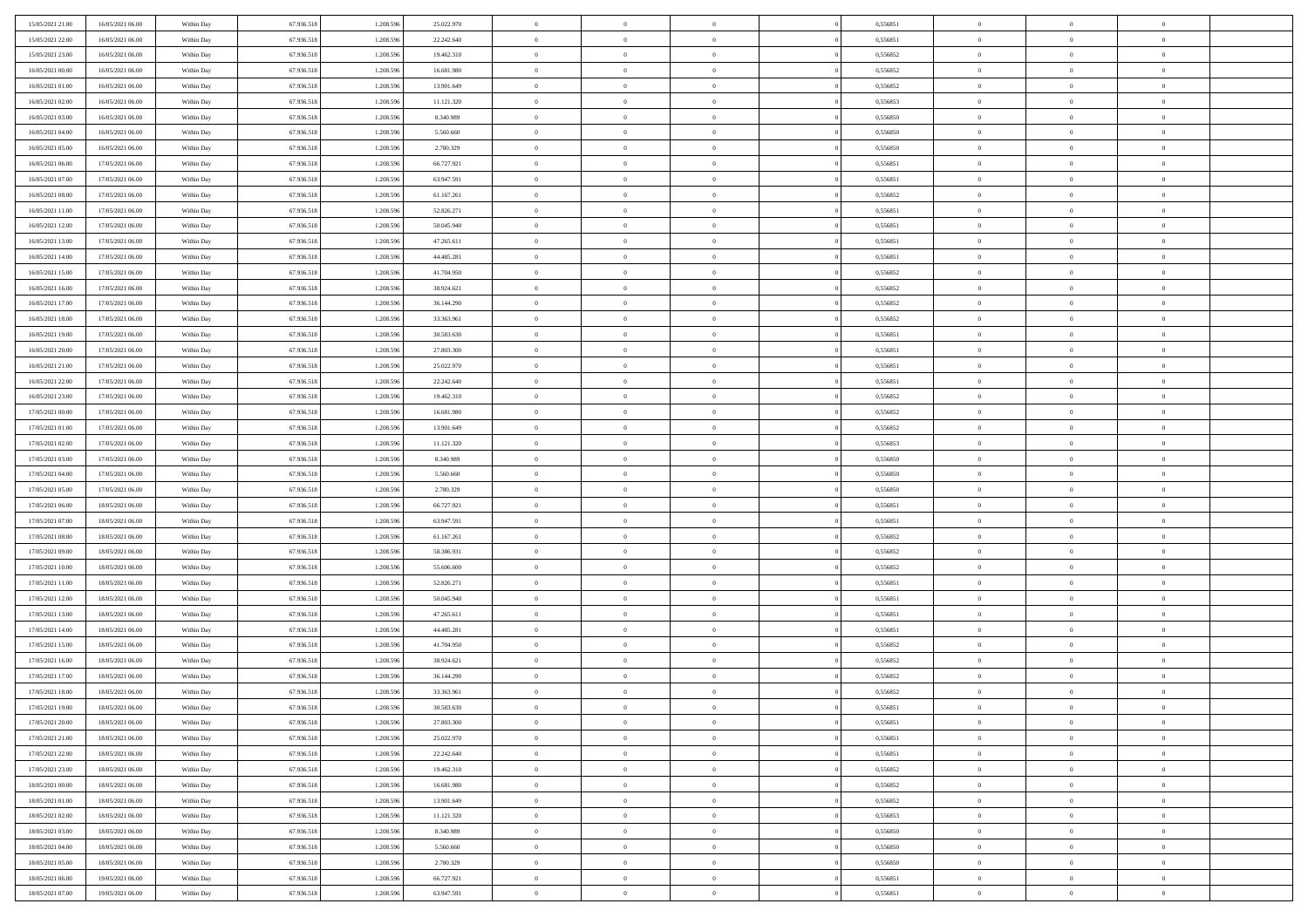| 18/05/2021 08:00 | 19/05/2021 06:00 | Within Day | 67.936.518 | 1.208.596 | 61.167.261 | $\overline{0}$ | $\overline{0}$ | $\Omega$       | 0,556852 | $\bf{0}$       | $\mathbf{0}$   | $\bf{0}$       |  |
|------------------|------------------|------------|------------|-----------|------------|----------------|----------------|----------------|----------|----------------|----------------|----------------|--|
| 18/05/2021 09:00 | 19/05/2021 06:00 | Within Day | 67.936.518 | 1.208.596 | 58.386.931 | $\mathbf{0}$   | $\overline{0}$ | $\overline{0}$ | 0,556852 | $\overline{0}$ | $\overline{0}$ | $\theta$       |  |
| 18/05/2021 10:00 | 19/05/2021 06:00 | Within Day | 67.936.518 | 1.208.596 | 55.606.600 | $\,$ 0         | $\overline{0}$ | $\bf{0}$       | 0,556852 | $\,$ 0         | $\overline{0}$ | $\,$ 0 $\,$    |  |
| 18/05/2021 11:00 | 19/05/2021 06:00 | Within Day | 67.936.518 | 1.208.596 | 52.826.271 | $\bf{0}$       | $\overline{0}$ | $\Omega$       | 0.556851 | $\bf{0}$       | $\mathbf{0}$   | $\theta$       |  |
| 18/05/2021 12:00 | 19/05/2021 06:00 | Within Day | 67.936.518 | 1.208.596 | 50.045.940 | $\bf{0}$       | $\overline{0}$ | $\overline{0}$ | 0,556851 | $\mathbf{0}$   | $\overline{0}$ | $\overline{0}$ |  |
| 18/05/2021 13:00 | 19/05/2021 06:00 | Within Day | 67.936.518 | 1.208.596 | 47.265.611 | $\bf{0}$       | $\overline{0}$ | $\bf{0}$       | 0,556851 | $\,$ 0         | $\overline{0}$ | $\,$ 0 $\,$    |  |
|                  | 19/05/2021 06:00 |            |            |           |            |                | $\overline{0}$ | $\Omega$       | 0.556851 | $\theta$       | $\mathbf{0}$   | $\theta$       |  |
| 18/05/2021 14:00 |                  | Within Day | 67.936.518 | 1.208.596 | 44.485.281 | $\bf{0}$       |                |                |          |                |                |                |  |
| 18/05/2021 15:00 | 19/05/2021 06:00 | Within Day | 67.936.518 | 1.208.596 | 41.704.950 | $\overline{0}$ | $\overline{0}$ | $\overline{0}$ | 0,556852 | $\mathbf{0}$   | $\overline{0}$ | $\overline{0}$ |  |
| 18/05/2021 16:00 | 19/05/2021 06:00 | Within Day | 67.936.518 | 1.208.596 | 38.924.621 | $\bf{0}$       | $\overline{0}$ | $\bf{0}$       | 0,556852 | $\,$ 0         | $\overline{0}$ | $\,$ 0 $\,$    |  |
| 18/05/2021 17:00 | 19/05/2021 06:00 | Within Day | 67.936.518 | 1.208.596 | 36.144.290 | $\bf{0}$       | $\overline{0}$ | $\Omega$       | 0.556852 | $\theta$       | $\mathbf{0}$   | $\theta$       |  |
| 18/05/2021 18:00 | 19/05/2021 06:00 | Within Day | 67.936.518 | 1.208.596 | 33.363.961 | $\overline{0}$ | $\overline{0}$ | $\overline{0}$ | 0,556852 | $\mathbf{0}$   | $\overline{0}$ | $\overline{0}$ |  |
| 18/05/2021 19:00 | 19/05/2021 06:00 | Within Day | 67.936.518 | 1.208.596 | 30.583.630 | $\bf{0}$       | $\overline{0}$ | $\bf{0}$       | 0,556851 | $\,$ 0         | $\overline{0}$ | $\,$ 0 $\,$    |  |
| 18/05/2021 20:00 | 19/05/2021 06:00 | Within Day | 67.936.518 | 1.208.596 | 27.803.300 | $\bf{0}$       | $\overline{0}$ | $\Omega$       | 0.556851 | $\overline{0}$ | $\mathbf{0}$   | $\theta$       |  |
| 18/05/2021 21:00 | 19/05/2021 06:00 | Within Dav | 67.936.518 | 1.208.596 | 25.022.970 | $\overline{0}$ | $\overline{0}$ | $\overline{0}$ | 0,556851 | $\mathbf{0}$   | $\overline{0}$ | $\overline{0}$ |  |
| 18/05/2021 22:00 | 19/05/2021 06:00 | Within Day | 67.936.518 | 1.208.596 | 22.242.640 | $\bf{0}$       | $\overline{0}$ | $\bf{0}$       | 0,556851 | $\,$ 0         | $\overline{0}$ | $\,$ 0 $\,$    |  |
| 18/05/2021 23:00 | 19/05/2021 06:00 | Within Day | 67.936.518 | 1.208.596 | 19.462.310 | $\bf{0}$       | $\overline{0}$ | $\overline{0}$ | 0.556852 | $\bf{0}$       | $\mathbf{0}$   | $\theta$       |  |
| 19/05/2021 00:00 | 19/05/2021 06:00 | Within Day | 67.936.518 | 1.208.596 | 16.681.980 | $\overline{0}$ | $\overline{0}$ | $\overline{0}$ | 0,556852 | $\mathbf{0}$   | $\overline{0}$ | $\overline{0}$ |  |
| 19/05/2021 01:00 | 19/05/2021 06:00 | Within Day | 67.936.518 | 1.208.596 | 13.901.649 | $\bf{0}$       | $\overline{0}$ | $\bf{0}$       | 0,556852 | $\,$ 0         | $\overline{0}$ | $\,$ 0 $\,$    |  |
| 19/05/2021 02:00 | 19/05/2021 06:00 | Within Day | 67.936.518 | 1.208.596 | 11.121.320 | $\bf{0}$       | $\overline{0}$ | $\Omega$       | 0.556853 | $\theta$       | $\mathbf{0}$   | $\theta$       |  |
| 19/05/2021 03:00 | 19/05/2021 06:00 | Within Day | 67.936.518 | 1.208.596 | 8.340.989  | $\overline{0}$ | $\overline{0}$ | $\overline{0}$ | 0,556850 | $\mathbf{0}$   | $\overline{0}$ | $\overline{0}$ |  |
| 19/05/2021 04:00 | 19/05/2021 06:00 | Within Day | 67.936.518 | 1.208.596 | 5.560.660  | $\bf{0}$       | $\overline{0}$ | $\bf{0}$       | 0,556850 | $\,$ 0         | $\overline{0}$ | $\,$ 0 $\,$    |  |
| 19/05/2021 05:00 | 19/05/2021 06:00 | Within Day | 67.936.518 | 1.208.596 | 2.780.329  | $\bf{0}$       | $\overline{0}$ | $\Omega$       | 0.556850 | $\bf{0}$       | $\mathbf{0}$   | $\theta$       |  |
| 19/05/2021 06:00 | 20/05/2021 06:00 | Within Day | 67.936.518 | 1.210.928 | 66.725.589 | $\overline{0}$ | 6.998.034      | $\overline{0}$ | 0,556851 | $\mathbf{0}$   | $\overline{0}$ | $\overline{0}$ |  |
| 19/05/2021 07:00 | 20/05/2021 06:00 | Within Day | 67.936.518 | 8.208.962 | 57.238.906 | $\bf{0}$       | $\overline{0}$ | $\bf{0}$       | 0,556851 | $\,$ 0         | $\overline{0}$ | $\,$ 0 $\,$    |  |
| 19/05/2021 08:00 | 20/05/2021 06:00 | Within Day | 67.936.518 | 8.208.962 | 54.750.259 | $\bf{0}$       | $\overline{0}$ | $\overline{0}$ | 0.556852 | $\bf{0}$       | $\overline{0}$ | $\bf{0}$       |  |
| 19/05/2021 09:00 | 20/05/2021 06:00 | Within Day | 67.936.518 | 8.208.962 | 52.261.610 | $\overline{0}$ | $\overline{0}$ | $\overline{0}$ | 0,556852 | $\mathbf{0}$   | $\overline{0}$ | $\overline{0}$ |  |
| 19/05/2021 10:00 | 20/05/2021 06:00 | Within Day | 67.936.518 | 8.208.962 | 49.772.962 | $\bf{0}$       | $\overline{0}$ | $\bf{0}$       | 0,556852 | $\,$ 0         | $\overline{0}$ | $\,$ 0 $\,$    |  |
| 19/05/2021 11:00 | 20/05/2021 06:00 | Within Day | 67.936.518 | 8.208.962 | 47.284.314 | $\bf{0}$       | $\overline{0}$ | $\Omega$       | 0.556851 | $\theta$       | $\mathbf{0}$   | $\theta$       |  |
| 19/05/2021 12:00 | 20/05/2021 06:00 |            | 67.936.518 | 8.208.962 | 44.795.666 | $\overline{0}$ | $\overline{0}$ | $\overline{0}$ | 0,556851 | $\mathbf{0}$   | $\overline{0}$ | $\overline{0}$ |  |
|                  |                  | Within Day |            |           |            |                |                |                |          |                |                |                |  |
| 19/05/2021 13:00 | 20/05/2021 06:00 | Within Day | 67.936.518 | 8.208.962 | 42.307.017 | $\bf{0}$       | $\overline{0}$ | $\bf{0}$       | 0,556851 | $\,$ 0         | $\overline{0}$ | $\,$ 0 $\,$    |  |
| 19/05/2021 14:00 | 20/05/2021 06:00 | Within Day | 67.936.518 | 8.208.962 | 39.818.370 | $\bf{0}$       | $\bf{0}$       | $\overline{0}$ | 0,556851 | $\bf{0}$       | $\overline{0}$ | $\,0\,$        |  |
| 19/05/2021 15:00 | 20/05/2021 06:00 | Within Dav | 67.936.518 | 8.208.962 | 37.329.721 | $\overline{0}$ | $\overline{0}$ | $\overline{0}$ | 0,556852 | $\mathbf{0}$   | $\overline{0}$ | $\overline{0}$ |  |
| 19/05/2021 16:00 | 20/05/2021 06:00 | Within Day | 67.936.518 | 8.208.962 | 34.841.074 | $\bf{0}$       | $\overline{0}$ | $\bf{0}$       | 0,556852 | $\,$ 0         | $\overline{0}$ | $\,$ 0 $\,$    |  |
| 19/05/2021 17:00 | 20/05/2021 06:00 | Within Day | 67.936.518 | 8.208.962 | 32.352.425 | $\bf{0}$       | $\overline{0}$ | $\bf{0}$       | 0,556852 | $\bf{0}$       | $\overline{0}$ | $\,0\,$        |  |
| 19/05/2021 18:00 | 20/05/2021 06:00 | Within Day | 67.936.518 | 8.208.962 | 29.863.777 | $\overline{0}$ | $\overline{0}$ | $\overline{0}$ | 0,556852 | $\overline{0}$ | $\overline{0}$ | $\overline{0}$ |  |
| 19/05/2021 19:00 | 20/05/2021 06:00 | Within Day | 67.936.518 | 8.208.962 | 27.375.129 | $\bf{0}$       | $\overline{0}$ | $\bf{0}$       | 0,556851 | $\,$ 0         | $\overline{0}$ | $\,$ 0 $\,$    |  |
| 19/05/2021 20:00 | 20/05/2021 06:00 | Within Day | 67.936.518 | 8.208.962 | 24.886.481 | $\bf{0}$       | $\bf{0}$       | $\overline{0}$ | 0,556851 | $\bf{0}$       | $\overline{0}$ | $\,0\,$        |  |
| 19/05/2021 21:00 | 20/05/2021 06:00 | Within Day | 67.936.518 | 8.208.962 | 22.397.832 | $\overline{0}$ | $\overline{0}$ | $\overline{0}$ | 0,556851 | $\mathbf{0}$   | $\overline{0}$ | $\overline{0}$ |  |
| 19/05/2021 22:00 | 20/05/2021 06:00 | Within Day | 67.936.518 | 8.208.962 | 19.909.185 | $\bf{0}$       | $\overline{0}$ | $\bf{0}$       | 0,556851 | $\,$ 0         | $\overline{0}$ | $\,$ 0 $\,$    |  |
| 19/05/2021 23:00 | 20/05/2021 06:00 | Within Day | 67.936.518 | 8.208.962 | 17.420.536 | $\bf{0}$       | $\bf{0}$       | $\overline{0}$ | 0,556852 | $\bf{0}$       | $\overline{0}$ | $\,0\,$        |  |
| 20/05/2021 00:00 | 20/05/2021 06:00 | Within Day | 67.936.518 | 8.208.962 | 14.931.889 | $\overline{0}$ | $\overline{0}$ | $\overline{0}$ | 0,556852 | $\overline{0}$ | $\overline{0}$ | $\overline{0}$ |  |
| 20/05/2021 01:00 | 20/05/2021 06:00 | Within Day | 67.936.518 | 8.208.962 | 12.443.240 | $\bf{0}$       | $\overline{0}$ | $\bf{0}$       | 0,556852 | $\,$ 0         | $\overline{0}$ | $\,$ 0 $\,$    |  |
| 20/05/2021 02:00 | 20/05/2021 06:00 | Within Day | 67.936.518 | 8.208.962 | 9.954.592  | $\bf{0}$       | $\bf{0}$       | $\bf{0}$       | 0,556853 | $\bf{0}$       | $\overline{0}$ | $\,0\,$        |  |
| 20/05/2021 03:00 | 20/05/2021 06:00 | Within Dav | 67.936.518 | 8.208.962 | 7.465.944  | $\mathbf{0}$   | $\overline{0}$ | $\overline{0}$ | 0,556850 | $\overline{0}$ | $\overline{0}$ | $\overline{0}$ |  |
| 20/05/2021 04:00 | 20/05/2021 06:00 | Within Day | 67.936.518 | 8.208.962 | 4.977.296  | $\bf{0}$       | $\overline{0}$ | $\theta$       | 0,556850 | $\overline{0}$ | $\overline{0}$ | $\theta$       |  |
| 20/05/2021 05:00 | 20/05/2021 06:00 | Within Day | 67.936.518 | 8.208.962 | 2.488.648  | $\bf{0}$       | $\bf{0}$       | $\bf{0}$       | 0,556850 | $\bf{0}$       | $\overline{0}$ | $\bf{0}$       |  |
| 20/05/2021 06:00 | 21/05/2021 06:00 | Within Day | 67.936.518 | 1.208.596 | 66.727.921 | $\overline{0}$ | $\overline{0}$ | $\overline{0}$ | 0,556851 | $\overline{0}$ | $\bf{0}$       | $\overline{0}$ |  |
| 20/05/2021 07:00 | 21/05/2021 06:00 | Within Day | 67.936.518 | 1.208.596 | 63.947.591 | $\,$ 0 $\,$    | $\overline{0}$ | $\overline{0}$ | 0,556851 | $\mathbf{0}$   | $\,$ 0 $\,$    | $\,$ 0 $\,$    |  |
| 20/05/2021 08:00 | 21/05/2021 06:00 | Within Day | 67.936.518 | 1.208.596 | 61.167.261 | $\bf{0}$       | $\bf{0}$       | $\overline{0}$ | 0,556852 | $\bf{0}$       | $\overline{0}$ | $\bf{0}$       |  |
| 20/05/2021 09:00 | 21/05/2021 06:00 | Within Day | 67.936.518 | 1.208.596 | 58.386.931 | $\bf{0}$       | $\overline{0}$ | $\overline{0}$ | 0,556852 | $\mathbf{0}$   | $\bf{0}$       | $\overline{0}$ |  |
| 20/05/2021 10:00 | 21/05/2021 06:00 | Within Day | 67.936.518 | 1.208.596 | 55.606.600 | $\,$ 0 $\,$    | $\overline{0}$ | $\overline{0}$ | 0,556852 | $\,$ 0 $\,$    | $\overline{0}$ | $\,$ 0 $\,$    |  |
| 20/05/2021 11:00 | 21/05/2021 06:00 | Within Day | 67.936.518 | 1.208.596 | 52.826.271 | $\overline{0}$ | $\overline{0}$ | $\overline{0}$ | 0,556851 | $\bf{0}$       | $\overline{0}$ | $\overline{0}$ |  |
| 20/05/2021 12:00 | 21/05/2021 06:00 | Within Day | 67.936.518 | 1.208.596 | 50.045.940 | $\overline{0}$ | $\overline{0}$ | $\overline{0}$ | 0,556851 | $\overline{0}$ | $\bf{0}$       | $\overline{0}$ |  |
| 20/05/2021 13:00 | 21/05/2021 06:00 | Within Day | 67.936.518 | 1.208.596 | 47.265.611 | $\,$ 0 $\,$    | $\overline{0}$ | $\overline{0}$ | 0,556851 | $\mathbf{0}$   | $\,$ 0 $\,$    | $\,$ 0 $\,$    |  |
| 20/05/2021 14:00 | 21/05/2021 06:00 | Within Day | 67.936.518 | 1.208.596 | 44.485.281 | $\bf{0}$       | $\bf{0}$       | $\overline{0}$ | 0,556851 | $\mathbf{0}$   | $\overline{0}$ | $\bf{0}$       |  |
| 20/05/2021 15:00 | 21/05/2021 06:00 | Within Day | 67.936.518 | 1.208.596 | 41.704.950 | $\bf{0}$       | $\overline{0}$ | $\overline{0}$ | 0,556852 | $\mathbf{0}$   | $\bf{0}$       | $\overline{0}$ |  |
|                  |                  |            |            |           |            | $\,0\,$        |                |                |          | $\,$ 0         | $\overline{0}$ | $\,$ 0 $\,$    |  |
| 20/05/2021 16:00 | 21/05/2021 06:00 | Within Day | 67.936.518 | 1.208.596 | 38.924.621 |                | $\overline{0}$ | $\overline{0}$ | 0,556852 |                |                |                |  |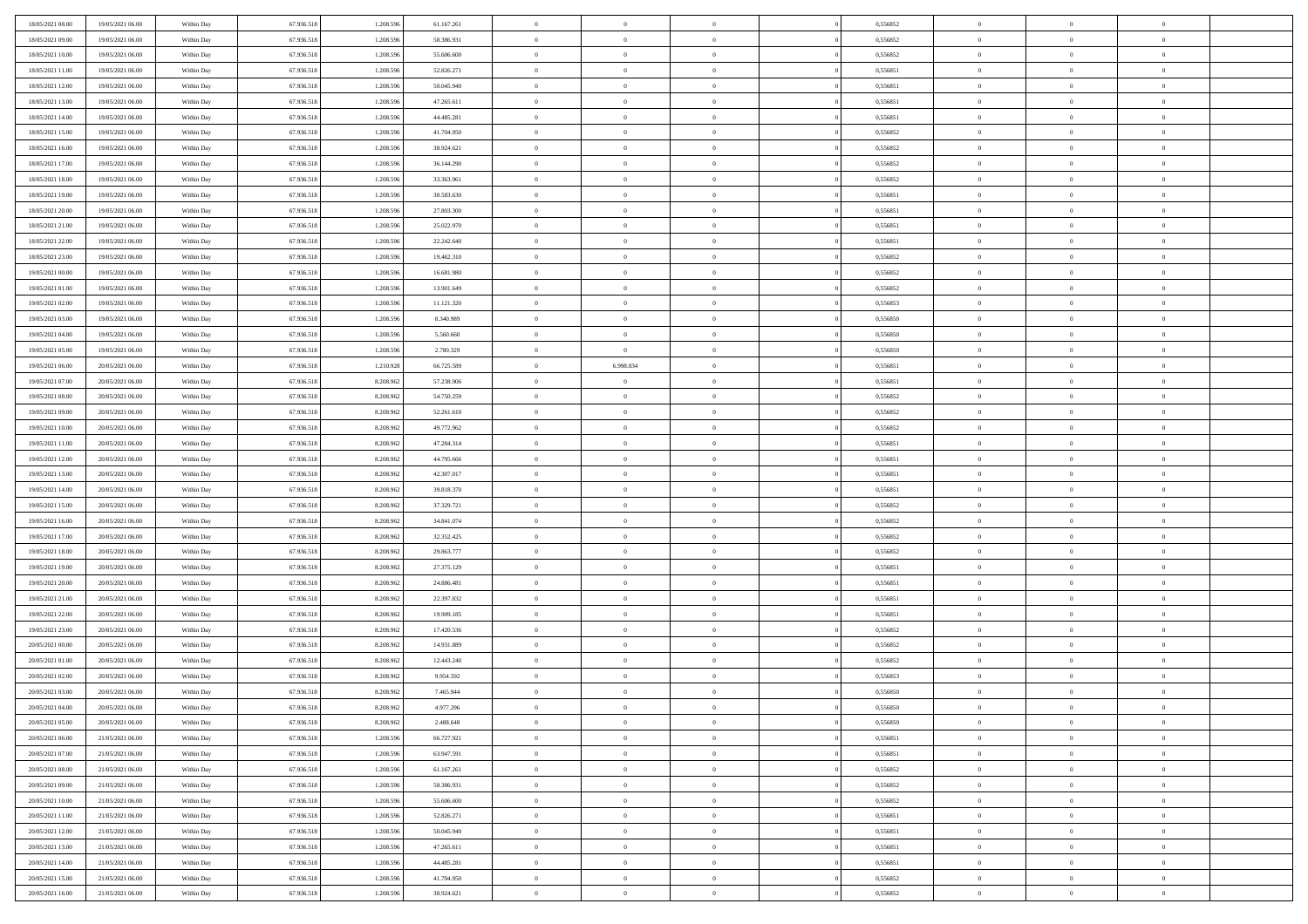| 20/05/2021 17:00                     | 21/05/2021 06:00                     | Within Day               | 67.936.518 | 1.208.596 | 36.144.290               | $\,0\,$        | $\overline{0}$ | $\bf{0}$       |                | 0,556852 | $\,$ 0 $\,$    | $\overline{0}$ | $\bf{0}$       |  |
|--------------------------------------|--------------------------------------|--------------------------|------------|-----------|--------------------------|----------------|----------------|----------------|----------------|----------|----------------|----------------|----------------|--|
| 20/05/2021 18:00                     | 21/05/2021 06:00                     | Within Day               | 67.936.518 | 1.208.59  | 33.363.961               | $\overline{0}$ | $\overline{0}$ | $\overline{0}$ |                | 0,556852 | $\bf{0}$       | $\overline{0}$ | $\theta$       |  |
| 20/05/2021 19:00                     | 21/05/2021 06:00                     | Within Day               | 67.936.518 | 1.208.596 | 30.583.630               | $\mathbf{0}$   | $\overline{0}$ | $\overline{0}$ |                | 0,556851 | $\theta$       | $\overline{0}$ | $\overline{0}$ |  |
| 20/05/2021 20:00                     | 21/05/2021 06:00                     | Within Day               | 67.936.518 | 1.208.596 | 27.803.300               | $\bf{0}$       | $\overline{0}$ | $\bf{0}$       |                | 0,556851 | $\bf{0}$       | $\overline{0}$ | $\bf{0}$       |  |
| 20/05/2021 21:00                     | 21/05/2021 06:00                     |                          | 67.936.518 | 1.208.596 | 25.022.970               | $\bf{0}$       | $\overline{0}$ | $\overline{0}$ |                | 0,556851 | $\bf{0}$       | $\bf{0}$       | $\bf{0}$       |  |
| 20/05/2021 22:00                     | 21/05/2021 06:00                     | Within Day<br>Within Day | 67.936.518 | 1.208.596 | 22.242.640               | $\mathbf{0}$   | $\overline{0}$ | $\overline{0}$ |                | 0,556851 | $\theta$       |                | $\theta$       |  |
|                                      |                                      |                          |            |           |                          |                |                |                |                |          |                | $\overline{0}$ |                |  |
| 20/05/2021 23:00                     | 21/05/2021 06:00                     | Within Day               | 67.936.518 | 1.208.596 | 19.462.310               | $\mathbf{0}$   | $\overline{0}$ | $\overline{0}$ |                | 0,556852 | $\bf{0}$       | $\overline{0}$ | $\theta$       |  |
| 21/05/2021 00:00                     | 21/05/2021 06:00                     | Within Day               | 67.936.518 | 1.208.59  | 16.681.980               | $\overline{0}$ | $\overline{0}$ | $\overline{0}$ |                | 0.556852 | $\,$ 0 $\,$    | $\overline{0}$ | $\theta$       |  |
| 21/05/2021 01:00                     | 21/05/2021 06:00                     | Within Day               | 67.936.518 | 1.208.596 | 13.901.649               | $\mathbf{0}$   | $\overline{0}$ | $\overline{0}$ |                | 0,556852 | $\theta$       | $\overline{0}$ | $\overline{0}$ |  |
| 21/05/2021 02:00                     | 21/05/2021 06:00                     | Within Day               | 67.936.518 | 1.208.596 | 11.121.320               | $\bf{0}$       | $\overline{0}$ | $\overline{0}$ |                | 0,556853 | $\bf{0}$       | $\overline{0}$ | $\bf{0}$       |  |
| 21/05/2021 03:00                     | 21/05/2021 06:00                     | Within Day               | 67.936.518 | 1.208.596 | 8.340.989                | $\bf{0}$       | $\overline{0}$ | $\overline{0}$ |                | 0,556850 | $\bf{0}$       | $\theta$       | $\bf{0}$       |  |
| 21/05/2021 04:00                     | 21/05/2021 06:00                     | Within Day               | 67.936.518 | 1.208.596 | 5.560.660                | $\mathbf{0}$   | $\overline{0}$ | $\overline{0}$ |                | 0,556850 | $\theta$       | $\overline{0}$ | $\overline{0}$ |  |
| 21/05/2021 05:00                     | 21/05/2021 06:00                     | Within Day               | 67.936.518 | 1.208.596 | 2.780.329                | $\,0\,$        | $\overline{0}$ | $\overline{0}$ |                | 0,556850 | $\bf{0}$       | $\overline{0}$ | $\bf{0}$       |  |
| 21/05/2021 06:00                     | 22/05/2021 06:00                     | Within Day               | 67.936.518 | 1.208.596 | 66.727.921               | $\bf{0}$       | $\overline{0}$ | $\overline{0}$ |                | 0,556851 | $\,$ 0 $\,$    | $\overline{0}$ | $\theta$       |  |
| 21/05/2021 07:00                     | 22/05/2021 06:00                     | Within Day               | 67.936.518 | 1.208.596 | 63.947.591               | $\mathbf{0}$   | $\overline{0}$ | $\overline{0}$ |                | 0,556851 | $\theta$       | $\overline{0}$ | $\overline{0}$ |  |
| 21/05/2021 08:00                     | 22/05/2021 06:00                     | Within Day               | 67.936.518 | 1.208.596 | 61.167.261               | $\,0\,$        | $\overline{0}$ | $\bf{0}$       |                | 0,556852 | $\bf{0}$       | $\overline{0}$ | $\bf{0}$       |  |
| 21/05/2021 09:00                     | 22/05/2021 06:00                     | Within Day               | 67.936.518 | 1.208.596 | 58.386.931               | $\bf{0}$       | $\overline{0}$ | $\overline{0}$ |                | 0,556852 | $\bf{0}$       | $\overline{0}$ | $\overline{0}$ |  |
| 21/05/2021 10:00                     | 22/05/2021 06:00                     | Within Day               | 67.936.518 | 1.208.596 | 55.606.600               | $\mathbf{0}$   | $\overline{0}$ | $\overline{0}$ |                | 0,556852 | $\theta$       | $\overline{0}$ | $\overline{0}$ |  |
| 21/05/2021 11:00                     | 22/05/2021 06:00                     | Within Day               | 67.936.518 | 1.208.596 | 52.826.271               | $\,0\,$        | $\overline{0}$ | $\bf{0}$       |                | 0,556851 | $\bf{0}$       | $\overline{0}$ | $\bf{0}$       |  |
| 21/05/2021 12:00                     | 22/05/2021 06:00                     | Within Day               | 67.936.518 | 1.208.596 | 50.045.940               | $\bf{0}$       | $\overline{0}$ | $\overline{0}$ |                | 0,556851 | $\bf{0}$       | $\overline{0}$ | $\bf{0}$       |  |
| 21/05/2021 13:00                     | 22/05/2021 06:00                     | Within Day               | 67.936.518 | 1.208.596 | 47.265.611               | $\mathbf{0}$   | $\overline{0}$ | $\overline{0}$ |                | 0,556851 | $\theta$       | $\overline{0}$ | $\overline{0}$ |  |
| 21/05/2021 14:00                     | 22/05/2021 06:00                     | Within Day               | 67.936.518 | 1.208.596 | 44.485.281               | $\mathbf{0}$   | $\overline{0}$ | $\overline{0}$ |                | 0,556851 | $\bf{0}$       | $\overline{0}$ | $\theta$       |  |
| 21/05/2021 15:00                     | 22/05/2021 06:00                     | Within Day               | 67.936.518 | 1.208.59  | 41.704.950               | $\bf{0}$       | $\overline{0}$ | $\overline{0}$ |                | 0.556852 | $\bf{0}$       | $\overline{0}$ | $\overline{0}$ |  |
| 21/05/2021 16:00                     | 22/05/2021 06:00                     | Within Day               | 67.936.518 | 1.208.596 | 38.924.621               | $\mathbf{0}$   | $\overline{0}$ | $\overline{0}$ |                | 0,556852 | $\theta$       | $\overline{0}$ | $\overline{0}$ |  |
| 21/05/2021 17:00                     | 22/05/2021 06:00                     | Within Day               | 67.936.518 | 1.208.596 | 36.144.290               | $\bf{0}$       | $\overline{0}$ | $\overline{0}$ |                | 0,556852 | $\bf{0}$       | $\overline{0}$ | $\bf{0}$       |  |
| 21/05/2021 18:00                     | 22/05/2021 06:00                     | Within Day               | 67.936.518 | 1.208.596 | 33.363.961               | $\bf{0}$       | $\overline{0}$ | $\overline{0}$ |                | 0,556852 | $\bf{0}$       | $\overline{0}$ | $\bf{0}$       |  |
| 21/05/2021 19:00                     | 22/05/2021 06:00                     | Within Day               | 67.936.518 | 1.208.596 | 30.583.630               | $\mathbf{0}$   | $\overline{0}$ | $\overline{0}$ |                | 0,556851 | $\theta$       | $\overline{0}$ | $\overline{0}$ |  |
| 21/05/2021 20:00                     | 22/05/2021 06:00                     | Within Day               | 67.936.518 | 1.208.596 | 27.803.300               | $\,0\,$        | $\overline{0}$ | $\bf{0}$       |                | 0,556851 | $\bf{0}$       | $\overline{0}$ | $\bf{0}$       |  |
| 21/05/2021 21:00                     | 22/05/2021 06:00                     | Within Day               | 67.936.518 | 1.208.596 | 25.022.970               | $\overline{0}$ | $\overline{0}$ | $\overline{0}$ |                | 0,556851 | $\,$ 0 $\,$    | $\overline{0}$ | $\bf{0}$       |  |
| 21/05/2021 22:00                     | 22/05/2021 06:00                     | Within Day               | 67.936.518 | 1.208.596 | 22.242.640               | $\mathbf{0}$   | $\overline{0}$ | $\overline{0}$ |                | 0,556851 | $\theta$       | $\overline{0}$ | $\overline{0}$ |  |
| 21/05/2021 23:00                     |                                      |                          | 67.936.518 | 1.208.596 |                          | $\mathbf{0}$   | $\overline{0}$ | $\overline{0}$ |                | 0,556852 | $\,$ 0 $\,$    | $\overline{0}$ | $\theta$       |  |
|                                      | 22/05/2021 06:00<br>22/05/2021 06:00 | Within Day               | 67.936.518 | 1.208.596 | 19.462.310<br>16.681.980 | $\bf{0}$       | $\overline{0}$ | $\overline{0}$ |                | 0,556852 | $\bf{0}$       | $\overline{0}$ | $\bf{0}$       |  |
| 22/05/2021 00:00<br>22/05/2021 01:00 | 22/05/2021 06:00                     | Within Day<br>Within Day | 67.936.518 | 1.208.596 | 13.901.649               | $\mathbf{0}$   | $\overline{0}$ | $\overline{0}$ |                | 0,556852 | $\theta$       | $\overline{0}$ | $\overline{0}$ |  |
|                                      |                                      |                          |            |           |                          |                |                |                |                |          |                |                |                |  |
| 22/05/2021 02:00                     | 22/05/2021 06:00                     | Within Day               | 67.936.518 | 1.208.596 | 11.121.320               | $\mathbf{0}$   | $\overline{0}$ | $\overline{0}$ |                | 0,556853 | $\,$ 0 $\,$    | $\overline{0}$ | $\theta$       |  |
| 22/05/2021 03:00                     | 22/05/2021 06:00                     | Within Day               | 67.936.518 | 1.208.596 | 8.340.989                | $\overline{0}$ | $\overline{0}$ | $\overline{0}$ |                | 0,556850 | $\bf{0}$       | $\overline{0}$ | $\bf{0}$       |  |
| 22/05/2021 04:00                     | 22/05/2021 06:00                     | Within Day               | 67.936.518 | 1.208.596 | 5.560.660                | $\mathbf{0}$   | $\overline{0}$ | $\overline{0}$ |                | 0,556850 | $\theta$       | $\overline{0}$ | $\overline{0}$ |  |
| 22/05/2021 05:00                     | 22/05/2021 06:00                     | Within Day               | 67.936.518 | 1.208.596 | 2.780.329                | $\mathbf{0}$   | $\overline{0}$ | $\theta$       |                | 0,556850 | $\,$ 0 $\,$    | $\overline{0}$ | $\theta$       |  |
| 22/05/2021 06:00                     | 23/05/2021 06:00                     | Within Day               | 67.936.518 | 1.208.59  | 66.727.921               | $\bf{0}$       | $\overline{0}$ | $\overline{0}$ |                | 0,556851 | $\bf{0}$       | $\overline{0}$ | $\overline{0}$ |  |
| 22/05/2021 07:00                     | 23/05/2021 06:00                     | Within Day               | 67.936.518 | 1.208.596 | 63.947.591               | $\mathbf{0}$   | $\overline{0}$ | $\overline{0}$ |                | 0,556851 | $\theta$       | $\overline{0}$ | $\overline{0}$ |  |
| 22/05/2021 08:00                     | 23/05/2021 06:00                     | Within Day               | 67.936.518 | 1.208.596 | 61.167.261               | $\,$ 0 $\,$    | $\overline{0}$ | $\bf{0}$       |                | 0,556852 | $\,$ 0 $\,$    | $\overline{0}$ | $\theta$       |  |
| 22/05/2021 09:00                     | 23/05/2021 06:00                     | Within Day               | 67.936.518 | 1.208.596 | 58.386.931               | $\bf{0}$       | $\overline{0}$ | $\overline{0}$ |                | 0,556852 | $\bf{0}$       | $\overline{0}$ | $\bf{0}$       |  |
| 22/05/2021 10:00                     | 23/05/2021 06:00                     | Within Day               | 67.936.518 | 1.208.596 | 55.606.600               | $\mathbf{0}$   | $\overline{0}$ | $\overline{0}$ |                | 0,556852 | $\theta$       | $\overline{0}$ | $\overline{0}$ |  |
| 22/05/2021 11:00                     | 23/05/2021 06:00                     | Within Day               | 67.936.518 | 1.208.596 | 52.826.271               | $\mathbf{0}$   | $\overline{0}$ | $\overline{0}$ |                | 0,556851 | $\,$ 0 $\,$    | $\overline{0}$ | $\theta$       |  |
| 22/05/2021 12:00                     | 23/05/2021 06:00                     | Within Day               | 67.936.518 | 1.208.596 | 50.045.940               | $\bf{0}$       | $\overline{0}$ | $\overline{0}$ |                | 0,556851 | $\,$ 0 $\,$    | $\overline{0}$ | $\bf{0}$       |  |
| 22/05/2021 13:00                     | 23/05/2021 06:00                     | Within Day               | 67.936.518 | 1.208.596 | 47.265.611               | $\bf{0}$       | $\overline{0}$ | $\overline{0}$ |                | 0,556851 | $\overline{0}$ | $^{\circ}$     | $\theta$       |  |
| 22/05/2021 14:00                     | 23/05/2021 06:00                     | Within Day               | 67.936.518 | 1.208.596 | 44.485.281               | $\,$ 0 $\,$    | $\overline{0}$ | $\bf{0}$       |                | 0,556851 | $\,$ 0 $\,$    | $\bf{0}$       | $\theta$       |  |
| 22/05/2021 15:00                     | 23/05/2021 06:00                     | Within Day               | 67.936.518 | 1.208.596 | 41.704.950               | $\mathbf{0}$   | $\overline{0}$ | $\overline{0}$ |                | 0,556852 | $\,$ 0 $\,$    | $\overline{0}$ | $\overline{0}$ |  |
| 22/05/2021 16:00                     | 23/05/2021 06:00                     | Within Day               | 67.936.518 | 1.208.596 | 38.924.621               | $\mathbf{0}$   | $\overline{0}$ | $\overline{0}$ |                | 0,556852 | $\mathbf{0}$   | $\overline{0}$ | $\overline{0}$ |  |
| 22/05/2021 17:00                     | 23/05/2021 06:00                     | Within Day               | 67.936.518 | 1.208.596 | 36.144.290               | $\,$ 0         | $\overline{0}$ | $\overline{0}$ | $\overline{0}$ | 0,556852 | $\,$ 0 $\,$    | $\bf{0}$       | $\,$ 0 $\,$    |  |
| 22/05/2021 18:00                     | 23/05/2021 06:00                     | Within Day               | 67.936.518 | 1.208.596 | 33.363.961               | $\bf{0}$       | $\overline{0}$ | $\overline{0}$ |                | 0,556852 | $\,$ 0 $\,$    | $\overline{0}$ | $\overline{0}$ |  |
| 22/05/2021 19:00                     | 23/05/2021 06:00                     | Within Day               | 67.936.518 | 1.208.596 | 30.583.630               | $\mathbf{0}$   | $\overline{0}$ | $\overline{0}$ |                | 0,556851 | $\overline{0}$ | $\overline{0}$ | $\overline{0}$ |  |
| 22/05/2021 20:00                     | 23/05/2021 06:00                     | Within Day               | 67.936.518 | 1.208.596 | 27.803.300               | $\,$ 0 $\,$    | $\overline{0}$ | $\overline{0}$ |                | 0,556851 | $\,$ 0 $\,$    | $\bf{0}$       | $\,$ 0 $\,$    |  |
| 22/05/2021 21:00                     | 23/05/2021 06:00                     | Within Day               | 67.936.518 | 1.208.59  | 25.022.970               | $\overline{0}$ | $\overline{0}$ | $\overline{0}$ |                | 0.556851 | $\overline{0}$ | $\overline{0}$ | $\overline{0}$ |  |
| 22/05/2021 22:00                     | 23/05/2021 06:00                     | Within Day               | 67.936.518 | 1.208.596 | 22.242.640               | $\mathbf{0}$   | $\overline{0}$ | $\overline{0}$ |                | 0,556851 | $\mathbf{0}$   | $\overline{0}$ | $\overline{0}$ |  |
| 22/05/2021 23:00                     | 23/05/2021 06:00                     | Within Day               | 67.936.518 | 1.208.596 | 19.462.310               | $\,$ 0 $\,$    | $\overline{0}$ | $\overline{0}$ | $\overline{0}$ | 0,556852 | $\,$ 0 $\,$    | $\bf{0}$       | $\,$ 0 $\,$    |  |
| 23/05/2021 00:00                     | 23/05/2021 06:00                     | Within Day               | 67.936.518 | 1.208.596 | 16.681.980               | $\bf{0}$       | $\overline{0}$ | $\overline{0}$ |                | 0,556852 | $\,$ 0 $\,$    | $\mathbf{0}$   | $\overline{0}$ |  |
| 23/05/2021 01:00                     | 23/05/2021 06:00                     | Within Day               | 67.936.518 | 1.208.596 | 13.901.649               | $\mathbf{0}$   | $\overline{0}$ | $\overline{0}$ |                | 0,556852 | $\mathbf{0}$   | $\overline{0}$ | $\overline{0}$ |  |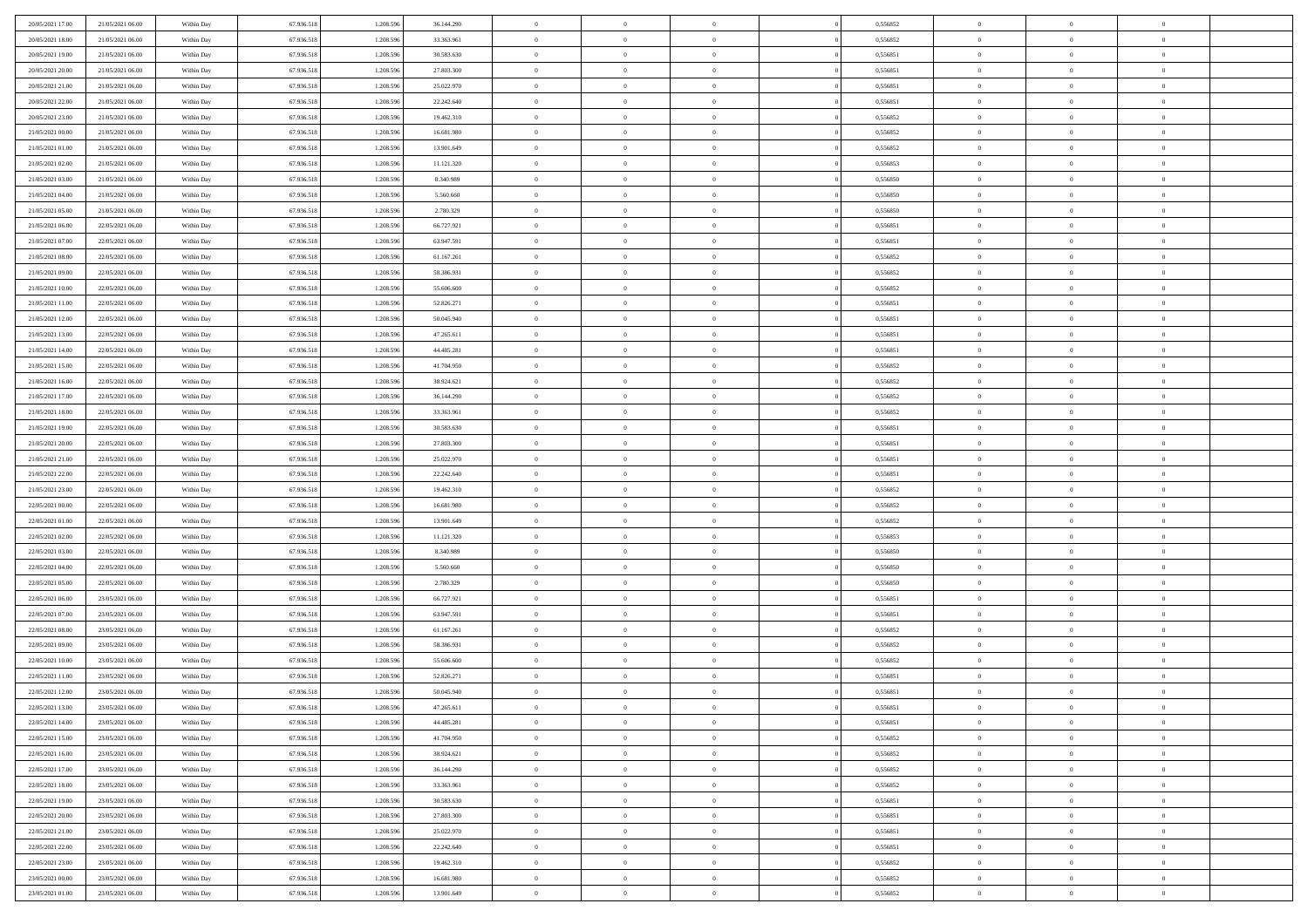| 23/05/2021 02:00 | 23/05/2021 06:00 | Within Day | 67.936.518 | 1.208.596  | 11.121.320 | $\overline{0}$ | $\overline{0}$ | $\Omega$       | 0,556853 | $\bf{0}$       | $\mathbf{0}$   | $\bf{0}$       |  |
|------------------|------------------|------------|------------|------------|------------|----------------|----------------|----------------|----------|----------------|----------------|----------------|--|
| 23/05/2021 03:00 | 23/05/2021 06:00 | Within Day | 67.936.518 | 1.208.596  | 8.340.989  | $\mathbf{0}$   | $\overline{0}$ | $\overline{0}$ | 0,556850 | $\overline{0}$ | $\overline{0}$ | $\overline{0}$ |  |
| 23/05/2021 04:00 | 23/05/2021 06:00 | Within Day | 67.936.518 | 1.208.596  | 5.560.660  | $\,$ 0         | $\overline{0}$ | $\bf{0}$       | 0,556850 | $\,$ 0         | $\overline{0}$ | $\,$ 0 $\,$    |  |
| 23/05/2021 05:00 | 23/05/2021 06:00 | Within Day | 67.936.518 | 1.208.596  | 2.780.329  | $\bf{0}$       | $\overline{0}$ | $\Omega$       | 0.556850 | $\bf{0}$       | $\mathbf{0}$   | $\theta$       |  |
| 23/05/2021 06:00 | 24/05/2021 06:00 | Within Day | 67.936.518 | 1.208.596  | 66.727.921 | $\bf{0}$       | $\overline{0}$ | $\overline{0}$ | 0,556851 | $\mathbf{0}$   | $\overline{0}$ | $\overline{0}$ |  |
| 23/05/2021 07:00 | 24/05/2021 06:00 | Within Day | 67.936.518 | 1.208.596  | 63.947.591 | $\bf{0}$       | $\overline{0}$ | $\bf{0}$       | 0,556851 | $\,$ 0         | $\overline{0}$ | $\,$ 0 $\,$    |  |
|                  |                  |            |            |            |            |                |                | $\Omega$       | 0.556852 | $\theta$       | $\bf{0}$       | $\theta$       |  |
| 23/05/2021 08:00 | 24/05/2021 06:00 | Within Day | 67.936.518 | 1.208.596  | 61.167.261 | $\bf{0}$       | $\overline{0}$ |                |          |                |                |                |  |
| 23/05/2021 09:00 | 24/05/2021 06:00 | Within Day | 67.936.518 | 1.208.596  | 58.386.931 | $\overline{0}$ | $\overline{0}$ | $\overline{0}$ | 0,556852 | $\mathbf{0}$   | $\overline{0}$ | $\overline{0}$ |  |
| 23/05/2021 11:00 | 24/05/2021 06:00 | Within Day | 67.936.518 | 1.208.596  | 52.826.271 | $\bf{0}$       | $\overline{0}$ | $\bf{0}$       | 0,556851 | $\,$ 0         | $\overline{0}$ | $\,$ 0 $\,$    |  |
| 23/05/2021 12:00 | 24/05/2021 06:00 | Within Day | 67.936.518 | 1.208.596  | 50.045.940 | $\bf{0}$       | $\overline{0}$ | $\Omega$       | 0.556851 | $\theta$       | $\mathbf{0}$   | $\theta$       |  |
| 23/05/2021 13:00 | 24/05/2021 06:00 | Within Day | 67.936.518 | 1.208.596  | 47.265.611 | $\overline{0}$ | $\overline{0}$ | $\overline{0}$ | 0,556851 | $\mathbf{0}$   | $\overline{0}$ | $\overline{0}$ |  |
| 23/05/2021 14:00 | 24/05/2021 06:00 | Within Day | 67.936.518 | 1.208.596  | 44.485.281 | $\bf{0}$       | $\overline{0}$ | $\bf{0}$       | 0,556851 | $\,$ 0         | $\overline{0}$ | $\,$ 0 $\,$    |  |
| 23/05/2021 15:00 | 24/05/2021 06:00 | Within Day | 67.936.518 | 1.208.596  | 41.704.950 | $\bf{0}$       | $\overline{0}$ | $\Omega$       | 0.556852 | $\overline{0}$ | $\mathbf{0}$   | $\theta$       |  |
| 23/05/2021 16:00 | 24/05/2021 06:00 | Within Day | 67.936.518 | 1.208.596  | 38.924.621 | $\overline{0}$ | $\overline{0}$ | $\overline{0}$ | 0,556852 | $\mathbf{0}$   | $\overline{0}$ | $\overline{0}$ |  |
| 23/05/2021 17:00 | 24/05/2021 06:00 | Within Day | 67.936.518 | 1.208.596  | 36.144.290 | $\bf{0}$       | $\overline{0}$ | $\bf{0}$       | 0,556852 | $\,$ 0         | $\overline{0}$ | $\,$ 0 $\,$    |  |
| 23/05/2021 18:00 | 24/05/2021 06:00 | Within Day | 67.936.518 | 1.208.596  | 33.363.961 | $\bf{0}$       | $\overline{0}$ | $\overline{0}$ | 0.556852 | $\bf{0}$       | $\mathbf{0}$   | $\bf{0}$       |  |
| 23/05/2021 19:00 | 24/05/2021 06:00 | Within Day | 67.936.518 | 1.208.596  | 30.583.630 | $\overline{0}$ | $\overline{0}$ | $\overline{0}$ | 0,556851 | $\mathbf{0}$   | $\overline{0}$ | $\overline{0}$ |  |
| 23/05/2021 20:00 | 24/05/2021 06:00 | Within Day | 67.936.518 | 1.208.596  | 27.803.300 | $\bf{0}$       | $\overline{0}$ | $\bf{0}$       | 0,556851 | $\,$ 0         | $\overline{0}$ | $\,$ 0 $\,$    |  |
| 23/05/2021 22.00 | 24/05/2021 06:00 | Within Day | 67.936.518 | 1.208.596  | 22.242.640 | $\bf{0}$       | $\overline{0}$ | $\Omega$       | 0.556851 | $\theta$       | $\mathbf{0}$   | $\theta$       |  |
| 23/05/2021 23:00 | 24/05/2021 06:00 | Within Day | 67.936.518 | 1.208.596  | 19.462.310 | $\overline{0}$ | $\overline{0}$ | $\overline{0}$ | 0,556852 | $\mathbf{0}$   | $\overline{0}$ | $\overline{0}$ |  |
| 24/05/2021 00:00 | 24/05/2021 06:00 | Within Day | 67.936.518 | 1.208.596  | 16.681.980 | $\bf{0}$       | $\overline{0}$ | $\bf{0}$       | 0,556852 | $\,$ 0         | $\overline{0}$ | $\,$ 0 $\,$    |  |
| 24/05/2021 01:00 | 24/05/2021 06:00 | Within Day | 67.936.518 | 1.208.596  | 13.901.649 | $\bf{0}$       | $\overline{0}$ | $\Omega$       | 0.556852 | $\bf{0}$       | $\mathbf{0}$   | $\theta$       |  |
| 24/05/2021 02:00 | 24/05/2021 06:00 | Within Day | 67.936.518 | 1.208.596  | 11.121.320 | $\overline{0}$ | $\overline{0}$ | $\overline{0}$ | 0,556853 | $\mathbf{0}$   | $\overline{0}$ | $\overline{0}$ |  |
| 24/05/2021 03:00 | 24/05/2021 06:00 | Within Day | 67.936.518 | 1.208.596  | 8.340.989  | $\bf{0}$       | $\overline{0}$ | $\bf{0}$       | 0,556850 | $\,$ 0         | $\overline{0}$ | $\,$ 0 $\,$    |  |
| 24/05/2021 04:00 | 24/05/2021 06:00 | Within Day | 67.936.518 | 1.208.596  | 5.560.660  | $\bf{0}$       | $\overline{0}$ | $\overline{0}$ | 0.556850 | $\bf{0}$       | $\bf{0}$       | $\bf{0}$       |  |
| 24/05/2021 05:00 | 24/05/2021 06:00 | Within Day | 67.936.518 | 1.208.596  | 2.780.329  | $\overline{0}$ | $\overline{0}$ | $\overline{0}$ | 0,556850 | $\mathbf{0}$   | $\overline{0}$ | $\overline{0}$ |  |
| 24/05/2021 06:00 | 25/05/2021 06:00 | Within Day | 67.936.518 | 1.208.596  | 66.727.921 | $\bf{0}$       | $\overline{0}$ | $\bf{0}$       | 0,556851 | $\,$ 0         | $\overline{0}$ | $\,$ 0 $\,$    |  |
| 24/05/2021 07:00 | 25/05/2021 06:00 | Within Day | 67.936.518 | 1.208.596  | 63.947.591 | $\bf{0}$       | $\overline{0}$ | $\Omega$       | 0.556851 | $\theta$       | $\mathbf{0}$   | $\theta$       |  |
| 24/05/2021 08:00 | 25/05/2021 06:00 |            | 67.936.518 | 1.208.596  | 61.167.261 | $\overline{0}$ | $\overline{0}$ | $\overline{0}$ | 0,556852 | $\mathbf{0}$   | $\overline{0}$ | $\overline{0}$ |  |
|                  |                  | Within Day |            |            |            |                |                |                |          |                |                |                |  |
| 24/05/2021 09:00 | 25/05/2021 06:00 | Within Day | 67.936.518 | 1.208.596  | 58.386.931 | $\bf{0}$       | $\overline{0}$ | $\bf{0}$       | 0,556852 | $\,$ 0         | $\overline{0}$ | $\,$ 0 $\,$    |  |
| 24/05/2021 10:00 | 25/05/2021 06:00 | Within Day | 67.936.518 | 1.208.596  | 55.606.600 | $\,$ 0         | $\overline{0}$ | $\overline{0}$ | 0,556852 | $\bf{0}$       | $\overline{0}$ | $\,0\,$        |  |
| 24/05/2021 11:00 | 25/05/2021 06:00 | Within Day | 67.936.518 | 1.208.596  | 52.826.271 | $\overline{0}$ | $\overline{0}$ | $\overline{0}$ | 0,556851 | $\mathbf{0}$   | $\overline{0}$ | $\overline{0}$ |  |
| 24/05/2021 12:00 | 25/05/2021 06:00 | Within Day | 67.936.518 | 1.208.596  | 50.045.940 | $\bf{0}$       | $\overline{0}$ | $\bf{0}$       | 0,556851 | $\,$ 0         | $\overline{0}$ | $\,$ 0 $\,$    |  |
| 24/05/2021 13:00 | 25/05/2021 06:00 | Within Day | 67.936.518 | 1.208.596  | 47.265.611 | $\bf{0}$       | $\overline{0}$ | $\bf{0}$       | 0,556851 | $\bf{0}$       | $\overline{0}$ | $\,0\,$        |  |
| 24/05/2021 14:00 | 25/05/2021 06:00 | Within Day | 67.936.518 | 1.208.596  | 44.485.281 | $\overline{0}$ | $\overline{0}$ | $\overline{0}$ | 0,556851 | $\overline{0}$ | $\overline{0}$ | $\overline{0}$ |  |
| 24/05/2021 15:00 | 25/05/2021 06:00 | Within Day | 67.936.518 | 1.208.596  | 41.704.950 | $\bf{0}$       | $\overline{0}$ | $\bf{0}$       | 0,556852 | $\,$ 0         | $\overline{0}$ | $\,$ 0 $\,$    |  |
| 24/05/2021 16:00 | 25/05/2021 06:00 | Within Day | 67.936.518 | 1.208.596  | 38.924.621 | $\bf{0}$       | $\bf{0}$       | $\overline{0}$ | 0,556852 | $\bf{0}$       | $\overline{0}$ | $\,0\,$        |  |
| 24/05/2021 17:00 | 25/05/2021 06:00 | Within Day | 67.936.518 | 1.208.596  | 36.144.290 | $\overline{0}$ | $\overline{0}$ | $\overline{0}$ | 0,556852 | $\mathbf{0}$   | $\overline{0}$ | $\overline{0}$ |  |
| 24/05/2021 18:00 | 25/05/2021 06:00 | Within Day | 67.936.518 | 1.208.596  | 33.363.961 | $\bf{0}$       | 7.581.203      | $\bf{0}$       | 0,556852 | $\,$ 0         | $\overline{0}$ | $\,$ 0 $\,$    |  |
| 24/05/2021 19:00 | 25/05/2021 06:00 | Within Day | 67.936.518 | 8.789.799  | 23.634.194 | $\bf{0}$       | $\bf{0}$       | $\overline{0}$ | 0,556851 | $\bf{0}$       | $\overline{0}$ | $\,0\,$        |  |
| 24/05/2021 20:00 | 25/05/2021 06:00 | Within Day | 67.936.518 | 8.789.799  | 21.485.631 | $\overline{0}$ | $\overline{0}$ | $\overline{0}$ | 0,556851 | $\overline{0}$ | $\overline{0}$ | $\overline{0}$ |  |
| 24/05/2021 21:00 | 25/05/2021 06:00 | Within Day | 67.936.518 | 8.789.799  | 19.337.068 | $\bf{0}$       | $\overline{0}$ | $\bf{0}$       | 0,556851 | $\,$ 0         | $\overline{0}$ | $\,$ 0 $\,$    |  |
| 24/05/2021 22.00 | 25/05/2021 06:00 | Within Day | 67.936.518 | 8.789.799  | 17.188.505 | $\bf{0}$       | $\bf{0}$       | $\bf{0}$       | 0,556851 | $\bf{0}$       | $\overline{0}$ | $\,0\,$        |  |
| 24/05/2021 23:00 | 25/05/2021 06:00 | Within Day | 67.936.518 | 8.789.799  | 15.039.942 | $\mathbf{0}$   | $\overline{0}$ | $\overline{0}$ | 0,556852 | $\overline{0}$ | $\overline{0}$ | $\overline{0}$ |  |
| 25/05/2021 00:00 | 25/05/2021 06:00 | Within Day | 67.936.518 | 8.789.799  | 12.891.378 | $\bf{0}$       | $\overline{0}$ | $\theta$       | 0,556852 | $\overline{0}$ | $\theta$       | $\theta$       |  |
| 25/05/2021 01:00 | 25/05/2021 06:00 | Within Day | 67.936.518 | 8.789.799  | 10.742.815 | $\bf{0}$       | $\bf{0}$       | $\bf{0}$       | 0,556852 | $\bf{0}$       | $\overline{0}$ | $\bf{0}$       |  |
| 25/05/2021 02:00 | 25/05/2021 06:00 | Within Day | 67.936.518 | 8.789.799  | 8.594.252  | $\overline{0}$ | $\overline{0}$ | $\overline{0}$ | 0,556853 | $\overline{0}$ | $\bf{0}$       | $\overline{0}$ |  |
| 25/05/2021 03:00 | 25/05/2021 06:00 | Within Day | 67.936.518 | 8.789.799  | 6.445.689  | $\,$ 0 $\,$    | $\overline{0}$ | $\overline{0}$ | 0,556850 | $\mathbf{0}$   | $\,$ 0 $\,$    | $\,$ 0 $\,$    |  |
| 25/05/2021 04:00 | 25/05/2021 06:00 | Within Day | 67.936.518 | 8.789.799  | 4.297.126  | $\bf{0}$       | $\bf{0}$       | $\overline{0}$ | 0,556850 | $\bf{0}$       | $\overline{0}$ | $\bf{0}$       |  |
| 25/05/2021 05:00 | 25/05/2021 06:00 | Within Day | 67.936.518 | 8.789.799  | 2.148.563  | $\bf{0}$       | $\overline{0}$ | $\overline{0}$ | 0,556850 | $\overline{0}$ | $\bf{0}$       | $\overline{0}$ |  |
| 25/05/2021 06:00 | 26/05/2021 06:00 | Within Day | 67.936.518 | 1.208.596  | 66.727.921 | $\,$ 0 $\,$    | 18.661.423     | $\overline{0}$ | 0,556851 | $\,$ 0 $\,$    | $\overline{0}$ | $\,$ 0 $\,$    |  |
| 25/05/2021 07:00 | 26/05/2021 06:00 | Within Day | 67.936.518 | 19.870.019 | 46.063.728 | $\overline{0}$ | $\overline{0}$ | $\overline{0}$ | 0,556851 | $\bf{0}$       | $\overline{0}$ | $\overline{0}$ |  |
| 25/05/2021 08:00 | 26/05/2021 06:00 | Within Day | 67.936.518 | 19.870.019 | 44.060.957 | $\overline{0}$ | $\overline{0}$ | $\overline{0}$ | 0,556852 | $\overline{0}$ | $\bf{0}$       | $\overline{0}$ |  |
| 25/05/2021 09:00 | 26/05/2021 06:00 | Within Day | 67.936.518 | 19.870.019 | 42.058.185 | $\,$ 0 $\,$    | $\overline{0}$ | $\overline{0}$ | 0,556852 | $\mathbf{0}$   | $\,$ 0 $\,$    | $\,$ 0 $\,$    |  |
| 25/05/2021 10:00 | 26/05/2021 06:00 | Within Day | 67.936.518 | 19.870.019 | 40.055.414 | $\bf{0}$       | $\bf{0}$       | $\overline{0}$ | 0,556852 | $\mathbf{0}$   | $\overline{0}$ | $\bf{0}$       |  |
| 25/05/2021 11:00 | 26/05/2021 06:00 | Within Day | 67.936.518 | 19.870.019 | 38.052.644 | $\bf{0}$       | $\overline{0}$ | $\overline{0}$ | 0,556851 | $\mathbf{0}$   | $\bf{0}$       | $\overline{0}$ |  |
|                  |                  |            |            |            |            | $\,0\,$        |                |                |          | $\,$ 0         | $\overline{0}$ | $\,$ 0 $\,$    |  |
| 25/05/2021 12:00 | 26/05/2021 06:00 | Within Day | 67.936.518 | 19.870.019 | 36.049.873 |                | $\overline{0}$ | $\overline{0}$ | 0,556851 |                |                |                |  |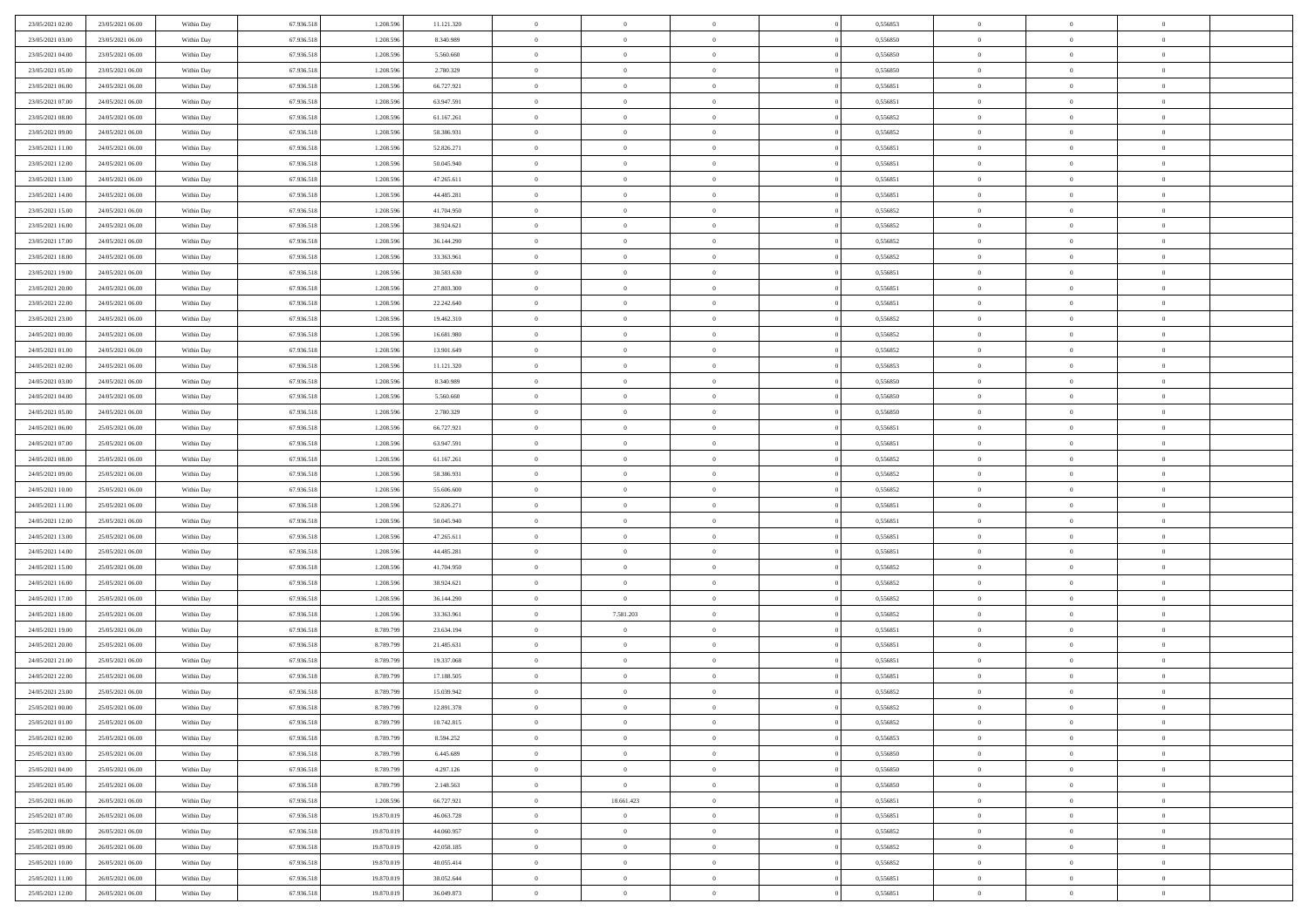| 25/05/2021 13:00 | 26/05/2021 06:00 | Within Day | 67.936.518 | 19.870.019 | 34.047.102 | $\,$ 0         | $\bf{0}$       | $\theta$       |          | 0,556851 | $\bf{0}$       | $\overline{0}$ | $\,0\,$        |  |
|------------------|------------------|------------|------------|------------|------------|----------------|----------------|----------------|----------|----------|----------------|----------------|----------------|--|
| 25/05/2021 14:00 | 26/05/2021 06:00 | Within Day | 67.936.518 | 19.870.019 | 32.044.332 | $\overline{0}$ | $\overline{0}$ | $\overline{0}$ |          | 0.556851 | $\overline{0}$ | $\overline{0}$ | $\theta$       |  |
| 25/05/2021 15:00 | 26/05/2021 06:00 | Within Dav | 67.936.518 | 19.870.019 | 30.041.561 | $\mathbf{0}$   | $\overline{0}$ | $\overline{0}$ |          | 0,556852 | $\mathbf{0}$   | $\overline{0}$ | $\overline{0}$ |  |
| 25/05/2021 16:00 | 26/05/2021 06:00 | Within Day | 67.936.518 | 19.870.019 | 28.038.790 | $\bf{0}$       | $\overline{0}$ | $\bf{0}$       |          | 0,556852 | $\bf{0}$       | $\overline{0}$ | $\bf{0}$       |  |
| 25/05/2021 17:00 | 26/05/2021 06:00 | Within Day | 67.936.518 | 19.870.019 | 26.036.020 | $\bf{0}$       | $\bf{0}$       | $\overline{0}$ |          | 0,556852 | $\bf{0}$       | $\bf{0}$       | $\,0\,$        |  |
| 25/05/2021 18:00 | 26/05/2021 06:00 | Within Dav | 67.936.518 | 19.870.019 | 24.033.249 | $\mathbf{0}$   | $\overline{0}$ |                |          | 0,556852 | $\mathbf{0}$   | $\overline{0}$ | $\theta$       |  |
|                  |                  |            |            |            |            |                |                | $\overline{0}$ |          |          |                |                |                |  |
| 25/05/2021 19:00 | 26/05/2021 06:00 | Within Day | 67.936.518 | 19.870.019 | 22.030.478 | $\bf{0}$       | $\bf{0}$       | $\overline{0}$ |          | 0,556851 | $\bf{0}$       | $\overline{0}$ | $\,0\,$        |  |
| 25/05/2021 20:00 | 26/05/2021 06:00 | Within Day | 67.936.518 | 19.870.019 | 20.027.707 | $\theta$       | $\overline{0}$ | $\overline{0}$ |          | 0,556851 | $\,$ 0 $\,$    | $\overline{0}$ | $\theta$       |  |
| 25/05/2021 21:00 | 26/05/2021 06:00 | Within Dav | 67.936.518 | 19.870.019 | 18.024.936 | $\mathbf{0}$   | $\overline{0}$ | $\overline{0}$ |          | 0,556851 | $\mathbf{0}$   | $\overline{0}$ | $\overline{0}$ |  |
| 25/05/2021 22:00 | 26/05/2021 06:00 | Within Day | 67.936.518 | 19.870.019 | 16.022.165 | $\bf{0}$       | $\bf{0}$       | $\overline{0}$ |          | 0,556851 | $\bf{0}$       | $\overline{0}$ | $\,0\,$        |  |
| 25/05/2021 23.00 | 26/05/2021 06:00 | Within Day | 67.936.518 | 19.870.019 | 14.019.395 | $\overline{0}$ | $\overline{0}$ | $\overline{0}$ |          | 0.556852 | $\bf{0}$       | $\overline{0}$ | $\theta$       |  |
| 26/05/2021 00:00 | 26/05/2021 06:00 | Within Dav | 67.936.518 | 19.870.019 | 12.016.624 | $\mathbf{0}$   | $\overline{0}$ | $\overline{0}$ |          | 0,556852 | $\mathbf{0}$   | $\overline{0}$ | $\overline{0}$ |  |
| 26/05/2021 01:00 | 26/05/2021 06:00 | Within Day | 67.936.518 | 19.870.019 | 10.013.853 | $\bf{0}$       | $\overline{0}$ | $\bf{0}$       |          | 0,556852 | $\bf{0}$       | $\overline{0}$ | $\bf{0}$       |  |
| 26/05/2021 02:00 | 26/05/2021 06:00 | Within Day | 67.936.518 | 19.870.019 | 8.011.083  | $\bf{0}$       | $\overline{0}$ | $\overline{0}$ |          | 0,556853 | $\bf{0}$       | $\mathbf{0}$   | $\,0\,$        |  |
| 26/05/2021 03:00 | 26/05/2021 06:00 | Within Dav | 67.936.518 | 19.870.019 | 6.008.312  | $\overline{0}$ | $\overline{0}$ | $\overline{0}$ |          | 0,556850 | $\mathbf{0}$   | $\overline{0}$ | $\overline{0}$ |  |
| 26/05/2021 04:00 | 26/05/2021 06:00 | Within Day | 67.936.518 | 19.870.019 | 4.005.541  | $\bf{0}$       | $\overline{0}$ | $\overline{0}$ |          | 0,556850 | $\bf{0}$       | $\overline{0}$ | $\bf{0}$       |  |
| 26/05/2021 05:00 | 26/05/2021 06:00 | Within Day | 67.936.518 | 19.870.019 | 2.002.771  | $\overline{0}$ | $\overline{0}$ | $\overline{0}$ |          | 0.556850 | $\bf{0}$       | $\overline{0}$ | $\theta$       |  |
| 26/05/2021 06:00 | 27/05/2021 06:00 | Within Day | 67.936.518 | 1.208.596  | 66.727.921 | $\mathbf{0}$   | 8.164.372      | $\overline{0}$ |          | 0,556851 | $\mathbf{0}$   | $\overline{0}$ | $\overline{0}$ |  |
| 26/05/2021 07:00 | 27/05/2021 06:00 | Within Day | 67.936.518 | 9.372.968  | 56.123.401 | $\bf{0}$       | $\overline{0}$ | $\overline{0}$ |          | 0,556851 | $\bf{0}$       | $\overline{0}$ | $\,0\,$        |  |
| 26/05/2021 08:00 | 27/05/2021 06:00 | Within Day | 67.936.518 | 9.372.968  | 53.683.253 | $\bf{0}$       | $\overline{0}$ | $\overline{0}$ |          | 0,556852 | $\bf{0}$       | $\overline{0}$ | $\overline{0}$ |  |
| 26/05/2021 09:00 | 27/05/2021 06:00 | Within Dav | 67.936.518 | 9.372.968  | 51.243.105 | $\mathbf{0}$   | $\overline{0}$ | $\overline{0}$ |          | 0,556852 | $\mathbf{0}$   | $\overline{0}$ | $\overline{0}$ |  |
| 26/05/2021 10:00 | 27/05/2021 06:00 | Within Day | 67.936.518 | 9.372.968  | 48.802.957 | $\bf{0}$       | $\overline{0}$ | $\overline{0}$ |          | 0,556852 | $\bf{0}$       | $\overline{0}$ | $\bf{0}$       |  |
| 26/05/2021 11:00 | 27/05/2021 06:00 | Within Day | 67.936.518 | 9.372.968  | 46.362.810 | $\bf{0}$       | $\bf{0}$       | $\overline{0}$ |          | 0,556851 | $\bf{0}$       | $\overline{0}$ | $\,0\,$        |  |
| 26/05/2021 12:00 | 27/05/2021 06:00 | Within Dav | 67.936.518 | 9.372.968  | 43.922.662 | $\mathbf{0}$   | $\overline{0}$ | $\overline{0}$ |          | 0,556851 | $\mathbf{0}$   | $\overline{0}$ | $\theta$       |  |
| 26/05/2021 13:00 | 27/05/2021 06:00 | Within Day | 67.936.518 | 9.372.968  | 41.482.514 | $\bf{0}$       | $\bf{0}$       | $\overline{0}$ |          | 0,556851 | $\bf{0}$       | $\overline{0}$ | $\,0\,$        |  |
| 26/05/2021 14:00 | 27/05/2021 06:00 | Within Day | 67.936.518 | 9.372.968  | 39.042.366 | $\overline{0}$ | $\overline{0}$ | $\overline{0}$ |          | 0,556851 | $\bf{0}$       | $\mathbf{0}$   | $\overline{0}$ |  |
| 26/05/2021 15:00 | 27/05/2021 06:00 | Within Dav | 67.936.518 | 9.372.968  | 36.602.218 | $\mathbf{0}$   | $\overline{0}$ | $\overline{0}$ |          | 0,556852 | $\mathbf{0}$   | $\overline{0}$ | $\overline{0}$ |  |
| 26/05/2021 16:00 | 27/05/2021 06:00 | Within Day | 67.936.518 | 9.372.968  | 34.162.070 | $\bf{0}$       | $\overline{0}$ | $\overline{0}$ |          | 0,556852 | $\bf{0}$       | $\overline{0}$ | $\,0\,$        |  |
|                  |                  |            |            |            |            | $\bf{0}$       |                | $\overline{0}$ |          | 0.556852 |                | $\overline{0}$ |                |  |
| 26/05/2021 17:00 | 27/05/2021 06:00 | Within Day | 67.936.518 | 9.372.968  | 31.721.922 |                | $\overline{0}$ |                |          |          | $\bf{0}$       |                | $\bf{0}$       |  |
| 26/05/2021 18:00 | 27/05/2021 06:00 | Within Dav | 67.936.518 | 9.372.968  | 29.281.774 | $\mathbf{0}$   | $\overline{0}$ | $\overline{0}$ |          | 0,556852 | $\mathbf{0}$   | $\overline{0}$ | $\overline{0}$ |  |
| 26/05/2021 19:00 | 27/05/2021 06:00 | Within Day | 67.936.518 | 9.372.968  | 26.841.627 | $\bf{0}$       | $\overline{0}$ | $\theta$       |          | 0,556851 | $\,$ 0         | $\overline{0}$ | $\theta$       |  |
| 26/05/2021 20:00 | 27/05/2021 06:00 | Within Day | 67.936.518 | 9.372.968  | 24.401.479 | $\bf{0}$       | $\overline{0}$ | $\overline{0}$ |          | 0,556851 | $\bf{0}$       | $\overline{0}$ | $\bf{0}$       |  |
| 26/05/2021 21:00 | 27/05/2021 06:00 | Within Dav | 67.936.518 | 9.372.968  | 21.961.331 | $\mathbf{0}$   | $\overline{0}$ | $\overline{0}$ |          | 0,556851 | $\mathbf{0}$   | $\overline{0}$ | $\overline{0}$ |  |
| 26/05/2021 22:00 | 27/05/2021 06:00 | Within Day | 67.936.518 | 9.372.968  | 19.521.183 | $\bf{0}$       | $\overline{0}$ | $\theta$       |          | 0,556851 | $\,$ 0         | $\overline{0}$ | $\theta$       |  |
| 26/05/2021 23:00 | 27/05/2021 06:00 | Within Day | 67.936.518 | 9.372.968  | 17.081.035 | $\bf{0}$       | $\overline{0}$ | $\overline{0}$ |          | 0.556852 | $\bf{0}$       | $\overline{0}$ | $\overline{0}$ |  |
| 27/05/2021 00:00 | 27/05/2021 06:00 | Within Day | 67.936.518 | 9.372.968  | 14.640.887 | $\mathbf{0}$   | $\overline{0}$ | $\overline{0}$ |          | 0,556852 | $\mathbf{0}$   | $\overline{0}$ | $\overline{0}$ |  |
| 27/05/2021 01:00 | 27/05/2021 06:00 | Within Day | 67.936.518 | 9.372.968  | 12.200.739 | $\bf{0}$       | $\overline{0}$ | $\theta$       |          | 0,556852 | $\,$ 0         | $\overline{0}$ | $\theta$       |  |
| 27/05/2021 02:00 | 27/05/2021 06:00 | Within Day | 67.936.518 | 9.372.968  | 9.760.591  | $\bf{0}$       | $\overline{0}$ | $\overline{0}$ |          | 0,556853 | $\bf{0}$       | $\overline{0}$ | $\bf{0}$       |  |
| 27/05/2021 03:00 | 27/05/2021 06:00 | Within Dav | 67.936.518 | 9.372.968  | 7.320.444  | $\mathbf{0}$   | $\overline{0}$ | $\overline{0}$ |          | 0,556850 | $\mathbf{0}$   | $\overline{0}$ | $\overline{0}$ |  |
| 27/05/2021 04:00 | 27/05/2021 06:00 | Within Day | 67.936.518 | 9.372.968  | 4.880.296  | $\,0\,$        | $\overline{0}$ | $\theta$       |          | 0,556850 | $\,$ 0         | $\overline{0}$ | $\theta$       |  |
| 27/05/2021 05:00 | 27/05/2021 06:00 | Within Day | 67.936.518 | 9.372.968  | 2.440.148  | $\bf{0}$       | $\overline{0}$ | $\overline{0}$ |          | 0,556850 | $\bf{0}$       | $\overline{0}$ | $\bf{0}$       |  |
| 27/05/2021 06:00 | 28/05/2021 06:00 | Within Dav | 67.936.518 | 1.208.596  | 66.727.921 | $\mathbf{0}$   | 3.499.017      | $\overline{0}$ |          | 0,556851 | $\mathbf{0}$   | $\overline{0}$ | $\overline{0}$ |  |
| 27/05/2021 07:00 | 28/05/2021 06:00 | Within Day | 67.936.518 | 4.707.613  | 60.594.367 | $\bf{0}$       | $\overline{0}$ | $\theta$       |          | 0,556851 | $\,$ 0         | $\overline{0}$ | $\theta$       |  |
| 27/05/2021 08:00 | 28/05/2021 06:00 | Within Day | 67.936.518 | 4.707.613  | 57.959.829 | $\bf{0}$       | $\overline{0}$ | $\overline{0}$ |          | 0,556852 | $\,$ 0 $\,$    | $\overline{0}$ | $\bf{0}$       |  |
| 27/05/2021 09:00 | 28/05/2021 06:00 | Within Day | 67.936.518 | 4.707.613  | 55.325.292 | $\bf{0}$       | $\overline{0}$ | $\Omega$       |          | 0,556852 | $\overline{0}$ | $\theta$       | $\theta$       |  |
| 27/05/2021 10:00 | 28/05/2021 06:00 | Within Day | 67.936.518 | 4.707.613  | 52.690.753 | $\,0\,$        | $\overline{0}$ | $\theta$       |          | 0,556852 | $\,$ 0 $\,$    | $\bf{0}$       | $\theta$       |  |
| 27/05/2021 11:00 | 28/05/2021 06:00 | Within Day | 67.936.518 | 4.707.613  | 50.056.215 | $\overline{0}$ | $\overline{0}$ | $\overline{0}$ |          | 0,556851 | $\overline{0}$ | $\overline{0}$ | $\overline{0}$ |  |
| 27/05/2021 12:00 | 28/05/2021 06:00 | Within Day | 67.936.518 | 4.707.613  | 47.421.678 | $\bf{0}$       | $\overline{0}$ | $\overline{0}$ |          | 0,556851 | $\overline{0}$ | $\bf{0}$       | $\mathbf{0}$   |  |
| 27/05/2021 13:00 | 28/05/2021 06:00 | Within Day | 67.936.518 | 4.707.613  | 44.787.140 | $\bf{0}$       | $\overline{0}$ | $\overline{0}$ | $\theta$ | 0,556851 | $\,$ 0 $\,$    | $\bf{0}$       | $\,$ 0 $\,$    |  |
| 27/05/2021 14:00 | 28/05/2021 06:00 | Within Day | 67.936.518 | 4.707.613  | 42.152.603 | $\bf{0}$       | $\overline{0}$ | $\overline{0}$ |          | 0,556851 | $\,$ 0 $\,$    | $\overline{0}$ | $\overline{0}$ |  |
| 27/05/2021 15:00 | 28/05/2021 06:00 | Within Day | 67.936.518 | 4.707.613  | 39.518.065 | $\bf{0}$       | $\overline{0}$ | $\overline{0}$ |          | 0,556852 | $\mathbf{0}$   | $\overline{0}$ | $\overline{0}$ |  |
| 27/05/2021 16:00 | 28/05/2021 06:00 | Within Day | 67.936.518 | 4.707.613  | 36.883.527 | $\,0\,$        | $\overline{0}$ | $\overline{0}$ | $\theta$ | 0,556852 | $\,$ 0 $\,$    | $\overline{0}$ | $\overline{0}$ |  |
| 27/05/2021 17:00 | 28/05/2021 06:00 | Within Day | 67.936.518 | 4.707.613  | 34.248.990 | $\bf{0}$       | $\overline{0}$ | $\overline{0}$ |          | 0,556852 | $\overline{0}$ | $\overline{0}$ | $\overline{0}$ |  |
| 27/05/2021 18:00 | 28/05/2021 06:00 | Within Day | 67.936.518 | 4.707.613  | 31.614.452 | $\bf{0}$       | $\overline{0}$ | $\overline{0}$ |          | 0,556852 | $\mathbf{0}$   | $\overline{0}$ | $\overline{0}$ |  |
| 27/05/2021 19:00 | 28/05/2021 06:00 | Within Day | 67.936.518 | 4.707.613  | 28.979.914 | $\,0\,$        | $\overline{0}$ | $\overline{0}$ |          | 0,556851 | $\,$ 0 $\,$    | $\overline{0}$ | $\,$ 0 $\,$    |  |
| 27/05/2021 20:00 | 28/05/2021 06:00 | Within Day | 67.936.518 | 4.707.613  | 26.345.377 | $\bf{0}$       | $\overline{0}$ | $\overline{0}$ |          | 0,556851 |                | $\mathbf{0}$   | $\overline{0}$ |  |
|                  |                  |            |            |            |            |                |                |                |          |          | $\bf{0}$       |                |                |  |
| 27/05/2021 21:00 | 28/05/2021 06:00 | Within Day | 67.936.518 | 4.707.613  | 23.710.839 | $\bf{0}$       | $\overline{0}$ | $\overline{0}$ |          | 0,556851 | $\mathbf{0}$   | $\overline{0}$ | $\overline{0}$ |  |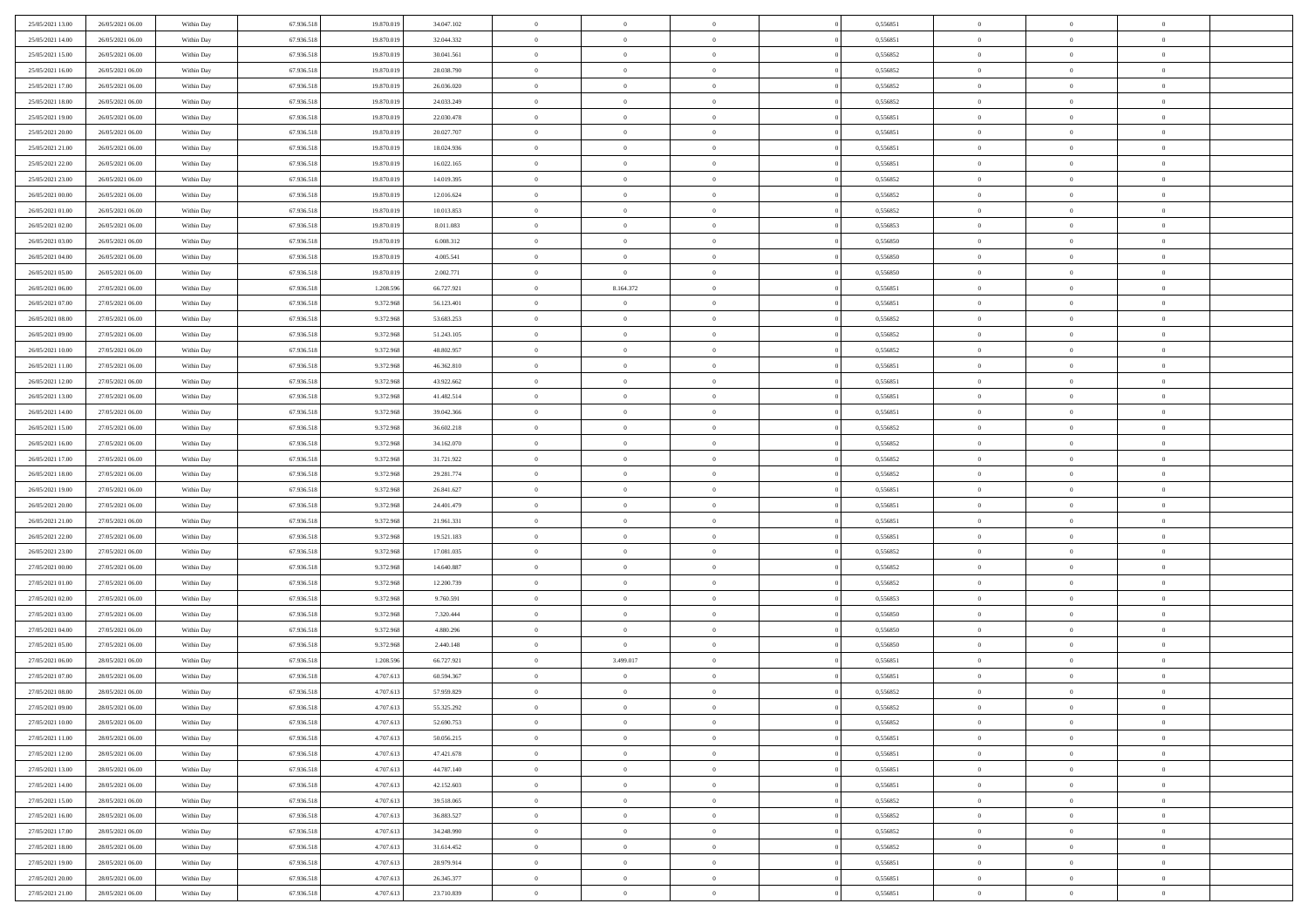| 27/05/2021 22.00 | 28/05/2021 06:00 | Within Day | 67.936.518 | 4.707.613 | 21.076.302 | $\overline{0}$ | $\overline{0}$ | $\Omega$       | 0,556851 | $\bf{0}$       | $\mathbf{0}$   | $\bf{0}$       |  |
|------------------|------------------|------------|------------|-----------|------------|----------------|----------------|----------------|----------|----------------|----------------|----------------|--|
| 27/05/2021 23:00 | 28/05/2021 06:00 | Within Day | 67.936.518 | 4.707.613 | 18.441.763 | $\mathbf{0}$   | $\overline{0}$ | $\overline{0}$ | 0,556852 | $\overline{0}$ | $\overline{0}$ | $\theta$       |  |
| 28/05/2021 00:00 | 28/05/2021 06:00 | Within Day | 67.936.518 | 4.707.613 | 15.807.225 | $\,$ 0         | $\overline{0}$ | $\bf{0}$       | 0,556852 | $\,$ 0         | $\overline{0}$ | $\,$ 0 $\,$    |  |
| 28/05/2021 01:00 | 28/05/2021 06:00 | Within Day | 67.936.518 | 4.707.613 | 13.172.688 | $\bf{0}$       | $\overline{0}$ | $\Omega$       | 0.556852 | $\bf{0}$       | $\mathbf{0}$   | $\theta$       |  |
| 28/05/2021 02:00 | 28/05/2021 06:00 | Within Day | 67.936.518 | 4.707.613 | 10.538.150 | $\bf{0}$       | $\overline{0}$ | $\overline{0}$ | 0,556853 | $\mathbf{0}$   | $\overline{0}$ | $\overline{0}$ |  |
| 28/05/2021 03:00 | 28/05/2021 06:00 | Within Day | 67.936.518 | 4.707.613 | 7.903.612  | $\bf{0}$       | $\overline{0}$ | $\bf{0}$       | 0,556850 | $\,$ 0         | $\overline{0}$ | $\,$ 0 $\,$    |  |
|                  |                  |            |            |           |            |                | $\overline{0}$ | $\overline{0}$ | 0.556850 | $\theta$       | $\mathbf{0}$   | $\theta$       |  |
| 28/05/2021 04:00 | 28/05/2021 06:00 | Within Day | 67.936.518 | 4.707.613 | 5.269.075  | $\bf{0}$       |                |                |          |                |                |                |  |
| 28/05/2021 05:00 | 28/05/2021 06:00 | Within Day | 67.936.518 | 4.707.613 | 2.634.537  | $\overline{0}$ | $\overline{0}$ | $\overline{0}$ | 0,556850 | $\mathbf{0}$   | $\overline{0}$ | $\overline{0}$ |  |
| 28/05/2021 06:00 | 29/05/2021 06:00 | Within Day | 67.936.518 | 1.208.596 | 66.727.921 | $\bf{0}$       | 1.780.610      | $\bf{0}$       | 0,556851 | $\,$ 0         | $\overline{0}$ | $\,$ 0 $\,$    |  |
| 28/05/2021 07:00 | 29/05/2021 06:00 | Within Day | 67.936.518 | 2.989.206 | 62.241.173 | $\bf{0}$       | $\overline{0}$ | $\Omega$       | 0.556851 | $\bf{0}$       | $\mathbf{0}$   | $\theta$       |  |
| 28/05/2021 08:00 | 29/05/2021 06:00 | Within Day | 67.936.518 | 2.989.206 | 59.535.035 | $\overline{0}$ | $\overline{0}$ | $\overline{0}$ | 0,556852 | $\mathbf{0}$   | $\overline{0}$ | $\overline{0}$ |  |
| 28/05/2021 09:00 | 29/05/2021 06:00 | Within Day | 67.936.518 | 2.989.206 | 56.828.898 | $\bf{0}$       | $\overline{0}$ | $\bf{0}$       | 0,556852 | $\,$ 0         | $\overline{0}$ | $\,$ 0 $\,$    |  |
| 28/05/2021 10:00 | 29/05/2021 06:00 | Within Day | 67.936.518 | 2.989.206 | 54.122.759 | $\bf{0}$       | $\overline{0}$ | $\Omega$       | 0.556852 | $\overline{0}$ | $\mathbf{0}$   | $\theta$       |  |
| 28/05/2021 11:00 | 29/05/2021 06:00 | Within Day | 67.936.518 | 2.989.206 | 51.416.621 | $\overline{0}$ | $\overline{0}$ | $\overline{0}$ | 0,556851 | $\mathbf{0}$   | $\overline{0}$ | $\overline{0}$ |  |
| 28/05/2021 12:00 | 29/05/2021 06:00 | Within Day | 67.936.518 | 2.989.206 | 48.710.484 | $\bf{0}$       | $\overline{0}$ | $\bf{0}$       | 0,556851 | $\,$ 0         | $\overline{0}$ | $\,$ 0 $\,$    |  |
| 28/05/2021 13:00 | 29/05/2021 06:00 | Within Day | 67.936.518 | 2.989.206 | 46,004,345 | $\bf{0}$       | $\overline{0}$ | $\overline{0}$ | 0.556851 | $\bf{0}$       | $\mathbf{0}$   | $\bf{0}$       |  |
| 28/05/2021 14:00 | 29/05/2021 06:00 | Within Day | 67.936.518 | 2.989.206 | 43.298.207 | $\overline{0}$ | $\overline{0}$ | $\overline{0}$ | 0,556851 | $\mathbf{0}$   | $\overline{0}$ | $\overline{0}$ |  |
| 28/05/2021 15:00 | 29/05/2021 06:00 | Within Day | 67.936.518 | 2.989.206 | 40.592.070 | $\bf{0}$       | $\overline{0}$ | $\bf{0}$       | 0,556852 | $\,$ 0         | $\overline{0}$ | $\,$ 0 $\,$    |  |
| 28/05/2021 16:00 | 29/05/2021 06:00 | Within Day | 67.936.518 | 2.989.206 | 37.885.931 | $\bf{0}$       | $\overline{0}$ | $\Omega$       | 0.556852 | $\theta$       | $\mathbf{0}$   | $\theta$       |  |
| 28/05/2021 17:00 | 29/05/2021 06:00 | Within Day | 67.936.518 | 2.989.206 | 35.179.793 | $\overline{0}$ | $\overline{0}$ | $\overline{0}$ | 0,556852 | $\mathbf{0}$   | $\overline{0}$ | $\overline{0}$ |  |
| 28/05/2021 18:00 | 29/05/2021 06:00 | Within Day | 67.936.518 | 2.989.206 | 32.473.656 | $\bf{0}$       | $\overline{0}$ | $\bf{0}$       | 0,556852 | $\,$ 0         | $\overline{0}$ | $\,$ 0 $\,$    |  |
| 28/05/2021 19:00 | 29/05/2021 06:00 | Within Day | 67.936.518 | 2.989.206 | 29.767.517 | $\bf{0}$       | $\overline{0}$ | $\Omega$       | 0.556851 | $\bf{0}$       | $\theta$       | $\theta$       |  |
| 28/05/2021 20:00 | 29/05/2021 06:00 | Within Day | 67.936.518 | 2.989.206 | 27.061.379 | $\overline{0}$ | $\overline{0}$ | $\overline{0}$ | 0,556851 | $\mathbf{0}$   | $\overline{0}$ | $\overline{0}$ |  |
| 28/05/2021 21:00 | 29/05/2021 06:00 | Within Day | 67.936.518 | 2.989.206 | 24.355.242 | $\bf{0}$       | $\overline{0}$ | $\bf{0}$       | 0,556851 | $\,$ 0         | $\overline{0}$ | $\,$ 0 $\,$    |  |
| 28/05/2021 22:00 | 29/05/2021 06:00 | Within Day | 67.936.518 | 2.989.206 | 21.649.103 | $\bf{0}$       | $\overline{0}$ | $\overline{0}$ | 0,556851 | $\bf{0}$       | $\overline{0}$ | $\bf{0}$       |  |
| 28/05/2021 23:00 | 29/05/2021 06:00 | Within Day | 67.936.518 | 2.989.206 | 18.942.965 | $\overline{0}$ | $\overline{0}$ | $\overline{0}$ | 0,556852 | $\mathbf{0}$   | $\overline{0}$ | $\overline{0}$ |  |
| 29/05/2021 00:00 | 29/05/2021 06:00 | Within Day | 67.936.518 | 2.989.206 | 16.236.828 | $\bf{0}$       | $\overline{0}$ | $\bf{0}$       | 0,556852 | $\,$ 0         | $\overline{0}$ | $\,$ 0 $\,$    |  |
| 29/05/2021 01:00 | 29/05/2021 06:00 | Within Day | 67.936.518 | 2.989.206 | 13.530.690 | $\bf{0}$       | $\overline{0}$ | $\Omega$       | 0.556852 | $\theta$       | $\mathbf{0}$   | $\theta$       |  |
| 29/05/2021 02:00 | 29/05/2021 06:00 |            | 67.936.518 | 2.989.206 | 10.824.551 | $\overline{0}$ | $\overline{0}$ | $\overline{0}$ | 0,556853 | $\mathbf{0}$   | $\overline{0}$ | $\overline{0}$ |  |
|                  |                  | Within Day |            |           |            |                |                |                |          |                |                |                |  |
| 29/05/2021 03:00 | 29/05/2021 06:00 | Within Day | 67.936.518 | 2.989.206 | 8.118.414  | $\bf{0}$       | $\overline{0}$ | $\bf{0}$       | 0,556850 | $\,$ 0         | $\overline{0}$ | $\,$ 0 $\,$    |  |
| 29/05/2021 04:00 | 29/05/2021 06:00 | Within Day | 67.936.518 | 2.989.206 | 5.412.276  | $\bf{0}$       | $\bf{0}$       | $\overline{0}$ | 0,556850 | $\bf{0}$       | $\overline{0}$ | $\,0\,$        |  |
| 29/05/2021 05:00 | 29/05/2021 06:00 | Within Dav | 67.936.518 | 2.989.206 | 2.706.137  | $\overline{0}$ | $\overline{0}$ | $\overline{0}$ | 0,556850 | $\mathbf{0}$   | $\overline{0}$ | $\overline{0}$ |  |
| 29/05/2021 06:00 | 30/05/2021 06:00 | Within Day | 67.936.518 | 1.208.596 | 66.727.921 | $\bf{0}$       | $\overline{0}$ | $\bf{0}$       | 0,556851 | $\,$ 0         | $\overline{0}$ | $\,$ 0 $\,$    |  |
| 29/05/2021 07:00 | 30/05/2021 06:00 | Within Day | 67.936.518 | 1.208.596 | 63.947.591 | $\bf{0}$       | $\overline{0}$ | $\bf{0}$       | 0,556851 | $\bf{0}$       | $\overline{0}$ | $\,0\,$        |  |
| 29/05/2021 08:00 | 30/05/2021 06:00 | Within Day | 67.936.518 | 1.208.596 | 61.167.261 | $\mathbf{0}$   | $\overline{0}$ | $\overline{0}$ | 0,556852 | $\overline{0}$ | $\overline{0}$ | $\overline{0}$ |  |
| 29/05/2021 09:00 | 30/05/2021 06:00 | Within Day | 67.936.518 | 1.208.596 | 58.386.931 | $\bf{0}$       | $\overline{0}$ | $\bf{0}$       | 0,556852 | $\,$ 0         | $\overline{0}$ | $\,$ 0 $\,$    |  |
| 29/05/2021 10:00 | 30/05/2021 06:00 | Within Day | 67.936.518 | 1.208.596 | 55.606.600 | $\,$ 0         | $\bf{0}$       | $\overline{0}$ | 0,556852 | $\bf{0}$       | $\overline{0}$ | $\,0\,$        |  |
| 29/05/2021 11:00 | 30/05/2021 06:00 | Within Day | 67.936.518 | 1.208.596 | 52.826.271 | $\overline{0}$ | $\overline{0}$ | $\overline{0}$ | 0,556851 | $\mathbf{0}$   | $\overline{0}$ | $\overline{0}$ |  |
| 29/05/2021 12:00 | 30/05/2021 06:00 | Within Day | 67.936.518 | 1.208.596 | 50.045.940 | $\bf{0}$       | $\overline{0}$ | $\bf{0}$       | 0,556851 | $\,$ 0         | $\overline{0}$ | $\,$ 0 $\,$    |  |
| 29/05/2021 13:00 | 30/05/2021 06:00 | Within Day | 67.936.518 | 1.208.596 | 47.265.611 | $\bf{0}$       | $\bf{0}$       | $\overline{0}$ | 0,556851 | $\bf{0}$       | $\overline{0}$ | $\,0\,$        |  |
| 29/05/2021 14:00 | 30/05/2021 06:00 | Within Day | 67.936.518 | 1.208.596 | 44.485.281 | $\overline{0}$ | $\overline{0}$ | $\overline{0}$ | 0,556851 | $\overline{0}$ | $\overline{0}$ | $\overline{0}$ |  |
| 29/05/2021 15:00 | 30/05/2021 06:00 | Within Day | 67.936.518 | 1.208.596 | 41.704.950 | $\bf{0}$       | $\overline{0}$ | $\bf{0}$       | 0,556852 | $\,$ 0         | $\overline{0}$ | $\,$ 0 $\,$    |  |
| 29/05/2021 16:00 | 30/05/2021 06:00 | Within Day | 67.936.518 | 1.208.596 | 38.924.621 | $\bf{0}$       | $\bf{0}$       | $\bf{0}$       | 0,556852 | $\bf{0}$       | $\overline{0}$ | $\,0\,$        |  |
| 29/05/2021 17:00 | 30/05/2021 06:00 | Within Dav | 67.936.518 | 1.208.596 | 36.144.290 | $\mathbf{0}$   | $\overline{0}$ | $\overline{0}$ | 0,556852 | $\overline{0}$ | $\overline{0}$ | $\overline{0}$ |  |
| 29/05/2021 18:00 | 30/05/2021 06:00 | Within Day | 67.936.518 | 1.208.596 | 33.363.961 | $\bf{0}$       | $\overline{0}$ | $\theta$       | 0,556852 | $\overline{0}$ | $\theta$       | $\theta$       |  |
| 29/05/2021 19:00 | 30/05/2021 06:00 | Within Day | 67.936.518 | 1.208.596 | 30.583.630 | $\bf{0}$       | $\bf{0}$       | $\bf{0}$       | 0,556851 | $\bf{0}$       | $\overline{0}$ | $\bf{0}$       |  |
| 29/05/2021 20:00 | 30/05/2021 06:00 | Within Day | 67.936.518 | 1.208.596 | 27.803.300 | $\overline{0}$ | $\overline{0}$ | $\overline{0}$ | 0,556851 | $\overline{0}$ | $\bf{0}$       | $\overline{0}$ |  |
| 29/05/2021 21:00 | 30/05/2021 06:00 | Within Day | 67.936.518 | 1.208.596 | 25.022.970 | $\,$ 0 $\,$    | $\overline{0}$ | $\overline{0}$ | 0,556851 | $\mathbf{0}$   | $\,$ 0 $\,$    | $\,$ 0 $\,$    |  |
| 29/05/2021 22:00 | 30/05/2021 06:00 | Within Day | 67.936.518 | 1.208.596 | 22.242.640 | $\bf{0}$       | $\overline{0}$ | $\overline{0}$ | 0,556851 | $\bf{0}$       | $\overline{0}$ | $\bf{0}$       |  |
| 29/05/2021 23:00 | 30/05/2021 06:00 | Within Day | 67.936.518 | 1.208.596 | 19.462.310 | $\bf{0}$       | $\overline{0}$ | $\overline{0}$ | 0,556852 | $\mathbf{0}$   | $\overline{0}$ | $\overline{0}$ |  |
| 30/05/2021 00:00 | 30/05/2021 06:00 | Within Day | 67.936.518 | 1.208.596 | 16.681.980 | $\,$ 0 $\,$    | $\overline{0}$ | $\overline{0}$ | 0,556852 | $\,$ 0 $\,$    | $\overline{0}$ | $\,$ 0 $\,$    |  |
| 30/05/2021 01:00 | 30/05/2021 06:00 | Within Day | 67.936.518 | 1.208.596 | 13.901.649 | $\bf{0}$       | $\overline{0}$ | $\overline{0}$ | 0,556852 | $\bf{0}$       | $\overline{0}$ | $\overline{0}$ |  |
| 30/05/2021 02:00 | 30/05/2021 06:00 | Within Day | 67.936.518 | 1.208.596 | 11.121.320 | $\overline{0}$ | $\overline{0}$ | $\overline{0}$ | 0,556853 | $\overline{0}$ | $\bf{0}$       | $\overline{0}$ |  |
| 30/05/2021 03:00 | 30/05/2021 06:00 | Within Day | 67.936.518 | 1.208.596 | 8.340.989  | $\,$ 0 $\,$    | $\overline{0}$ | $\overline{0}$ | 0,556850 | $\,$ 0 $\,$    | $\,$ 0 $\,$    | $\,$ 0 $\,$    |  |
| 30/05/2021 04:00 | 30/05/2021 06:00 | Within Day | 67.936.518 | 1.208.596 | 5.560.660  | $\bf{0}$       | $\overline{0}$ | $\overline{0}$ | 0,556850 | $\mathbf{0}$   | $\overline{0}$ | $\bf{0}$       |  |
| 30/05/2021 05:00 | 30/05/2021 06:00 | Within Day | 67.936.518 | 1.208.596 | 2.780.329  | $\bf{0}$       | $\overline{0}$ | $\overline{0}$ | 0,556850 | $\mathbf{0}$   | $\bf{0}$       | $\overline{0}$ |  |
|                  |                  |            |            |           |            | $\,0\,$        |                |                |          | $\,$ 0         | $\overline{0}$ | $\,$ 0 $\,$    |  |
| 30/05/2021 06:00 | 31/05/2021 06:00 | Within Day | 67.936.518 | 1.208.596 | 66.727.921 |                | $\overline{0}$ | $\overline{0}$ | 0,556851 |                |                |                |  |